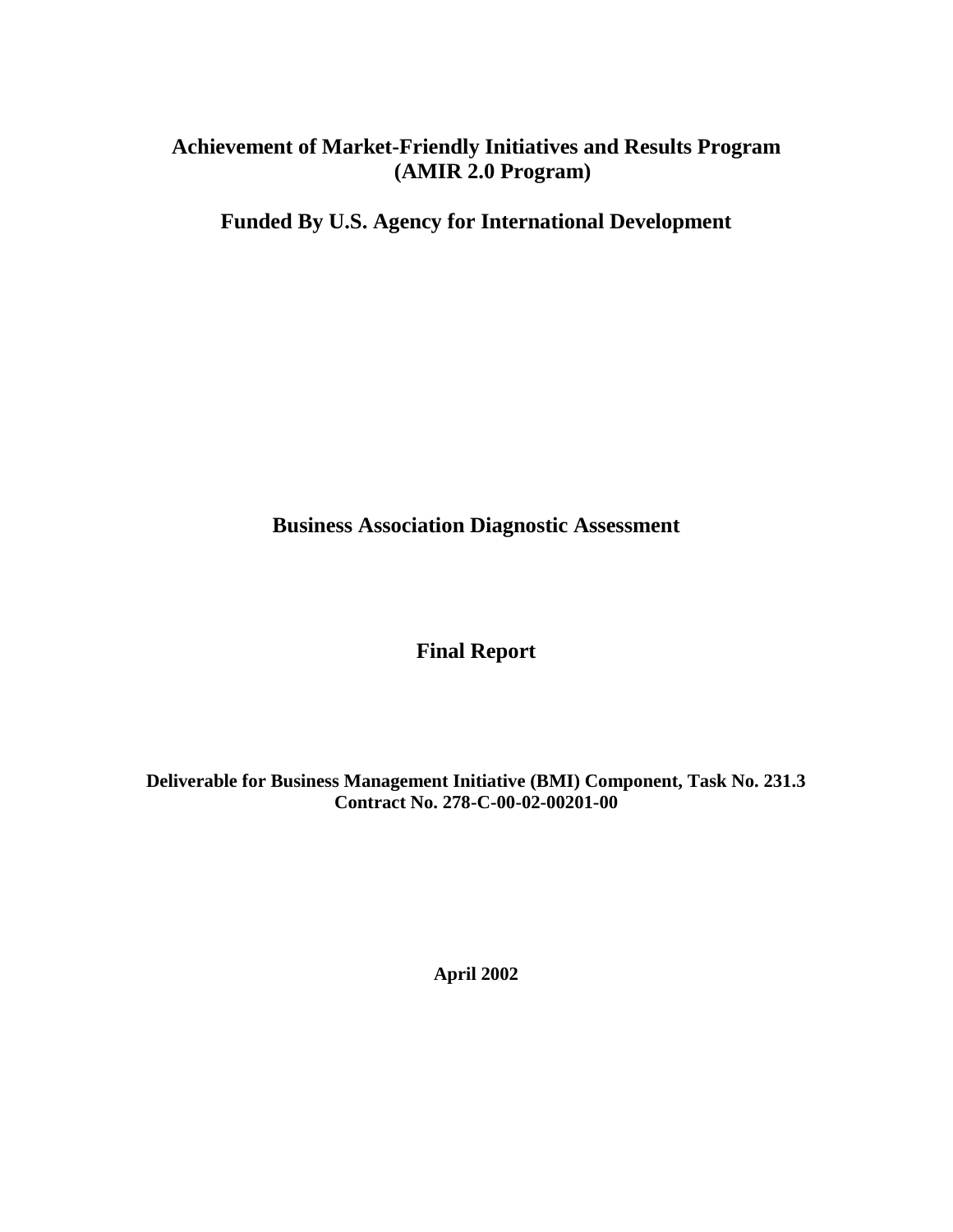*This report was prepared by Larry Milner, CAE, under contract with the Center for International Private Enterprise, in collaboration with Chemonics International Inc., prime contractor to the U.S. Agency for International Development for the AMIR Program in Jordan.*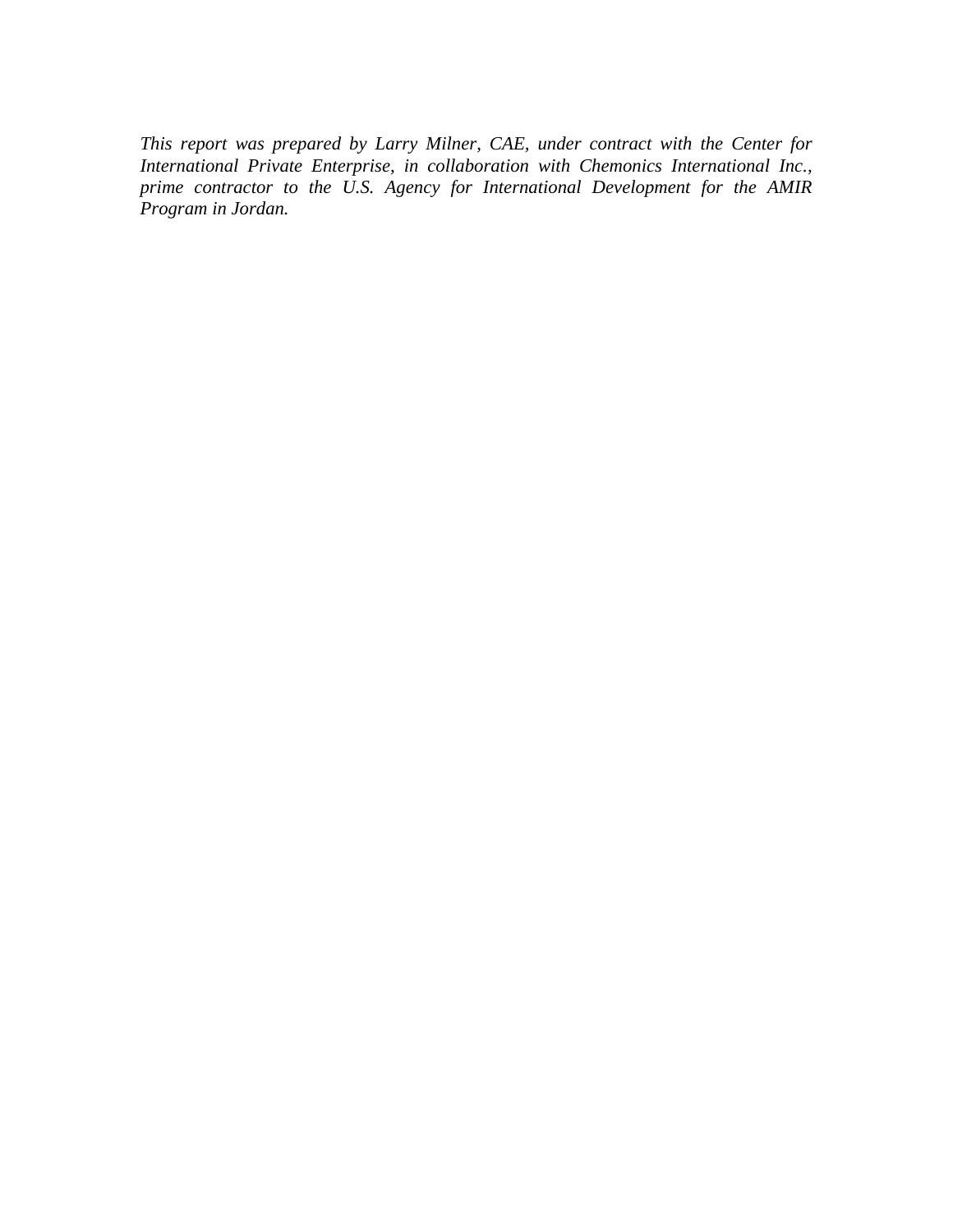# **Index Business Association Diagnostic Assessment**

| <b>Credit Page</b>                                                       | $\overline{2}$ |
|--------------------------------------------------------------------------|----------------|
| <b>Executive Summary</b>                                                 | 4              |
| <b>Business Association Diagnostic Tool</b>                              | 7              |
| <b>Business Associations Scoring Chart</b>                               | 9              |
| Diagnostic Assessments<br>Amman World Trade Center                       | 11             |
| Jordan Intellectual Property Association                                 | 28             |
| <b>Jordan Hotel Association</b>                                          | 45             |
| <b>Jordan Export Association</b>                                         | 62             |
| Jordan Association of Manufacturers of Pharmaceuticals & Med. Appliances | 79             |
| JABA, The American Chamber of Commerce in Jordan                         | 96             |
| Int@j, The Information Technology Association of Jordan                  | 114            |
| Amman Business and Professional Women's Association                      | 130            |
| Young Entrepreneurs Association                                          | 147            |
| Jordan Society of Tourists and Travel Agents                             | 164            |
| Appendix One: Business Association Diagnostic Guideline                  | 181            |
| Appendix Two: Blank Questionnaire                                        | 184            |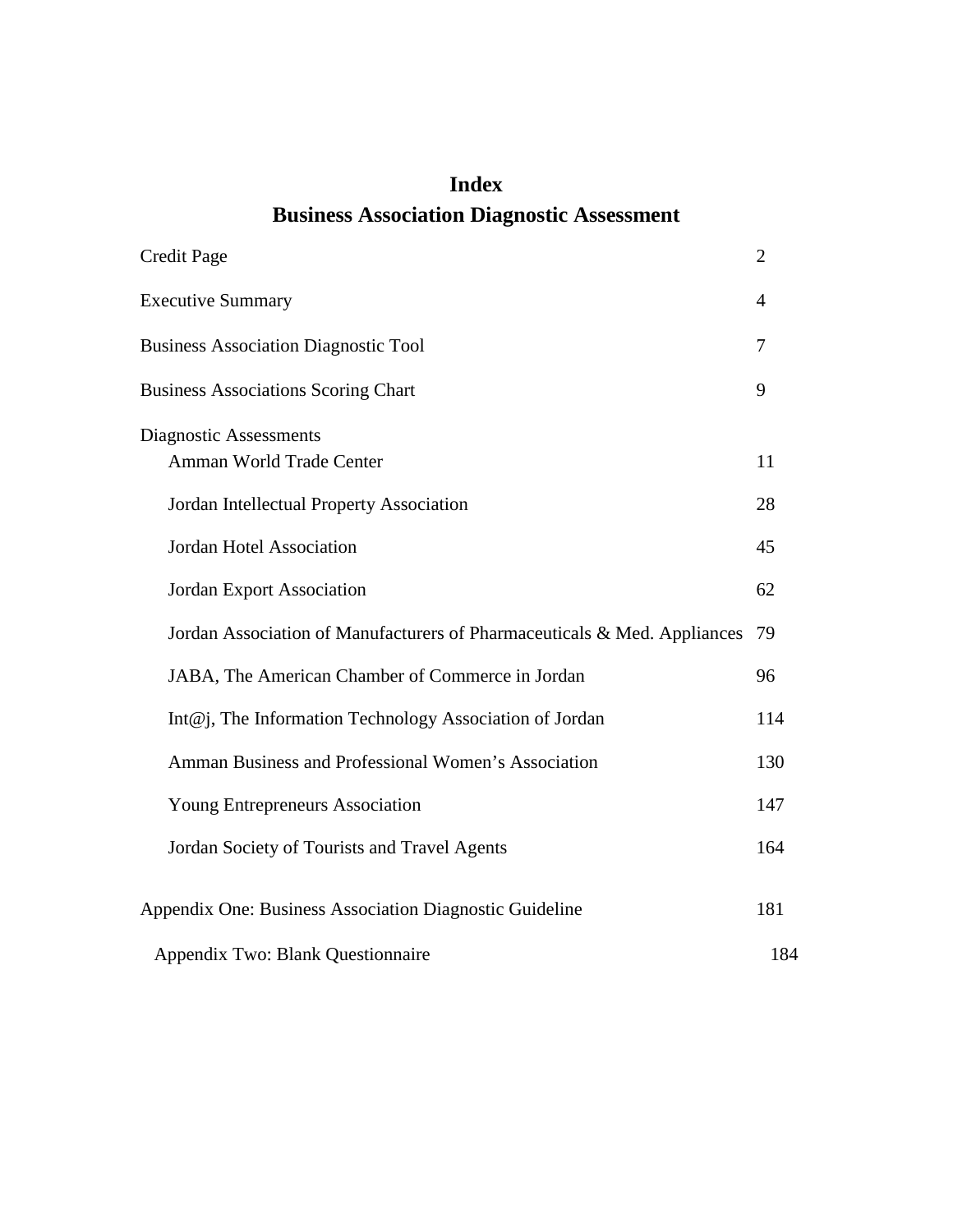# **EXECUTIVE SUMMARY**

### **Background**

The objective of the Business Association Diagnostic Assessment was to develop comprehensive qualitative and quantitative reports on the effectiveness and efficiency of ten Jordanian business associations, to which AMIR II will choose to provide financial and technical support during the next three years.

### **Diagnostic Tool**

To accomplish the objective, a refined assessment tool, in the form of an in-depth survey questionnaire expanded and improved from an original diagnostic survey created under the auspices of AMIR I in 1998 and other resources provided by AMIR 2.0, was applied to the philosophy and the operation of ten Jordanian business groups. The diagnostic survey compares these associations to an international model that was based on management principles developed by the U.S. Chamber of Commerce and the American Society of Association Executives.

### **Ten Jordanian Associations**

Upon the completion of the updating and the refinement of the tool, ten association diagnostics were completed including:

- 1. Amman Business & Professional Women's Association
- 2. Amman World Trade Center
- 3. Int@j, The Information Technology Association of Jordan
- 4. JABA, The American Chamber of Commerce in Jordan
- 5. Jordan Association of Mfg. of Pharmaceuticals and Medical Appliances
- 6. Jordan Export Association
- 7. Jordan Hotel Association
- 8. Jordan Intellectual Property Association
- 9. Jordan Tourists and Travel Agents
- 10. Young Entrepreneurs Association

### **Diagnostic Scoring**

Using the revised diagnostic tool, the assessments show that USAID/AMIR has helped the associations that participated in the AMIR Business Association Initiative Component programs. The understanding of and the climate for associations has improved greatly since 1998 when AMIR staff and consultants began working with selected groups under the BAI Component, headed by Dr. Zaki Ayoubi.

A comparison of the 1998, the 2000, and the 2002 diagnostic survey scores indicate progress has been made by three out of the four business associations in the original group helped by AMIR.

The Jordan Trade Association (now named the Jordan Export Association) showed marked improvement by scoring 47% in 1998, 79% in 2000, and 80% in 2002. The Young Entrepreneurs Association scored 78% in 2000 and 82% in 2002. The Amman World Trade Center scored 65%, 74% and 73% respectively. The only group scoring less and showing somewhat a decline in effectiveness is the Amman Business and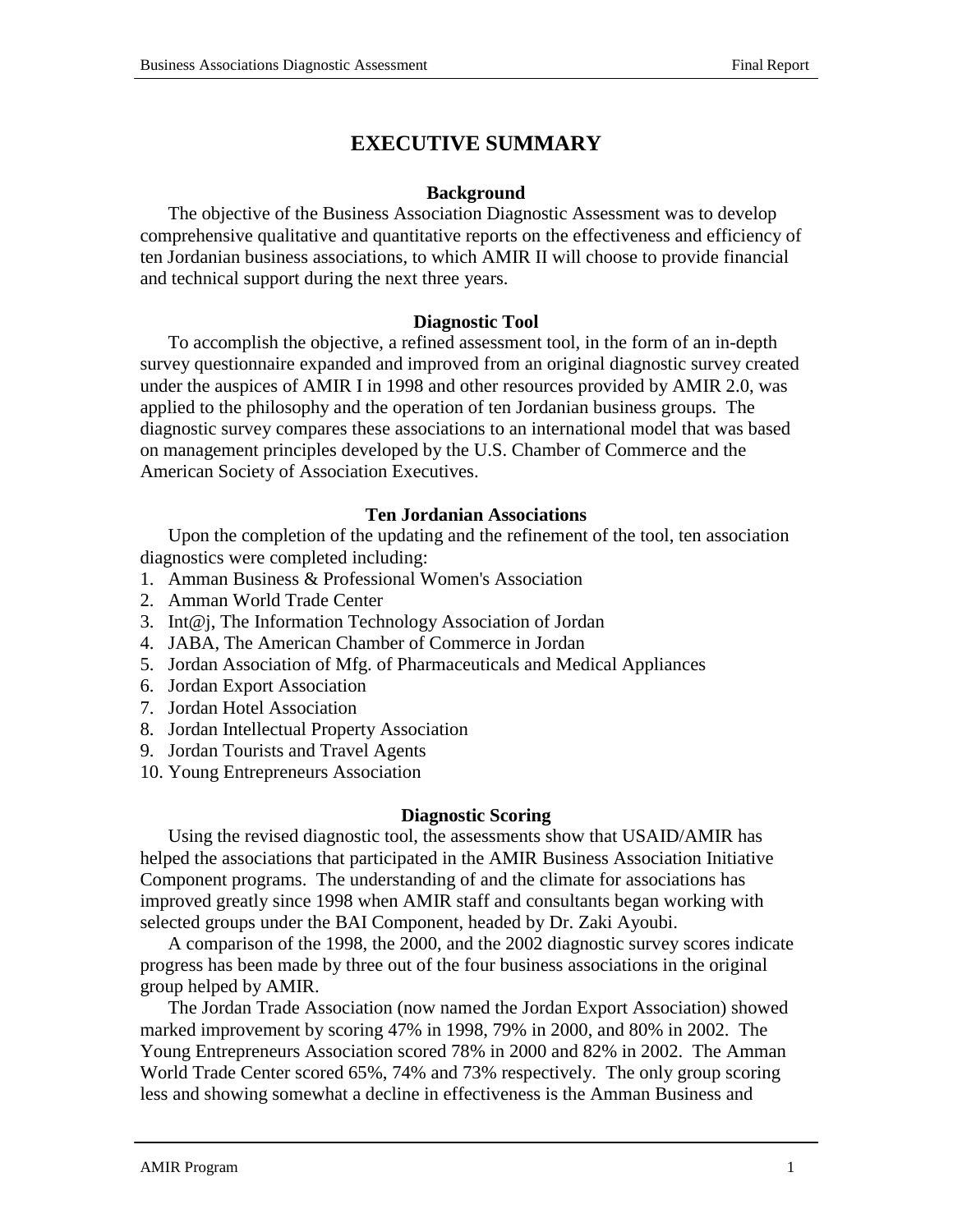Professional Women's Association. This organization scored 72% in 1998, 80% in 2000, and 65% in 2002.

On the 2002 survey, the association with the highest score was  $Int@i$ . It scored 97% and has, in two short years, become the model for other Jordanian and Middle Eastern associations. The reason for this outstanding score is because AMIR consultant Bob Ash, along with the former executive of the Amman World Trade Center, Mr. Ra'ed Bilbessi, established this new association using the experience from and recommendations of the AMIR program.

Jordan Tourists and Travel Agents (44%) scored the lowest and is a mandatory membership association. In addition to educating its members' employees, this association needs to be redirected towards promoting tourism for Jordan.

The Amman World Trade Center (73%), the Jordan Intellectual Property Association (83%), The Jordan Export Association (80%), the Young Entrepreneurs Association (82%), The Jordan Association of Pharmaceutical Manufacturers and Medical Appliances (74%), and JABA, the American Chamber of Commerce in Jordan (79%) are very good organizations with high-quality boards and able staffs with clear missions and objectives. The diagnostics of these associations show that the differences between these six groups are statistically insignificant. All, however, need to improve their communications and membership recruitment efforts and their public policy advocacy sophistication.

The Jordan Hotel Association (64%) is a good organization, however, similar to the Jordan Tourists and Travel Agents, it is a mandatory association, which limits its potential as it carries out certain governmental functions and mandates. This organization has not had the advantage of having an association professional to guide its structural development. The fact that several internationally trained hotel managers serve on the board of the association is one of the major reasons that JHA has become an effective organization.

The Amman Business and Professional Women's Association (BPWA) (65%) is a problem group because of the board of directors' philosophy of the organization's purpose and operation. After four years of AMIR support, this organization is attempting to reshape its philosophy and start over with more salient programs and services that are business-oriented instead of charitable in nature. This should be its last chance to be considered for AMIR funding.

It is important to note that this particular assessment methodology does not provide a complete assessment of the effectiveness of associations. It also does provide sufficient indication of the quality of an associations infrastructure and operations. Scoring is largely the result of assessment presence of documents or practices as opposed the quality thereof. For example, while the presence of association bylaws is scored, the quality of such bylaws may not be reflected in the scoring. This may be reflected in a separate intervention with the respondent associations.

### **General Recommendations**

Specific recommendations are made in the summary section of each diagnostic; however, there are a few general recommendations that are apparent.

First and foremost, there is a strong need for a new association law to be passed in Jordan in order to clear up many of the problems uncovered by the diagnostics. The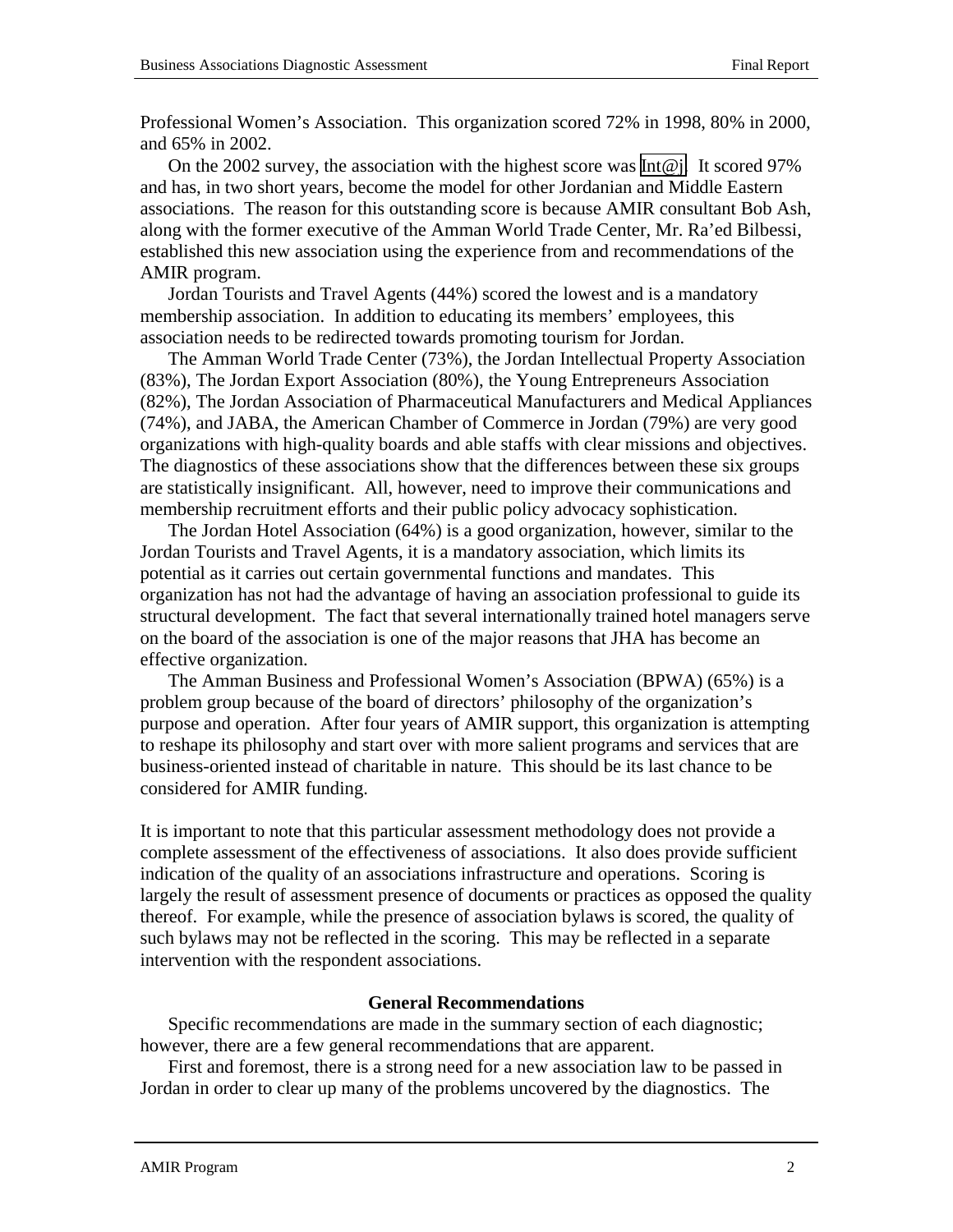present law contains a set of required elements in each association's so-called constitution. These elements were written by someone with no experience in association management and bare little or no resemblance to the various organizations' bylaws with which the boards are governing themselves. For example, the JABA constitution and bylaw wording conflicts over the methodology for electing its chief volunteer officer. The law sets out dues structures for associations that are totally impractical in light of today's need for financial stability. Many other examples cause one to suggest that the entire concept of an association law should be reconsidered. Associations in the United States are simply incorporated under the various state governments and there is no national association law governing such groups. This gives complete flexibility for them to be governed by the groups' members, who provide the finances, the philosophical underpinning, and the voluntary personnel to operate private associations. Privatizing associations would increase effectiveness dramatically in Jordan.

Secondly, it is recommended that an in-depth study needs to be conducted to determine the reality of the political and bureaucratic structure in Jordan. Until this type of study and its resultant information is completed, the effectiveness of the public policy advocacy efforts of most business associations will be limited. Association boards and staffs are encouraged by AMIR to become active in attempting to change government policies and laws that tend to discourage economic development; however, very few truly understand the complexity of the operation of the Jordanian government. Most advocacy efforts are directed toward "petitioning the King" through the ministerial posts at the head of various divisions of government. This has not proven to be a very effect method of fostering improvements in public policy. Common advocacy techniques directed at the legislative and the executive branches that are used in most constitutional governments have not developed in Jordan.

Thirdly, the Amman Business and Professional Women's Association should be carefully monitored to insure that promised philosophical changes actually occur. At the present time, it appears from the completion of the diagnostic assessment that the organization's major thrusts have been and continue to be social in nature as opposed to economic or business-oriented programs and services. While it is very important that such social activities continue to be performed through other organizations, it is questionable that the BPWA is the most effective group to carry out such charitable endeavors and that this organization would better serve its members by directing its efforts to the development and improvement of skills of the business and professional women in Amman.

Fourthly, additional professional public relations assistance is needed by nearly all of the associations involved in the assessment. While using some of the normal communication techniques used by business associations in other nations, the Jordanian groups have failed to grasp the need for sophisticated identification of vital target audiences, refinement of association messages, and development of appropriate media in order to tell the associations' stories to influential audiences. A professional communication expert should be brought to Jordan to help each business association design an appropriate public relations program.

Finally, a very high level of physiological and physical stress is apparent in the personnel of all of the associations that were diagnosed. Stress management training should be encouraged and funded. If not, there will be a large amount of personnel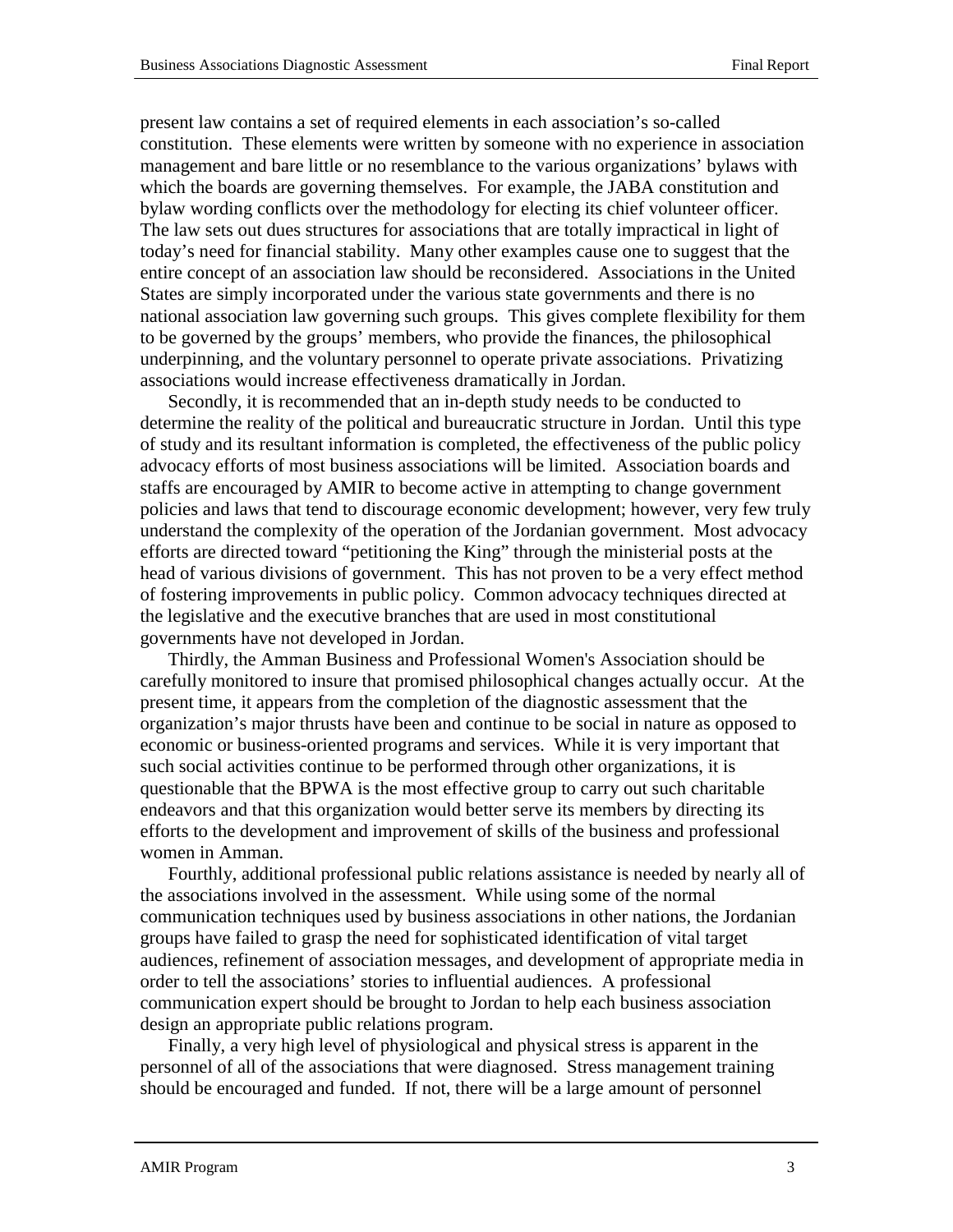burnout experienced by staffs causing a major amount of institutional turnover to take place. This will limit the effectiveness of the training and organizational efforts that AMIR has fostered over the past four years when experienced personnel leave because of stress-related reasons.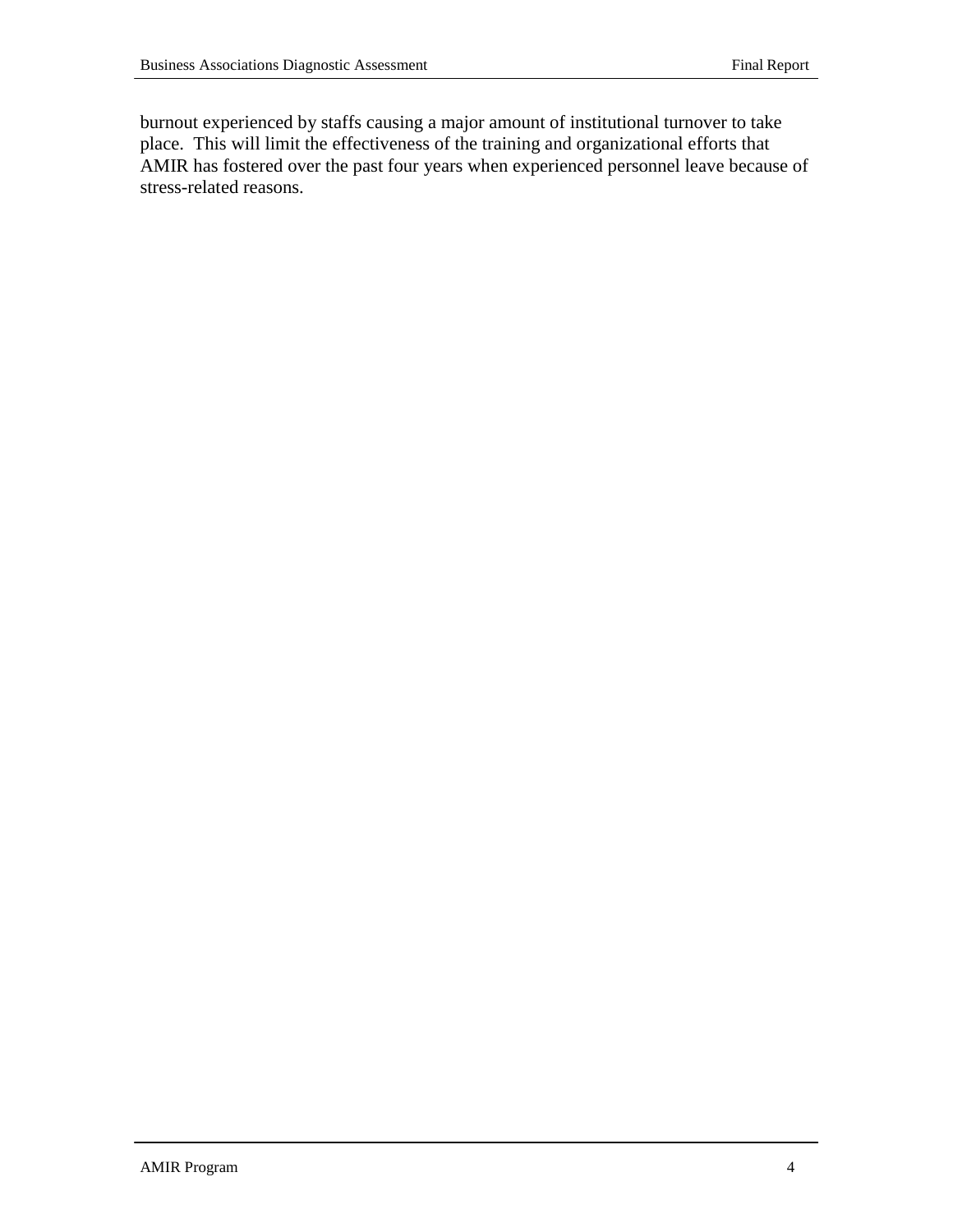# **BUSINESS ASSOCIATION DIAGNOSTIC TOOL BACKGROUND OF DIAGNOSTIC TOOL**

At the beginning of the AMIR – Jordan program in 1998, the Business Association Component, through a consultant contract with CIPE and a subcontract with Larry Milner, developed a device to measure the effectiveness of business associations and their programs, services, and activities. The Business Association Diagnostic compares Jordanian associations to an international model that was based on many of the management principles developed over many decades from efforts of the U.S. Chamber of Commerce<sup>1</sup> and the American Society of Association Executives.<sup>2</sup> The model was then modified to meet international standards and to apply to organizations around the world. Jordanian associations were diagnosed in 1998 and 2000. At the beginning of AMIR 2.0, the Business Management Initiative requested the development of a new and substantially detailed diagnostic tool using the same 10 primary criteria (listed below. The new diagnostic tool is designed to provide an in-depth analysis of the present state of affairs of associations undergoing an assessment, and to provide AMIR with a detailed understanding of strengths and weaknesses of associations. The detailed and expanded nature of the new tool also allows AMIR 2.0 the flexibility to administer it to associations that have received AMIR support in the past (1998 to 2001), and to those that have not.

# **STRATEGY AND METHODOLOGY**

In 2002, the Jordanian business associations were diagnosed based on their primary mission of advocating improvement of public policies and promoting members' economic expansion. The diagnostic tool used ten criteria for organizational success. Each criterion compared an association to an international model to determine if it met standards set by the model. The term "association" in this document includes business associations, chambers of commerce, professional societies, nonprofit and nongovernmental organizations.

# **BUSINESS ASSOCIATION ORGANIZATIONAL CRITERIA**

Criterion One: Mission, objectives, and documentation Criterion Two: Governing body, officers, and directors Criterion Three: Organizational structures and documents Criterion Four: Programs and services Criterion Five: Association staff Criterion Six: Financial planning and reporting Criterion Seven: Membership development and retention Criterion Eight: Communications and public relations

 $\overline{\phantom{a}}$ 

<sup>1</sup> The Accreditation Program of the U.S. Chamber of Commerce: A Guide to Organization Analysis and Evaluation, U.S. Chamber of Commerce, 1998.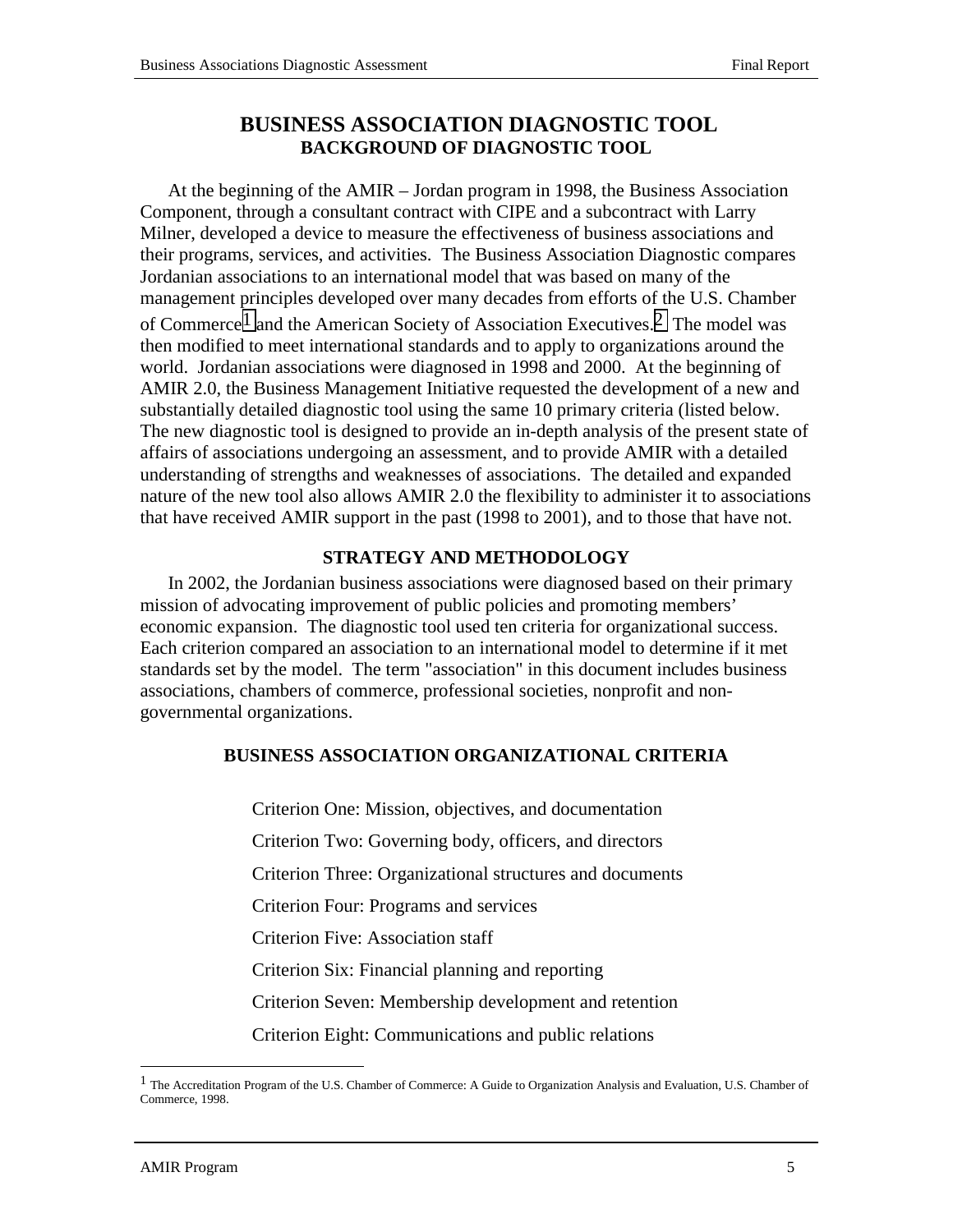Criterion Nine: Government affairs

Criterion Ten: Management systems and use of information technology

 <sup>2</sup> Peer Review Program, American Society of Association Executives Association, 1998.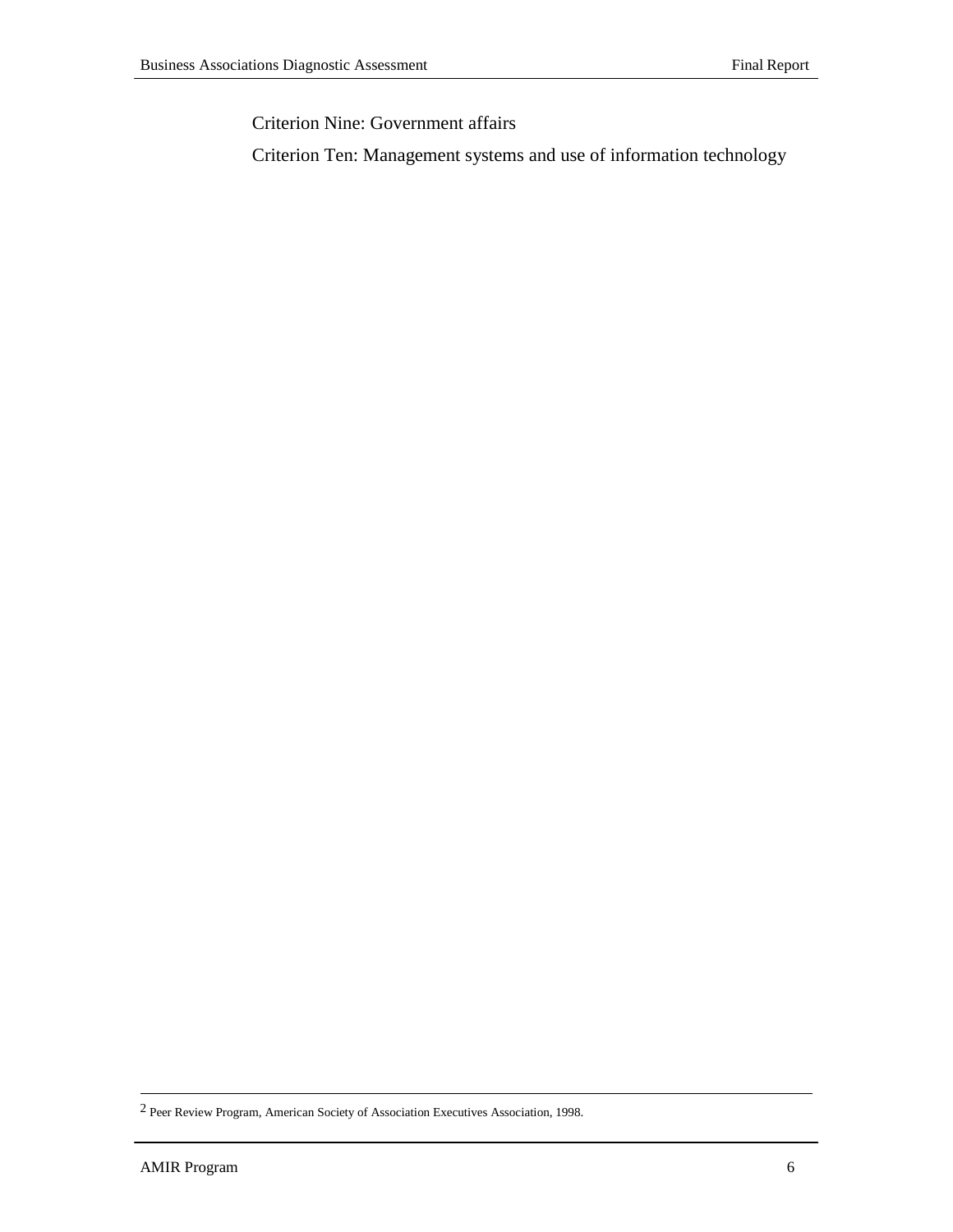| <b>Name of Association</b> |                                                   | $2002*$ | 2000** | 1998*** |
|----------------------------|---------------------------------------------------|---------|--------|---------|
| 1)                         | Int@i                                             | 97      |        |         |
| 2)                         | Jordan Intellectual Property Association          | 83      |        |         |
| 3)                         | <b>Young Entrepreneurs Association</b>            | 82      | 78     |         |
| 4)                         | Jordan Export Association                         | 80      | 79     | 47      |
| 5)                         | JABA, The American Chamber of Commerce in Jordan  | 79      |        |         |
| 6)                         | Jordan Assoc. of Mfg. Of Pharmaceuticals/MedApp   | 74      |        |         |
| 7)                         | Amman World Trade Center                          | 73      | 74     | 65      |
| 8)                         | Amman Business & Professional Women's Association | 65      | 80     | 72      |
| 9)                         | Jordan Hotel Association                          | 64      |        |         |
|                            | 10) Jordan Tourists and Travel Agents             | 44      |        |         |

# **BUSINESS DIAGNOSTIC SCORING CHART**

\* Business association diagnosed in 2002 by Larry Milner

\*\* Business associations diagnosed in 2000 by Fred Whitting and Bob Ash<br>\*\*\* Business associations diagnosed in 1998 by Larry Milner

Business associations diagnosed in 1998 by Larry Milner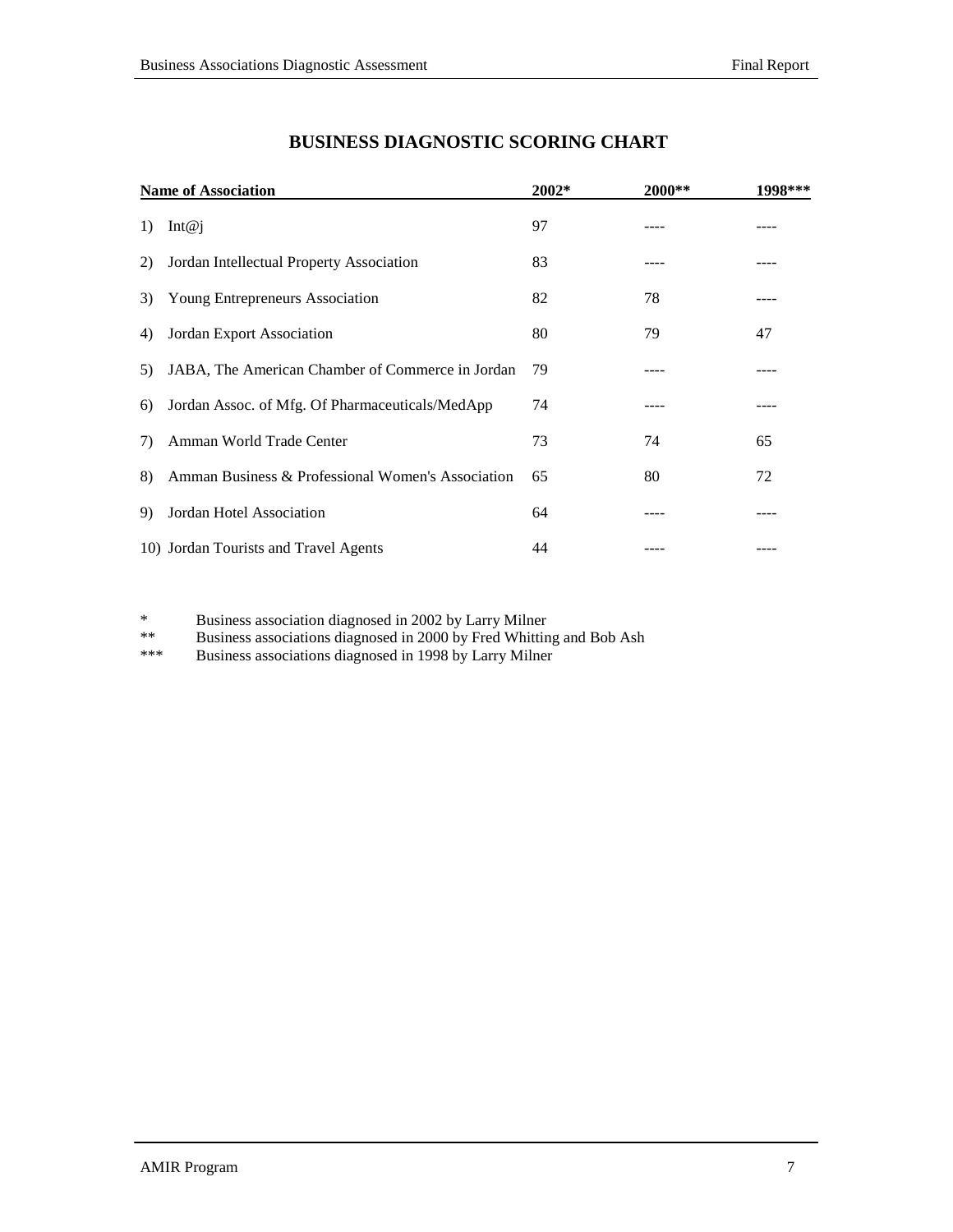# **DIAGNOSTIC ASSESSMENT OF AMMAN WORLD TRADE CENTER**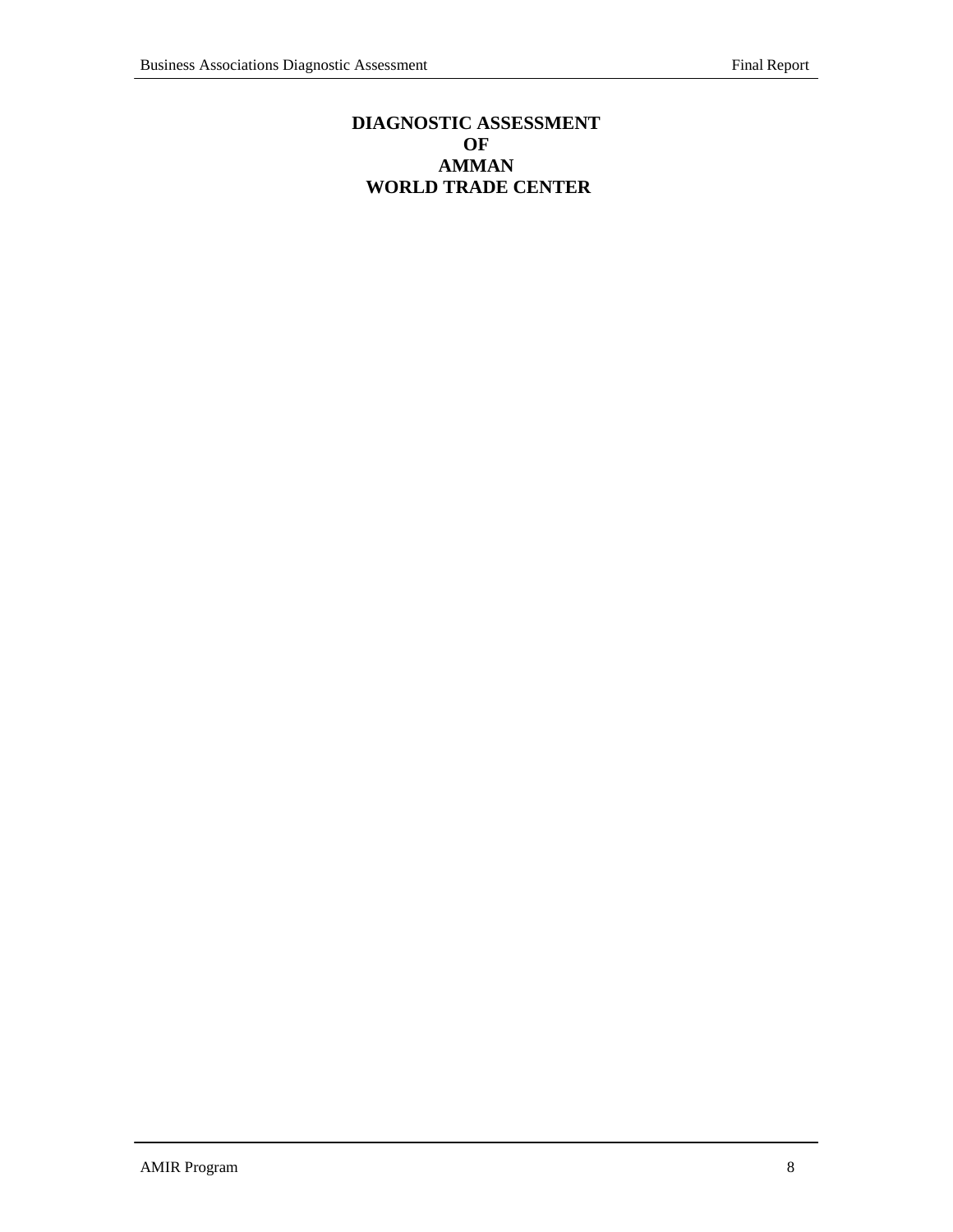# **BASIC FACTS ABOUT THE AMMAN WORLD TRADE CENTER**

**Business Association name:** Amman World Trade Center

 **Address**: P.O. Box 962140

**Telephone:** 962 6 5605791

**Fax:** 962 6 5685793

**Email**: info@awtc.com

**Web Site:** www.wtca.org

**Name of Chief Volunteer:** Mohammad Asfour

**Title:** Chairman/President

**Name of Chief Paid Executive:** Yassar Toukan

**Title:** Executive Director

**Number of Members:** 1,122

**Date of Organization's Founding:** 1991

**Budget Size**: 160,000 JD

**In USD:** \$225,600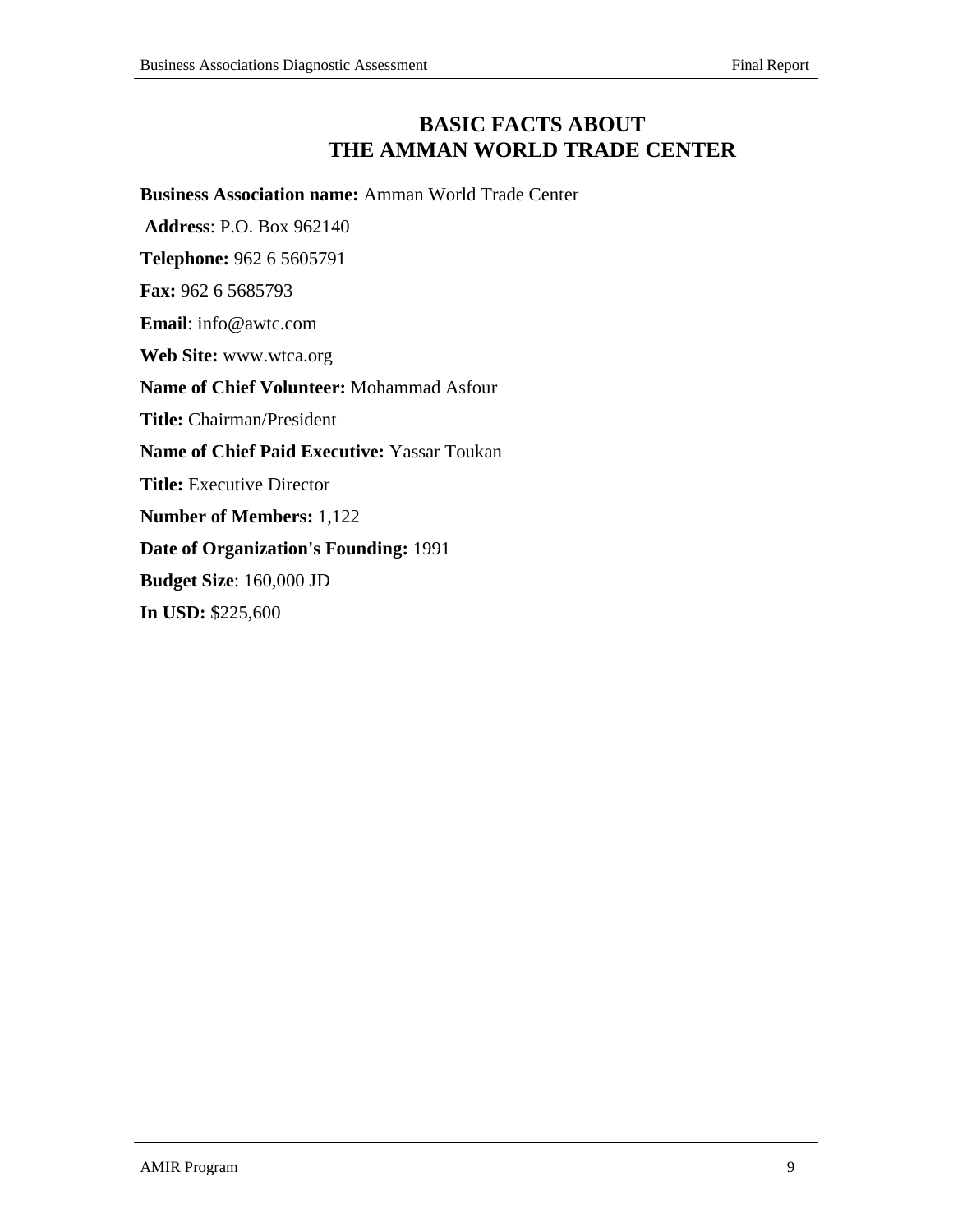# **SUMMARY OF KEY POINTS**

### *Diagnostic Score: 73% as of 3/6/2002*

The Amman World Trade Center, a for-profit business company, is a member of the International World Trade Center based in the USA. It is one of over 300 such groups in 100 nations that represent 500,000 affiliated members. The AWTC's mission is "to become a substantial growth engine in the Jordanian economy, providing its membercompanies and the business community at large with valuable business tools, networking forums, and access to foreign markets through the effective use of their unique international network."

The stockholders are private companies involved in international trade. The Center has been actively involved in the adoption and implementation of the new USA/Jordan Free Trade Agreement. AWTC has and continues to play a leadership role in forming a coalition of business associations to promote the acceptance and implementation of this new Free Trade Agreement.

AWTC offers to its members the following services:

- 1) Networking on the local and international level
- 2) Providers of trade related information
- 3) International business exposure
- 4) Access to foreign markets
- 5) International conventions and trade shows
- 6) Training programs
- 7) Real estate management

According to the organization's chairman and executive director, AWTC is financially strong with a good cash position and robust balance sheet. It has an international brand name and a network of world trade centers in 100 nations. Training has been one of AWTC's strengths as well as good working relationships with the Jordanian government, foreign donors, and other non-governmental organizations. This Jordanian organization is striving to have a membership base of between 250 and 350 companies. It seeks to have high quality membership services and training components that are demand driven and financially profitable. AWTC is trying to cater to the needs of its members and the business community.

The management believes that a lack of a real estate facility is causing a lost opportunity for additional income. Housed presently in the Radisson SAS Hotel, the AWTC's suite of offices appears to be adequate for the association's current operations; however, the facility does not serve as the usual World Trade Center type of resource as in many other nations.

In addition, the need for qualified staff is a high priority of the executive director. He cites the need for a more sophisticated public relations program as justification for additional professional personnel. He also thinks the association's outdated database is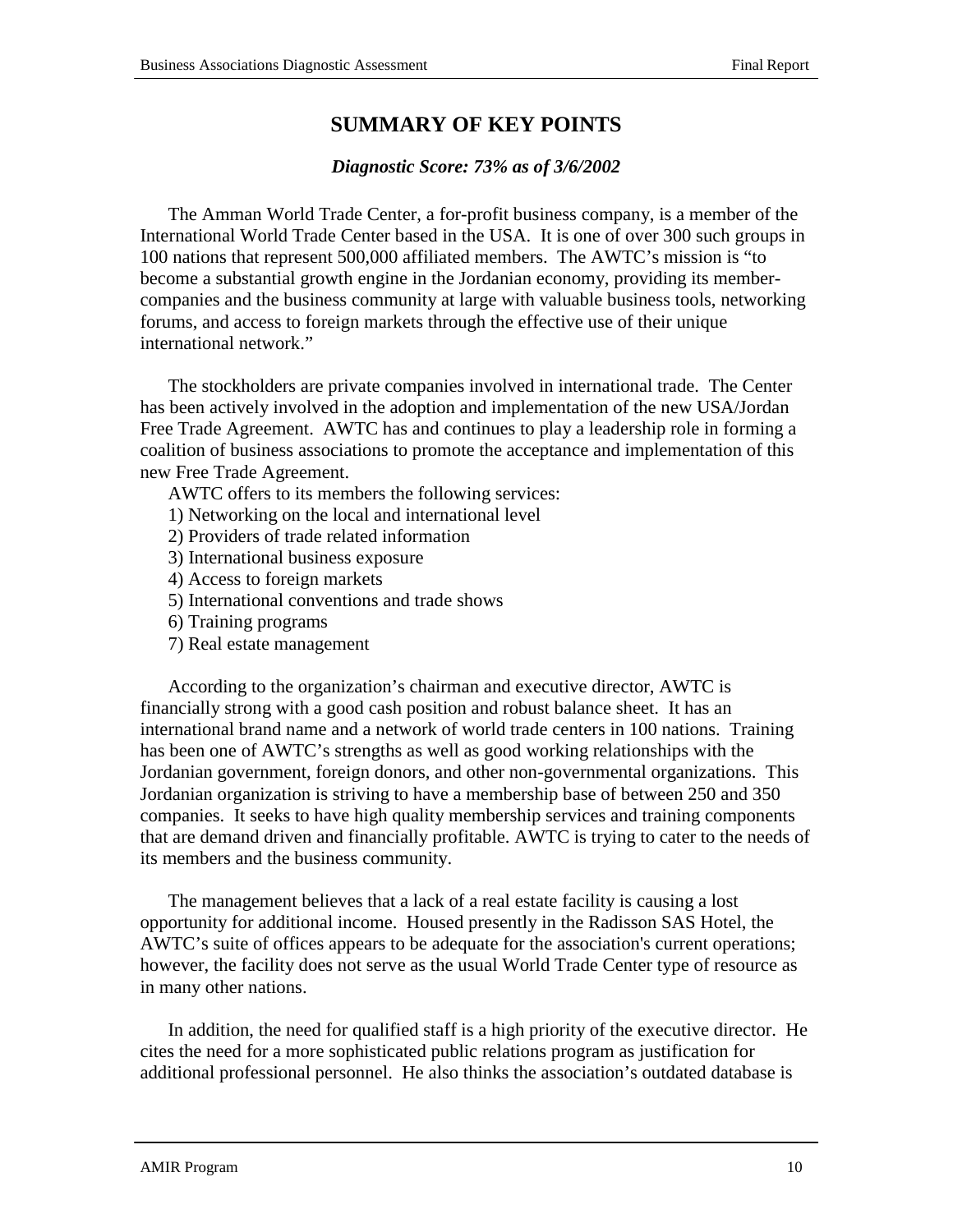causing unnecessary problems and that there is an under utilization of the World Trade Center's international network by many of the Amman member companies.

The management is well aware of the four areas of activities that need to be improved: (1) more detailed operational and contingency planning; (2) a crisis management plan; (3) improved communication and public relations programs; and (4) a rethinking of AWTC's governmental affairs strategy. The organizational fundamentals are in place in each of these areas needing improvement; however, additional sophistication or expansion are indicated. A detailed discussion appears in the Findings under each Criterion.

Importantly, there has been very little or no forethought given to crisis management. In today's volatile world, it can be very hazardous for an organization not to be prepared to handle the impact of sudden events that can effect the image and the programs of the association in the future. Several worst-case scenarios should be considered with reaction plans developed to ameliorate negative impacts. With the recent history of the facilities with the name World Trade Center in New York, the Amman World Trade Center should at least go through a process of thinking through possible adverse scenarios.

Overall, AWTC is a very effective association with well-qualified leadership that will continue to add value to the Jordanian national economy over the coming years.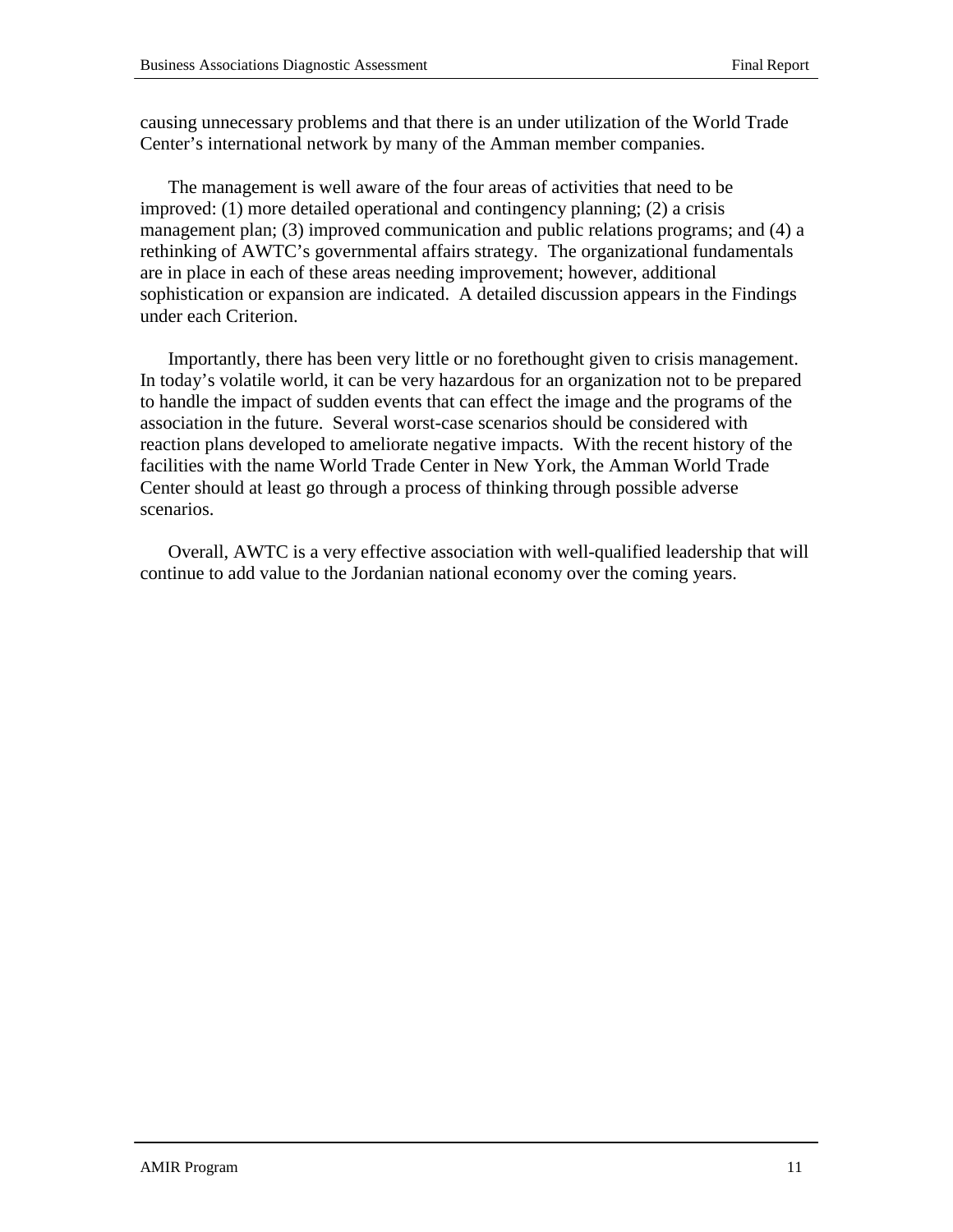# **SPECIFIC RECOMMENDATIONS FOR AMMAN WORLD TRADE CENTER**

### **Organizational Leadership and Planning**

- 1. The AWTC board and staff should establish a crisis management plan to handle probable world events that will effect the World Trade Centers.
- 2. A formal vision statement would prove useful for AWTC.
- 3. Some term limitation for directors should be considered in order to infuse new thinking into the governing process from time to time.
- 4. A detailed operational plan should be completed and utilized by AWTC.

### **Communications**

- 5. Staff needs to move to the next level of communication sophistication by developing further a plan to careful identify AWTC's target audiences and to select the appropriate media to "speak to" those audiences.
- 6. A public relations professional needs to be hired by the executive director.
- 7. A core message needs to be developed and continually used in all publications and communications.

### **Government Affairs**

8. At some point in the future, AWTC needs to increase its intensity in attempting to change public policy on behalf of its members by increasing its research capabilities and by adding more professionals to its staff.

### **Membership**

- 9. A formalized needs assessment should be developed and utilized on a regular basis.
- 10. A cost of service calculation should be made to determine what each additional member costs AWTC. This calculation should be used to make certain that the dues are covering the costs of the membership.
- 11. The board and staff need to strengthen membership recruitment and retention plans and activities.
- 12. In addition to the electronic version, AWTC should consider publishing an annual membership directory that will be a revenue-producing document of great value to its members.
- 13. A written statement answering the question "What does the AWTC do for me today?" should be crafted and utilized to sell memberships.
- 14. An orientation plan for new members should be developed and executed to improve AWTC's retention rate.

### **Personnel**

- 15. The executive director needs to work toward establishment of a Jordanian association executives group to establish a higher level of professional availability for personnel.
- 16. Time sheets for employees allocating personnel costs to various projects would give a more accurate picture of programming costs.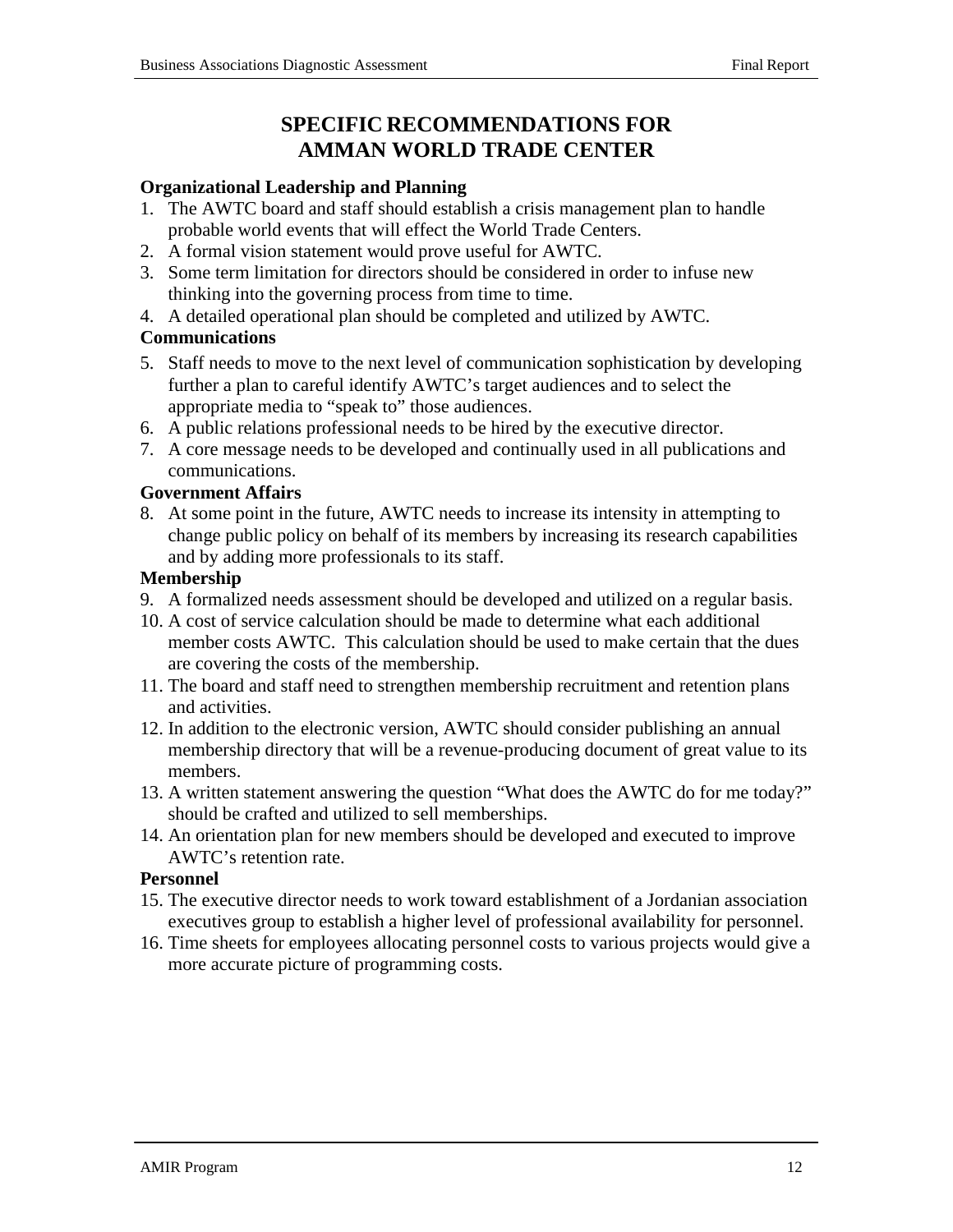# **CRITERION ONE: MISSION, OBJECTIVES AND DOCUMENTS**

**Purpose of Criterion One:** *To assess the fundamental philosophy and focus of the association from the viewpoint of the organization's volunteer and professional leaders.*

**SCORING FACTORS:** *Interviewer's Action: Rated the following factors on a sliding scale.*

**Section One** - each factor can be worth from 0 to 10 points for a possible total of 50 points. (0= No activity or factor) (5 = Adequate activity or factor) (10 = Outstanding activity or factor)

**Section Two** - each factor can be worth from 0 to 5 points for a possible total of 25 points.

 $(0=$  No activity or factor) (5 = Outstanding activity or factor)

**Section Three** - each factor can be worth from 0 to 2.5 points for a possible total of 25 points.

(0= No activity or factor) (2.5 = Outstanding activity or factor)

 Total possible score for this Criterion is 100 points. 

### **Section One**

- **Vision Statement** 0
- **Mission statement** 10
- Bylaws and charter 10
- Membership needs assessment 5
- Strategic plan 10

### **Findings**

AWTC's mission statement and objectives are properly conceived. The organization's bylaws are current; however, with no term limits for directors, a mechanism does not exist to infuse new viewpoints into the leadership over time. Even though aware of members' desires, no formal needs-assessment is in place to track member input. The strategic plan is a good document, but needs a detailed annual operational plan. **Section Two**

- Objectives 5
- Operational Plan 0
- Performance Audit 5
- Minutes of Board Meetings, Executive Committee Minutes, and Minutes for Committees 5
- Annual Report to Members on Results of Action Plans 5

### **Findings**

AWTC's comprehensive strategic plan is not as comprehensive as it needs to be, lacking a detailed annual operating plan that has assigned responsibilities, deadlines, and resources for its specific tasks.

### **Section Three**

- Understanding of the macro environment of nation 2.5
- Understanding of the industry environment in nation 2.5
- Understanding of the competitive environment 2.5
- Business association's internal environment or culture 2.5
- Understanding of the strengths of the business association 2.5
- Understanding of the weaknesses of the business association 2.5
- Understanding of the opportunities of the business association 2.5
- Understanding of the threats to the business association 2.5
- Contingency planning 0
- Documentation of implementation of action plans 2.5

### **Findings**

The leadership of AWTC has a strong grasp of their overall environment and their relative place in the new global economy. While the leadership has verbalized a few organizational scenarios, there is no formal contingency plan in place to cover unexpected operational events.

#### Total Possible Points = 100 Total Points for Criterion 77.5 **CRITERION MAJOR FINDING**

With the exceptions noted above in Findings, AWTC have developed the fundamental philosophy and organizational foundation that allows the board and the staff to focus on accomplishing its mission.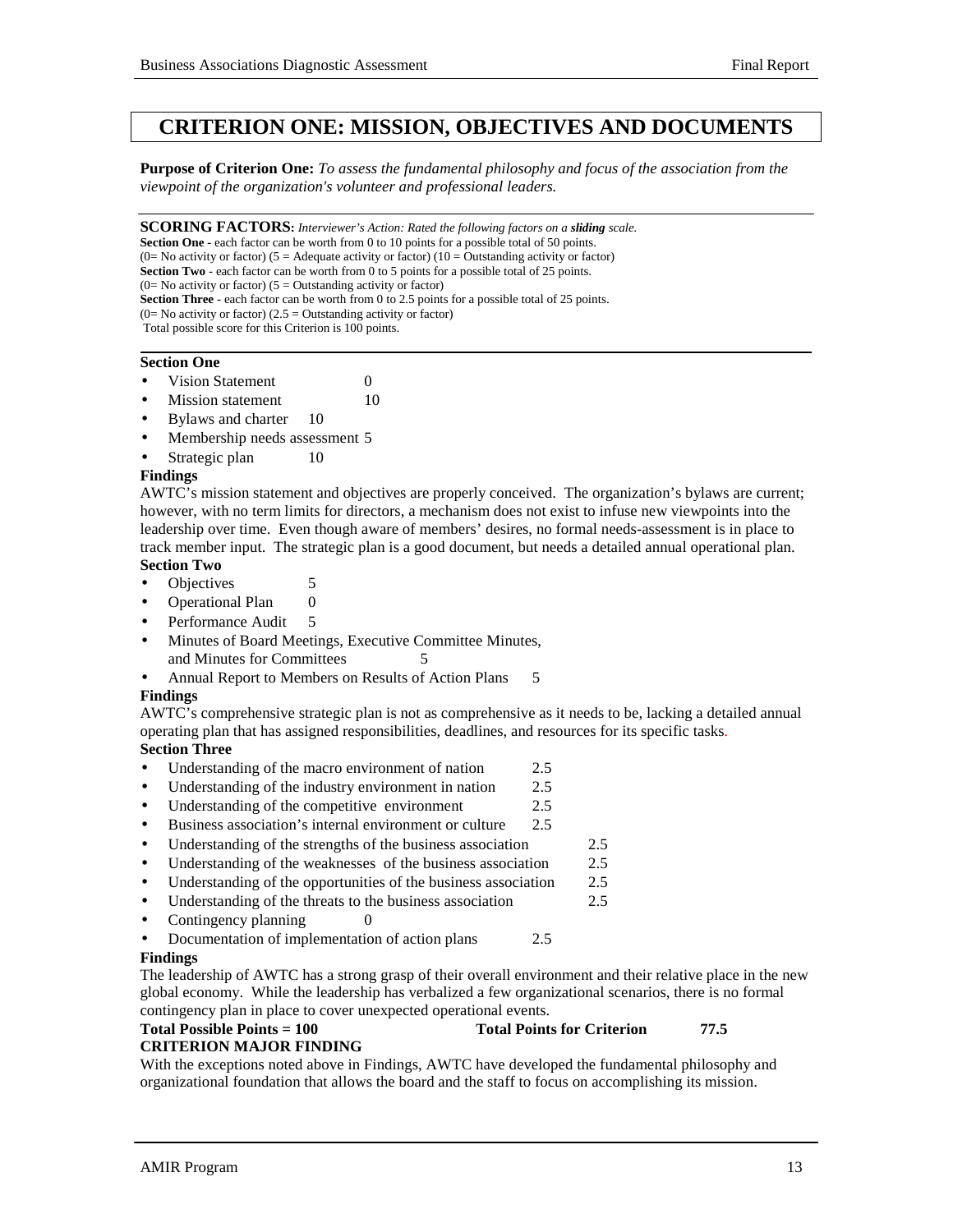# **CRITERION TWO: GOVERNING BODY, OFFICERS, & DIRECTORS**

### **Purpose of Criterion Two:** *To assess the structure and efficiency of organization's governing body.*

| <b>SCORING FACTORS:</b> Interviewer's Action: Rated the following factors on a sliding scale.<br><b>Section One</b> - each factor can be worth from 0 to 10 points for a possible total of 50 points.<br>(0= No activity or factor) (5 = Adequate activity or factor) (10 = Outstanding activity or factor)<br><b>Section Two</b> - each factor can be worth from 0 to 5 points for a possible total of 25 points. |     |          |    |                                   |     |
|--------------------------------------------------------------------------------------------------------------------------------------------------------------------------------------------------------------------------------------------------------------------------------------------------------------------------------------------------------------------------------------------------------------------|-----|----------|----|-----------------------------------|-----|
| $(0=$ No activity or factor) $(5 =$ Outstanding activity or factor)<br><b>Section Three</b> - each factor can be worth from 0 to 2.5 points for a possible total of 25 points.<br>$(0=$ No activity or factor) $(2.5 =$ Outstanding activity or factor)                                                                                                                                                            |     |          |    |                                   |     |
| Total possible score for this Criterion is 100 points.                                                                                                                                                                                                                                                                                                                                                             |     |          |    |                                   |     |
| <b>Section One</b>                                                                                                                                                                                                                                                                                                                                                                                                 |     |          |    |                                   |     |
| Effective bylaws/constitution<br>$\bullet$                                                                                                                                                                                                                                                                                                                                                                         |     | 10       |    |                                   |     |
| Commitment of officers to association (time & resources) 10<br>$\bullet$                                                                                                                                                                                                                                                                                                                                           |     |          |    |                                   |     |
| Decision making capabilities and willingness of board<br>$\bullet$                                                                                                                                                                                                                                                                                                                                                 |     |          |    | 10                                |     |
| Avoidance of micro-management by the board<br>$\bullet$                                                                                                                                                                                                                                                                                                                                                            |     |          | 10 |                                   |     |
| Volunteer officers' background / industry positions held by officers<br>$\bullet$                                                                                                                                                                                                                                                                                                                                  |     |          |    | 10                                |     |
| <b>Findings</b>                                                                                                                                                                                                                                                                                                                                                                                                    |     |          |    |                                   |     |
| AWTC has developed the normal corporate governance structure and procedures and conducts its business                                                                                                                                                                                                                                                                                                              |     |          |    |                                   |     |
| in a very effective and efficient manner.                                                                                                                                                                                                                                                                                                                                                                          |     |          |    |                                   |     |
| <b>Section Two</b>                                                                                                                                                                                                                                                                                                                                                                                                 |     |          |    |                                   |     |
| Attendance at general membership meetings<br>$\bullet$                                                                                                                                                                                                                                                                                                                                                             |     |          | 5  |                                   |     |
| Community position of officers & relevant educational background<br>$\bullet$                                                                                                                                                                                                                                                                                                                                      |     |          |    | 5                                 |     |
| Officer-orientation plan, training and association material<br>$\bullet$                                                                                                                                                                                                                                                                                                                                           |     |          |    | 5                                 |     |
| Job descriptions for officers and directors<br>$\bullet$                                                                                                                                                                                                                                                                                                                                                           |     |          | 5  |                                   |     |
| Term limits of officers<br>$\bullet$                                                                                                                                                                                                                                                                                                                                                                               |     | $\Omega$ |    |                                   |     |
| <b>Findings</b>                                                                                                                                                                                                                                                                                                                                                                                                    |     |          |    |                                   |     |
| As mentioned above, the term limits of directors, in AWTC case, may prove useful in the long run for the                                                                                                                                                                                                                                                                                                           |     |          |    |                                   |     |
| organization.                                                                                                                                                                                                                                                                                                                                                                                                      |     |          |    |                                   |     |
| <b>Section Three</b>                                                                                                                                                                                                                                                                                                                                                                                               |     |          |    |                                   |     |
| Staggered terms for officers<br>$\bullet$                                                                                                                                                                                                                                                                                                                                                                          | 0   |          |    |                                   |     |
| Board culture<br>$\bullet$                                                                                                                                                                                                                                                                                                                                                                                         | 2.5 |          |    |                                   |     |
| Board procedures<br>$\bullet$                                                                                                                                                                                                                                                                                                                                                                                      | 2.5 |          |    |                                   |     |
| Board agendas<br>$\bullet$                                                                                                                                                                                                                                                                                                                                                                                         | 2.5 |          |    |                                   |     |
| Board reports<br>$\bullet$                                                                                                                                                                                                                                                                                                                                                                                         | 2.5 |          |    |                                   |     |
| General membership meeting<br>$\bullet$                                                                                                                                                                                                                                                                                                                                                                            |     | 2.5      |    |                                   |     |
| Proper agendas for planning, brainstorming, administrative, and project planning meetings<br>$\bullet$                                                                                                                                                                                                                                                                                                             |     |          |    |                                   | 2.5 |
| Attendance at board meetings 1.5<br>$\bullet$                                                                                                                                                                                                                                                                                                                                                                      |     |          |    |                                   |     |
| Length of board meetings<br>$\bullet$                                                                                                                                                                                                                                                                                                                                                                              |     | 2.5      |    |                                   |     |
| Participation of all directors in board meetings<br>$\bullet$                                                                                                                                                                                                                                                                                                                                                      |     | 1        |    |                                   |     |
| <b>Findings</b>                                                                                                                                                                                                                                                                                                                                                                                                    |     |          |    |                                   |     |
| Attendance at board meetings could be better with all directors carrying their fair share of the decision                                                                                                                                                                                                                                                                                                          |     |          |    |                                   |     |
| making load.<br><b>Total Possible Points = 100</b>                                                                                                                                                                                                                                                                                                                                                                 |     |          |    | <b>Total Points for Criterion</b> | 90  |
| <b>CRITERION MAJOR FINDING</b>                                                                                                                                                                                                                                                                                                                                                                                     |     |          |    |                                   |     |
| With the exceptions noted above in Findings, AWTC's governing body is fundamentally sound based on                                                                                                                                                                                                                                                                                                                 |     |          |    |                                   |     |
| the generally accepted corporate model.                                                                                                                                                                                                                                                                                                                                                                            |     |          |    |                                   |     |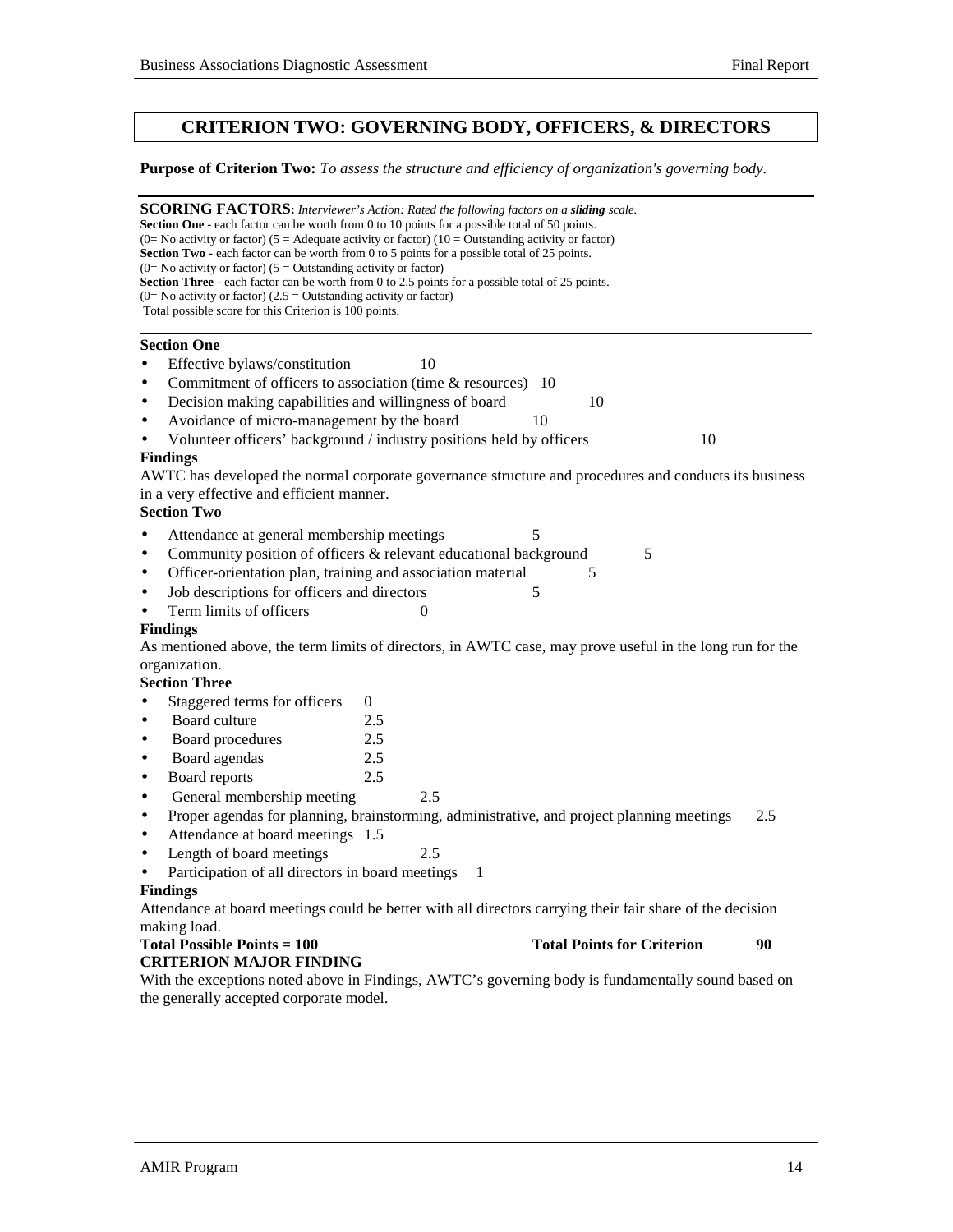# **CRITERION THREE: ORGANIZATIONAL STRUCTURE**

#### **Purpose of Criterion Three:** *To assess the organization's adherence to sound management principles.*

|           | <b>SCORING FACTORS:</b> Interviewer's Action: Rated the following factors on a <b>sliding</b> scale.<br>Section One - each factor can be worth from 0 to 10 points for a possible total of 50 points.<br>(0= No activity or factor) (5 = Adequate activity or factor) (10 = Outstanding activity or factor) |  |  |  |  |
|-----------|-------------------------------------------------------------------------------------------------------------------------------------------------------------------------------------------------------------------------------------------------------------------------------------------------------------|--|--|--|--|
|           | Section Two - each factor can be worth from 0 to 5 points for a possible total of 25 points.                                                                                                                                                                                                                |  |  |  |  |
|           | (0= No activity or factor) ( $5 =$ Outstanding activity or factor)                                                                                                                                                                                                                                          |  |  |  |  |
|           | Section Three - each factor can be worth from 0 to 2.5 points for a possible total of 25 points.<br>(0= No activity or factor) (2.5 = Outstanding activity or factor)                                                                                                                                       |  |  |  |  |
|           | Total possible score for this Criterion is 100 points.                                                                                                                                                                                                                                                      |  |  |  |  |
|           | <b>Section One:</b>                                                                                                                                                                                                                                                                                         |  |  |  |  |
| $\bullet$ | Analysis of appropriateness and effectiveness of department/division structures<br>10                                                                                                                                                                                                                       |  |  |  |  |
| $\bullet$ | Regular board meetings<br>10                                                                                                                                                                                                                                                                                |  |  |  |  |
| $\bullet$ | Minutes of board meetings<br>10                                                                                                                                                                                                                                                                             |  |  |  |  |
| $\bullet$ | Staff understanding of and support to structure of organization<br>10                                                                                                                                                                                                                                       |  |  |  |  |
| $\bullet$ | Well-defined decision-making process<br>10                                                                                                                                                                                                                                                                  |  |  |  |  |
|           | <b>Findings</b>                                                                                                                                                                                                                                                                                             |  |  |  |  |
|           | As a profit-making corporation, AWTC's organizational structure is fundamentally sound.                                                                                                                                                                                                                     |  |  |  |  |
|           | <b>Section Two</b>                                                                                                                                                                                                                                                                                          |  |  |  |  |
| $\bullet$ | Published organizational chart<br>5                                                                                                                                                                                                                                                                         |  |  |  |  |
| $\bullet$ | Regular committee meetings<br>$\boldsymbol{0}$                                                                                                                                                                                                                                                              |  |  |  |  |
| $\bullet$ | Minutes of committee meetings<br>$\mathbf{0}$                                                                                                                                                                                                                                                               |  |  |  |  |
| $\bullet$ | Relationships between board and members<br>5                                                                                                                                                                                                                                                                |  |  |  |  |
| $\bullet$ | 5<br>Relationships between board and staff                                                                                                                                                                                                                                                                  |  |  |  |  |
|           | <b>Findings</b>                                                                                                                                                                                                                                                                                             |  |  |  |  |
|           | Because AWTC is a private company that has adopted the international model of the WTC, association-                                                                                                                                                                                                         |  |  |  |  |
|           | type committee structure has been deemed inappropriate.                                                                                                                                                                                                                                                     |  |  |  |  |
|           | <b>Section Three</b>                                                                                                                                                                                                                                                                                        |  |  |  |  |
| $\bullet$ | Number of standing committees<br>$\theta$                                                                                                                                                                                                                                                                   |  |  |  |  |
| $\bullet$ | Number of special task forces, ad hoc groups, and number/description of affiliate groups 0                                                                                                                                                                                                                  |  |  |  |  |
| $\bullet$ | Staff exposure to the board<br>$\Omega$                                                                                                                                                                                                                                                                     |  |  |  |  |
| $\bullet$ | Documentation of committee structure 0                                                                                                                                                                                                                                                                      |  |  |  |  |
| $\bullet$ | Staff assignments to manage board functions & committees<br>$\theta$                                                                                                                                                                                                                                        |  |  |  |  |
| $\bullet$ | Committee orientation plan and materials<br>0                                                                                                                                                                                                                                                               |  |  |  |  |
| $\bullet$ | Documentation of committee reports<br>$\boldsymbol{0}$                                                                                                                                                                                                                                                      |  |  |  |  |
| $\bullet$ | Analysis of committee chairs<br>$\boldsymbol{0}$                                                                                                                                                                                                                                                            |  |  |  |  |
| $\bullet$ | Lists of board and committee members<br>$\theta$                                                                                                                                                                                                                                                            |  |  |  |  |
| $\bullet$ | Committee chair and member orientation materials<br>$\theta$                                                                                                                                                                                                                                                |  |  |  |  |

#### **Findings**

With a small board and a competent staff and with stockholders rather than members, AWTC is able to carryout the day-to-day operations with a minimum of input from its paying members. The association committee structure is designed to disperse power through several groups, but that control mechanism is unnecessary in a profit making organization like AWTC.

#### **Total Possible Points = 100 Total Points For Criterion 65 CRITERION MAJOR FINDING**

On the whole, AWTC is adhering to the generally accepted management principles for similar business corporations.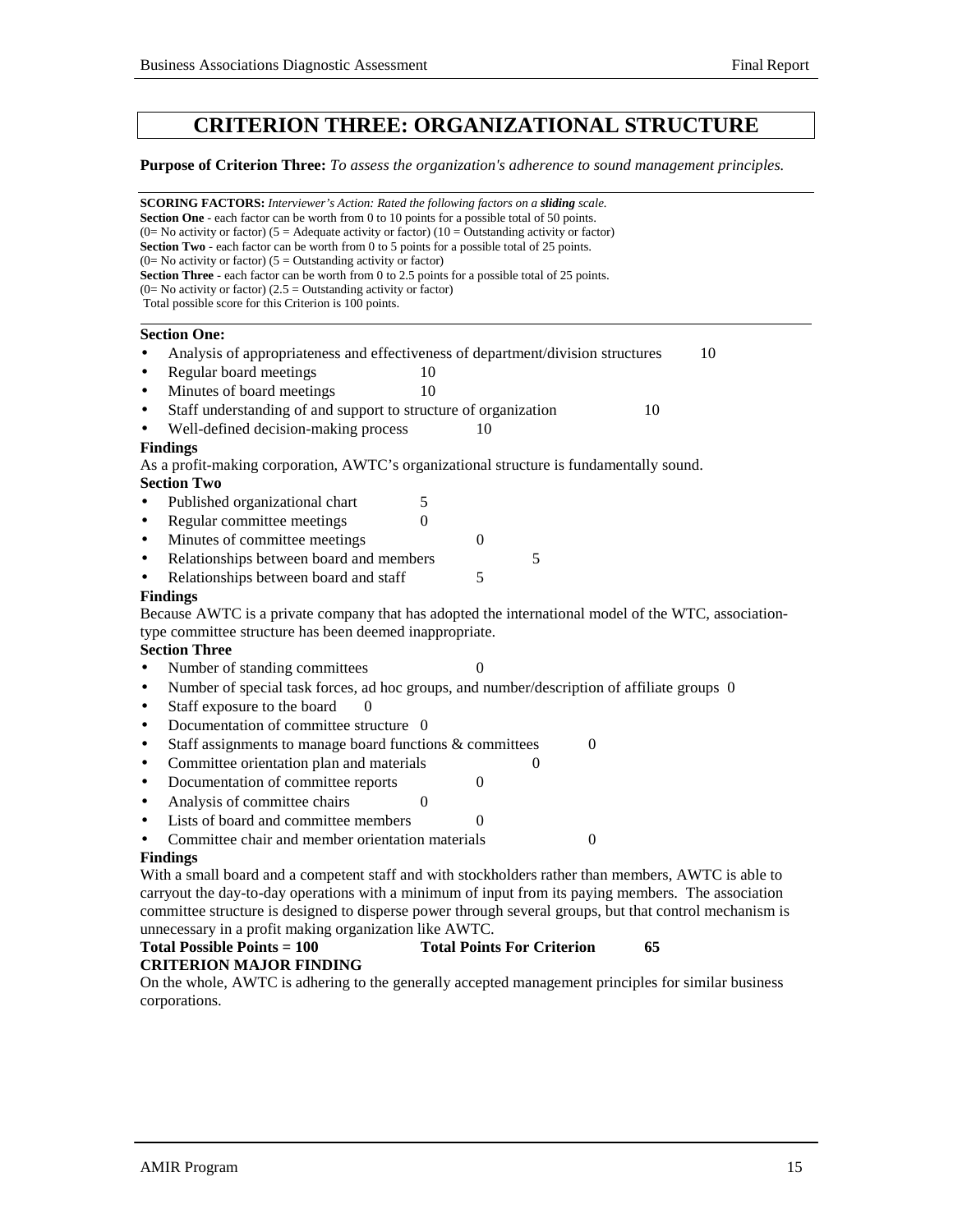# **CRITERION FOUR: PROGRAMS AND ACTIVITIES**

**Purpose of Criterion Four:** *To analyze the details of the organization's activities to determine the effectiveness of the association's programming process.*

**SCORING FACTORS:** *Interviewer's Action: Rated the following factors on a sliding scale.* **Section One** - each factor can be worth from 0 to 10 points for a possible total of 50 points. (0= No activity or factor) (5 = Adequate activity or factor) (10 = Outstanding activity or factor) **Section Two** - each factor can be worth from 0 to 5 points for a possible total of 25 points.  $(0=$  No activity or factor)  $(5 =$  Outstanding activity or factor) **Section Three** - each factor can be worth from 0 to 2.5 points for a possible total of 25 points.  $(0=$  No activity or factor)  $(2.5 =$  Outstanding activity or factor) Total possible score for this Criterion is 100 points. ֦

#### **Section One**

| $\bullet$ | Analysis of major focus of Program of Work               |  |
|-----------|----------------------------------------------------------|--|
| $\bullet$ | Explanation of the Program of Work's super-ordinate goal |  |
| $\bullet$ | Analysis of specific goals of Program of Work            |  |
| $\bullet$ | Identification of measurements of success                |  |
| $\bullet$ | Analysis of results of previous time period              |  |

#### **Findings**

While AWTC has a very focused program, has adopted specific goals in its program of work, judges its success by the amount of profit it makes, and is a results-oriented organization, the staff in particular needs to decide on exact wording for the organization's super-ordinate goal. Then such a statement should be used in various messages at every opportunity. The present super-ordinate goal is somewhat fuzzy and needs to be sharpened.

#### **Section Two**

- Achievability of stated goals 5
- Available manpower and monetary resources 5
- Length of time for tangible achievements & realistic deadlines for results 5
- Documentation of programs and plans in annual reports 5
- Commitment to planning process

### **Findings**

AWTC has been approaching its activities over the past four years by employing realistic goal-setting procedures.

### **Section Three**

- Measurement of involvement of stakeholders in planning process 2.5
- Coordination between fiscal planning and program planning 2.5
- Coordination between programming committees 0
- Coordination between programming staffs 2.5
- Coordination and cooperation between programming and administrative staffs 2.5
- Organization culture for achievement and results 2.5
- Documentation of programs and plans in brochures 2.5
- Explanation of programs in newsletters 2.5
- Documentation of programs in bulletins 2.5
- Documentation of products and services 2.5

#### **Findings**

AWTC is carrying out fundamentally sound administrative strategies that are appropriate for explaining the organization's programs and activities to its stockholders. Additional communications strategies will be discussed under Criterion Eight

### **Total Possible Points = 100 Total Points for Criterion 92.5**

**CRITERION MAJOR FINDING**

AWTC's approach to programming is fundamentally sound. While there is always room for improvement, the current activities and programs fit well within the parameters established by the mission of the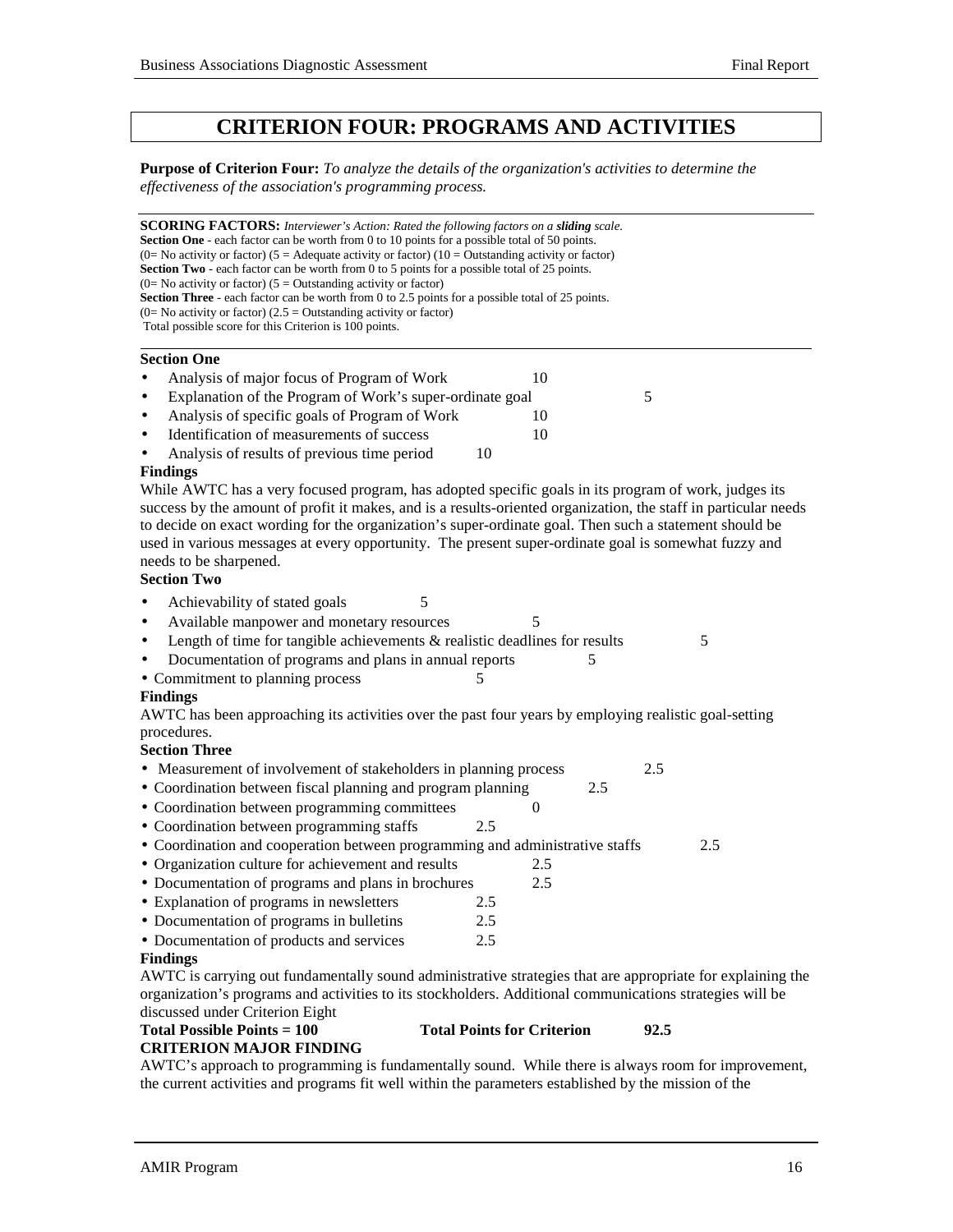organization. All activities and programs seem to be directed at promoting the basic organizational philosophy and goals.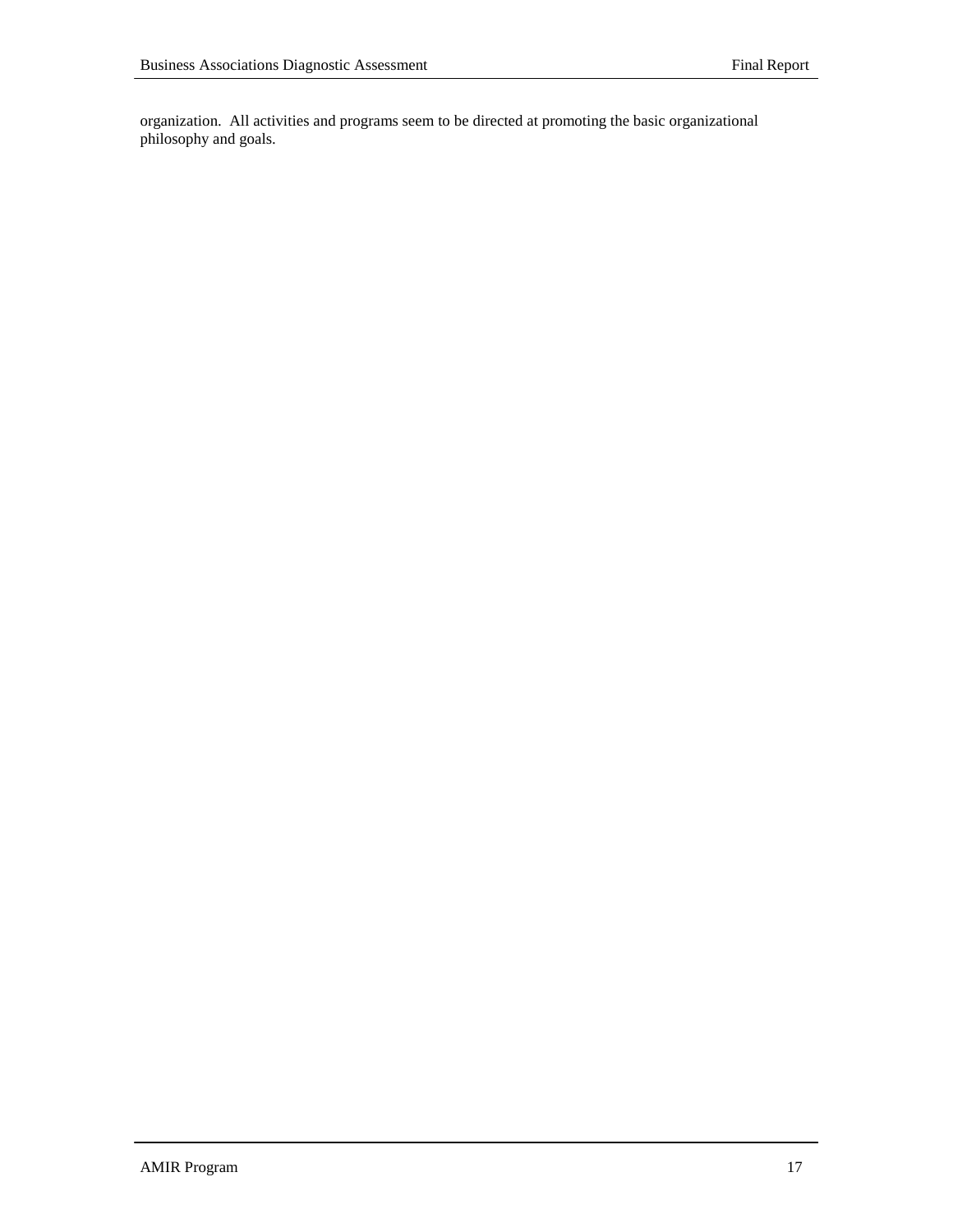# **CRITERION FIVE: ASSOCIATION STAFF**

**Purpose of Criterion Five:** *To understand the organization's mission and approach from the association's employee's viewpoints:*

**SCORING FACTORS:** *Interviewer's Action: Rated the following factors on a sliding scale.* **Section One** - each factor can be worth from 0 to 10 points for a possible total of 50 points. (0= No activity or factor) (5 = Adequate activity or factor) (10 = Outstanding activity or factor) **Section Two** - each factor can be worth from 0 to 5 points for a possible total of 25 points.  $(0=$  No activity or factor) (5 = Outstanding activity or factor) **Section Three** - each factor can be worth from 0 to 2.5 points for a possible total of 25 points. (0= No activity or factor) (2.5 = Outstanding activity or factor) Total possible score for this Criterion is 100 points.  **Section One** Analysis of professional staff 10 Relevant experience of executive staff 10 Key staff shares vision and mission of the board of directors 10 • Relevant and useful Personnel Procedures Manual (containing a salary scale) 10 Job description of executive staff 10 **Findings** With a competent professional staff, AWTC has the experienced personnel who apparently are working on the same "wave length" and have documented extremely well the policies and procedures of the company. **Section Two** Relevant experience of program staff 2.5 Relevant experience of administrative staff 5 Analysis of performance evaluation form 5 Regularity of staff meetings 5 Documentation of names, positions, and résumés of the staff 5 **Findings** Because of a limited pool of experienced and available job seekers, AWTC, like other Jordanian associations, has been hampered by the lack of experience of its personnel in the normal skills needed by an association. On-the-job training has been a necessity for personnel in Jordan. While competent and wellmotivated people have been hired, the lack of previous experience in entry-level positions in association operations has caused some delays in achieving. **Section Three** Analysis of staff hiring & retention policies 2.5 • Regularity of staff updates of key stakeholders and members 2.5 • Analysis of job application form 2.5 Employee time sheet for programming records 0 • Job descriptions of programming staff 2.5 • Job descriptions of administrative staff 2.5 • Comparative salary analysis 0 • Performance bonus plan 2.5 Staff retention rate • Staff awareness of importance of programming and financial success of organization 2.5 **Findings**

Staff retention rates should improve as the executive director builds his own team and attracts his own personnel choices in key positions. Comparative salary studies need to be made and employee time sheets would be useful in properly allocating personnel costs to specific programming activities.

#### **Total Possible Points = 100 Total Points for Criterion 91 MAJOR CRITERION FINDING**

**Special Note: After** the completion of this diagnostic, the AWTC executive director announced his resignation to accept a job in Saudi Arabia. This will cause a delay in further development of AWTC until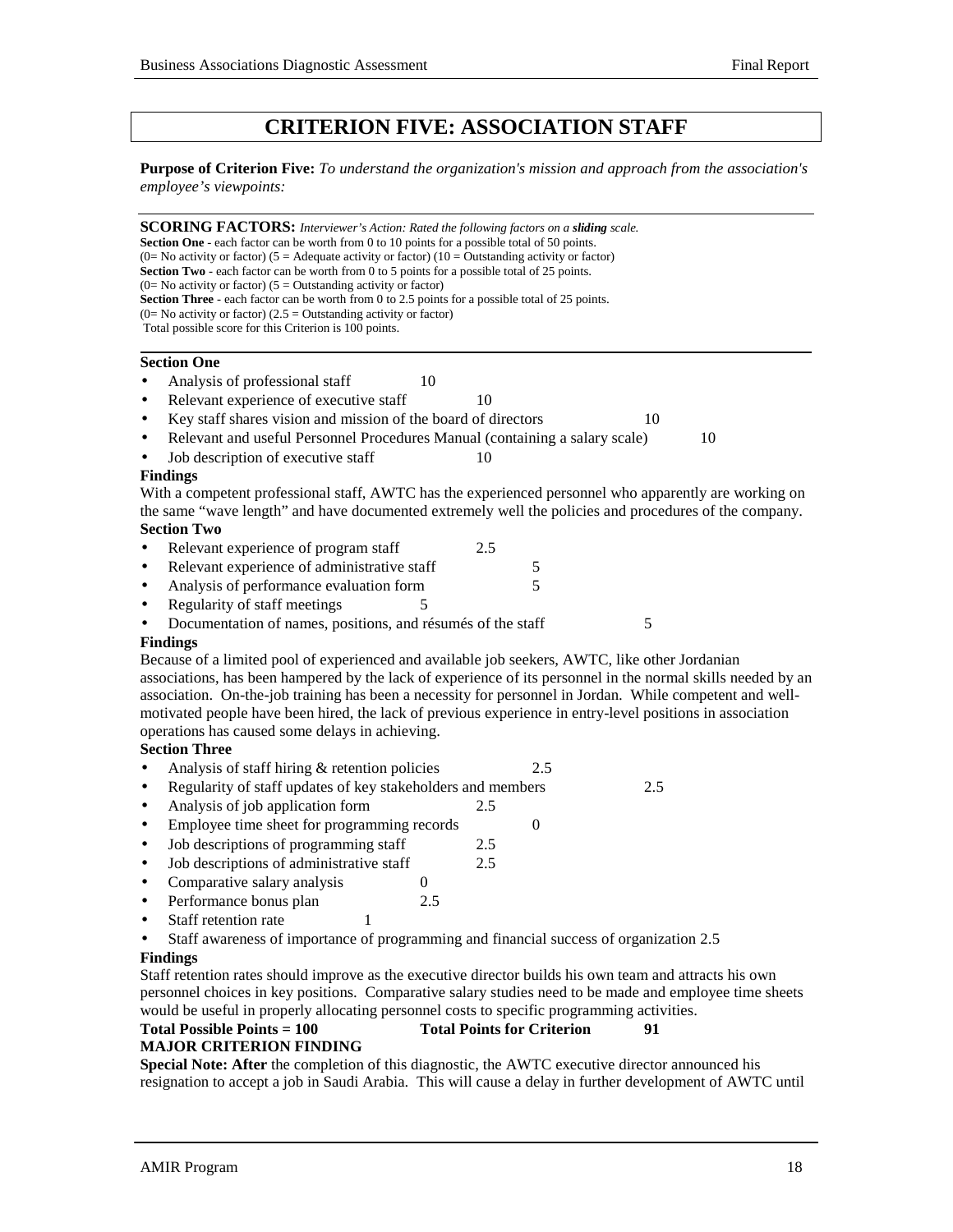a new executive has been found and has time to develop the necessary orientation for operating the organization.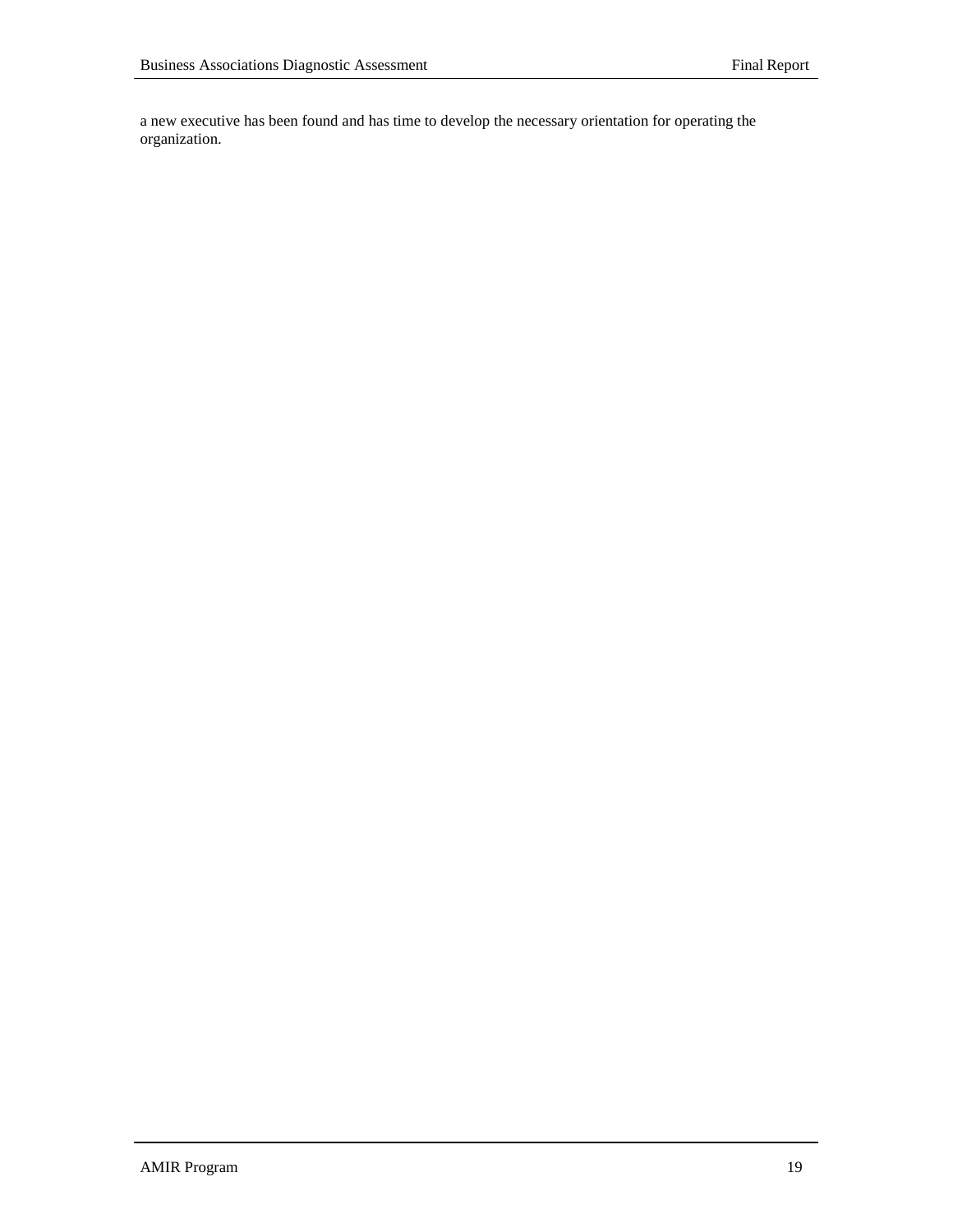# **CRITERION SIX: FINANCIAL PLANNING AND REPORTING**

**Purpose of Criterion Six:** *To assess the financial stability of the association.*

| <b>SCORING FACTORS:</b> Interviewer's Action: Rated the following factors on a <b>sliding</b> scale.                                                                |      |  |  |  |
|---------------------------------------------------------------------------------------------------------------------------------------------------------------------|------|--|--|--|
| Section One - each factor can be worth from 0 to 10 points for a possible total of 50 points.                                                                       |      |  |  |  |
| (0= No activity or factor) (5 = Adequate activity or factor) (10 = Outstanding activity or factor)                                                                  |      |  |  |  |
| Section Two - each factor can be worth from 0 to 5 points for a possible total of 25 points.<br>$(0=$ No activity or factor) $(5 =$ Outstanding activity or factor) |      |  |  |  |
| Section Three - each factor can be worth from 0 to 2.5 points for a possible total of 25 points.                                                                    |      |  |  |  |
| $(0=$ No activity or factor) $(2.5 =$ Outstanding activity or factor)                                                                                               |      |  |  |  |
| Total possible score for this Criterion is 100 points.                                                                                                              |      |  |  |  |
|                                                                                                                                                                     |      |  |  |  |
| <b>Section One</b>                                                                                                                                                  |      |  |  |  |
| Analysis of the most recent financial reports<br>10                                                                                                                 |      |  |  |  |
| Analysis of the current budget and link with strategic plan<br>10<br>٠                                                                                              |      |  |  |  |
| Analysis of most recent audit<br>10<br>٠                                                                                                                            |      |  |  |  |
| Analysis of transparency of financial transactions, policies and reports<br>$\bullet$                                                                               | 10   |  |  |  |
| Analysis of revenue and profit growth trend<br>10                                                                                                                   |      |  |  |  |
| <b>Findings</b>                                                                                                                                                     |      |  |  |  |
| As a profit making company, the financial reporting mechanism has been carefully established and proper                                                             |      |  |  |  |
| procedures are diligently followed.                                                                                                                                 |      |  |  |  |
| <b>Section Two</b>                                                                                                                                                  |      |  |  |  |
| Stability and diversification of level of funding (including non-dues income)                                                                                       | 5    |  |  |  |
| Analysis of dues schedule<br>5<br>٠                                                                                                                                 |      |  |  |  |
| Clearly written financial policies and procedures<br>5<br>٠                                                                                                         |      |  |  |  |
| 5<br>Strategy in place with specific revenue goals                                                                                                                  |      |  |  |  |
| Overhead, personnel, and program costs are segregated<br>5                                                                                                          |      |  |  |  |
| <b>Findings</b>                                                                                                                                                     |      |  |  |  |
| AWTC has established an enviable set of financial recording and analysis mechanisms that would serve                                                                |      |  |  |  |
| any business corporation or business association quite well.                                                                                                        |      |  |  |  |
| <b>Section Three</b>                                                                                                                                                |      |  |  |  |
| Analysis of automated financial and accounting processes<br>2.5                                                                                                     |      |  |  |  |
| Ability to manage grant funds<br>2.5                                                                                                                                |      |  |  |  |
| Financial reporting according to national laws, accounting conventions, organization bylaws, and<br>$\bullet$                                                       |      |  |  |  |
| donor requirements<br>2.5                                                                                                                                           |      |  |  |  |
| Board members' job description highlights fiduciary responsibility & members receive orientation in<br>$\bullet$                                                    |      |  |  |  |
| fiduciary responsibility<br>2.5                                                                                                                                     |      |  |  |  |
| Active financial audit committee at the board level<br>2.5<br>٠                                                                                                     |      |  |  |  |
| Grant writing capability<br>2.5<br>$\bullet$                                                                                                                        |      |  |  |  |
| Number of staff assigned to help create revenue<br>2.5<br>$\bullet$                                                                                                 |      |  |  |  |
| Staff compensated sufficiently for revenue generation activities<br>$\bullet$                                                                                       | 2.5  |  |  |  |
| Annual investment campaign conducted and goals met<br>2.5                                                                                                           |      |  |  |  |
| Cost of service to members calculated and utilized.<br>$\theta$                                                                                                     |      |  |  |  |
| <b>Findings</b>                                                                                                                                                     |      |  |  |  |
| The only suggested improvement for AWTC would be to calculate the cost of servicing a member for one                                                                |      |  |  |  |
| year. That figure could be used to increase required investment in the company or to change programming                                                             |      |  |  |  |
| and staffing costs to fit the reality of a particular situation.                                                                                                    |      |  |  |  |
| <b>Total Possible Points = 100</b><br><b>Total Points for Criterion</b>                                                                                             | 97.5 |  |  |  |
| <b>MAJOR CRITERION FINDING</b>                                                                                                                                      |      |  |  |  |

Proper accounting practices have been institutionalized at AWTC. Reports and financial safeguards seem to be in place and transparency of financial transactions is apparent in the various reports. Regular external audits are conducted. AWTC appears to be on a sound financial footing.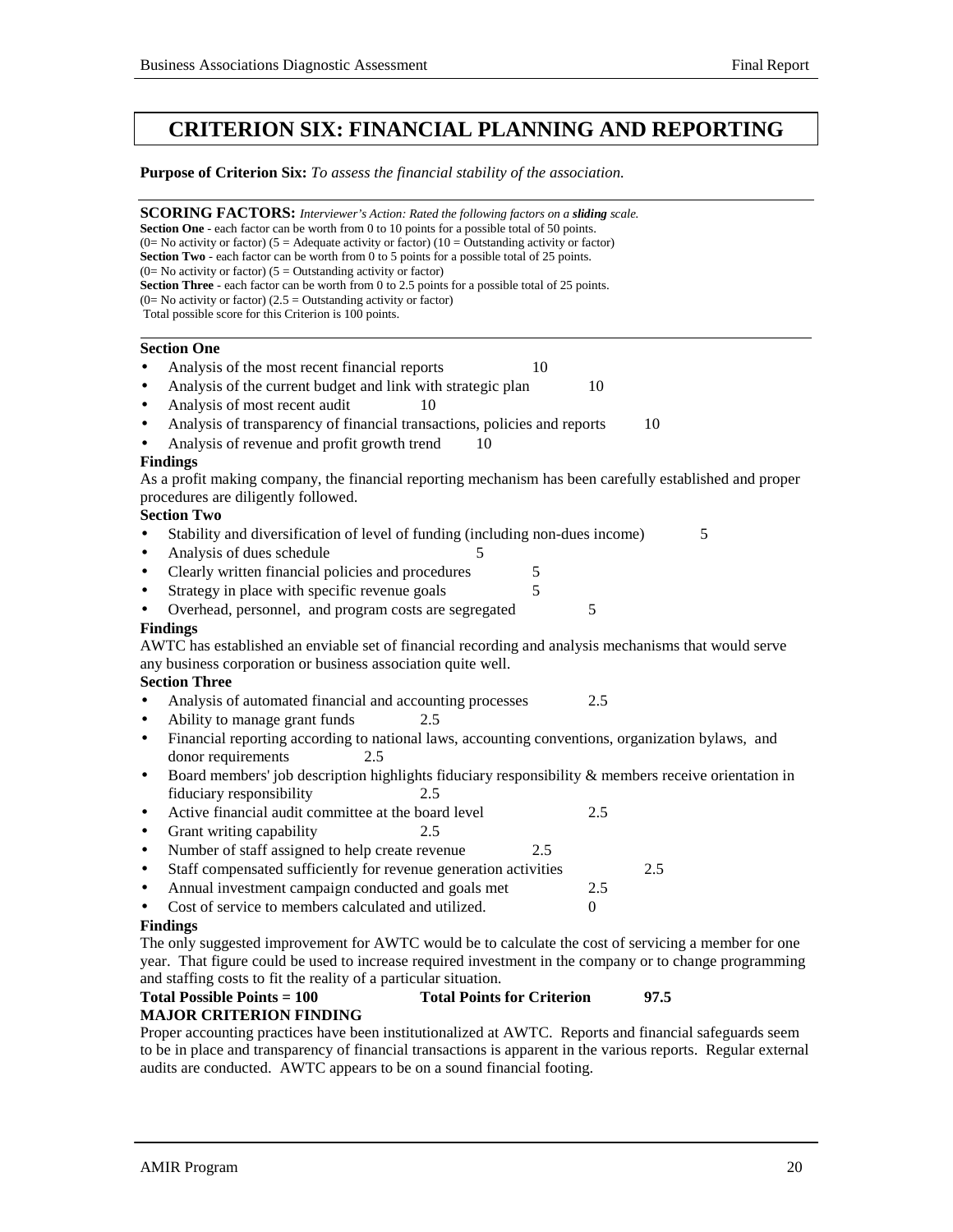# **CRITERION SEVEN: MEMBERSHIP RECRUITMENT**

**Purpose of Criterion Seven:** *To assess how the association attracts and keeps members.*

| <b>SCORING FACTORS:</b> Interviewer's Action: Rated the following factors on a sliding scale.<br>Section One - each factor can be worth from 0 to 10 points for a possible total of 50 points.<br>(0= No activity or factor) (5 = Adequate activity or factor) (10 = Outstanding activity or factor) |  |  |  |
|------------------------------------------------------------------------------------------------------------------------------------------------------------------------------------------------------------------------------------------------------------------------------------------------------|--|--|--|
| Section Two - each factor can be worth from 0 to 5 points for a possible total of 25 points.<br>(0= No activity or factor) ( $5 =$ Outstanding activity or factor)                                                                                                                                   |  |  |  |
| Section Three - each factor can be worth from 0 to 2.5 points for a possible total of 25 points.                                                                                                                                                                                                     |  |  |  |
| $(0=$ No activity or factor) $(2.5 =$ Outstanding activity or factor)                                                                                                                                                                                                                                |  |  |  |
| Total possible score for this Criterion is 100 points.                                                                                                                                                                                                                                               |  |  |  |
|                                                                                                                                                                                                                                                                                                      |  |  |  |
| <b>Section One</b>                                                                                                                                                                                                                                                                                   |  |  |  |
| 5<br>Central message answering question "what's in it for me?"                                                                                                                                                                                                                                       |  |  |  |
| Documentation of membership list<br>10<br>$\bullet$                                                                                                                                                                                                                                                  |  |  |  |
| Analysis of membership brochure<br>10<br>$\bullet$                                                                                                                                                                                                                                                   |  |  |  |
| Total number of current members & retention rate<br>10<br>$\bullet$                                                                                                                                                                                                                                  |  |  |  |
| Membership directory<br>10                                                                                                                                                                                                                                                                           |  |  |  |
| <b>Findings</b>                                                                                                                                                                                                                                                                                      |  |  |  |
| While AWTC has been able to attract new investors and retain most existing stockholders, a better-                                                                                                                                                                                                   |  |  |  |
| organized effort can be undertaken to reach maximum market penetration. A central membership message                                                                                                                                                                                                 |  |  |  |
| along with allied membership tools and publications including a membership directory should be developed                                                                                                                                                                                             |  |  |  |
| or improved.                                                                                                                                                                                                                                                                                         |  |  |  |
| <b>Section Two</b>                                                                                                                                                                                                                                                                                   |  |  |  |
| Membership recruitment plan & system<br>5                                                                                                                                                                                                                                                            |  |  |  |
| Total number of new members within the past year<br>5<br>$\bullet$                                                                                                                                                                                                                                   |  |  |  |
| Estimate of the total number of potential members<br>5<br>$\bullet$                                                                                                                                                                                                                                  |  |  |  |
| Percent of total potential members that are currently actual members<br>5<br>٠                                                                                                                                                                                                                       |  |  |  |
| New member orientation outline and handout material<br>$\overline{0}$                                                                                                                                                                                                                                |  |  |  |
| <b>Findings</b>                                                                                                                                                                                                                                                                                      |  |  |  |
| A key to building loyalty and interest in any organization is a feeling of belonging and of participating in                                                                                                                                                                                         |  |  |  |
| the important activities. A new member orientation program can contribute the attitude of "customer                                                                                                                                                                                                  |  |  |  |
| loyalty."                                                                                                                                                                                                                                                                                            |  |  |  |
| <b>Section Three</b>                                                                                                                                                                                                                                                                                 |  |  |  |
| List the member benefits as opposed to listing only the programs and activities<br>2.5                                                                                                                                                                                                               |  |  |  |
| Formal orientation session for new members<br>$\theta$<br>$\bullet$                                                                                                                                                                                                                                  |  |  |  |
| Committee preference cards sent annually to members<br>$\boldsymbol{0}$<br>$\bullet$                                                                                                                                                                                                                 |  |  |  |
| New members immediately invited to serve on a committee<br>$\boldsymbol{0}$<br>$\bullet$                                                                                                                                                                                                             |  |  |  |
| Analysis of membership application<br>2.5<br>$\bullet$                                                                                                                                                                                                                                               |  |  |  |
| Set targets for number of members to be acquired<br>2.5<br>$\bullet$                                                                                                                                                                                                                                 |  |  |  |
| Non-dues income sources & strategy to promote programs, products and services to members for<br>$\bullet$                                                                                                                                                                                            |  |  |  |
| discounts 2.5                                                                                                                                                                                                                                                                                        |  |  |  |
| Orientation handout materials<br>$\mathbf{0}$                                                                                                                                                                                                                                                        |  |  |  |
| Certificates and awards<br>2.5                                                                                                                                                                                                                                                                       |  |  |  |
| 2.5<br>Other volunteer recognition devices                                                                                                                                                                                                                                                           |  |  |  |
| <b>Findings</b>                                                                                                                                                                                                                                                                                      |  |  |  |
| While some fundamental membership devices are in place, AWTC could improve its recruitment and                                                                                                                                                                                                       |  |  |  |
| retention rate by utilizing more professional techniques that have proved to work elsewhere.                                                                                                                                                                                                         |  |  |  |
| <b>Total Possible Points = 100</b><br><b>Total Points for Criterion</b><br>80                                                                                                                                                                                                                        |  |  |  |
| <b>MAJOR CRITERION FINDING</b>                                                                                                                                                                                                                                                                       |  |  |  |
| AWTC has the fundamentals in place to have a very successful membership development program.                                                                                                                                                                                                         |  |  |  |
|                                                                                                                                                                                                                                                                                                      |  |  |  |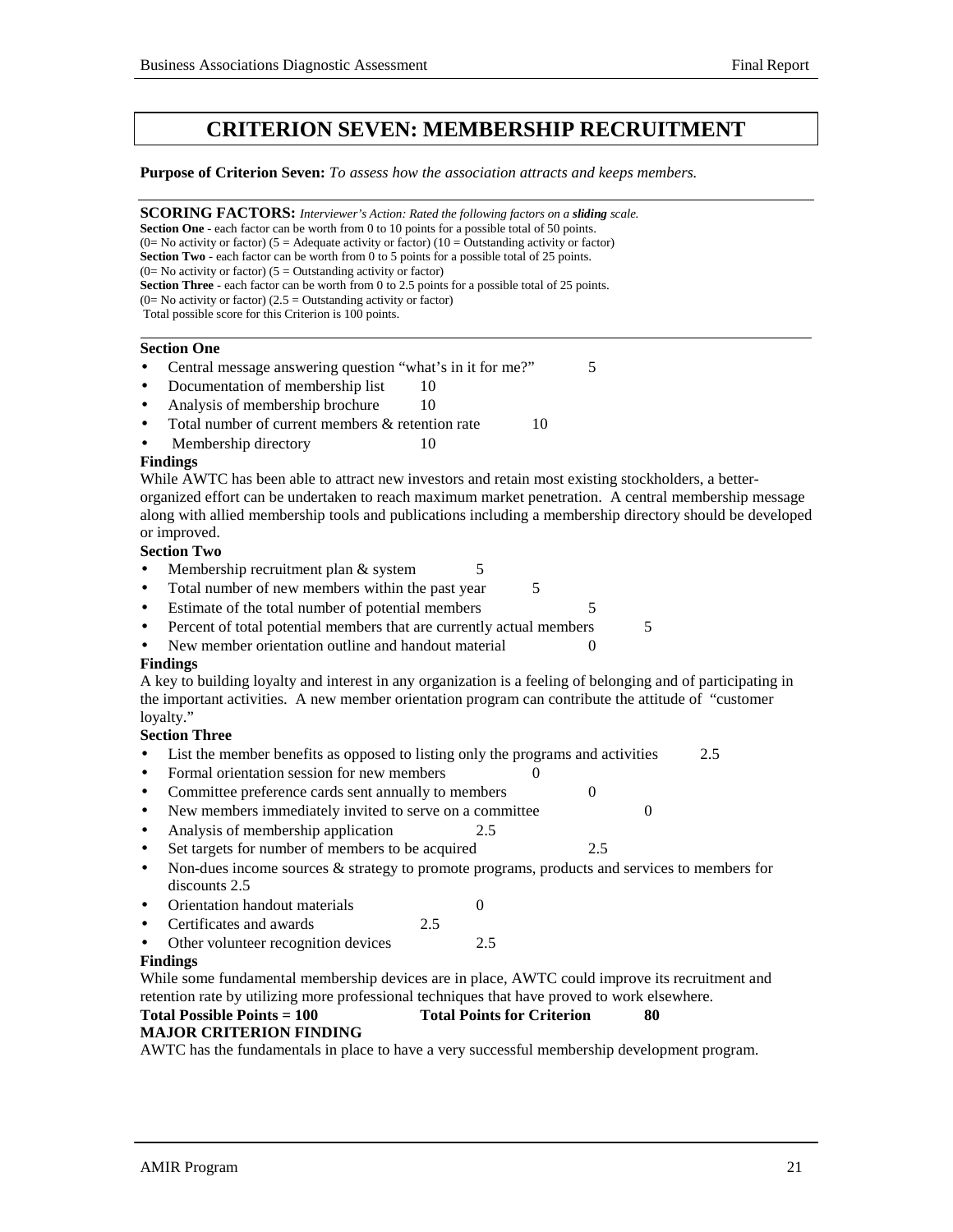# **CRITERION EIGHT: COMMUNICATION & PUBLIC RELATIONS**

**Purpose of Criterion Eight:** *To assess the association's communication and public relation capabilities.*

| <b>SCORING FACTORS:</b> Interviewer's Action: Rated the following factors on a <b>sliding</b> scale.<br><b>Section One</b> - each factor can be worth from 0 to 10 points for a possible total of 50 points.<br>(0= No activity or factor) (5 = Adequate activity or factor) (10 = Outstanding activity or factor)<br>Section Two - each factor can be worth from 0 to 5 points for a possible total of 25 points.<br>(0= No activity or factor) ( $5 =$ Outstanding activity or factor)<br>Section Three - each factor can be worth from 0 to 2.5 points for a possible total of 25 points.<br>$(0=$ No activity or factor) $(2.5 =$ Outstanding activity or factor) |
|-----------------------------------------------------------------------------------------------------------------------------------------------------------------------------------------------------------------------------------------------------------------------------------------------------------------------------------------------------------------------------------------------------------------------------------------------------------------------------------------------------------------------------------------------------------------------------------------------------------------------------------------------------------------------|
| Total possible score for this Criterion is 100 points.                                                                                                                                                                                                                                                                                                                                                                                                                                                                                                                                                                                                                |
| <b>Section One</b>                                                                                                                                                                                                                                                                                                                                                                                                                                                                                                                                                                                                                                                    |
| 10<br>Analysis of core communication message                                                                                                                                                                                                                                                                                                                                                                                                                                                                                                                                                                                                                          |
| Comprehensiveness of the communication plan relative to the strategic plan<br>10                                                                                                                                                                                                                                                                                                                                                                                                                                                                                                                                                                                      |
| Analysis of professional communication staff<br>$\Omega$                                                                                                                                                                                                                                                                                                                                                                                                                                                                                                                                                                                                              |
| Analysis of key target audiences<br>$\Omega$                                                                                                                                                                                                                                                                                                                                                                                                                                                                                                                                                                                                                          |
| Analysis of communication feedback mechanisms (assessment & tracking) 0                                                                                                                                                                                                                                                                                                                                                                                                                                                                                                                                                                                               |
| <b>Findings</b>                                                                                                                                                                                                                                                                                                                                                                                                                                                                                                                                                                                                                                                       |
| This is AWTC's weakest area. The executive director is in the process of hiring a professional public<br>relations person who will hopefully institute the plans and concepts that have been discussed. In addition<br>to finding an experienced professional, orientation and training time will be necessary to bring AWTC up<br>to speed on a comprehensive and sophisticated communication effort.<br><b>Section Two</b>                                                                                                                                                                                                                                          |
| Communications that improve the BA's image, inform the public $\&$ increase membership 0                                                                                                                                                                                                                                                                                                                                                                                                                                                                                                                                                                              |
| Communication research with facts describing problems<br>5                                                                                                                                                                                                                                                                                                                                                                                                                                                                                                                                                                                                            |
| Analysis of writing for readership<br>0<br>$\bullet$                                                                                                                                                                                                                                                                                                                                                                                                                                                                                                                                                                                                                  |
| Correctly selected communication media<br>2.5                                                                                                                                                                                                                                                                                                                                                                                                                                                                                                                                                                                                                         |
| Frequency of communication campaign<br>$\overline{0}$                                                                                                                                                                                                                                                                                                                                                                                                                                                                                                                                                                                                                 |
| <b>Findings</b>                                                                                                                                                                                                                                                                                                                                                                                                                                                                                                                                                                                                                                                       |
| In addition to techniques and skills, sufficient communication research using surveys, focus groups, and                                                                                                                                                                                                                                                                                                                                                                                                                                                                                                                                                              |
| feedback mechanisms need to be employed.                                                                                                                                                                                                                                                                                                                                                                                                                                                                                                                                                                                                                              |
| <b>Section Three</b>                                                                                                                                                                                                                                                                                                                                                                                                                                                                                                                                                                                                                                                  |
| Communication plan that covers all parts of strategic plan<br>$\mathbf{0}$                                                                                                                                                                                                                                                                                                                                                                                                                                                                                                                                                                                            |
| Analysis of newsletter<br>2.5<br>$\bullet$                                                                                                                                                                                                                                                                                                                                                                                                                                                                                                                                                                                                                            |
| Analysis of magazine<br>0<br>٠                                                                                                                                                                                                                                                                                                                                                                                                                                                                                                                                                                                                                                        |
| Analysis of action bulletins<br>2.5<br>$\bullet$                                                                                                                                                                                                                                                                                                                                                                                                                                                                                                                                                                                                                      |
| Analysis of program brochures<br>2.5<br>$\bullet$                                                                                                                                                                                                                                                                                                                                                                                                                                                                                                                                                                                                                     |
| Analysis of news releases and media kit 2.5<br>$\bullet$                                                                                                                                                                                                                                                                                                                                                                                                                                                                                                                                                                                                              |
| Analysis of Web site or Web sites<br>2.5                                                                                                                                                                                                                                                                                                                                                                                                                                                                                                                                                                                                                              |
| $\bullet$                                                                                                                                                                                                                                                                                                                                                                                                                                                                                                                                                                                                                                                             |
| Existence of crisis management plan<br>$\overline{0}$<br>$\bullet$                                                                                                                                                                                                                                                                                                                                                                                                                                                                                                                                                                                                    |
| Executive awareness of importance of communication efforts<br>2.5<br>$\bullet$                                                                                                                                                                                                                                                                                                                                                                                                                                                                                                                                                                                        |
| Staff awareness of importance of communication efforts<br>2.5                                                                                                                                                                                                                                                                                                                                                                                                                                                                                                                                                                                                         |
| <b>Findings</b>                                                                                                                                                                                                                                                                                                                                                                                                                                                                                                                                                                                                                                                       |
| In today's world, a crisis management plan for unexpected events such as the September 11 <sup>th</sup> attack on the                                                                                                                                                                                                                                                                                                                                                                                                                                                                                                                                                 |
| NY World Trade Center should be developed. Several scenarios should be considered with operational                                                                                                                                                                                                                                                                                                                                                                                                                                                                                                                                                                    |
| plans laid out in case such events come to past.                                                                                                                                                                                                                                                                                                                                                                                                                                                                                                                                                                                                                      |
| <b>Total Possible Points = 100</b><br><b>Total Points for Criterion</b><br>45                                                                                                                                                                                                                                                                                                                                                                                                                                                                                                                                                                                         |
| <b>MAJOR CRITERION FINDING</b>                                                                                                                                                                                                                                                                                                                                                                                                                                                                                                                                                                                                                                        |
| More time, money, manpower, and brainpower should be used in concentrating on how is it best to "tell<br>AWTC's story" to potential investors and other important groups including the government, other                                                                                                                                                                                                                                                                                                                                                                                                                                                              |
| associations, and opinion makers.                                                                                                                                                                                                                                                                                                                                                                                                                                                                                                                                                                                                                                     |
|                                                                                                                                                                                                                                                                                                                                                                                                                                                                                                                                                                                                                                                                       |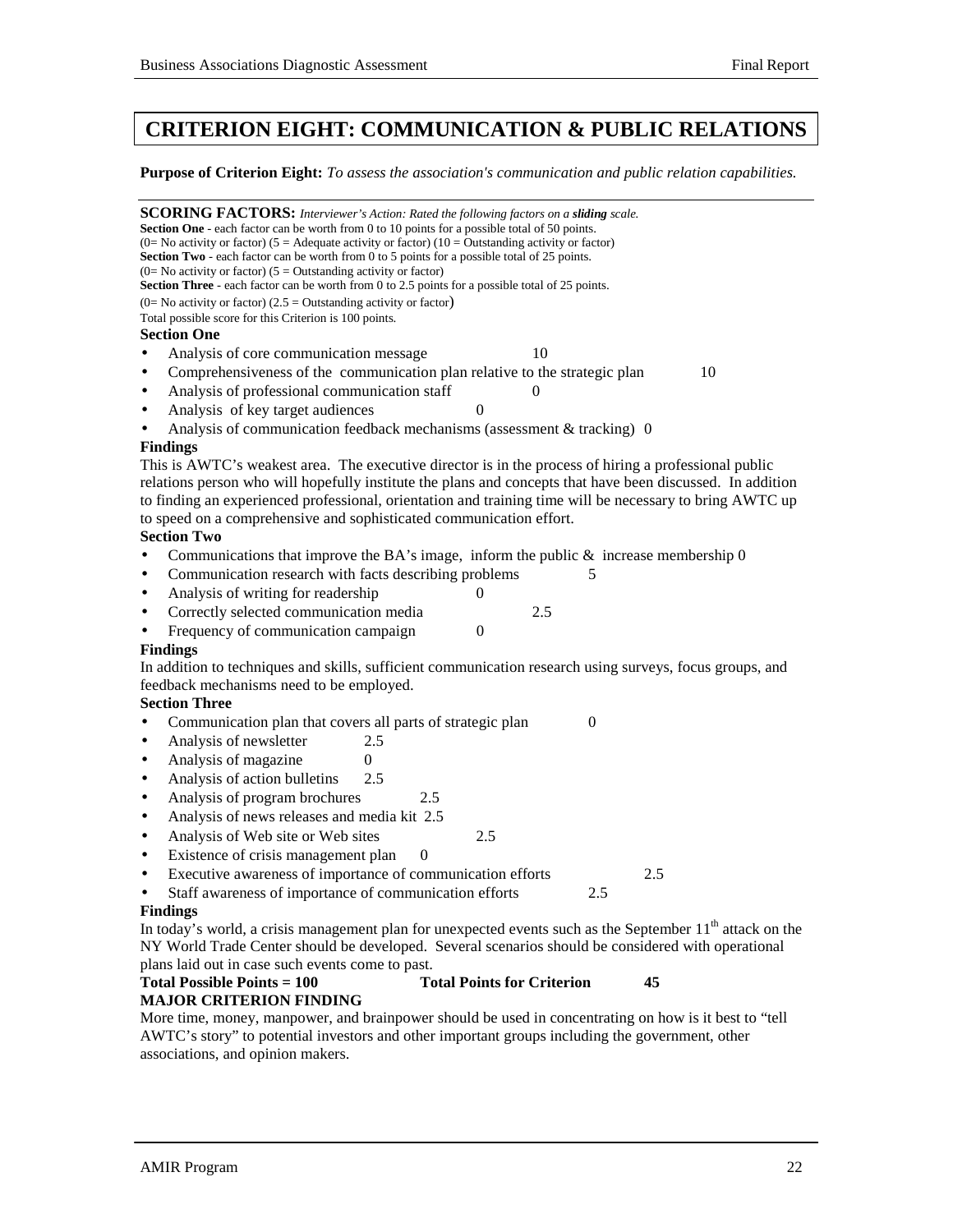# **CRITERION NINE: GOVERNMENT AFFAIRS**

**Purpose of Criterion Nine:** *To assess the levels of competence and sophistication of the association's government affairs program.*

**SCORING FACTORS:** *Interviewer's Action: Rated the following factors on a sliding scale.* **Section One** - each factor can be worth from 0 to 10 points for a possible total of 50 points. (0= No activity or factor) (5 = Adequate activity or factor) (10 = Outstanding activity or factor) **Section Two** - each factor can be worth from 0 to 5 points for a possible total of 25 points.  $(0=$  No activity or factor)  $(5 =$  Outstanding activity or factor) **Section Three** - each factor can be worth from 0 to 2.5 points for a possible total of 25 points.  $(0=$  No activity or factor) (2.5 = Outstanding activity or factor) Total possible score for this Criterion is 100 points. l

#### **Section One**

- Analysis of public policies that prohibit job creation 5 Analysis of obstacles to overcome to achieve economic growth 5
- Analysis of business association's adopted government policy positions 0
- Professional capabilities of government affairs staff 0
- Analysis of issue briefs produced by the business association 0

#### **Findings**

AWTC, because it is a private company, has basically taken a hands-off attitude toward becoming heavily involved in public policy advocacy. The staff and the board have been involved in coalition efforts to promote such public initiatives at the US/Jordan Free Trade Agreement; however, governmental affairs is not seen as a major function of AWTC and its program of work.

### **Section Two**

- Establishment of public policy advocacy committee 0
- Availability of staff to research legal and economic issues 0
- $List$  of priority issues  $0$
- Analysis of research reports produced or authorized 0
- Analysis of reports to the board and the membership on government affairs activities  $\qquad 0$ **Findings**

AWTC has not put in place the basic organizational fundamentals for success in public policy advocacy. **Section Three**

- Analysis of business association's participation in anti-corruption program 0
- Analysis of government tax policies effect on business association's members 0
- Tracking proposals through the legislative process
- Testimony before public bodies on key issues
- Grass roots campaign efforts 0
- Coalition building efforts of association 0
- Understanding of the political dynamics of the nation 0
- Member education program on public policy
- Ability to build public support for government policy changes 0
- Ability to launch a letter writing campaign on key issues 0

### **Findings**

If AWTC's strategy toward public policy advocacy changes, many advocacy techniques are available to associations and AWTC needs to make certain that it is utilizing the best approaches for its situation. **Total Possible Points = 100 Total Criterion Points 10** 

# **MAJOR CRITERION FINDING**

A change in basic strategy toward advocacy might be in order for AWTC. Many for profit corporations around the world are deeply involved in attempting to influence public policy that will help economic growth, thereby helping their stockholders.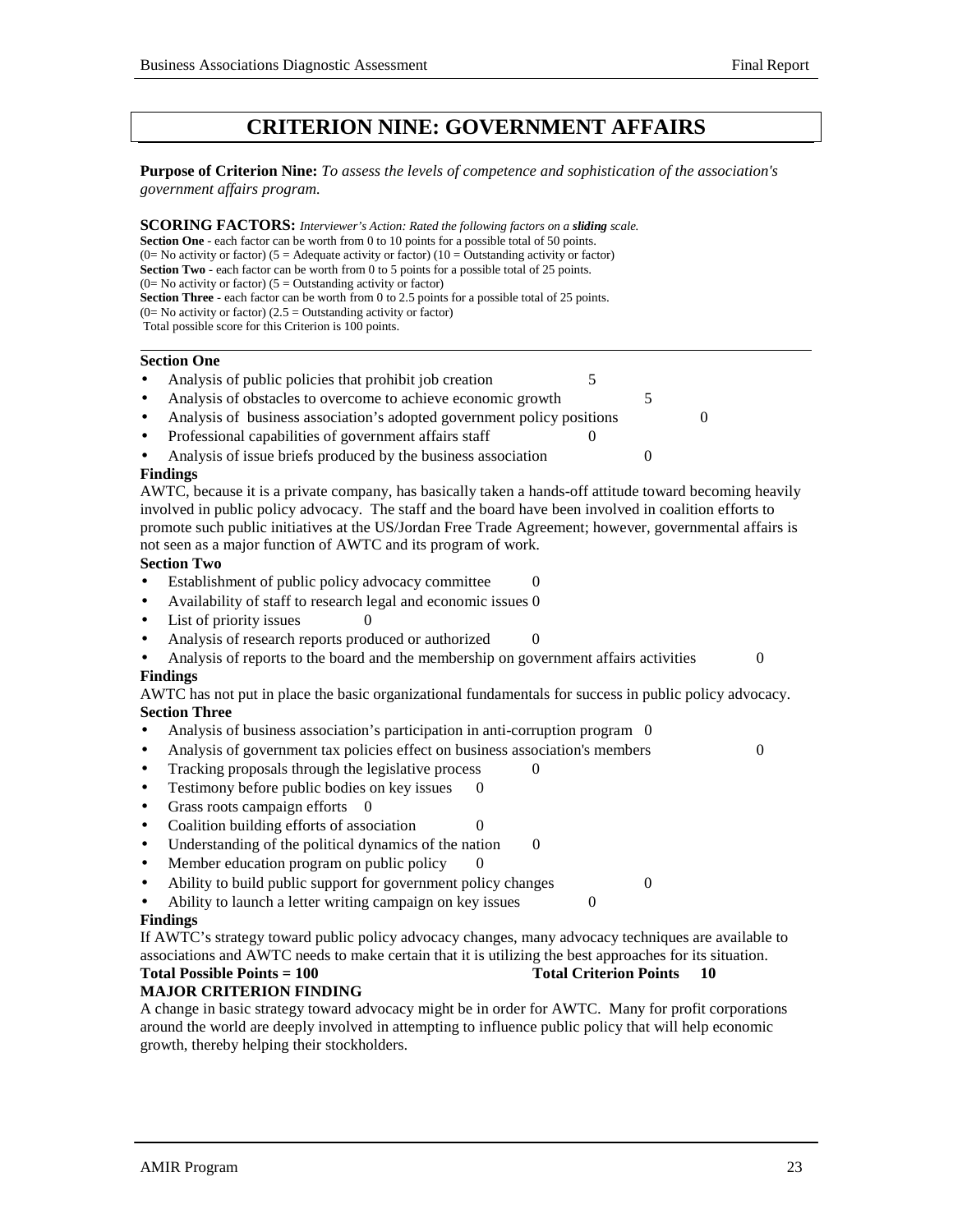# **CRITERION TEN: MANAGEMENT SYSTEMS AND USE OF INFORMATION TECHONOLOGY**

**Purpose of Criterion Ten:** *To assess the association's management systems, information technology, and hardware capacity.*

**SCORING FACTORS:** *Interviewer's Action: Rated the following factors on a sliding scale.*

**Section One** - each factor can be worth from 0 to 10 points for a possible total of 50 points.

(0= No activity or factor) (5 = Adequate activity or factor) (10 = Outstanding activity or factor)

**Section Two** - each factor can be worth from 0 to 5 points for a possible total of 25 points.

 $(0=$  No activity or factor)  $(5 =$  Outstanding activity or factor)

**Section Three** - each factor can be worth from 0 to 2.5 points for a possible total of 25 points.

(0= No activity or factor) (2.5 = Outstanding activity or factor)

Total possible score for this Criterion is 100 points.

#### **Section One**

- Analysis of overall information technology systems to streamline activities (i.e., Microsoft Project for planning , MS Outlook prompts, MS Access for a member database to generate mailing lists, labels, etc) 10
- Executive computer and technology philosophy 10
- Staff computer efficiency and technical capabilities 5
- Operational policies  $&$  procedures manuals 10
- Documentation of record-keeping activities 10

### **Finding**

An early participant in information technology of the 90s, AWTC is now ready to move to the next generation of software and hardware. While human capabilities are available, new IT equipment has not been a priority in the budget, therefore, AWTC is falling behind in fully utilizing available technology that would increase efficiency.

### **Section Two**

- Availability and utilization of database software 5
- Analysis of Web site(s)  $5$
- Analysis of forms used in accordance with Operational Policies & Procedure manual 5
- Analysis of specific system hardware 5
- Utilization of e-business capacity 5

### **Finding**

Using their existing IT system, AWTC has squeezed an amazing production out of their outdated programs. **Section Three**

- Study of e-mail utilization 2.5
- Analysis of written communications business letters, brochures, faxes, e-mails, etc. 2.5
- Analysis of networking capabilities 2.5
- Utilization of fax machine networks 2.5
- Analysis of printing capabilities 2.5
- Analysis of copying capabilities 2.5
- Analysis of scanning capabilities 2.5
- Assessment of desktop publishing capabilities 0
- Evidence of technology upgrade awareness 2.5
- Evidence of technology upgrade plans 2.5

### **Findings**

AWTC is a technology driven organization. Upgrades are in order and seeking new ways to utilize existing and future technology should always be high on the management's agenda.

### **Total Possible Points =100 Total Points for Criterion 83**

### **MAJOR CRITERION FINDING**

While it needs to upgrade its overall technical capabilities, AWTC has sufficient management systems, information technology, and hardware capacity in place to accomplish the mission and objectives of the organization. It needs to leverage that available capacity to its fullest extent to meet major objectives.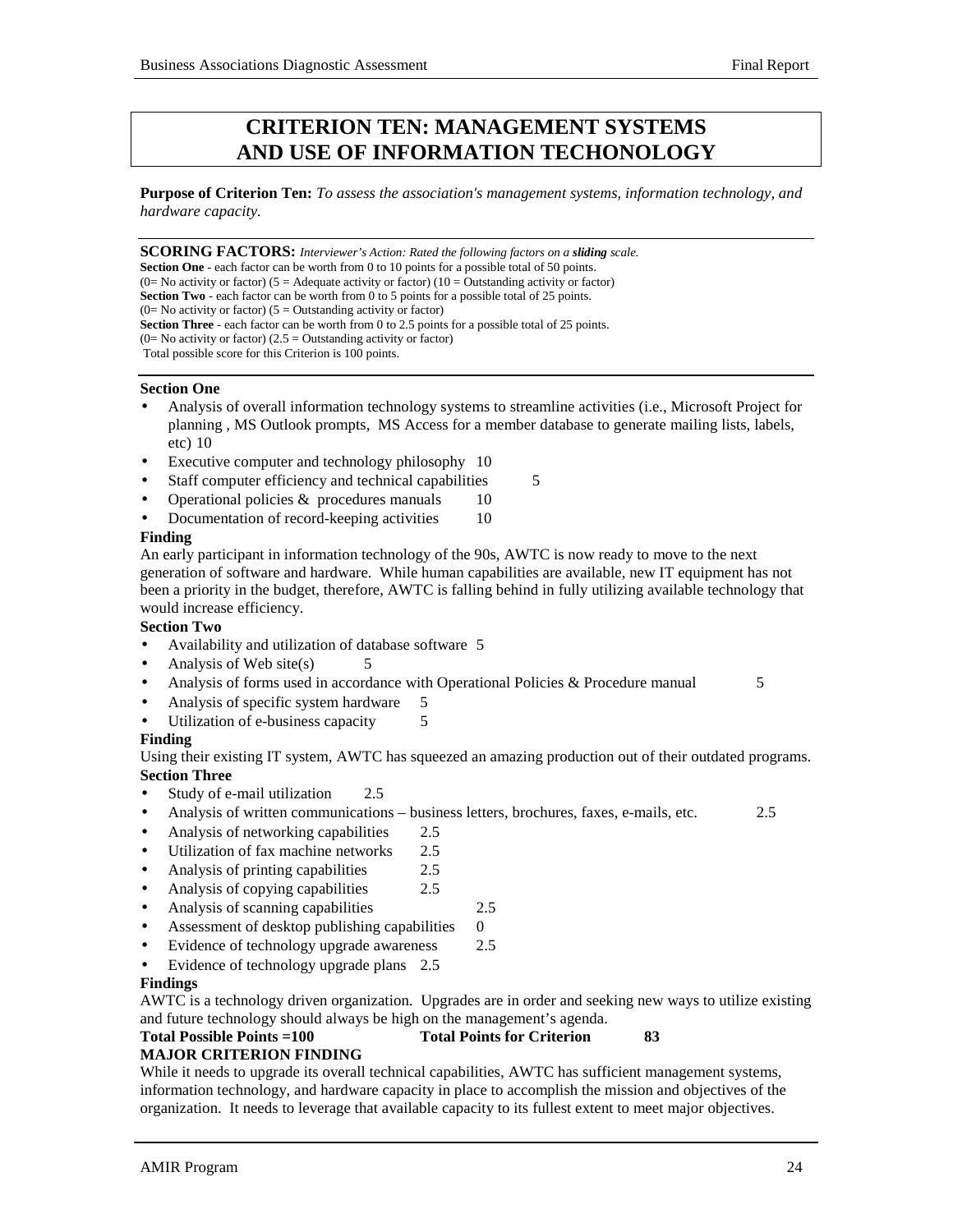# **SUMMARY SHEET FOR POINTS**

| <b>Criterion One: Mission, Objectives, and Documents</b>          | Points 78 |
|-------------------------------------------------------------------|-----------|
| <b>Criterion Two: Governing body, Officers, and Directors</b>     | Points 90 |
| <b>Criterion Three: Organizational Structures</b>                 | Points 65 |
| <b>Criterion Four: Programs, Services, and Activities</b>         | Points 93 |
| <b>Criterion Five: Association Staff</b>                          | Points 91 |
| <b>Criterion Six: Financial Planning and Reporting</b>            | Points 98 |
| <b>Criterion Seven: Membership Development and Recruiting</b>     | Points 80 |
| <b>Criterion Eight: Communications and Public Relations</b>       | Points 45 |
| <b>Criterion Nine: Government Affairs</b>                         | Points 10 |
| <b>Criterion Ten: Management Systems &amp; Inform. Technology</b> | Points 83 |
| <b>Total Criteria Points</b>                                      | 733       |

# **FORMULA: Total Criteria Points divided by 1000 equals percentage score. 733/1000 =.73/100=73%**

# **AMMAN WORLD TRADE CENTER COMPARATIVE RATIO SCORE 73%**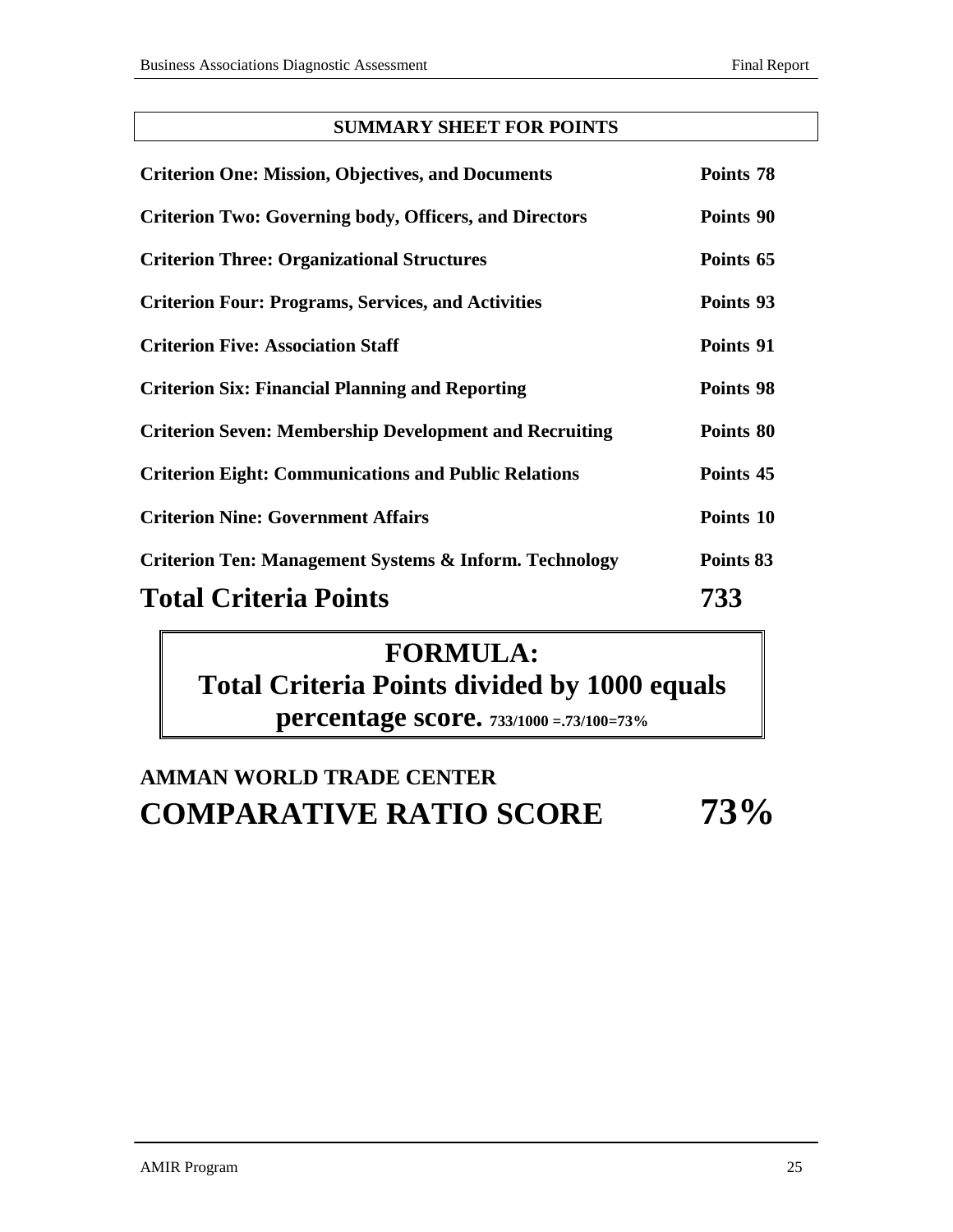# **Certification Statement**

Therefore, the Amman World Trade Center, a business corporation received a 73 percentage score, which illustrates that this private company has met that percentage of standards when compared to an international model association of 100 percent.

**Date of interview:** 3/5/02 **Name of the Interviewer:** Larry Milner, CAE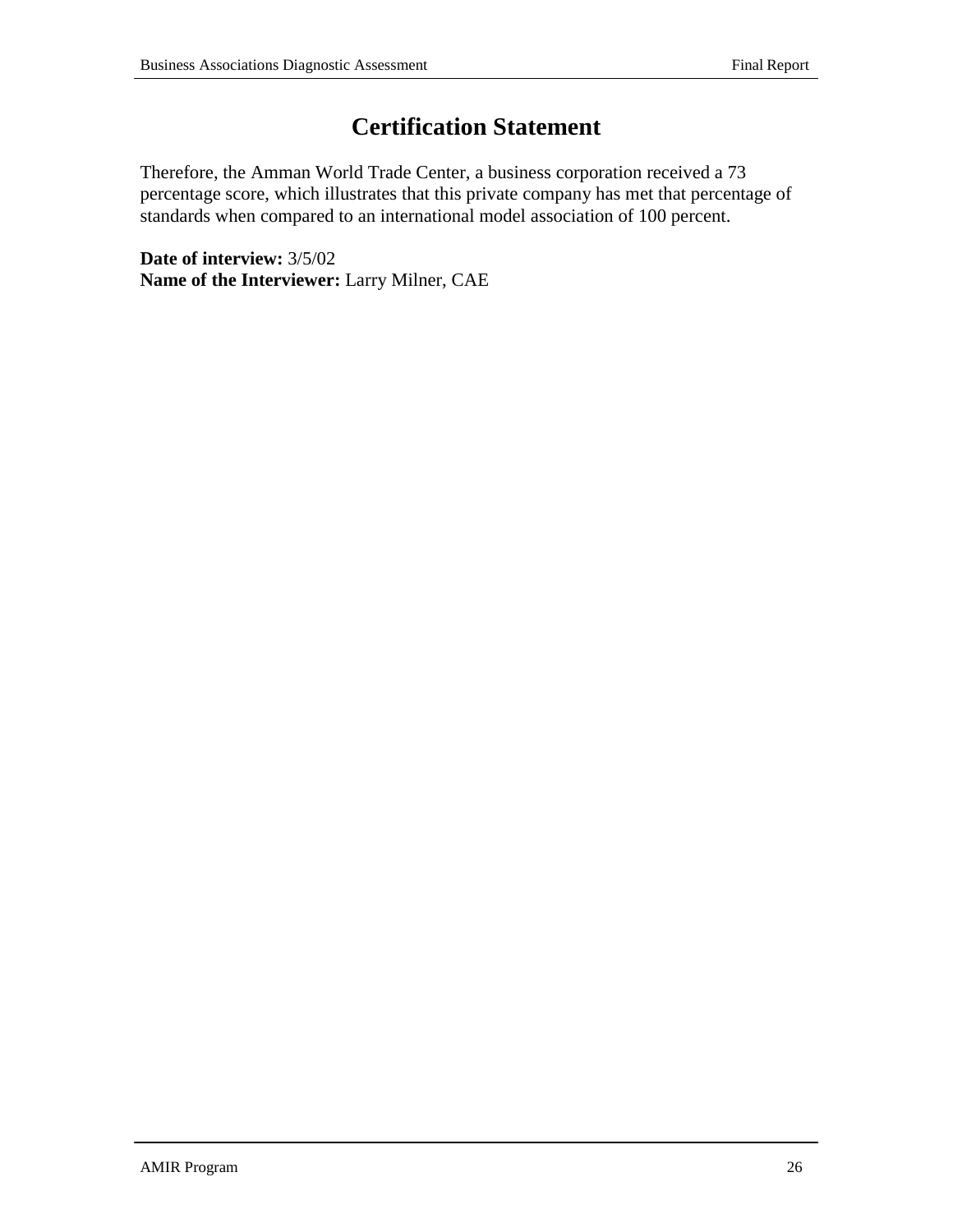# **DIAGNOSTIC ASSESSMENT OF JORDAN INTELLECTUAL PROPERTY ASSOCIATION**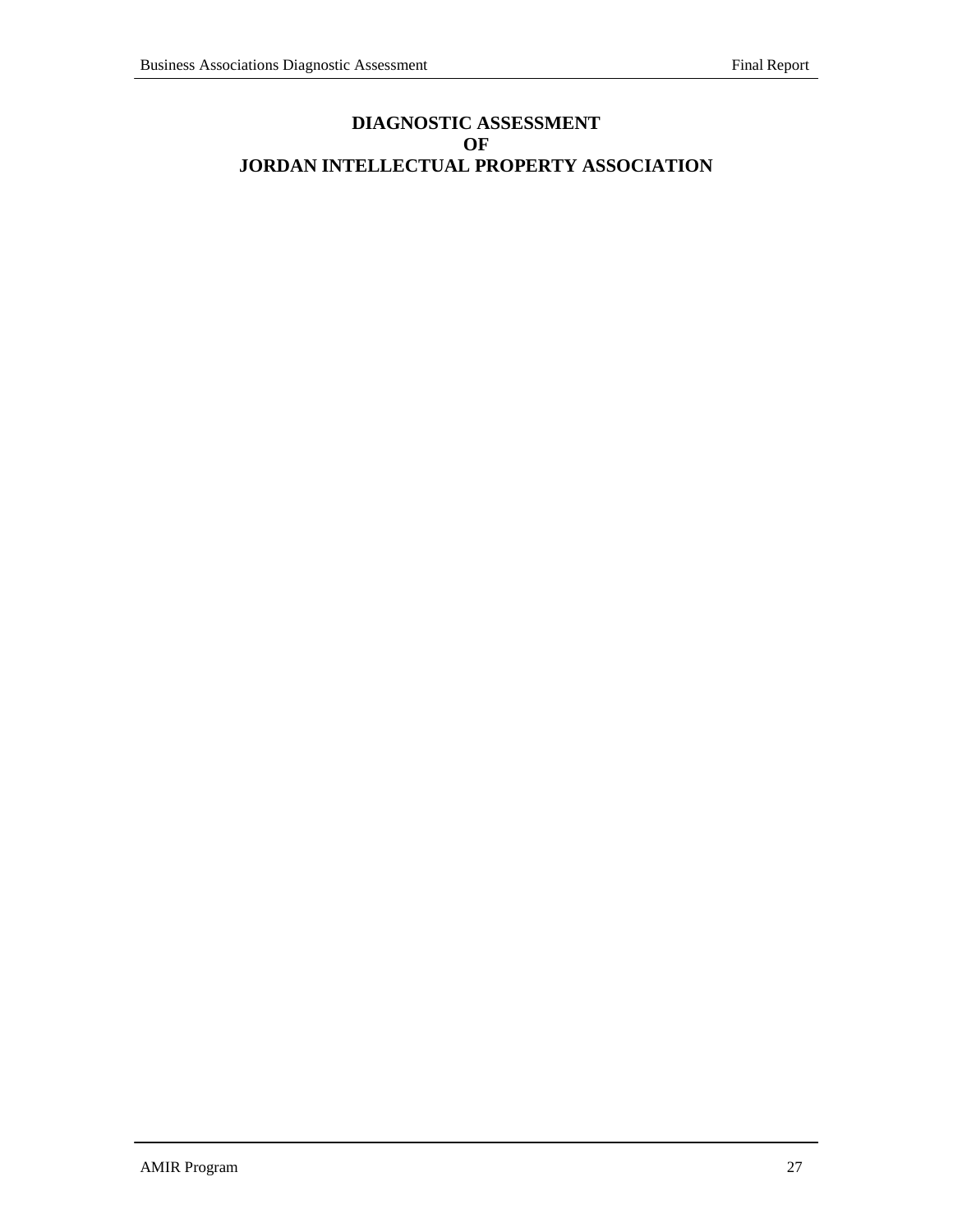# **BASIC FACTS ABOUT JORDANIAN INTELLECTUAL PROPERTY ASSOCIATION**

**Business Association name:** Jordanian Intellectual Property Association (JIPA)

**Address**: P.O. Box 926412

**Telephone:** 962 6 5515007

**Fax:** 962 6 5514603

**Email:** jipa@nets.com.jo

### **Name of Chief Volunteer:** Murad Bushnaq

**Title:** President

**Name of Chief Paid Executive:** Rana Diab

**Title:** Executive Director

### **Date of Organization's Founding:** 1998

**Budget Size**: 7,000 JD

**In USD:** \$9,870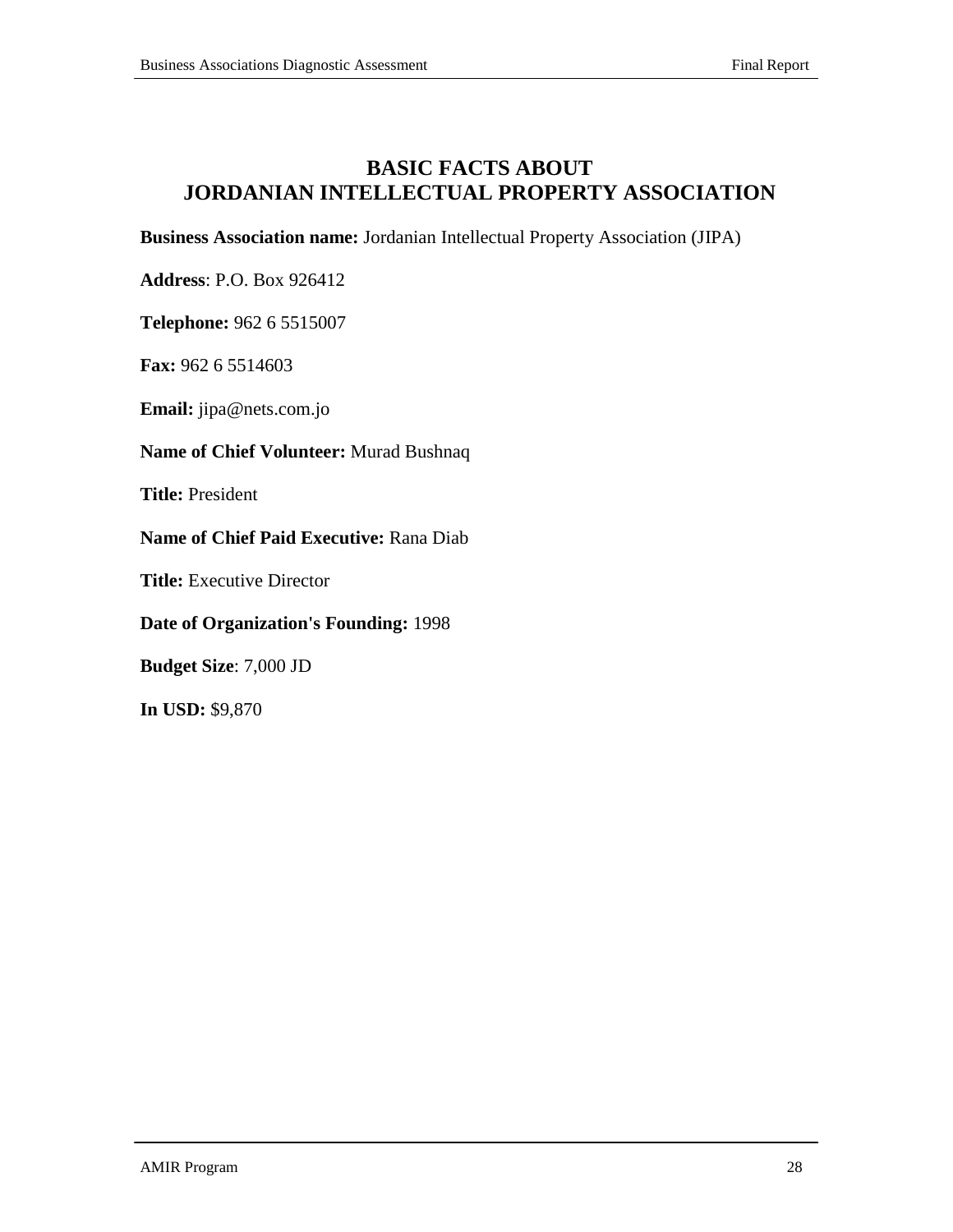# **SUMMARY OF KEY POINTS IN DIAGNOSTIC**

### **Diagnostic Assessment Score: 83% as of 3/21/2002**

The Jordanian Intellectual Property Association (JIPA) is a non profit business group set up to advocate changes in public policy to "protect intellectual creativity and enhance its outcome for Jordan to reach the cultural and economic status for which it aspires." Its mission is to "spread awareness of, and to create a strong infrastructure for IPR and its industries to prosper in Jordan." A specialized business association, JIPA represents the fastest growing exporting companies in Jordan, including businesses that produce computer hardware and software, audio visual presentations, publishing and pharmaceutical industries, lawyers, trademark registrars, government employees and other associates.

The goals of JIPA are (1) to represent the members' interest before the Jordanian government to enact or modify laws that protect their creativity, inventions, and innovations; (2) to partner with government to insure that all branches of the public sector effectively implement the existing intellectual property rights (IPR) laws; (3) to build public awareness of the moral, ethical, and economic values of observing the existing IPR laws: (4) to assist members in protecting their products through training and educational programs, research studies and sharing current information; (5) to serve as a credible reference for information regarding IPR issues for the government, the media, and the commercial sectors; and (6) to develop relationships with international organizations with similar missions and goals.

JIPA has intellectual-property-law-training programs for personnel in the judiciary, the customs department, the trademark office, the board of censors, and the lawyers in the intricacies of IPR. It also has established a national library on intellectual property issues.

The association appears to have strong leadership at both the board and staff levels. The association's strategic plan and the operational plan are currently being revised to fit the planning concepts outlined at the Dead Sea Conference of AMIR's BMI Component in March of 2002.

Housed in an attractive office facility, the organization's professional staff consists of five people who appear to be competent in their various fields of activities. Headed by a very capable volunteer president and a professional executive director, the day-to-day operations appear productive and efficient using adequate technology and management procedures. There is adequate support for the association's activities by the association's members.

One area of weakness that should be addressed is the lack of a crisis management plan. There has been very little or no forethought given to crisis management. In today's volatile world, it can be very hazardous for an organization not to be prepared to handle the impact of sudden events that can effect the image and the programs of the association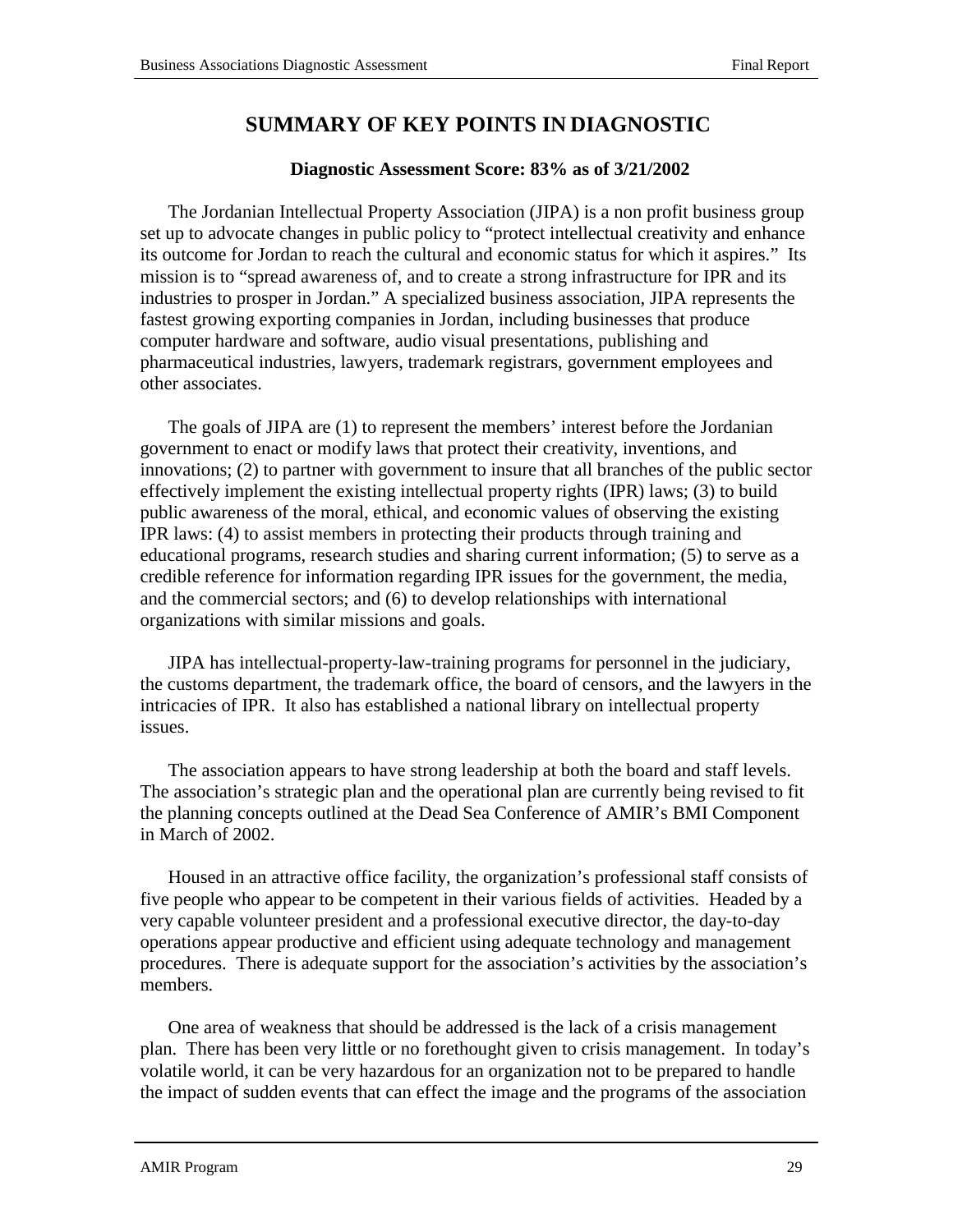in the future. Several worst-case scenarios should be considered with reaction plans developed to ameliorate negative impacts.

JIPA's basic philosophy and objectives are properly conceived and overall, this organization appears to be a small but strong, well-managed single-purpose association that provides a valuable service for its members.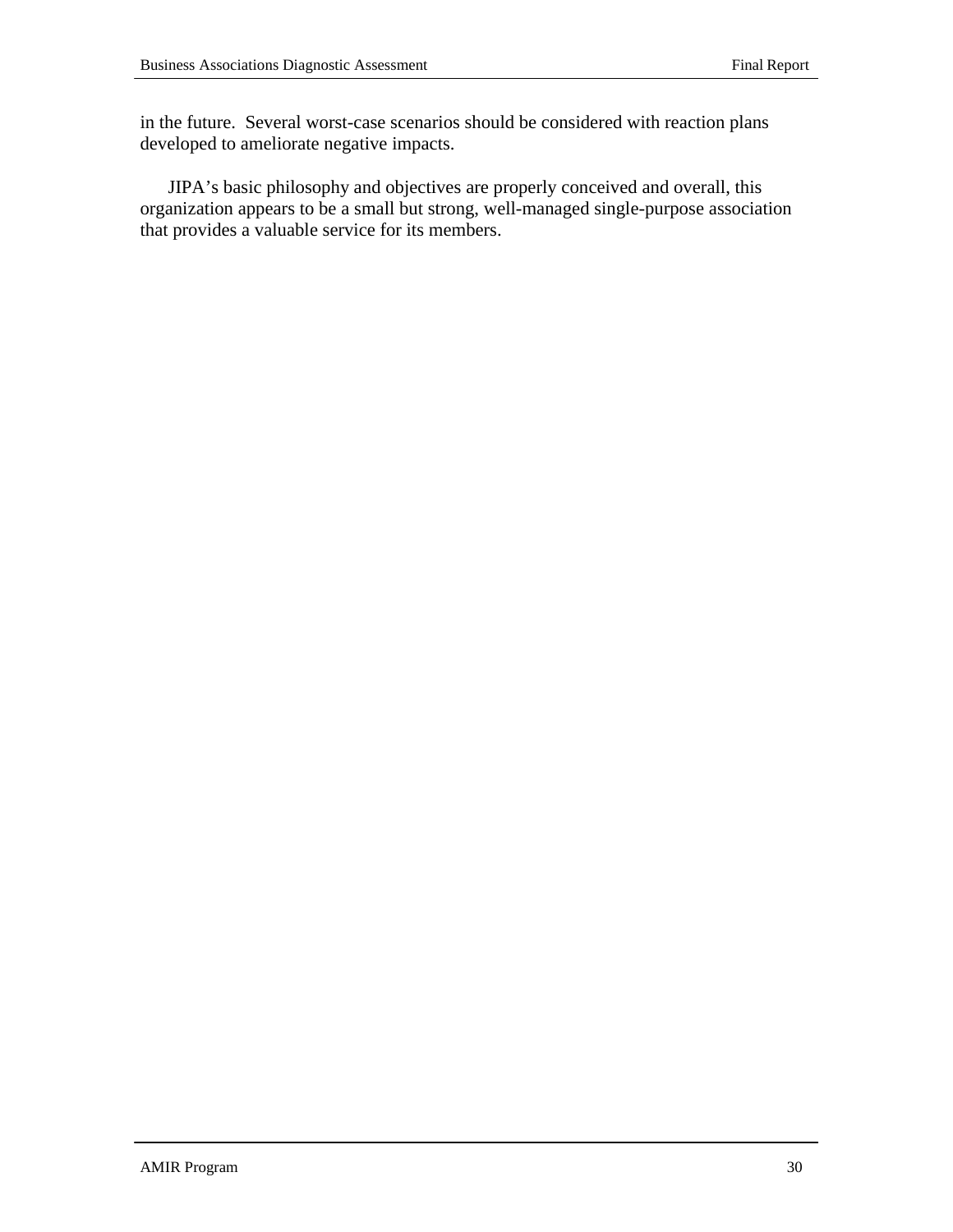### **SPECIFIC RECOMMENDATIONS FOR JORDAN INTELLECTUAL PROPERTY ASSOCIATION**

### **Organizational Philosophy**

- 1. The JIPA board and staff should establish a crisis management plan.
- 2. The newly revised strategic plan needs to be completed.
- 3. A standard format for a program of work needs to be adopted.
- 4. Contingency plans should be adopted.
- 5. Micro-management by the volunteer president should be reduced.

### **Communications**

6. Business English instead of conversational English should be adopted as a communication tool.

### **Finances**

- 7. The board needs to establish an active audit committee at the board level.
- 8. Financial manager needs to develop a cost-of-service calculation for the amount of money spent each year on servicing members.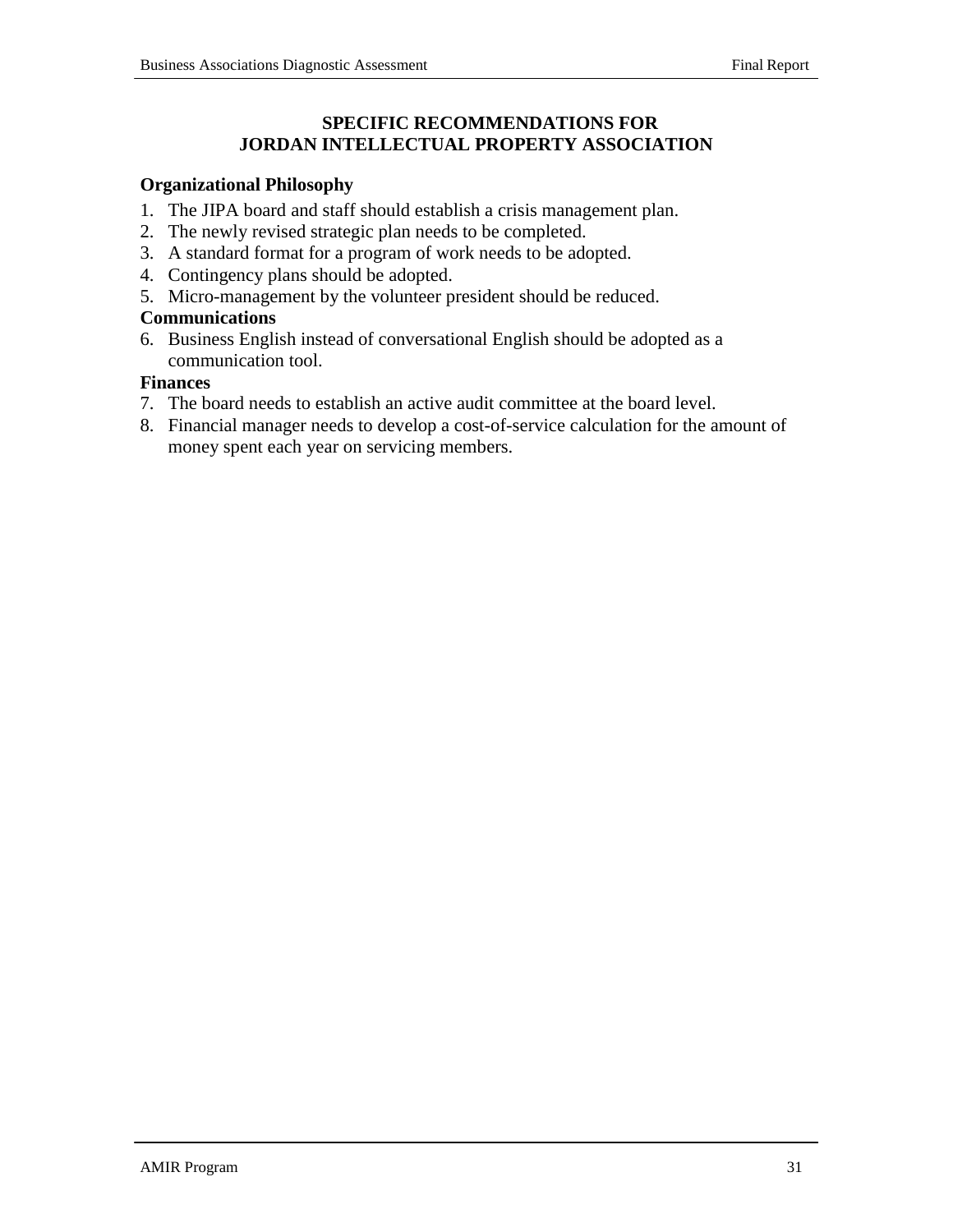# **CRITERION ONE: MISSION, OBJECTIVES AND DOCUMENTS**

**Purpose of Criterion One:** *To assess the fundamental philosophy and focus of the association from the viewpoint of the organization's volunteer and professional leaders.*

**SCORING FACTORS:** *Interviewer's Action: Rated the following factors on a sliding scale.* **Section One** - each factor can be worth from 0 to 10 points for a possible total of 50 points. (0= No activity or factor) (5 = Adequate activity or factor) (10 = Outstanding activity or factor) **Section Two** - each factor can be worth from 0 to 5 points for a possible total of 25 points.  $(0=$  No activity or factor)  $(5 =$  Outstanding activity or factor) **Section Three** - each factor can be worth from 0 to 2.5 points for a possible total of 25 points.  $(0=$  No activity or factor)  $(2.5 =$  Outstanding activity or factor)

#### **Section One**

- Vision Statement 0
- **Mission statement** 10
- Bylaws and charter 10
- Membership needs assessment 0
- Comprehensive strategic plan 0

#### **Findings**

While JIPA's chief volunteer does say the organization has a vision statement, in actuality, the statement is a variation of the association's mission statement instead of a description of where the organization's leadership plans to take the group over the next five to ten years. Its mission statement and objectives are properly conceived, but somewhat nebulous and unclear. The organization's bylaws are current. Even though the staff and directors seem to be aware of their members' desires, there is no formal needsassessment mechanism in place to regularly and consistently track input on programs and services from members. Also, JIPA's strategic plan is currently being revised.

#### **Section Two**

- Objectives 5
- Program of Work 5
- Performance Audit 5
- Minutes of Board Meetings, Executive Committee Minutes, and Minutes for Committees 5
- Annual Report to Members on Results of Action Plans

#### **Findings**

The Program of Work is outlined in an activity planner, a planning matrix and an activity justification device. These computer-based programs are well done, however, a more standard strategic planning methodology might be more effective in explaining the operations of the association. **Section Three**

- Understanding of the macro environment of nation 2.5
- Understanding of the industry environment in nation 2.5
- Understanding of the competitive environment 2.5
- Business association's internal environment or culture 2.5
- Understanding of the strengths of the business association 2.5
- Understanding of the weaknesses of the business association 2.5
- Understanding of the opportunities of the business association 2.5
- Understanding of the threats to the business association 2.5
- Contingency planning 0
- Documentation of implementation of action plans 2.5

#### **Findings**

 While the leadership has verbalized a few organizational scenarios, there is no formal contingency plan in place to cover unexpected events.

#### **Total Possible Points = 100 Total Criterion Points 67.5 CRITERION MAJOR FINDING**

#### AMIR Program 32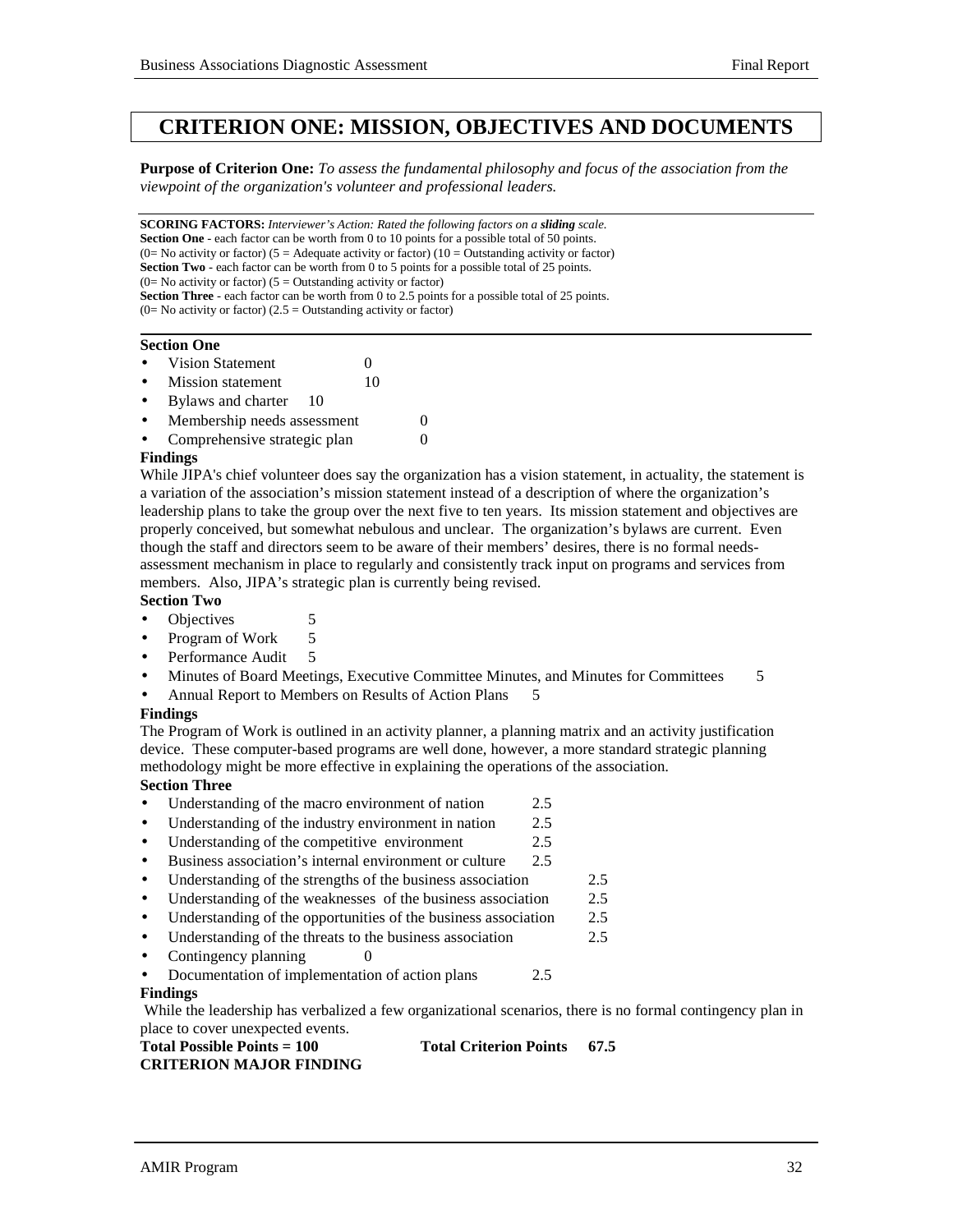It is very obvious that the leadership of the association is committed to carefully thinking through the philosophy of the organization and to meticulously planning the activities to accomplish the group's mission.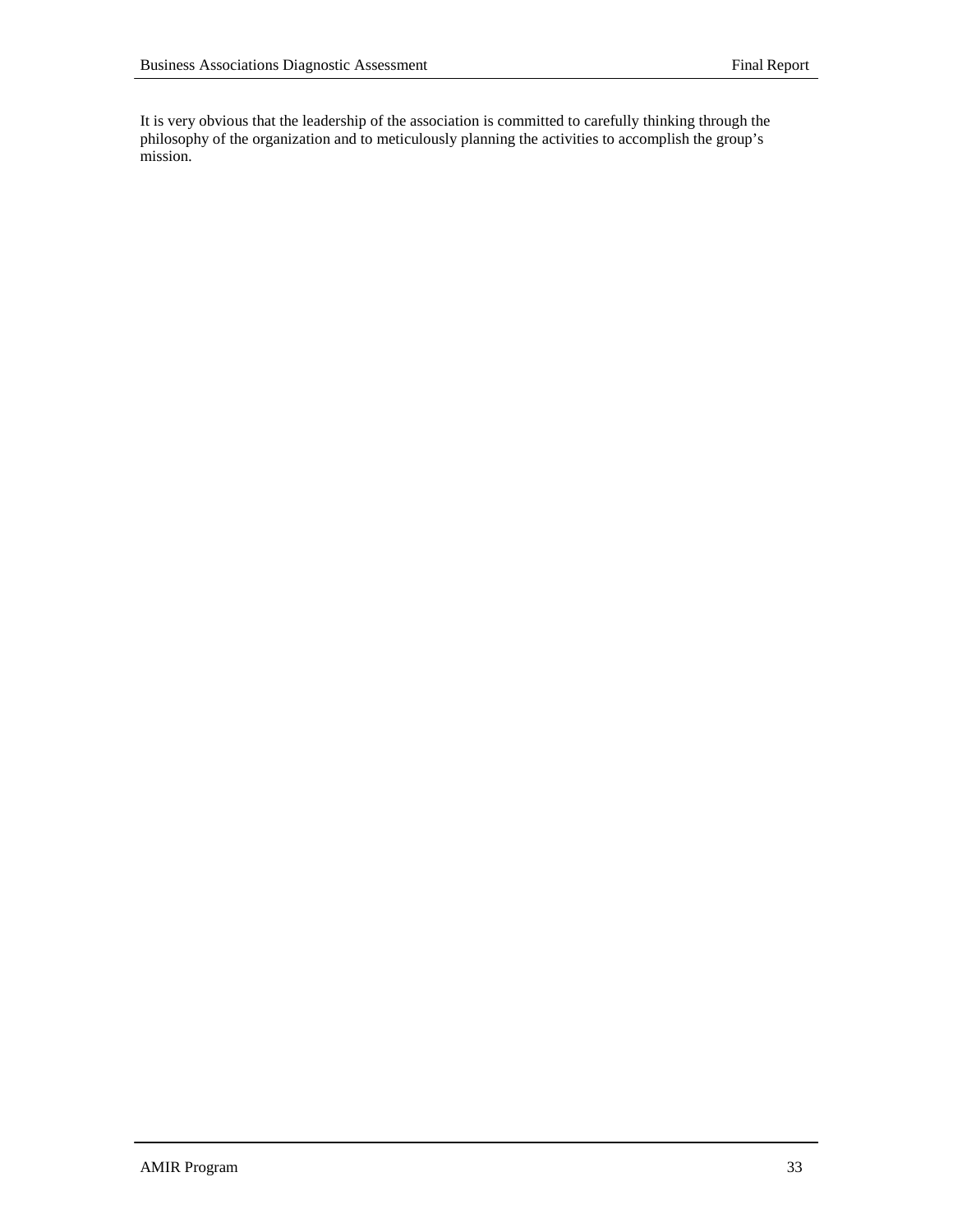## **CRITERION TWO: GOVERNING BODY, OFFICERS, AND DIRECTORS**

#### **Purpose of Criterion Two:** *To assess the structure and efficiency of organization's governing body.*

**SCORING FACTORS:** *Interviewer's Action: Rated the following factors on a sliding scale.* **Section One** - each factor can be worth from 0 to 10 points for a possible total of 50 points. (0= No activity or factor) (5 = Adequate activity or factor) (10 = Outstanding activity or factor) **Section Two** - each factor can be worth from 0 to 5 points for a possible total of 25 points.  $(0=$  No activity or factor)  $(5 =$  Outstanding activity or factor) **Section Three** - each factor can be worth from 0 to 2.5 points for a possible total of 25 points.  $(0=$  No activity or factor)  $(2.5 =$  Outstanding activity or factor) l

#### **Section One**

- Effective bylaws/constitution 10
- Commitment of officers to association (time & resources) 10
- Decision making capabilities and willingness of board 10
- Avoidance of micro-management by the board 5
- Volunteer officers' background / industry positions held by officers 10

#### **Findings**

There is a possibility that there is some micromanaging of the staff by the volunteer president of the association.

A very capable and creative leader, Murad Bushnaq seems to be acting more as a chief staff officer rather than a volunteer policy maker. That approach is perhaps necessary and desirable at this stage of the organization's life-cycle, but sooner or later, the chief staff officer, a very capable Rana Diar, needs to be allowed to reach her full potential as the executive of the association. This, of course, should be a judgement call by the board and the president.

#### **Section Two**

- Attendance at general membership meetings 5
- Community position of officers & relevant educational background5
- Officer-orientation plan, training and association material 5
- Job descriptions for officers and directors 5
- Frem limits of officers 5

#### **Section Three**

- Staggered terms for officers 2.5
- Board culture 2.5
- Board procedures 2.5
- Board agendas 2.5
- Board reports 2.5
- General membership meeting 2.5
- Proper agendas for strategic planning, brainstorming, administrative, and project planning meetings 2.5
- Attendance at board meetings 0
- Length of board meetings 2.5
- Participation of all directors in board meetings 0

**Total Possible Points = 100** Total Points for Criterion 90

#### **CRITERION MAJOR FINDING**

 JIPA's governing body is fundamentally sound and should serve the membership and the nation very well in the coming years.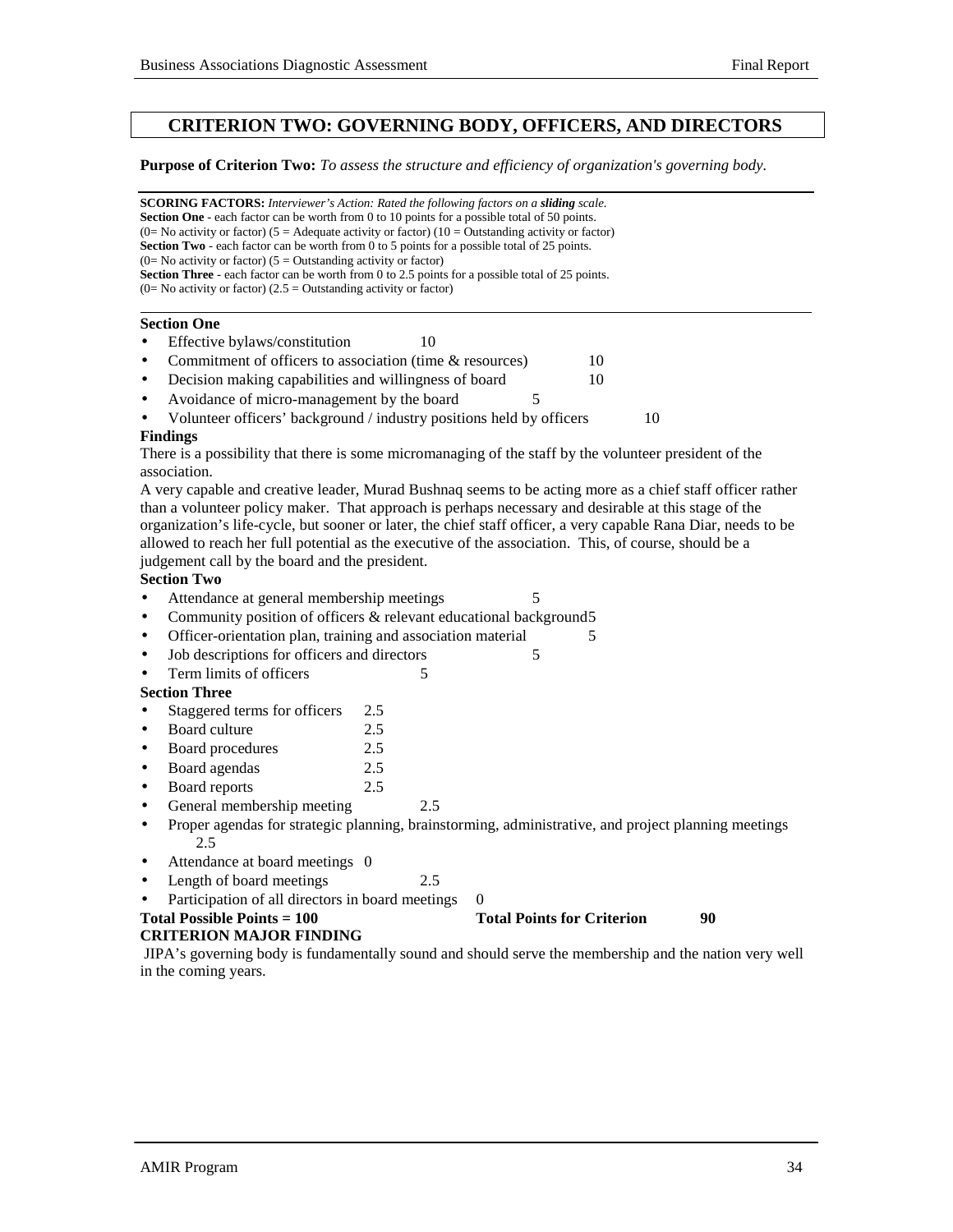# **CRITERION THREE: ORGANIZATIONAL STRUCTURE**

**Purpose of Criterion Three:** *To assess the organization's adherence to sound management principles.*

| <b>SCORING FACTORS:</b> Interviewer's Action: Rated the following factors on a sliding scale.<br><b>Section One</b> - each factor can be worth from 0 to 10 points for a possible total of 50 points.<br>(0= No activity or factor) (5 = Adequate activity or factor) (10 = Outstanding activity or factor)<br>Section Two - each factor can be worth from 0 to 5 points for a possible total of 25 points. |                                                                                                                                                                                  |    |     |          |                                   |     |      |
|-------------------------------------------------------------------------------------------------------------------------------------------------------------------------------------------------------------------------------------------------------------------------------------------------------------------------------------------------------------------------------------------------------------|----------------------------------------------------------------------------------------------------------------------------------------------------------------------------------|----|-----|----------|-----------------------------------|-----|------|
|                                                                                                                                                                                                                                                                                                                                                                                                             | $(0=$ No activity or factor) $(5 =$ Outstanding activity or factor)                                                                                                              |    |     |          |                                   |     |      |
|                                                                                                                                                                                                                                                                                                                                                                                                             | <b>Section Three</b> - each factor can be worth from 0 to 2.5 points for a possible total of 25 points.<br>$(0=$ No activity or factor) $(2.5 =$ Outstanding activity or factor) |    |     |          |                                   |     |      |
|                                                                                                                                                                                                                                                                                                                                                                                                             |                                                                                                                                                                                  |    |     |          |                                   |     |      |
|                                                                                                                                                                                                                                                                                                                                                                                                             | <b>Section One:</b>                                                                                                                                                              |    |     |          |                                   |     |      |
|                                                                                                                                                                                                                                                                                                                                                                                                             | Analysis of appropriateness and effectiveness of department/division structures                                                                                                  |    |     |          |                                   |     | 10   |
| $\bullet$                                                                                                                                                                                                                                                                                                                                                                                                   | Regular board meetings                                                                                                                                                           | 10 |     |          |                                   |     |      |
| $\bullet$                                                                                                                                                                                                                                                                                                                                                                                                   | Minutes of board meetings                                                                                                                                                        | 10 |     |          |                                   |     |      |
| $\bullet$                                                                                                                                                                                                                                                                                                                                                                                                   | Staff understanding of and support to structure of organization                                                                                                                  |    |     |          | 10                                |     |      |
|                                                                                                                                                                                                                                                                                                                                                                                                             | Well-defined decision-making process                                                                                                                                             |    | 10  |          |                                   |     |      |
| <b>Findings</b>                                                                                                                                                                                                                                                                                                                                                                                             |                                                                                                                                                                                  |    |     |          |                                   |     |      |
|                                                                                                                                                                                                                                                                                                                                                                                                             | Without question, JIPA has developed a fundamentally correct organizational structure.                                                                                           |    |     |          |                                   |     |      |
|                                                                                                                                                                                                                                                                                                                                                                                                             | <b>Section Two</b>                                                                                                                                                               |    |     |          |                                   |     |      |
|                                                                                                                                                                                                                                                                                                                                                                                                             | Published organizational chart                                                                                                                                                   | 5  |     |          |                                   |     |      |
| $\bullet$                                                                                                                                                                                                                                                                                                                                                                                                   | Regular committee meetings                                                                                                                                                       | 5  |     |          |                                   |     |      |
| $\bullet$                                                                                                                                                                                                                                                                                                                                                                                                   | Minutes of committee meetings                                                                                                                                                    |    | 5   |          |                                   |     |      |
| $\bullet$                                                                                                                                                                                                                                                                                                                                                                                                   | Relationships between board and members                                                                                                                                          |    |     | 5        |                                   |     |      |
| $\bullet$                                                                                                                                                                                                                                                                                                                                                                                                   | Relationships between board and staff                                                                                                                                            |    | 5   |          |                                   |     |      |
|                                                                                                                                                                                                                                                                                                                                                                                                             | <b>Section Three</b>                                                                                                                                                             |    |     |          |                                   |     |      |
| $\bullet$                                                                                                                                                                                                                                                                                                                                                                                                   | Number of standing committees                                                                                                                                                    |    | 2.5 |          |                                   |     |      |
| $\bullet$                                                                                                                                                                                                                                                                                                                                                                                                   | Number of special task forces, ad hoc groups, and number/description of affiliate groups 1.5                                                                                     |    |     |          |                                   |     |      |
| $\bullet$                                                                                                                                                                                                                                                                                                                                                                                                   | Staff exposure to the board<br>2.5                                                                                                                                               |    |     |          |                                   |     |      |
| $\bullet$                                                                                                                                                                                                                                                                                                                                                                                                   | Documentation of committee structure 2.5                                                                                                                                         |    |     |          |                                   |     |      |
| $\bullet$                                                                                                                                                                                                                                                                                                                                                                                                   | Staff assignments to manage board functions & committees                                                                                                                         |    |     |          |                                   | 1.5 |      |
| $\bullet$                                                                                                                                                                                                                                                                                                                                                                                                   | Committee orientation plan and materials                                                                                                                                         |    |     | $\theta$ |                                   |     |      |
| $\bullet$                                                                                                                                                                                                                                                                                                                                                                                                   | Documentation of committee reports                                                                                                                                               |    | 1.5 |          |                                   |     |      |
| $\bullet$                                                                                                                                                                                                                                                                                                                                                                                                   | Analysis of committee chairs                                                                                                                                                     | 1  |     |          |                                   |     |      |
| $\bullet$                                                                                                                                                                                                                                                                                                                                                                                                   | Lists of board and committee members                                                                                                                                             |    | 1.5 |          |                                   |     |      |
|                                                                                                                                                                                                                                                                                                                                                                                                             | Committee chair and member orientation materials                                                                                                                                 |    |     |          | $\Omega$                          |     |      |
|                                                                                                                                                                                                                                                                                                                                                                                                             | Total Possible Points $= 100$                                                                                                                                                    |    |     |          | <b>Total Points for Criterion</b> |     | 89.5 |
|                                                                                                                                                                                                                                                                                                                                                                                                             | <b>CRITERION MAJOR FINDING</b>                                                                                                                                                   |    |     |          |                                   |     |      |
|                                                                                                                                                                                                                                                                                                                                                                                                             | On the whole IIPA is adhering to the generally accepted management principles for similar business                                                                               |    |     |          |                                   |     |      |

On the whole, JIPA is adhering to the generally accepted management principles for similar business associations in other nations. It is managing its committee structure very well.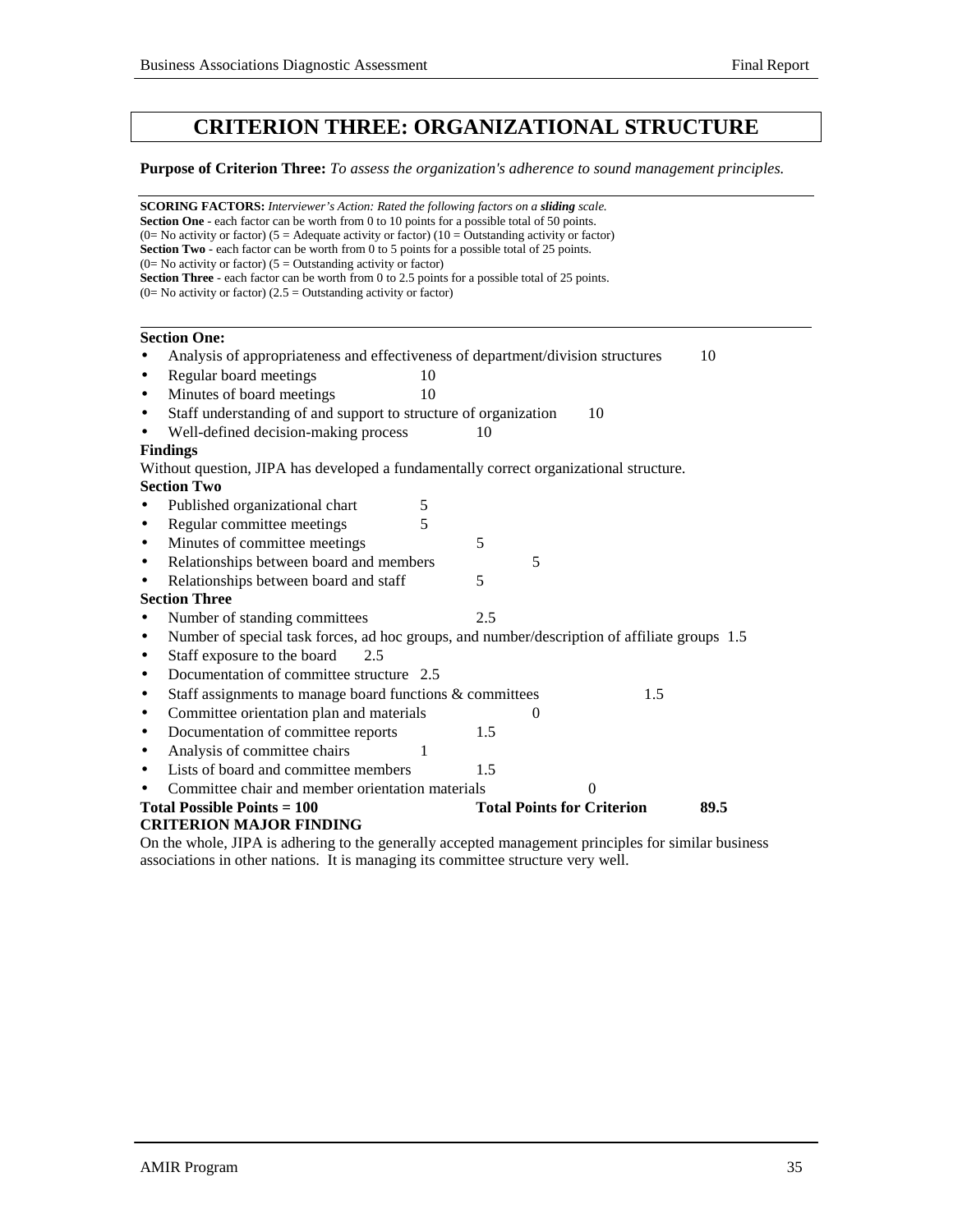# **CRITERION FOUR: PROGRAMS AND ACTIVITIES**

**Purpose of Criterion Four:** *To analyze the details of the organization's activities to determine the effectiveness of the association's programming process.*

|           | <b>SCORING FACTORS:</b> Interviewer's Action: Rated the following factors on a <b>sliding</b> scale.                                                                      |                                   |     |     |  |
|-----------|---------------------------------------------------------------------------------------------------------------------------------------------------------------------------|-----------------------------------|-----|-----|--|
|           | <b>Section One</b> - each factor can be worth from 0 to 10 points for a possible total of 50 points.                                                                      |                                   |     |     |  |
|           | (0= No activity or factor) (5 = Adequate activity or factor) (10 = Outstanding activity or factor)                                                                        |                                   |     |     |  |
|           | <b>Section Two</b> - each factor can be worth from 0 to 5 points for a possible total of 25 points.<br>$(0=$ No activity or factor) $(5=$ Outstanding activity or factor) |                                   |     |     |  |
|           | <b>Section Three</b> - each factor can be worth from 0 to 2.5 points for a possible total of 25 points.                                                                   |                                   |     |     |  |
|           | $(0=$ No activity or factor) $(2.5 =$ Outstanding activity or factor)                                                                                                     |                                   |     |     |  |
|           | <b>Section One</b>                                                                                                                                                        |                                   |     |     |  |
| $\bullet$ | Analysis of major focus of Program of Work                                                                                                                                | 10                                |     |     |  |
| $\bullet$ | Explanation of the Program of Work's super-ordinate goal                                                                                                                  |                                   | 10  |     |  |
| $\bullet$ | Analysis of specific goals of Program of Work                                                                                                                             | 10                                |     |     |  |
| $\bullet$ | Identification of measurements of success                                                                                                                                 | 10                                |     |     |  |
| $\bullet$ | Analysis of results of previous time period<br>10                                                                                                                         |                                   |     |     |  |
|           | <b>Findings</b>                                                                                                                                                           |                                   |     |     |  |
|           | JIPA has an impressive array of programs and services aimed at accomplishing the association's mission.                                                                   |                                   |     |     |  |
|           | <b>Section Two</b>                                                                                                                                                        |                                   |     |     |  |
| $\bullet$ | Achievability of stated goals<br>5                                                                                                                                        |                                   |     |     |  |
| $\bullet$ | Available manpower and monetary resources                                                                                                                                 | 2.5                               |     |     |  |
| $\bullet$ | Length of time for tangible achievements $\&$ realistic deadlines for results                                                                                             |                                   |     | 5   |  |
| $\bullet$ | Documentation of programs and plans in annual reports                                                                                                                     |                                   | 2.5 |     |  |
| $\bullet$ | Commitment to planning process<br>5                                                                                                                                       |                                   |     |     |  |
|           | <b>Findings</b>                                                                                                                                                           |                                   |     |     |  |
|           | A more comprehensive annual report could be used as a marketing device for the organization. The present                                                                  |                                   |     |     |  |
|           | administrative report is good for board analysis, but is not appropriate for external communication                                                                       |                                   |     |     |  |
|           | purposes. Over reliance on financing by the volunteer president can prove to be a burden in the future.                                                                   |                                   |     |     |  |
|           | <b>Section Three</b>                                                                                                                                                      |                                   |     |     |  |
| $\bullet$ | Measurement of involvement of stakeholders in planning process                                                                                                            |                                   | 2.5 |     |  |
| $\bullet$ | Coordination between fiscal planning and program planning                                                                                                                 |                                   | 2.5 |     |  |
| $\bullet$ | Coordination between programming committees                                                                                                                               | 2.5                               |     |     |  |
| ٠         | Coordination between programming staffs                                                                                                                                   | 2.5                               |     |     |  |
| $\bullet$ | Coordination and cooperation between programming and administrative staffs                                                                                                |                                   |     | 2.5 |  |
| $\bullet$ | Organization culture for achievement and results                                                                                                                          | 2.5                               |     |     |  |
| $\bullet$ | Documentation of programs and plans in brochures                                                                                                                          |                                   | 2.5 |     |  |
| $\bullet$ | Explanation of programs in newsletters<br>2.5                                                                                                                             |                                   |     |     |  |
| $\bullet$ | Documentation of programs in bulletins<br>2.5                                                                                                                             |                                   |     |     |  |
| $\bullet$ | Documentation of products and services<br>2.5                                                                                                                             |                                   |     |     |  |
|           | <b>Findings</b>                                                                                                                                                           |                                   |     |     |  |
|           | JIPA is carrying out positive administrative strategies.                                                                                                                  |                                   |     |     |  |
|           | <b>Total Possible Points = 100</b>                                                                                                                                        | <b>Total Points for Criterion</b> |     | 95  |  |
|           | <b>CRITERION MAJOR FINDING</b>                                                                                                                                            |                                   |     |     |  |
|           | JIPA's approach to programming is fundamentally sound. While there is always room for improvement,                                                                        |                                   |     |     |  |
|           | the current activities and programs fit well within the parameters established by the mission of the                                                                      |                                   |     |     |  |

the current activities and programs fit well within the parameters established by the mission of the organization. All activities and programs seem to be directed at promoting the basic organizational philosophy and goals. A more professional reporting process needs to be put into place with annual and

quarterly reports.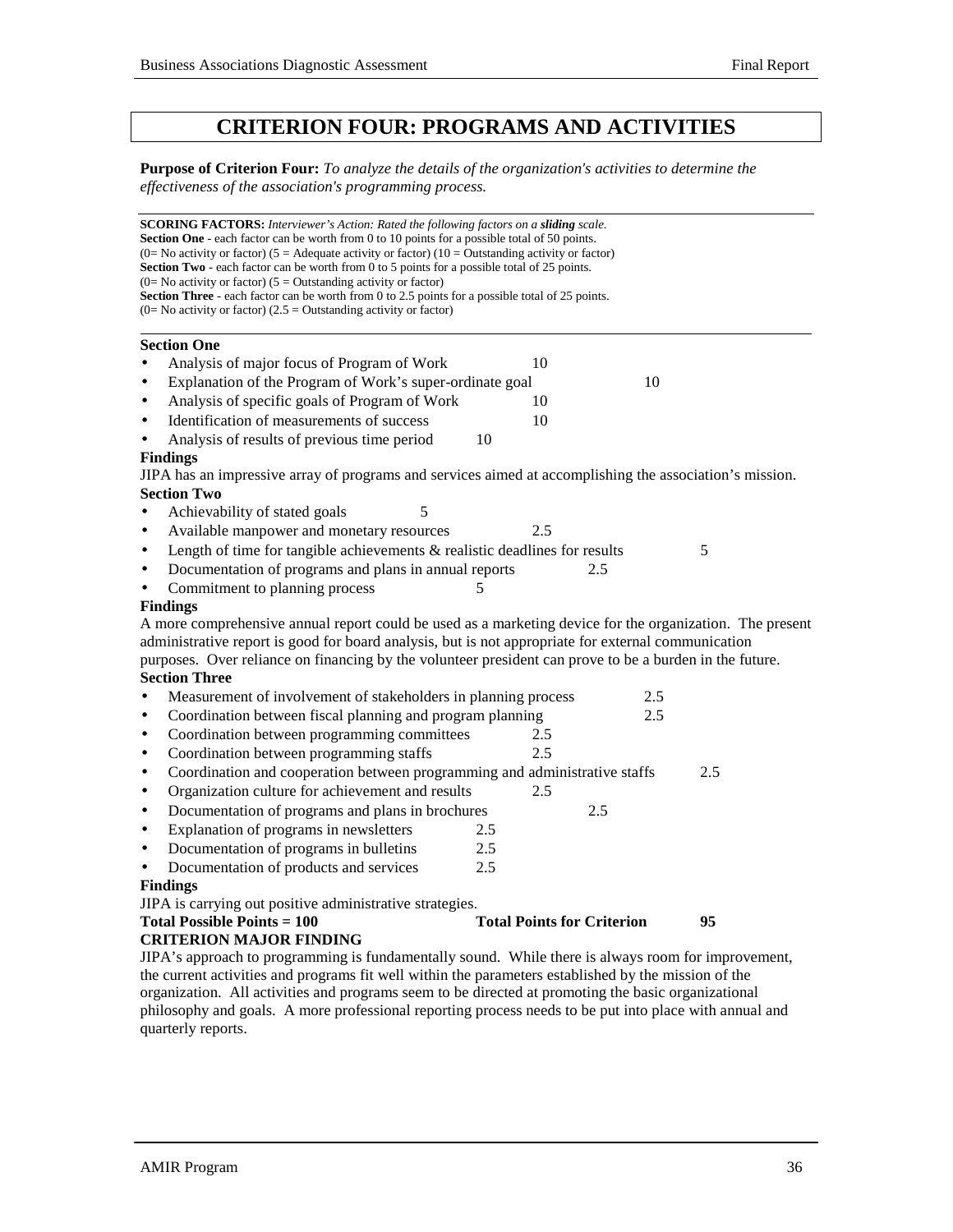# **CRITERION FIVE: ASSOCIATION STAFF**

**Purpose of Criterion Five:** *To understand the organization's mission and approach from the association's employee's viewpoints.*

**SCORING FACTORS:** *Interviewer's Action: Rated the following factors on a sliding scale.* **Section One** - each factor can be worth from 0 to 10 points for a possible total of 50 points. (0= No activity or factor) (5 = Adequate activity or factor) (10 = Outstanding activity or factor) **Section Two** - each factor can be worth from 0 to 5 points for a possible total of 25 points.  $(0=$  No activity or factor)  $(5 =$  Outstanding activity or factor) **Section Three** - each factor can be worth from 0 to 2.5 points for a possible total of 25 points.  $(0=$  No activity or factor)  $(2.5 =$  Outstanding activity or factor)  **Section One** Analysis of professional staff 8 Relevant experience of executive staff 8 Key staff shares vision and mission of the board of directors • Relevant and useful Personnel Procedures Manual (containing a salary scale) 8 Job description of executive staff 8 **Findings** A very competent staff appears to be in place at JIPA. **Section Two** • Relevant experience of program staff 2.5 • Relevant experience of administrative staff 2.5 Analysis of performance evaluation form 2.5 Regularity of staff meetings 5 Documentation of names, positions, and résumés of the staff 5 **Section Three** Analysis of staff hiring & retention policies 2.5 • Regularity of staff updates of key stakeholders and members 2.5 • Analysis of job application form 2.5 • Employee time sheet for programming records 2.5 • Job descriptions of programming staff 2.5 • Job descriptions of administrative staff 2.5 • Comparative salary analysis 1.5 • Performance bonus plan 1.5 Staff retention rate 1.5 Staff awareness of importance of programming and financial success of organization 1.5 **Total Possible Points = 100 Total Points for Criterion 79 MAJOR CRITERION FINDING**

With a very good staff at the present time, JIPA should judiciously invest in its people providing training, motivation, and compensation that will encourage long-term employment.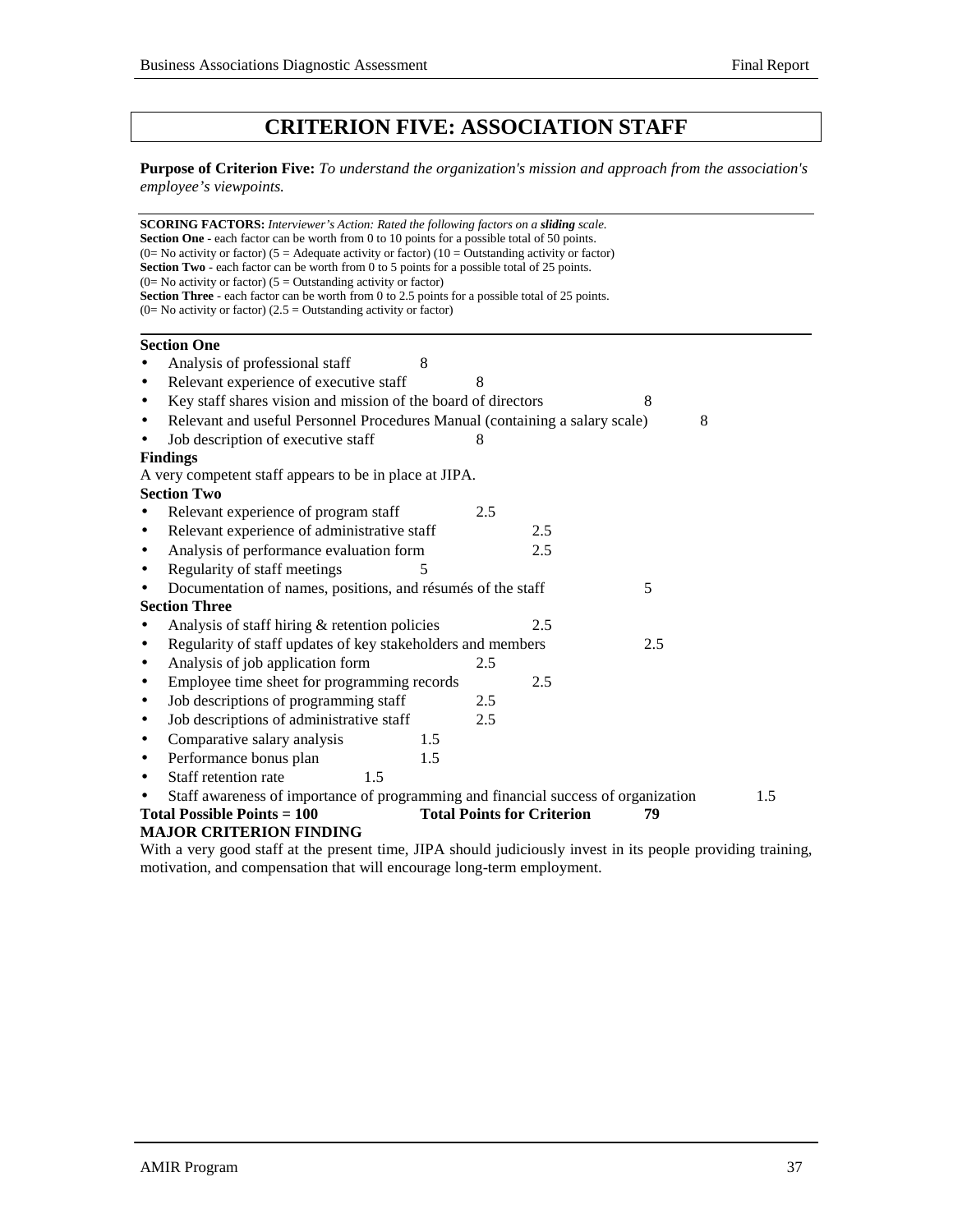# **CRITERION SIX: FINANCIAL PLANNING AND REPORTING**

**Purpose of Criterion Six:** *To assess the financial stability of the association.*

**SCORING FACTORS:** *Interviewer's Action: Rated the following factors on a sliding scale.* **Section One** - each factor can be worth from 0 to 10 points for a possible total of 50 points. (0= No activity or factor) (5 = Adequate activity or factor) (10 = Outstanding activity or factor) **Section Two** - each factor can be worth from 0 to 5 points for a possible total of 25 points. (0= No activity or factor) ( $5 =$  Outstanding activity or factor) **Section Three** - each factor can be worth from 0 to 2.5 points for a possible total of 25 points.  $(0=$  No activity or factor)  $(2.5 =$  Outstanding activity or factor)  $\overline{a}$  $\overline{a}$ **Section One** Analysis of the most recent financial reports 10 Analysis of the current budget and link with strategic plan 5 Analysis of most recent audit 10 Analysis of transparency of financial transactions, policies and reports 10 Analysis of revenue and profit growth trend  $5$ **Findings** The association's strategic planning process is undergoing changes, so the present tie between the budget and the plan, as well as revenue and profit growth trends are irrelevant until the new process is completed. **Section Two** Stability and diversification of level of funding (including non-dues income) 5 Analysis of dues schedule Clearly written financial policies and procedures 5 Strategy in place with specific revenue goals  $\qquad \qquad 0$ Overhead, personnel, and program costs are segregated 5 **Findings** A more detailed analysis of overhead costs allocated to specific programming costs might need to be established. **Section Three** • Analysis of automated financial and accounting processes 2.5 Ability to manage grant funds 2.5 • Financial reporting according to national laws, accounting conventions, organization bylaws, and donor requirements 2.5 • Board members' job description highlights fiduciary responsibility & members receive orientation in fiduciary responsibility 2.5 • Active financial audit committee at the board level 2.5 • Grant writing capability 2.5 • Number of staff assigned to help create revenue 2.5 Staff compensated sufficiently for revenue generation activities 2.5 • Annual investment campaign conducted and goals met 2.5 Cost of service to members calculated and utilized 0 **Findings** The fundamentals for proper financial management are in place. One additional calculation would be useful to the decision making process: the calculation of the costs of service for members. The costs of mailings, the costs of printing, the costs of staffing, etc, should be part of an overall cost of service figure

that will allow the executive director to determine if each new member is making or costing the organization money.

## **Total Possible Points = 100 Total Points for Criterion 82.5**

## **MAJOR CRITERION FINDING**

Proper accounting practices have been institutionalized at JIPA. Reports and financial safeguards seem to be in place. Transparency of financial transactions are common practice. Regular external audits are conducted. JIPA appears to be on moderately sound financial footing; however, cash flow problems need to be watched carefully.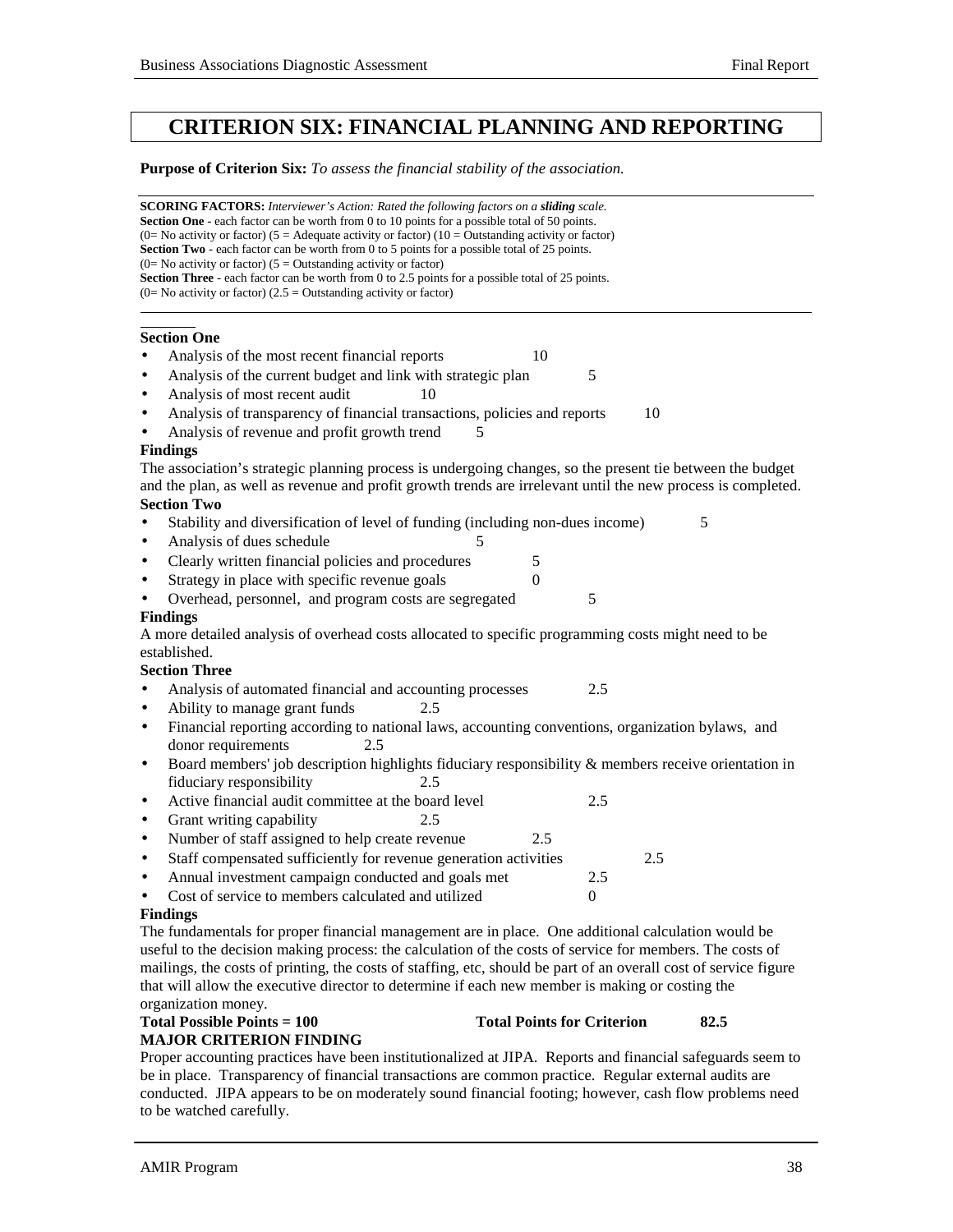# **CRITERION SEVEN: MEMBERSHIP RECRUITMENT**

## **Purpose of Criterion Seven:** *To assess how the association attracts and keeps members.*

| <b>SCORING FACTORS:</b> Interviewer's Action: Rated the following factors on a sliding scale.<br><b>Section One</b> - each factor can be worth from 0 to 10 points for a possible total of 50 points.<br>(0= No activity or factor) (5 = Adequate activity or factor) (10 = Outstanding activity or factor)<br>Section Two - each factor can be worth from 0 to 5 points for a possible total of 25 points. |  |  |  |  |  |  |
|-------------------------------------------------------------------------------------------------------------------------------------------------------------------------------------------------------------------------------------------------------------------------------------------------------------------------------------------------------------------------------------------------------------|--|--|--|--|--|--|
| (0= No activity or factor) ( $5 =$ Outstanding activity or factor)                                                                                                                                                                                                                                                                                                                                          |  |  |  |  |  |  |
| Section Three - each factor can be worth from 0 to 2.5 points for a possible total of 25 points.<br>$(0=$ No activity or factor) $(2.5 =$ Outstanding activity or factor)                                                                                                                                                                                                                                   |  |  |  |  |  |  |
|                                                                                                                                                                                                                                                                                                                                                                                                             |  |  |  |  |  |  |
| <b>Section One</b>                                                                                                                                                                                                                                                                                                                                                                                          |  |  |  |  |  |  |
| Central message answering question "what's in it for me?"<br>10                                                                                                                                                                                                                                                                                                                                             |  |  |  |  |  |  |
| Documentation of membership list<br>10<br>$\bullet$                                                                                                                                                                                                                                                                                                                                                         |  |  |  |  |  |  |
| Analysis of membership brochure<br>5<br>$\bullet$                                                                                                                                                                                                                                                                                                                                                           |  |  |  |  |  |  |
| Total number of current members & retention rate<br>10<br>$\bullet$                                                                                                                                                                                                                                                                                                                                         |  |  |  |  |  |  |
| Membership directory<br>10<br>$\bullet$                                                                                                                                                                                                                                                                                                                                                                     |  |  |  |  |  |  |
| <b>Section Two</b>                                                                                                                                                                                                                                                                                                                                                                                          |  |  |  |  |  |  |
| Membership recruitment plan & system<br>5                                                                                                                                                                                                                                                                                                                                                                   |  |  |  |  |  |  |
| Total number of new members within the past year<br>5<br>$\bullet$                                                                                                                                                                                                                                                                                                                                          |  |  |  |  |  |  |
| Estimate of the total number of potential members<br>5<br>$\bullet$                                                                                                                                                                                                                                                                                                                                         |  |  |  |  |  |  |
| Percent of total potential members that are currently actual members<br>5<br>$\bullet$                                                                                                                                                                                                                                                                                                                      |  |  |  |  |  |  |
| New member orientation outline and handout material<br>5                                                                                                                                                                                                                                                                                                                                                    |  |  |  |  |  |  |
| <b>Section Three</b>                                                                                                                                                                                                                                                                                                                                                                                        |  |  |  |  |  |  |
| List the benefits of becoming a member of the association as opposed to listing only the programs and<br>$\bullet$                                                                                                                                                                                                                                                                                          |  |  |  |  |  |  |
| activities<br>2.5                                                                                                                                                                                                                                                                                                                                                                                           |  |  |  |  |  |  |
| Formal orientation session for new members<br>2.5<br>$\bullet$                                                                                                                                                                                                                                                                                                                                              |  |  |  |  |  |  |
| Committee preference cards sent annually to members<br>$\overline{0}$<br>٠                                                                                                                                                                                                                                                                                                                                  |  |  |  |  |  |  |
| New members immediately invited to serve on a committee<br>$\Omega$<br>$\bullet$                                                                                                                                                                                                                                                                                                                            |  |  |  |  |  |  |
| Analysis of membership application<br>2.5<br>$\bullet$                                                                                                                                                                                                                                                                                                                                                      |  |  |  |  |  |  |
| Set targets for number of members to be acquired<br>2.5<br>$\bullet$                                                                                                                                                                                                                                                                                                                                        |  |  |  |  |  |  |
| Non-dues income & strategy to promote programs, products and services for members discounts<br>$\bullet$<br>2.5                                                                                                                                                                                                                                                                                             |  |  |  |  |  |  |
| Orientation handout materials<br>2.5<br>$\bullet$                                                                                                                                                                                                                                                                                                                                                           |  |  |  |  |  |  |
| Certificates and awards<br>2.5<br>$\bullet$                                                                                                                                                                                                                                                                                                                                                                 |  |  |  |  |  |  |
| Other volunteer recognition devices<br>2.5                                                                                                                                                                                                                                                                                                                                                                  |  |  |  |  |  |  |
| <b>Findings</b>                                                                                                                                                                                                                                                                                                                                                                                             |  |  |  |  |  |  |
| Some additional membership recruitment and retention techniques need to be implemented.                                                                                                                                                                                                                                                                                                                     |  |  |  |  |  |  |
| <b>Total Points for Criterion</b><br>Total Possible Points $= 100$<br>90                                                                                                                                                                                                                                                                                                                                    |  |  |  |  |  |  |
| <b>MAJOR CRITERION FINDING</b>                                                                                                                                                                                                                                                                                                                                                                              |  |  |  |  |  |  |
| JIPA has a fundamentally sound approach to recruiting new members. The future number of members for                                                                                                                                                                                                                                                                                                         |  |  |  |  |  |  |

their association seems to be limited only by the restrictions on membership placed by the board.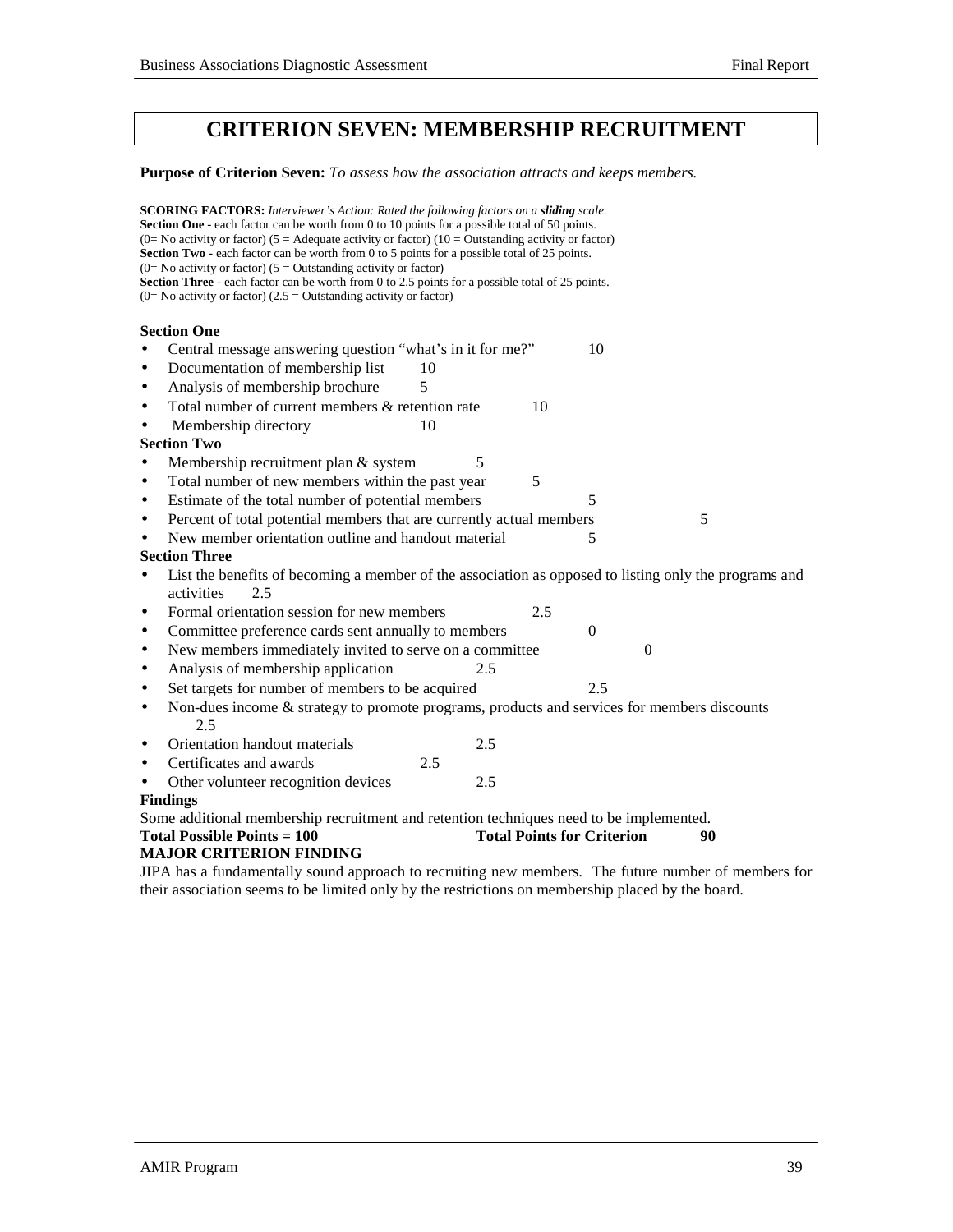# **CRITERION EIGHT: COMMUNICATION & PUBLIC RELATIONS**

**Purpose of Criterion Eight:** *To assess the association's communication and public relation capabilities*

**SCORING FACTORS:** *Interviewer's Action: Rated the following factors on a sliding scale.* **Section One** - each factor can be worth from 0 to 10 points for a possible total of 50 points. (0= No activity or factor) (5 = Adequate activity or factor) (10 = Outstanding activity or factor) **Section Two** - each factor can be worth from 0 to 5 points for a possible total of 25 points.  $(0=$  No activity or factor)  $(5 =$  Outstanding activity or factor) **Section Three** - each factor can be worth from 0 to 2.5 points for a possible total of 25 points. (0= No activity or factor) (2.5 = Outstanding activity or factor)  **Section One** Analysis of core communication message 10 • Comprehensiveness of the communication plan relative to the strategic plan 5 Analysis of professional communication staff 5 Analysis of key target audiences 10 Analysis of communication feedback mechanisms (assessment  $&$  tracking) 5 **Findings** JIPA's approach to communicating its message has obviously been effective; however, it could have be much more effective if business English is used instead of the vernacular of conversational English. It will make publications appear much more professional. **Section Two** • Communications that improve the BA's image, inform the public  $\&$  increase membership 5 • Communication research with facts describing problems 5 Analysis of writing for readership 0 • Correctly selected communication media  $\frac{5}{5}$ <br>Frequency of communication campaign  $\frac{5}{5}$ Frequency of communication campaign **Findings** In addition to techniques and skills, sufficient communication research using surveys, focus groups, and feedback mechanisms need to be employed. **Section Three** • Communication plan that covers all parts of strategic plan 2.5 • Analysis of newsletter 2.5 • Analysis of magazine  $0$ Analysis of action bulletins 0 • Analysis of program brochures 2.5 • Analysis of news releases and media kit . 2.5 Analysis of Web site or Web sites 0 • Existence of crisis management plan 0 • Executive awareness of importance of communication efforts 2.5 Staff awareness of importance of communication efforts 2.5 **Findings** A well thought out approach using the proper media for each selected targeted audience needs to be implemented. **Total Possible Points = 100** Total Points for Criterion 70 **MAJOR CRITERION FINDING** Communication efforts are very good, but a careful look at the professional approach to writing and graphics would help the efforts to tell JIPA's story.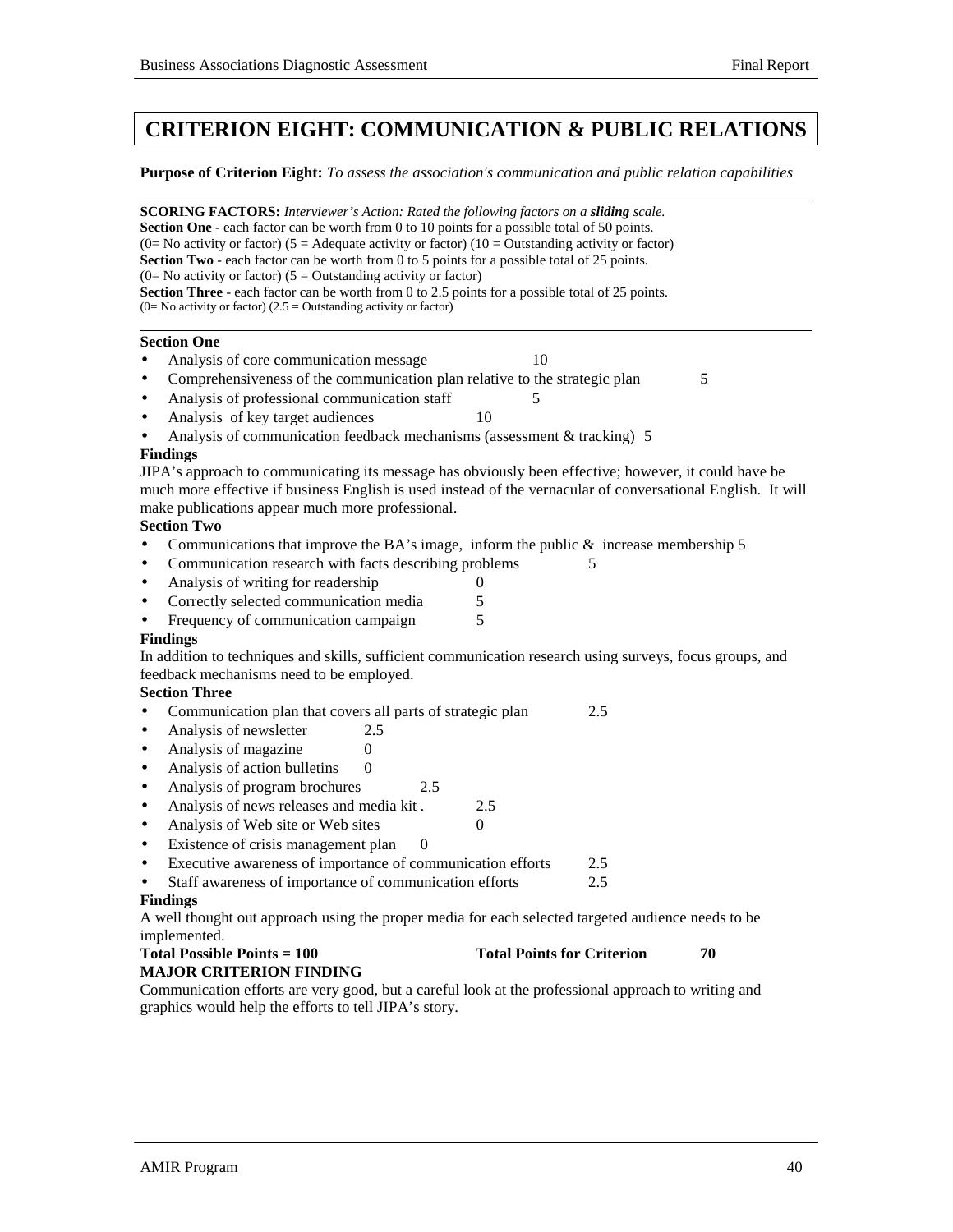# **CRITERION NINE: GOVERNMENT AFFAIRS**

**Purpose of Criterion Nine:** *To assess the levels of competence and sophistication of the association's government affairs program*

l **SCORING FACTORS:** *Interviewer's Action: Rated the following factors on a sliding scale.* **Section One** - each factor can be worth from 0 to 10 points for a possible total of 50 points. (0= No activity or factor) (5 = Adequate activity or factor) (10 = Outstanding activity or factor) **Section Two** - each factor can be worth from 0 to 5 points for a possible total of 25 points.  $(0=$  No activity or factor)  $(5 =$  Outstanding activity or factor) **Section Three** - each factor can be worth from 0 to 2.5 points for a possible total of 25 points.

 $(0=$  No activity or factor)  $(2.5 =$  Outstanding activity or factor) l

#### **Section One**

- Analysis of public policies that prohibit job creation 5
- Analysis of obstacles to overcome to achieve economic growth 10
- Analysis of business association's adopted government policy positions 10
- Professional capabilities of government affairs staff
- Analysis of issue briefs produced by the business association 0

#### **Findings**

JIPA is doing an effective job of advocating changes in public policy, but it is not documenting its approaches or achievements. Without board policy positions and without properly researched issue briefs for business and political decision-makers, JIPA is limiting its successes by what it is not doing rather than by what it is doing.

#### **Section Two**

- Establishment of public policy advocacy committee 5
- Availability of staff to research legal and economic issues 5
- List of priority issues 5
- Analysis of research reports produced or authorized 5
- Analysis of reports to the board and the membership on government affairs activities 5

### **Findings**

The fundamentals for success in public policy advocacy are in place at JIPA.

#### **Section Three**

- Analysis of business association's participation in anti-corruption program 2.5
- Analysis of government tax policies effect on business association's members 2.5
- Tracking proposals through the legislative process 2.5
- Testimony before public bodies on key issues 2.5
- Grass roots campaign efforts 0
- Coalition building efforts of association 2.5
- Understanding of the political dynamics of the nation 2.5
- Member education program on public policy 2.5
- Ability to build public support for government policy changes 2.5
- Ability to launch a letter writing campaign on key issues 1

#### **Findings**

Many advocacy techniques are available to associations and JIPA needs to make certain that it is utilizing the best approaches for its situation.

## **Total Possible Points = 100** Total Criterion Points 76

**MAJOR CRITERION FINDING**

JIPA has been successful in public policy advocacy; however, JIPA need to concentrate on making its program more professional and on improving its advocacy methodologies.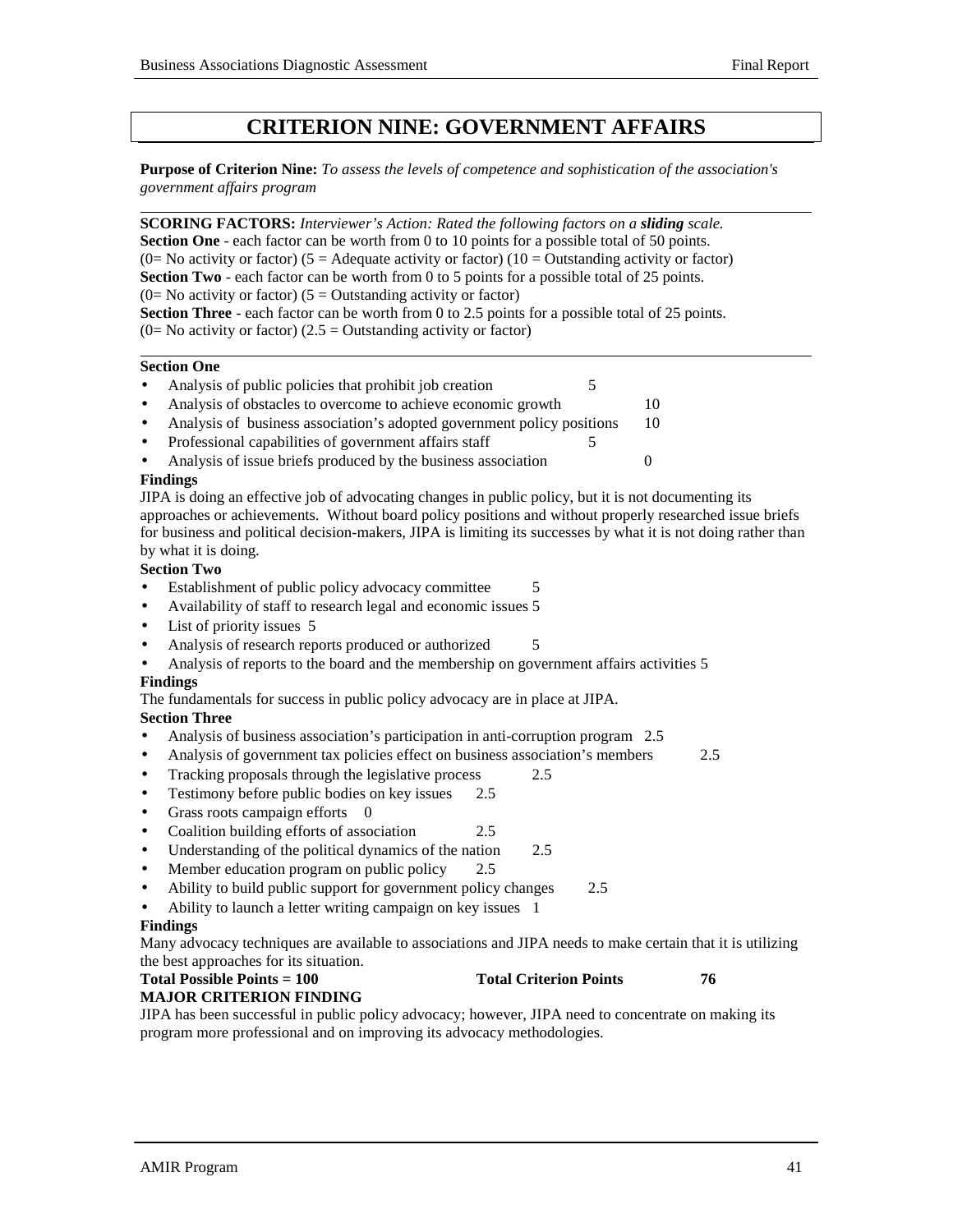# **CRITERION TEN: MANAGEMENT SYSTEMS AND USE OF INFORMATION TECHONOLOGY**

**Purpose of Criterion Ten:** *To assess the association's management systems, information technology, and hardware capacity.*

**SCORING FACTORS:** *Interviewer's Action: Rated the following factors on a sliding scale.* **Section One** - each factor can be worth from 0 to 10 points for a possible total of 50 points. (0= No activity or factor) (5 = Adequate activity or factor) (10 = Outstanding activity or factor) **Section Two** - each factor can be worth from 0 to 5 points for a possible total of 25 points.  $(0=$  No activity or factor)  $(5 =$  Outstanding activity or factor) **Section Three** - each factor can be worth from 0 to 2.5 points for a possible total of 25 points.  $(0=$  No activity or factor)  $(2.5 =$  Outstanding activity or factor)

#### **Section One**

- Analysis of overall information technology systems to streamline activities (i.e. using Microsoft Project for the work plan, using MS Outlook prompts, using MS Access for a member database to generate mailing lists, labels, etc) 10
- Executive computer and technology philosophy 10
- Staff computer efficiency and technical capabilities 10
- Operational policies  $&$  procedures manuals  $0$
- Documentation of record-keeping activities 10

#### **Finding**

Documentation of operational policies and procedures needs to be developed at JIPA in the area of technology. Standards and procedures for each technology needs to be established and documented in order to institutionalize the organization's use of one of its most expensive investments.

#### **Section Two**

- Availability and utilization of database software 5
- Analysis of Web site(s)  $\qquad \qquad 0$
- Analysis of forms used in accordance with Operational Policies & Procedure manual 0
- Analysis of specific system hardware 5
- Utilization of e-business capacity 5

#### **Section Three**

- Study of e-mail utilization 2.5
- Analysis of written communications business letters, brochures, faxes, e-mails, etc. 2.5
- Analysis of networking capabilities 2.5
- Utilization of fax machine networks 2.5
- Analysis of printing capabilities 2.5
- Analysis of copying capabilities 2.5
- Analysis of scanning capabilities 2.5
- Assessment of desktop publishing capabilities 2.5
- Evidence of technology upgrade awareness 2.5
- Evidence of technology upgrade plans 2.5

#### **Findings**

JIPA has attempted to create a Web site, but the design proved to be too expensive, so the management is beginning a process to bring online a more feasible site.

#### **Total Possible Points = 100** Total Points for Criterion 80

#### **MAJOR CRITERION FINDING**

JIPA has sufficient management systems, information technology, and hardware capacity in place to accomplish the mission and objectives of the organization. It needs to leverage that available capacity to its fullest extent to meet major objectives.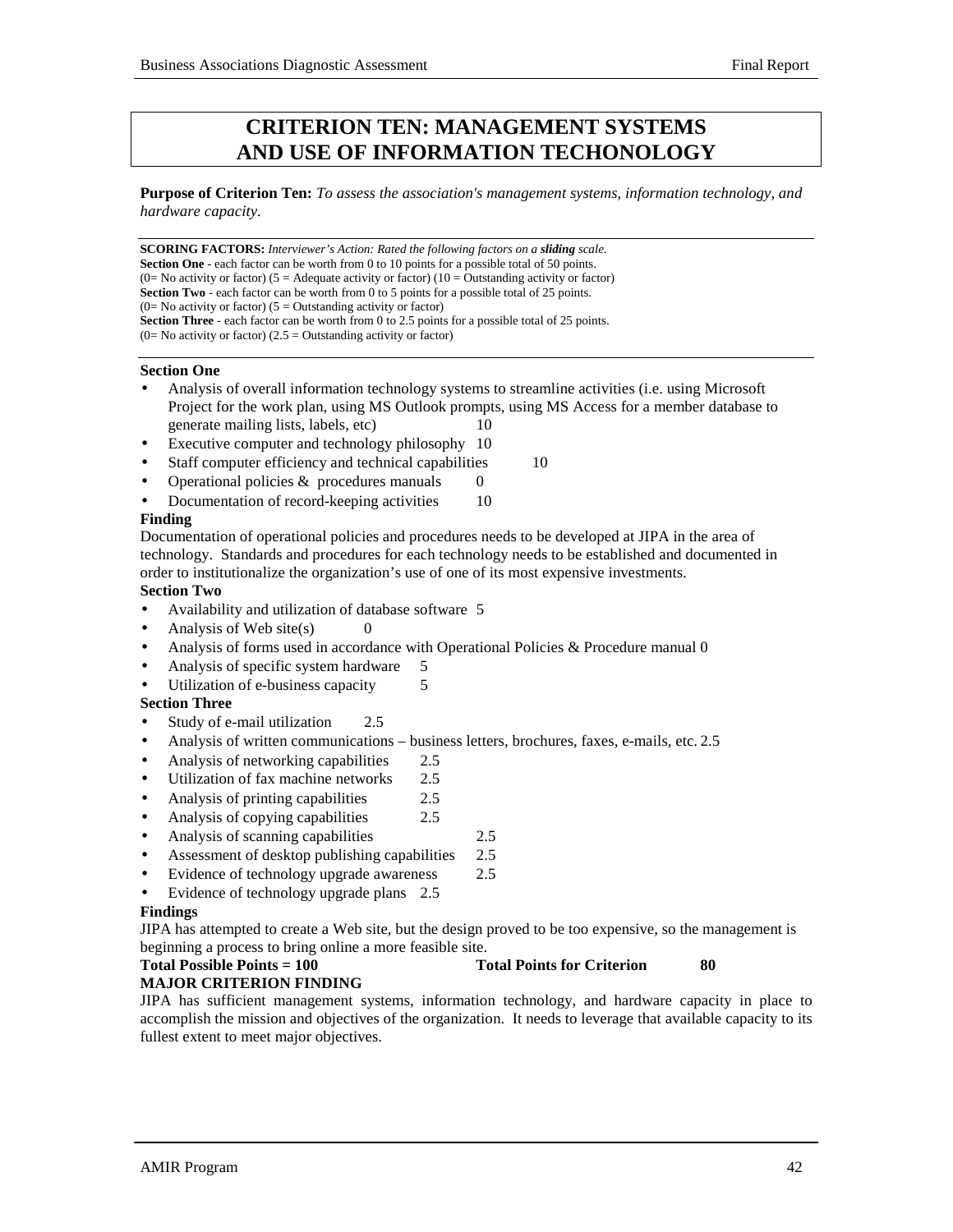## **SUMMARY SHEET FOR POINTS**

| <b>Criterion One: Mission, Objectives, and Documents</b>              | Points 68 |
|-----------------------------------------------------------------------|-----------|
| <b>Criterion Two: Governing Body, Officers, and Directors</b>         | Points 90 |
| <b>Criterion Three: Organizational Structures</b>                     | Points 90 |
| <b>Criterion Four: Programs, Services, and Activities</b>             | Points 95 |
| <b>Criterion Five: Association Staff</b>                              | Points 79 |
| <b>Criterion Six: Financial Planning and Reporting</b>                | Points 83 |
| <b>Criterion Seven: Membership Development and Recruiting</b>         | Points 90 |
| <b>Criterion Eight: Communications and Public Relations</b>           | Points 70 |
| <b>Criterion Nine: Government Affairs</b>                             | Points 76 |
| <b>Criterion Ten: Management Systems &amp; Information Technology</b> | Points 80 |
| <b>Total Criteria Points</b>                                          | 822       |

# **FORMULA: Total Criteria Points divided by 1000 equals percentage score. 822/1000 =.822/100=82%**

# **Jordanian Intellectual Properties Association COMPARATIVE RATIO SCORE 82%**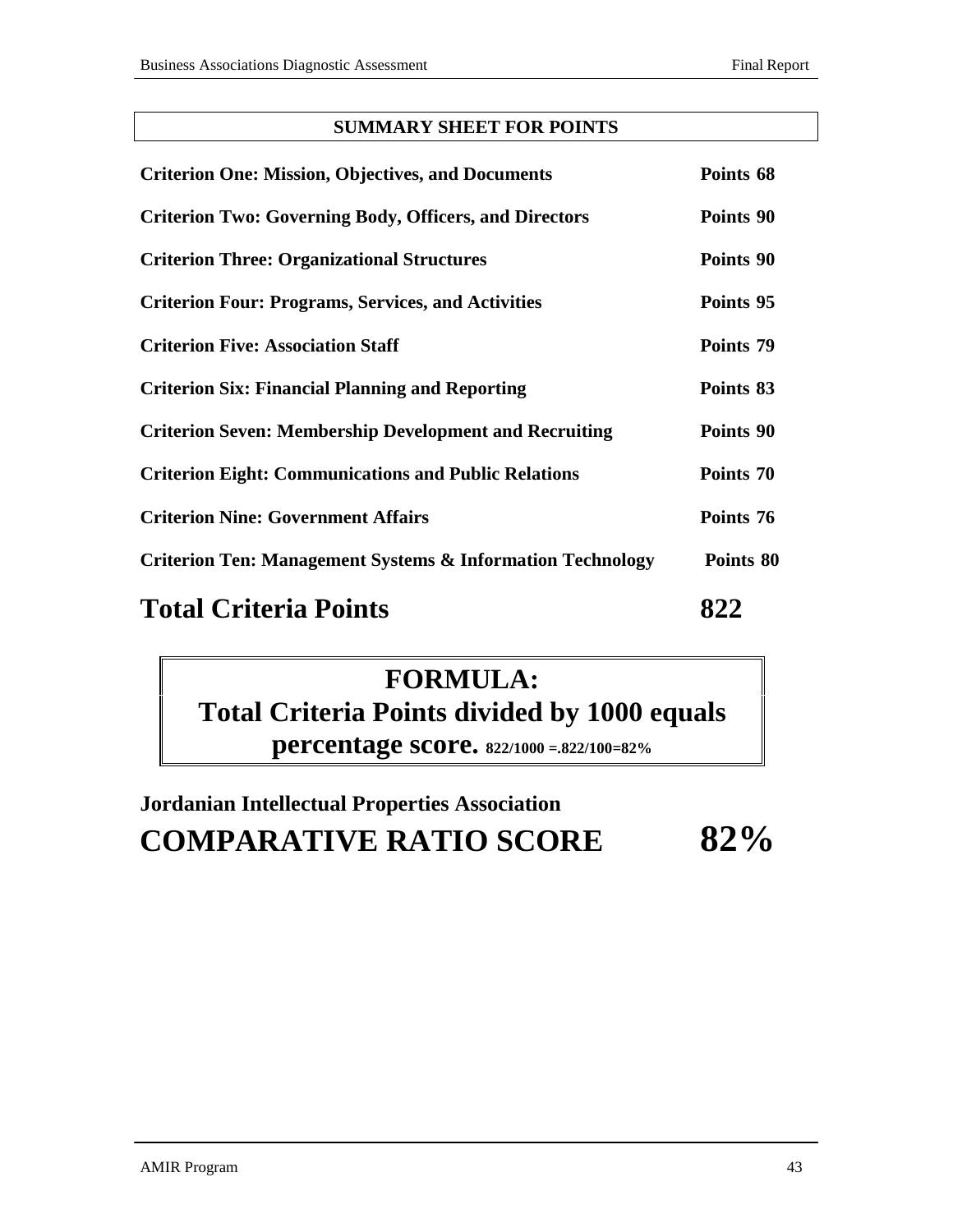# **Certification Statement**

Therefore, the Jordanian Intellectual Properties Association, a business association received an 82 percentage score, which illustrates that the association has met that percentage of standards when compared to an international model association of 100 percent.

**Date of interview: 3/21/02 Name of the Interviewer: Larry Milner, CAE**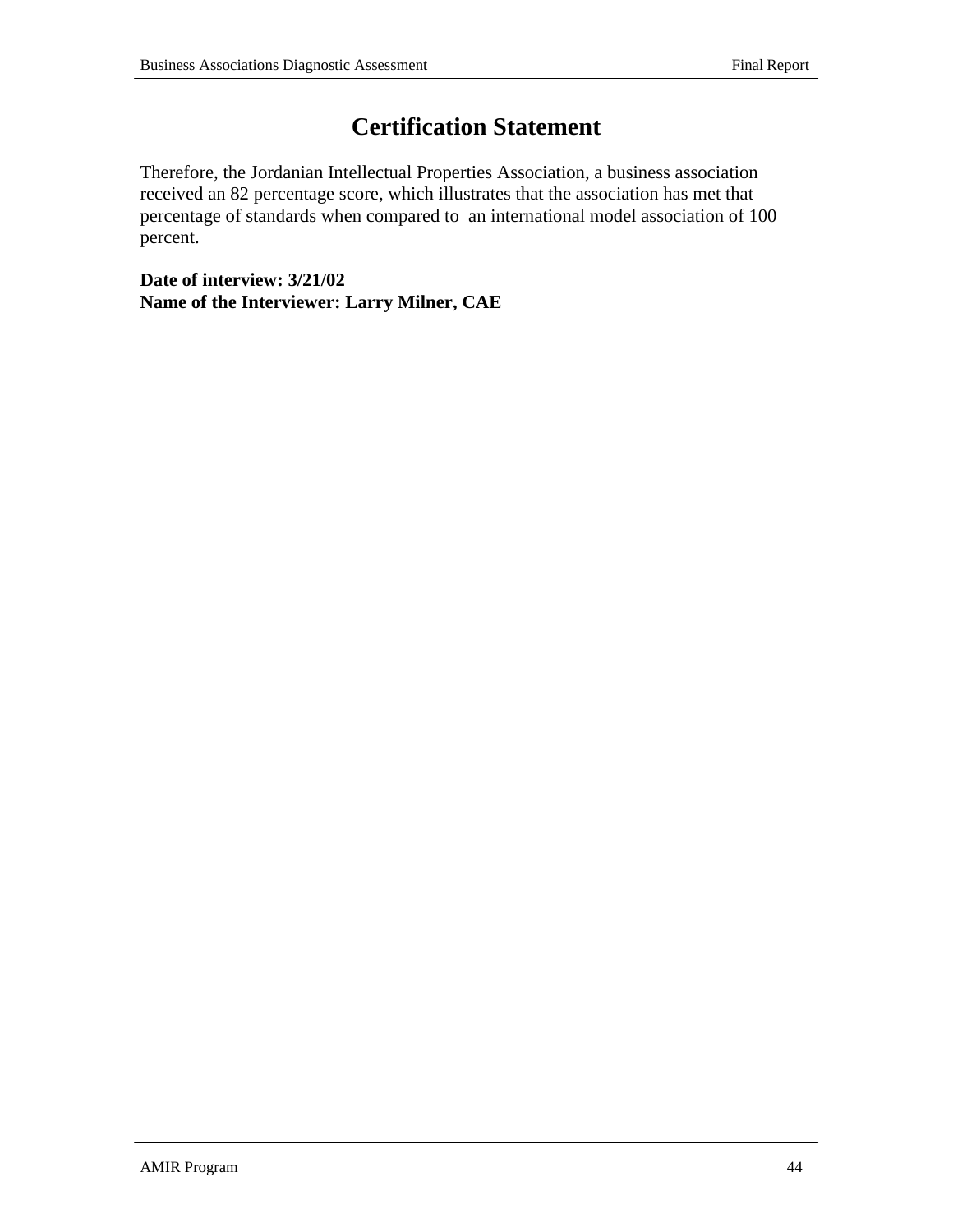## **DIAGNOSTIC ASSESSMENT OF JORDAN HOTEL ASSOCIATION**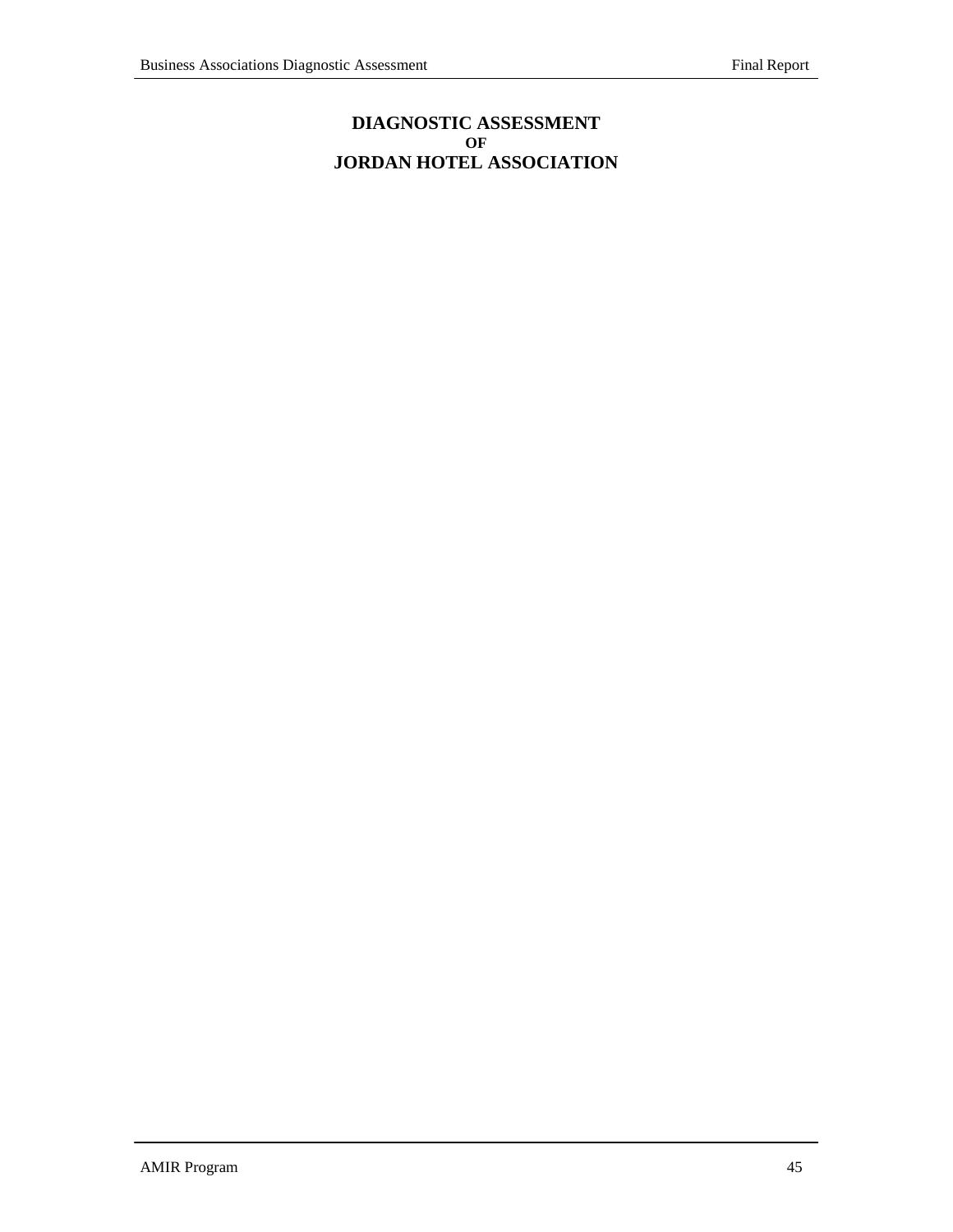# **BASIC FACTS ABOUT THE JORDAN HOTEL ASSOCIATION**

## **Business Association Name:** Jordan Hotel Association

**Address**: P.O. Box 9905

**Telephone:** 962 6 567 1691

**Fax:** 962 6 567 1692

**Email** jha@go.com.jo

**Web Site:** www.johotels.com

## **Name of Chief Volunteer:** Michael Nazzal

**Title:** Chairman

**Name of Chief Paid Executive:** Bassam Kawash

**Title:** General Manager/Consultant

**Date of Organization's Founding:** 1969

**Number of Members:** 385

**Budget Size**: 140,000 JD

**In USD:** \$197,400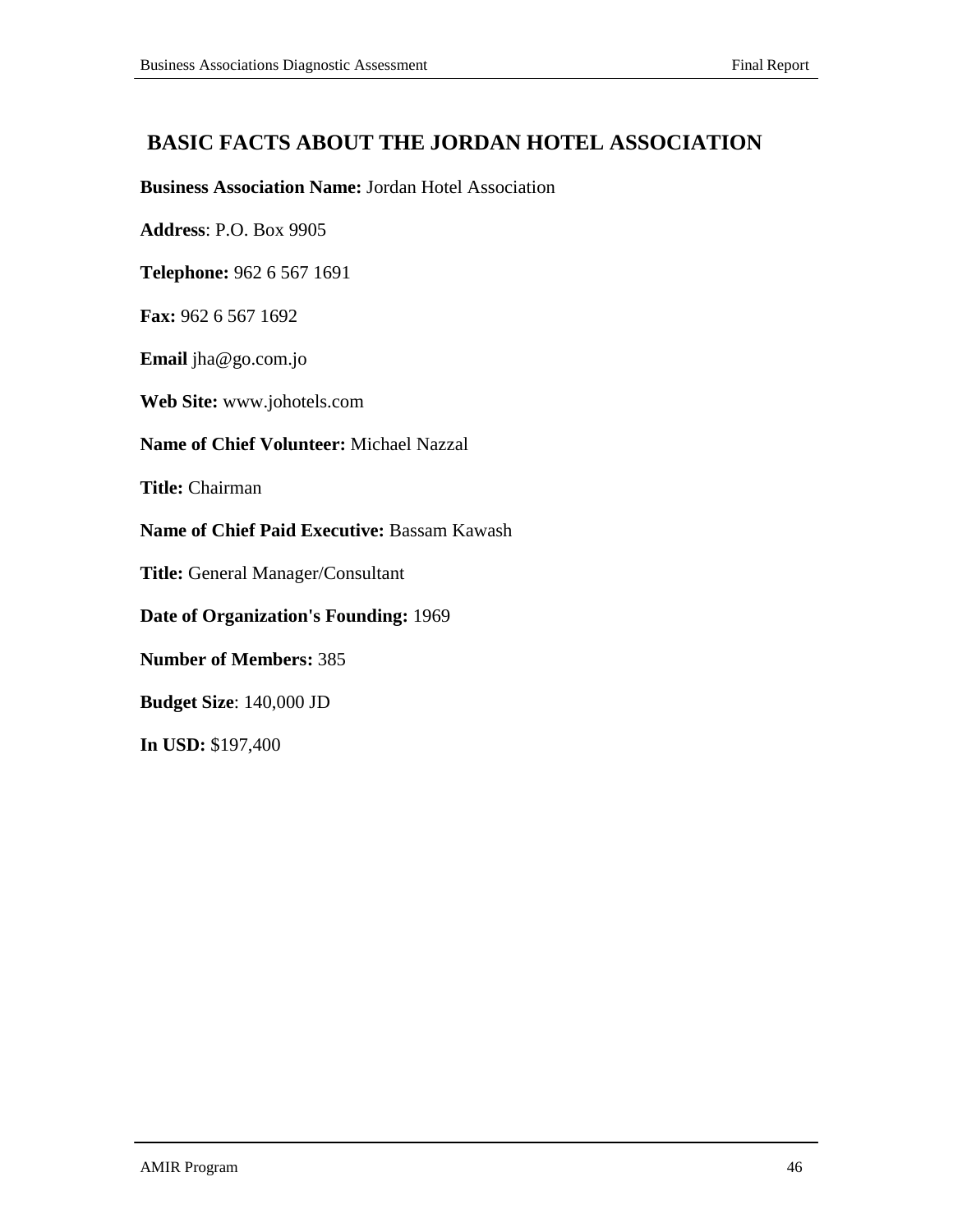# **SUMMARY OF KEY POINTS**

## **Diagnostic Score: 64% as of 3/13/2002**

The Jordan Hotel Association is a not-for-profit business association that represents 385 member hotels that comprise 17,000 rooms in Amman, Petra, Jerash, Aqaba, Irbid, Madaba, and the Dead Sea. By law, membership in JHA is mandatory for all hotels in the nation, thereby making JHA an arm of the government. This quasi-governmental organization's mission is to preserve the rights and interests of its member hotels through cooperation with the Ministry of Tourism and concerned organizations. JHA collects information and statistics on tourists and circulates the information to its members. The association also prepares draft laws addressing hotel business issues and submits the proposals for ratification by concerned government ministries.

The objectives of JHA are to (1) protect the hotel industry interests and safeguard its members rights; (2) set and monitor the industry standards; (3) enhance and develop the hotel industry in cooperation with relevant governmental or private organizational bodies; (4) gather information, compile statistics, prepare studies and research work related to the hospitality industry; (5) develop legislation and laws for the industry; (6) organize local and international conferences and conventions related to the hotel industry; (7) organize training courses to support the hotel sector; (8) cooperate with similar Arab and international hoteland restaurant associations; (9) collaborate with the public and private sectors for environmental issues; and (10) publish the association's newsletter and hotel directory.

JHA is the major shareholder of Amman College for Hospitality and Tourism Education that provides training and educational materials for the lodging industry.

Headed by Michael Nazzal, the owner-operator of the Radisson SAS Hotel in Amman, the association has been in operation for over 30 years. A new executive, Mr. Bassam Kawash, is managing both the JHA and the Jordan Restaurant Association on a temporary basis. A well-defined committee structure has been established including the following: Planning Committee, Social and Public Relations Committee, Classification and Hotel Standards Committee, and Training and Education Committee.

While the JHA has not adopted the standard terminology and procedures generally accepted in the association management field, the organization has established over time the necessary functions that make the JHA a successful organization. Though the JHA did not score as well as expected when compared to the diagnostic model, the caliber of business people involved in the organization has established the functions and activities that are needed to be successful in helping its members. Housed in a very attractive new facility, the professional staff appears to be very effective in carrying out the day-to-day operations. With an appealing Web site and a professional-looking newsletter, JHA communicates with its members on a regular basis.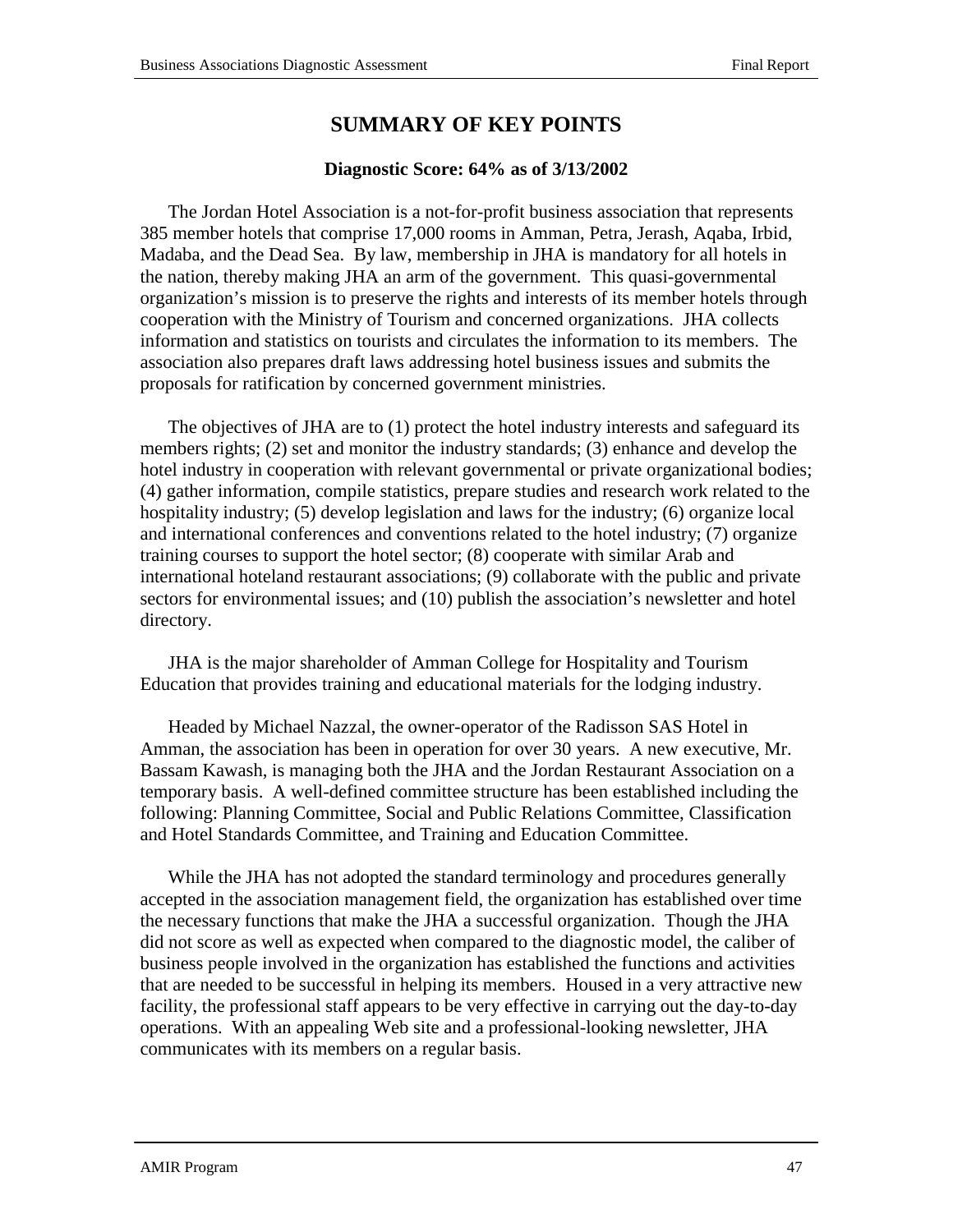Areas that JHA should concentrate on improving should be (1) developing a strategic plan and an annual program of work; (2) developing a stronger communication and membership relations program; (3) reassessing its philosophy on governmental affairs; and (4) upgrading information technology system.

JHA's basic philosophy and objectives are properly conceived and the association appears to be a well-managed, strong business association with a bright future of providing necessary programs and services to Jordan's hotels and the traveling public.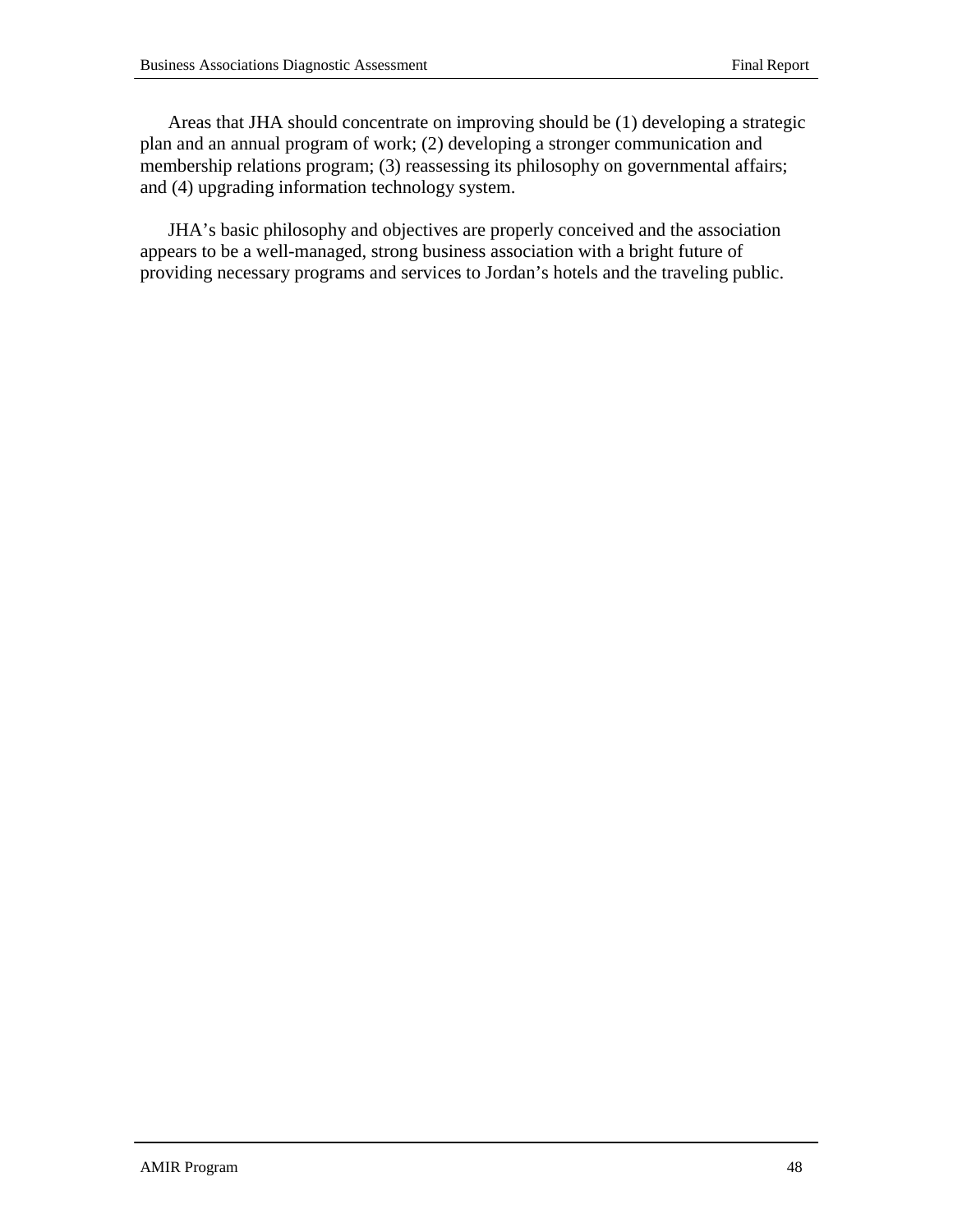# **SPECIFIC RECOMMENDATIONS FOR THE JORDAN HOTEL ASSOCIATION**

## **Organizational Philosophy**

- 1. The JHA board and staff should establish a crisis management plan.
- 2. Board and staff needs to develop a quantitative measurement of success.

## **Communications**

3. Staff with board's input and approval needs to further develop the association's super-ordinate goal along with its core public relations message answering the question for members, "What's in it for me?"

## **Government Affairs**

4. Staff should utilize issue briefs in governmental affairs program.

## **Finances**

- 5. Board needs to strengthen linkage between program of work and budget.
- 6. Staff needs to segregate overhead and programming costs with personnel costs allocated to various programs by using employee time sheets.
- 7. Chairman needs to establish an active audit committee at the board level.
- 8. Financial manager needs to develop a cost-of-service calculation for the amount of money spent each year on servicing members.

## **Leadership**

9. Chairman along with the executive director needs to develop formal orientation plan and material for board, committee chair, new members, and staff.

## **Technology**

- 10. Staff with help of a consultant needs to document policies and procedures in manual format for information technology of association.
- 11. Staff needs to upgrade software.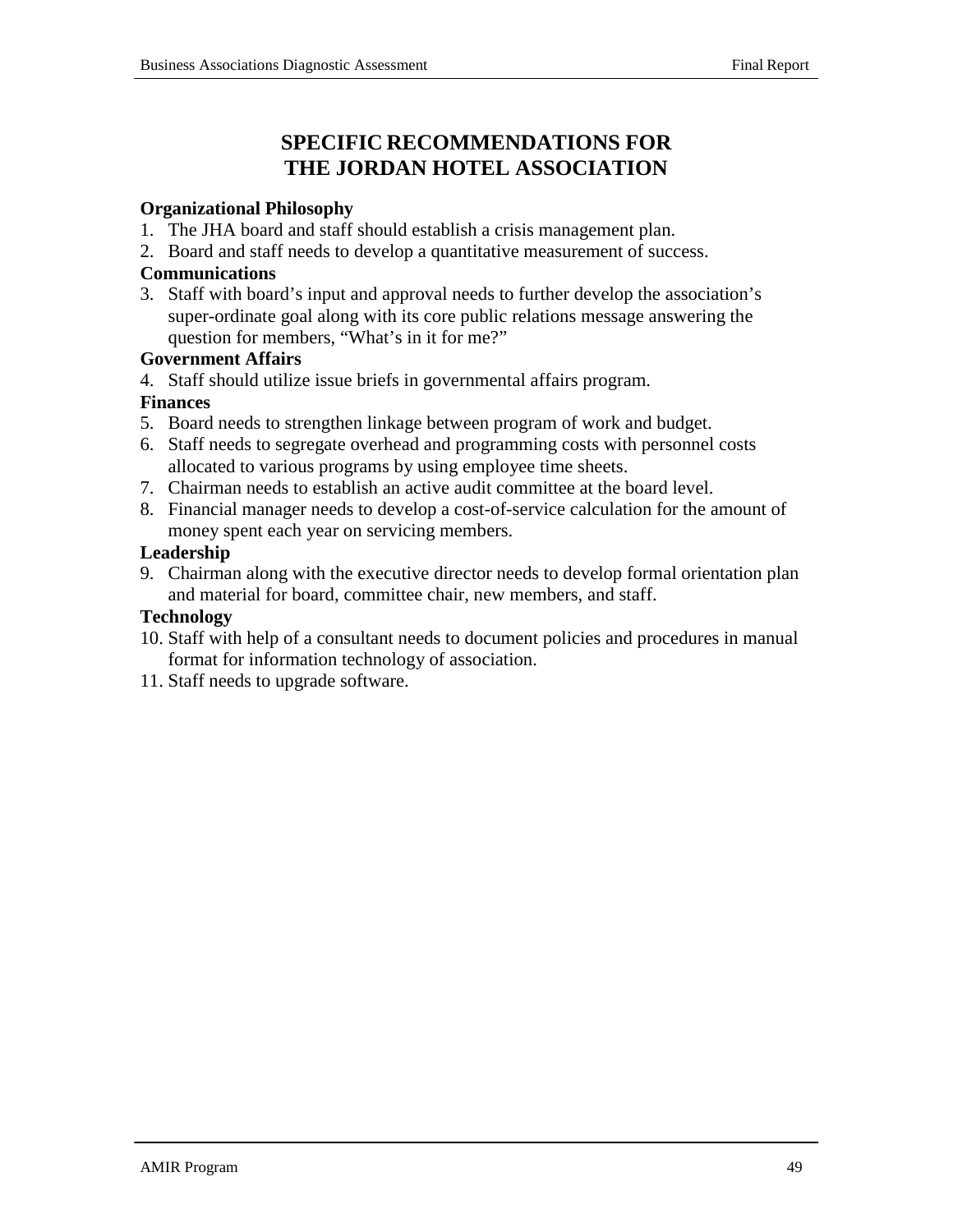# **CRITERION ONE: MISSION, OBJECTIVES, AND DOCUMENTS**

**Purpose of Criterion One:** *To assess the fundamental philosophy and focus of the association from the viewpoint of the organization's volunteer and professional leaders.*

**SCORING FACTORS:** *Interviewer's Action: Rated the following factors on a sliding scale.*

**Section One** - each factor can be worth from 0 to 10 points for a possible total of 50 points. (0= No activity or factor) (5 = Adequate activity or factor) (10 = Outstanding activity or factor)

**Section Two** - each factor can be worth from 0 to 5 points for a possible total of 25 points.

 $(0=$  No activity or factor) (5 = Outstanding activity or factor)

**Section Three** - each factor can be worth from 0 to 2.5 points for a possible total of 25 points.

(0= No activity or factor) (2.5 = Outstanding activity or factor)

 Total possible score for this Criterion is 100 points. l

#### **Section One**

- **Vision Statement** 0
- Mission statement 5
- Bylaws and charter 10
- Membership needs assessment 5
- Comprehensive strategic plan 0

#### **Findings**

The officers and directors have not had formal training or gone through a strategic planning process normally used to define the philosophy of associations. Over its thirty years of existence, a well-developed philosophy has been created even though it does not fit with in the standard perimeters in the association field. The staff has developed an extensive hotel operations checklist that is used as a needs assessment tool to identify needed training programs and services.

#### **Section Two**

- Objectives 5
- Integrated Action Plan 0
- Performance Audit
- Minutes of Board Meetings, Executive Committee Minutes, and Minutes for Committees 5
- Annual Report to Members on Results of Action Plans 5

#### **Findings**

The Integrated Action Plan for the year and formal performance audits should be employed with specific, measurable, and achievable goals that have estimated resource needs and set deadlines. More sophisticated planning methodologies need to be employed in order for JHA to reach its full potential.

### **Section Three**

- Understanding of the macro environment of nation 2.5
- Understanding of the industry environment in nation 2.5
- Understanding of the competitive environment 2.5
- Business association's internal environment or culture 2.5
- Understanding of the strengths of the business association 2.5
- Understanding of the weaknesses of the business association 2.5
- Understanding of the opportunities of the business association 2.5
- Understanding of the threats to the business association 2.5
- Contingency planning 0
- Documentation of implementation of action plans 0

#### **Findings**

 While the leadership can verbalize the environmental factors that effect their association, there is no formal documentation that actually institutionalizes the organization's efforts.

**Total Possible Points = 100 Total Points for the Criterion 55**

## **CRITERION MAJOR FINDING**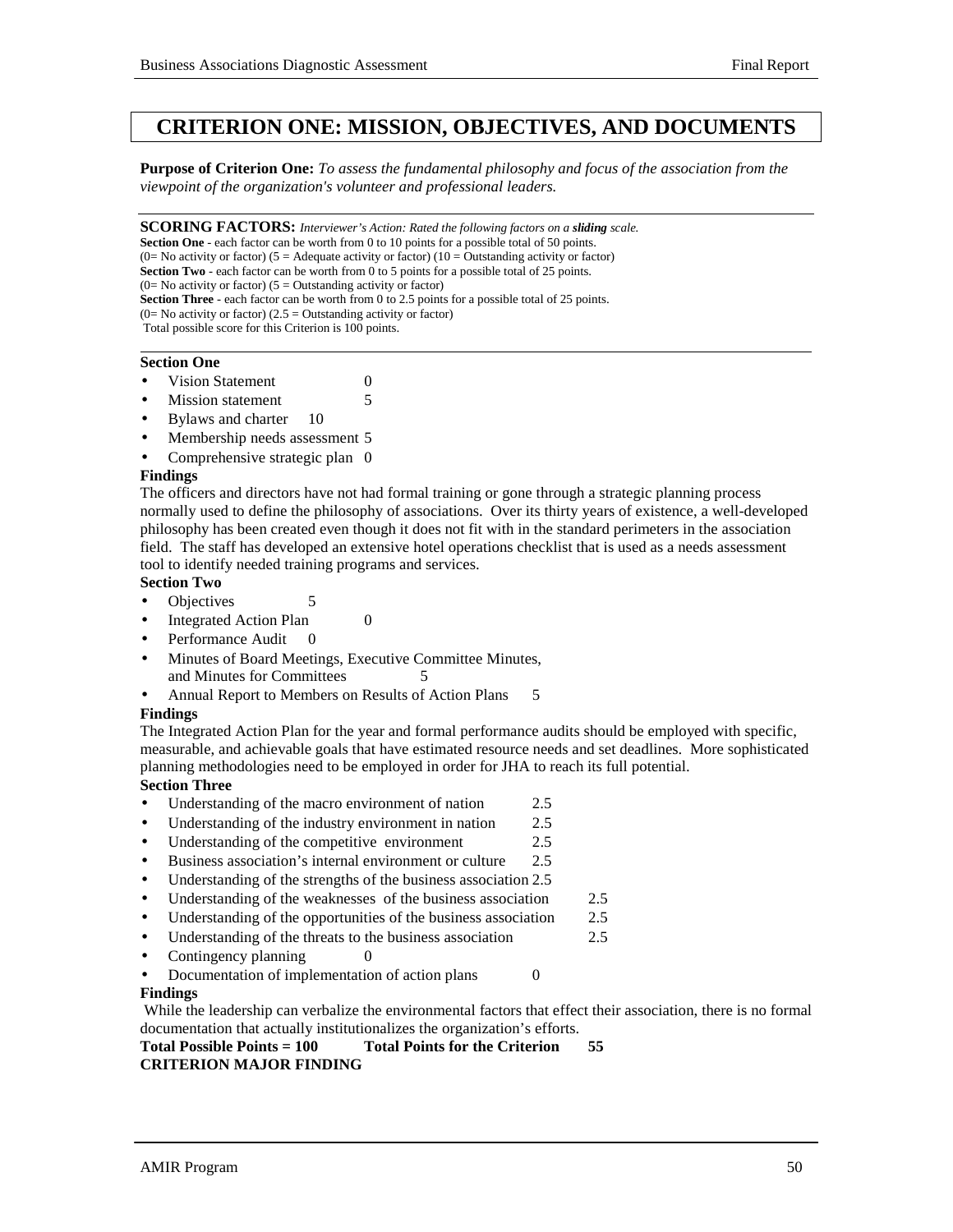The JHA needs to have a formal strategic plan and an annual operating plan in addition to a formal vision and mission statement. Without documentation of the fundamentals of association management, the organization has not reached its full potential for providing services and programs for its members.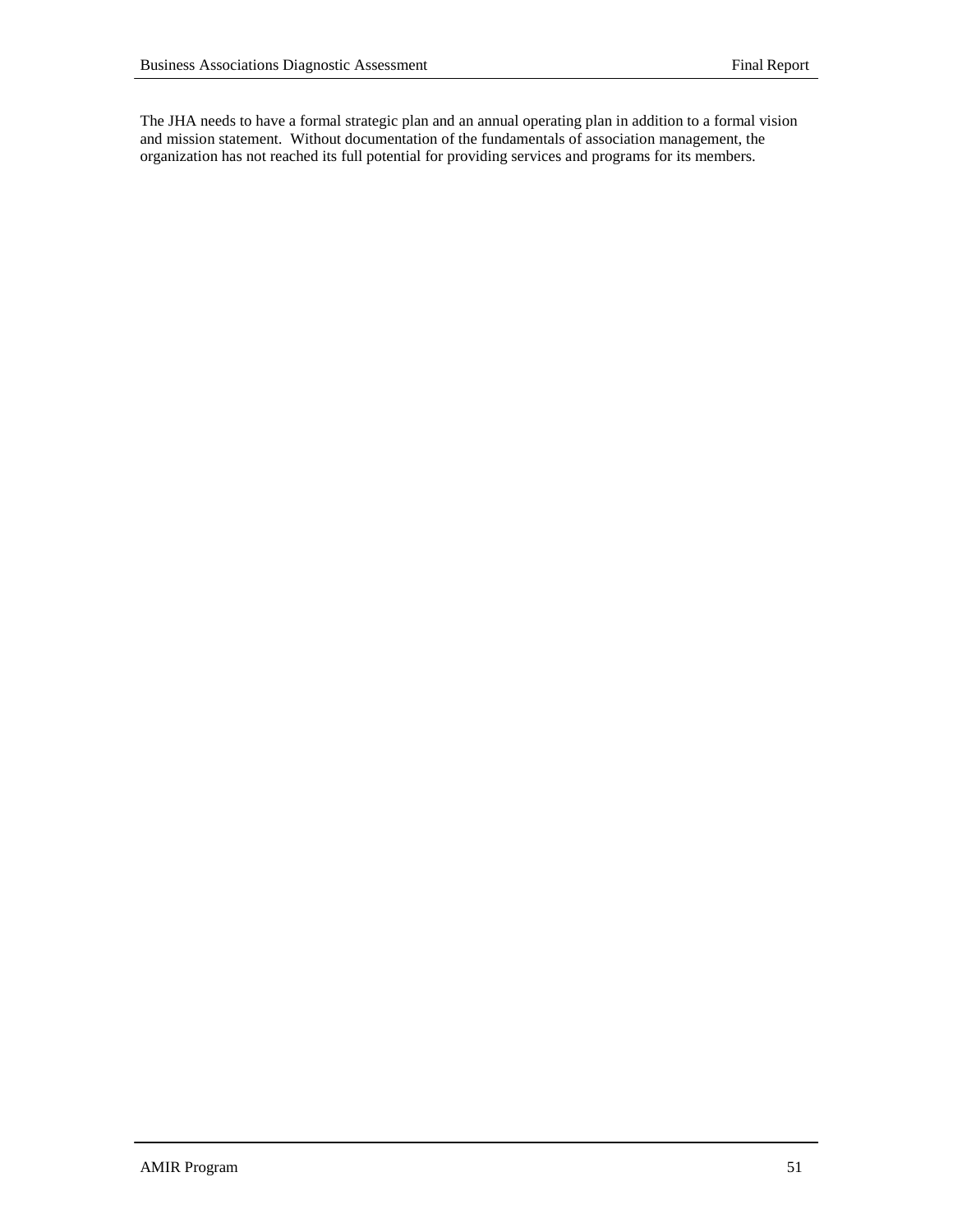## **CRITERION TWO: GOVERNING BODY, OFFICERS, AND DIRECTORS**

**Purpose of Criterion Two:** *To assess the structure and efficiency of organization's governing body.*

**SCORING FACTORS:** *Interviewer's Action: Rated the following factors on a sliding scale.* **Section One** - each factor can be worth from 0 to 10 points for a possible total of 50 points. (0= No activity or factor) (5 = Adequate activity or factor) (10 = Outstanding activity or factor) **Section Two** - each factor can be worth from 0 to 5 points for a possible total of 25 points.  $(0=$  No activity or factor)  $(5 =$  Outstanding activity or factor) **Section Three** - each factor can be worth from 0 to 2.5 points for a possible total of 25 points.  $(0=$  No activity or factor)  $(2.5 =$  Outstanding activity or factor) Total possible score for this Criterion is 100 points. l

#### **Section One**

- Effective bylaws/constitution 5
- Commitment of officers to association (time & resources) 5
- Decision making capabilities and willingness of board 10
- Avoidance of micro-management by the board 10
- Volunteer officers' background / industry positions held by officers 10

#### **Findings**

The current bylaws and constitution have served JHA well over its thirty years existence. Because of the caliber of people on the board and on the staff, JHA is operating very successfully in spite of the fact that they have developed their own policies and procedures without the knowledge available from the experience of other types of associations.

### **Section Two**

- Attendance at general membership meetings 5
- Community position of officers & relevant educational background5
- Officer-orientation plan, training and association material 0
- Job descriptions for officers and directors 0
- Term limits of officers 5

#### **Findings**

JHA has a complete lapse in proper documentation of normal association functions.

### **Section Three**

- Staggered terms for officers 2.5
- Board culture 2.5
- Board procedures 2.5
- Board agendas 2.5
- Board reports 2.5
- General membership meeting 2.5
- Proper agendas for strategic, brainstorming, administrative, and project planning meetings 0
- Attendance at board meetings 2.5
- Length of board meetings 2.5
- Participation of all directors in board meetings 2.5

#### **Findings**

In addition to the staggered terms dilemma, attendance at board meetings has been less than perfect, thereby limiting the organization's broad-based representation. With an entirely new board to be installed in the next few months, it remains to be seen if this particular problem will be improved with the next group of leaders.

#### **Total Possible Points = 100 Total Points for Criterion 77.5 CRITERION MAJOR FINDING**

In association management, there are no right and wrong ways of developing the governance for a particular organization. What works is more important than form. JHA over the years has found what works for the association and its members.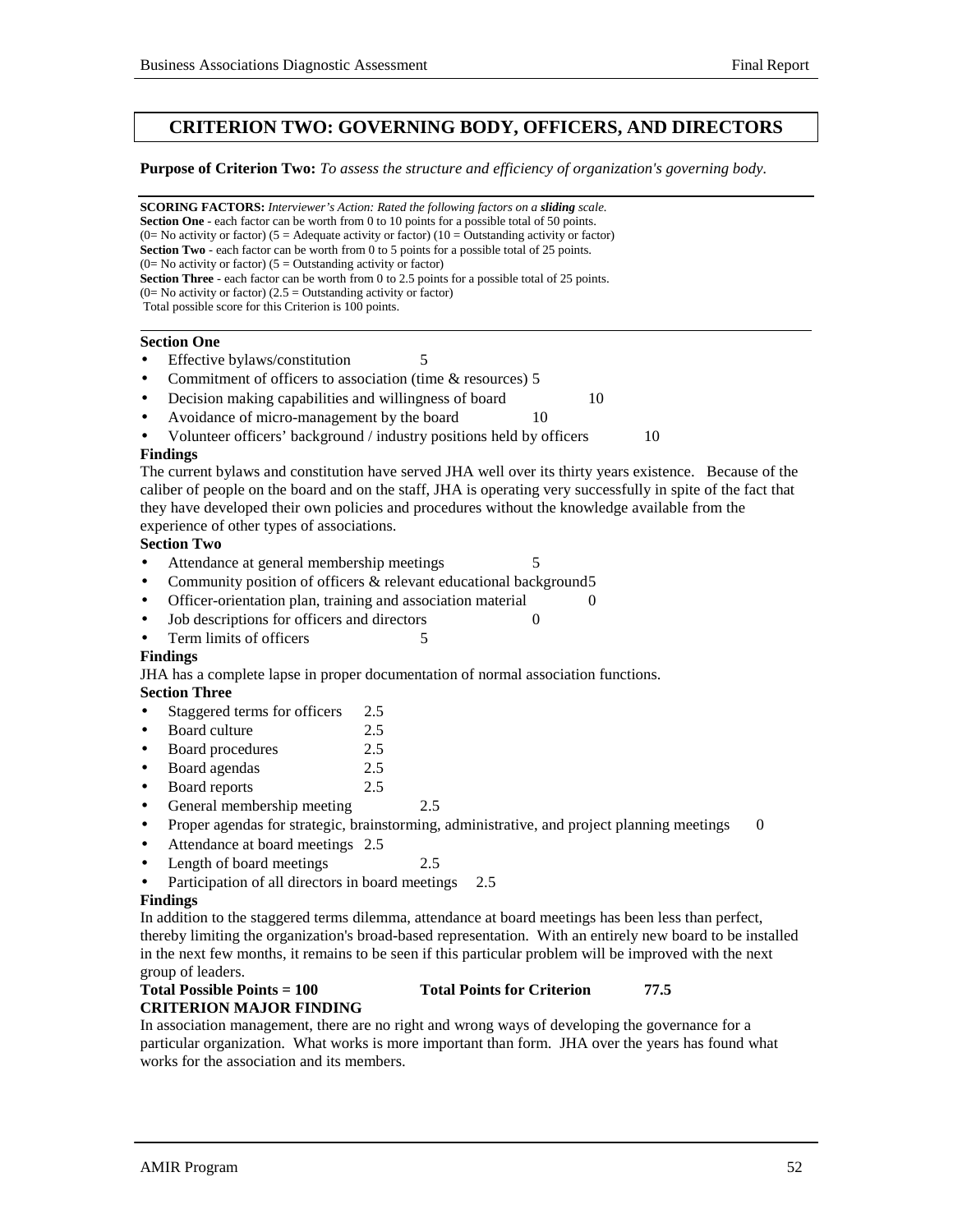# **CRITERION THREE: ORGANIZATIONAL STRUCTURE**

**Purpose of Criterion Three:** *To assess the organization's adherence to sound management principles.*

| <b>SCORING FACTORS:</b> Interviewer's Action: Rated the following factors on a <b>sliding</b> scale.<br><b>Section One</b> - each factor can be worth from 0 to 10 points for a possible total of 50 points.<br>(0= No activity or factor) (5 = Adequate activity or factor) (10 = Outstanding activity or factor)<br><b>Section Two</b> - each factor can be worth from 0 to 5 points for a possible total of 25 points.<br>$(0=$ No activity or factor) $(5=$ Outstanding activity or factor)<br><b>Section Three</b> - each factor can be worth from 0 to 2.5 points for a possible total of 25 points.<br>$(0=$ No activity or factor) $(2.5 =$ Outstanding activity or factor)<br>Total possible score for this Criterion is 100 points.<br><b>Section One:</b><br>Analysis of appropriateness and effectiveness of department/division structures<br>5<br>Regular board meetings<br>10<br>Minutes of board meetings<br>10<br>Staff understanding of and support to structure of organization<br>10<br>Well-defined decision-making process<br>5<br><b>Findings</b><br>Without question, JHA has developed a fundamentally sound organizational structure.<br><b>Section Two</b><br>5<br>Published organizational chart<br>Regular committee meetings<br>2.5<br>Minutes of committee meetings<br>5<br>Relationships between board and members<br>5<br>Relationships between board and staff<br>5<br><b>Findings</b><br>Not all the committees are as effective as the management would like.<br><b>Section Three</b><br>2.5<br>Number of standing committees<br>Number of special task forces, ad hoc groups, and number/description of affiliate groups 0<br>Staff exposure to the board<br>2.5<br>Documentation of committee structure 2.5<br>Staff assignments to manage board functions & committees<br>2.5<br>$\bullet$<br>Committee orientation plan and materials<br>0<br>$\bullet$<br>Documentation of committee reports<br>$\overline{0}$<br>$\bullet$<br>Analysis of committee chairs<br>2.5<br>$\bullet$<br>Lists of board and committee members<br>2.5<br>$\bullet$<br>Committee chair and member formal orientation materials<br>0<br>$\bullet$<br><b>Findings</b><br>There apparently is very limited formal orientation for board, staff, committee chairs or members. |           |  |  |  |  |  |  |  |
|--------------------------------------------------------------------------------------------------------------------------------------------------------------------------------------------------------------------------------------------------------------------------------------------------------------------------------------------------------------------------------------------------------------------------------------------------------------------------------------------------------------------------------------------------------------------------------------------------------------------------------------------------------------------------------------------------------------------------------------------------------------------------------------------------------------------------------------------------------------------------------------------------------------------------------------------------------------------------------------------------------------------------------------------------------------------------------------------------------------------------------------------------------------------------------------------------------------------------------------------------------------------------------------------------------------------------------------------------------------------------------------------------------------------------------------------------------------------------------------------------------------------------------------------------------------------------------------------------------------------------------------------------------------------------------------------------------------------------------------------------------------------------------------------------------------------------------------------------------------------------------------------------------------------------------------------------------------------------------------------------------------------------------------------------------------------------------------------------------------------------------------------------------------------------------------------------------------------------------------------------------------------------------------------|-----------|--|--|--|--|--|--|--|
|                                                                                                                                                                                                                                                                                                                                                                                                                                                                                                                                                                                                                                                                                                                                                                                                                                                                                                                                                                                                                                                                                                                                                                                                                                                                                                                                                                                                                                                                                                                                                                                                                                                                                                                                                                                                                                                                                                                                                                                                                                                                                                                                                                                                                                                                                            |           |  |  |  |  |  |  |  |
|                                                                                                                                                                                                                                                                                                                                                                                                                                                                                                                                                                                                                                                                                                                                                                                                                                                                                                                                                                                                                                                                                                                                                                                                                                                                                                                                                                                                                                                                                                                                                                                                                                                                                                                                                                                                                                                                                                                                                                                                                                                                                                                                                                                                                                                                                            |           |  |  |  |  |  |  |  |
|                                                                                                                                                                                                                                                                                                                                                                                                                                                                                                                                                                                                                                                                                                                                                                                                                                                                                                                                                                                                                                                                                                                                                                                                                                                                                                                                                                                                                                                                                                                                                                                                                                                                                                                                                                                                                                                                                                                                                                                                                                                                                                                                                                                                                                                                                            |           |  |  |  |  |  |  |  |
|                                                                                                                                                                                                                                                                                                                                                                                                                                                                                                                                                                                                                                                                                                                                                                                                                                                                                                                                                                                                                                                                                                                                                                                                                                                                                                                                                                                                                                                                                                                                                                                                                                                                                                                                                                                                                                                                                                                                                                                                                                                                                                                                                                                                                                                                                            |           |  |  |  |  |  |  |  |
|                                                                                                                                                                                                                                                                                                                                                                                                                                                                                                                                                                                                                                                                                                                                                                                                                                                                                                                                                                                                                                                                                                                                                                                                                                                                                                                                                                                                                                                                                                                                                                                                                                                                                                                                                                                                                                                                                                                                                                                                                                                                                                                                                                                                                                                                                            |           |  |  |  |  |  |  |  |
|                                                                                                                                                                                                                                                                                                                                                                                                                                                                                                                                                                                                                                                                                                                                                                                                                                                                                                                                                                                                                                                                                                                                                                                                                                                                                                                                                                                                                                                                                                                                                                                                                                                                                                                                                                                                                                                                                                                                                                                                                                                                                                                                                                                                                                                                                            |           |  |  |  |  |  |  |  |
|                                                                                                                                                                                                                                                                                                                                                                                                                                                                                                                                                                                                                                                                                                                                                                                                                                                                                                                                                                                                                                                                                                                                                                                                                                                                                                                                                                                                                                                                                                                                                                                                                                                                                                                                                                                                                                                                                                                                                                                                                                                                                                                                                                                                                                                                                            |           |  |  |  |  |  |  |  |
|                                                                                                                                                                                                                                                                                                                                                                                                                                                                                                                                                                                                                                                                                                                                                                                                                                                                                                                                                                                                                                                                                                                                                                                                                                                                                                                                                                                                                                                                                                                                                                                                                                                                                                                                                                                                                                                                                                                                                                                                                                                                                                                                                                                                                                                                                            |           |  |  |  |  |  |  |  |
|                                                                                                                                                                                                                                                                                                                                                                                                                                                                                                                                                                                                                                                                                                                                                                                                                                                                                                                                                                                                                                                                                                                                                                                                                                                                                                                                                                                                                                                                                                                                                                                                                                                                                                                                                                                                                                                                                                                                                                                                                                                                                                                                                                                                                                                                                            | $\bullet$ |  |  |  |  |  |  |  |
|                                                                                                                                                                                                                                                                                                                                                                                                                                                                                                                                                                                                                                                                                                                                                                                                                                                                                                                                                                                                                                                                                                                                                                                                                                                                                                                                                                                                                                                                                                                                                                                                                                                                                                                                                                                                                                                                                                                                                                                                                                                                                                                                                                                                                                                                                            | $\bullet$ |  |  |  |  |  |  |  |
|                                                                                                                                                                                                                                                                                                                                                                                                                                                                                                                                                                                                                                                                                                                                                                                                                                                                                                                                                                                                                                                                                                                                                                                                                                                                                                                                                                                                                                                                                                                                                                                                                                                                                                                                                                                                                                                                                                                                                                                                                                                                                                                                                                                                                                                                                            | $\bullet$ |  |  |  |  |  |  |  |
|                                                                                                                                                                                                                                                                                                                                                                                                                                                                                                                                                                                                                                                                                                                                                                                                                                                                                                                                                                                                                                                                                                                                                                                                                                                                                                                                                                                                                                                                                                                                                                                                                                                                                                                                                                                                                                                                                                                                                                                                                                                                                                                                                                                                                                                                                            | $\bullet$ |  |  |  |  |  |  |  |
|                                                                                                                                                                                                                                                                                                                                                                                                                                                                                                                                                                                                                                                                                                                                                                                                                                                                                                                                                                                                                                                                                                                                                                                                                                                                                                                                                                                                                                                                                                                                                                                                                                                                                                                                                                                                                                                                                                                                                                                                                                                                                                                                                                                                                                                                                            | $\bullet$ |  |  |  |  |  |  |  |
|                                                                                                                                                                                                                                                                                                                                                                                                                                                                                                                                                                                                                                                                                                                                                                                                                                                                                                                                                                                                                                                                                                                                                                                                                                                                                                                                                                                                                                                                                                                                                                                                                                                                                                                                                                                                                                                                                                                                                                                                                                                                                                                                                                                                                                                                                            |           |  |  |  |  |  |  |  |
|                                                                                                                                                                                                                                                                                                                                                                                                                                                                                                                                                                                                                                                                                                                                                                                                                                                                                                                                                                                                                                                                                                                                                                                                                                                                                                                                                                                                                                                                                                                                                                                                                                                                                                                                                                                                                                                                                                                                                                                                                                                                                                                                                                                                                                                                                            |           |  |  |  |  |  |  |  |
|                                                                                                                                                                                                                                                                                                                                                                                                                                                                                                                                                                                                                                                                                                                                                                                                                                                                                                                                                                                                                                                                                                                                                                                                                                                                                                                                                                                                                                                                                                                                                                                                                                                                                                                                                                                                                                                                                                                                                                                                                                                                                                                                                                                                                                                                                            |           |  |  |  |  |  |  |  |
|                                                                                                                                                                                                                                                                                                                                                                                                                                                                                                                                                                                                                                                                                                                                                                                                                                                                                                                                                                                                                                                                                                                                                                                                                                                                                                                                                                                                                                                                                                                                                                                                                                                                                                                                                                                                                                                                                                                                                                                                                                                                                                                                                                                                                                                                                            | $\bullet$ |  |  |  |  |  |  |  |
|                                                                                                                                                                                                                                                                                                                                                                                                                                                                                                                                                                                                                                                                                                                                                                                                                                                                                                                                                                                                                                                                                                                                                                                                                                                                                                                                                                                                                                                                                                                                                                                                                                                                                                                                                                                                                                                                                                                                                                                                                                                                                                                                                                                                                                                                                            | $\bullet$ |  |  |  |  |  |  |  |
|                                                                                                                                                                                                                                                                                                                                                                                                                                                                                                                                                                                                                                                                                                                                                                                                                                                                                                                                                                                                                                                                                                                                                                                                                                                                                                                                                                                                                                                                                                                                                                                                                                                                                                                                                                                                                                                                                                                                                                                                                                                                                                                                                                                                                                                                                            | $\bullet$ |  |  |  |  |  |  |  |
|                                                                                                                                                                                                                                                                                                                                                                                                                                                                                                                                                                                                                                                                                                                                                                                                                                                                                                                                                                                                                                                                                                                                                                                                                                                                                                                                                                                                                                                                                                                                                                                                                                                                                                                                                                                                                                                                                                                                                                                                                                                                                                                                                                                                                                                                                            | $\bullet$ |  |  |  |  |  |  |  |
|                                                                                                                                                                                                                                                                                                                                                                                                                                                                                                                                                                                                                                                                                                                                                                                                                                                                                                                                                                                                                                                                                                                                                                                                                                                                                                                                                                                                                                                                                                                                                                                                                                                                                                                                                                                                                                                                                                                                                                                                                                                                                                                                                                                                                                                                                            | $\bullet$ |  |  |  |  |  |  |  |
|                                                                                                                                                                                                                                                                                                                                                                                                                                                                                                                                                                                                                                                                                                                                                                                                                                                                                                                                                                                                                                                                                                                                                                                                                                                                                                                                                                                                                                                                                                                                                                                                                                                                                                                                                                                                                                                                                                                                                                                                                                                                                                                                                                                                                                                                                            |           |  |  |  |  |  |  |  |
|                                                                                                                                                                                                                                                                                                                                                                                                                                                                                                                                                                                                                                                                                                                                                                                                                                                                                                                                                                                                                                                                                                                                                                                                                                                                                                                                                                                                                                                                                                                                                                                                                                                                                                                                                                                                                                                                                                                                                                                                                                                                                                                                                                                                                                                                                            |           |  |  |  |  |  |  |  |
|                                                                                                                                                                                                                                                                                                                                                                                                                                                                                                                                                                                                                                                                                                                                                                                                                                                                                                                                                                                                                                                                                                                                                                                                                                                                                                                                                                                                                                                                                                                                                                                                                                                                                                                                                                                                                                                                                                                                                                                                                                                                                                                                                                                                                                                                                            |           |  |  |  |  |  |  |  |
|                                                                                                                                                                                                                                                                                                                                                                                                                                                                                                                                                                                                                                                                                                                                                                                                                                                                                                                                                                                                                                                                                                                                                                                                                                                                                                                                                                                                                                                                                                                                                                                                                                                                                                                                                                                                                                                                                                                                                                                                                                                                                                                                                                                                                                                                                            | $\bullet$ |  |  |  |  |  |  |  |
|                                                                                                                                                                                                                                                                                                                                                                                                                                                                                                                                                                                                                                                                                                                                                                                                                                                                                                                                                                                                                                                                                                                                                                                                                                                                                                                                                                                                                                                                                                                                                                                                                                                                                                                                                                                                                                                                                                                                                                                                                                                                                                                                                                                                                                                                                            | $\bullet$ |  |  |  |  |  |  |  |
|                                                                                                                                                                                                                                                                                                                                                                                                                                                                                                                                                                                                                                                                                                                                                                                                                                                                                                                                                                                                                                                                                                                                                                                                                                                                                                                                                                                                                                                                                                                                                                                                                                                                                                                                                                                                                                                                                                                                                                                                                                                                                                                                                                                                                                                                                            | $\bullet$ |  |  |  |  |  |  |  |
|                                                                                                                                                                                                                                                                                                                                                                                                                                                                                                                                                                                                                                                                                                                                                                                                                                                                                                                                                                                                                                                                                                                                                                                                                                                                                                                                                                                                                                                                                                                                                                                                                                                                                                                                                                                                                                                                                                                                                                                                                                                                                                                                                                                                                                                                                            | $\bullet$ |  |  |  |  |  |  |  |
|                                                                                                                                                                                                                                                                                                                                                                                                                                                                                                                                                                                                                                                                                                                                                                                                                                                                                                                                                                                                                                                                                                                                                                                                                                                                                                                                                                                                                                                                                                                                                                                                                                                                                                                                                                                                                                                                                                                                                                                                                                                                                                                                                                                                                                                                                            |           |  |  |  |  |  |  |  |
|                                                                                                                                                                                                                                                                                                                                                                                                                                                                                                                                                                                                                                                                                                                                                                                                                                                                                                                                                                                                                                                                                                                                                                                                                                                                                                                                                                                                                                                                                                                                                                                                                                                                                                                                                                                                                                                                                                                                                                                                                                                                                                                                                                                                                                                                                            |           |  |  |  |  |  |  |  |
|                                                                                                                                                                                                                                                                                                                                                                                                                                                                                                                                                                                                                                                                                                                                                                                                                                                                                                                                                                                                                                                                                                                                                                                                                                                                                                                                                                                                                                                                                                                                                                                                                                                                                                                                                                                                                                                                                                                                                                                                                                                                                                                                                                                                                                                                                            |           |  |  |  |  |  |  |  |
|                                                                                                                                                                                                                                                                                                                                                                                                                                                                                                                                                                                                                                                                                                                                                                                                                                                                                                                                                                                                                                                                                                                                                                                                                                                                                                                                                                                                                                                                                                                                                                                                                                                                                                                                                                                                                                                                                                                                                                                                                                                                                                                                                                                                                                                                                            |           |  |  |  |  |  |  |  |
|                                                                                                                                                                                                                                                                                                                                                                                                                                                                                                                                                                                                                                                                                                                                                                                                                                                                                                                                                                                                                                                                                                                                                                                                                                                                                                                                                                                                                                                                                                                                                                                                                                                                                                                                                                                                                                                                                                                                                                                                                                                                                                                                                                                                                                                                                            |           |  |  |  |  |  |  |  |
|                                                                                                                                                                                                                                                                                                                                                                                                                                                                                                                                                                                                                                                                                                                                                                                                                                                                                                                                                                                                                                                                                                                                                                                                                                                                                                                                                                                                                                                                                                                                                                                                                                                                                                                                                                                                                                                                                                                                                                                                                                                                                                                                                                                                                                                                                            |           |  |  |  |  |  |  |  |
|                                                                                                                                                                                                                                                                                                                                                                                                                                                                                                                                                                                                                                                                                                                                                                                                                                                                                                                                                                                                                                                                                                                                                                                                                                                                                                                                                                                                                                                                                                                                                                                                                                                                                                                                                                                                                                                                                                                                                                                                                                                                                                                                                                                                                                                                                            |           |  |  |  |  |  |  |  |
|                                                                                                                                                                                                                                                                                                                                                                                                                                                                                                                                                                                                                                                                                                                                                                                                                                                                                                                                                                                                                                                                                                                                                                                                                                                                                                                                                                                                                                                                                                                                                                                                                                                                                                                                                                                                                                                                                                                                                                                                                                                                                                                                                                                                                                                                                            |           |  |  |  |  |  |  |  |
| <b>Total Possible Points = 100</b><br><b>Total Points for Criterion</b><br>77.5                                                                                                                                                                                                                                                                                                                                                                                                                                                                                                                                                                                                                                                                                                                                                                                                                                                                                                                                                                                                                                                                                                                                                                                                                                                                                                                                                                                                                                                                                                                                                                                                                                                                                                                                                                                                                                                                                                                                                                                                                                                                                                                                                                                                            |           |  |  |  |  |  |  |  |
| <b>CRITERION MAJOR FINDING</b>                                                                                                                                                                                                                                                                                                                                                                                                                                                                                                                                                                                                                                                                                                                                                                                                                                                                                                                                                                                                                                                                                                                                                                                                                                                                                                                                                                                                                                                                                                                                                                                                                                                                                                                                                                                                                                                                                                                                                                                                                                                                                                                                                                                                                                                             |           |  |  |  |  |  |  |  |
| On the whole, JHA is using generally accepted management principles for businesses rather than for non-                                                                                                                                                                                                                                                                                                                                                                                                                                                                                                                                                                                                                                                                                                                                                                                                                                                                                                                                                                                                                                                                                                                                                                                                                                                                                                                                                                                                                                                                                                                                                                                                                                                                                                                                                                                                                                                                                                                                                                                                                                                                                                                                                                                    |           |  |  |  |  |  |  |  |
| profit business associations.                                                                                                                                                                                                                                                                                                                                                                                                                                                                                                                                                                                                                                                                                                                                                                                                                                                                                                                                                                                                                                                                                                                                                                                                                                                                                                                                                                                                                                                                                                                                                                                                                                                                                                                                                                                                                                                                                                                                                                                                                                                                                                                                                                                                                                                              |           |  |  |  |  |  |  |  |
|                                                                                                                                                                                                                                                                                                                                                                                                                                                                                                                                                                                                                                                                                                                                                                                                                                                                                                                                                                                                                                                                                                                                                                                                                                                                                                                                                                                                                                                                                                                                                                                                                                                                                                                                                                                                                                                                                                                                                                                                                                                                                                                                                                                                                                                                                            |           |  |  |  |  |  |  |  |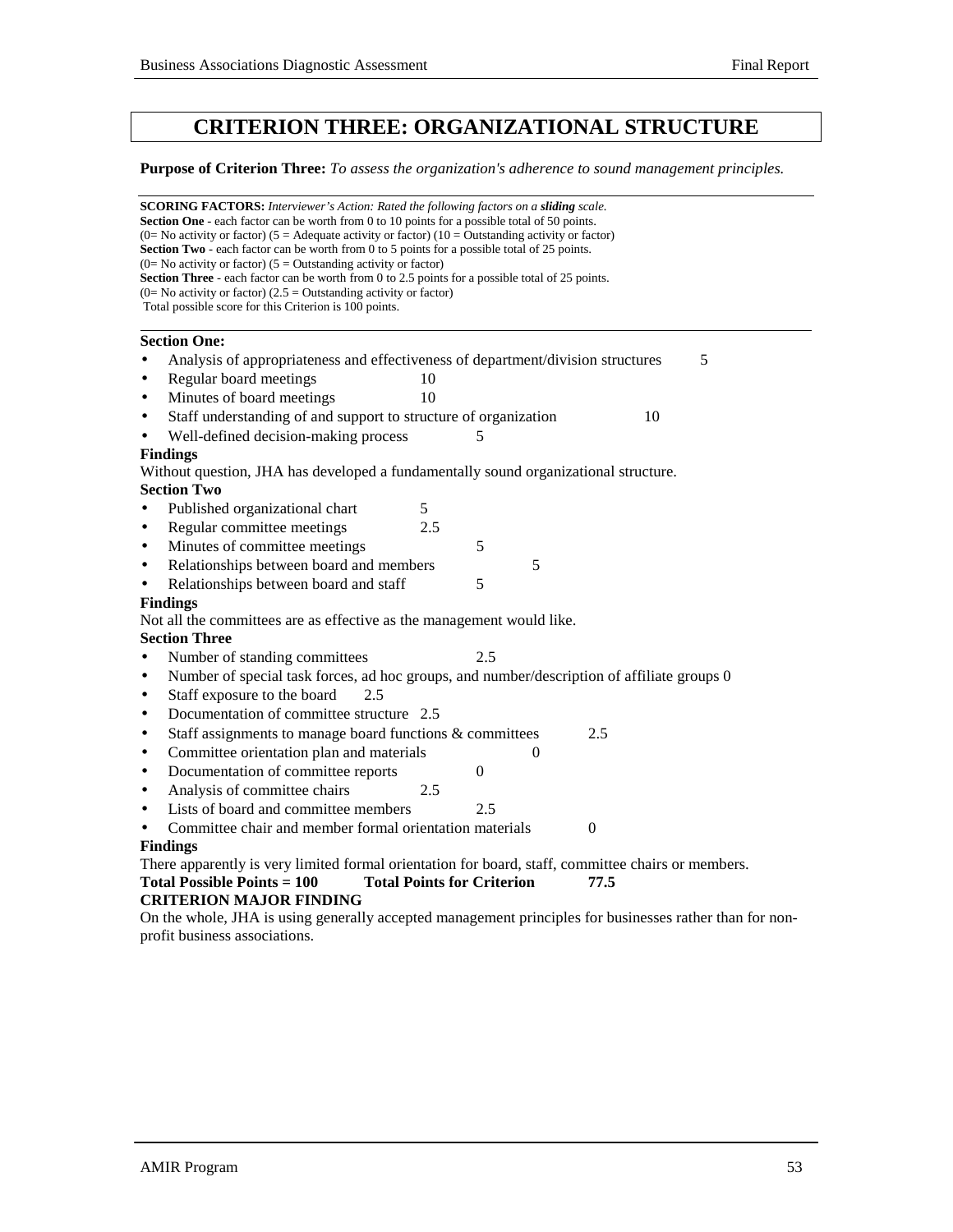# **CRITERION FOUR: PROGRAMS AND ACTIVITIES**

**Purpose of Criterion Four:** *To analyze the details of the organization's activities to determine the effectiveness of the association's programming process.*

**SCORING FACTORS:** *Interviewer's Action: Rated the following factors on a sliding scale.* **Section One** - each factor can be worth from 0 to 10 points for a possible total of 50 points. (0= No activity or factor) (5 = Adequate activity or factor) (10 = Outstanding activity or factor) **Section Two** - each factor can be worth from 0 to 5 points for a possible total of 25 points.  $(0=$  No activity or factor)  $(5 =$  Outstanding activity or factor) **Section Three** - each factor can be worth from 0 to 2.5 points for a possible total of 25 points.  $(0=$  No activity or factor)  $(2.5 =$  Outstanding activity or factor) Total possible score for this Criterion is 100 points. l **Section One** Analysis of major focus of Program of Work 5 Explanation of the Program of Work's super-ordinate goal 5 Analysis of specific goals of Program of Work 5 Identification of measurements of success 0 Analysis of results of previous time period 0 **Findings** JHA has not fully developed the normal association tools for operations such as a standard program of work, a written super-ordinate goal, specific goals, or measurements of success; however, it is providing excellent programs and services for its members. **Section Two** Achievability of stated goals 5 Available manpower and monetary resources 5 Length of time for tangible achievements  $\&$  realistic deadlines for results  $5$ Documentation of programs and plans in annual reports 5 Commitment to planning process **Findings** This association could benefit greatly by a highly developed and sophisticated strategic planning process. **Section Three** • Measurement of involvement of stakeholders in planning process 0 • Coordination between fiscal planning and program planning 0 • Coordination between programming committees 0 • Coordination between programming staffs 2.5 • Coordination and cooperation between programming and administrative staffs 2.5 • Organization culture for achievement and results 2.5 • Documentation of programs and plans in brochures 2.5 • Explanation of programs in newsletters 2.5 • Documentation of programs in bulletins 2.5 • Documentation of products and services 2.5 **Findings** JHA is basically doing their own thing without the benefit of tried and true association principles that have been developed by other organizations in countries around the world. **Total Possible Points = 100 Total Points for Criterion 52.5 CRITERION MAJOR FINDING**

JHA's approach to programming is fundamentally sound. Through their staff visits to their members, the association finds a need of its members, then fills the need with seminars, programs, and services.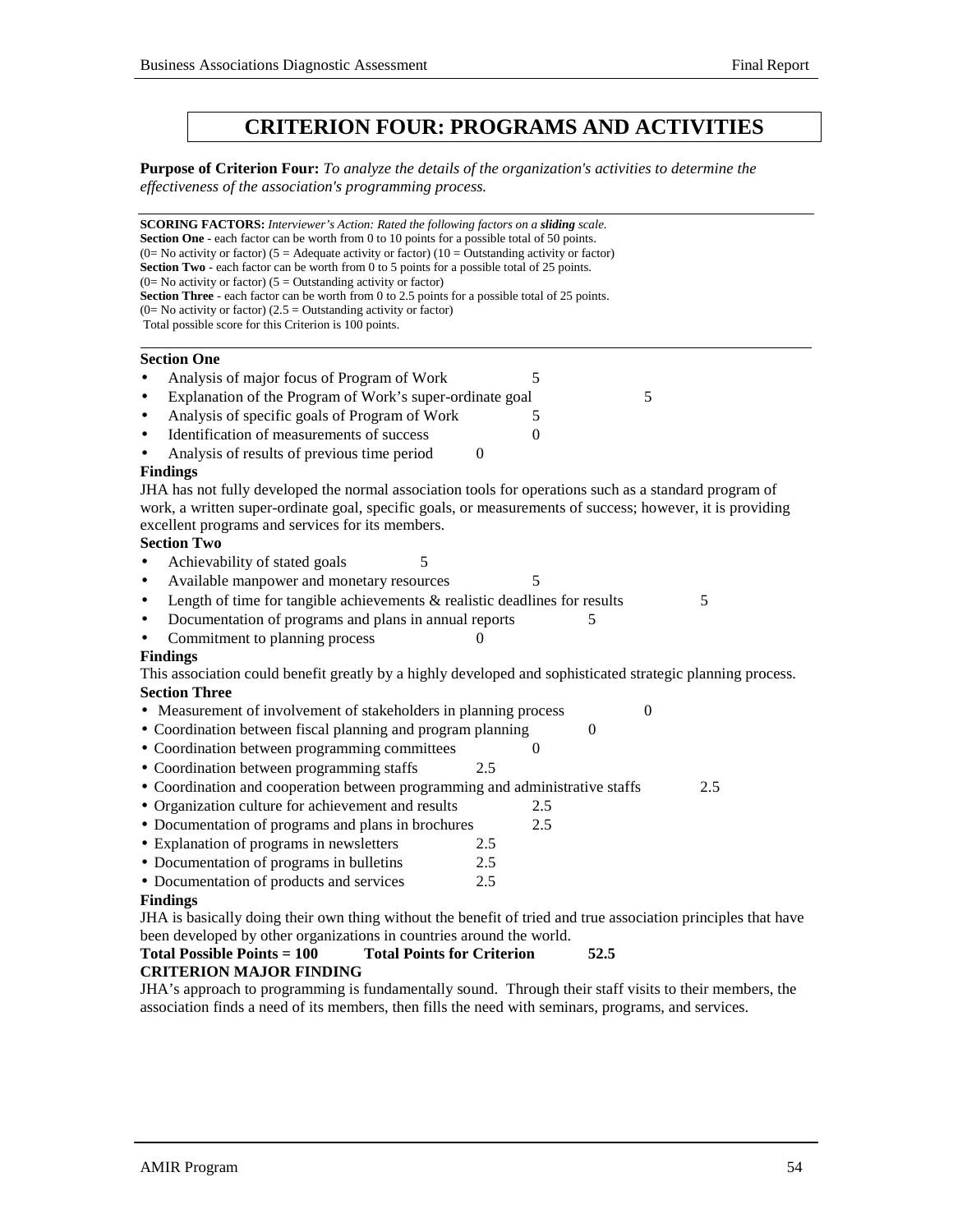# **CRITERION FIVE: ASSOCIATION STAFF**

**Purpose of Criterion Five:** *To understand the organization's mission and approach from the association's employee's viewpoints.*

**SCORING FACTORS:** *Interviewer's Action: Rated the following factors on a sliding scale.* **Section One** - each factor can be worth from 0 to 10 points for a possible total of 50 points. (0= No activity or factor) (5 = Adequate activity or factor) (10 = Outstanding activity or factor) **Section Two** - each factor can be worth from 0 to 5 points for a possible total of 25 points.  $(0=$  No activity or factor)  $(5 =$  Outstanding activity or factor) **Section Three** - each factor can be worth from 0 to 2.5 points for a possible total of 25 points.  $(0=$  No activity or factor)  $(2.5 =$  Outstanding activity or factor) Total possible score for this Criterion is 100 points.  **Section One** Analysis of professional staff 5 Relevant experience of executive staff 10 Key staff shares vision and mission of the board of directors 10 • Relevant and useful Personnel Procedures Manual (containing a salary scale) 0 Job description of executive staff 10 **Findings** JHA has placed on the "back burner" personnel policies and procedures documentation. The executive director has no formal training in association management, but his on-the-job experience would be enviable in most groups. **Section Two** Relevant experience of program staff 5 Relevant experience of administrative staff 5 Analysis of performance evaluation form 5 Regularity of staff meetings 5 Documentation of names, positions, and résumés of the staff 5 **Findings** The professional staff appears to be competent, well trained, and highly motivated with specific assignments. **Section Three** Analysis of staff hiring & retention policies 2.5 • Regularity of staff updates of key stakeholders and members 2.5 Analysis of job application form 2.5 Employee time sheet for programming records 0 • Job descriptions of programming staff 2.5 • Job descriptions of administrative staff 2.5 • Comparative salary analysis  $\qquad \qquad 0$ • Performance bonus plan 0 Staff retention rate 1 • Staff awareness of importance of programming and financial success of organization 2.5 **Findings** While many normal personnel activities are conducted on a regular basis, JHA's productivity could be improved with a few additional personnel techniques. For example, time sheets should be implemented to

## make certain that staff costs are being charged to appropriate programming budgets. **Total Possible Points = 100** Total Points for Criterion 76

#### **MAJOR CRITERION FINDINGS**

Because of the changing of the executive director's position from a part-time consulting position to fulltime management employment, the fundamental of good association management might be improved.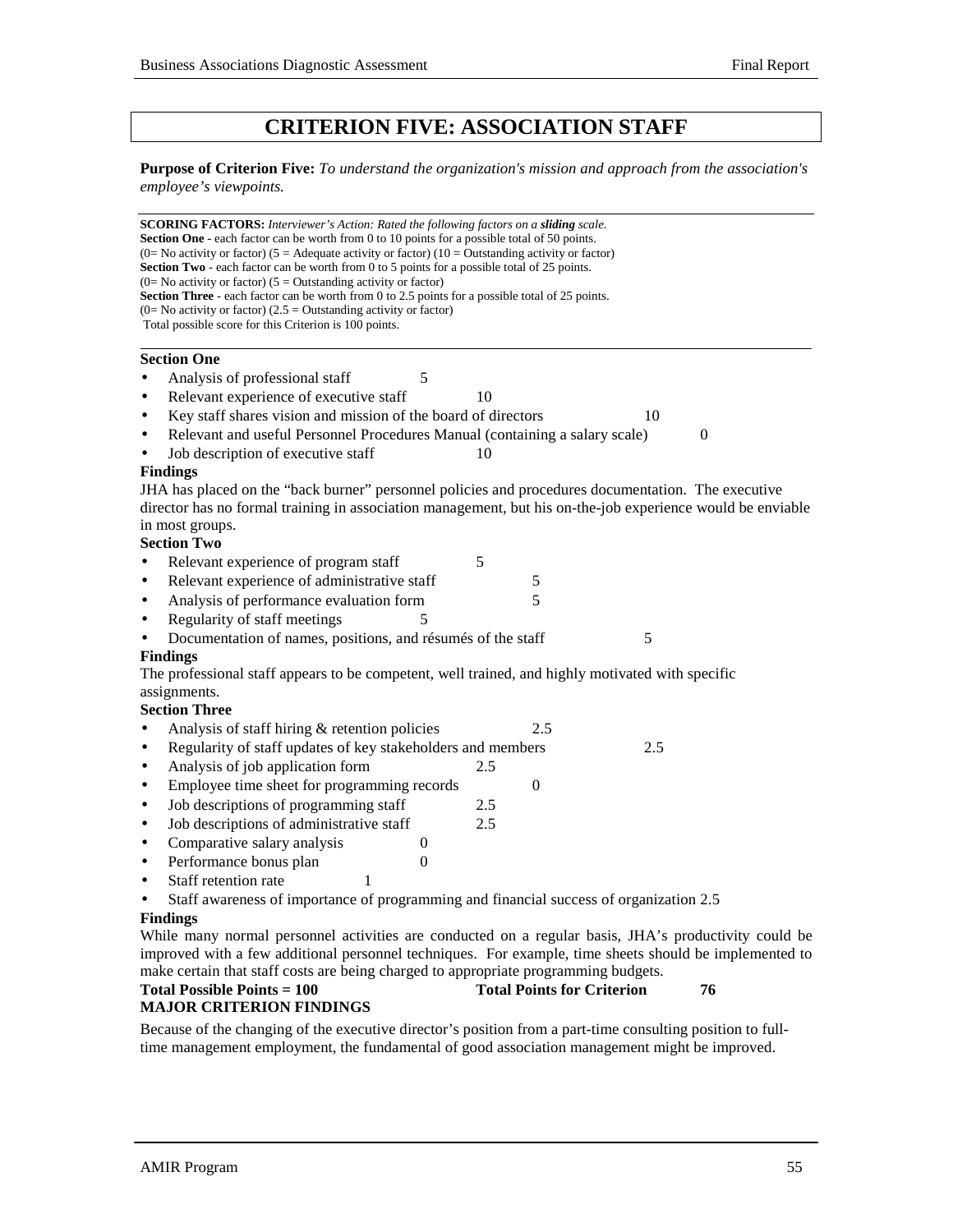# **CRITERION SIX: FINANCIAL PLANNING AND REPORTING**

#### **Purpose of Criterion Six:** *To assess the financial stability of the association.*

| <b>SCORING FACTORS:</b> Interviewer's Action: Rated the following factors on a sliding scale.<br>Section One - each factor can be worth from 0 to 10 points for a possible total of 50 points.<br>(0= No activity or factor) (5 = Adequate activity or factor) (10 = Outstanding activity or factor)<br><b>Section Two</b> - each factor can be worth from 0 to 5 points for a possible total of 25 points.<br>$(0=$ No activity or factor) $(5=$ Outstanding activity or factor)<br><b>Section Three</b> - each factor can be worth from 0 to 2.5 points for a possible total of 25 points.<br>$(0=$ No activity or factor) $(2.5 =$ Outstanding activity or factor)<br>Total possible score for this Criterion is 100 points. |  |
|---------------------------------------------------------------------------------------------------------------------------------------------------------------------------------------------------------------------------------------------------------------------------------------------------------------------------------------------------------------------------------------------------------------------------------------------------------------------------------------------------------------------------------------------------------------------------------------------------------------------------------------------------------------------------------------------------------------------------------|--|
| <b>Section One</b>                                                                                                                                                                                                                                                                                                                                                                                                                                                                                                                                                                                                                                                                                                              |  |
| Analysis of the most recent financial reports<br>5                                                                                                                                                                                                                                                                                                                                                                                                                                                                                                                                                                                                                                                                              |  |
| Analysis of the current budget and link with strategic plan<br>$\theta$<br>$\bullet$                                                                                                                                                                                                                                                                                                                                                                                                                                                                                                                                                                                                                                            |  |
| Analysis of most recent audit<br>10<br>$\bullet$                                                                                                                                                                                                                                                                                                                                                                                                                                                                                                                                                                                                                                                                                |  |
| Analysis of transparency of financial transactions, policies and reports<br>10<br>$\bullet$                                                                                                                                                                                                                                                                                                                                                                                                                                                                                                                                                                                                                                     |  |
| Analysis of revenue and profit growth trend<br>10                                                                                                                                                                                                                                                                                                                                                                                                                                                                                                                                                                                                                                                                               |  |
| <b>Findings</b>                                                                                                                                                                                                                                                                                                                                                                                                                                                                                                                                                                                                                                                                                                                 |  |
| Over the years, the business-oriented board has demanded a well-established set of financial statements that<br>are transparent and audited carefully. The major flaw in this criterion is that JHA does not utilize to its<br>fullest extent the linkage between the organization's planing process and its budgeting. With no formal<br>program of strategic planning, JHA is limiting the potential of its very carefully constructed financial<br>management data.                                                                                                                                                                                                                                                          |  |
| <b>Section Two</b>                                                                                                                                                                                                                                                                                                                                                                                                                                                                                                                                                                                                                                                                                                              |  |
| Stability and diversification of level of funding (including non-dues income)<br>5                                                                                                                                                                                                                                                                                                                                                                                                                                                                                                                                                                                                                                              |  |
| Analysis of dues schedule<br>5<br>$\bullet$                                                                                                                                                                                                                                                                                                                                                                                                                                                                                                                                                                                                                                                                                     |  |
| Clearly written financial policies and procedures<br>0<br>$\bullet$                                                                                                                                                                                                                                                                                                                                                                                                                                                                                                                                                                                                                                                             |  |
| Strategy in place with specific revenue goals<br>$\overline{0}$<br>$\bullet$                                                                                                                                                                                                                                                                                                                                                                                                                                                                                                                                                                                                                                                    |  |
| Overhead, personnel, and program costs are segregated<br>$\overline{0}$                                                                                                                                                                                                                                                                                                                                                                                                                                                                                                                                                                                                                                                         |  |
| <b>Findings</b><br>JHA needs to institutionalize its financial data into more useful tools for better management.                                                                                                                                                                                                                                                                                                                                                                                                                                                                                                                                                                                                               |  |
| <b>Section Three</b>                                                                                                                                                                                                                                                                                                                                                                                                                                                                                                                                                                                                                                                                                                            |  |
| 2.5<br>Analysis of automated financial and accounting processes<br>$\bullet$                                                                                                                                                                                                                                                                                                                                                                                                                                                                                                                                                                                                                                                    |  |
| Ability to manage grant funds<br>0<br>$\bullet$                                                                                                                                                                                                                                                                                                                                                                                                                                                                                                                                                                                                                                                                                 |  |
| Financial reporting according to national laws, accounting conventions, organization bylaws, and<br>$\bullet$                                                                                                                                                                                                                                                                                                                                                                                                                                                                                                                                                                                                                   |  |
| donor requirements<br>2.5                                                                                                                                                                                                                                                                                                                                                                                                                                                                                                                                                                                                                                                                                                       |  |
| Board members' job description highlights fiduciary responsibility & members receive orientation in<br>$\bullet$<br>fiduciary responsibility<br>2.5                                                                                                                                                                                                                                                                                                                                                                                                                                                                                                                                                                             |  |
| Active financial audit committee at the board level<br>$\overline{0}$<br>$\bullet$                                                                                                                                                                                                                                                                                                                                                                                                                                                                                                                                                                                                                                              |  |
| Grant writing capability<br>0<br>$\bullet$                                                                                                                                                                                                                                                                                                                                                                                                                                                                                                                                                                                                                                                                                      |  |
| Number of staff assigned to help create revenue<br>2.5<br>$\bullet$                                                                                                                                                                                                                                                                                                                                                                                                                                                                                                                                                                                                                                                             |  |
| Staff compensated sufficiently for revenue generation activities<br>2.5<br>$\bullet$                                                                                                                                                                                                                                                                                                                                                                                                                                                                                                                                                                                                                                            |  |
| Annual investment campaign conducted and goals met<br>2.5<br>$\bullet$                                                                                                                                                                                                                                                                                                                                                                                                                                                                                                                                                                                                                                                          |  |
| Cost of service to members calculated and utilized.<br>$\theta$                                                                                                                                                                                                                                                                                                                                                                                                                                                                                                                                                                                                                                                                 |  |
| <b>Findings</b>                                                                                                                                                                                                                                                                                                                                                                                                                                                                                                                                                                                                                                                                                                                 |  |
| One additional calculation would be useful. The calculation for the costs of service for members answers                                                                                                                                                                                                                                                                                                                                                                                                                                                                                                                                                                                                                        |  |

the question "What does it cost JHA to have a member on the rolls?" The costs of mailings, printing, staffing, etc will allow the executive director to determine if each new member is making or losing the organization money.

# **MAJOR CRITERION FINDING**

#### **Total Possible Points =100 Total Points for Criterion 60**

The fundamentals for proper financial management are in place at JHA. Proper accounting practices apparently are being used at JHA. Reports, financial safeguards, and transparency are common practice.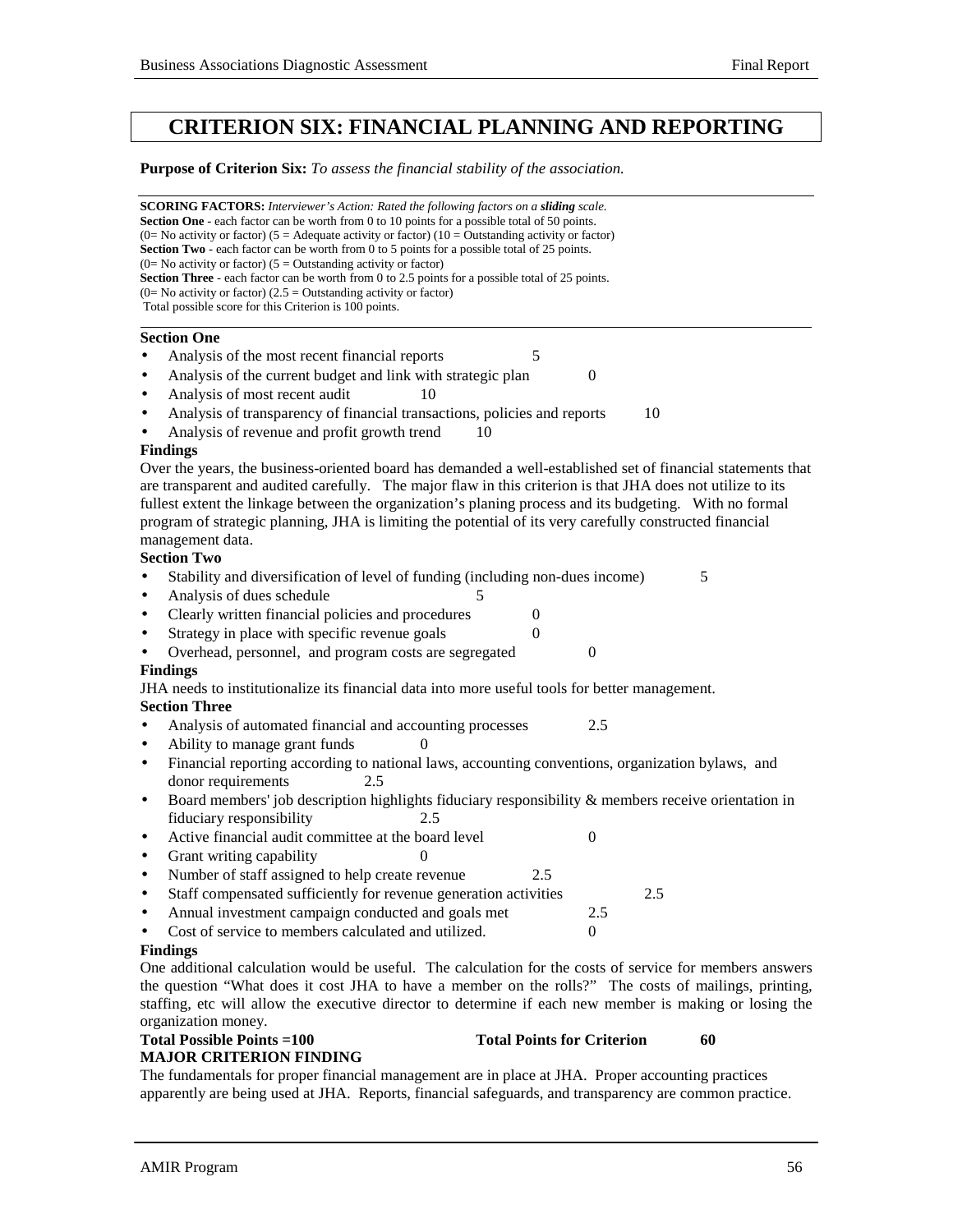# **CRITERION SEVEN: MEMBERSHIP RECRUITMENT**

**Purpose of Criterion Seven:** *To assess how the association attracts and keeps members.*

**SCORING FACTORS:** *Interviewer's Action: Rated the following factors on a sliding scale.* **Section One** - each factor can be worth from 0 to 10 points for a possible total of 50 points. (0= No activity or factor) (5 = Adequate activity or factor) (10 = Outstanding activity or factor) **Section Two** - each factor can be worth from 0 to 5 points for a possible total of 25 points.  $(0=$  No activity or factor)  $(5 =$  Outstanding activity or factor) Section Three - each factor can be worth from 0 to 2.5 points for a possible total of 25 points.  $(0=$  No activity or factor)  $(2.5 =$  Outstanding activity or factor) Total possible score for this Criterion is 100 points. l **Section One** • Central message answering question "what's in it for me?" 5 Documentation of membership list 10 Analysis of membership brochure 10 Total number of current members  $&$  retention rate  $10$ **Membership directory** 0 **Findings** JHA is a mandatory membership association. In order for a hotel to get a license from the Jordanian government, the applicant must be a member of JHA. This gives the association a one hundred percent market penetration for membership and makes it an arm of the government of Jordan. **Section Two** Membership recruitment plan & system 5 • Total number of new members within the past year 5 Estimate of the total number of potential members 5 Percent of total potential members that are currently actual members 5 New member orientation outline and handout material 0 **Findings** Mandatory membership in JHA makes membership recruitment programs not relevant; however, a strong membership-relations program could conceivably help strengthen the organization by building member loyalty and satisfaction. **Section Three** • List the benefits of becoming a member as opposed to listing only the programs and activities 0 • Formal orientation session for new members 0 • Committee preference cards sent annually to members 0 • New members immediately invited to serve on a committee 0 Analysis of membership application • Set targets for number of members to be acquired 0 • Non-dues income to promote programs, products and services to members for discounts 2.5 • Orientation handout materials 0 • Certificates and awards 2.5 Other volunteer recognition devices 2.5 **Findings** Mandatory membership exempts JHA from the normal pressures of selling memberships in order to survive. This causes an obvious lack of emphasis on satisfying their "customers." **Total Possible Points = 100** Total Points for Criterion 62.5 **MAJOR CRITERION FINDING** Mandatory membership creates a totally different atmosphere for JHA than is being experienced in other associations in Jordan.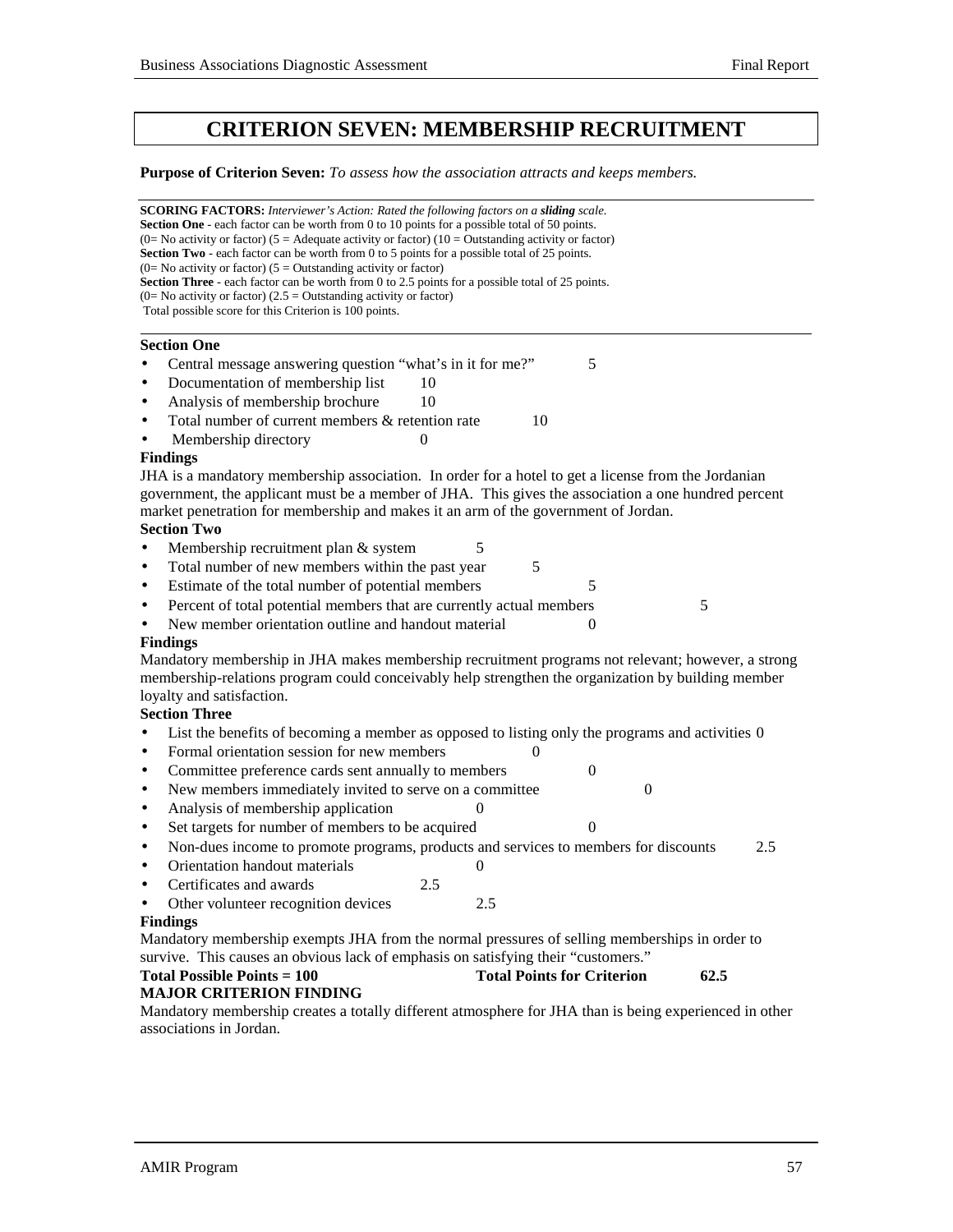# **CRITERION EIGHT: COMMUNICATION & PUBLIC RELATIONS**

**Purpose of Criterion Eight:** *To assess the association's communication and public relation capabilities.*

**SCORING FACTORS:** *Interviewer's Action: Rated the following factors on a sliding scale.* **Section One** - each factor can be worth from 0 to 10 points for a possible total of 50 points. (0= No activity or factor) (5 = Adequate activity or factor) (10 = Outstanding activity or factor) **Section Two** - each factor can be worth from 0 to 5 points for a possible total of 25 points.  $(0=$  No activity or factor) (5 = Outstanding activity or factor) **Section Three** - each factor can be worth from 0 to 2.5 points for a possible total of 25 points.  $(0=$  No activity or factor)  $(2.5 =$  Outstanding activity or factor) Total possible score for this Criterion is 100 points. l

### **Section One**

- Analysis of core communication message 5
- Comprehensiveness of the communication plan relative to the strategic plan 0
- Analysis of professional communication staff 10
- Analysis of key target audiences 10
- Analysis of communication feedback mechanisms (assessment & tracking) 0

#### **Findings**

JHA's approach to communicating its message is apparently effective; however, it could have been much more effective by several magnitudes had sophisticated techniques and skills been used. This is the major weakness of the organization and improvements can be easily attainted if this function of the association is prioritized and highly regarded by the leadership and if sufficient funds are spent.

### **Section Two**

- Communications that improve the BA's image, inform the public  $\&$  increase membership 5
- Communication research with facts describing problems 5
- Analysis of writing for readership 5
- Correctly selected communication media 5
- Frequency of communication campaign 5

#### **Findings**

In addition to techniques and skills, sufficient communication research using surveys, focus groups, and feedback mechanisms might be employed if JHA decides to broaden its sphere of influence.

#### **Section Three**

- Communication plan that covers all parts of strategic plan 0
- Analysis of newsletter 2.5
- Analysis of magazine 0
- Analysis of action bulletins 0
- Analysis of program brochures 2.5
- Analysis of news releases and media kit 2.5
- Analysis of Web site or Web sites 2.5
- Existence of crisis management plan 0
- Executive awareness of importance of communication efforts 2.5

#### Staff awareness of importance of communication efforts 2.5 **Findings**

As a quasi-governmental body, JHA's leadership does a minimum amount of communication with its membership.

## **Total Possible Points = 100 Total Points for Criterion 65**

### **MAJOR CRITERION FINDING**

Membership development and communications are the weak links in the organizational structure for JHA. More time, money, manpower, and brainpower should be used in concentrating on how best to "tell JHA's story."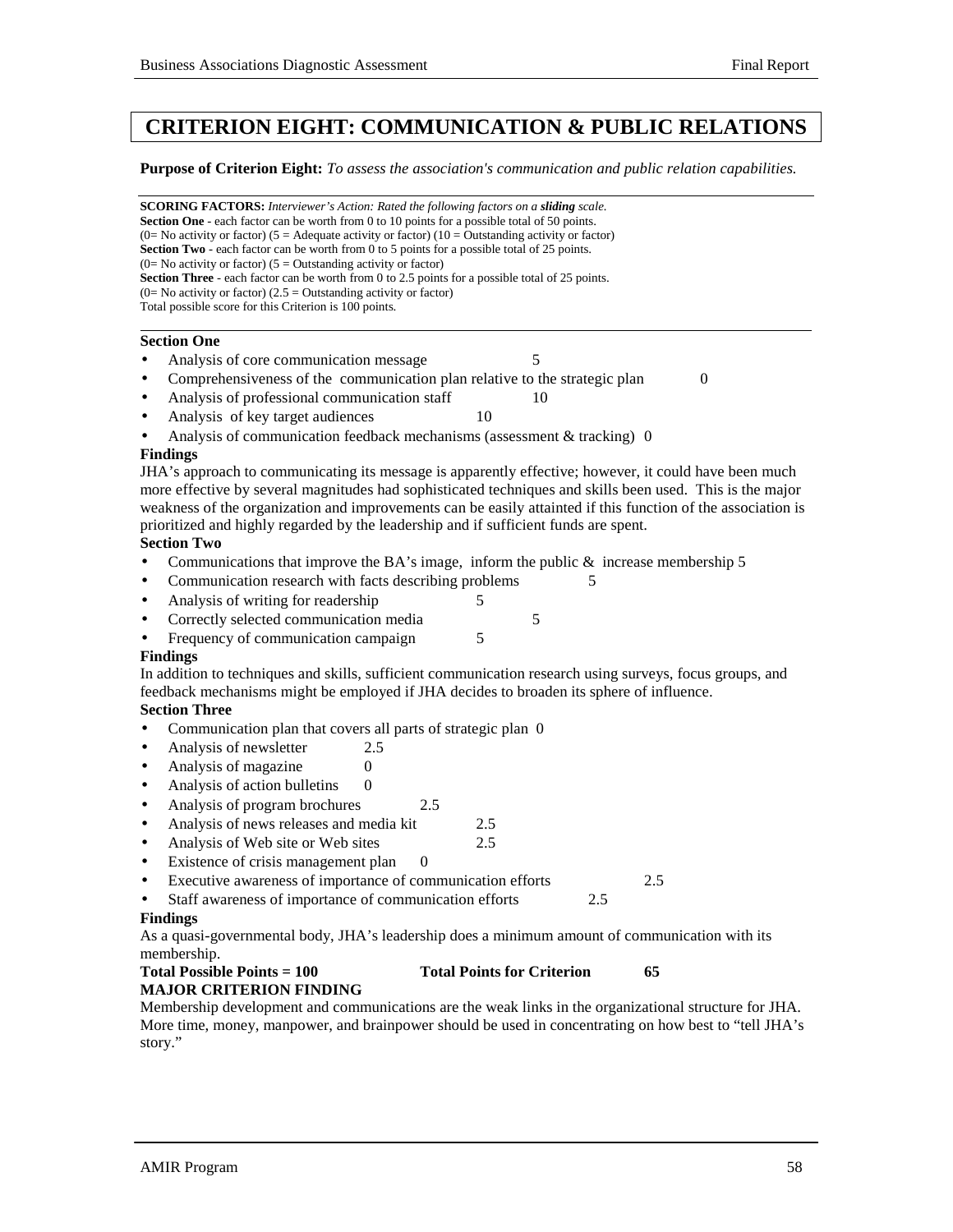## **CRITERION NINE: GOVERNMENTAL AFFAIRS**

**Purpose of Criterion Nine:** *To assess the levels of competence and sophistication of the association's government affairs program.*

**SCORING FACTORS:** *Interviewer's Action: Rated the following factors on a sliding scale.* **Section One** - each factor can be worth from 0 to 10 points for a possible total of 50 points. (0= No activity or factor) (5 = Adequate activity or factor) (10 = Outstanding activity or factor) **Section Two** - each factor can be worth from 0 to 5 points for a possible total of 25 points.  $(0=$  No activity or factor)  $(5 =$  Outstanding activity or factor) **Section Three** - each factor can be worth from 0 to 2.5 points for a possible total of 25 points.  $(0=$  No activity or factor)  $(2.5 =$  Outstanding activity or factor)

#### **Section One**

l

- Analysis of public policies that prohibit job creation 10
- Analysis of obstacles to overcome to achieve economic growth 10
- Analysis of business association's adopted government policy positions 0
- Professional capabilities of government affairs staff 0
- Analysis of issue briefs produced by the business association 0

#### **Findings**

Because JHA is a combination of a private business association and a quasi-governmental entity, its effectiveness in governmental relations is limited to making suggestions to the government for changes in public policy.

#### **Section Two**

- Establishment of public policy advocacy committee 0
- Availability of staff to research legal and economic issues 5
- List of priority issues 5
- Analysis of research reports produced or authorized 5
- Analysis of reports to the board and the membership on government affairs activities  $\sim$  5 **Findings**

JHA is the organization that the Minister of Tourism looks to for input from the private sector. Because of its quasi-government relationship, its influence is blunted because the government holds the "purse-strings" over the members. Strong public policy advocacy is not in the future of JHA unless its leadership decides to become a private business association funded by members and non-dues income.

#### **Section Three**

- Analysis of business association's participation in anti-corruption program 0
- Analysis of government tax policies effect on business association'smembers 0
- Tracking proposals through the legislative process 0
- Testimony before public bodies on key issues  $\qquad 0$
- Grass roots campaign efforts 0
- Coalition building efforts of association 2.5
- Understanding of the political dynamics of the nation 2.5
- Member education program on public policy
- Ability to build public support for government policy changes 0
- Ability to launch a letter writing campaign on key issues 0

#### **Findings**

Advocacy techniques that are available to most Jordanian associations will not be utilized by JHA because of its unique position with the Jordanian government.

### **Total Possible Points = 100** Total Criterion Points 45

#### **MAJOR CRITERION FINDING**

From JHA's point-of-view, the association has been successful in the governmental affairs arena because it has a legal basis for direct input into the government's decision-making process. This relationship also neuters JHA should there be strong disagreement with certain public policies. The trade-off so far has been to JHA's advantage, but there is no guarantee that that will be the case in future scenarios.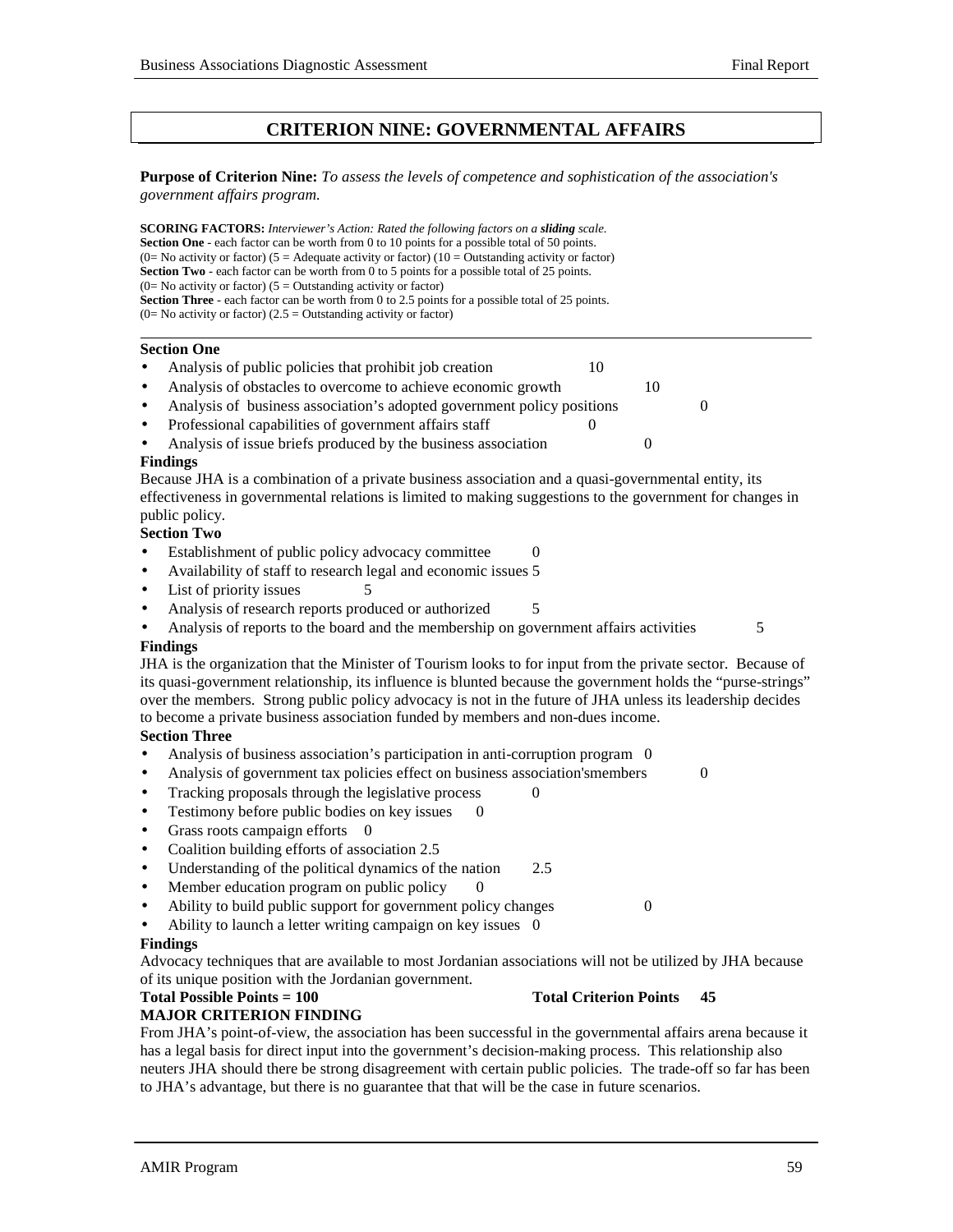## **CRITERION TEN: MANAGEMENT SYSTEMS AND USE OF INFORMATION TECHONOLOGY**

**Purpose of Criterion Ten:** *To assess the association's management systems, information technology, and hardware capacity.*

**SCORING FACTORS:** *Interviewer's Action: Rated the following factors on a sliding scale.* **Section One** - each factor can be worth from 0 to 10 points for a possible total of 50 points. (0= No activity or factor) (5 = Adequate activity or factor) (10 = Outstanding activity or factor) **Section Two** - each factor can be worth from 0 to 5 points for a possible total of 25 points.  $(0=$  No activity or factor) (5 = Outstanding activity or factor) **Section Three** - each factor can be worth from 0 to 2.5 points for a possible total of 25 points.  $(0=$  No activity or factor)  $(2.5 =$  Outstanding activity or factor)

#### **Section One**

 $\overline{a}$ 

- Analysis of overall information technology systems to streamline activities (i.e., Microsoft project for planning, MS Outlook prompts, MS Access for databases to generate mailing lists, labels, etc)0
- Executive computer and technology philosophy 10
- Staff computer efficiency and technical capabilities 10
- Operational policies  $&$  procedures manuals  $0$
- Documentation of record-keeping activities 10

#### **Finding**

Documentation of operational policies and procedures needs to be developed at JHA in the area of technology. Standards and procedures for each technology needs to be established and documented in order to institutionalize the organization's use of one of its most expensive investments.

#### **Section Two**

- Availability and utilization of database software 5
- Analysis of Web site(s)  $5$
- Analysis of forms used in accordance with Operational Policies & Procedure manual 0
- Analysis of specific system hardware 5
- Utilization of e-business capacity 0

#### **Finding**

Routine technology management documentation needs to be adopted.

#### **Section Three**

- Study of e-mail utilization 2.5
- Analysis of written communications business letters brochures, faxes, e-mails, etc. 2.5
- Analysis of networking capabilities 2.5
- Utilization of fax machine networks 2.5
- Analysis of printing capabilities 2.5
- Analysis of copying capabilities 2.5
- Analysis of scanning capabilities 2.5
- Assessment of desktop publishing capabilities 2.5
- Evidence of technology upgrade awareness 2.5
- Evidence of technology upgrade plans 2.5

#### **Findings**

JHA is a technology driven organization. Upgrades are always in order and seeking new ways to utilize existing and future technology should always be on the management's agenda.

## Total Possible Points = 100 Total Points for Criterion 70

#### **MAJOR CRITERION FINDING**

JHA has sufficient management systems, information technology, and hardware capacity in place to accomplish the mission and objectives of the organization.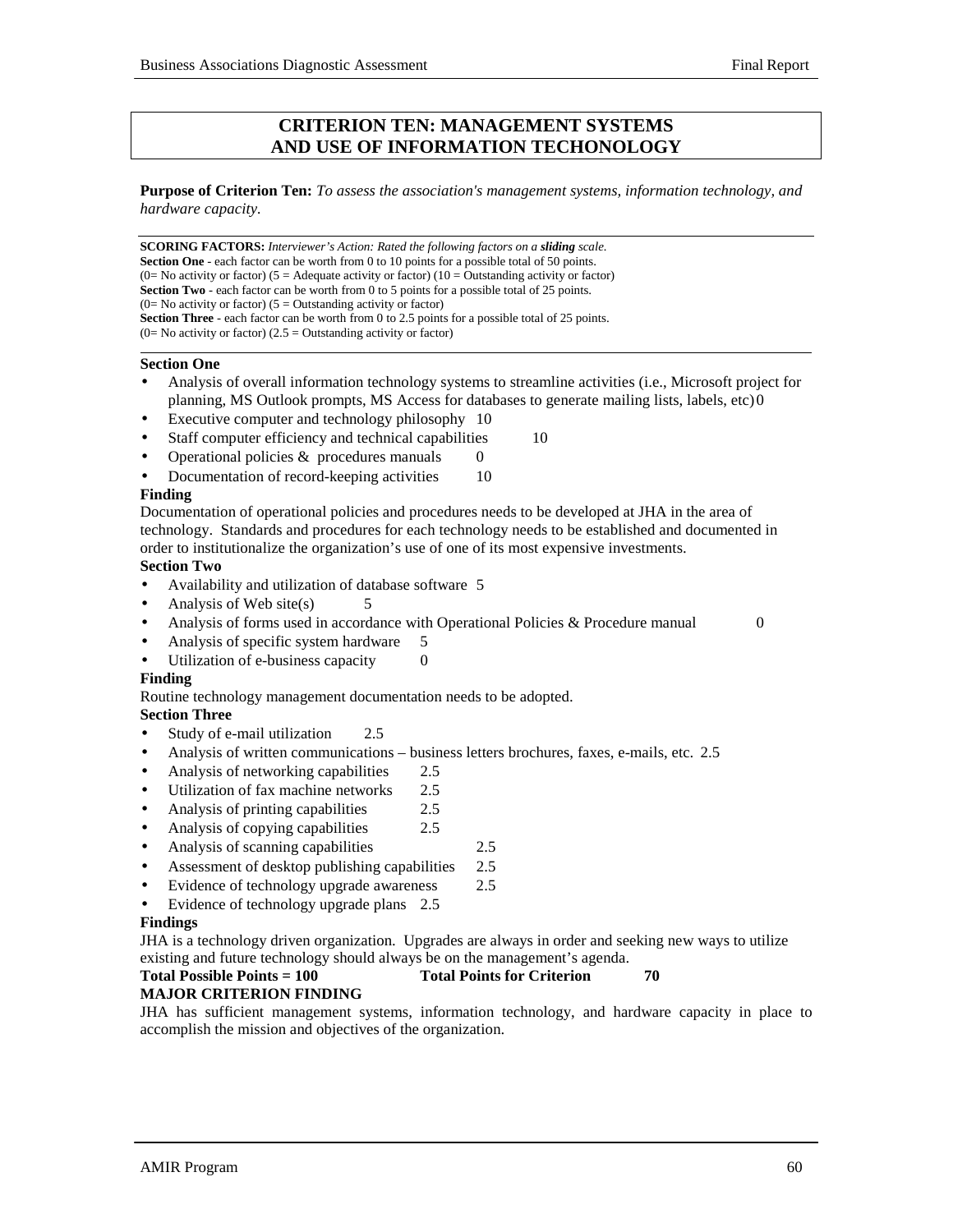## **SUMMARY SHEET FOR POINTS**

| <b>Criterion One: Mission, Objectives, and Documents</b>              | Points 55 |
|-----------------------------------------------------------------------|-----------|
| <b>Criterion Two: Governing Body, Officers, and Directors</b>         | Points 78 |
| <b>Criterion Three: Organizational Structures</b>                     | Points 78 |
| <b>Criterion Four: Programs, Services, and Activities</b>             | Points 53 |
| <b>Criterion Five: Association Staff</b>                              | Points 76 |
| <b>Criterion Six: Financial Planning and Reporting</b>                | Points 60 |
| <b>Criterion Seven: Membership Development and Recruiting</b>         | Points 63 |
| <b>Criterion Eight: Communications and Public Relations</b>           | Points 65 |
| <b>Criterion Nine: Government Affairs</b>                             | Points 45 |
| <b>Criterion Ten: Management Systems &amp; Information Technology</b> | Points 70 |
|                                                                       |           |

# Total Criteria Points 642

# **FORMULA: Total Criteria Points divided by 1000 equals percentage score. 642/1000 =. 642/100=64%**

# **Jordan Hotel Association COMPARATIVE RATIO SCORE 64%**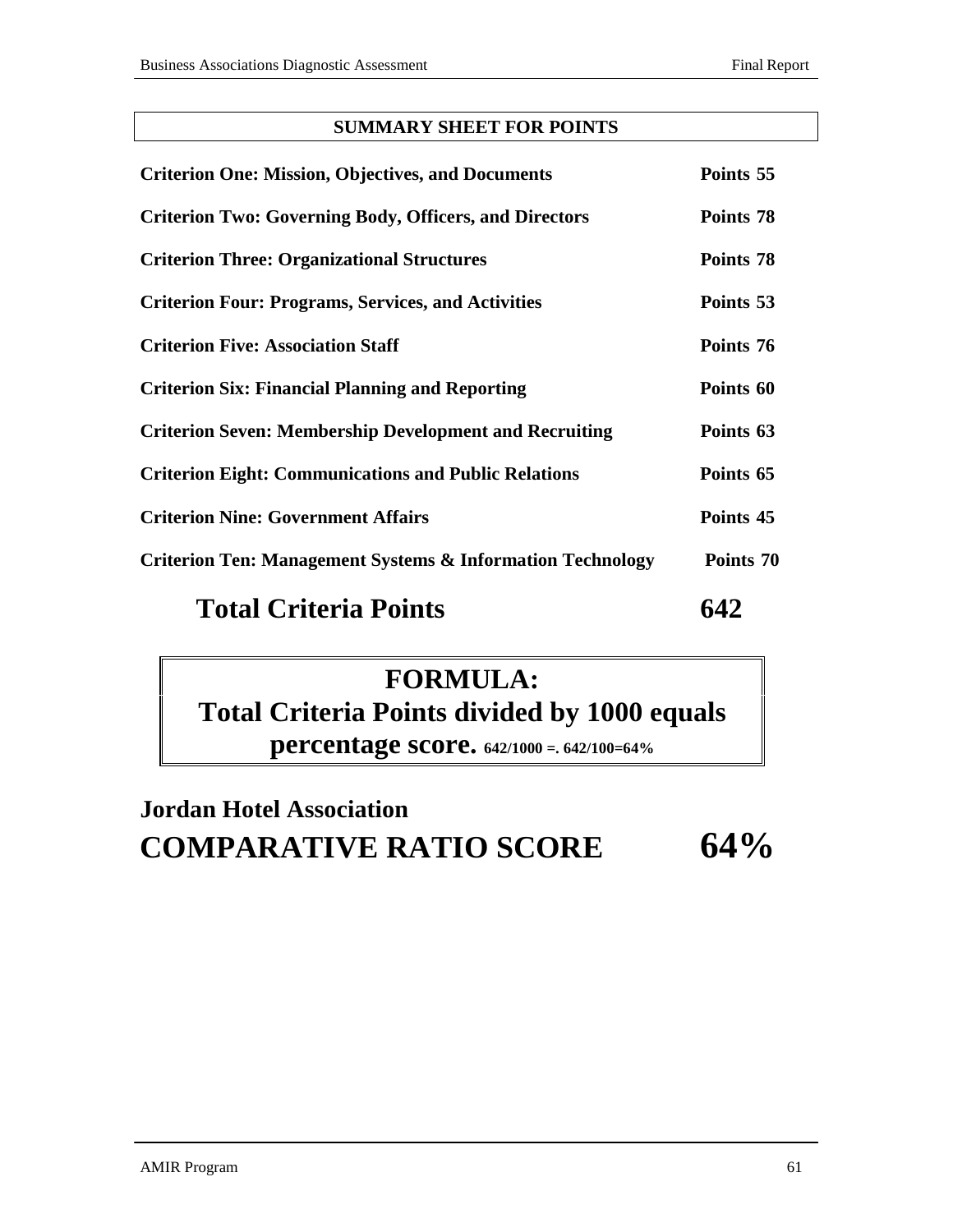# **Certification Statement**

Therefore, the Jordan Hotel Association, a business association, received a 64 percentage score, which illustrates that the association has met that percentage of standards when compared to an international model association of 100 percent.

**Date of interview: 3/13/02 Name of the Interviewer: Larry Milner, CAE**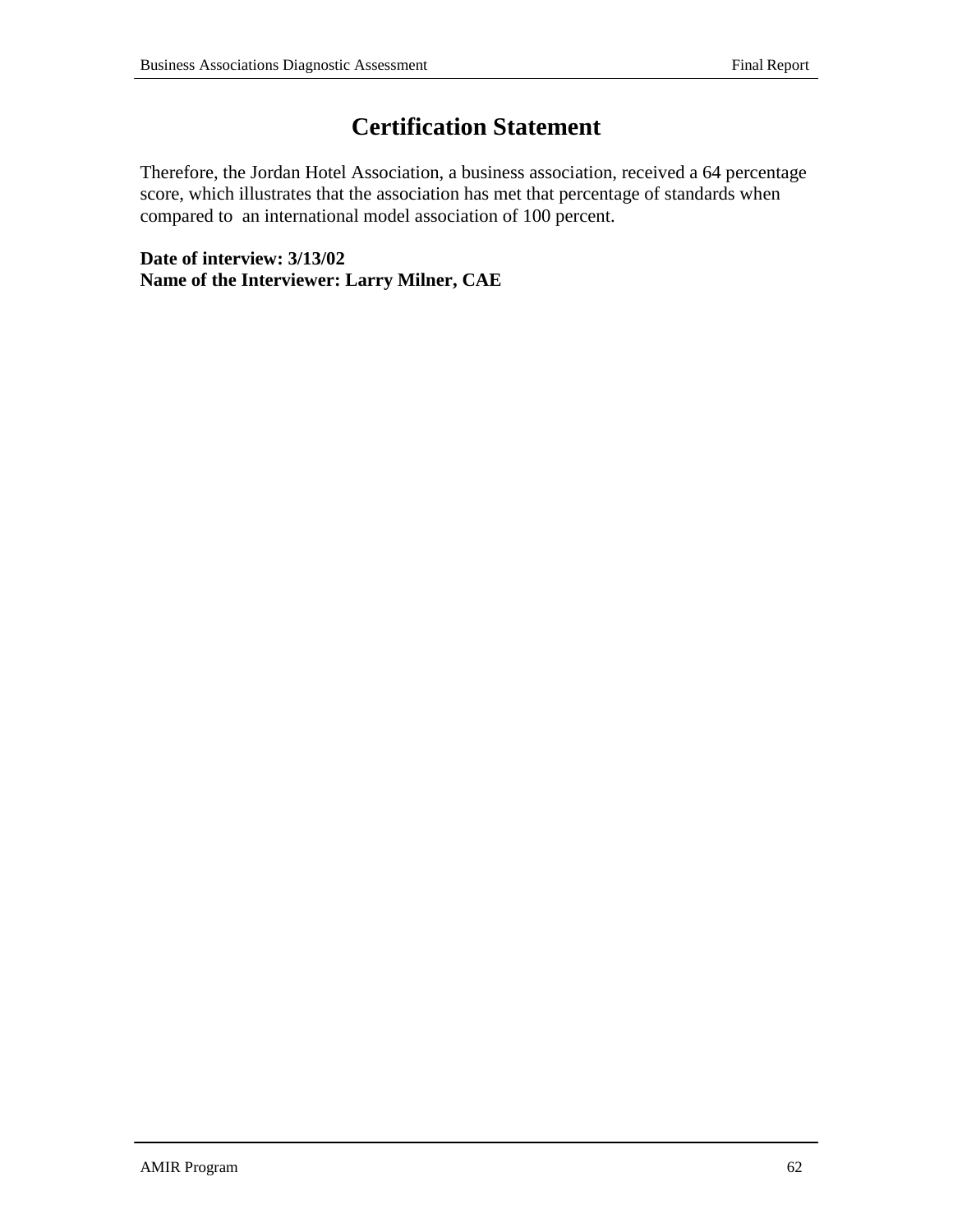## **DIAGNOSTIC ASSESSMENT OF JORDAN EXPORT ASSOCIATION**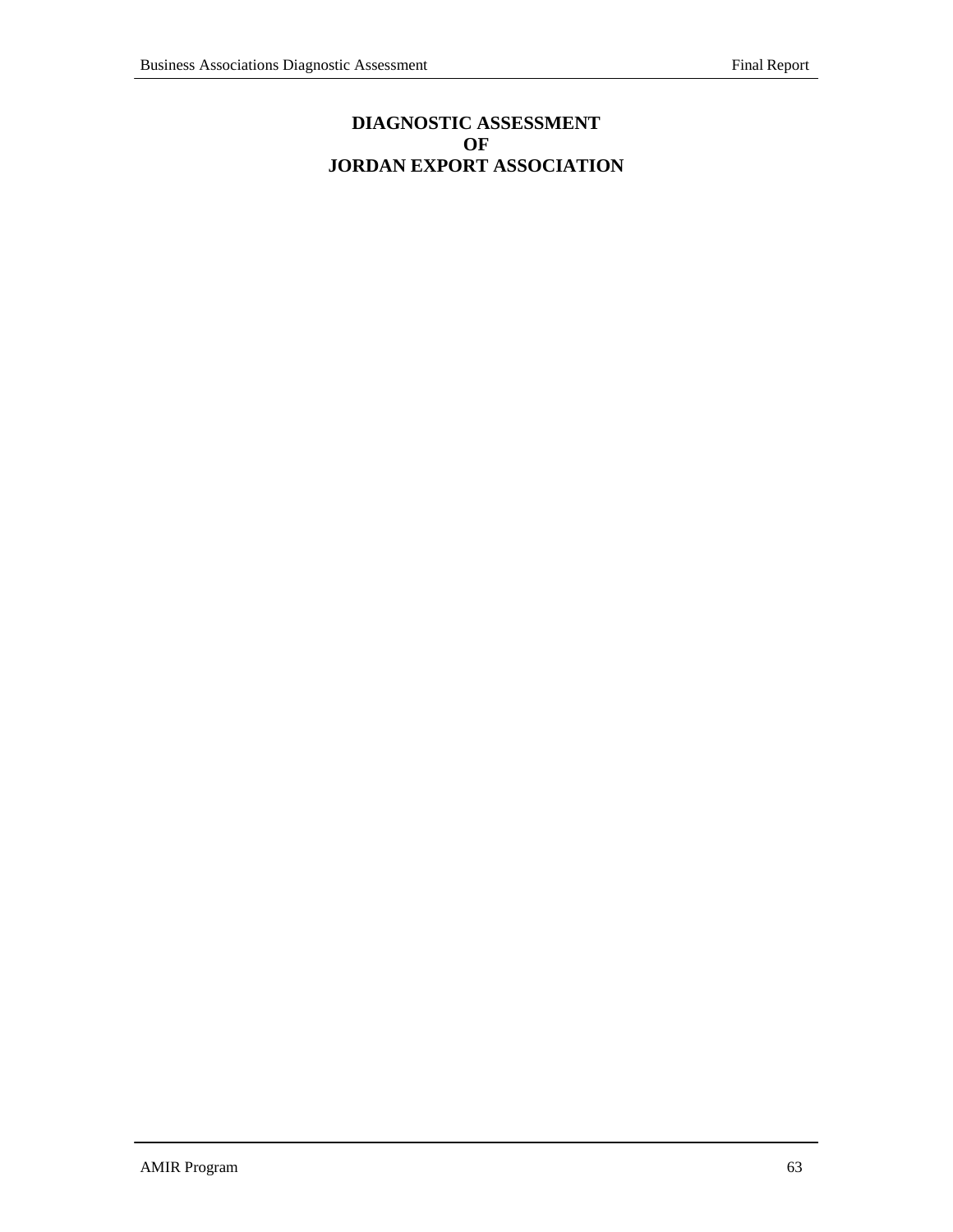# **BASIC FACTS ABOUT THE JORDAN EXPORT ASSOCIATION**

**Business Association name:** Jordan Export Association, (Jordan Trade Association)

**Address**: P.O. Box 830432

**Telephone:** 962 6 585603

**Fax:** 962 6 5685605

**Email:** jta@go.com.jo

**Web Site:** www.jta-jordan.org and www.justrade.jo

**Name of Chief Volunteer:** H.E. Samih Darwazeh

**Title:** Chairman/President

**Name of Chief Paid Executive:** Halim Abu Rahmeh

**Title:** Managing Director

**Date of Organization's Founding:** 1989

**Number of Members:** 172

**Budget Size**: 160,000 JD

**In USD:** \$225,600

.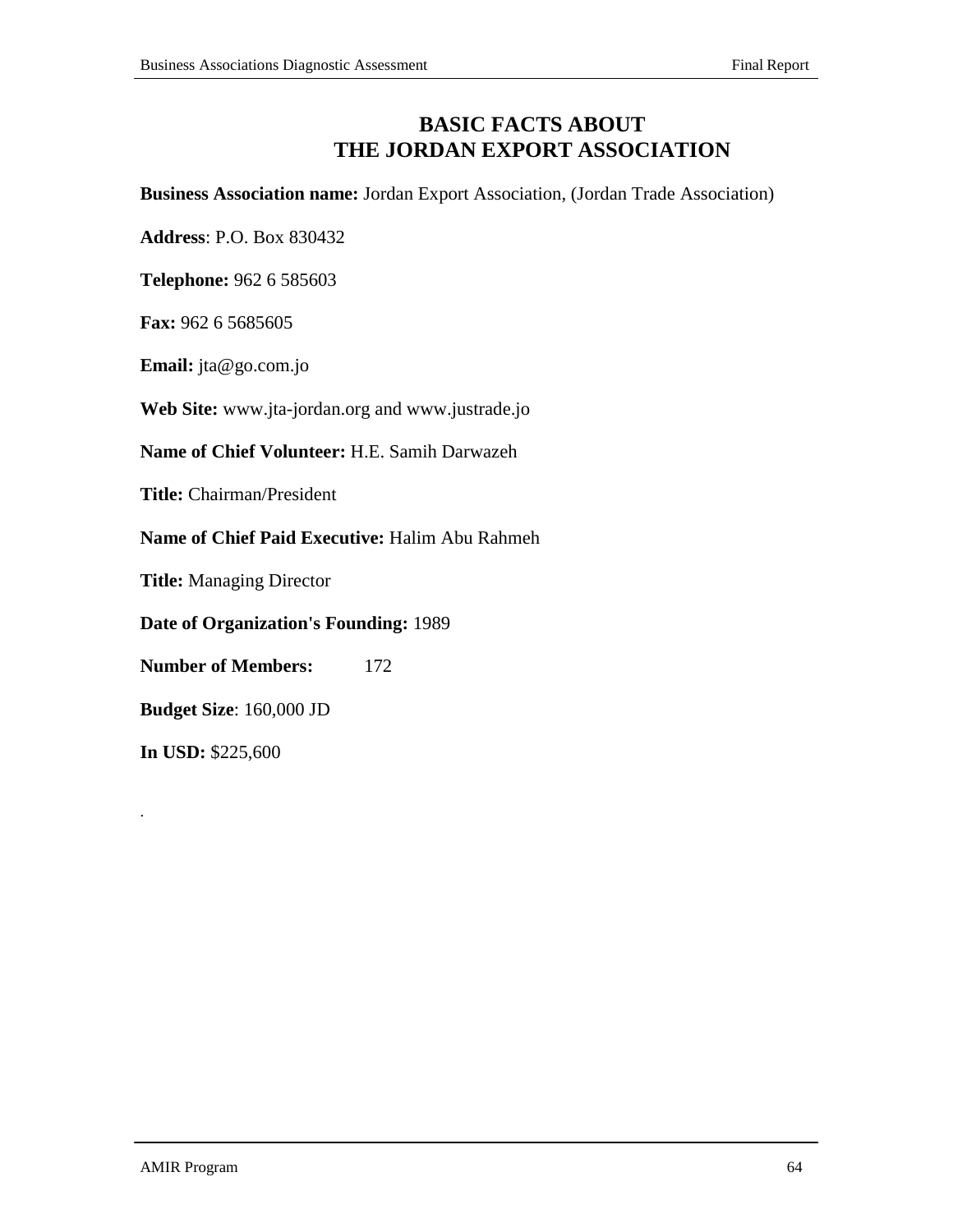# **SUMMARY OF KEY POINTS**

## **Diagnostic Score: 80% as of 3/5/2002**

The Jordan Export Association, formerly known as the Jordan Trade Association, is a not-for-profit business association whose mission is to expand; support; and develop for its members, export markets for their quality goods and services. JEA is an effective organization that represents the major exporting business companies in Jordan. During the past year, one of JEA's major activities has been directed at supporting the approval and implementation of the Jordan Free Trade Agreement with the United States. The association has been actively involved in that undertaking as well as other governmental policy changes that encourage the development of the export economy

Private companies involved in exporting products and services are members of JEA. Though it has not been involved in developing industry standards or codes of conduct for its members, it has sponsored trade missions, training programs, human resource development, public policy advocacy, specialized trade studies and many other activities aimed at benefiting the association's members

JEA's objectives have been (1) to develop regional and international export trade opportunities for Jordanian goods and services; (2) promote Jordanian exports worldwide; (3) provide members with access to education and training programs which improve the quality of their goods and services as well as their opportunity for increasing exports; (4) promote dialogue and networking among members; (5) form coalitions and cooperate with other private sector organizations which complement and support the mission, goals and objectives of the JEA; (6) provide a substantive influential voice for effecting positive change on those public policy issues affecting JEA members; (7) establish and professionally deliver essential programs for members that achieve the mission of the organization and meet the needs of the membership; (8) maintain the JEA in a sound financial condition at all times; (9) provide members with on-line access to accurate and up-to-date regional and international market information, statistics and other relevant data, and (10) to establish and maintain an effective communications system.

JEA has strong leadership at both the board and staff levels. The association's strategic plan and the operational plan show that the organization has carefully selected issues of importance to Jordan and to its members. Housed in a modest office building, the organization's staff consists of six people who appear to be very competent in their various fields of activities. Headed by a knowledgeable executive director, the day-today operations appear productive and efficient, utilizing adequate technology and management procedures

Four areas of the association's activities can be improved: (1) the JEA governing body; (2) the membership development program; (3) the communications and public relations efforts; and (4) the association's governmental affairs endeavors. The fundamental management principles are in place in each of these areas needing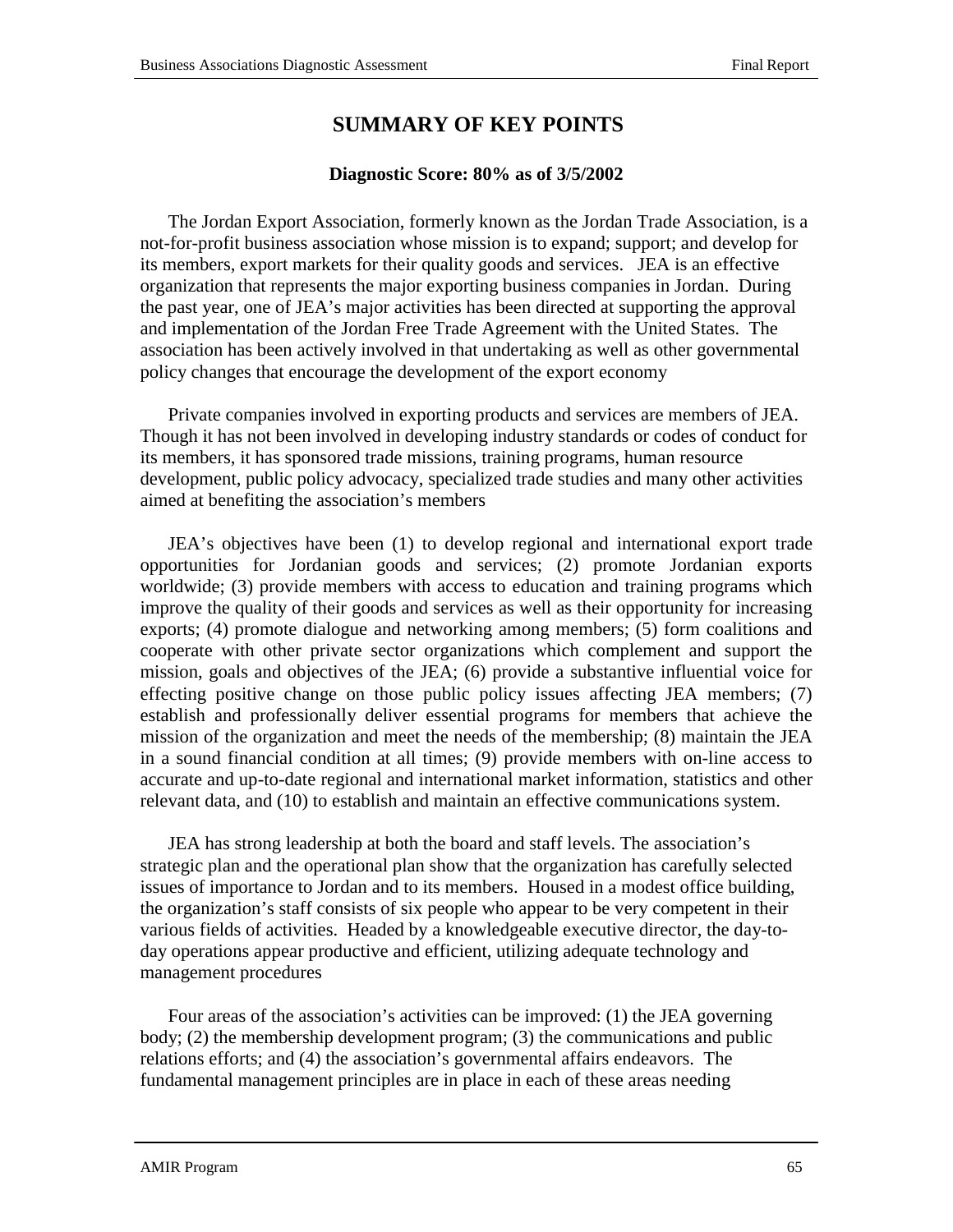improvement; however, additional sophistication and expansion are indicated. A detailed discussion appears in the Findings under each Criterion in the following diagnostic study.

One major flaw: there has been very little or no forethought given to crisis management. In today's volatile world, it can be very hazardous for an organization that is dependent upon world developments not to be prepared to handle the impact of sudden negative events that could effect the future image and the programs of the association. Several worst-case scenarios should be considered with reaction plans developed to ameliorate negative impacts.

While JEA has been involved in some public policy advocacy efforts, there is a need to increase the sophistication and intensity of that element of the organization's program. As the US/Jordan Free Trade Agreement is implemented, more and more barriers to trade will become evident. Therefore, JEA needs to continue to be in the forefront of advocating public policy changes to help create more jobs for Jordanians by expanding exports.

Overall, JEA has made impressive progress over the four years that AMIR has been diagnosing the association's program of work. With a positive attitude toward cooperating with other Jordanian associations, JEA can consolidate its position of leadership within the business community. It is a well-managed, strong business association with a bright future of providing necessary programs and services to its members.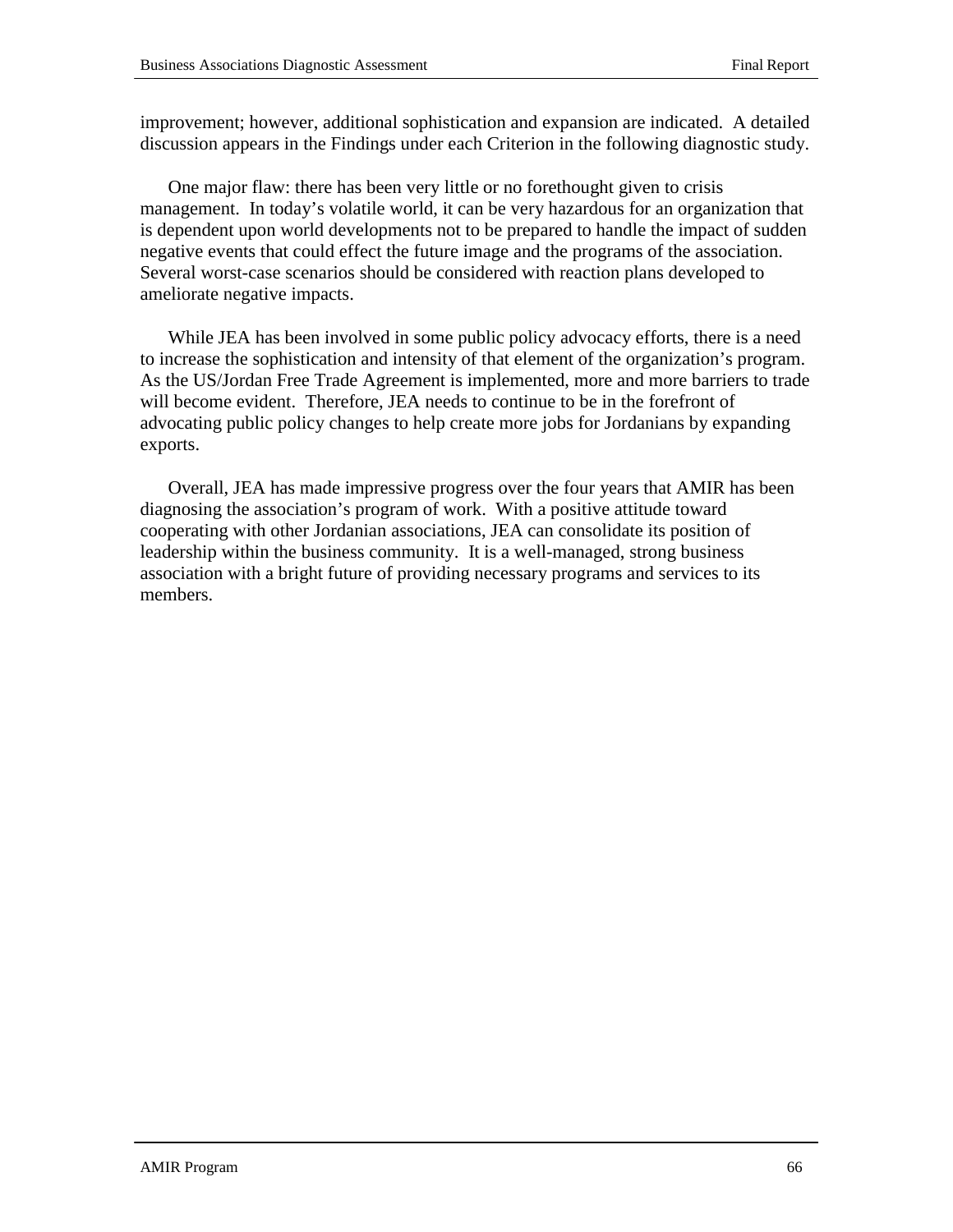## **SPECIFIC RECOMMENDATIONS FOR THE JORDANIAN EXPORT ASSOCIATION**

## **Organizational Leadership**

- 1. All of the directors should move JEA higher on their priority list to spend the necessary time and energy to properly participate and to carry out the fiduciary and leadership duties of the position of director.
- 2. The JEA board and staff should establish a crisis management plan.
- 3. Chairman along with the executive director needs to develop formal orientation plan and material for board, committee chair, new members, and staff.

## **Financial**

- 4. The board should establish an audit committee at board level.
- 5. A cost of service calculation should be made to determine the actual cost of servicing a member for one year.

## **Communications**

- 6. Staff needs to move to the next level of communication sophistication by developing further a plan to carefully identify JEA's target audiences and to select the appropriate media to "speak to" those audiences.
- 7. Staff needs to develop mechanism to "listen carefully" to its members and the general public.
- 8. JEA should solicit professional communication assistance and possibly hire a staff expert in public relations.

## **Government Affairs**

9. At some point in the future, JEA needs to increase its intensity in attempting to change public policy on behalf of its members by increasing its research capabilities and by adding more professionals to its staff.

## **Membership**

- 10. The board and staff need to strengthen membership recruitment and retention plans and activities.
- 11. Members and staff need to spend more productive time and effort on membership retention.
- 12. In addition to the electronic version, JEA should consider publishing an annual membership directory that will be a revenue-producing document of great value to its members.

## **Personnel**

13. The executive director, in concert with other association executives, needs to work toward establishment of a Jordanian association executives society to establish a higher level of professional availability of employees.

## **Technology**

14. JEA should finish upgrading its Web site as soon as possible.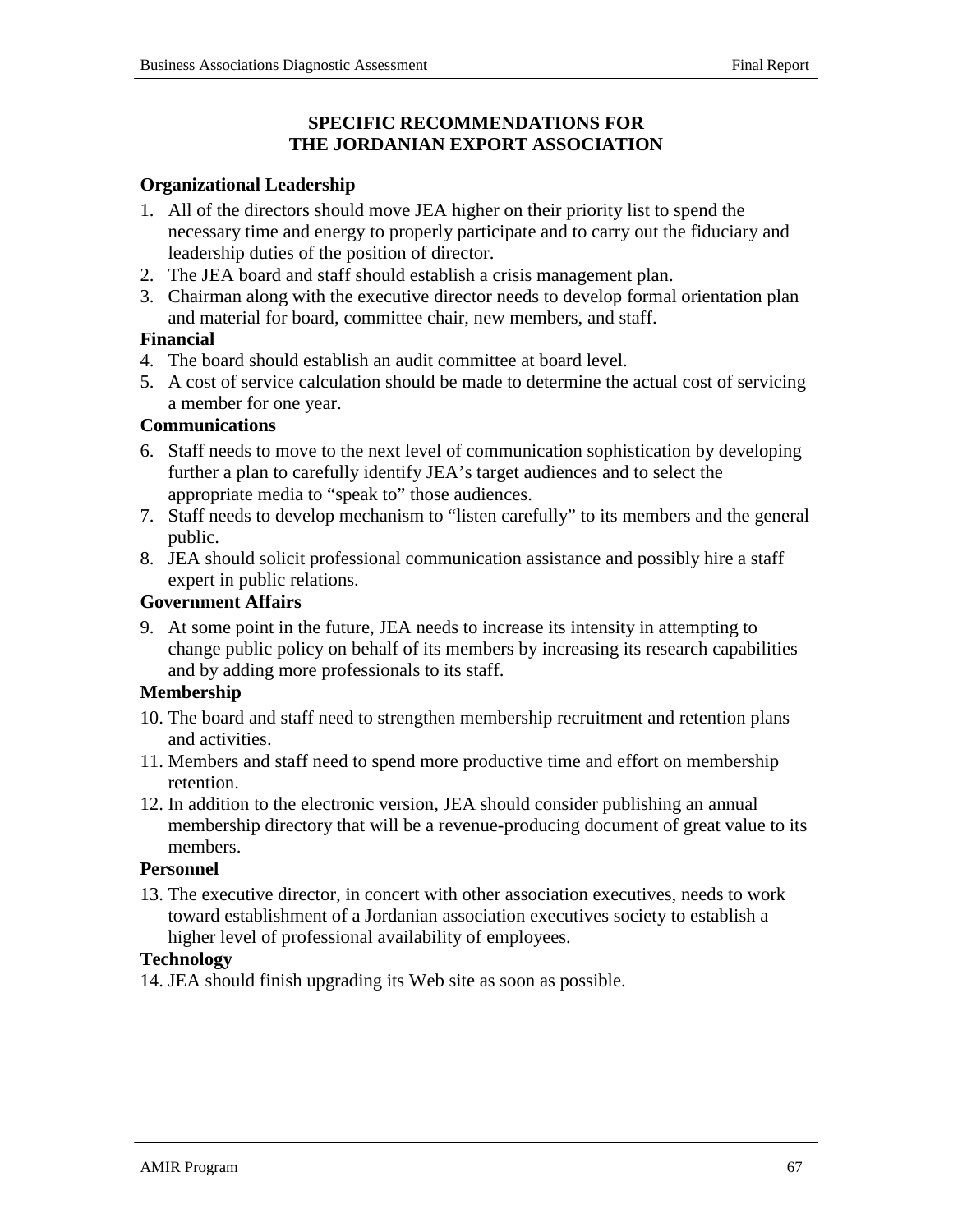# **CRITERION ONE: MISSION, OBJECTIVES AND DOCUMENTS**

**Purpose of Criterion One:** *To assess the fundamental philosophy and focus of the association from the viewpoint of the organization's volunteer and professional leaders.*

**SCORING FACTORS:** *Interviewer's Action: Rated the following factors on a sliding scale.* **Section One** - each factor can be worth from 0 to 10 points for a possible total of 50 points. (0= No activity or factor) (5 = Adequate activity or factor) (10 = Outstanding activity or factor) **Section Two** - each factor can be worth from 0 to 5 points for a possible total of 25 points.  $(0=$  No activity or factor)  $(5 =$  Outstanding activity or factor) **Section Three** - each factor can be worth from 0 to 2.5 points for a possible total of 25 points.  $(0=$  No activity or factor)  $(2.5 =$  Outstanding activity or factor) Total possible score for this Criterion is 100 points.

#### **Section One**

- Vision Statement 10
- **Mission statement** 10
- **Bylaws and charter 10**
- Membership needs assessment 10
- Comprehensive strategic plan 10

#### **Findings**

JEA's vision and mission statement and objectives are properly conceived and well written the organization's bylaws are current. JEA has improved greatly over the past four years on the basic fundamentals of good association management.

## **Section Two**

- Objectives 5
- Integrated Action Plan 5
- Performance Audit 5
- Minutes of Board Meetings, Executive Committee Minutes, and Minutes for Committees 4
- Annual Report to Members on Results of Action Plans 5 **Findings**

Minutes of the Executive Committee should be recorded.

#### **Section Three**

- Understanding of the macro environment of nation 2.5
- Understanding of the industry environment in nation 2.5
- Understanding of the competitive environment 2.5
- Business association's internal environment or culture 2.5
- Understanding of the strengths of the business association 2.5
- Understanding of the weaknesses of the business association 2.5
- Understanding of the opportunities of the business association 2.5
- Understanding of the threats to the business association 2.5
- Contingency planning 0
- Documentation of implementation of action plans 2.5

#### **Findings**

There are no formal or informal contingency plans in place to cover various scenarios. Other important philosophical and environmental elements affecting the association have been considered.

**Total Possible Points = 100 Total Points for Criterion 96.5**

#### **MAJOR CRITERION FINDING**

JEA volunteers and staff have a firm grip on its fundamental philosophy and on the environment in which it operates. The board and the management have been able to keep focused on its mission of expanding export markets for its member companies.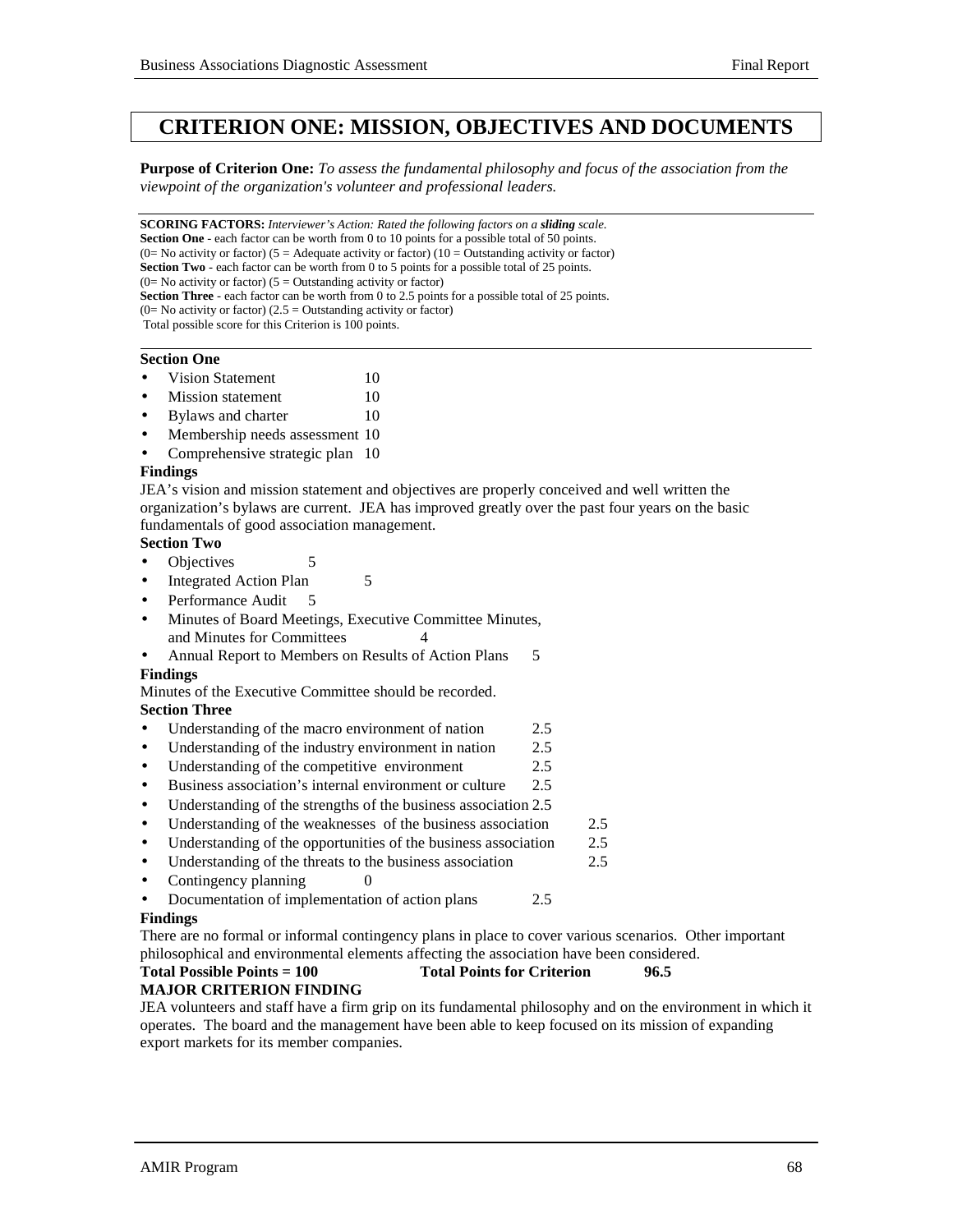## **CRITERION TWO: GOVERNING BODY, OFFICERS, AND DIRECTORS**

**Purpose of Criterion Two:** *To assess the structure and efficiency of organization's governing body.*

**SCORING FACTORS:** *Interviewer's Action: Rated the following factors on a sliding scale.* **Section One** - each factor can be worth from 0 to 10 points for a possible total of 50 points. (0= No activity or factor) (5 = Adequate activity or factor) (10 = Outstanding activity or factor) **Section Two** - each factor can be worth from 0 to 5 points for a possible total of 25 points.  $(0=$  No activity or factor)  $(5 =$  Outstanding activity or factor) **Section Three** - each factor can be worth from 0 to 2.5 points for a possible total of 25 points.  $(0=$  No activity or factor)  $(2.5 =$  Outstanding activity or factor) Total possible score for this Criterion is 100 points. l

#### **Section One**

- Effective bylaws/constitution 10
- Commitment of officers to association (time & resources) 5
- Decision making capabilities and willingness of board 5
- Avoidance of micro-management by the board 10
- Volunteer officers' background / industry positions held by officers 10

#### **Findings**

The officers and directors of the association are very influential and prominent business CEOs with very busy schedules. Consequently, the sometimes-mundane activities of JEA are not at the top of the directors' priority list, thereby causing the board to be less than one-hundred-percent effective. While most of the board members spend the necessary time and resources to serve effectively as directors, a few apparently are not willing or are not able to commit the time necessary to fully meet their obligations of governing the the associations' programs and events.

#### **Section Two**

- Attendance at general membership meetings 5
- Community position of officers & relevant education background 5
- Officer-orientation plan, training and association material 0
- Job descriptions for officers and directors 5
- Term limits of officers 5

### **Section Three**

- Staggered terms for officers 2.5
- **Board culture** 0
- Board procedures 2.5
- Board agendas 2.5
- Board reports 2.5
- General membership meeting 2.5
- Proper agendas for strategic and project planning, brainstorming, and administrative meetings2.5
- Attendance at board meetings 1.5
- Length of board meetings 2.5
- Participation of all directors in board meetings

#### **Findings**

JEA appears to be "doing things right." Time will tell if the association is doing "the right things." **Total Possible Points = 100** Total Points for Criterion 80

#### **MAJOR CRITERION FINDING**

Overall, JEA's governing body is fundamentally sound and is positioned to serve its members and the nation very well as the US/Jordan Free Trade Agreement is implemented and as Jordanian exporters expand their markets around the world.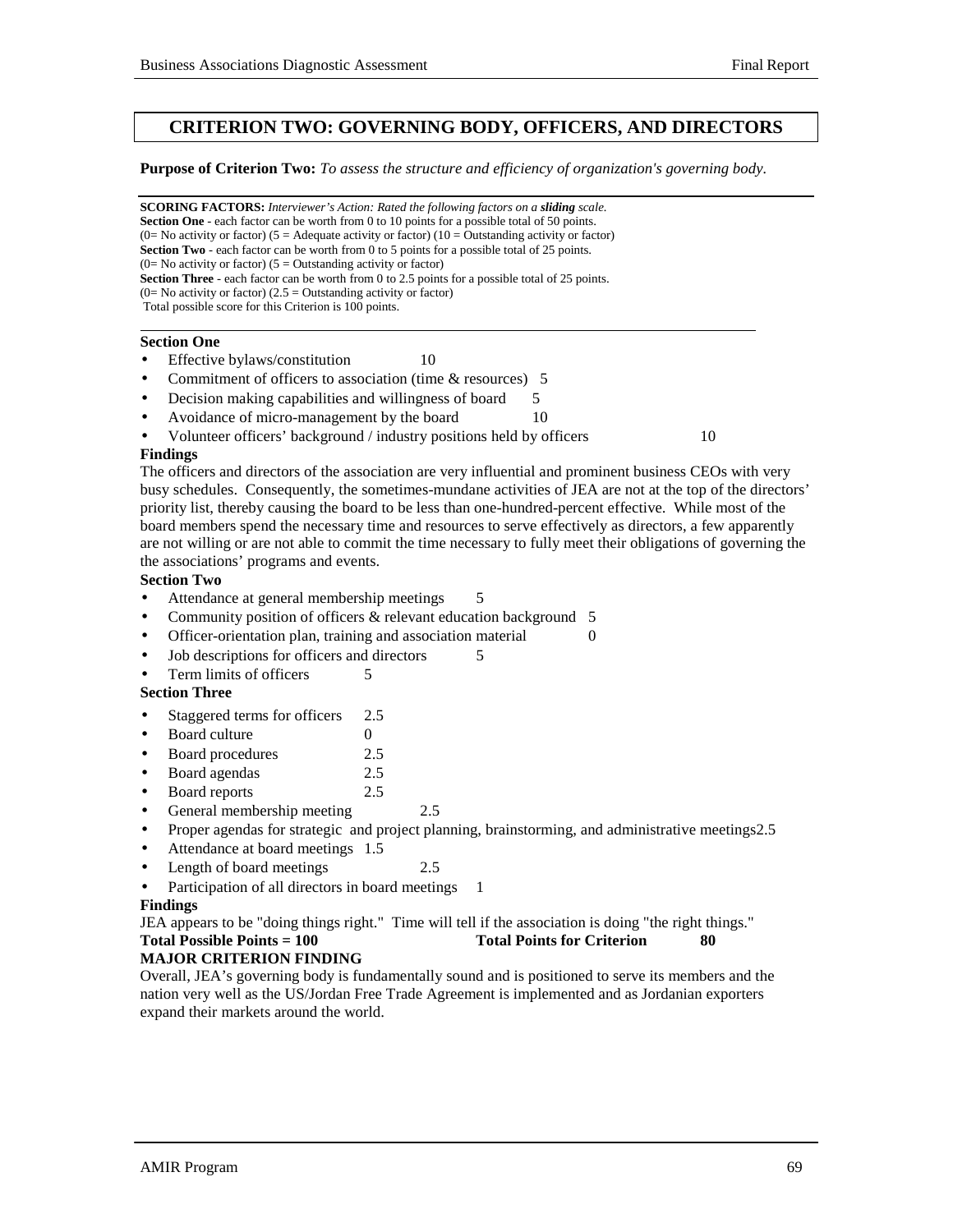# **CRITERION THREE: ORGANIZATIONAL STRUCTURE**

**Purpose of Criterion Three:** *To assess the organization's adherence to sound management principles.*

|           | <b>SCORING FACTORS:</b> Interviewer's Action: Rated the following factors on a <b>sliding</b> scale.                                                                                                       |
|-----------|------------------------------------------------------------------------------------------------------------------------------------------------------------------------------------------------------------|
|           | <b>Section One</b> - each factor can be worth from 0 to 10 points for a possible total of 50 points.<br>(0= No activity or factor) (5 = Adequate activity or factor) (10 = Outstanding activity or factor) |
|           | <b>Section Two</b> - each factor can be worth from 0 to 5 points for a possible total of 25 points.                                                                                                        |
|           | $(0=$ No activity or factor) $(5=$ Outstanding activity or factor)                                                                                                                                         |
|           | <b>Section Three</b> - each factor can be worth from 0 to 2.5 points for a possible total of 25 points.<br>$(0=$ No activity or factor) $(2.5 =$ Outstanding activity or factor)                           |
|           | Total possible score for this Criterion is 100 points.                                                                                                                                                     |
|           |                                                                                                                                                                                                            |
| $\bullet$ | <b>Section One:</b><br>10                                                                                                                                                                                  |
| $\bullet$ | Analysis of appropriateness and effectiveness of department/division structures<br>Regular board meetings<br>10                                                                                            |
|           | Minutes of board meetings<br>10                                                                                                                                                                            |
| $\bullet$ |                                                                                                                                                                                                            |
| $\bullet$ | Staff understanding of and support to structure of organization<br>10                                                                                                                                      |
| $\bullet$ | Well-defined decision-making process<br>10                                                                                                                                                                 |
|           | <b>Findings</b><br>Without question, JEA has developed a fundamentally sound organizational structure as recommended by                                                                                    |
|           | Mr. Bob Ash, business association consultant for AMIR - Jordan.                                                                                                                                            |
|           | <b>Section Two</b>                                                                                                                                                                                         |
| $\bullet$ | $\sqrt{5}$<br>Published organizational chart                                                                                                                                                               |
| $\bullet$ | 5<br>Regular committee meetings                                                                                                                                                                            |
| $\bullet$ | 5<br>Minutes of committee meetings                                                                                                                                                                         |
| $\bullet$ | Relationships between board and members<br>5                                                                                                                                                               |
| $\bullet$ | Relationships between board and staff<br>5                                                                                                                                                                 |
|           | <b>Findings</b>                                                                                                                                                                                            |
|           | No flaws were found in this area of association activities.                                                                                                                                                |
|           | <b>Section Three</b>                                                                                                                                                                                       |
| $\bullet$ | 2.5<br>Number of standing committees                                                                                                                                                                       |
| $\bullet$ | Number of special task forces, ad hoc groups, and number/description of affiliate groups 2.5                                                                                                               |
| $\bullet$ | Staff exposure to the board<br>1                                                                                                                                                                           |
| $\bullet$ | Documentation of committee structure 2.5                                                                                                                                                                   |
| $\bullet$ | Staff assignments to manage board functions & committees<br>2.5                                                                                                                                            |
| $\bullet$ | Committee orientation plan and materials<br>0                                                                                                                                                              |
| $\bullet$ | Documentation of committee reports<br>2.5                                                                                                                                                                  |
| $\bullet$ | Analysis of committee chairs<br>2.5                                                                                                                                                                        |
| $\bullet$ | Lists of board and committee members<br>2.5                                                                                                                                                                |
| $\bullet$ | Committee chair and member orientation materials<br>$\overline{0}$                                                                                                                                         |
|           | <b>Findings</b>                                                                                                                                                                                            |
|           | Orientation material and exposure to the board of other staff members may be appropriate for JEA to                                                                                                        |
|           | consider.                                                                                                                                                                                                  |
|           | <b>Total Possible Points = 100</b><br><b>Total Points for Criterion</b><br>93.5                                                                                                                            |
|           | <b>MAJOR CRITERION FINDING</b>                                                                                                                                                                             |
|           | On the whole, JEA is adhering to the generally accepted management principles for similar business                                                                                                         |
|           | associations in other nations.                                                                                                                                                                             |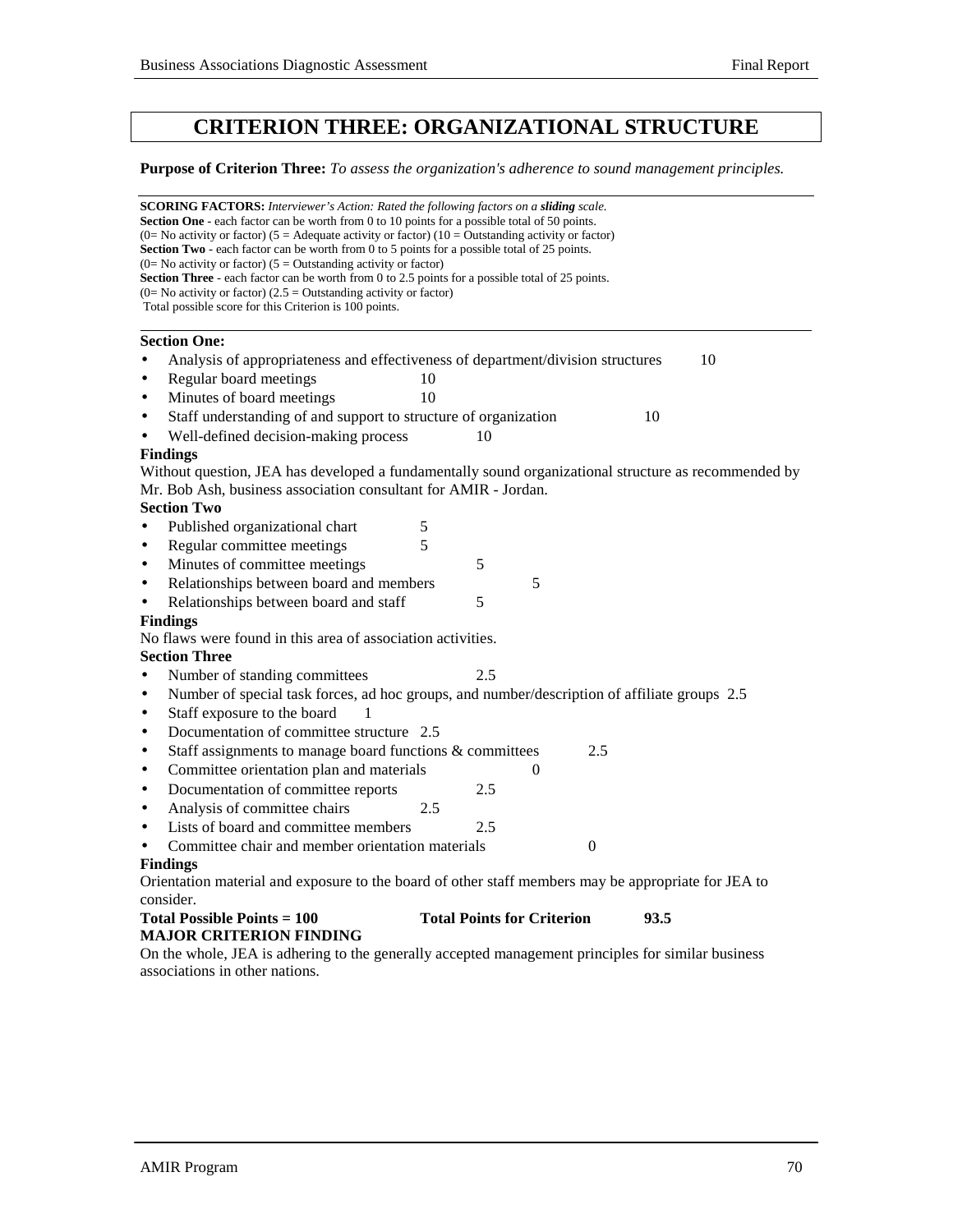# **CRITERION FOUR: PROGRAMS AND ACTIVITIES**

**Purpose of Criterion Four:** *To analyze the details of the organization's activities to determine the effectiveness of the association's programming process.*

**SCORING FACTORS:** *Interviewer's Action: Rated the following factors on a sliding scale.* **Section One** - each factor can be worth from 0 to 10 points for a possible total of 50 points. (0= No activity or factor) (5 = Adequate activity or factor) (10 = Outstanding activity or factor) **Section Two** - each factor can be worth from 0 to 5 points for a possible total of 25 points.  $(0=$  No activity or factor)  $(5 =$  Outstanding activity or factor) **Section Three** - each factor can be worth from 0 to 2.5 points for a possible total of 25 points.  $(0=$  No activity or factor)  $(2.5 =$  Outstanding activity or factor) Total possible score for this Criterion is 100 points. l **Section One** Analysis of major focus of Program of Work 10 Explanation of the Program of Work's super-ordinate goal 10 Analysis of specific goals of Program of Work 10 Identification of measurements of success 10 Analysis of results of previous time period 5 **Findings** JEA's programs and services appear to be carrying out the association's mission, that of exporting Jordanian products and services. JEA has identified as its measurement of success the export revenue increases of its members, which is a proper measuring device for such an association. **Section Two** • Achievability of stated goals 5 • Available manpower and monetary resources 2.5 Length of time for tangible achievements  $&$  realistic deadlines for results  $5$ Documentation of programs and plans in annual reports 5 • Commitment to planning process **Findings** Strongly committed to the planning process, the executive manager has become an expert in developing solid goals, objectives and strategies for the organization. The only problem is that an inordinate amount (60%) of the budget is spent on personnel. In most associations that figure is in the 40% range. **Section Three** • Measurement of involvement of stakeholders in planning process 2.5 • Coordination between fiscal planning and program planning 2.5 • Coordination between programming committees 2.5 • Coordination between programming staffs 2.5 • Coordination and cooperation between programming and administrative staffs 2.5 • Organization culture for achievement and results 2.5 • Documentation of programs and plans in brochures 2.5 • Explanation of programs in newsletters 2.5 • Documentation of programs in bulletins 2.5 • Documentation of products and services 2.5 **Findings** JEA is carrying out fundamentally sound administrative strategies that are appropriate for explaining the organization's programs and activities to its members and to the general public. **Total Possible Points = 100 Total Points for Criterion 92.5 MAJOR CRITERION FINDING** JEA's approach to programming is fundamentally sound. While there is always room for improvement, the current activities and programs fit well within the parameters established by the vision and mission of the

organization. All activities and programs seem to be directed at promoting the basic organizational philosophy and goals. JEA is planning to build and strengthen its training programs by creating state-of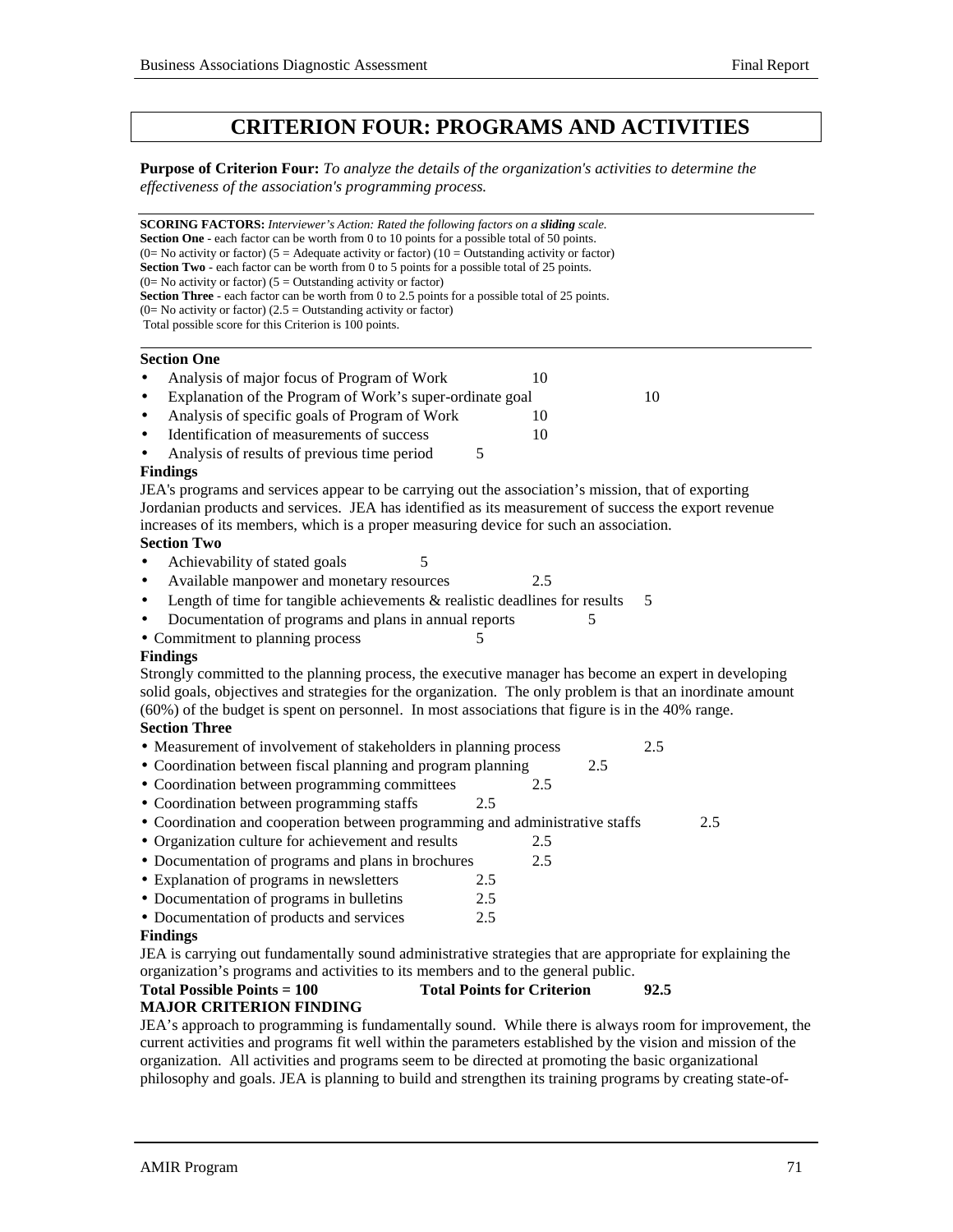the-art-training facilities that will be used to attract top Jordanian marketing manager, commercial attaches, and new ambassadors.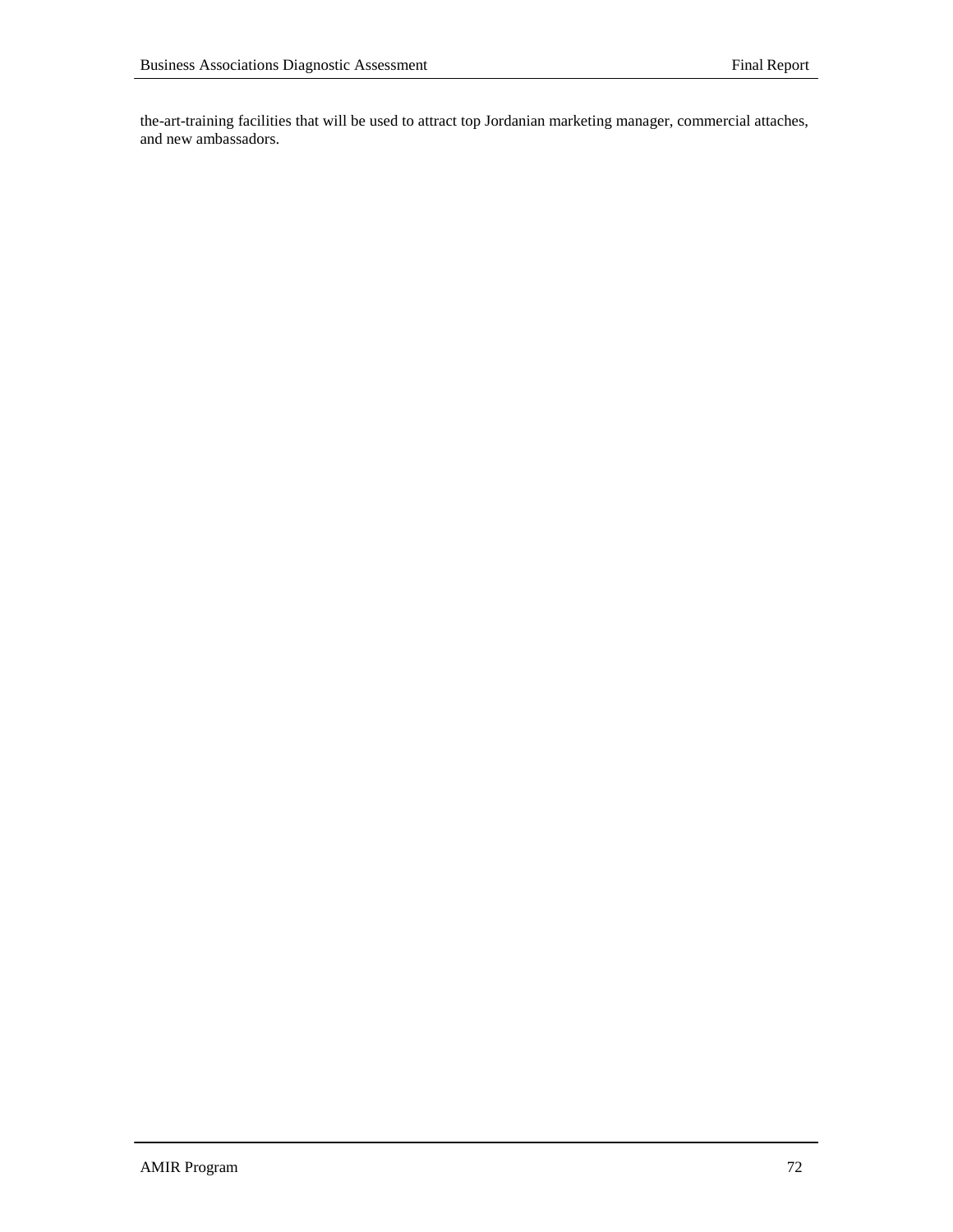# **CRITERION FIVE: ASSOCIATION STAFF**

**Purpose of Criterion Five:** *To understand the organization's mission and approach from the association's employee's viewpoints.*

**SCORING FACTORS:** *Interviewer's Action: Rated the following factors on a sliding scale.* **Section One** - each factor can be worth from 0 to 10 points for a possible total of 50 points. (0= No activity or factor) (5 = Adequate activity or factor) (10 = Outstanding activity or factor) **Section Two** - each factor can be worth from 0 to 5 points for a possible total of 25 points.  $(0=$  No activity or factor)  $(5 =$  Outstanding activity or factor) **Section Three** - each factor can be worth from 0 to 2.5 points for a possible total of 25 points.  $(0=$  No activity or factor)  $(2.5 =$  Outstanding activity or factor) Total possible score for this Criterion is 100 points.  **Section One** Analysis of professional staff 10 Relevant experience of executive staff 10 Key staff shares vision and mission of the board of directors 10 • Relevant and useful Personnel Procedures Manual (containing a salary scale) 10 Job description of executive staff 10 **Findings** With an excellent education, JEA's capable executive manager is valuable to Jordan. With additional training in interpersonal relationships, this executive will be a top international leader for many decades. **Section Two** • Relevant experience of program staff 5 Relevant experience of administrative staff 5 Analysis of performance evaluation form 5 Regularity of staff meetings 5 Documentation of names, positions, and résumés of the staff 5 **Findings** JEA, like other associations, has been hampered by the lack of available personnel with association skills. On-the- job training is a necessity. The lack of prior experience has caused delays in results. Additional fundamental skills training is a continuing challenge. **Section Three** Analysis of staff hiring & retention policies 2.5 • Regularity of staff updates of key stakeholders and members 2.5 Analysis of job application form 2.5 Employee time sheet for programming records 0

- Job descriptions of programming staff 2.5
- Job descriptions of administrative staff 2.5
- Comparative salary analysis 0
- Performance bonus plan 2.5
- Staff retention rate 2.5
- Staff awareness of importance of programming and financial success of organization 2.5

#### **Findings**

While many personnel activities are conducted regularly, JEA's productivity could be improved with a few additional personnel techniques. Every effort should be made to lower the employee turnover rate. Time sheets should be implemented to make certain that staff costs are being charged to appropriate programming budgets.

#### **Total Possible Points = 100 Total Points for Criterion 95 MAJOR CRITERION FINDING**

To improve the overall pool of available personnel, a private "organization of association executives" should be established to promote training in the field of association operations. Institutionalization of comparative salary analyses in addition to other cooperative activities such as personnel training and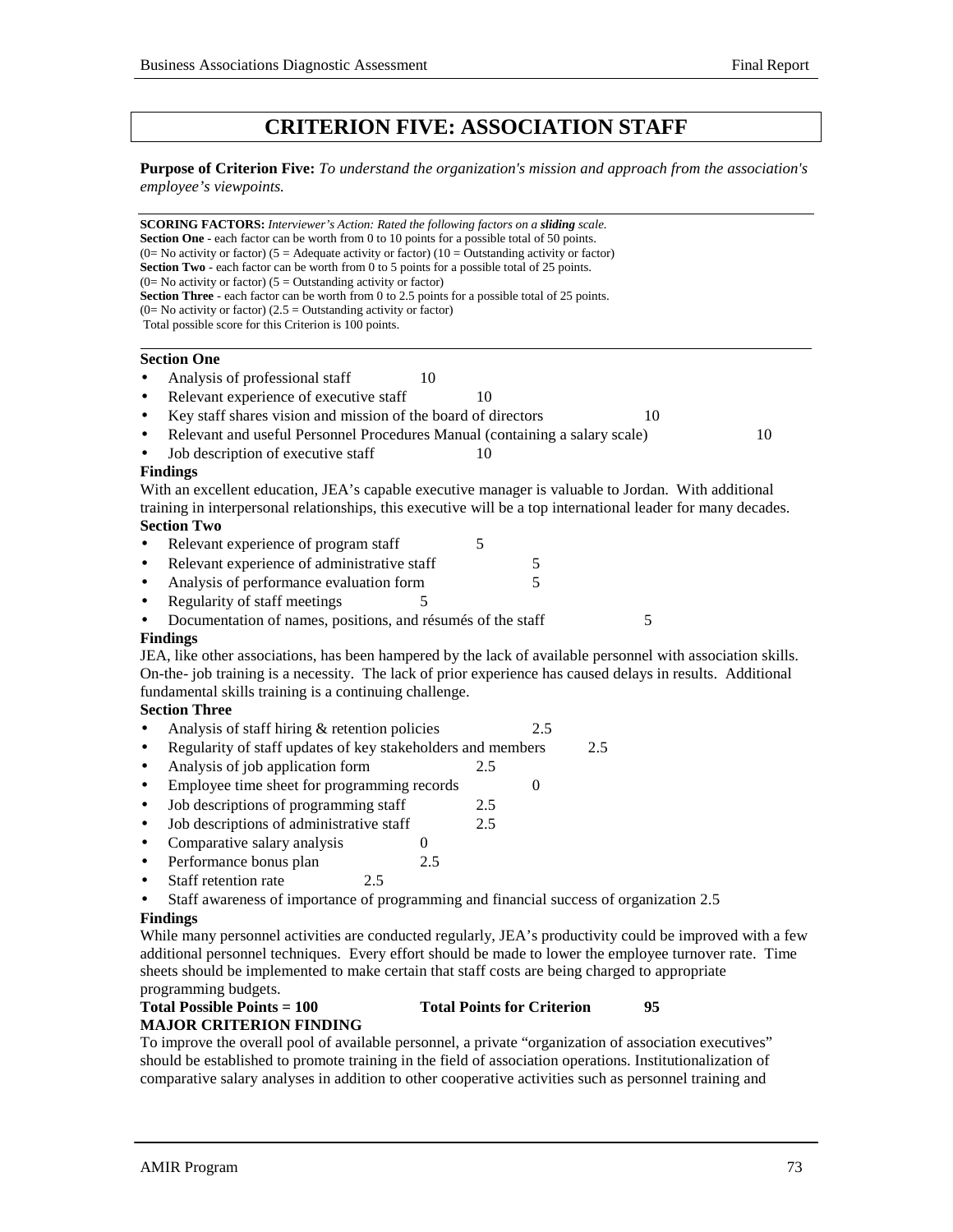interchange of best practices would improve the skills of people available to the Jordanian business associations.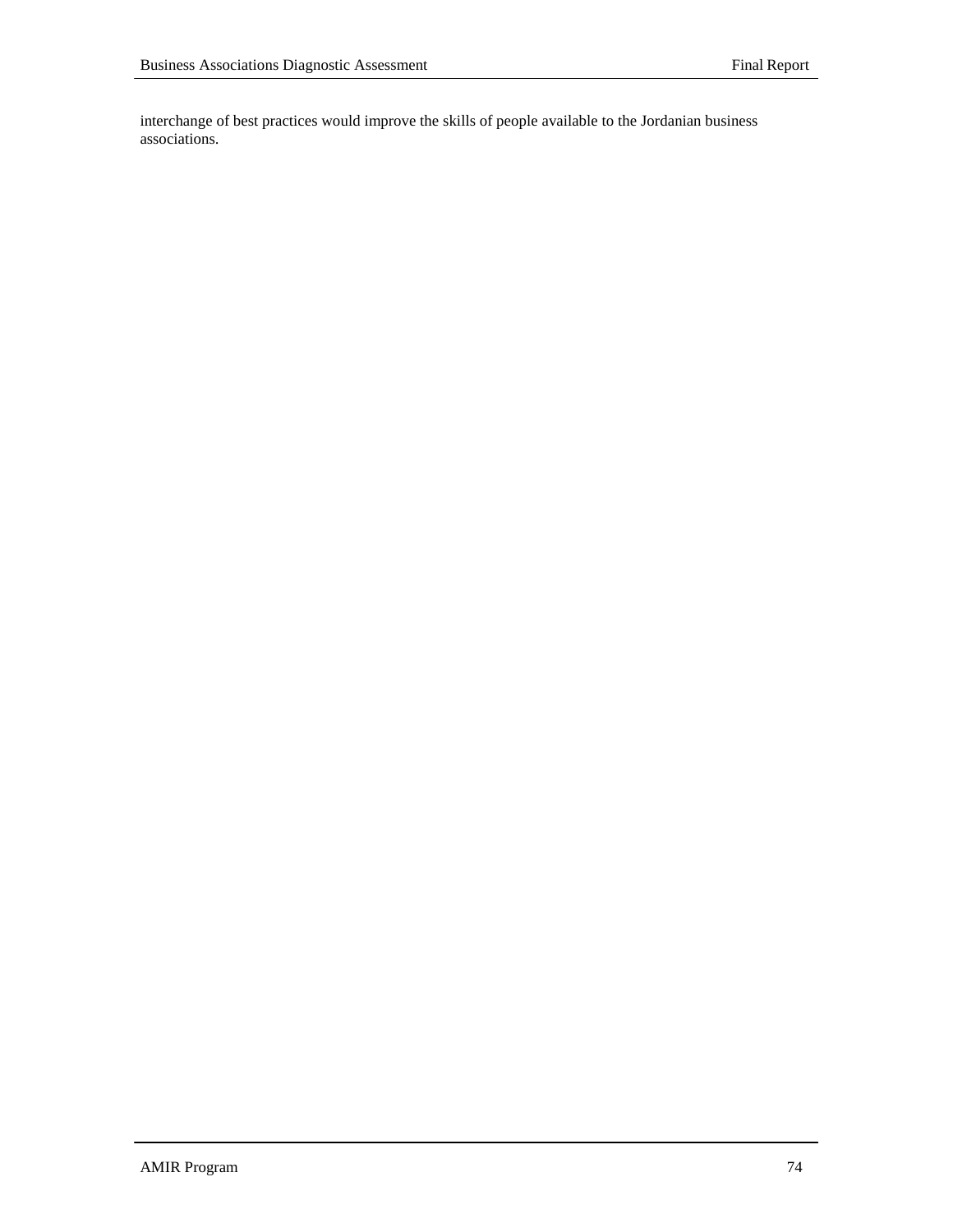# **CRITERION SIX: FINANCIAL PLANNING AND REPORTING**

**Purpose of Criterion Six:** *To assess the financial stability of the association.*

| <b>SCORING FACTORS:</b> Interviewer's Action: Rated the following factors on a sliding scale.<br><b>Section One</b> - each factor can be worth from 0 to 10 points for a possible total of 50 points.     |  |  |  |  |
|-----------------------------------------------------------------------------------------------------------------------------------------------------------------------------------------------------------|--|--|--|--|
| (0= No activity or factor) (5 = Adequate activity or factor) (10 = Outstanding activity or factor)<br><b>Section Two</b> - each factor can be worth from 0 to 5 points for a possible total of 25 points. |  |  |  |  |
| (0= No activity or factor) ( $5 =$ Outstanding activity or factor)                                                                                                                                        |  |  |  |  |
| Section Three - each factor can be worth from 0 to 2.5 points for a possible total of 25 points.                                                                                                          |  |  |  |  |
| $(0=$ No activity or factor) $(2.5 =$ Outstanding activity or factor)                                                                                                                                     |  |  |  |  |
| Total possible score for this Criterion is 100 points.                                                                                                                                                    |  |  |  |  |
| <b>Section One</b>                                                                                                                                                                                        |  |  |  |  |
| Analysis of the most recent financial reports<br>10                                                                                                                                                       |  |  |  |  |
| Analysis of the current budget and link with strategic plan<br>10<br>$\bullet$                                                                                                                            |  |  |  |  |
| Analysis of most recent audit<br>10<br>$\bullet$                                                                                                                                                          |  |  |  |  |
| Analysis of transparency of financial transactions, policies and reports<br>10<br>٠                                                                                                                       |  |  |  |  |
| Analysis of revenue and profit growth trend<br>10                                                                                                                                                         |  |  |  |  |
| <b>Findings</b>                                                                                                                                                                                           |  |  |  |  |
| The fundamentals of financial management have been implemented at JEA along with transparency and                                                                                                         |  |  |  |  |
| efficiency in using the data for organizational planning.                                                                                                                                                 |  |  |  |  |
| <b>Section Two</b>                                                                                                                                                                                        |  |  |  |  |
| Stability and diversification of level of funding (including non-dues income)<br>5                                                                                                                        |  |  |  |  |
| Analysis of dues schedule<br>5<br>$\bullet$                                                                                                                                                               |  |  |  |  |
| Clearly written financial policies and procedures<br>5<br>$\bullet$                                                                                                                                       |  |  |  |  |
| 5<br>Strategy in place with specific revenue goals<br>٠                                                                                                                                                   |  |  |  |  |
| Overhead, personnel, and program costs are segregated<br>5                                                                                                                                                |  |  |  |  |
| <b>Findings</b>                                                                                                                                                                                           |  |  |  |  |
| An AMIR recommendation of lowering the cost of dues has not proven to be beneficial to JEA. The                                                                                                           |  |  |  |  |
| recommendation's purpose was to lower dues to increase new members, thus increasing the overall                                                                                                           |  |  |  |  |
| revenue. This has not proven to be successful. Perhaps better results would have been obtained if a                                                                                                       |  |  |  |  |
| stronger membership recruitment program had been implemented.                                                                                                                                             |  |  |  |  |
| <b>Section Three</b>                                                                                                                                                                                      |  |  |  |  |
| Analysis of automated financial and accounting processes<br>2.5                                                                                                                                           |  |  |  |  |
| Ability to manage grant funds<br>2.5<br>$\bullet$                                                                                                                                                         |  |  |  |  |
| Financial reporting according to national laws, accounting conventions, organization bylaws, and<br>$\bullet$                                                                                             |  |  |  |  |
| donor requirements<br>2.5                                                                                                                                                                                 |  |  |  |  |
| Board members' job description highlights fiduciary responsibility & members receive orientation in<br>٠                                                                                                  |  |  |  |  |
| fiduciary responsibility<br>2.5                                                                                                                                                                           |  |  |  |  |
| Active financial audit committee at the board level<br>$\boldsymbol{0}$<br>٠                                                                                                                              |  |  |  |  |
| Grant writing capability<br>2.5<br>$\bullet$                                                                                                                                                              |  |  |  |  |
| Number of staff assigned to help create revenue<br>2.5<br>$\bullet$                                                                                                                                       |  |  |  |  |
| Staff compensated sufficiently for revenue generation activities<br>2.5                                                                                                                                   |  |  |  |  |
| Annual investment campaign conducted and goals met<br>2.5<br>$\bullet$                                                                                                                                    |  |  |  |  |
| Cost of service to members calculated and utilized.<br>$\Omega$                                                                                                                                           |  |  |  |  |
| <b>Findings</b>                                                                                                                                                                                           |  |  |  |  |
| An audit committee should be established at the board level. Also, an additional calculation would be                                                                                                     |  |  |  |  |
| useful to the decision making process: the calculation the calculation of the cost-of-service for members.                                                                                                |  |  |  |  |
| The key question is "What does it cost JEA to have a member on the rolls?" The expenses of mailings,                                                                                                      |  |  |  |  |
| printing, staffing, etc, should be part of an overall cost-of-service estimate that will allow the executive                                                                                              |  |  |  |  |
| manager to determine if each new member is adding profits to the association's revenues.                                                                                                                  |  |  |  |  |
| Total Doints for Critorian<br>$Total Doccithlo Dcircint0 = 100$                                                                                                                                           |  |  |  |  |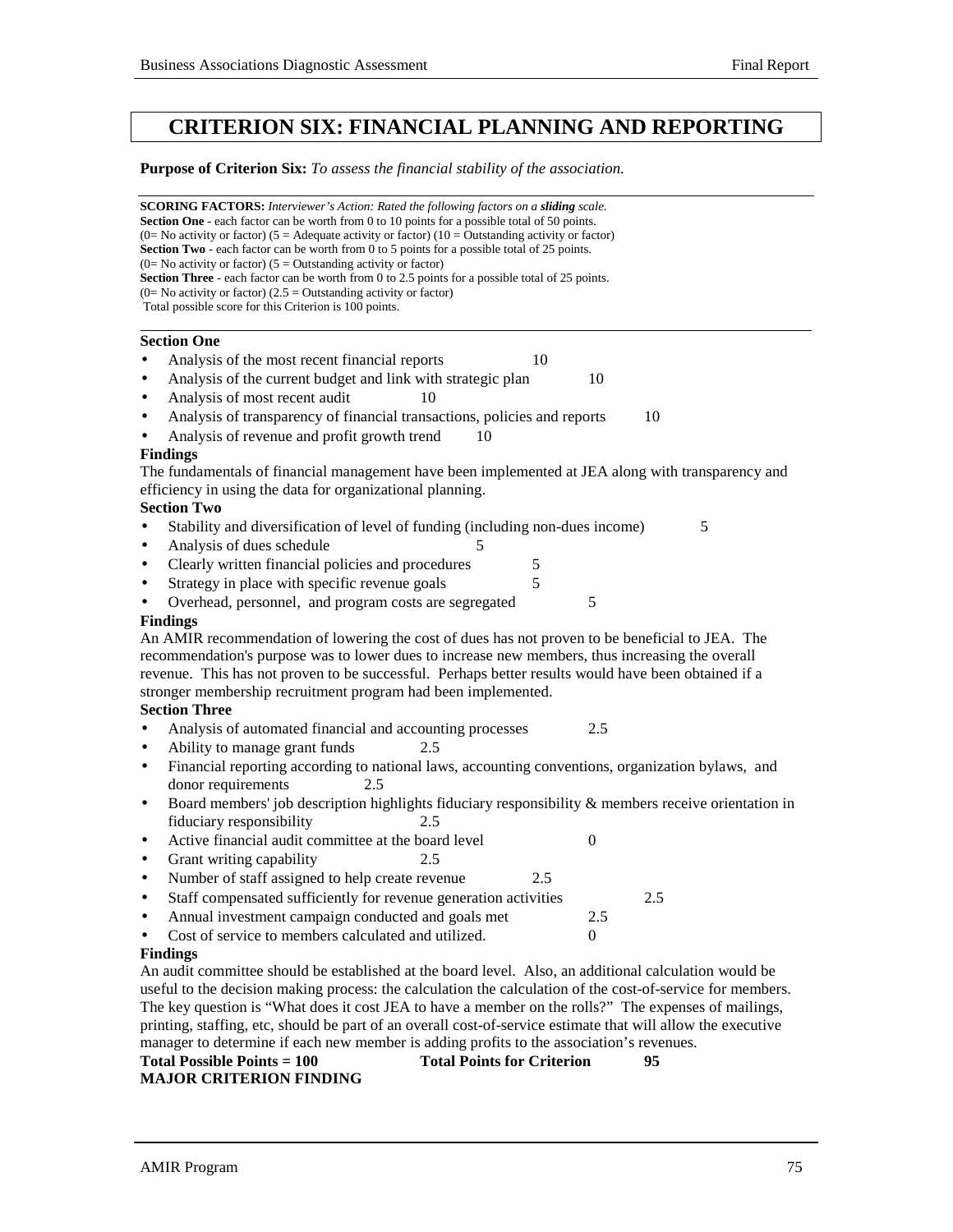Proper accounting practices have been institutionalized at JEA. Reports and financial safeguards seem to be in place and transparency of financial transactions is common practice. Regular external audits are conducted. JEA appears to be on a sound financial footing.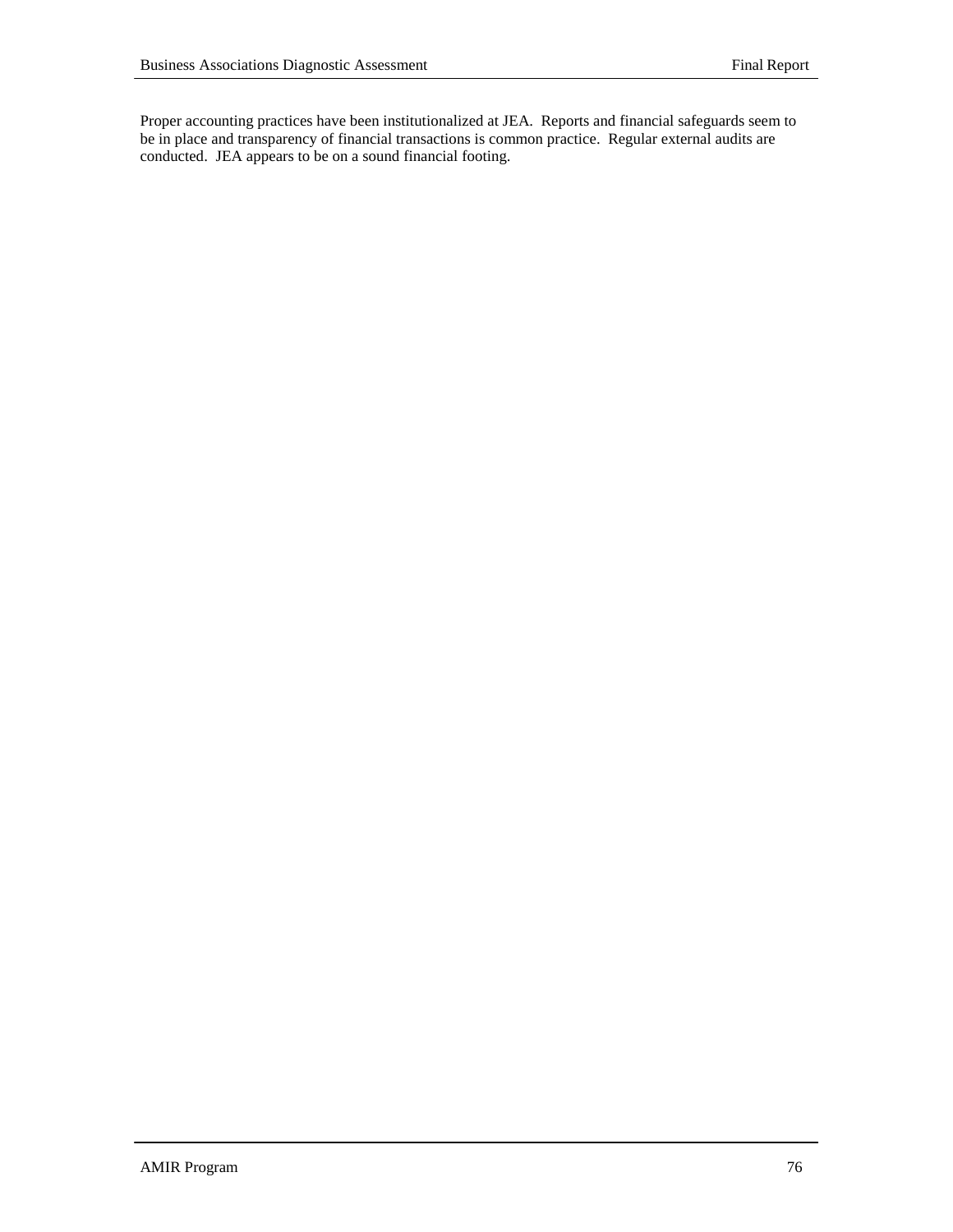# **CRITERION SEVEN: MEMBERSHIP RECRUITMENT**

**Purpose of Criterion Seven:** *To assess how the association attracts and keeps members.*

**SCORING FACTORS:** *Interviewer's Action: Rated the following factors on a sliding scale.* **Section One** - each factor can be worth from 0 to 10 points for a possible total of 50 points. (0= No activity or factor) (5 = Adequate activity or factor) (10 = Outstanding activity or factor) **Section Two** - each factor can be worth from 0 to 5 points for a possible total of 25 points.  $(0=$  No activity or factor)  $(5 =$  Outstanding activity or factor) **Section Three** - each factor can be worth from 0 to 2.5 points for a possible total of 25 points.  $(0=$  No activity or factor)  $(2.5 =$  Outstanding activity or factor) Total possible score for this Criterion is 100 points. l

#### **Section One**

- Central message answering question "what's in it for me?" 10
- Documentation of membership list 10
- Analysis of membership brochure 10
- Total number of current members  $&$  retention rate  $10$
- Membership directory 5

#### **Findings**

While JEA has been able to attract some new members and retain existing members, a better-organized effort can be undertaken to reach maximum market penetration. The central membership message, according to the executive manager, is "JEA is the gateway to the international markets." That is a powerful message and is being used in JEA's promotional literature. Unfortunately, JEA is behind in redesigning its Web site and has no printed copy of its membership directory.

#### **Section Two**

- Membership recruitment plan & system 2.5
- Total number of new members within the past year 2.5
- Estimate of the total number of potential members 5
- Percent of total potential members that are currently actual members 2.5
- New member orientation outline and handout material 2.5

#### **Findings**

A retention tool used by most associations is a carefully designed new member orientation program to make certain a dues payer is really sold on the value of the organization. Many innovative techniques for orienting new members are being utilized by associations around the world. These techniques should be explored and adopted if appropriate and practical for Jordanian business people. While JEA has a new member kit, additional orientation may prove valuable to retain long-term membership and develop stronger loyalty.

#### **Section Three**

- List the benefits of becoming a member of the association as opposed to listing only the programs and activities 2.5
- Formal orientation session for new members 2.5
- Committee preference cards sent annually to members 0
- New members immediately invited to serve on a committee 0
- Analysis of membership application 2.5
- $\text{Set targets}$  for number of members to be acquired  $\qquad \qquad 0$
- Non-dues sources of income & strategy to promote discounted programs, products and services to members 2.5
- Orientation handout materials 2.5
- Certificates and awards 2.5
- Other volunteer recognition devices 2.5

#### **Findings**

While some fundamental membership devices are in place, JEA could improve its recruitment and retention rate considerably by utilizing more professional techniques that have proved to work elsewhere.

```
Total Possible Points = 100 Total Points for Criterion 77.5
MAJOR CRITERION FINDING
```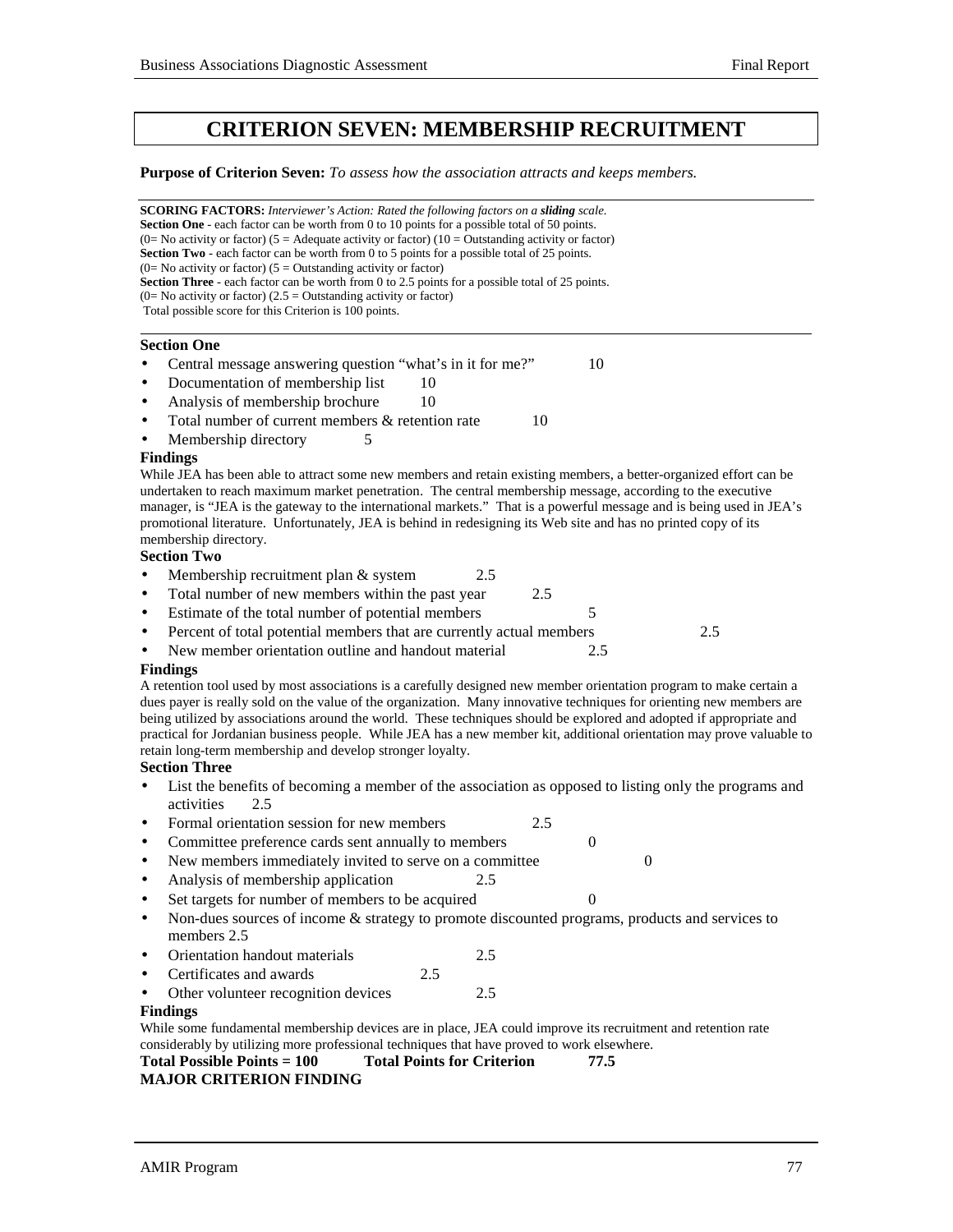JEA needs to become more sophisticated in the membership recruitment and retention arena. The staff should research, plan, adopt, and use the best techniques that have been developed by other associations and organizations.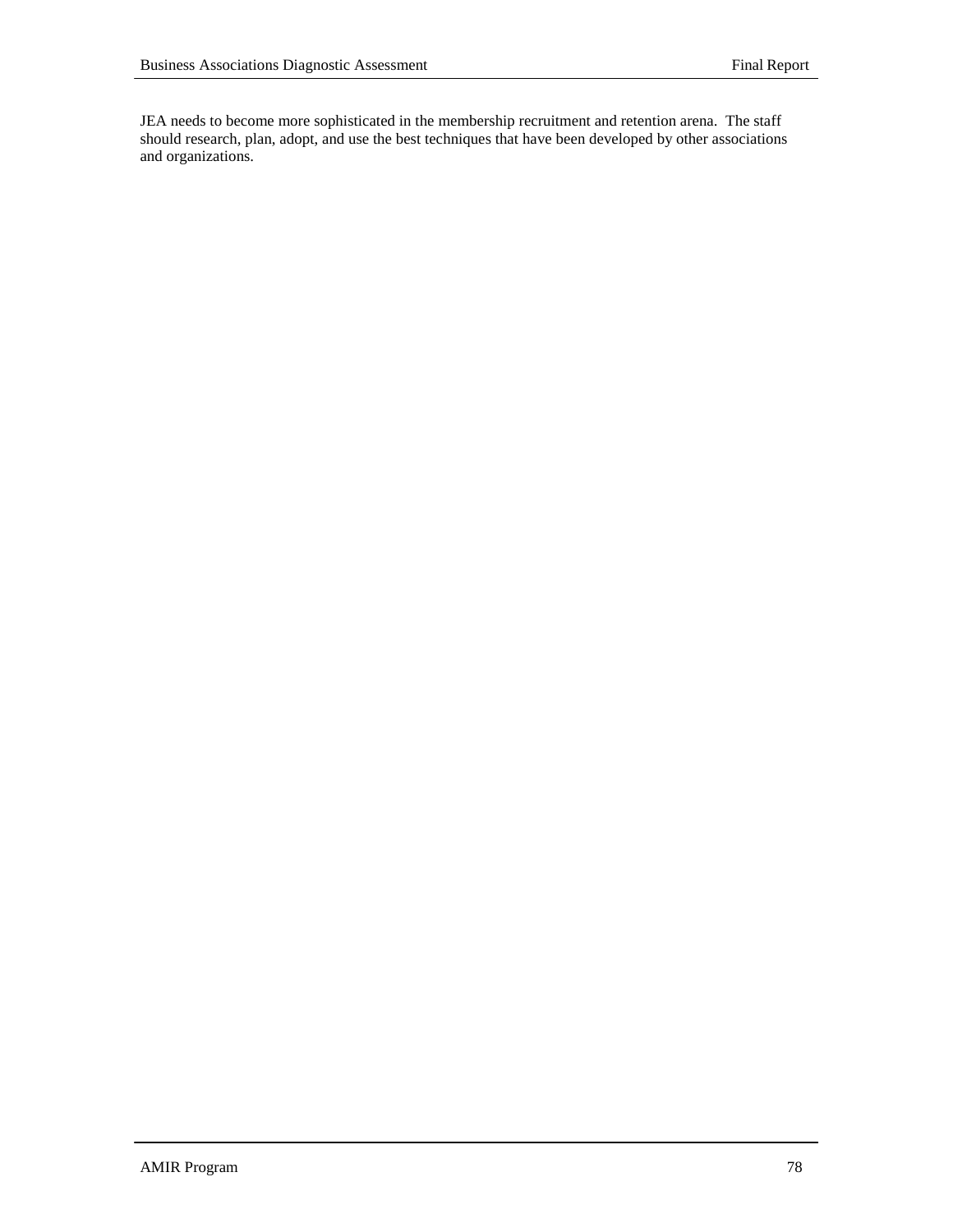# **CRITERION EIGHT: COMMUNICATION & PUBLIC RELATIONS**

**Purpose of Criterion Eight:** *To assess the association's communication and public relation capabilities.*

**SCORING FACTORS:** *Interviewer's Action: Rated the following factors on a sliding scale.* **Section One** - each factor can be worth from 0 to 10 points for a possible total of 50 points. (0= No activity or factor) (5 = Adequate activity or factor) (10 = Outstanding activity or factor) **Section Two** - each factor can be worth from 0 to 5 points for a possible total of 25 points.  $(0=$  No activity or factor)  $(5 =$  Outstanding activity or factor) **Section Three** - each factor can be worth from 0 to 2.5 points for a possible total of 25 points.  $(0=$  No activity or factor)  $(2.5 =$  Outstanding activity or factor) Total possible score for this Criterion is 100 points. l **Section One** Analysis of core communication message 10 • Comprehensiveness of the communication plan relative to the strategic plan 5 Analysis of professional communication staff 5 Analysis of key target audiences • Analysis of communication feedback mechanisms (assessment & tracking) 2.5 **Findings** JEA's core message is that the association is "the gateway to international markets." While it has a welldefined message, JEA lacks the specific communication plan to spread the message far and wide. A professional communication staff that identifies key target audiences and has well-developed feedback mechanisms would be extremely valuable to the association. **Section Two** • Communications that improve the BA's image, inform the public  $\&$  increase membership 5 • Communication research with facts describing problems 5 Analysis of writing for readership 5 • Correctly selected communication media 5 Frequency of communication campaign 5 **Findings** In addition to techniques and skills, sufficient communication research using surveys, focus groups, and feedback mechanisms need to be employed. **Section Three** • Communication plan that covers all parts of strategic plan 1.5 • Analysis of newsletter 2.5 • Analysis of magazine  $0$ Analysis of action bulletins 2.5 Analysis of program brochures 2.5 • Analysis of news releases and media kit .2.5 • Analysis of Web site or Web sites 2.5 Existence of crisis management plan 0 • Executive awareness of importance of communication efforts 2.5 Staff awareness of importance of communication efforts 2.5 **Findings** Though some communication media are being used, there does not seem to be an underlying logic or approach to selecting target audiences and matching communication channels to reach those audiences. A well thought out approach using the proper media for each selected targeted audience needs to be implemented. **Total Possible Points = 100 Total Points for Criterion 66.5 MAJOR CRITERION FINDING**

Along with membership development, JEA's communication effort is one of the weakest links in the organizational activities. More time, money, manpower, and brainpower should be used in concentrating on what is the best way to "tell JEA's story."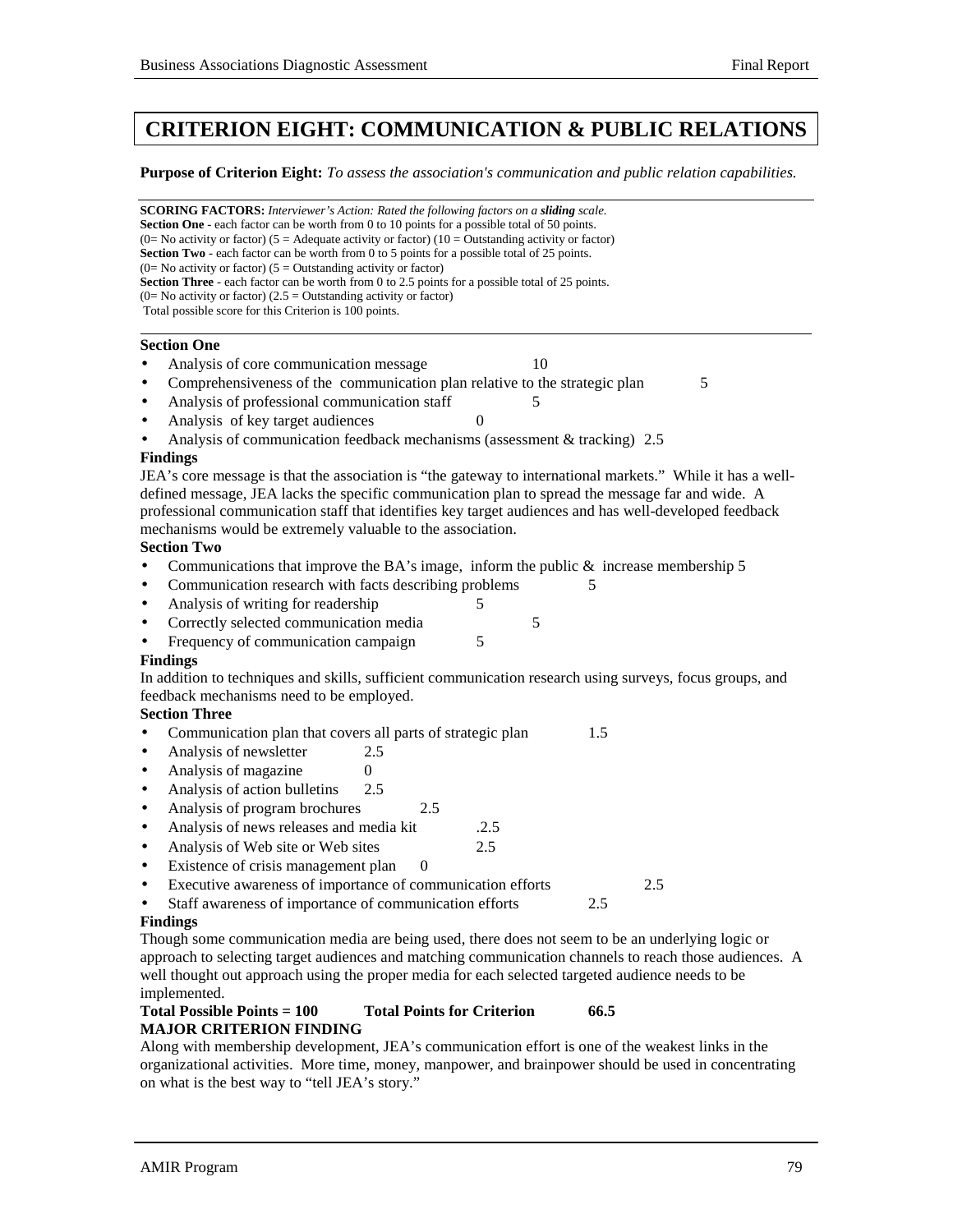l

### **CRITERION NINE: GOVERNMENT AFFAIRS**

**Purpose of Criterion Nine:** *To assess the levels of competence and sophistication of the association's government affairs program.*

| <b>SCORING FACTORS:</b> Interviewer's Action: Rated the following factors on a sliding scale.<br><b>Section One</b> - each factor can be worth from 0 to 10 points for a possible total of 50 points. |                     |                  |          |
|-------------------------------------------------------------------------------------------------------------------------------------------------------------------------------------------------------|---------------------|------------------|----------|
| (0= No activity or factor) (5 = Adequate activity or factor) (10 = Outstanding activity or factor)                                                                                                    |                     |                  |          |
| <b>Section Two</b> - each factor can be worth from 0 to 5 points for a possible total of 25 points.                                                                                                   |                     |                  |          |
| $(0=$ No activity or factor) $(5 =$ Outstanding activity or factor)<br><b>Section Three</b> - each factor can be worth from 0 to 2.5 points for a possible total of 25 points.                        |                     |                  |          |
| $(0=$ No activity or factor) $(2.5 =$ Outstanding activity or factor)                                                                                                                                 |                     |                  |          |
| Total possible score for this Criterion is 100 points.                                                                                                                                                |                     |                  |          |
| <b>Section One</b>                                                                                                                                                                                    |                     |                  |          |
| Analysis of public policies that prohibit job creation                                                                                                                                                | 10                  |                  |          |
| Analysis of obstacles to overcome to achieve economic growth<br>$\bullet$                                                                                                                             |                     | 10               |          |
| Analysis of business association's adopted government policy positions                                                                                                                                |                     |                  | $\theta$ |
| Professional capabilities of government affairs staff<br>$\bullet$                                                                                                                                    |                     |                  |          |
| Analysis of issue briefs produced by the business association                                                                                                                                         |                     | $\theta$         |          |
| <b>Findings</b>                                                                                                                                                                                       |                     |                  |          |
| JEA has for many years attempted to have an influence on public policy. It has had some degree of                                                                                                     |                     |                  |          |
| success; however, the association needs to institutionalize its governmental affairs program by                                                                                                       |                     |                  |          |
| documenting its board's policies and utilizing issue briefs to educate its members.                                                                                                                   |                     |                  |          |
| <b>Section Two</b>                                                                                                                                                                                    |                     |                  |          |
| Establishment of public policy advocacy committee                                                                                                                                                     | 5                   |                  |          |
| Availability of staff to research legal and economic issues 0<br>٠                                                                                                                                    |                     |                  |          |
| List of priority issues 0<br>$\bullet$                                                                                                                                                                |                     |                  |          |
| Analysis of research reports produced or authorized<br>$\bullet$                                                                                                                                      | 5                   |                  |          |
| Analysis of reports to the board and the membership on government affairs activities                                                                                                                  |                     |                  | 5        |
| <b>Findings</b>                                                                                                                                                                                       |                     |                  |          |
| The board needs to establish a priority list for public policy issues and additional professional staff in                                                                                            |                     |                  |          |
| governmental affairs is needed at JEA.                                                                                                                                                                |                     |                  |          |
| <b>Section Three</b>                                                                                                                                                                                  |                     |                  |          |
| Analysis of business association's participation in anti-corruption program 0                                                                                                                         |                     |                  |          |
| Analysis of government tax policies effect on business association'smembers<br>$\bullet$                                                                                                              |                     |                  | 2.5      |
| Tracking proposals through the legislative process<br>$\bullet$                                                                                                                                       |                     |                  |          |
| Testimony before public bodies on key issues<br>0<br>$\bullet$                                                                                                                                        |                     |                  |          |
| Grass roots campaign efforts<br>- 0<br>$\bullet$                                                                                                                                                      |                     |                  |          |
| Coalition building efforts of association<br>2.5<br>٠                                                                                                                                                 |                     |                  |          |
| Understanding of the political dynamics of the nation<br>٠                                                                                                                                            | 1                   |                  |          |
| Member education program on public policy<br>$\bullet$                                                                                                                                                |                     |                  |          |
| Ability to build public support for government policy changes<br>$\bullet$                                                                                                                            | $\boldsymbol{0}$    |                  |          |
| Ability to launch a letter writing campaign on key issues                                                                                                                                             |                     | $\boldsymbol{0}$ |          |
| <b>Findings</b>                                                                                                                                                                                       |                     |                  |          |
| Many advocacy techniques are available to associations. JEA needs to make certain that it is utilizing the                                                                                            |                     |                  |          |
| best approaches for its national situation. There is little evidence that the wide variety of available                                                                                               |                     |                  |          |
| techniques has been explored.                                                                                                                                                                         |                     |                  |          |
| <b>Total Possible Points = 100</b>                                                                                                                                                                    | <b>Total Points</b> | 46               |          |
| <b>MAJOR CRITERION FINDING</b>                                                                                                                                                                        |                     |                  |          |
| JEA has been relatively successful in public policy advocacy because it has selected some key issues and                                                                                              |                     |                  |          |
| has wisely used the contacts of its politically connected members. That approach can be successful in the                                                                                             |                     |                  |          |

short term, but for an association to be successful long-term, it must utilize the best advocacy techniques in addition to politics of personal influence.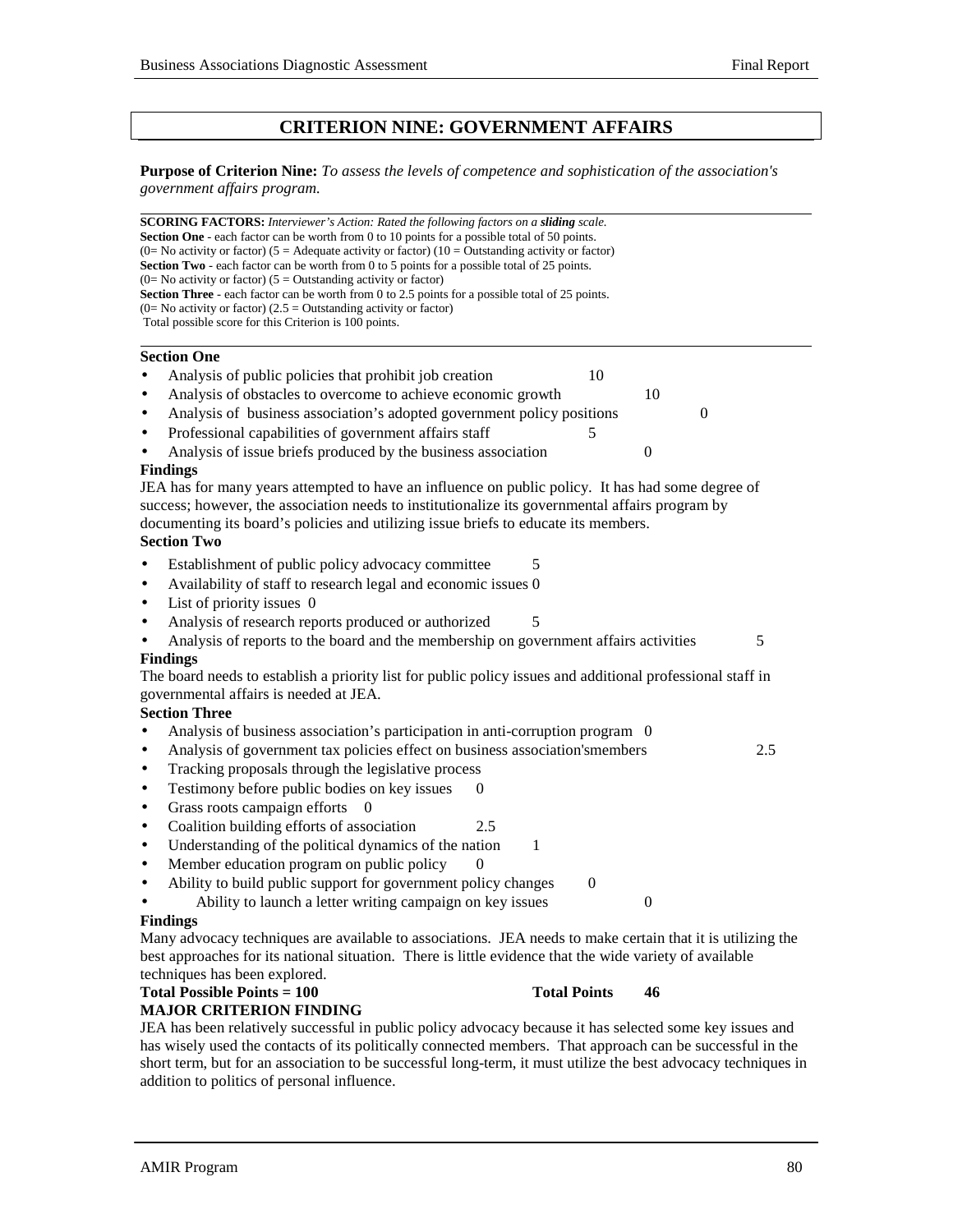# **CRITERION TEN: MANAGEMENT SYSTEMS/INFORMATION TECHNOLOGY**

**Purpose of Criterion Ten:** *To assess the management systems, information technology, and hardware capacity.*

| SCORING FACTORS: Interviewer's Action: Rated the following factors on a sliding scale.                       |     |                                         |    |
|--------------------------------------------------------------------------------------------------------------|-----|-----------------------------------------|----|
| <b>Section One</b> - each factor can be worth from 0 to 10 points for a possible total of 50 points.         |     |                                         |    |
| (0= No activity or factor) (5 = Adequate activity or factor) (10 = Outstanding activity or factor)           |     |                                         |    |
| <b>Section Two</b> - each factor can be worth from 0 to 5 points for a possible total of 25 points.          |     |                                         |    |
| $(0=$ No activity or factor) $(5=$ Outstanding activity or factor)                                           |     |                                         |    |
| Section Three - each factor can be worth from 0 to 2.5 points for a possible total of 25 points.             |     |                                         |    |
| $(0=$ No activity or factor) (2.5 = Outstanding activity or factor)                                          |     |                                         |    |
| Total possible score for this Criterion is 100 points.                                                       |     |                                         |    |
| <b>Section One</b>                                                                                           |     |                                         |    |
| Analysis of overall information technology systems to streamline activities (i.e. Microsoft Project for work |     |                                         |    |
| plan, MS Outlook prompts, MS Access for database to generate mailing lists, labels, etc)                     |     |                                         | 10 |
| Executive computer and technology philosophy                                                                 |     | 10                                      |    |
| Staff computer efficiency and technical capabilities                                                         |     | 10                                      |    |
| Operational policies & procedures manuals 0                                                                  |     |                                         |    |
| Documentation of record-keeping activities 10                                                                |     |                                         |    |
| Finding                                                                                                      |     |                                         |    |
| Documentation of operational policies and procedures needs to be developed at JEA in the area of             |     |                                         |    |
| technology. Standards and procedures for each technology needs to be established and documented to           |     |                                         |    |
| institutionalize the organization's use of one of its most extensive investments.                            |     |                                         |    |
| <b>Section Two</b>                                                                                           |     |                                         |    |
| Availability and utilization of database software                                                            |     | 5                                       |    |
| Analysis of Web site(s)<br>5                                                                                 |     |                                         |    |
| Analysis of forms used in accordance with Operational Policies & Procedure manual                            |     |                                         | 0  |
| Analysis of specific system hardware<br>5                                                                    |     |                                         |    |
| Utilization of e-business capacity 0                                                                         |     |                                         |    |
| <b>Finding</b>                                                                                               |     |                                         |    |
| A new Web site is under construction. Other routine technology management approaches including e-            |     |                                         |    |
| business need to be adopted.                                                                                 |     |                                         |    |
| <b>Section Three</b>                                                                                         |     |                                         |    |
| Study of e-mail utilization 2.5                                                                              |     |                                         |    |
| Analysis of written communications - business letters, brochures, faxes, e-mails, etc.                       |     | 2.5                                     |    |
| Analysis of networking capabilities 2.5                                                                      |     |                                         |    |
| Utilization of fax machine networks                                                                          | 2.5 |                                         |    |
| Analysis of printing capabilities<br>2.5                                                                     |     |                                         |    |
| 2.5<br>Analysis of copying capabilities                                                                      |     |                                         |    |
| Analysis of scanning capabilities                                                                            | 2.5 |                                         |    |
| Assessment of desktop publishing capabilities                                                                |     | 2.5                                     |    |
| Evidence of technology upgrade awareness 2.5                                                                 |     |                                         |    |
| Evidence of technology upgrade plans                                                                         | 2.5 |                                         |    |
| <b>Findings</b>                                                                                              |     |                                         |    |
| JEA is a technology driven organization. Upgrades are in order and seeking new ways to utilize existing      |     |                                         |    |
| and future technology should always be on the management's agenda.                                           |     |                                         |    |
| <b>Total Possible Points = 100</b>                                                                           |     | <b>Total Points for Criterion</b><br>80 |    |
| <b>MAJOR CRITERION FINDING</b>                                                                               |     |                                         |    |
|                                                                                                              |     |                                         |    |

JEA has sufficient management systems, information technology, and hardware capacity in place to accomplish the mission and objectives of the organization.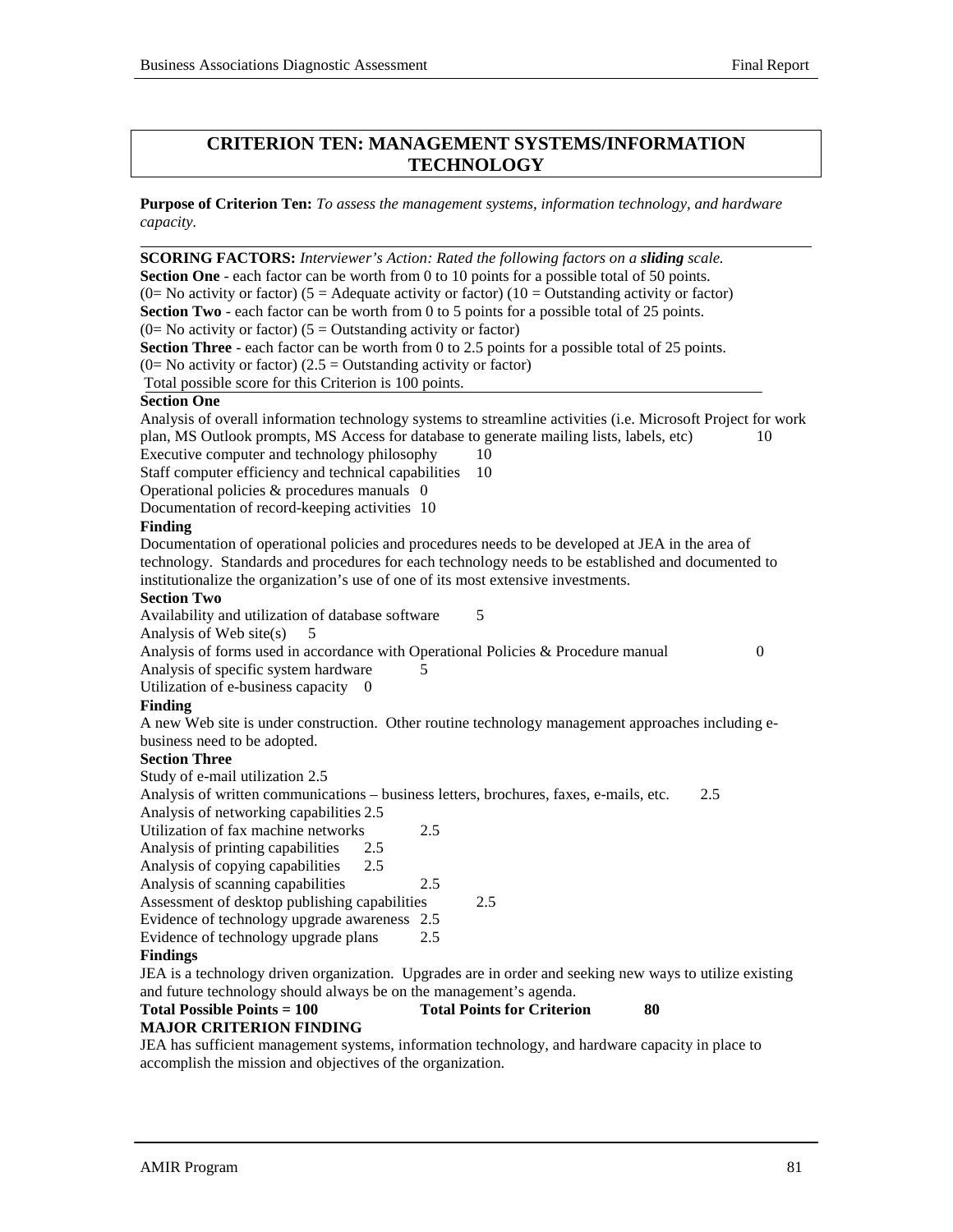# **SUMMARY SHEET FOR POINTS**

| <b>Criterion One: Mission, Objectives, and Documents</b>              | Points 97 |
|-----------------------------------------------------------------------|-----------|
| <b>Criterion Two: Governing Body, Officers, and Directors</b>         | Points 80 |
| <b>Criterion Three: Organizational Structures</b>                     | Points 94 |
| <b>Criterion Four: Programs, Services, and Activities</b>             | Points 93 |
| <b>Criterion Five: Association Staff</b>                              | Points 95 |
| <b>Criterion Six: Financial Planning and Reporting</b>                | Points 95 |
| <b>Criterion Seven: Membership Development and Recruiting</b>         | Points 67 |
| <b>Criterion Eight: Communications and Public Relations</b>           | Points 46 |
| <b>Criterion Nine: Government Affairs</b>                             | Point 49  |
| <b>Criterion Ten: Management Systems &amp; Information Technology</b> | Points 80 |

# **Total Criteria Points 796**

# **FORMULA: Total Criteria Points divided by 1000 equals percentage score. 796/1000 =.796/100=80%**

# **Jordan Export Association COMPARATIVE RATIO SCORE 80%**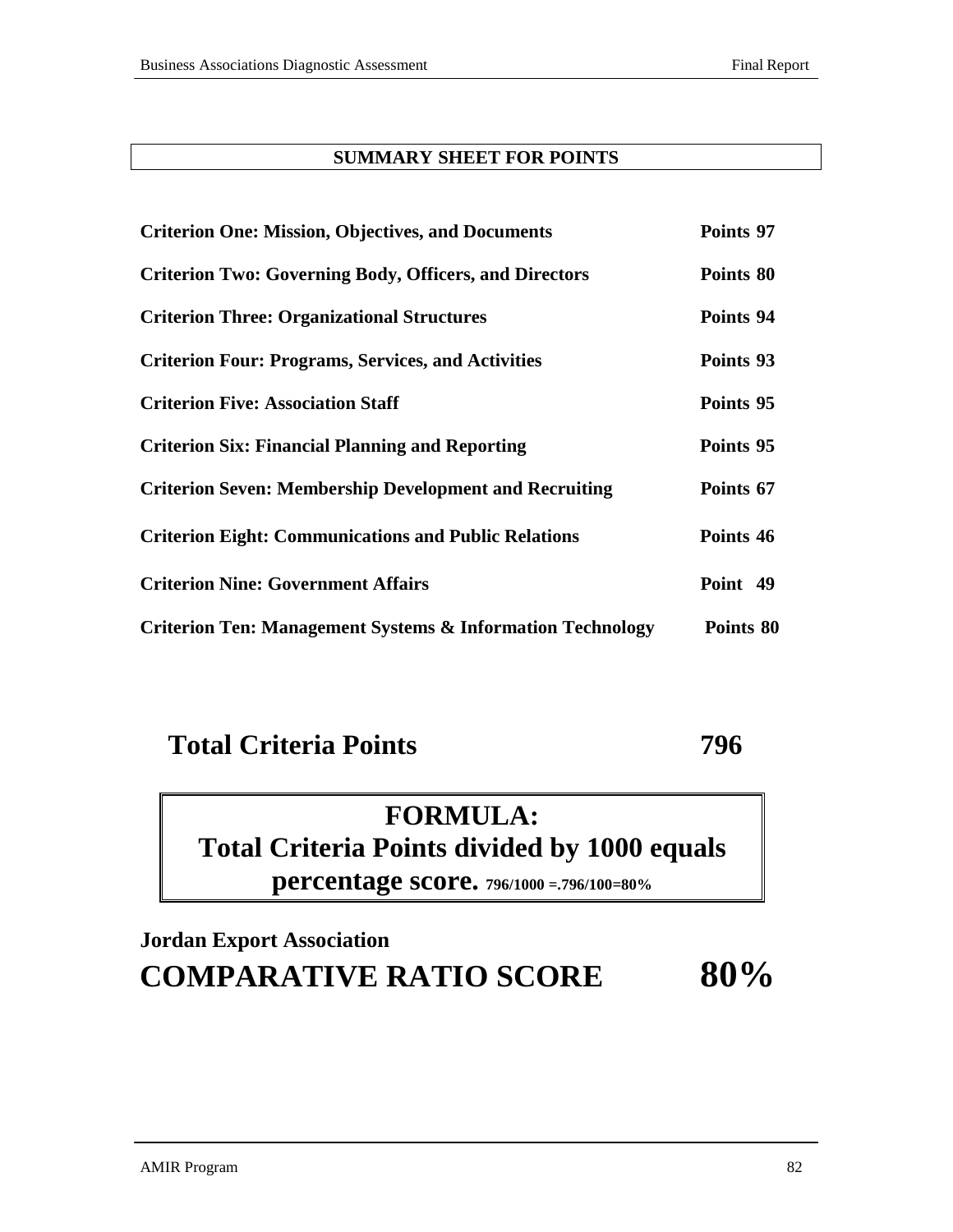# **Certification Statement**

Therefore, the Jordanian Export Association, a business association received an 80 percentage score, which illustrates that the association has met that percentage of standards when compared to an international model association of 100 percent.

**Date of interview: 3/3/02 Name of the Interviewer: Larry Milner, CAE**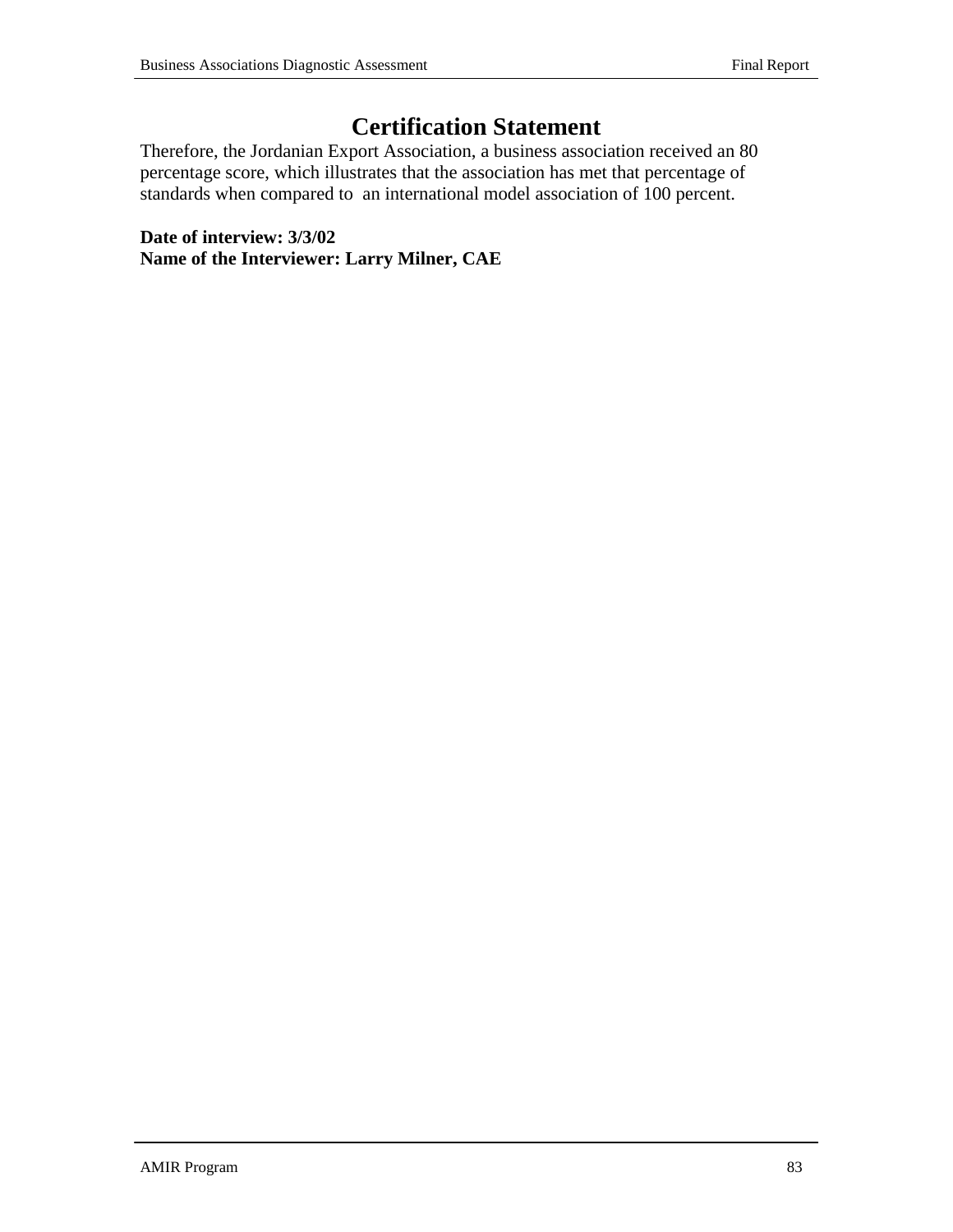## **DIAGNOSTIC ASSESSMENT OF JORDAN ASSOCIATION OF MANUFACTURERS OF PHARMACEUTICALS AND MEDICAL APPLIANCES**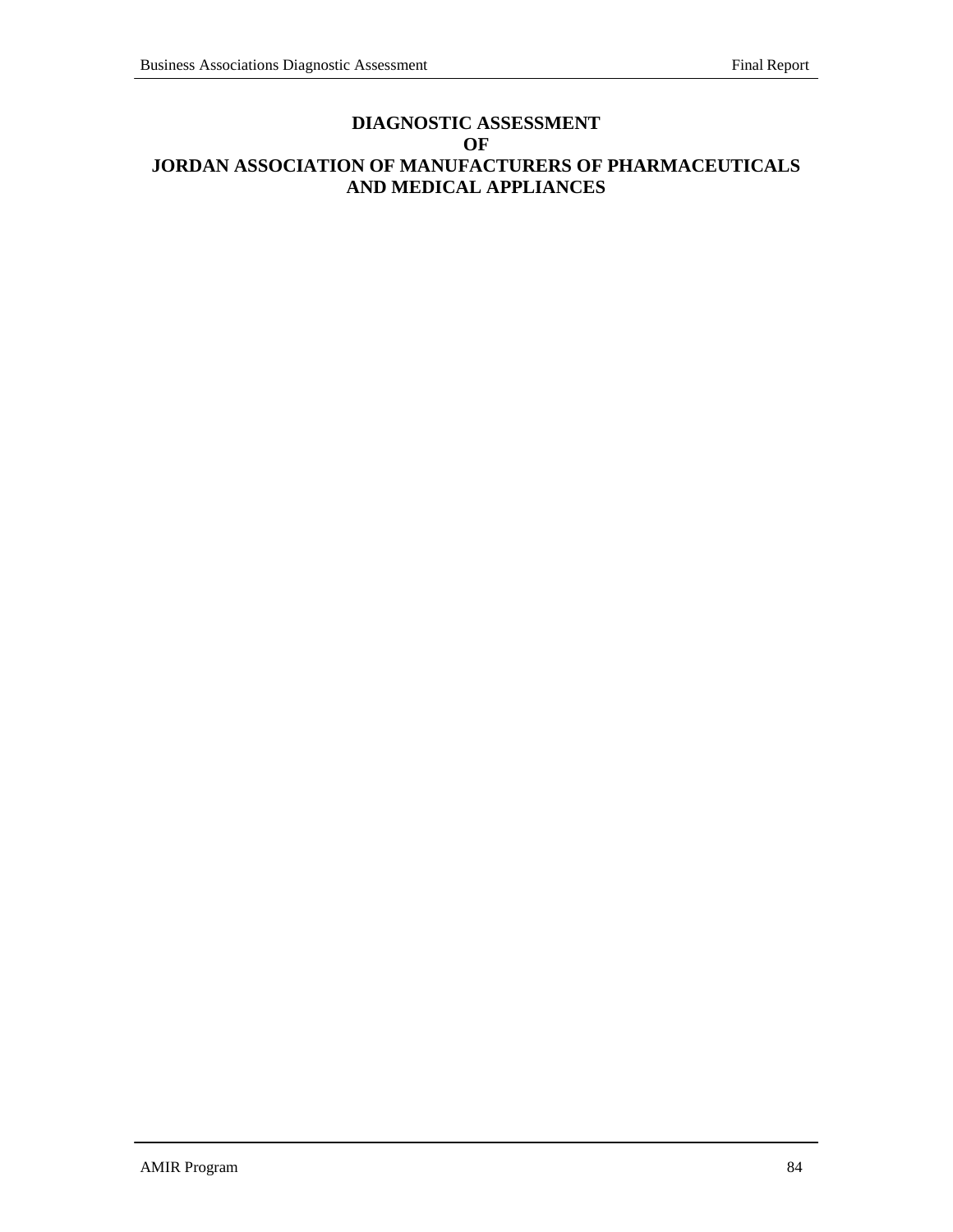# **BASIC FACTS ABOUT THE JORDAN ASSOCIATION OF MANUFACTUERES OF PHARMACEUTICALS AND MEDICAL APPLIANCES**

**Business Association name:** Jordan Association of Manufacturers of Pharmaceuticals and Medical Appliances

**Address**: P.O. Box 941247

**Telephone:** 962 6 5605634

**Fax:** 962 6 569 1116

**Email:** info@jamp.com

**Web Site:** www.japm.com

**Name of Chief Volunteer:** Mazen Darwazeh

**Title:** Chairman/President

**Name of Chief Paid Executive:** Maher Matalka

**Title:** Managing Director

**Date of Organization's Founding:** 1995

**Number of Members:** 18 (13 pay dues)

**Budget Size**: 89,000 JD

**In USD:** \$125,500

.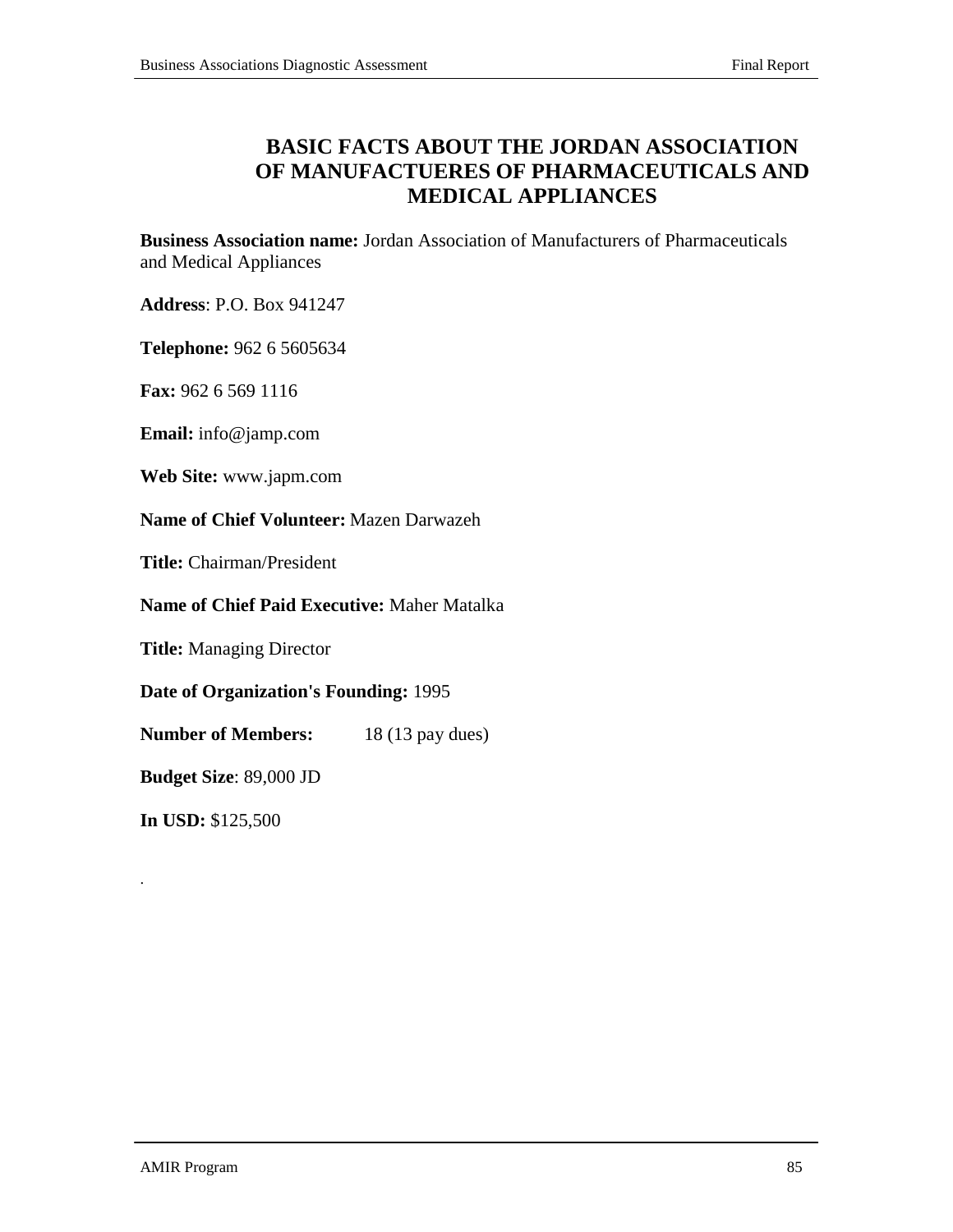# **SUMMARY OF KEY POINTS IN DIAGNOSTIC**

### **Diagnostic Score: 74% as of 3/20/2002**

Established in 1996, the Jordan Association of Manufacturers of Pharmaceuticals and Medical Appliances (JAPM) is sector specific association that represents one of the key sectors of the Jordanian economy. According to its literature, JAMP has voluntary members of almost all of the pharmaceutical companies in the country. Its members are export driven and are pledged to provide quality, safe and effective pharmaceuticals at affordable prices for Jordan and its export markets.

JAPM is regularly involved in the development of legislation and guidelines for its members and lobbies the Jordanian government on their behalf. It also works with both Jordanian and international associations in representing its members' interest. The association says it plays "an important consultative role in the nation's health-care system, working closely with the ministries of health to develop affordable products for pharmaceutical care and to increase Jordan's role in the global pharmaceutical market.

According to the charter, the association's objectives are to "develop the technical standards of the medicinal industry so as to produce high-quality products; coordinate and cooperate with the authorities to develop and maintain the technical standards of the medicinal industry."

JAPM has a small staff of four people headed by a very capable executive director, Maher Matalka. Since the universe of pharmaceutical manufacturers is small, all members are on the board of directors and participate fully in the association's decision making process. During the past year, one of JAPM's major activities has been directed at supporting the approval and implementation of the Jordan Free Trade Agreement with the United States. The association has been actively involved in that undertaking as well as other governmental policy changes that encourage the development of the export economy.

The association's strategic plan and the operational plan show that the organization has carefully selected issues of importance to Jordan and to its members. Housed in a modern office building, the organization's staff, consisting of four people, appears to be very competent; however, JAPM is understaffed. The day-to-day operations appear productive and efficient, utilizing adequate technology and management procedures, even though at times the workload is overwhelming causing stress.

Four areas of the association's activities can be improved: (1) the JAPM staff is not large enough to handle the workflow; (2) board member attendance can be better; (3) the communications and public relations efforts can be expanded; and (4) the association's membership can be expanded by having associate memberships for related businesses.

One major flaw—there has been very little forethought given to crisis management. In today's volatile world, it can be very hazardous for an organization not to be prepared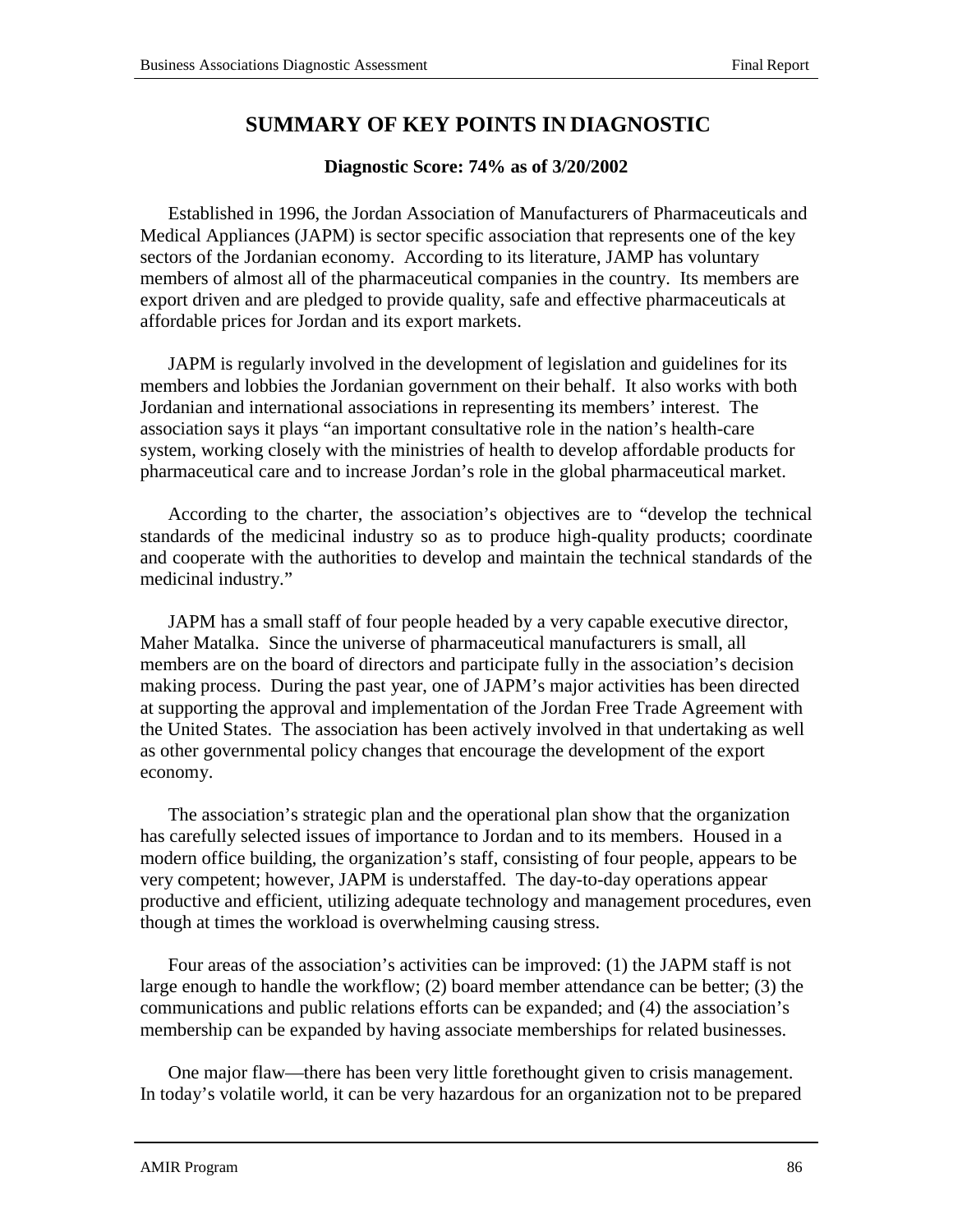to handle the impact of sudden negative events. Several worst-case scenarios should be considered with reaction plans developed to ameliorate negative impacts of world events.

Overall, JAMP is a well-managed, small, but strong, business association with excellent potential for expansion in both membership and strength by providing necessary programs and services to its members and to the people of Jordan.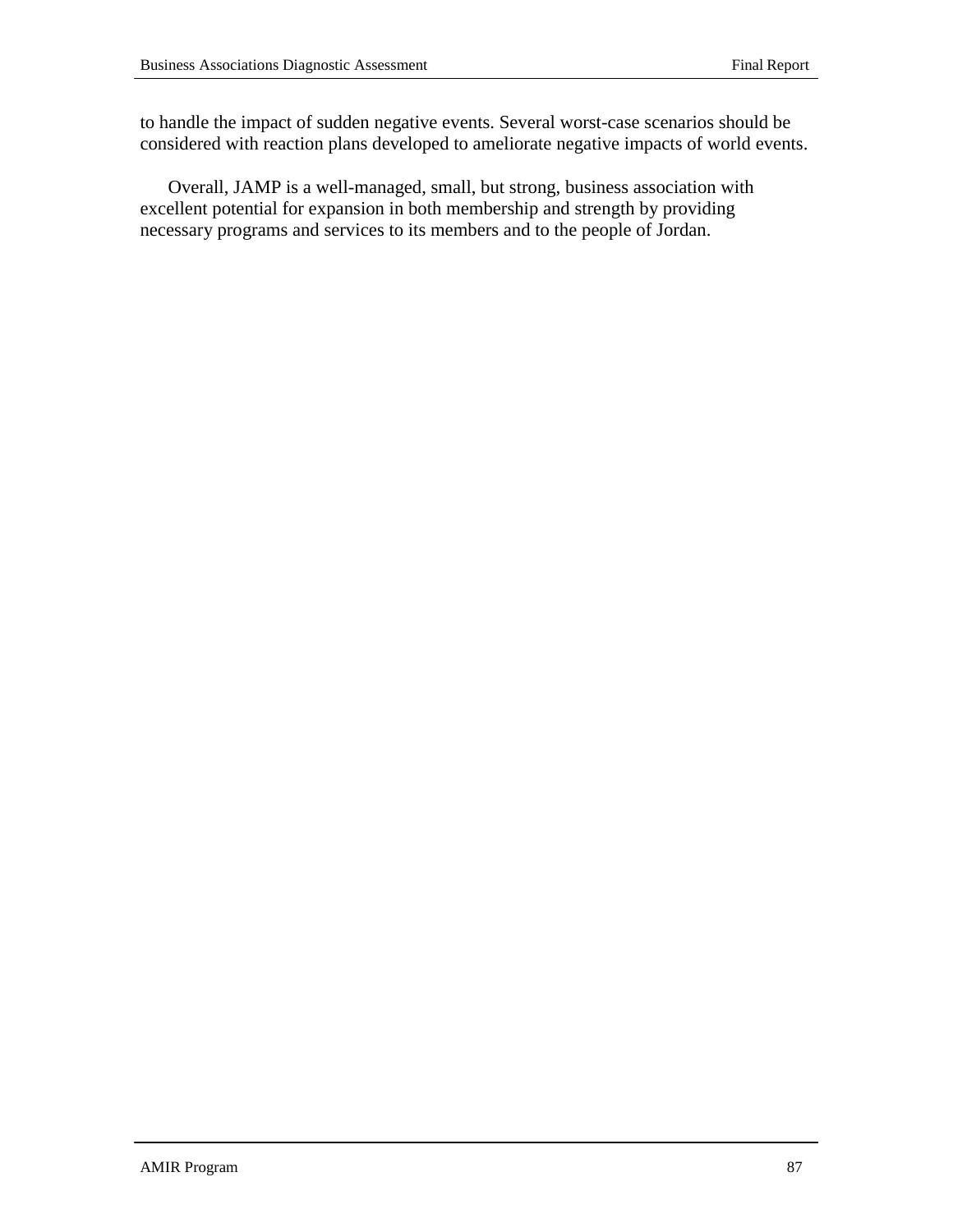# **SPECIFIC RECOMMENDATIONS FOR JORDAN ASSOCIATION OF MANUFACTURERS OF PHARMACEUTICALS AND MEDICAL APPLIANCES**

# **Organizational Leadership**

- 1. The board and staff of JAPM need to draft a formal vision statement to determine where the organization should head in the next five to ten years.
- 2. All of the directors should move JAPM higher on their priority list to spend the necessary time and energy to properly participate and to carry out the fiduciary and leadership duties of the position of director.
- 3. The JAPM board and staff should establish a crisis management plan.
- 4. Chairman along with the executive director needs to develop formal orientation plan and materials for new board, new members, and new staff.
- 5. Contingency plans and a crisis management plan should be considered and adopted.

# **Programming**

- 6. A formal written program of work would be useful to the organizational efficiency. **Financial**
- 7. The board should establish an audit committee at board level.
- 8. A cost of service calculation should be made to determine the actual cost of servicing a member for one year.

# **Membership**

9. A decision needs to be made of the proposal to add a new associate classification of membership.

# **Government Affairs**

10. At some point in the future, JAPM needs to increase its intensity in attempting to change public policy on behalf of its members by increasing its research capabilities and by adding more professionals to its staff.

# **Technology**

11. JAPM should consider upgrading its information technology.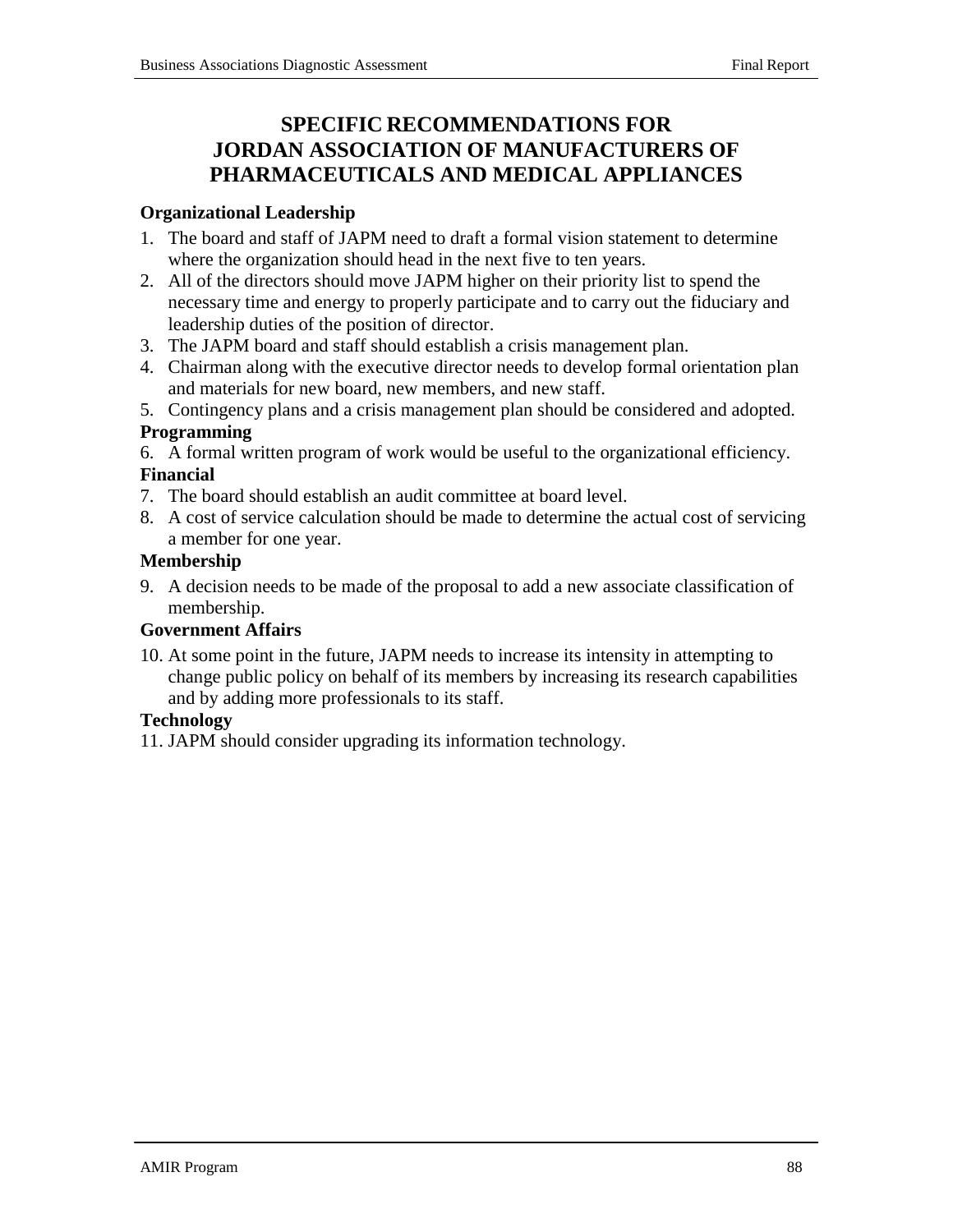# **CRITERION ONE: MISSION, OBJECTIVES AND DOCUMENTS**

**Purpose of Criterion One:** *To assess the fundamental philosophy and focus of the association from the viewpoint of the organization's volunteer and professional leaders.*

**SCORING FACTORS:** *Interviewer's Action: Rated the following factors on a sliding scale.* **Section One** - each factor can be worth from 0 to 10 points for a possible total of 50 points. (0= No activity or factor) (5 = Adequate activity or factor) (10 = Outstanding activity or factor) **Section Two** - each factor can be worth from 0 to 5 points for a possible total of 25 points.  $(0=$  No activity or factor)  $(5 =$  Outstanding activity or factor) **Section Three** - each factor can be worth from 0 to 2.5 points for a possible total of 25 points.  $(0=$  No activity or factor)  $(2.5 =$  Outstanding activity or factor) Total possible score for this Criterion is 100 points.

#### **Section One**

- **Vision Statement** 0
- **Mission statement** 10
- **Bylaws and charter 10**
- Membership needs assessment 10
- Comprehensive strategic plan 5

#### **Findings**

JAPM's mission statement and objectives are properly conceived, but no formal vision statement has been written. The organization's bylaws are current; however, changes are being proposed by the staff, including expanding the membership to include associate members.

#### **Section Two**

- Objectives 5
- Written Program of Work 0
- Performance Audit 0
- Minutes of Board Meetings, Executive Committee Minutes, and Minutes for Committees 5
- Annual Report to Members on Results of Action Plans 5

#### **Findings**

A written formal Program of Work would be helpful.

#### **Section Three**

- Understanding of the macro environment of nation 2.5
- Understanding of the industry environment in nation 2.5
- Understanding of the competitive environment 2.5
- Business association's internal environment or culture 2.5
- Understanding of the strengths of the business association 2.5
- Understanding of the weaknesses of the business association 2.5
- Understanding of the opportunities of the business association 2.5
- Understanding of the threats to the business association 2.5
- Contingency planning  $\qquad \qquad 0$
- Documentation of implementation of action plans 2.5

#### **Findings**

There are no formal or informal contingency plans in place to cover various scenarios. **Total Possible Points = 100 Total Points for Criterion 72.5**

#### **MAJOR CRITERION FINDING**

JAPM's staff has a firm grip on the association's fundamental philosophy and the environment in which it operates. The board and the management have been able to keep focused on its mission.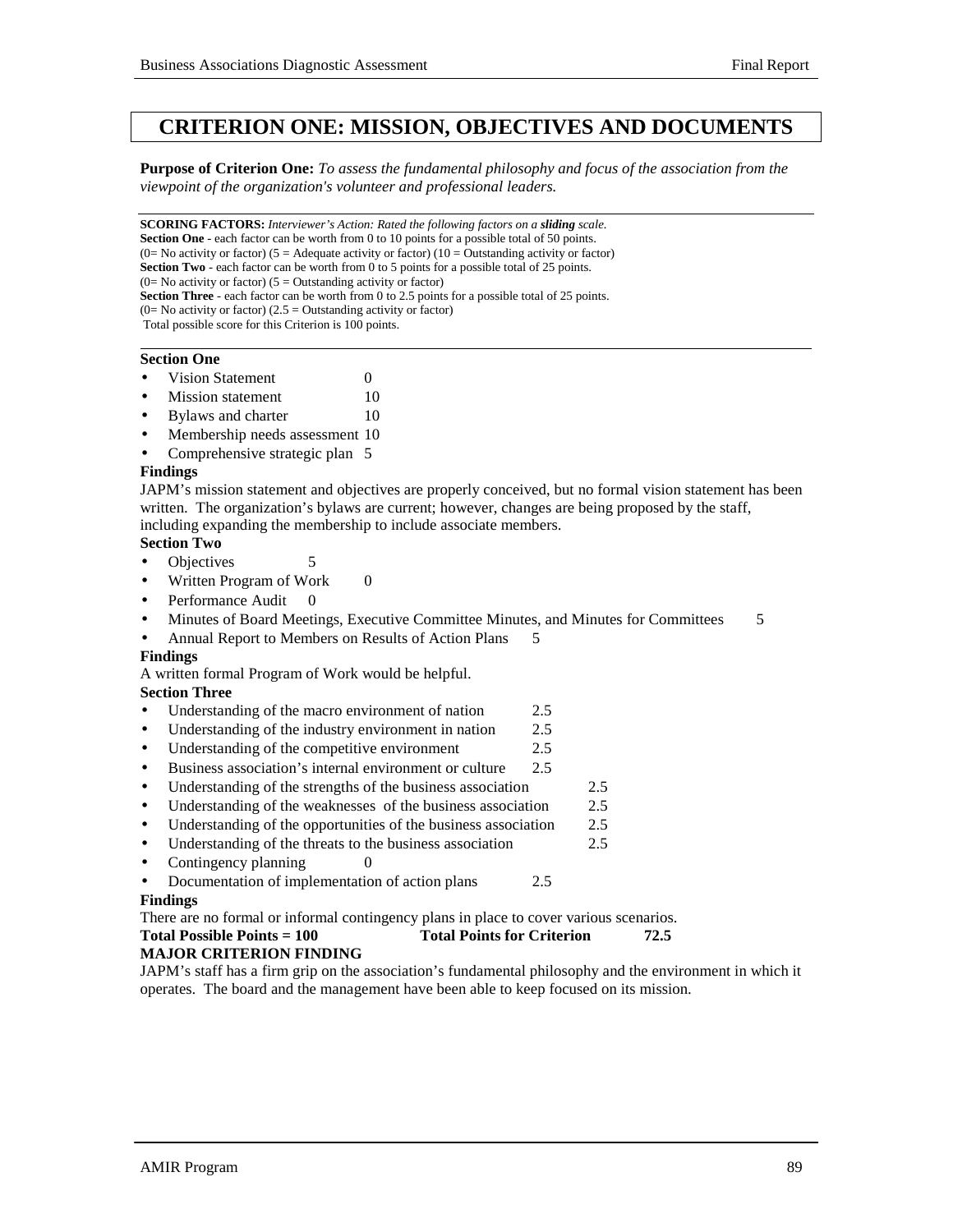## **CRITERION TWO: GOVERNING BODY, OFFICERS, AND DIRECTORS**

**Purpose of Criterion Two:** *To assess the structure and efficiency of organization's governing body.*

**SCORING FACTORS:** *Interviewer's Action: Rated the following factors on a sliding scale.* **Section One** - each factor can be worth from 0 to 10 points for a possible total of 50 points. (0= No activity or factor) (5 = Adequate activity or factor) (10 = Outstanding activity or factor) **Section Two** - each factor can be worth from 0 to 5 points for a possible total of 25 points. (0= No activity or factor) ( $5 =$  Outstanding activity or factor) **Section Three** - each factor can be worth from 0 to 2.5 points for a possible total of 25 points.  $(0=$  No activity or factor)  $(2.5 =$  Outstanding activity or factor) Total possible score for this Criterion is 100 points. l

#### **Section One**

- Effective bylaws/constitution 10
- Commitment of officers to association (time & resources) 5
- Decision making capabilities and willingness of board 10
- Avoidance of micro-management by the board 10
- Volunteer officers' background / industry positions held by officers 10

#### **Findings**

The officers and directors of the association are very influential and prominent business CEOs with very busy schedules. Consequently, the activities of JAPM are not always at the top of the directors' priority list, thereby causing the board to be less than one-hundred-percent effective. While most of the board members spend the necessary time and resources to serve effectively as directors, a few apparently are not willing or are not able to commit the time necessary to fully meet their obligations of governing the associations' programs and events.

#### **Section Two**

- Attendance at general membership meetings 5
- Community position of officers & relevant education background 5
- Officer-orientation plan, training and association material 5
- Job descriptions for officers and directors 0
- Term limits of officers

Written job descriptions for both the directors and the staff often clarify the roles and responsibilities of the involved individuals; however, the executive director feels uncomfortable writing a job description for the CEO of a major member.

#### **Section Three**

- Staggered terms for officers 2.5
- Board culture 2.5
- Board procedures 2.5
- Board agendas 2.5
- Board reports 2.5
- General membership meeting 2.5
- Proper agendas for strategic  $\&$  project planning, brainstorming,  $\&$  administrative meetings 2.5
- Attendance at board meetings 1.5
- Length of board meetings 2.5
- Participation of all directors in board meetings 1

#### **Findings**

JAPM has the fundamental building blocks in place for a successful association.

#### Total Possible Points = 100 Total Points for Criterion 87.5

#### **MAJOR CRITERION FINDING**

Overall, JAPM's governing body is fundamentally sound and is positioned to serve its industry and the nation very well as the US/Jordan Free Trade Agreement is implemented and as Jordanian exports of pharmaceutical products expand markets.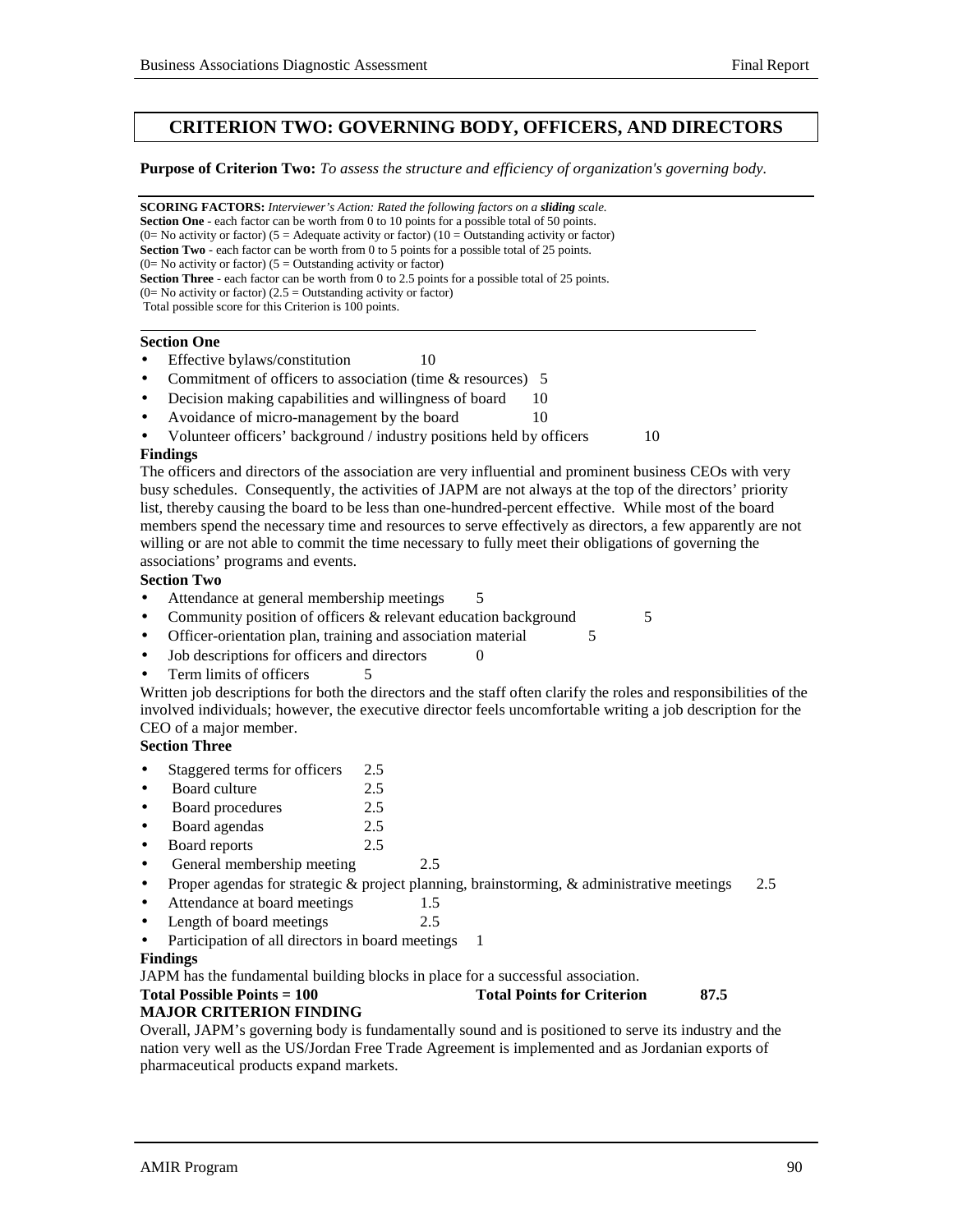# **CRITERION THREE: ORGANIZATIONAL STRUCTURE**

**Purpose of Criterion Three:** *To assess the organization's adherence to sound management principles.*

|           | <b>SCORING FACTORS:</b> Interviewer's Action: Rated the following factors on a sliding scale.<br><b>Section One</b> - each factor can be worth from 0 to 10 points for a possible total of 50 points.<br>(0= No activity or factor) (5 = Adequate activity or factor) (10 = Outstanding activity or factor) |                  |  |
|-----------|-------------------------------------------------------------------------------------------------------------------------------------------------------------------------------------------------------------------------------------------------------------------------------------------------------------|------------------|--|
|           | <b>Section Two</b> - each factor can be worth from 0 to 5 points for a possible total of 25 points.<br>(0= No activity or factor) ( $5 =$ Outstanding activity or factor)                                                                                                                                   |                  |  |
|           | Section Three - each factor can be worth from 0 to 2.5 points for a possible total of 25 points.                                                                                                                                                                                                            |                  |  |
|           | $(0=$ No activity or factor) $(2.5 =$ Outstanding activity or factor)                                                                                                                                                                                                                                       |                  |  |
|           | Total possible score for this Criterion is 100 points.                                                                                                                                                                                                                                                      |                  |  |
|           | <b>Section One:</b>                                                                                                                                                                                                                                                                                         |                  |  |
| $\bullet$ | Analysis of appropriateness and effectiveness of department/division structures                                                                                                                                                                                                                             | 10               |  |
| $\bullet$ | Regular board meetings<br>10                                                                                                                                                                                                                                                                                |                  |  |
| $\bullet$ | Minutes of board meetings<br>10                                                                                                                                                                                                                                                                             |                  |  |
| $\bullet$ | Staff understanding of and support to structure of organization                                                                                                                                                                                                                                             | 10               |  |
| $\bullet$ | Well-defined decision-making process<br>10                                                                                                                                                                                                                                                                  |                  |  |
|           | <b>Findings</b>                                                                                                                                                                                                                                                                                             |                  |  |
|           | Without question, JAPM has developed a fundamentally sound organization. Because it did not have the                                                                                                                                                                                                        |                  |  |
|           | advantages of the AMIR consulting services over the past four years, it does not necessarily conform to the                                                                                                                                                                                                 |                  |  |
|           | normal association practices: however, with very little adjustment, JAPM could be brought up to AMIR                                                                                                                                                                                                        |                  |  |
|           | standards in a very short time.                                                                                                                                                                                                                                                                             |                  |  |
|           | <b>Section Two</b>                                                                                                                                                                                                                                                                                          |                  |  |
| $\bullet$ | Published organizational chart<br>$\mathbf{0}$                                                                                                                                                                                                                                                              |                  |  |
| ٠         | Regular committee meetings<br>$\theta$                                                                                                                                                                                                                                                                      |                  |  |
| $\bullet$ | Minutes of committee meetings<br>$\boldsymbol{0}$                                                                                                                                                                                                                                                           |                  |  |
| $\bullet$ | 5<br>Relationships between board and members                                                                                                                                                                                                                                                                |                  |  |
| $\bullet$ | 5<br>Relationships between board and staff                                                                                                                                                                                                                                                                  |                  |  |
|           | <b>Findings</b>                                                                                                                                                                                                                                                                                             |                  |  |
|           | With such a small membership, a committee approach to activities has not been used. The board and the                                                                                                                                                                                                       |                  |  |
|           | staff have accomplished the association's work.                                                                                                                                                                                                                                                             |                  |  |
|           | <b>Section Three</b>                                                                                                                                                                                                                                                                                        |                  |  |
| $\bullet$ | Number of standing committees<br>0                                                                                                                                                                                                                                                                          |                  |  |
| $\bullet$ | Number of special task forces, ad hoc groups, and number/description of affiliate groups 0                                                                                                                                                                                                                  |                  |  |
| $\bullet$ | Staff exposure to the board<br>2.5                                                                                                                                                                                                                                                                          |                  |  |
| $\bullet$ | Documentation of committee structure 0                                                                                                                                                                                                                                                                      |                  |  |
| $\bullet$ | Staff assignments to manage board functions & committees                                                                                                                                                                                                                                                    | 2.5              |  |
| ٠         | Committee orientation plan and materials<br>0                                                                                                                                                                                                                                                               |                  |  |
| $\bullet$ | Documentation of committee reports<br>$\mathbf{0}$                                                                                                                                                                                                                                                          |                  |  |
| $\bullet$ | Analysis of committee chairs<br>$\overline{0}$                                                                                                                                                                                                                                                              |                  |  |
| $\bullet$ | Lists of board and committee members<br>$\boldsymbol{0}$                                                                                                                                                                                                                                                    |                  |  |
|           | Committee chair and member orientation materials                                                                                                                                                                                                                                                            | $\boldsymbol{0}$ |  |
|           | <b>Findings</b>                                                                                                                                                                                                                                                                                             |                  |  |
|           | The unique size and the special purpose of the organization have dictated its structure.                                                                                                                                                                                                                    |                  |  |
|           | <b>Total Points for Criterion</b><br><b>Total Possible Points = 100</b>                                                                                                                                                                                                                                     | 65               |  |
|           | <b>MAJOR CRITERION FINDING</b>                                                                                                                                                                                                                                                                              |                  |  |
|           | On the whole, JAPM is adhering to the generally accepted management principles even though it is not                                                                                                                                                                                                        |                  |  |
|           | conforming to the normal practices of most associations.                                                                                                                                                                                                                                                    |                  |  |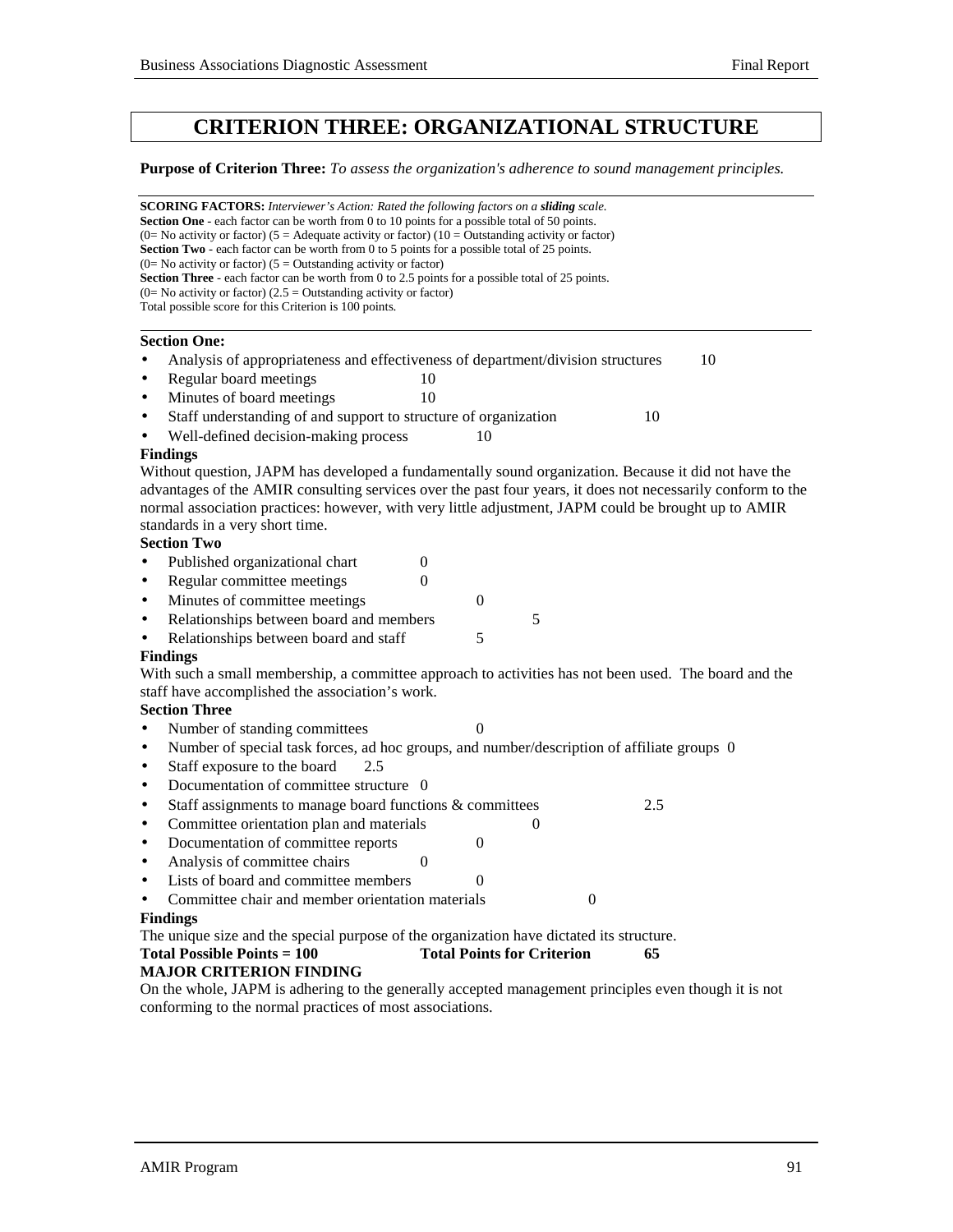# **CRITERION FOUR: PROGRAMS AND ACTIVITIES**

**Purpose of Criterion Four:** *To analyze the details of the organization's activities to determine the effectiveness of the association's programming process.*

| <b>SCORING FACTORS:</b> Interviewer's Action: Rated the following factors on a sliding scale.                                                                       |                |              |     |     |     |
|---------------------------------------------------------------------------------------------------------------------------------------------------------------------|----------------|--------------|-----|-----|-----|
| <b>Section One</b> - each factor can be worth from 0 to 10 points for a possible total of 50 points.                                                                |                |              |     |     |     |
| (0= No activity or factor) (5 = Adequate activity or factor) (10 = Outstanding activity or factor)                                                                  |                |              |     |     |     |
| Section Two - each factor can be worth from 0 to 5 points for a possible total of 25 points.<br>$(0=$ No activity or factor) $(5 =$ Outstanding activity or factor) |                |              |     |     |     |
| Section Three - each factor can be worth from 0 to 2.5 points for a possible total of 25 points.                                                                    |                |              |     |     |     |
| $(0=$ No activity or factor) $(2.5 =$ Outstanding activity or factor)                                                                                               |                |              |     |     |     |
| Total possible score for this Criterion is 100 points.                                                                                                              |                |              |     |     |     |
| <b>Section One</b>                                                                                                                                                  |                |              |     |     |     |
| Analysis of major focus of Program of Work<br>$\bullet$                                                                                                             |                | $\mathbf{0}$ |     |     |     |
| Explanation of the Program of Work's super-ordinate goal<br>$\bullet$                                                                                               |                |              | 10  |     |     |
| Analysis of specific goals of Program of Work<br>$\bullet$                                                                                                          |                | $\Omega$     |     |     |     |
| Identification of measurements of success<br>$\bullet$                                                                                                              |                | 10           |     |     |     |
| Analysis of results of previous time period                                                                                                                         | 10             |              |     |     |     |
| <b>Findings</b>                                                                                                                                                     |                |              |     |     |     |
| JAPM's programs are designed to help its 18 members weave their way through both local and                                                                          |                |              |     |     |     |
| international rules and regulations governing their particular industry. The association appears to be                                                              |                |              |     |     |     |
| successful in those efforts. A written program of work would be useful.                                                                                             |                |              |     |     |     |
| <b>Section Two</b>                                                                                                                                                  |                |              |     |     |     |
| Achievability of stated goals<br>5                                                                                                                                  |                |              |     |     |     |
| Available manpower and monetary resources<br>$\bullet$                                                                                                              |                | 2.5          |     |     |     |
| Length of time for tangible achievements & realistic deadlines for results<br>$\bullet$                                                                             |                |              |     |     | 5   |
| Documentation of programs and plans in annual reports                                                                                                               |                |              | 5   |     |     |
| • Commitment to planning process                                                                                                                                    | 2.5            |              |     |     |     |
| <b>Section Three</b>                                                                                                                                                |                |              |     |     |     |
| • Measurement of involvement of stakeholders in planning process                                                                                                    |                |              |     | 2.5 |     |
| • Coordination between fiscal planning and program planning                                                                                                         |                |              | 2.5 |     |     |
| • Coordination between programming committees                                                                                                                       |                | 0            |     |     |     |
| • Coordination between programming staffs                                                                                                                           | 2.5            |              |     |     |     |
| • Coordination and cooperation between programming and administrative staffs                                                                                        |                |              |     |     | 2.5 |
| • Organization culture for achievement and results                                                                                                                  |                | 2.5          |     |     |     |
| • Documentation of programs and plans in brochures                                                                                                                  |                | 2.5          |     |     |     |
| • Explanation of programs in newsletters                                                                                                                            | 0              |              |     |     |     |
| • Documentation of programs in bulletins                                                                                                                            | $\overline{0}$ |              |     |     |     |
| • Documentation of products and services                                                                                                                            | 2.5            |              |     |     |     |
| <b>Findings</b>                                                                                                                                                     |                |              |     |     |     |
| Because of the small number of members, the management has chosen a more personal approach to<br>$\mathbf{r}$ , and $\mathbf{r}$ , and $\mathbf{r}$                 |                |              |     |     |     |
|                                                                                                                                                                     | $\sim$ 1       |              |     |     |     |

communications and program activities. That approach seems appropriate to accomplish the organization's goals.

#### Total Possible Points = 100 Total Points for Criterion 67.5 **MAJOR CRITERION FINDING**

JAPM's approach to programming is fundamentally sound. While there is always room for improvement, the current activities and programs fit well within the parameters established by the mission of the organization. All activities and programs seem to be directed at promoting the basic organizational philosophy and goals. Documentation of this effort will result in better communication.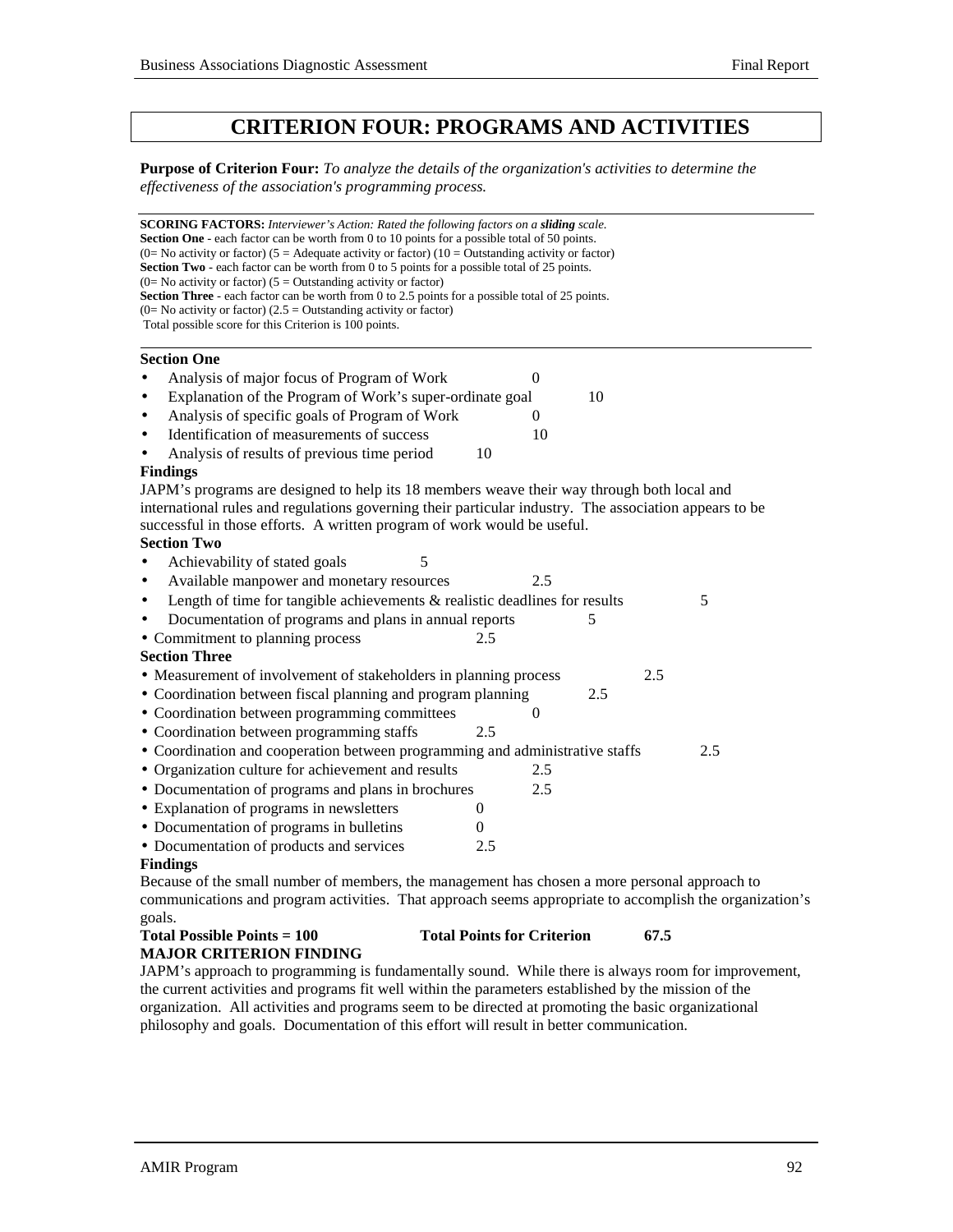# **CRITERION FIVE: ASSOCIATION STAFF**

**Purpose of Criterion Five:** *To understand the organization's mission and approach from the association's employee's viewpoint.*

**SCORING FACTORS:** *Interviewer's Action: Rated the following factors on a sliding scale.* **Section One** - each factor can be worth from 0 to 10 points for a possible total of 50 points. (0= No activity or factor) (5 = Adequate activity or factor) (10 = Outstanding activity or factor) **Section Two** - each factor can be worth from 0 to 5 points for a possible total of 25 points. (0= No activity or factor) ( $5 =$  Outstanding activity or factor) **Section Three** - each factor can be worth from 0 to 2.5 points for a possible total of 25 points.  $(0=$  No activity or factor)  $(2.5 =$  Outstanding activity or factor)  **Section One** Analysis of professional staff 10 Relevant experience of executive staff 10 Key staff shares vision and mission of the board of directors 0 • Relevant and useful Personnel Procedures Manual (containing a salary scale) 0 Job description of executive staff 0 **Findings** Headed by a very capable executive, the organization's personnel seem to be a very high caliber of people dedicated to carrying out the mission of the association; however, as is true in many small associations, JAPM has not documented its policies and procedures. Without a written vision statement, it is difficult to assess whether the board and the staff have the same or different visions for the organization. **Section Two** • Relevant experience of program staff 5 • Relevant experience of administrative staff 5 Analysis of performance evaluation form 0 • Regularity of staff meetings 5 Documentation of names, positions, and résumés of the staff 5 **Section Three** Analysis of staff hiring & retention policies 2.5 • Regularity of staff updates of key stakeholders and members 2.5 • Analysis of job application form 0 • Employee time sheet for programming records 0 • Job descriptions of programming staff  $\qquad \qquad 0$ • Job descriptions of administrative staff  $\qquad \qquad 0$ • Comparative salary analysis  $\qquad \qquad 0$ • Performance bonus plan 0 Staff retention rate 2.5 • Staff awareness of importance of programming and financial success of organization 2.5 **Findings** While many normal personnel activities and procedures are conducted on a regular basis, JAPM's productivity could be improved with additional personnel techniques used by most successful associations. Time sheets should be implemented to make certain that staff costs are being charged to appropriate programming budgets.

#### **Total Possible Points = 100 Total Points for Criterion 50 MAJOR CRITERION FINDING**

Institutionalizing normal human resource policies and procedures would probably be productive for JAPM. The time and effort to carry out these processes should be carefully weighted against the benefits derived from such activities.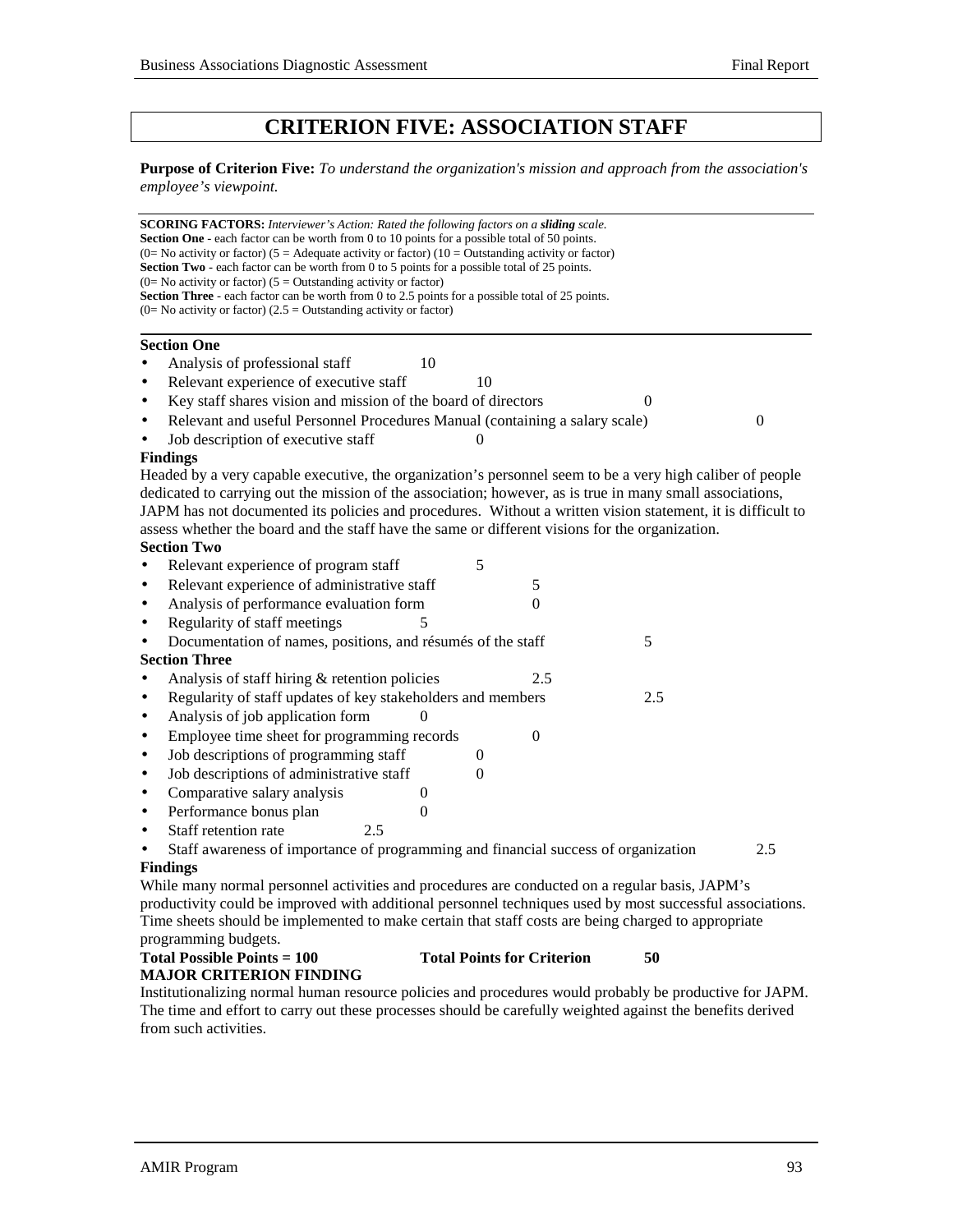# **CRITERION SIX: FINANCIAL PLANNING AND REPORTING**

**Purpose of Criterion Six:** *To assess the financial stability of the association.*

| <b>SCORING FACTORS:</b> Interviewer's Action: Rated the following factors on a <b>sliding</b> scale.<br><b>Section One</b> - each factor can be worth from 0 to 10 points for a possible total of 50 points.<br>(0= No activity or factor) (5 = Adequate activity or factor) (10 = Outstanding activity or factor)<br><b>Section Two</b> - each factor can be worth from 0 to 5 points for a possible total of 25 points.<br>$(0=$ No activity or factor) $(5 =$ Outstanding activity or factor)<br>Section Three - each factor can be worth from 0 to 2.5 points for a possible total of 25 points.<br>$(0=$ No activity or factor) $(2.5 =$ Outstanding activity or factor)<br>Total possible score for this Criterion is 100 points. |
|-----------------------------------------------------------------------------------------------------------------------------------------------------------------------------------------------------------------------------------------------------------------------------------------------------------------------------------------------------------------------------------------------------------------------------------------------------------------------------------------------------------------------------------------------------------------------------------------------------------------------------------------------------------------------------------------------------------------------------------------|
| <b>Section One</b>                                                                                                                                                                                                                                                                                                                                                                                                                                                                                                                                                                                                                                                                                                                      |
| Analysis of the most recent financial reports<br>10                                                                                                                                                                                                                                                                                                                                                                                                                                                                                                                                                                                                                                                                                     |
| Analysis of the current budget and link with strategic plan<br>5<br>$\bullet$                                                                                                                                                                                                                                                                                                                                                                                                                                                                                                                                                                                                                                                           |
| Analysis of most recent audit<br>10<br>$\bullet$                                                                                                                                                                                                                                                                                                                                                                                                                                                                                                                                                                                                                                                                                        |
| Analysis of transparency of financial transactions, policies and reports<br>10<br>$\bullet$                                                                                                                                                                                                                                                                                                                                                                                                                                                                                                                                                                                                                                             |
| Analysis of revenue and profit growth trend<br>10                                                                                                                                                                                                                                                                                                                                                                                                                                                                                                                                                                                                                                                                                       |
| <b>Findings</b>                                                                                                                                                                                                                                                                                                                                                                                                                                                                                                                                                                                                                                                                                                                         |
| The fundamentals of financial management have been implemented at JAPM along with transparency and                                                                                                                                                                                                                                                                                                                                                                                                                                                                                                                                                                                                                                      |
| efficiency in using the data for organizational planning.                                                                                                                                                                                                                                                                                                                                                                                                                                                                                                                                                                                                                                                                               |
| <b>Section Two</b>                                                                                                                                                                                                                                                                                                                                                                                                                                                                                                                                                                                                                                                                                                                      |
| Stability and diversification of level of funding (including non-dues income)<br>5                                                                                                                                                                                                                                                                                                                                                                                                                                                                                                                                                                                                                                                      |
| Analysis of dues schedule<br>5<br>$\bullet$                                                                                                                                                                                                                                                                                                                                                                                                                                                                                                                                                                                                                                                                                             |
| Clearly written financial policies and procedures<br>5<br>$\bullet$                                                                                                                                                                                                                                                                                                                                                                                                                                                                                                                                                                                                                                                                     |
| 5<br>Strategy in place with specific revenue goals<br>$\bullet$                                                                                                                                                                                                                                                                                                                                                                                                                                                                                                                                                                                                                                                                         |
| Overhead, personnel, and program costs are segregated<br>5<br>$\bullet$                                                                                                                                                                                                                                                                                                                                                                                                                                                                                                                                                                                                                                                                 |
| <b>Section Three</b>                                                                                                                                                                                                                                                                                                                                                                                                                                                                                                                                                                                                                                                                                                                    |
| Analysis of automated financial and accounting processes<br>2.5<br>$\bullet$                                                                                                                                                                                                                                                                                                                                                                                                                                                                                                                                                                                                                                                            |
| Ability to manage grant funds<br>2.5<br>$\bullet$                                                                                                                                                                                                                                                                                                                                                                                                                                                                                                                                                                                                                                                                                       |
| Financial reporting according to national laws, accounting conventions, organization bylaws, and<br>$\bullet$<br>donor requirements<br>2.5                                                                                                                                                                                                                                                                                                                                                                                                                                                                                                                                                                                              |
| Board members' job description highlights fiduciary responsibility & members receive orientation in<br>$\bullet$                                                                                                                                                                                                                                                                                                                                                                                                                                                                                                                                                                                                                        |
| fiduciary responsibility<br>2.5                                                                                                                                                                                                                                                                                                                                                                                                                                                                                                                                                                                                                                                                                                         |
| Active financial audit committee at the board level<br>$\overline{0}$<br>$\bullet$                                                                                                                                                                                                                                                                                                                                                                                                                                                                                                                                                                                                                                                      |
| Grant writing capability<br>2.5<br>$\bullet$                                                                                                                                                                                                                                                                                                                                                                                                                                                                                                                                                                                                                                                                                            |
| Number of staff assigned to help create revenue<br>2.5<br>$\bullet$                                                                                                                                                                                                                                                                                                                                                                                                                                                                                                                                                                                                                                                                     |
| Staff compensated sufficiently for revenue generation activities<br>2.5<br>$\bullet$                                                                                                                                                                                                                                                                                                                                                                                                                                                                                                                                                                                                                                                    |
| Annual investment campaign conducted and goals met<br>2.5<br>$\bullet$                                                                                                                                                                                                                                                                                                                                                                                                                                                                                                                                                                                                                                                                  |
| Cost of service to members calculated and utilized.<br>$\mathbf{0}$                                                                                                                                                                                                                                                                                                                                                                                                                                                                                                                                                                                                                                                                     |
| <b>Findings</b>                                                                                                                                                                                                                                                                                                                                                                                                                                                                                                                                                                                                                                                                                                                         |
| An audit committee should be established at the board level. Also, an additional calculation would be                                                                                                                                                                                                                                                                                                                                                                                                                                                                                                                                                                                                                                   |
| useful to the decision making process: the calculation the calculation of the cost-of-service for members.                                                                                                                                                                                                                                                                                                                                                                                                                                                                                                                                                                                                                              |
| Total Possible Points $= 100$<br><b>Total Points for Criterion</b><br>90                                                                                                                                                                                                                                                                                                                                                                                                                                                                                                                                                                                                                                                                |
| <b>MAJOR CRITERION FINDING</b>                                                                                                                                                                                                                                                                                                                                                                                                                                                                                                                                                                                                                                                                                                          |
| Proper accounting practices have been institutionalized at JAPM. Reports and financial safeguards seem to                                                                                                                                                                                                                                                                                                                                                                                                                                                                                                                                                                                                                               |

be in place and transparency of financial transactions is common practice. Regular external audits are conducted. JAPM appears to be on a sound financial footing.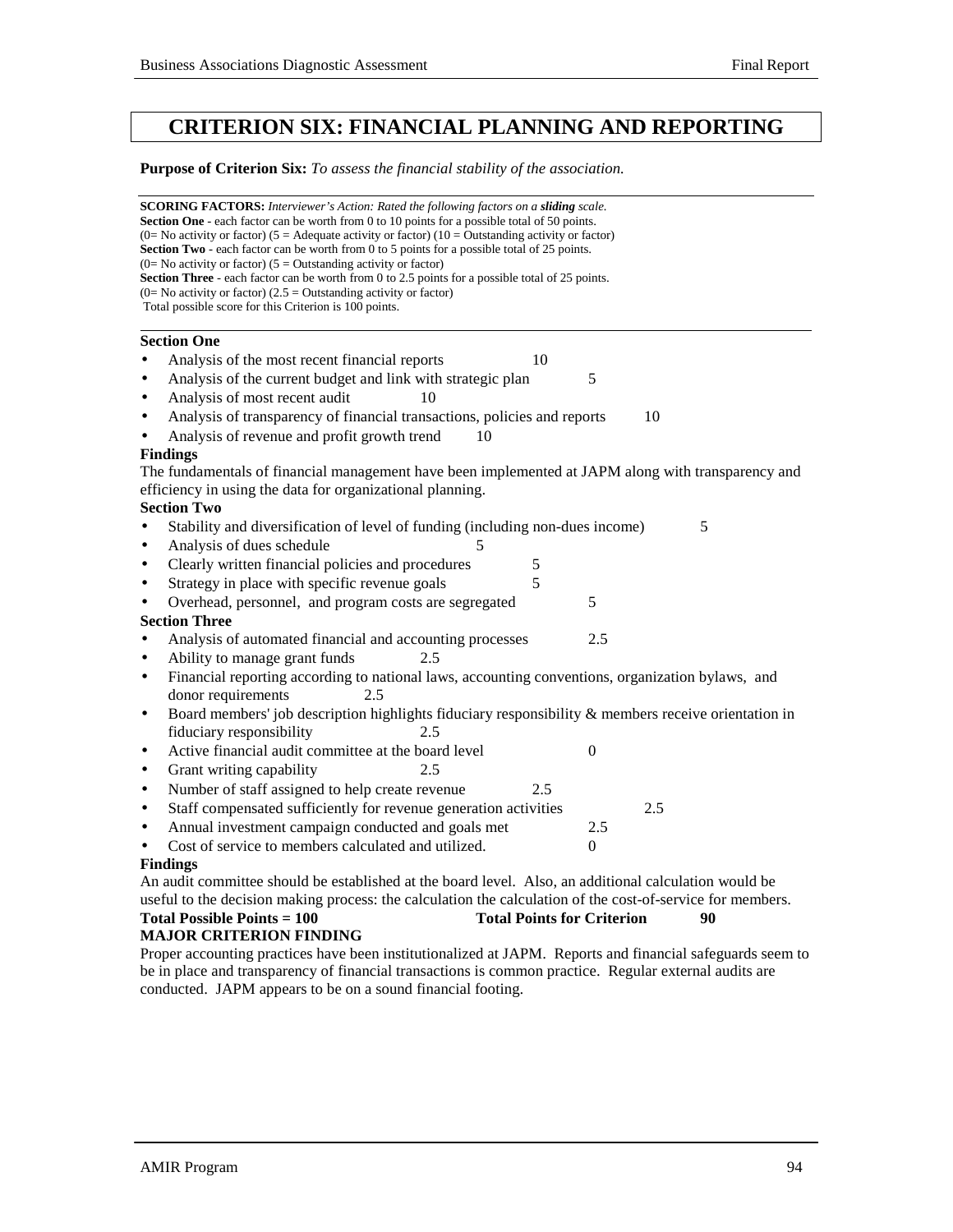# **CRITERION SEVEN: MEMBERSHIP RECRUITMENT**

**Purpose of Criterion Seven:** *To assess how the association attracts and keeps members.*

|           | <b>SCORING FACTORS:</b> Interviewer's Action: Rated the following factors on a <b>sliding</b> scale.<br><b>Section One</b> - each factor can be worth from 0 to 10 points for a possible total of 50 points.<br>(0= No activity or factor) (5 = Adequate activity or factor) (10 = Outstanding activity or factor) |  |  |  |  |
|-----------|--------------------------------------------------------------------------------------------------------------------------------------------------------------------------------------------------------------------------------------------------------------------------------------------------------------------|--|--|--|--|
|           | <b>Section Two</b> - each factor can be worth from 0 to 5 points for a possible total of 25 points.                                                                                                                                                                                                                |  |  |  |  |
|           | $(0=$ No activity or factor) $(5=$ Outstanding activity or factor)                                                                                                                                                                                                                                                 |  |  |  |  |
|           | <b>Section Three</b> - each factor can be worth from 0 to 2.5 points for a possible total of 25 points.                                                                                                                                                                                                            |  |  |  |  |
|           | $(0=$ No activity or factor) $(2.5 =$ Outstanding activity or factor)<br>Total possible score for this Criterion is 100 points.                                                                                                                                                                                    |  |  |  |  |
|           |                                                                                                                                                                                                                                                                                                                    |  |  |  |  |
|           | <b>Section One</b>                                                                                                                                                                                                                                                                                                 |  |  |  |  |
|           | 10<br>A central message answering question "what's in it for me?"                                                                                                                                                                                                                                                  |  |  |  |  |
| $\bullet$ | Documentation of membership list<br>10                                                                                                                                                                                                                                                                             |  |  |  |  |
| $\bullet$ | Analysis of membership brochure<br>10                                                                                                                                                                                                                                                                              |  |  |  |  |
| $\bullet$ | Total number of current members & retention rate<br>10                                                                                                                                                                                                                                                             |  |  |  |  |
| $\bullet$ | Membership directory<br>10                                                                                                                                                                                                                                                                                         |  |  |  |  |
|           | <b>Findings</b>                                                                                                                                                                                                                                                                                                    |  |  |  |  |
|           | With an almost captive small market, JAPM fortunately does not have to spend a lot of association energy                                                                                                                                                                                                           |  |  |  |  |
|           | and resources looking for new members.                                                                                                                                                                                                                                                                             |  |  |  |  |
|           | <b>Section Two</b>                                                                                                                                                                                                                                                                                                 |  |  |  |  |
| $\bullet$ | Membership recruitment plan & system<br>5                                                                                                                                                                                                                                                                          |  |  |  |  |
| $\bullet$ | Total number of new members within the past year<br>$\mathfrak{S}$                                                                                                                                                                                                                                                 |  |  |  |  |
| $\bullet$ | Estimate of the total number of potential members<br>5                                                                                                                                                                                                                                                             |  |  |  |  |
| $\bullet$ | Percent of total potential members that are currently actual members<br>5                                                                                                                                                                                                                                          |  |  |  |  |
|           | New member orientation outline and handout material<br>$\theta$                                                                                                                                                                                                                                                    |  |  |  |  |
|           | <b>Findings</b>                                                                                                                                                                                                                                                                                                    |  |  |  |  |
|           | A retention tool used by most associations is a carefully designed new member orientation program to                                                                                                                                                                                                               |  |  |  |  |
|           | make certain a dues payer is really sold on the value of the organization. As the executives change or as                                                                                                                                                                                                          |  |  |  |  |
|           | new companies are formed and join JAPM, a member-orientation program should be considered.                                                                                                                                                                                                                         |  |  |  |  |
|           | <b>Section Three</b>                                                                                                                                                                                                                                                                                               |  |  |  |  |
| $\bullet$ | Benefits of becoming an association member as opposed to listing only programs $\&$ activities $0$                                                                                                                                                                                                                 |  |  |  |  |
| $\bullet$ | Formal orientation session for new members<br>$\Omega$                                                                                                                                                                                                                                                             |  |  |  |  |
| $\bullet$ | Committee preference cards sent annually to members<br>0                                                                                                                                                                                                                                                           |  |  |  |  |
| $\bullet$ | New members immediately invited to serve on a committee<br>$\overline{0}$                                                                                                                                                                                                                                          |  |  |  |  |
| $\bullet$ | Analysis of membership application<br>0                                                                                                                                                                                                                                                                            |  |  |  |  |
| $\bullet$ | Set targets for number of members to be acquired<br>$\Omega$                                                                                                                                                                                                                                                       |  |  |  |  |
| $\bullet$ | Non-dues sources of income & strategy to promote discounted programs and services to members                                                                                                                                                                                                                       |  |  |  |  |
|           | $\Omega$                                                                                                                                                                                                                                                                                                           |  |  |  |  |
| ٠         | Orientation handout materials<br>0                                                                                                                                                                                                                                                                                 |  |  |  |  |
| $\bullet$ | Certificates and awards<br>$\boldsymbol{0}$                                                                                                                                                                                                                                                                        |  |  |  |  |
|           | Other volunteer recognition devices<br>0                                                                                                                                                                                                                                                                           |  |  |  |  |
|           | <b>Total Possible Points = 100</b><br><b>Total Points for Criterion</b><br>70                                                                                                                                                                                                                                      |  |  |  |  |
|           | <b>MAJOR CRITERION FINDING</b>                                                                                                                                                                                                                                                                                     |  |  |  |  |
|           | JAPM is considering the possibility of adding associate members to its roles. This could boost the number                                                                                                                                                                                                          |  |  |  |  |
|           | of members considerably, but the board and management need to keep in mind this action could                                                                                                                                                                                                                       |  |  |  |  |

fundamentally change the nature of the entire organizational approach to association management.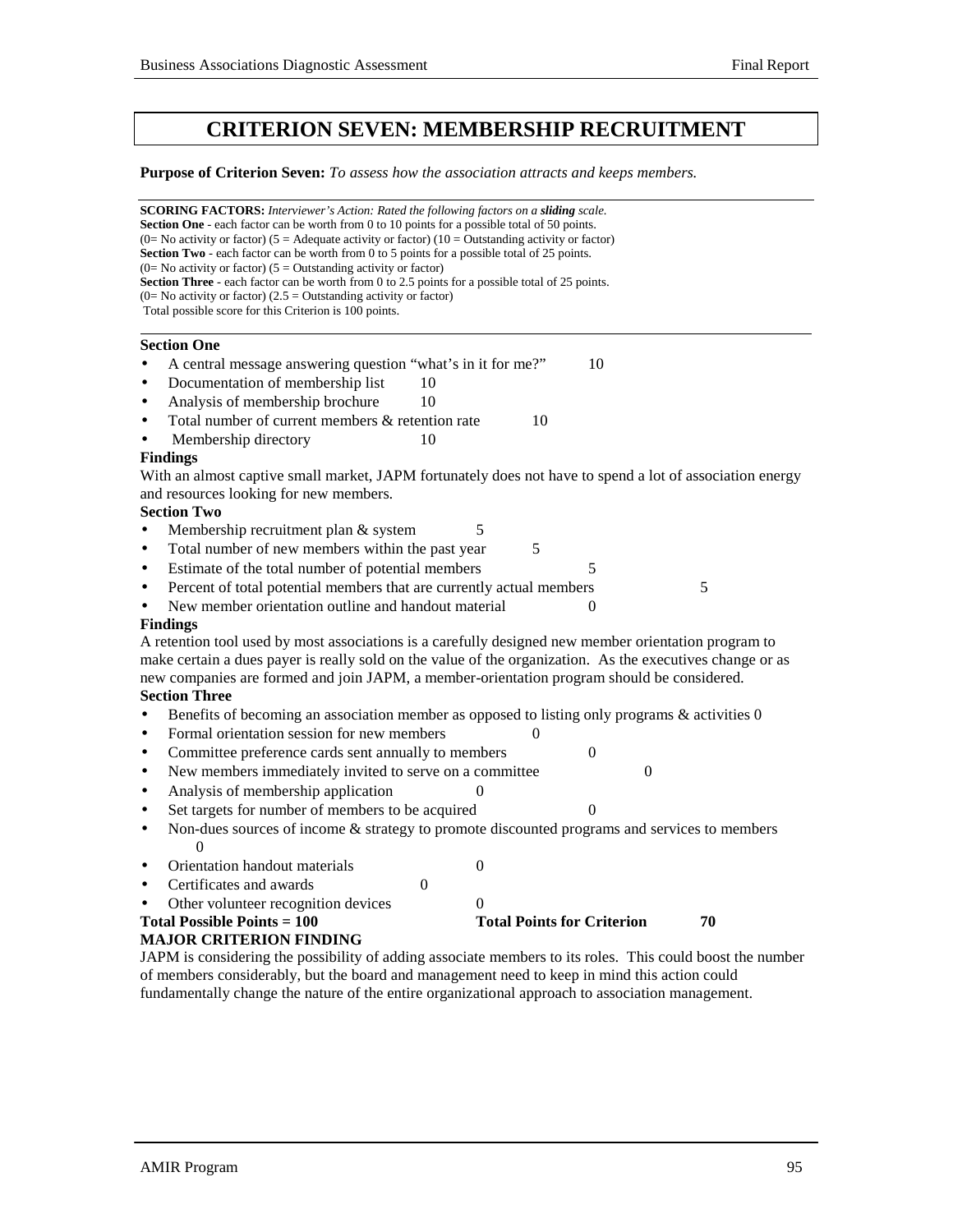# **CRITERION EIGHT: COMMUNICATION & PUBLIC RELATIONS**

**Purpose of Criterion Eight:** *To assess the association's communication and public relation capabilities.*

| <b>SCORING FACTORS:</b> Interviewer's Action: Rated the following factors on a sliding scale.<br><b>Section One</b> - each factor can be worth from 0 to 10 points for a possible total of 50 points.<br>(0= No activity or factor) (5 = Adequate activity or factor) (10 = Outstanding activity or factor)<br><b>Section Two</b> - each factor can be worth from 0 to 5 points for a possible total of 25 points.<br>$(0=$ No activity or factor) $(5=$ Outstanding activity or factor)<br>Section Three - each factor can be worth from 0 to 2.5 points for a possible total of 25 points.<br>(0= No activity or factor) (2.5 = Outstanding activity or factor)<br>Total possible score for this Criterion is 100 points. |                  |  |  |  |
|-----------------------------------------------------------------------------------------------------------------------------------------------------------------------------------------------------------------------------------------------------------------------------------------------------------------------------------------------------------------------------------------------------------------------------------------------------------------------------------------------------------------------------------------------------------------------------------------------------------------------------------------------------------------------------------------------------------------------------|------------------|--|--|--|
| <b>Section One</b>                                                                                                                                                                                                                                                                                                                                                                                                                                                                                                                                                                                                                                                                                                          |                  |  |  |  |
| Analysis of core communication message                                                                                                                                                                                                                                                                                                                                                                                                                                                                                                                                                                                                                                                                                      | 10               |  |  |  |
| Comprehensiveness of the communication plan relative to the strategic plan<br>$\bullet$                                                                                                                                                                                                                                                                                                                                                                                                                                                                                                                                                                                                                                     | 5                |  |  |  |
| Analysis of professional communication staff<br>$\bullet$                                                                                                                                                                                                                                                                                                                                                                                                                                                                                                                                                                                                                                                                   | 10               |  |  |  |
| Analysis of key target audiences<br>$\bullet$                                                                                                                                                                                                                                                                                                                                                                                                                                                                                                                                                                                                                                                                               | $\Omega$         |  |  |  |
| Analysis of communication feedback mechanisms (assessment $&$ tracking) 0                                                                                                                                                                                                                                                                                                                                                                                                                                                                                                                                                                                                                                                   |                  |  |  |  |
| <b>Findings</b>                                                                                                                                                                                                                                                                                                                                                                                                                                                                                                                                                                                                                                                                                                             |                  |  |  |  |
| JAPM's approach to communication is based more on direct personal communication with members as                                                                                                                                                                                                                                                                                                                                                                                                                                                                                                                                                                                                                             |                  |  |  |  |
| opposed to printed and electronic material.                                                                                                                                                                                                                                                                                                                                                                                                                                                                                                                                                                                                                                                                                 |                  |  |  |  |
| <b>Section Two</b>                                                                                                                                                                                                                                                                                                                                                                                                                                                                                                                                                                                                                                                                                                          |                  |  |  |  |
| Communications that improve the BA's image, inform the public $\&$ increase membership 5                                                                                                                                                                                                                                                                                                                                                                                                                                                                                                                                                                                                                                    |                  |  |  |  |
| Communication research with facts describing problems<br>$\bullet$                                                                                                                                                                                                                                                                                                                                                                                                                                                                                                                                                                                                                                                          | 5                |  |  |  |
| Analysis of writing for readership<br>٠                                                                                                                                                                                                                                                                                                                                                                                                                                                                                                                                                                                                                                                                                     | 5                |  |  |  |
| Correctly selected communication media<br>$\bullet$                                                                                                                                                                                                                                                                                                                                                                                                                                                                                                                                                                                                                                                                         | 5                |  |  |  |
| Frequency of communication campaign<br>$\bullet$                                                                                                                                                                                                                                                                                                                                                                                                                                                                                                                                                                                                                                                                            | 5                |  |  |  |
| <b>Section Three</b>                                                                                                                                                                                                                                                                                                                                                                                                                                                                                                                                                                                                                                                                                                        |                  |  |  |  |
| Communication plan that covers all parts of strategic plan<br>$\bullet$                                                                                                                                                                                                                                                                                                                                                                                                                                                                                                                                                                                                                                                     | $\boldsymbol{0}$ |  |  |  |
| Analysis of newsletter<br>$\theta$<br>$\bullet$                                                                                                                                                                                                                                                                                                                                                                                                                                                                                                                                                                                                                                                                             |                  |  |  |  |
| Analysis of magazine<br>$\theta$<br>$\bullet$                                                                                                                                                                                                                                                                                                                                                                                                                                                                                                                                                                                                                                                                               |                  |  |  |  |
| Analysis of action bulletins<br>$\theta$<br>$\bullet$                                                                                                                                                                                                                                                                                                                                                                                                                                                                                                                                                                                                                                                                       |                  |  |  |  |
| Analysis of program brochures<br>2.5<br>$\bullet$                                                                                                                                                                                                                                                                                                                                                                                                                                                                                                                                                                                                                                                                           |                  |  |  |  |
| Analysis of news releases and media kit<br>$\bullet$                                                                                                                                                                                                                                                                                                                                                                                                                                                                                                                                                                                                                                                                        | .2.5             |  |  |  |
| Analysis of Web site or Web sites<br>$\bullet$                                                                                                                                                                                                                                                                                                                                                                                                                                                                                                                                                                                                                                                                              | 2.5              |  |  |  |
| Existence of crisis management plan<br>$\boldsymbol{0}$<br>$\bullet$                                                                                                                                                                                                                                                                                                                                                                                                                                                                                                                                                                                                                                                        |                  |  |  |  |
| Executive awareness of importance of communication efforts<br>$\bullet$                                                                                                                                                                                                                                                                                                                                                                                                                                                                                                                                                                                                                                                     | 2.5              |  |  |  |
| Staff awareness of importance of communication efforts<br>$\bullet$                                                                                                                                                                                                                                                                                                                                                                                                                                                                                                                                                                                                                                                         | 2.5              |  |  |  |
| <b>Findings</b>                                                                                                                                                                                                                                                                                                                                                                                                                                                                                                                                                                                                                                                                                                             |                  |  |  |  |
| Though some communication media are being used, there does not seem to be a need for a broad-based<br>public relations effort for LADM. The staff is experiencing the normal frustrations with the public media                                                                                                                                                                                                                                                                                                                                                                                                                                                                                                             |                  |  |  |  |

public relations effort for JAPM. The staff is experiencing the normal frustrations with the public media and the lack of professionalism and understanding by the news reporters. Unfortunately this is not unique to Jordan.

#### **Total Possible Points = 100 Total Points for Criterion 62.5 MAJOR CRITERION FINDING**

Along with membership development, JAPM's communication effort is unique because of its size and specialization of its membership.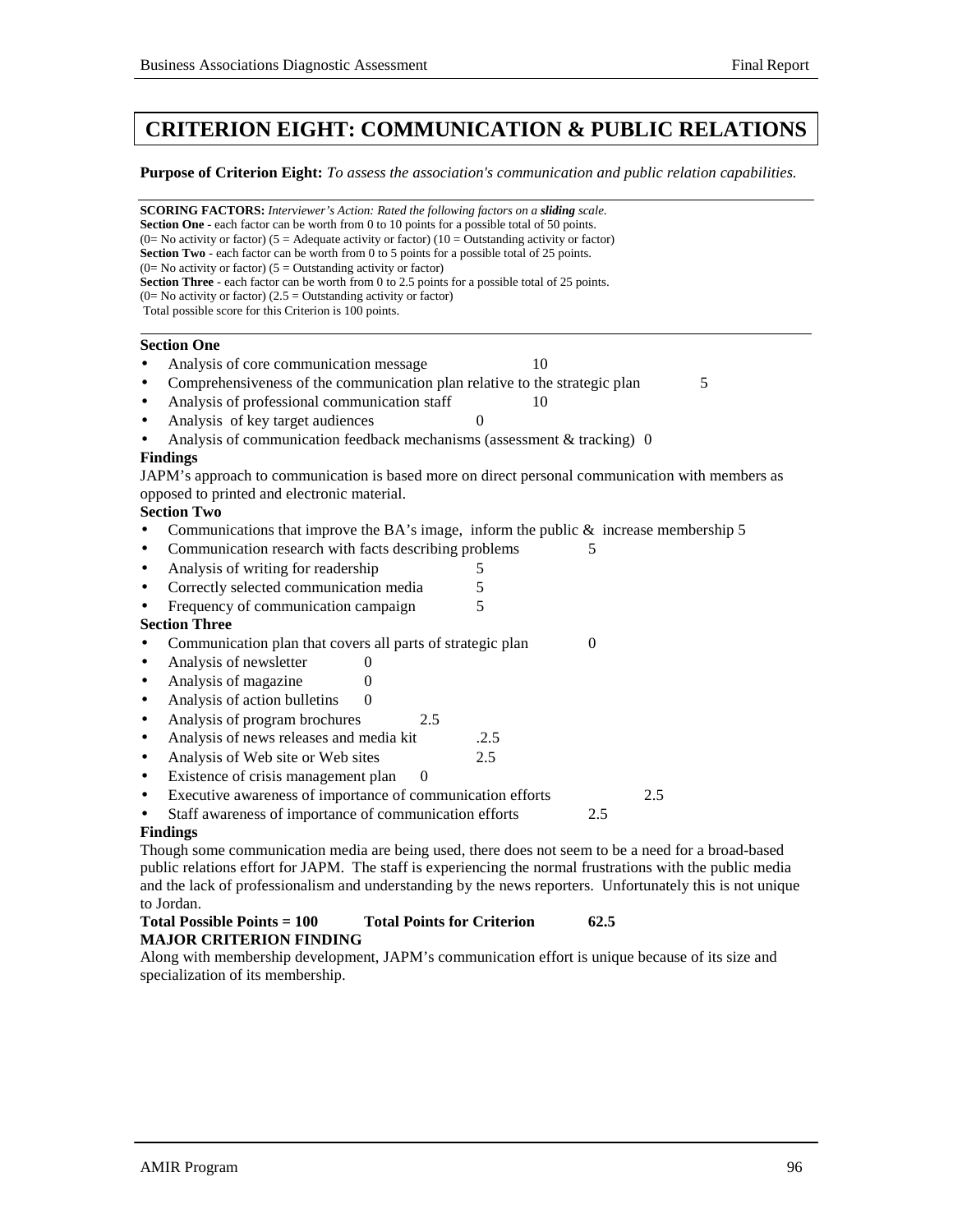### **CRITERION NINE: GOVERNMENT AFFAIRS**

**Purpose of Criterion Nine:** *To assess the levels of competence and sophistication of the association's government affairs program.*

**SCORING FACTORS:** *Interviewer's Action: Rated the following factors on a sliding scale.* **Section One** - each factor can be worth from 0 to 10 points for a possible total of 50 points.  $(0=$  No activity or factor)  $(5 =$  Adequate activity or factor)  $(10 =$  Outstanding activity or factor) **Section Two** - each factor can be worth from 0 to 5 points for a possible total of 25 points.  $(0=$  No activity or factor)  $(5 =$  Outstanding activity or factor) **Section Three** - each factor can be worth from 0 to 2.5 points for a possible total of 25 points.  $(0=$  No activity or factor)  $(2.5 =$  Outstanding activity or factor) Total possible score for this Criterion is 100 points. l

#### **Section One**

- Analysis of public policies that prohibit job creation 10
- Analysis of obstacles to overcome to achieve economic growth 10
- Analysis of business association's adopted government policy positions 10
- Professional capabilities of government affairs staff 10
- Analysis of issue briefs produced by the business association 10

#### **Findings**

JAPM has for many years been influencing public policy. It has had considerable success; however, the association needs to institutionalize its governmental affairs program by documenting its board's policies and utilizing issue briefs to educate its members.

#### **Section Two**

- 1. Establishment of public policy advocacy committee 5
- 2. Availability of staff to research legal and economic research on key issues 5
- 3. List of priority issues 5
- 4. Analysis of research reports produced or authorized  $\qquad 5$
- 1. Analysis of reports to the board and the membership on government affairs activities 5

#### **Findings**

The board needs to approve and finance additions to the professional staff in governmental affairs or at least add administrative staff to allow the executive director to further develop his skills and contacts in that area of association management.

#### **Section Three**

- Analysis of business association's participation in anti-corruption program 0
- Analysis of government tax policies effect on business association's members 2.5
- Tracking proposals through the legislative process 2.5
- Testimony before public bodies on key issues 2.5
- Grass roots campaign efforts 2.5
- Coalition building efforts of association 2.5
- Understanding of the political dynamics of the nation 2.5
- Member education program on public policy 2.5

| Ability to build public support for government policy changes | 2.5 |
|---------------------------------------------------------------|-----|
| Ability to launch a letter writing campaign on key issues     | 2.5 |

#### **Findings**

Many advocacy techniques are available to associations, and JAPM needs to make certain that it is utilizing the best approaches for its national and international situation.

#### **Total Possible Points = 100** Total Points 97.5

#### **MAJOR CRITERION FINDING**

JAPM has been relatively successful in public policy advocacy because it has selected key issues of interest to its members. Those members are major contributors to the gross national product; therefore, when JAPM speaks, the government listens.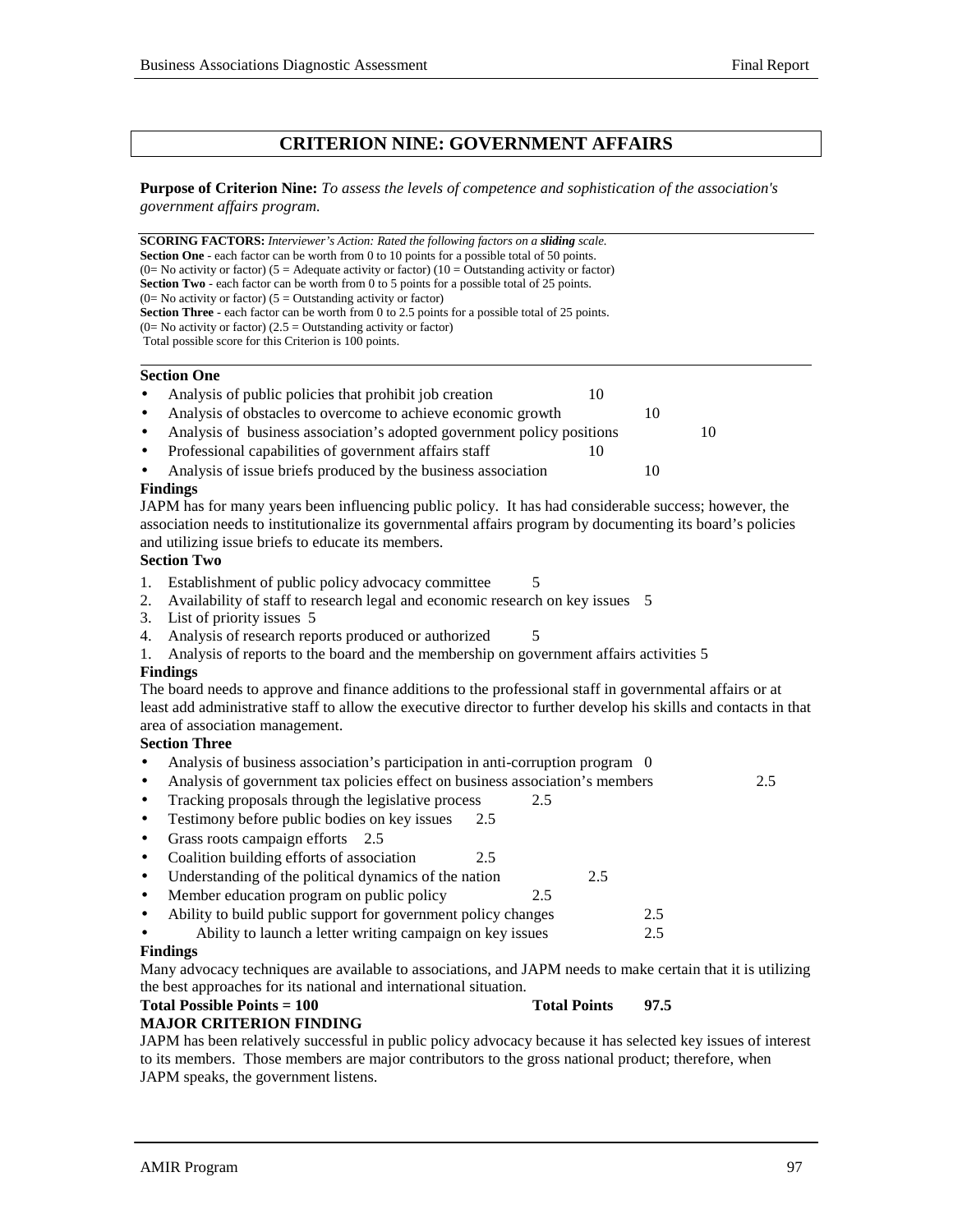### **CRITERION TEN: MANAGEMENT SYSTEMS -USE OF INFORMATION TECHONOLOGY**

**Purpose of Criterion Ten:** *To assess the association's management systems, information technology, and hardware capacity.*

**SCORING FACTORS:** *Interviewer's Action: Rated the following factors on a sliding scale.* **Section One** - each factor can be worth from 0 to 10 points for a possible total of 50 points. (0= No activity or factor) (5 = Adequate activity or factor) (10 = Outstanding activity or factor) **Section Two** - each factor can be worth from 0 to 5 points for a possible total of 25 points.  $(0=$  No activity or factor)  $(5=$  Outstanding activity or factor) **Section Three** - each factor can be worth from 0 to 2.5 points for a possible total of 25 points.  $(0=$  No activity or factor)  $(2.5 =$  Outstanding activity or factor) Total possible score for this Criterion is 100 points.

#### **Section One**

l

l

- Analysis of overall information technology systems to streamline activities (i.e. Microsoft Project for work plan, MS Outlook prompts, MS Access for database to generate mailing lists, labels, etc) 10
- Executive computer and technology philosophy 10
- Staff computer efficiency and technical capabilities 5
- Operational policies  $&$  procedures manuals  $\qquad 0$
- Documentation of record-keeping activities 5

#### **Finding**

Documentation of operational policies and procedures needs to be developed at JAPM in the area of technology. Standards and procedures for each technology needs to be established and documented to institutionalize the organization's use of one of its most extensive investments.

- Availability and utilization of database software 5
- Analysis of Web site(s) 5
- Analysis of forms used in accordance with Operational Policies & Procedure manual 0
	-
- Analysis of specific system hardware 5 Utilization of e-business capacity 0
- 

### **Finding**

A new Web site is under construction. Other routine technology management approaches including ebusiness need to be adopted.

### **Section Three**

- Study of e-mail utilization 2.5
- Analysis of written communications business letters, brochures, faxes, e-mails, etc. 2.5
- Analysis of networking capabilities 2.5
- Utilization of fax machine networks 2.5
- Analysis of printing capabilities 2.5
- Analysis of copying capabilities 2.5
- Analysis of scanning capabilities 2.5
- Assessment of desktop publishing capabilities 2.5
- Evidence of technology upgrade awareness 2.5
- Evidence of technology upgrade plans 2.5

### **Findings**

JAPM should become a technology driven organization. Upgrades in software and hardware are in order and seeking new ways to utilize existing and future technology should always be on the management's agenda.

#### Total Possible Points = 100 Total Points for Criterion 70 **MAJOR CRITERION FINDING**

JAPM has sufficient management systems, information technology, and hardware capacity in place to accomplish the mission and objectives of the organization; however, the staff efficiency would be increased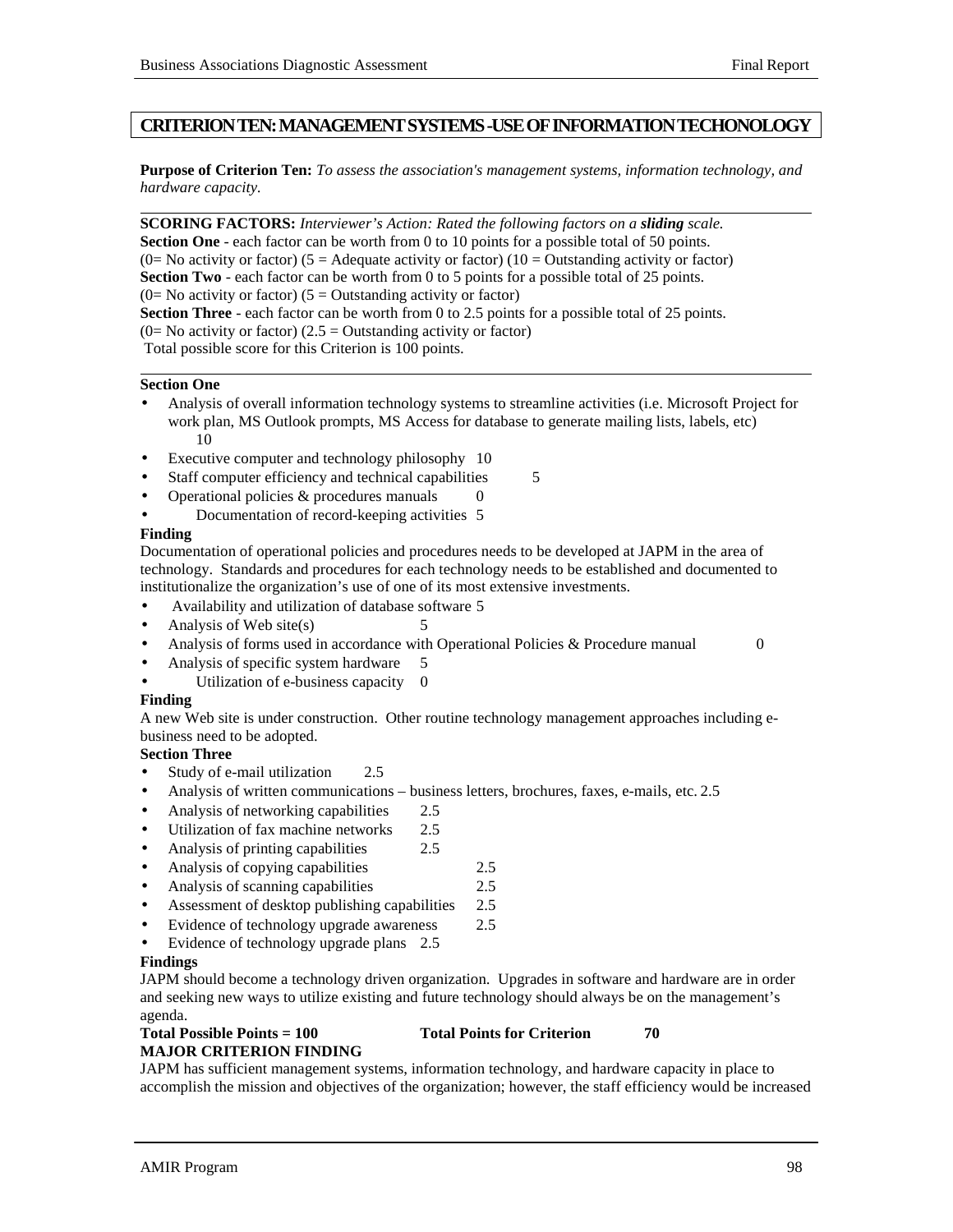dramatically by upgrading its technology base and by using the latest electronic tools and techniques in communicating with its very high-powered membership.

#### **SUMMARY SHEET FOR POINTS**

| <b>Criterion One: Mission, Objectives, and Documents</b>              | Points 73 |
|-----------------------------------------------------------------------|-----------|
| <b>Criterion Two: Governing Body, Officers, and Directors</b>         | Points 88 |
| <b>Criterion Three: Organizational Structures</b>                     | Points 65 |
| <b>Criterion Four: Programs, Services, and Activities</b>             | Points 68 |
| <b>Criterion Five: Association Staff</b>                              | Points 50 |
| <b>Criterion Six: Financial Planning and Reporting</b>                | Points 90 |
| <b>Criterion Seven: Membership Development and Recruiting</b>         | Points 70 |
| <b>Criterion Eight: Communications and Public Relations</b>           | Points 63 |
| <b>Criterion Nine: Government Affairs</b>                             | Point 98  |
| <b>Criterion Ten: Management Systems &amp; Information Technology</b> | Points 70 |
|                                                                       |           |

# **Total Criteria Points 735**

# **FORMULA: Total Criteria Points divided by 1000 equals percentage score. 735/1000 =.735/100=74%**

**Jordan Association of Manufacturers of Pharmaceuticals and Medical**

**Appliances**

# **COMPARATIVE RATIO SCORE 74%**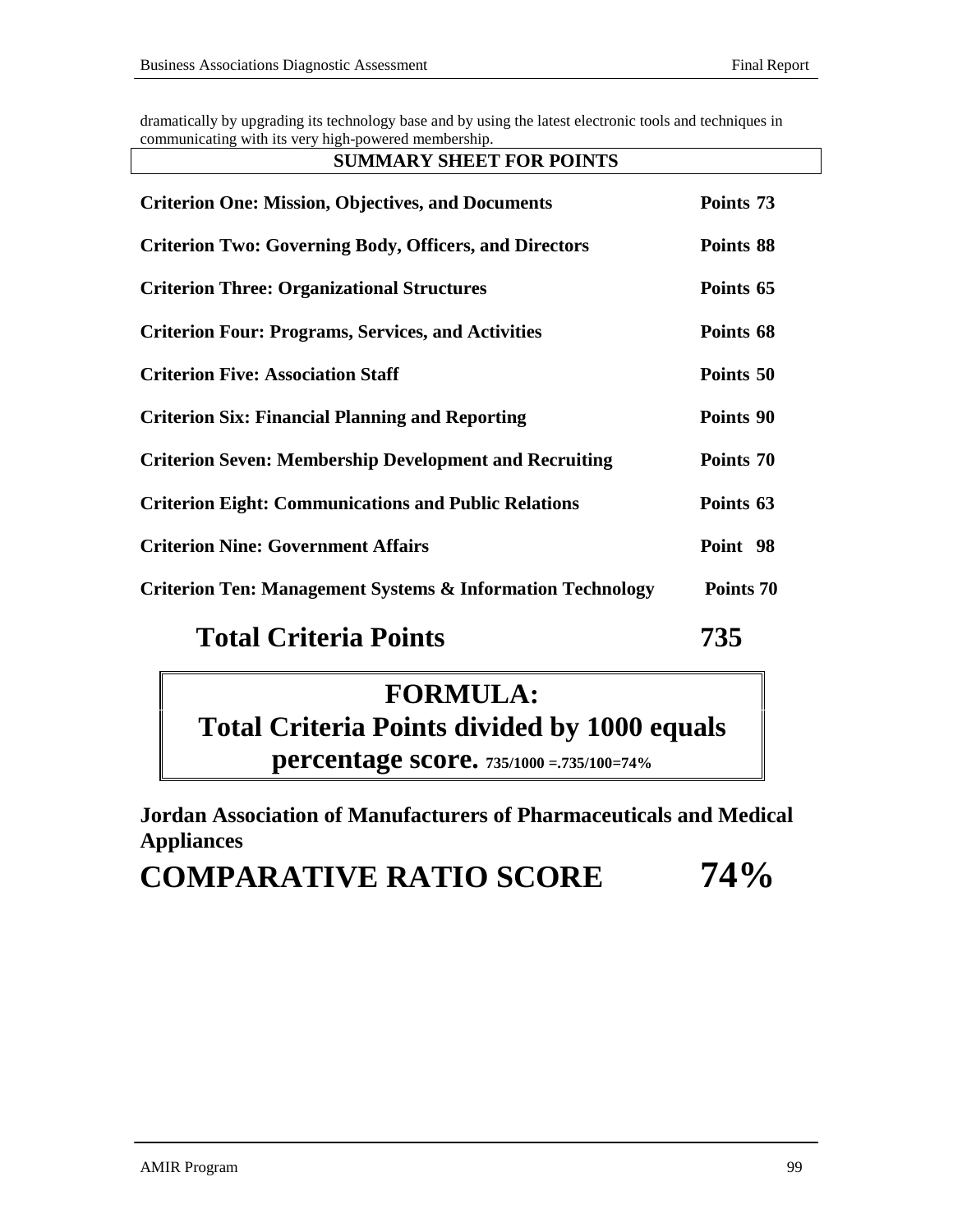# **Certification Statement**

Therefore, the Jordan Association of Manufacturers of Pharmaceuticals and Medical Appliances, a business association received a 74 percentage score, which illustrates that the association has met that percentage of standards when compared to an international model association of 100 percent.

**Date of interview: 3/20/02 Name of the Interviewer: Larry Milner, CAE**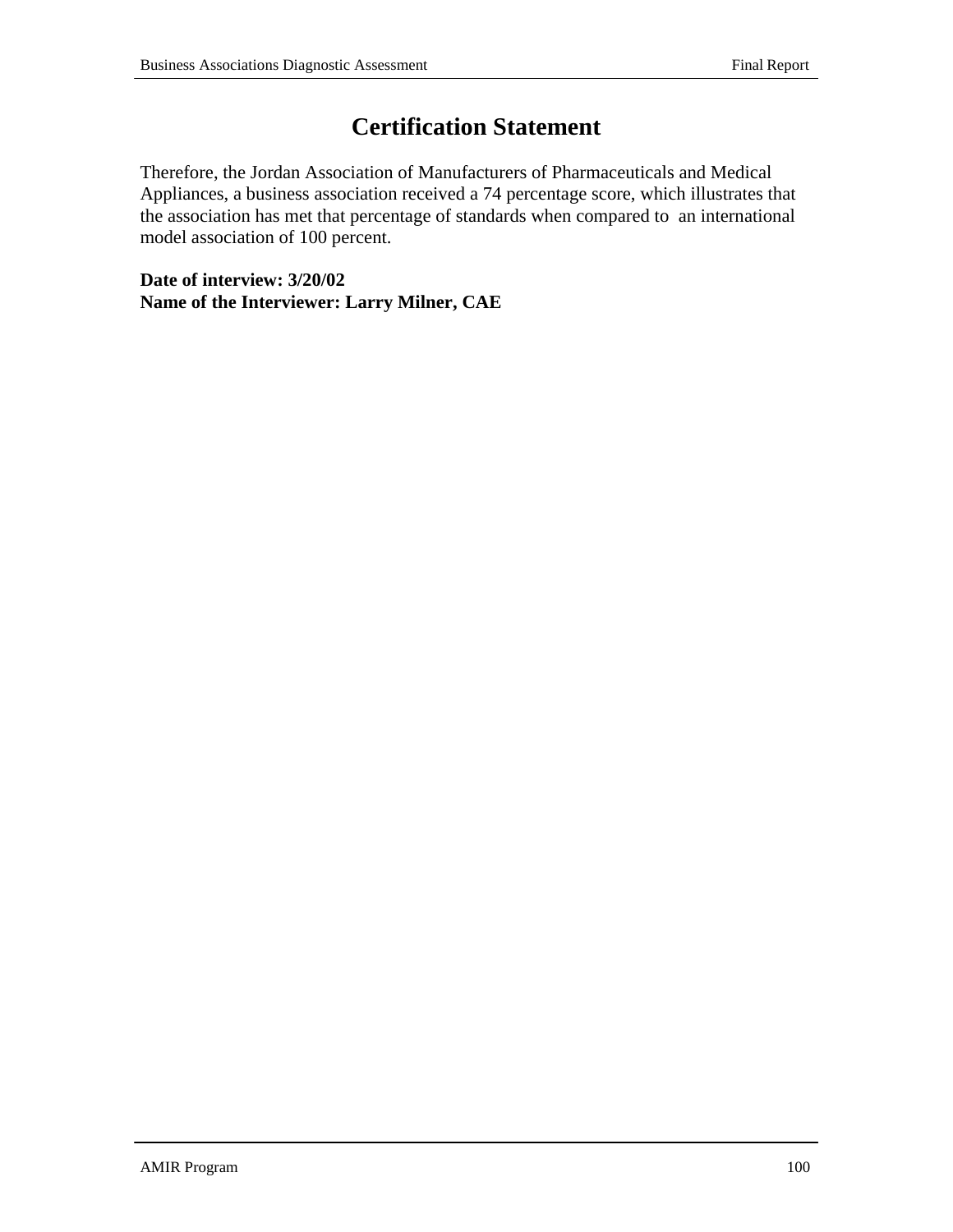# **DIAGNOSTIC ASSESSMENT OF JABA, THE AMERICAN CHAMBER OF COMMERCE IN JORDAN**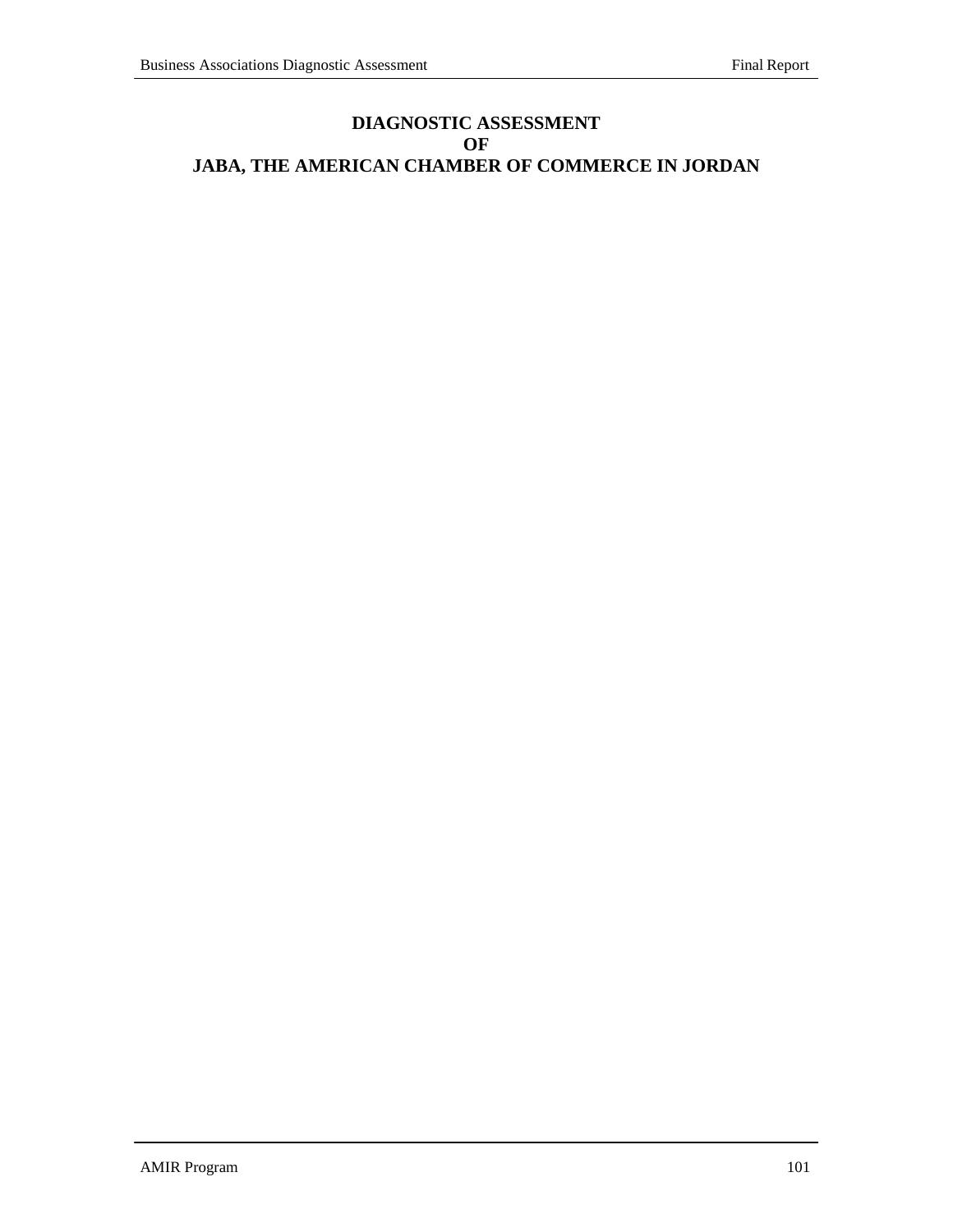# **BASIC FACTS ABOUT JABA THE AMERICAN CHAMBER OF COMMERCE IN JORDAN**

**Business Association name:** Jordan American Business Association / Jordan American Chamber of Commerce (JABA)

**Address**: P.O. Box 840817

**Telephone:** 962 6 565 1860

**Fax:** 962 6 565 1862

**Email:** rbutros@jaba.org.jo

**Web Site:** www.jaba.org.jo and www.justrade.jo

**Name of Chief Volunteer:** Fawaz Shalan

**Title:** Chairman of the Board

**Name of Chief Paid Executive:** Raghda Butros

**Title:** Executive Director

**Date of Organization's Founding:** 1999

**Number of Members**

**Budget Size**: 247,032 JD

**In USD:** \$350,000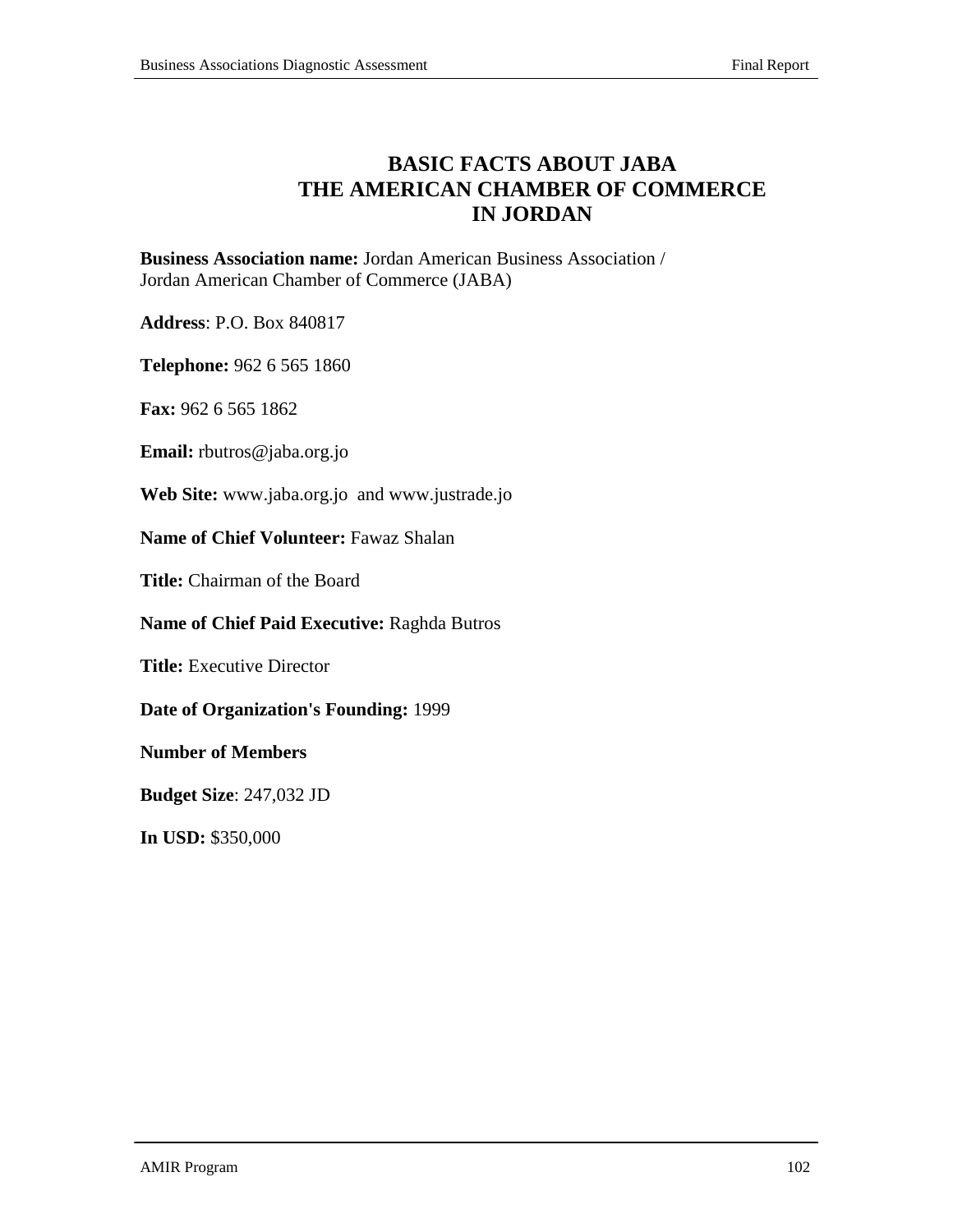# **SUMMARY OF KEY POINTS**

### **Diagnostic Score: 79% as of 3/4/2002**

JABA, the American Chamber of Commerce in Jordan, is a not-for-profit business association whose mission is to be the dynamic force for the development of commerce and promotion of investment between Jordan and the United States of America. During the past year, JABA's major activity has been directed at supporting the approval and implementation of the Jordan Free Trade Agreement with the United States. This business association also has been a leader in providing numerous and varied business training venues for its members.JABA has and continues to play a leadership role in forming a coalition among business associations to promote the acceptance of the US/Jordan Free Trade Agreement.

The association has strong leadership at both the board and staff levels. The staff and the board have apparently been able to remain focused on the association's mission and has avoided the distraction of becoming all things to all people. The strategic plan and the operational plan have narrowed the association's activities to carefully selected issues of importance to Jordan. With the right vision and the right mission, the programming activities seem to be successful, according to the chairman and the executive director.

Housed in an attractive new facility, the organization's professional staff consists of nine people who appear to be very competent in their various fields of activities. Headed by a capable executive director, the day to day operations appear productive and efficient, utilizing adequate technology and management procedures. Indications show that there is adequate support for the association's activities by the member companies with a relatively low turnover rate in membership.

Because of changing circumstances, four areas of the association's activities need to be improved: (1) strategic and operational planning, (2) communication, (3) governmental affairs, and (4) organizational structure.

Though written documents for the strategic and operational plans outline the major activities, both need to be further expanded and improved with more detailed action steps including specific tasks with deadlines, resource allocations, and assigned responsibilities. Several major flaws appear in the communication plan.

There has been very little or no forethought given to crisis management communication when in today's volatile world, it can be very hazardous for an organization not to be prepared to handle the impact of sudden events that can effect the image and the programs of the association in the future. Several worst-case scenarios should be considered with reaction plans developed to ameliorate negative impacts.

While JABA has been involved in several public policy advocacy efforts, there appears to be a need to increase the sophistication and intensity of that element of the organization's efforts. As the US/Jordan Free Trade Agreement is implemented, more barriers to trade will become evident. Therefore, JABA needs to continue to be in the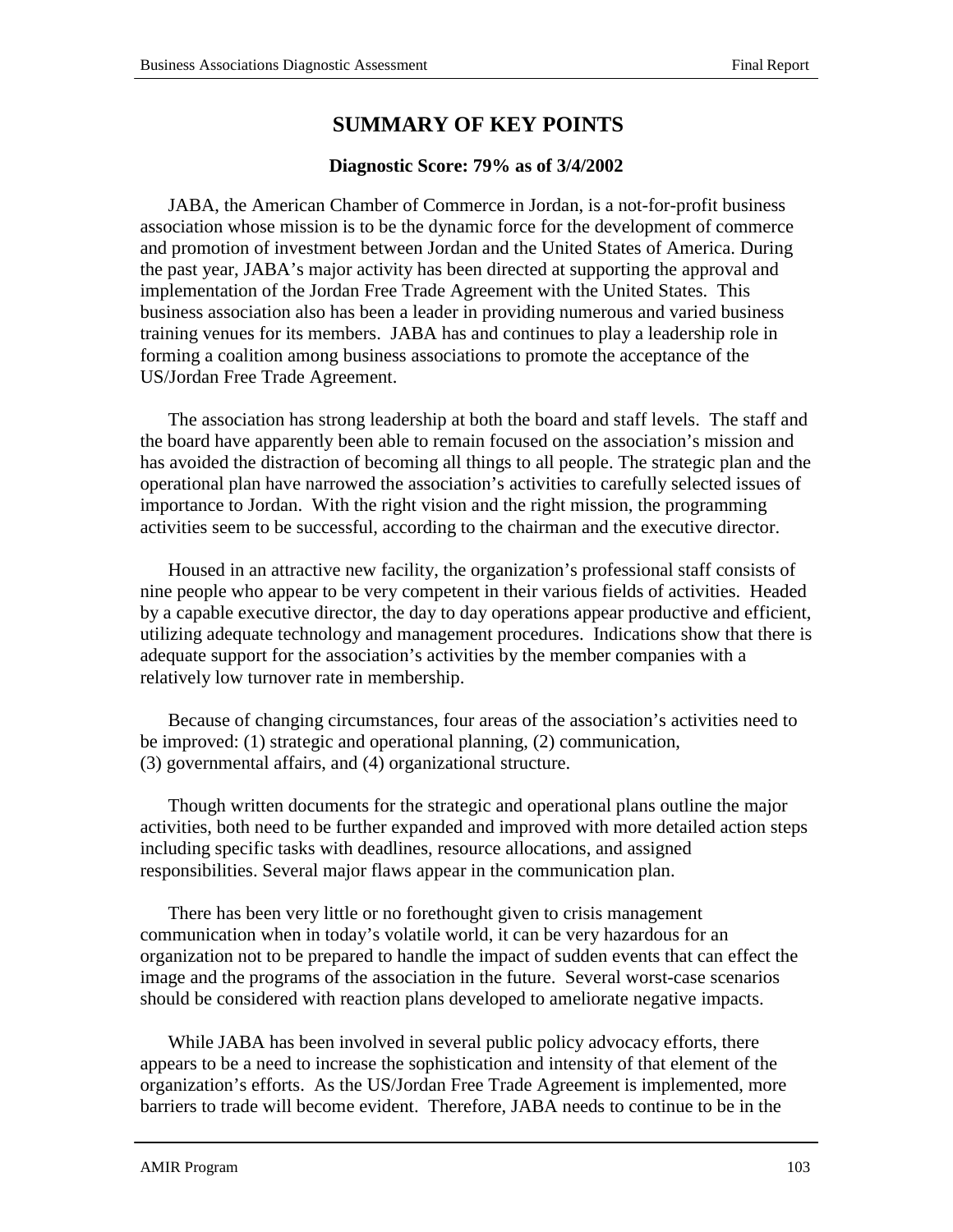forefront of advocating public policy changes to help create more jobs for Jordanians by expanding exports.

JABA's basic philosophy and objectives are properly conceived, the organization's current bylaws cause all board members, including the current chairman, to leave office on the same date, which is less than a desirable situation.

Overall, JABA appears to be a well-managed, strong business association with a bright future of providing necessary programs and services to its members.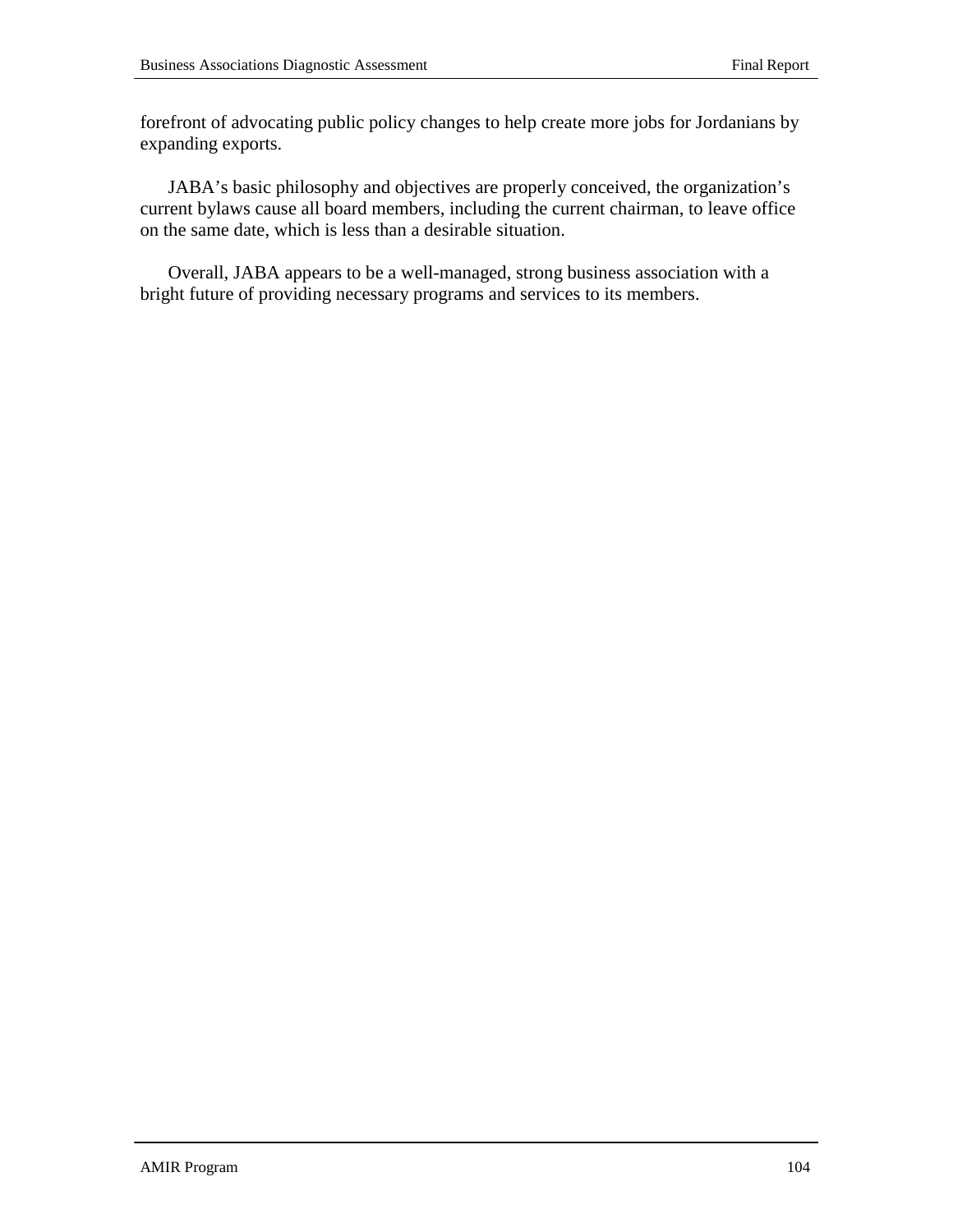# **SPECIFIC RECOMMENDATIONS FOR THE JORDANIAN AMERICAN BUSINESS ASSOCIATION**

### **Organizational Philosophy**

- 1. The JABA board and staff should establish a crisis management plan.
- 2. Membership needs to correct major and damaging flaw in bylaws and constitution relating to terms of directors.
- 3. Board and staff needs to develop a quantitative measurement of success.

### **Communications**

- 4. Staff with board's input and approval needs to further develop the association's super-ordinate goal along with its core public relations message answering the question for members, "What's in it for me?"
- 5. Staff needs to revamp "media relations" strategy.

### **Government Affairs**

- 6. Staff needs to utilize action bulletins for governmental affairs.
- 7. Staff should utilize issue briefs in governmental affairs program.
- 8. Staff needs to learn real governmental process for public policy advocacy.
- 9. Staff needs to prepare plan for utilizing grass roots letter writing campaigns.

# **Membership**

- 10. Board and staff need to strengthen membership recruitment and retention plans and activities.
- 11. Members and staff need to spend more productive time and effort on membership retention.
- 12. Staff needs to publish current year membership directory.

# **Finances**

- 13. Board needs to strengthen linkage between program of work and budget.
- 14. Staff needs to segregate overhead and programming costs from personnel costs allocated to various programs by using employee time sheets.
- 15. Chairman needs to establish an active audit committee at the board level.
- 16. Financial manager needs to develop a cost-of-service calculation for the amount of money spent each year on servicing members.

# **Leadership**

17. Chairman along with the executive director needs to develop formal orientation plan and material for board, committee chair, new members, and staff.

# **Technology**

- 18. Staff with help of a consultant needs to document policies and procedures in manual format for information technology of association.
- 19. Staff needs to complete software upgrades.
- 20. Staff needs to complete Web site upgrades.

# **Personnel**

- 21. Executive director needs to work toward establishment of a Jordanian association executives association to establish a higher level of professional availability for personnel.
- 22. Board needs to use annual performance appraisal for executive director.
- 23. Executive director needs to build appropriate number of trained staff members and then to practice effective delegation techniques.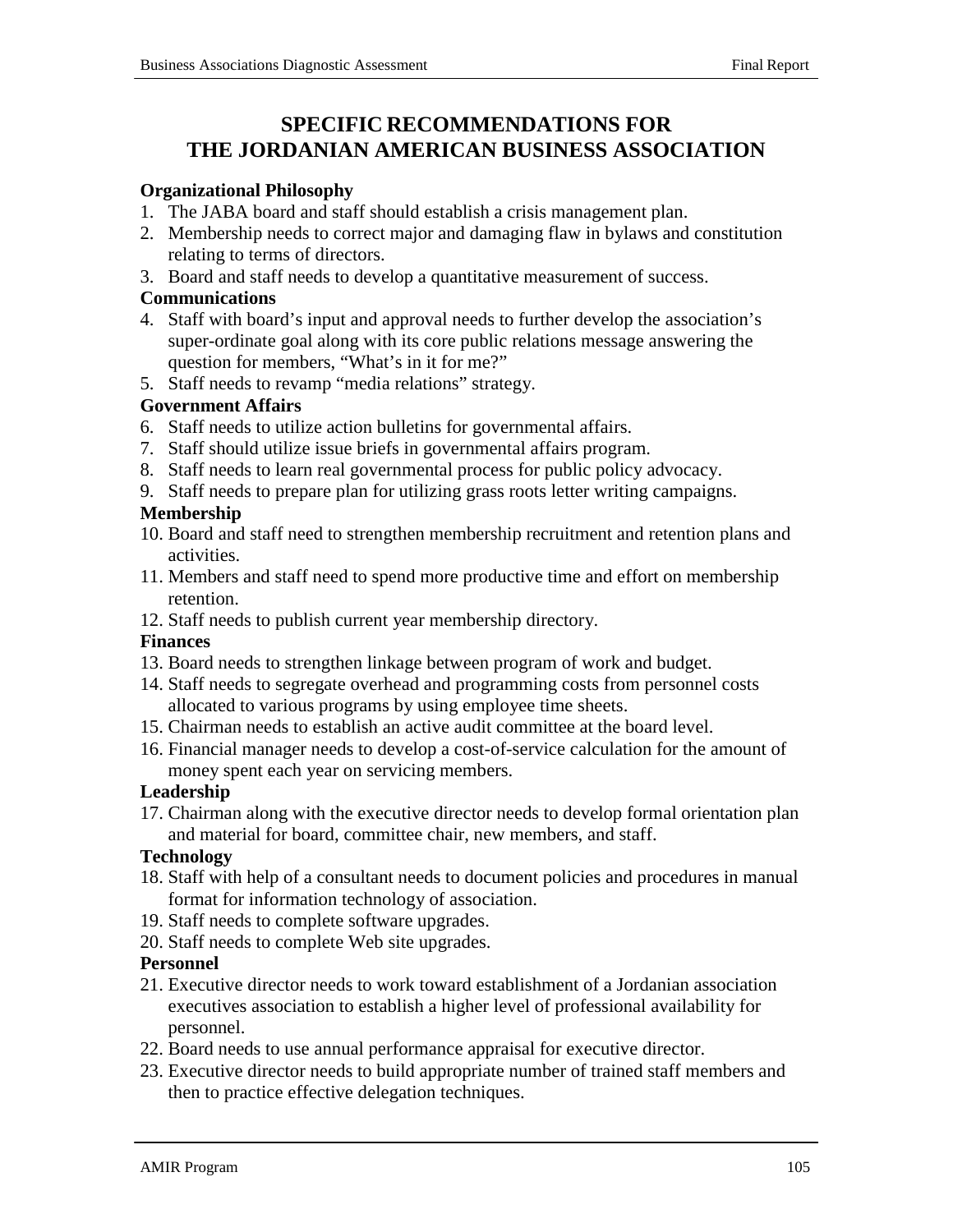- 24. Executive director needs to utilize annual performance appraisals for employees.
- 25. Executive director needs to develop information technology expertise on staff.
- 26. Executive director needs to upgrade professional communication staff.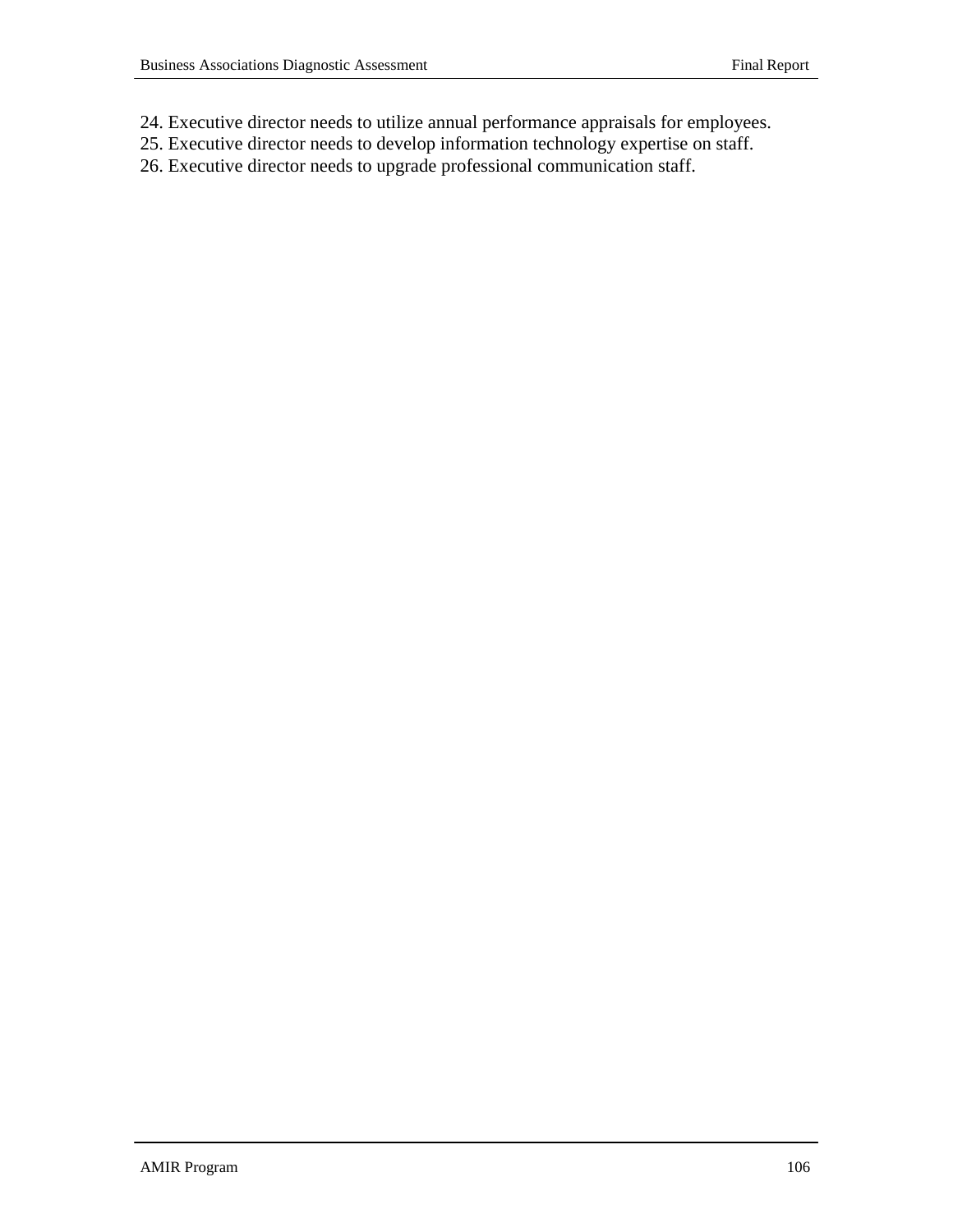## **CRITERION ONE: MISSION, OBJECTIVES AND DOCUMENTS**

**Purpose of Criterion One:** *To assess the fundamental philosophy and focus of the association from the viewpoint of the organization's volunteer and professional leaders.*

**SCORING FACTORS:** *Interviewer's Action: Rated the following factors on a sliding scale.* **Section One** - each factor can be worth from 0 to 10 points for a possible total of 50 points. (0= No activity or factor) (5 = Adequate activity or factor) (10 = Outstanding activity or factor) **Section Two** - each factor can be worth from 0 to 5 points for a possible total of 25 points.  $(0=$  No activity or factor)  $(5 =$  Outstanding activity or factor) **Section Three** - each factor can be worth from 0 to 2.5 points for a possible total of 25 points.  $(0=$  No activity or factor)  $(2.5 =$  Outstanding activity or factor) 

#### **Section One**

- Vision Statement 10
- **Mission statement** 10
- Bylaws and charter 5
- Membership needs assessment 5
- Comprehensive strategic plan 2

#### **Findings**

While JABA's vision and mission statement and objectives are properly conceived and well-written, the organization's current bylaws are presenting a major problem. All board members, including the current chairman, leave office on the same date. There are no staggered terms for directors and the existing bylaws have term limits that will cause 100% turnover. This flaw will cause a loss of institutional memory and an over reliance and dependency on the staff for analysis of past events and activities. This is not an optimal situation. Also, even though the staff and directors seem to be aware of their members' desires, there is no formal needs-assessment mechanism in place to regularly and consistently track input.

## **Section Two**

- Objectives 5
- Program of Work 5
- Performance Audit 5
- Minutes of Board Meetings, Executive Committee Minutes, and Minutes for Committees 5
- Annual Report to Members on Results of Action Plans 5

#### **Findings**

The Program of Work for the year should be further refined with specific, measurable, and achievable goals that have estimated resource needs and set deadlines. More sophisticated planning methodologies need to be employed.

#### **Section Three**

- Understanding of the macro environment of nation 2.5
- Understanding of the industry environment in nation 2.5
- Understanding of the competitive environment 2.5
- Business association's internal environment or culture 2.5
- Understanding of the strengths of the business association 2.5
- Understanding of the weaknesses of the business association 2.5
- Understanding of the opportunities of the business association 2.5
- Understanding of the threats to the business association 2.5
- Contingency planning 1
- Documentation of implementation of action plans 2.5

#### **Findings**

 While the leadership has verbalized a few organizational scenarios, there is no formal contingency plan in place to cover unexpected events.

# **Total Possible Points = 100 Total Criterion Points 80.5**

## **CRITERION MAJOR FINDING**

With the exceptions noted above in Findings, JABA volunteers and staff have a firm grip on its fundamental philosophy and have been able to keep focused on its primary mission.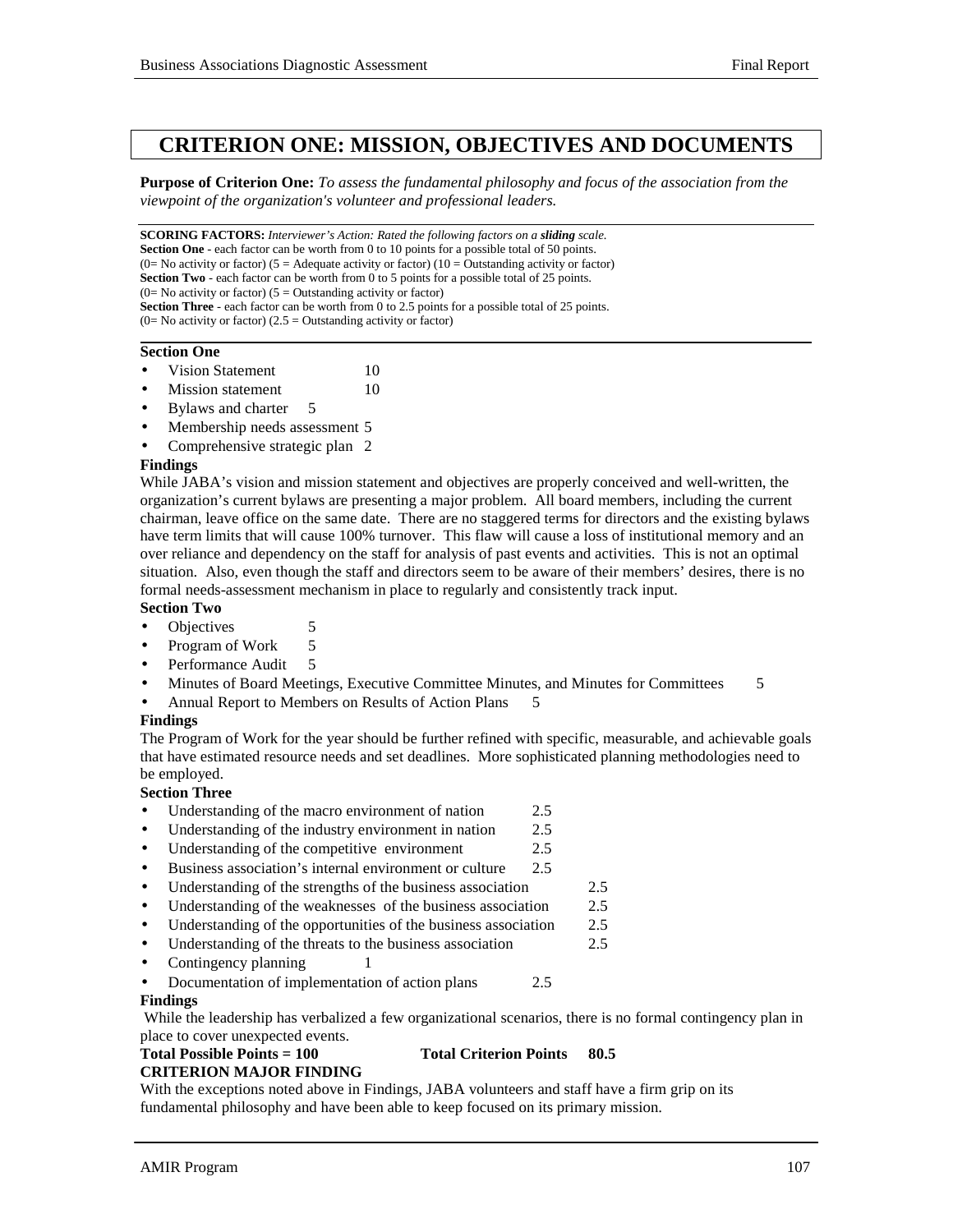## **CRITERION TWO: GOVERNING BODY, OFFICERS, AND DIRECTORS**

#### **Purpose of Criterion Two:** *To assess the structure and efficiency of organization's governing body.*

|                    |                                                                                                                                                                                                           | <b>SCORING FACTORS:</b> Interviewer's Action: Rated the following factors on a <b>sliding</b> scale.    |  |  |  |  |  |
|--------------------|-----------------------------------------------------------------------------------------------------------------------------------------------------------------------------------------------------------|---------------------------------------------------------------------------------------------------------|--|--|--|--|--|
|                    |                                                                                                                                                                                                           | <b>Section One</b> - each factor can be worth from 0 to 10 points for a possible total of 50 points.    |  |  |  |  |  |
|                    | (0= No activity or factor) (5 = Adequate activity or factor) (10 = Outstanding activity or factor)<br><b>Section Two</b> - each factor can be worth from 0 to 5 points for a possible total of 25 points. |                                                                                                         |  |  |  |  |  |
|                    |                                                                                                                                                                                                           |                                                                                                         |  |  |  |  |  |
|                    | (0= No activity or factor) ( $5 =$ Outstanding activity or factor)                                                                                                                                        |                                                                                                         |  |  |  |  |  |
|                    |                                                                                                                                                                                                           | <b>Section Three</b> - each factor can be worth from 0 to 2.5 points for a possible total of 25 points. |  |  |  |  |  |
|                    | $(0=$ No activity or factor) $(2.5 =$ Outstanding activity or factor)                                                                                                                                     |                                                                                                         |  |  |  |  |  |
| <b>Section One</b> |                                                                                                                                                                                                           |                                                                                                         |  |  |  |  |  |
| $\bullet$          | Effective bylaws/constitution                                                                                                                                                                             |                                                                                                         |  |  |  |  |  |

- Commitment of officers to association (time & resources) 5
- **Decision making capabilities and willingness of board** 10
- Avoidance of micromanagement by the board 10
- Volunteer officers' background / industry positions held by officers 10

#### **Findings**

The current bylaws and constitution have served JABA well with the notable exception of staggered terms for the board leadership which will, in its current version, leave the association with a totally new group of leaders ever four years. As in many organizations, some directors are more committed than others and JABA is no exception. While most of the board members spend the necessary time and resources to serve effectively as directors, a few apparently are not willing or are not able to commit the time to be really effective directors. Also, from time to time, the board has had difficulty in arriving at timely and appropriate decisions on some critical issues

#### **Section Two**

- Attendance at general membership meetings 5
- Community position of officers & relevant educational background 5
- Officer-orientation plan, training and association material 5
- Job descriptions for officers and directors 5
- Fram limits of officers 3

#### **Findings**

As mentioned above, the term limits of officers, in JABA case, is a hindrance because of the lack of staggered terms. On the whole, there is a strong group of directors who understand their role in the association and have developed the necessary processes to conduct the fundamental business of JABA.

#### **Section Three**

- Staggered terms for officers 0
- Board culture 2
- Board procedures 2
- Board agendas 2.5
- Board reports 2.5
- General membership meeting 2.5
- Proper agendas for strategic planning, brainstorming, administrative, and project planning meetings 0
- Attendance at board meetings 2.5
- Length of board meetings 2.5
- Participation of all directors in board meetings 2.5

## **Findings**

In addition to the staggered terms dilemma, attendance at board meetings has been less than perfect, thereby limiting the broad-based representation that the directors are supposed to represent.

#### **Total Possible Points = 100** Total Points for Criterion 82

## **CRITERION MAJOR FINDING**

With the exceptions noted above in Findings, JABA's governing body is fundamentally sound and should serve the membership and the nation very well in the coming years.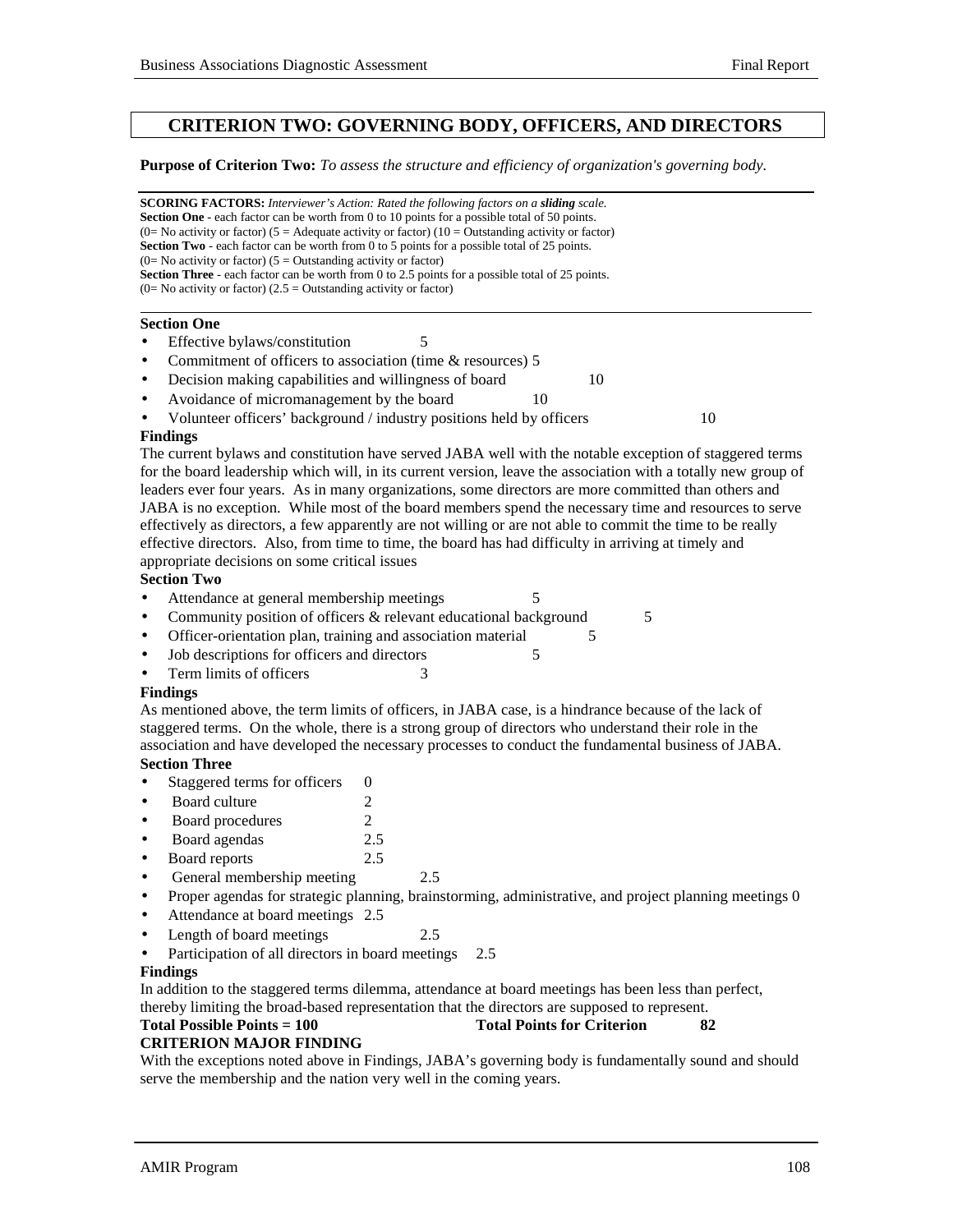## **CRITERION THREE: ORGANIZATIONAL STRUCTURE**

**Purpose of Criterion Three:** *To assess the organization's adherence to sound management principles.*

| SCORING FACTORS: Interviewer's Action: Rated the following factors on a sliding scale.<br><b>Section One</b> - each factor can be worth from 0 to 10 points for a possible total of 50 points.<br>(0= No activity or factor) (5 = Adequate activity or factor) (10 = Outstanding activity or factor)<br><b>Section Two</b> - each factor can be worth from 0 to 5 points for a possible total of 25 points. |                                                                                                              |
|-------------------------------------------------------------------------------------------------------------------------------------------------------------------------------------------------------------------------------------------------------------------------------------------------------------------------------------------------------------------------------------------------------------|--------------------------------------------------------------------------------------------------------------|
| $(0=$ No activity or factor) $(5 =$ Outstanding activity or factor)                                                                                                                                                                                                                                                                                                                                         |                                                                                                              |
| Section Three - each factor can be worth from 0 to 2.5 points for a possible total of 25 points.                                                                                                                                                                                                                                                                                                            |                                                                                                              |
| $(0=$ No activity or factor) (2.5 = Outstanding activity or factor)                                                                                                                                                                                                                                                                                                                                         |                                                                                                              |
| <b>Section One:</b>                                                                                                                                                                                                                                                                                                                                                                                         |                                                                                                              |
| Analysis of appropriateness and effectiveness of department/division structures<br>$\bullet$                                                                                                                                                                                                                                                                                                                | 10                                                                                                           |
| Regular board meetings<br>10<br>$\bullet$                                                                                                                                                                                                                                                                                                                                                                   |                                                                                                              |
| Minutes of board meetings<br>10<br>$\bullet$                                                                                                                                                                                                                                                                                                                                                                |                                                                                                              |
| Staff understanding of and support to structure of organization<br>$\bullet$                                                                                                                                                                                                                                                                                                                                | 10                                                                                                           |
| Well-defined decision-making process<br>$\bullet$                                                                                                                                                                                                                                                                                                                                                           | 10                                                                                                           |
| <b>Findings</b>                                                                                                                                                                                                                                                                                                                                                                                             |                                                                                                              |
| Without question, JABA has developed a fundamentally correct organizational structure.                                                                                                                                                                                                                                                                                                                      |                                                                                                              |
| <b>Section Two</b>                                                                                                                                                                                                                                                                                                                                                                                          |                                                                                                              |
| Published organizational chart<br>$\boldsymbol{0}$<br>$\bullet$                                                                                                                                                                                                                                                                                                                                             |                                                                                                              |
| Regular committee meetings<br>2.5<br>$\bullet$                                                                                                                                                                                                                                                                                                                                                              |                                                                                                              |
| Minutes of committee meetings<br>$\bullet$                                                                                                                                                                                                                                                                                                                                                                  | 5                                                                                                            |
| Relationships between board and members<br>$\bullet$                                                                                                                                                                                                                                                                                                                                                        | 5                                                                                                            |
| Relationships between board and staff<br>$\bullet$                                                                                                                                                                                                                                                                                                                                                          | 5                                                                                                            |
| <b>Findings</b>                                                                                                                                                                                                                                                                                                                                                                                             |                                                                                                              |
|                                                                                                                                                                                                                                                                                                                                                                                                             | Two exceptions to JABA's excellent conduct of association business affairs: (1) the need to develop and      |
|                                                                                                                                                                                                                                                                                                                                                                                                             | publish an organizational chart that accurately illustrates in visual form the relationship between various  |
|                                                                                                                                                                                                                                                                                                                                                                                                             | elements of the organization; (2) some committees are not effective in carrying out their assigned tasks. To |
|                                                                                                                                                                                                                                                                                                                                                                                                             | the organization's credit, many different methodologies for committee activation have been attempted, but    |
|                                                                                                                                                                                                                                                                                                                                                                                                             | limited success has been achieved in involving large numbers of members in regular committee activities.     |
| <b>Section Three</b>                                                                                                                                                                                                                                                                                                                                                                                        |                                                                                                              |
| Number of standing committees                                                                                                                                                                                                                                                                                                                                                                               | 2.5                                                                                                          |
| $\bullet$                                                                                                                                                                                                                                                                                                                                                                                                   | Number of special task forces, ad hoc groups, and number/description of affiliate groups 2.5                 |
| Staff exposure to the board<br>٠                                                                                                                                                                                                                                                                                                                                                                            |                                                                                                              |
| Documentation of committee structure 2.5<br>$\bullet$                                                                                                                                                                                                                                                                                                                                                       |                                                                                                              |
| Staff assignments to manage board functions & committees<br>$\bullet$                                                                                                                                                                                                                                                                                                                                       | 2.5                                                                                                          |
| Committee orientation plan and materials<br>$\bullet$                                                                                                                                                                                                                                                                                                                                                       | 2.5                                                                                                          |
| Documentation of committee reports<br>$\bullet$                                                                                                                                                                                                                                                                                                                                                             | 2.5                                                                                                          |
| Analysis of committee chairs<br>1<br>$\bullet$                                                                                                                                                                                                                                                                                                                                                              |                                                                                                              |
| Lists of board and committee members<br>$\bullet$                                                                                                                                                                                                                                                                                                                                                           | 2.5                                                                                                          |
| Committee chair and member orientation materials                                                                                                                                                                                                                                                                                                                                                            | 2.5                                                                                                          |
| <b>Findings</b>                                                                                                                                                                                                                                                                                                                                                                                             |                                                                                                              |
|                                                                                                                                                                                                                                                                                                                                                                                                             | There apparently is very limited staff exposure to the board of directors. The executive director carries on |
|                                                                                                                                                                                                                                                                                                                                                                                                             | most board activities. Some consideration should be given to allowing other staff members to interact on a   |
| routine basis with the board in order to gain additional motivation and mutual respect for the                                                                                                                                                                                                                                                                                                              |                                                                                                              |
| professionalism of the entire staff.                                                                                                                                                                                                                                                                                                                                                                        |                                                                                                              |
| <b>Total Possible Points = 100</b>                                                                                                                                                                                                                                                                                                                                                                          | <b>Total Points for Criterion</b><br>89.5                                                                    |
| <b>CRITERION MAJOR FINDING</b>                                                                                                                                                                                                                                                                                                                                                                              |                                                                                                              |

On the whole, JABA is adhering to the generally accepted management principles for similar business associations in other nations.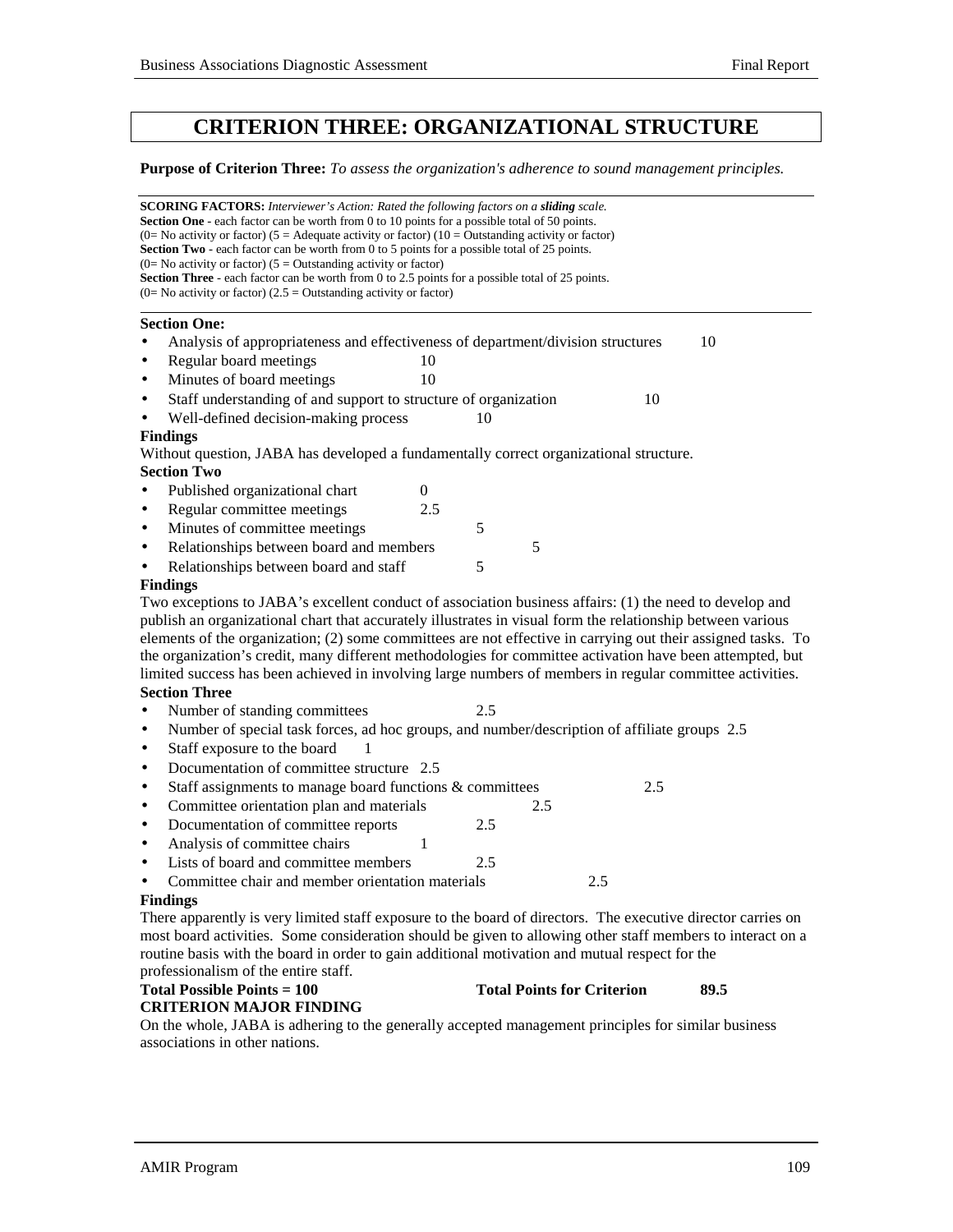## **CRITERION FOUR: PROGRAMS AND ACTIVITIES**

**Purpose of Criterion Four:** *To analyze the details of the organization's activities to determine the effectiveness of the association's programming process.*

**SCORING FACTORS:** *Interviewer's Action: Rated the following factors on a sliding scale.* **Section One** - each factor can be worth from 0 to 10 points for a possible total of 50 points. (0= No activity or factor) (5 = Adequate activity or factor) (10 = Outstanding activity or factor) **Section Two** - each factor can be worth from 0 to 5 points for a possible total of 25 points.  $(0=$  No activity or factor)  $(5 =$  Outstanding activity or factor) **Section Three** - each factor can be worth from 0 to 2.5 points for a possible total of 25 points.  $(0=$  No activity or factor)  $(2.5 =$  Outstanding activity or factor) l **Section One** Analysis of major focus of Program of Work 10 Explanation of the Program of Work's superordinate goal 10 Analysis of specific goals of Program of Work 10 Identification of measurements of success 10 Analysis of results of previous time period  $\frac{5}{5}$ **Findings** JABA has an impressive array of programs and services; however, there is a definite lack of comprehensive analysis of past activities. Both the board and the staff seems to forge on to the next set of challenges without careful analyses of past successes and past failures in programming. A more scientific and comprehensive management approach to analyzing the reasons for past results should be undertaken. **Section Two** • Achievability of stated goals 5 • Available manpower and monetary resources 5 • Length of time for tangible achievements & realistic deadlines for results 5 Documentation of programs and plans in annual reports 5 • Commitment to planning process 5 **Findings** While additional work on the strategic and operational plans need to be undertaken, JABA has been approaching its activities over the past years by employing realistic goal-setting procedures. Though achieving acceptable results, the percentage of goal achievement can be improved with more sophisticated planning techniques. **Section Three** • Measurement of involvement of stakeholders in planning process 2.5 • Coordination between fiscal planning and program planning 2.5 • Coordination between programming committees 2.5 • Coordination between programming staffs 2.5 • Coordination and cooperation between programming and administrative staffs 2.5 • Organization culture for achievement and results 2.5 • Documentation of programs and plans in brochures 2.5 • Explanation of programs in newsletters 2.5 • Documentation of programs in bulletins 2.5 • Documentation of products and services 2.5 **Findings** JABA is carrying out fundamentally sound administrative strategies that are appropriate for explaining the organization's programs and activities to its members and to the general public. Additional communications strategies will be discussed under Criterion Eight Total Possible Points = 100 Total Points for Criterion 95

#### **CRITERION MAJOR FINDING**

JABA's approach to programming is fundamentally sound. While there is always room for improvement, the current activities and programs fit well within the parameters established by the vision and mission of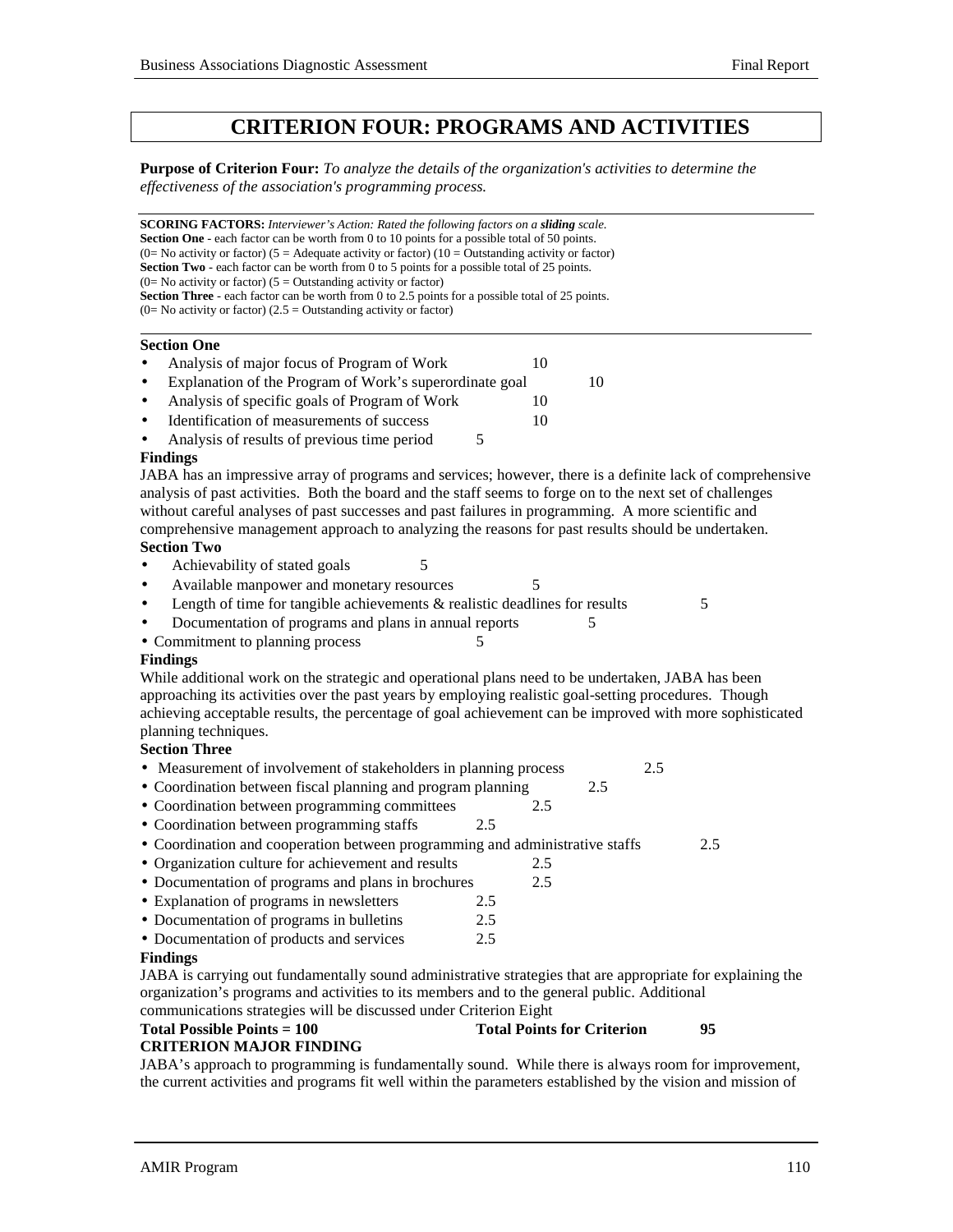the organization. All activities and programs seem to be directed at promoting the basic organizational philosophy and goals.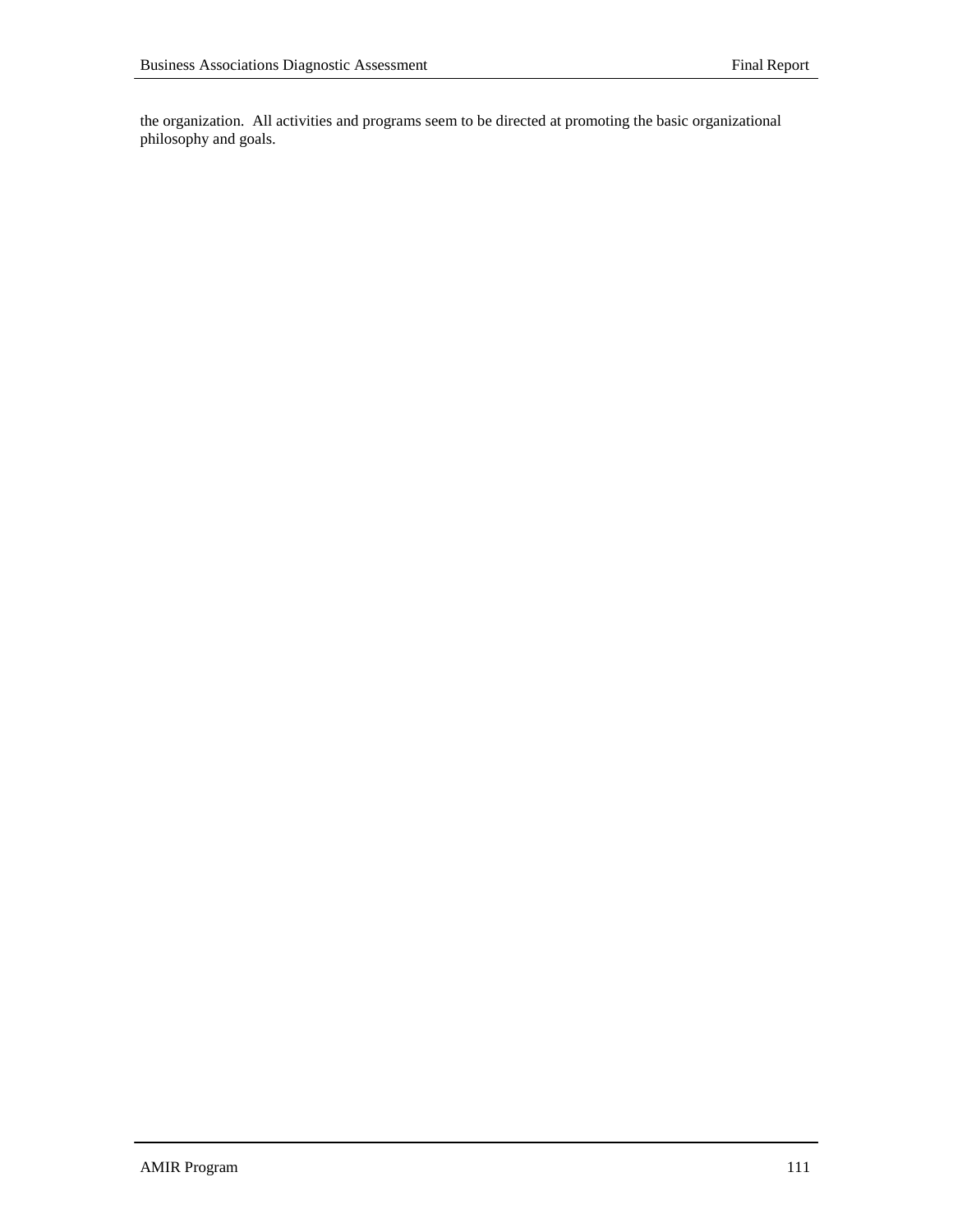## **CRITERION FIVE: ASSOCIATION STAFF**

**Purpose of Criterion Five:** *To understand the organization's mission and approach from the association's employee's viewpoints.*

**SCORING FACTORS:** *Interviewer's Action: Rated the following factors on a sliding scale.* **Section One** - each factor can be worth from 0 to 10 points for a possible total of 50 points. (0= No activity or factor) (5 = Adequate activity or factor) (10 = Outstanding activity or factor) **Section Two** - each factor can be worth from 0 to 5 points for a possible total of 25 points.  $(0=$  No activity or factor)  $(5 =$  Outstanding activity or factor) **Section Three** - each factor can be worth from 0 to 2.5 points for a possible total of 25 points.  $(0=$  No activity or factor)  $(2.5 =$  Outstanding activity or factor)

#### **Section One**

- Analysis of professional staff 10
- Relevant experience of executive staff 10
- Key staff shares vision and mission of the board of directors 10

• Relevant and useful Personnel Procedures Manual (containing a salary scale) 0

Job description of executive staff 10

#### **Findings**

As have many associations, JABA has placed on the "back burner" the documentation of personnel policies and procedures. The executive director has a good grasp of staffing and human resource requirements, however, because of perceived higher priorities, recording of such policies and procedures has been delayed. Now that it has moved from an embryonic stage to a more sophisticated level in its organizational life cycle, JABA needs to formalize, professionalize, and institutionalize its personnel documentation. **Section Two**

- Relevant experience of program staff 2
- Relevant experience of administrative staff 3
- Analysis of performance evaluation form 0
- Regularity of staff meetings 5
- Documentation of names, positions, and résumés of the staff 5

#### **Findings**

Because of a limited pool of experienced job seekers, JABA has been hampered by the lack of experience of its personnel in the normal skills needed. On the job training as been a necessity for personnel. While competent and well-motivated people have been hired, the lack of experience in associations has caused some delays in achieving the type of results that could have been achieved had experienced personnel been available. Additional skills training is a continuing challenge that JABA is attempting to meet. **Section Three**

- Analysis of staff hiring & retention policies 2.5
- Regularity of staff updates of key stakeholders and members 2.5
- Analysis of job application form 2.5
- Employee time sheet for programming records 0
- Job descriptions of programming staff 2.5
- Job descriptions of administrative staff 2.5
- Comparative salary analysis 2
- Performance bonus plan 2.5
- Staff retention rate 1.5
- Staff awareness of importance of programming and financial success of organization 2.5

## **Findings**

While many normal personnel activities are conducted on a regular basis, JABA's productivity could be improved with a few additional personnel techniques. Time sheets should be implemented to make certain that staff costs are being charged to appropriate programming budgets.

| Total Possible Points $= 100$  | <b>Total Points for Criterion</b> |  |
|--------------------------------|-----------------------------------|--|
| <b>MAJOR CRITERION FINDING</b> |                                   |  |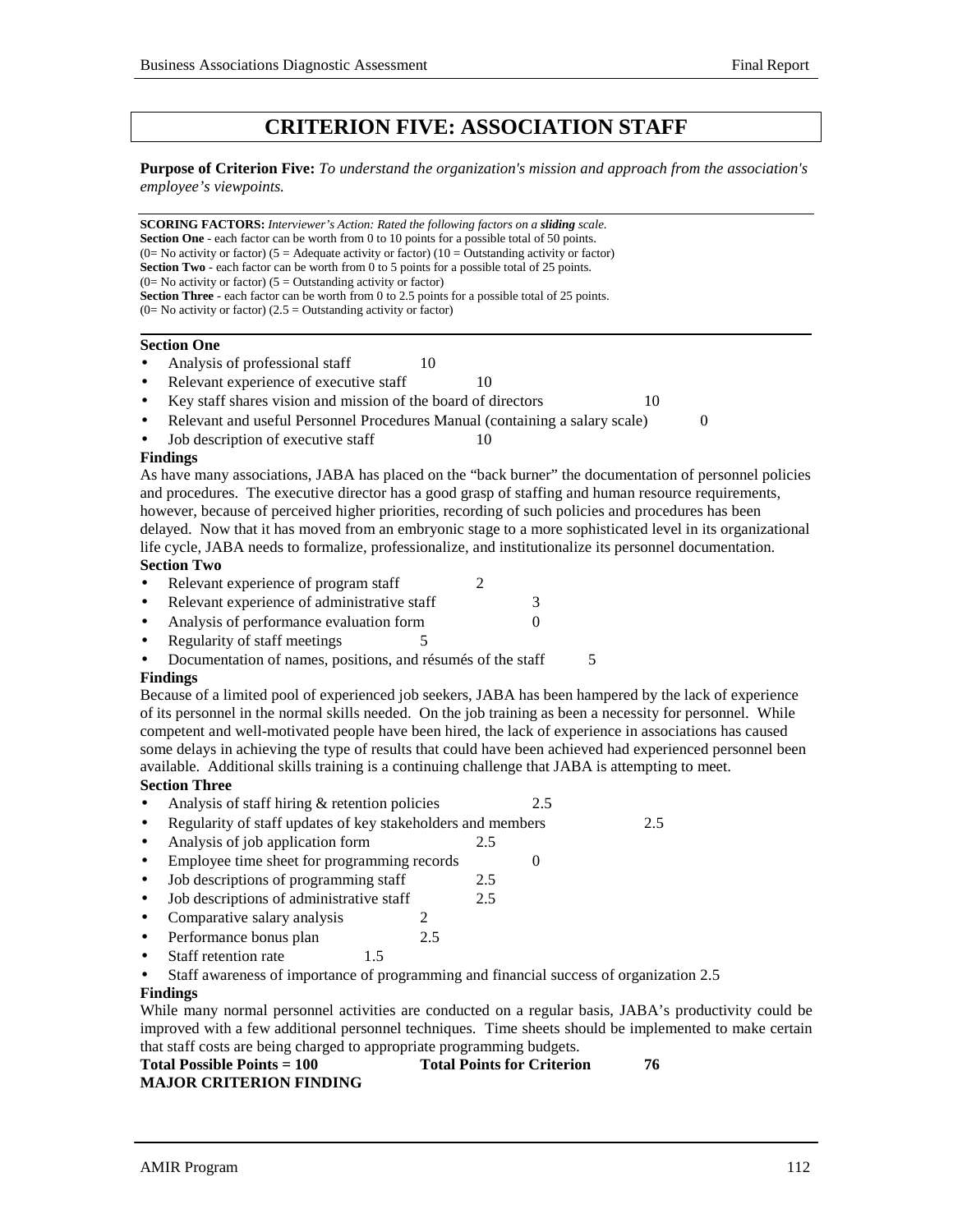JABA should judiciously invest in its people, providing training, motivation, and compensation that will encourage long-term employment.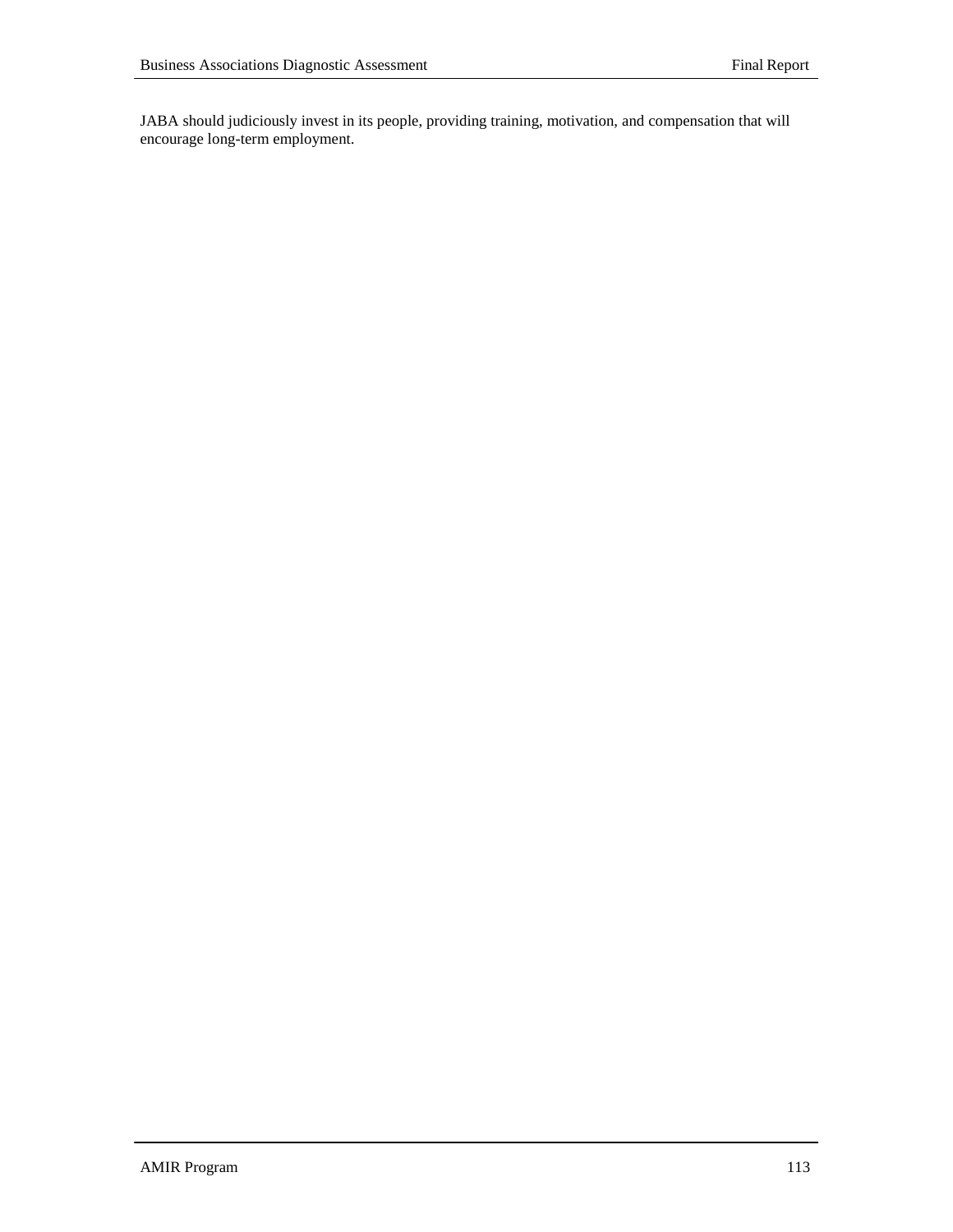## **CRITERION SIX: FINANCIAL PLANNING AND REPORTING**

**Purpose of Criterion Six:** *To assess the financial stability of the association.*

| <b>SCORING FACTORS:</b> Interviewer's Action: Rated the following factors on a sliding scale.<br><b>Section One</b> - each factor can be worth from 0 to 10 points for a possible total of 50 points.<br>(0= No activity or factor) (5 = Adequate activity or factor) (10 = Outstanding activity or factor)<br><b>Section Two</b> - each factor can be worth from 0 to 5 points for a possible total of 25 points.<br>$(0=$ No activity or factor) $(5 =$ Outstanding activity or factor)<br>Section Three - each factor can be worth from 0 to 2.5 points for a possible total of 25 points.<br>$(0=$ No activity or factor) $(2.5 =$ Outstanding activity or factor) |  |  |  |  |
|------------------------------------------------------------------------------------------------------------------------------------------------------------------------------------------------------------------------------------------------------------------------------------------------------------------------------------------------------------------------------------------------------------------------------------------------------------------------------------------------------------------------------------------------------------------------------------------------------------------------------------------------------------------------|--|--|--|--|
| <b>Section One</b>                                                                                                                                                                                                                                                                                                                                                                                                                                                                                                                                                                                                                                                     |  |  |  |  |
| Analysis of the most recent financial reports<br>10                                                                                                                                                                                                                                                                                                                                                                                                                                                                                                                                                                                                                    |  |  |  |  |
| Analysis of the current budget and link with strategic plan<br>5<br>$\bullet$                                                                                                                                                                                                                                                                                                                                                                                                                                                                                                                                                                                          |  |  |  |  |
| Analysis of most recent audit<br>10<br>$\bullet$                                                                                                                                                                                                                                                                                                                                                                                                                                                                                                                                                                                                                       |  |  |  |  |
| Analysis of transparency of financial transactions, policies and reports<br>10<br>$\bullet$                                                                                                                                                                                                                                                                                                                                                                                                                                                                                                                                                                            |  |  |  |  |
| Analysis of revenue and profit growth trend<br>8                                                                                                                                                                                                                                                                                                                                                                                                                                                                                                                                                                                                                       |  |  |  |  |
| <b>Findings</b>                                                                                                                                                                                                                                                                                                                                                                                                                                                                                                                                                                                                                                                        |  |  |  |  |
| JABA does not utilize to its fullest extent the linkage between the organization's strategic planing process                                                                                                                                                                                                                                                                                                                                                                                                                                                                                                                                                           |  |  |  |  |
| and the budgeting process. A reordering of the two processes should be considered: the needs of the                                                                                                                                                                                                                                                                                                                                                                                                                                                                                                                                                                    |  |  |  |  |
| members assessed; strategies and action plans developed to meet those needs; estimates made on the costs                                                                                                                                                                                                                                                                                                                                                                                                                                                                                                                                                               |  |  |  |  |
| of proposed plans; then revenue attainment plans developed to accomplish the newly created plans.<br><b>Section Two</b>                                                                                                                                                                                                                                                                                                                                                                                                                                                                                                                                                |  |  |  |  |
| 5<br>Stability and diversification of level of funding (including non-dues income)                                                                                                                                                                                                                                                                                                                                                                                                                                                                                                                                                                                     |  |  |  |  |
| Analysis of dues schedule<br>$\bullet$                                                                                                                                                                                                                                                                                                                                                                                                                                                                                                                                                                                                                                 |  |  |  |  |
| Clearly written financial policies and procedures<br>5<br>$\bullet$                                                                                                                                                                                                                                                                                                                                                                                                                                                                                                                                                                                                    |  |  |  |  |
| 5<br>Strategy in place with specific revenue goals<br>$\bullet$                                                                                                                                                                                                                                                                                                                                                                                                                                                                                                                                                                                                        |  |  |  |  |
| Overhead, personnel, and program costs are segregated<br>3                                                                                                                                                                                                                                                                                                                                                                                                                                                                                                                                                                                                             |  |  |  |  |
| <b>Findings</b>                                                                                                                                                                                                                                                                                                                                                                                                                                                                                                                                                                                                                                                        |  |  |  |  |
| A more detailed analysis of overhead costs allocated to specific programming costs should be established.                                                                                                                                                                                                                                                                                                                                                                                                                                                                                                                                                              |  |  |  |  |
| In particular, personnel time spent on various programs should be allocated to specific programs, projects,                                                                                                                                                                                                                                                                                                                                                                                                                                                                                                                                                            |  |  |  |  |
| or services where practical in order to account for the "real" cost of such programs. JABA cannot actually                                                                                                                                                                                                                                                                                                                                                                                                                                                                                                                                                             |  |  |  |  |
| calculate its programming costs at the present time because it does not segregate its various costs.                                                                                                                                                                                                                                                                                                                                                                                                                                                                                                                                                                   |  |  |  |  |
| Currently reported profits or losses have little meaning with such allocations of personnel, overhead, and                                                                                                                                                                                                                                                                                                                                                                                                                                                                                                                                                             |  |  |  |  |
| programming costs.                                                                                                                                                                                                                                                                                                                                                                                                                                                                                                                                                                                                                                                     |  |  |  |  |
| <b>Section Three</b><br>2.5                                                                                                                                                                                                                                                                                                                                                                                                                                                                                                                                                                                                                                            |  |  |  |  |
| Analysis of automated financial and accounting processes                                                                                                                                                                                                                                                                                                                                                                                                                                                                                                                                                                                                               |  |  |  |  |
| Ability to manage grant funds<br>2.5<br>$\bullet$<br>Financial reporting according to national laws, accounting conventions, organization bylaws, and<br>$\bullet$                                                                                                                                                                                                                                                                                                                                                                                                                                                                                                     |  |  |  |  |
| donor requirements<br>2.5                                                                                                                                                                                                                                                                                                                                                                                                                                                                                                                                                                                                                                              |  |  |  |  |
| Board members' job description highlights fiduciary responsibility & members receive orientation in<br>$\bullet$                                                                                                                                                                                                                                                                                                                                                                                                                                                                                                                                                       |  |  |  |  |
| fiduciary responsibility<br>2.5                                                                                                                                                                                                                                                                                                                                                                                                                                                                                                                                                                                                                                        |  |  |  |  |
| Active financial audit committee at the board level<br>2.5                                                                                                                                                                                                                                                                                                                                                                                                                                                                                                                                                                                                             |  |  |  |  |
| Grant writing capability<br>2.5<br>$\bullet$                                                                                                                                                                                                                                                                                                                                                                                                                                                                                                                                                                                                                           |  |  |  |  |
| Number of staff assigned to help create revenue<br>2.5<br>$\bullet$                                                                                                                                                                                                                                                                                                                                                                                                                                                                                                                                                                                                    |  |  |  |  |
| Staff compensated sufficiently for revenue generation activities<br>2.5<br>$\bullet$                                                                                                                                                                                                                                                                                                                                                                                                                                                                                                                                                                                   |  |  |  |  |
| Annual investment campaign conducted and goals met<br>2.5<br>$\bullet$                                                                                                                                                                                                                                                                                                                                                                                                                                                                                                                                                                                                 |  |  |  |  |
| Cost of service to members calculated and utilized.<br>$\mathbf{0}$<br>$\bullet$                                                                                                                                                                                                                                                                                                                                                                                                                                                                                                                                                                                       |  |  |  |  |
| <b>Findings</b>                                                                                                                                                                                                                                                                                                                                                                                                                                                                                                                                                                                                                                                        |  |  |  |  |
| The fundamentals for proper financial management are in place.                                                                                                                                                                                                                                                                                                                                                                                                                                                                                                                                                                                                         |  |  |  |  |
| <b>Total Possible Points = 100</b><br><b>Total Points for Criterion</b><br>88.5                                                                                                                                                                                                                                                                                                                                                                                                                                                                                                                                                                                        |  |  |  |  |
| <b>MAJOR CRITERION FINDING</b>                                                                                                                                                                                                                                                                                                                                                                                                                                                                                                                                                                                                                                         |  |  |  |  |
|                                                                                                                                                                                                                                                                                                                                                                                                                                                                                                                                                                                                                                                                        |  |  |  |  |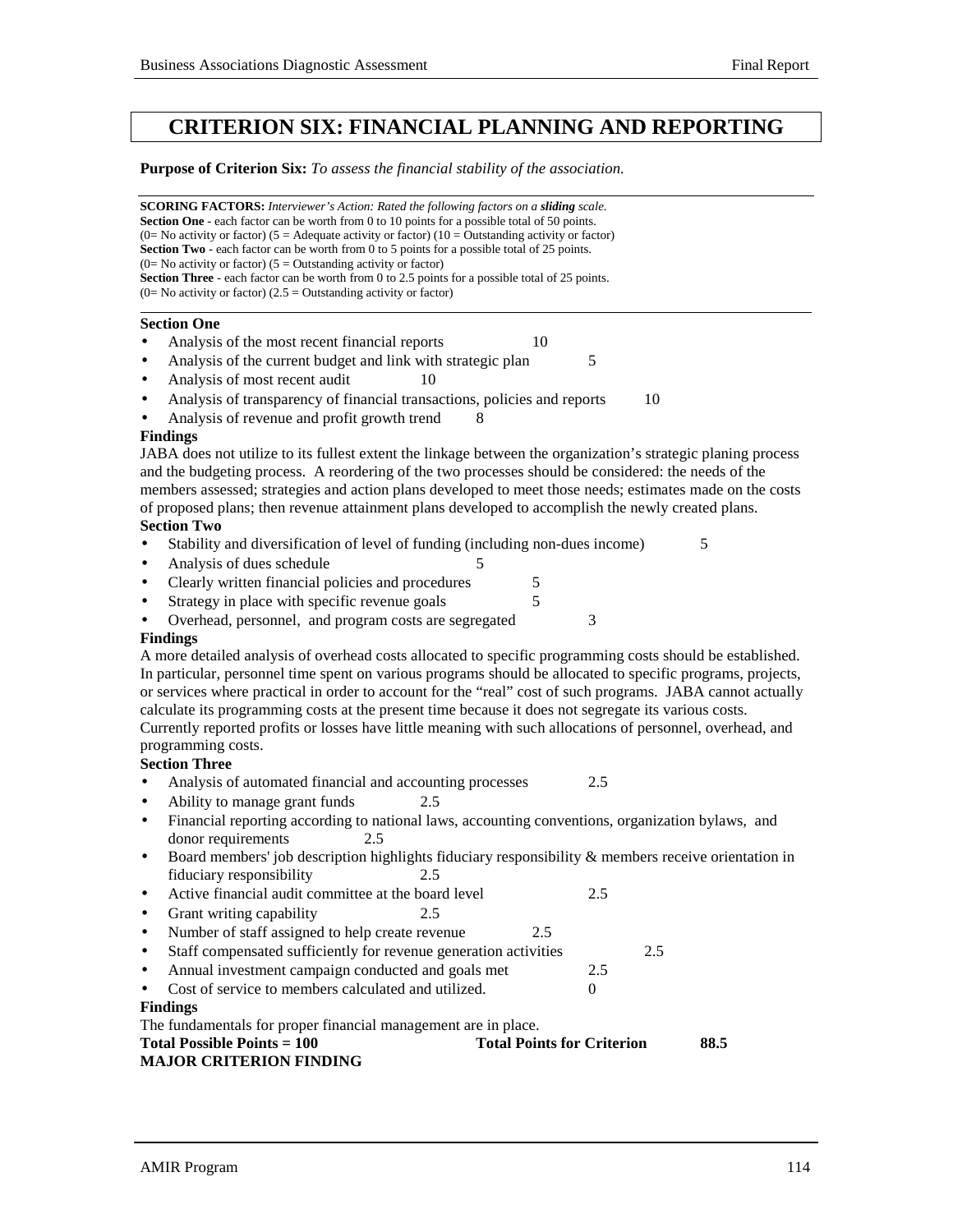Proper accounting practices have been institutionalized at JABA. Reports and financial safeguards seem to be in place and transparency of financial transactions are common practice. Regular external audits are conducted. JABA appears to be on a sound financial footing.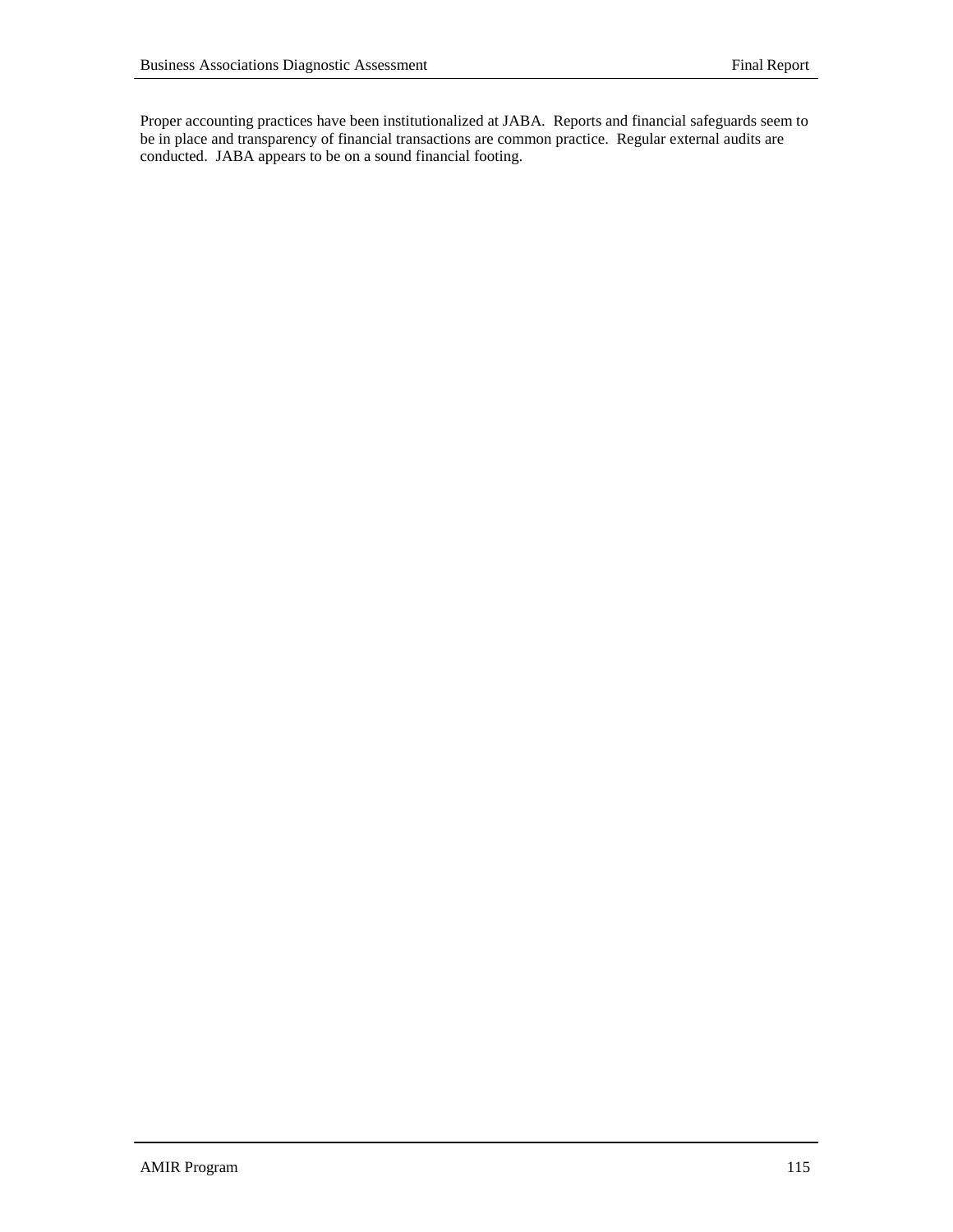## **CRITERION SEVEN: MEMBERSHIP RECRUITMENT**

**Purpose of Criterion Seven:** *To assess how the association attracts and keeps members.*

**SCORING FACTORS:** *Interviewer's Action: Rated the following factors on a sliding scale.* **Section One** - each factor can be worth from 0 to 10 points for a possible total of 50 points. (0= No activity or factor) (5 = Adequate activity or factor) (10 = Outstanding activity or factor) **Section Two** - each factor can be worth from 0 to 5 points for a possible total of 25 points.  $(0=$  No activity or factor)  $(5 =$  Outstanding activity or factor) **Section Three** - each factor can be worth from 0 to 2.5 points for a possible total of 25 points.  $(0=$  No activity or factor)  $(2.5 =$  Outstanding activity or factor)  $\overline{a}$ **Section One** Central message answering question "what's in it for me?" 5 Documentation of membership list 5 Analysis of membership brochure 8 Total number of current members  $&$  retention rate  $10$ Membership directory 0 **Findings** While JABA has been able to attract new members and retain existing members, an better-organized effort can be undertaken to reach maximum market penetration. A central membership message along with allied membership tools and publications including a membership directory should be developed. **Section Two** Membership recruitment plan & system 5 Total number of new members within the past year 5 Estimate of the total number of potential members 2.5 Percent of total potential members that are currently actual members 5 New member orientation outline and handout material 3 **Findings** A key to recruitment is establishing a realistic assessment of the potential market. The staff needs to determine what the real potential for membership is before establishing long-term goals. Unrealistic estimates can lead the board to make inappropriate decisions. A good method to retain members is a carefully designed new member orientation program to make certain a dues payer is really sold on value. **Section Three** • List the benefits of becoming a member as opposed to listing only the programs and activities 2.5 • Formal orientation session for new members 0 • Committee preference cards sent annually to members 2.5 New members immediately invited to serve on a committee 2.5 • Analysis of membership application 2.5 Set targets for number of members to be acquired 2.5 Non-dues income  $&$  strategy to promote members discounts 2.5 • Orientation handout materials 2.5 • Certificates and awards 2.5 Other volunteer recognition devices 2.5 **Findings** While some fundamental membership devices are in place, JABA could improve its recruitment and

## retention rate considerably by utilizing more professional techniques that have proved to work elsewhere. **Total Possible Points = 100 Total Points for Criterion 71**

## **MAJOR CRITERION FINDING**

It is not the lack of effort that has caused JABA to receive less support from members than it could have. It is the lack of a good marketing approach. The writing of membership recruitment letters has developed into a highly skilled profession. Graphics and text are very important in sparking interest. It is an established fact that a potential member must come to the conclusion that an association offers something of real value before a payment for dues will be made. JABA needs to become more sophisticated in the recruitment and retention arena. The staff should research, plan, adopt, and use the best techniques that have been developed by other associations and organizations.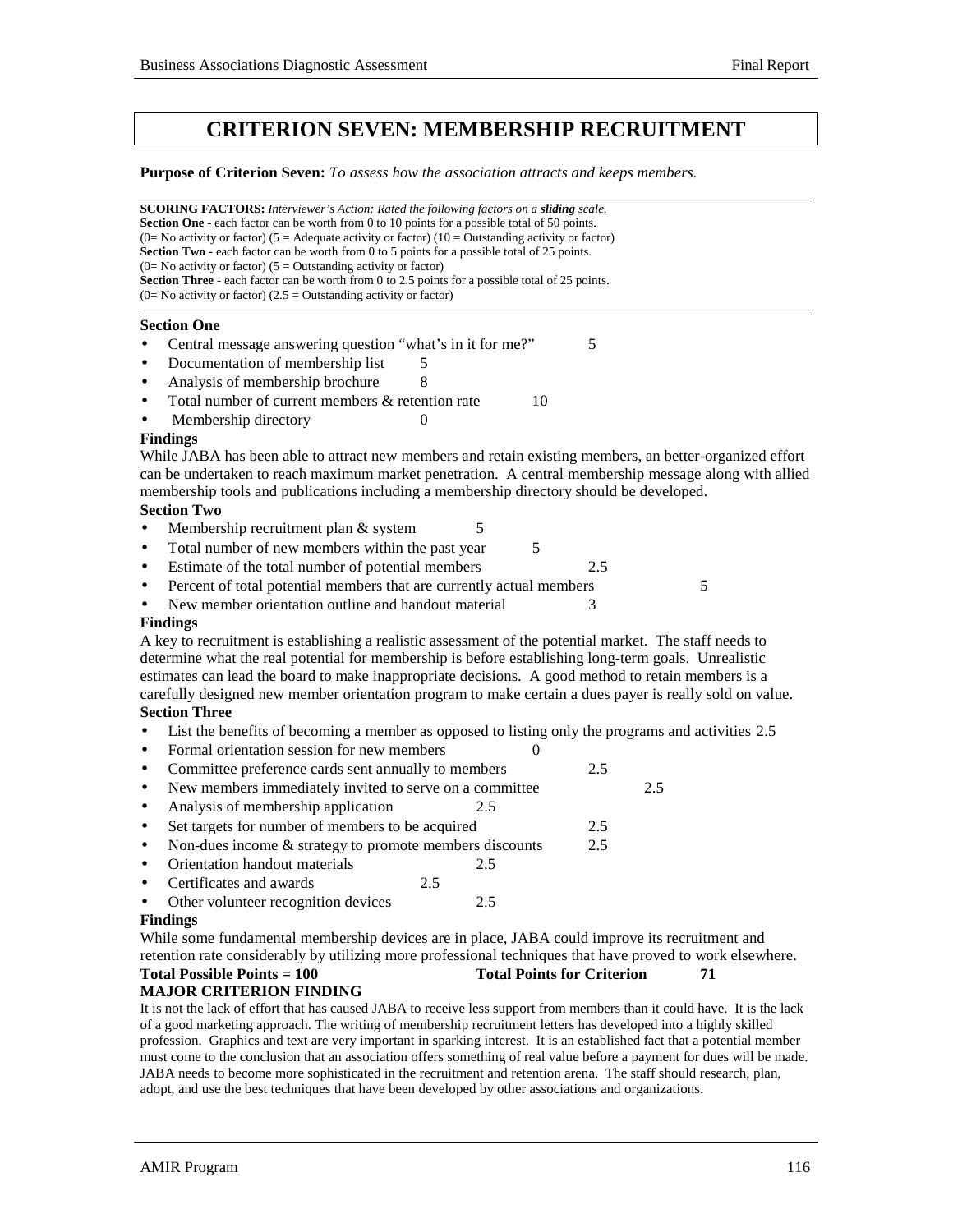## **CRITERION EIGHT: COMMUNICATION & PUBLIC RELATIONS**

**Purpose of Criterion Eight:** *To assess the association's communication and public relation capabilities.*

| <b>SCORING FACTORS:</b> Interviewer's Action: Rated the following factors on a <b>sliding</b> scale.<br><b>Section One</b> - each factor can be worth from 0 to 10 points for a possible total of 50 points.<br>(0= No activity or factor) (5 = Adequate activity or factor) (10 = Outstanding activity or factor)<br><b>Section Two</b> - each factor can be worth from 0 to 5 points for a possible total of 25 points.<br>(0= No activity or factor) (5 = Outstanding activity or factor)<br>Section Three - each factor can be worth from 0 to 2.5 points for a possible total of 25 points.<br>$(0=$ No activity or factor) $(2.5 =$ Outstanding activity or factor) |
|---------------------------------------------------------------------------------------------------------------------------------------------------------------------------------------------------------------------------------------------------------------------------------------------------------------------------------------------------------------------------------------------------------------------------------------------------------------------------------------------------------------------------------------------------------------------------------------------------------------------------------------------------------------------------|
| <b>Section One</b>                                                                                                                                                                                                                                                                                                                                                                                                                                                                                                                                                                                                                                                        |
| 5<br>Analysis of core communication message                                                                                                                                                                                                                                                                                                                                                                                                                                                                                                                                                                                                                               |
| Comprehensiveness of the communication plan relative to the strategic plan<br>10<br>$\bullet$                                                                                                                                                                                                                                                                                                                                                                                                                                                                                                                                                                             |
| Analysis of professional communication staff<br>$\overline{0}$<br>$\bullet$                                                                                                                                                                                                                                                                                                                                                                                                                                                                                                                                                                                               |
| Analysis of key target audiences<br>2<br>$\bullet$                                                                                                                                                                                                                                                                                                                                                                                                                                                                                                                                                                                                                        |
| Analysis of communication feedback mechanisms (assessment $&$ tracking) 8                                                                                                                                                                                                                                                                                                                                                                                                                                                                                                                                                                                                 |
| <b>Findings</b>                                                                                                                                                                                                                                                                                                                                                                                                                                                                                                                                                                                                                                                           |
| JABA's approach to communicating its message has obviously been effective; however, it could have been much more<br>effective by several magnitudes had sophisticated techniques and skills been used. This is the major weakness of the<br>organization and improvements can be easily attainted if this function of the association is prioritized and highly<br>regarded by the leadership and sufficient funds are spent. Also there must be professional communicators on the staff<br>to have the type of effort that JABA deserves. While past efforts are admirable, the next level of professional<br>communications needs to be achieved<br><b>Section Two</b>  |
| Communications that improve the BA's image, inform the public $\&$ increase membership 5<br>$\bullet$                                                                                                                                                                                                                                                                                                                                                                                                                                                                                                                                                                     |
| Communication research with facts describing problems<br>2<br>٠                                                                                                                                                                                                                                                                                                                                                                                                                                                                                                                                                                                                           |
| Analysis of writing for readership<br>5<br>$\bullet$                                                                                                                                                                                                                                                                                                                                                                                                                                                                                                                                                                                                                      |
| Correctly selected communication media<br>5<br>$\bullet$                                                                                                                                                                                                                                                                                                                                                                                                                                                                                                                                                                                                                  |
| Frequency of communication campaign<br>5                                                                                                                                                                                                                                                                                                                                                                                                                                                                                                                                                                                                                                  |
| <b>Findings</b>                                                                                                                                                                                                                                                                                                                                                                                                                                                                                                                                                                                                                                                           |
| In addition to techniques and skills, sufficient communication research using surveys, focus groups, and feedback                                                                                                                                                                                                                                                                                                                                                                                                                                                                                                                                                         |
| mechanisms need to be employed.                                                                                                                                                                                                                                                                                                                                                                                                                                                                                                                                                                                                                                           |
| <b>Section Three</b>                                                                                                                                                                                                                                                                                                                                                                                                                                                                                                                                                                                                                                                      |
| Communication plan that covers all parts of strategic plan 2.5                                                                                                                                                                                                                                                                                                                                                                                                                                                                                                                                                                                                            |
| Analysis of newsletter<br>2.5<br>$\bullet$                                                                                                                                                                                                                                                                                                                                                                                                                                                                                                                                                                                                                                |
| Analysis of magazine<br>$\overline{0}$<br>$\bullet$                                                                                                                                                                                                                                                                                                                                                                                                                                                                                                                                                                                                                       |
| Analysis of action bulletins<br>$\Omega$<br>$\bullet$<br>2.5                                                                                                                                                                                                                                                                                                                                                                                                                                                                                                                                                                                                              |
| Analysis of program brochures<br>$\bullet$<br>Analysis of news releases and media kit<br>2.5<br>$\bullet$                                                                                                                                                                                                                                                                                                                                                                                                                                                                                                                                                                 |
| Analysis of Web site or Web sites<br>1<br>$\bullet$                                                                                                                                                                                                                                                                                                                                                                                                                                                                                                                                                                                                                       |
| Existence of crisis management plan<br>0<br>$\bullet$                                                                                                                                                                                                                                                                                                                                                                                                                                                                                                                                                                                                                     |
| Executive awareness of importance of communication efforts<br>2.5<br>$\bullet$                                                                                                                                                                                                                                                                                                                                                                                                                                                                                                                                                                                            |
| Staff awareness of importance of communication efforts<br>2.5                                                                                                                                                                                                                                                                                                                                                                                                                                                                                                                                                                                                             |
| <b>Findings</b>                                                                                                                                                                                                                                                                                                                                                                                                                                                                                                                                                                                                                                                           |
| Though some communication media are being used, there does not seem to be an underlying logic or                                                                                                                                                                                                                                                                                                                                                                                                                                                                                                                                                                          |
| approach to selecting target audiences and matching communication channels to reach those audiences. A                                                                                                                                                                                                                                                                                                                                                                                                                                                                                                                                                                    |

well thought out approach using the proper media for each selected targeted audience needs to be implemented.

#### Total Possible Points = 100 Total Points for Criterion 63 **MAJOR CRITERION FINDING**

Membership development and communications are the weak links in the organizational structure for JABA. More time, money, manpower, and brainpower should be used in concentrating on how is it best to "tell JABA's story."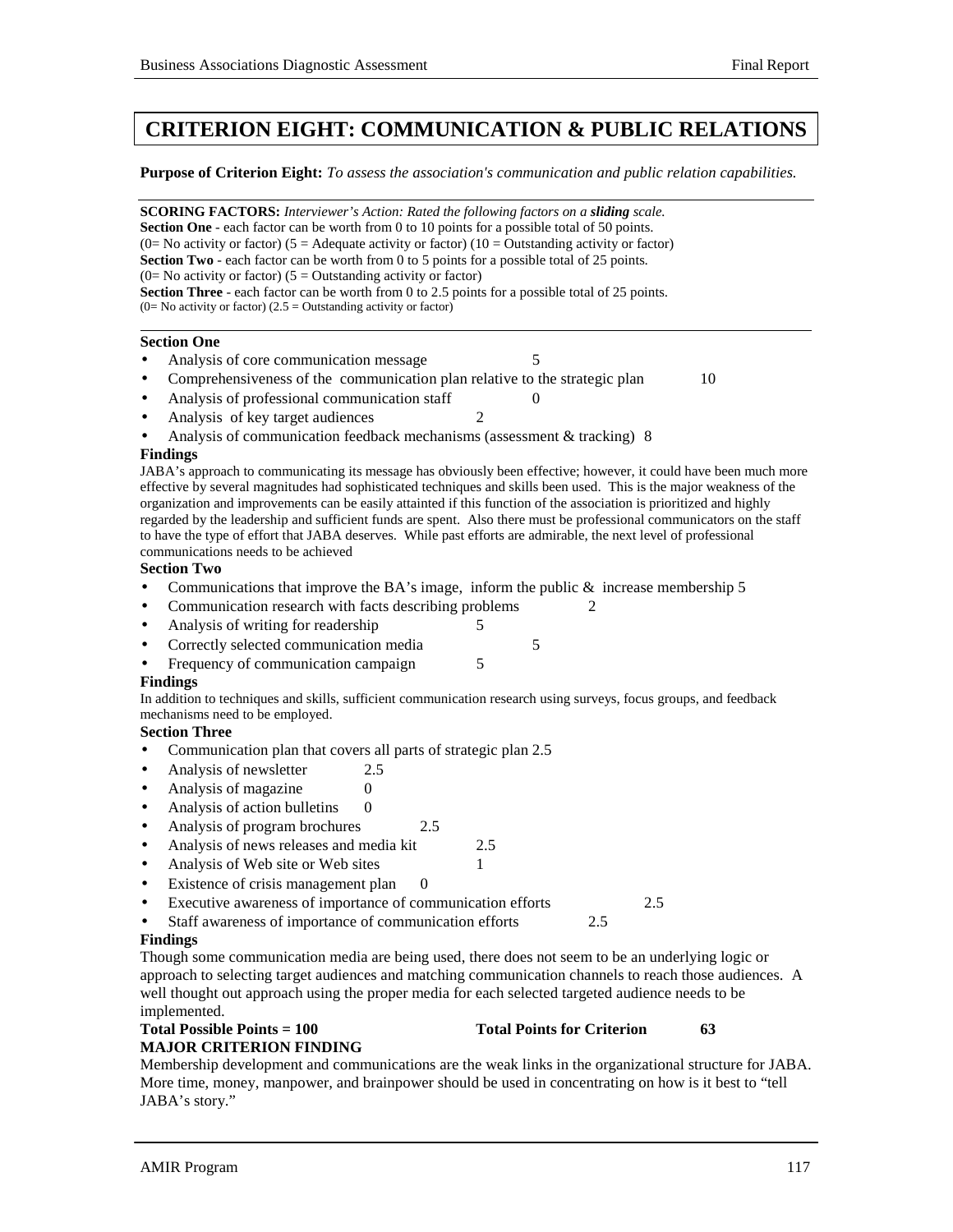l

## **CRITERION NINE: GOVERNMENT AFFAIRS**

**Purpose of Criterion Nine:** *To assess the levels of competence and sophistication of the association's government affairs program.*

| <b>SCORING FACTORS:</b> Interviewer's Action: Rated the following factors on a sliding scale.                                                                                                                                                                                                                                                                                   |                               |                  |                  |
|---------------------------------------------------------------------------------------------------------------------------------------------------------------------------------------------------------------------------------------------------------------------------------------------------------------------------------------------------------------------------------|-------------------------------|------------------|------------------|
| <b>Section One</b> - each factor can be worth from 0 to 10 points for a possible total of 50 points.                                                                                                                                                                                                                                                                            |                               |                  |                  |
| (0= No activity or factor) (5 = Adequate activity or factor) (10 = Outstanding activity or factor)                                                                                                                                                                                                                                                                              |                               |                  |                  |
| <b>Section Two</b> - each factor can be worth from 0 to 5 points for a possible total of 25 points.                                                                                                                                                                                                                                                                             |                               |                  |                  |
| (0= No activity or factor) ( $5 =$ Outstanding activity or factor)                                                                                                                                                                                                                                                                                                              |                               |                  |                  |
| <b>Section Three</b> - each factor can be worth from 0 to 2.5 points for a possible total of 25 points.                                                                                                                                                                                                                                                                         |                               |                  |                  |
| (0= No activity or factor) (2.5 = Outstanding activity or factor)                                                                                                                                                                                                                                                                                                               |                               |                  |                  |
| <b>Section One</b>                                                                                                                                                                                                                                                                                                                                                              |                               |                  |                  |
| Analysis of public policies that prohibit job creation<br>$\bullet$                                                                                                                                                                                                                                                                                                             |                               | 10               |                  |
| Analysis of obstacles to overcome to achieve economic growth<br>٠                                                                                                                                                                                                                                                                                                               |                               | 10               |                  |
| Analysis of business association's adopted government policy positions<br>$\bullet$                                                                                                                                                                                                                                                                                             |                               |                  | $\boldsymbol{0}$ |
| Professional capabilities of government affairs staff<br>$\bullet$                                                                                                                                                                                                                                                                                                              |                               | 10               |                  |
| Analysis of issue briefs produced by the business association<br>$\bullet$                                                                                                                                                                                                                                                                                                      |                               | $\boldsymbol{0}$ |                  |
| <b>Findings</b>                                                                                                                                                                                                                                                                                                                                                                 |                               |                  |                  |
| JABA is doing an effective job of advocating changes in public policy, but it is not documenting its<br>approaches or achievements. Without board policy positions and without properly researched issue briefs<br>for business and political decision-makers, JABA is limiting its successes by what it is not doing rather<br>than by what it is doing.<br><b>Section Two</b> |                               |                  |                  |
| Establishment of public policy advocacy committee<br>$\bullet$                                                                                                                                                                                                                                                                                                                  | 5                             |                  |                  |
| Availability of staff to research legal and economic issues.<br>$\bullet$                                                                                                                                                                                                                                                                                                       |                               | 2.5              |                  |
| List of priority issues 5<br>$\bullet$                                                                                                                                                                                                                                                                                                                                          |                               |                  |                  |
| Analysis of research reports produced or authorized<br>$\bullet$                                                                                                                                                                                                                                                                                                                | 2.5                           |                  |                  |
| Analysis of reports to the board and the membership on government affairs activities<br>$\bullet$                                                                                                                                                                                                                                                                               |                               |                  | 5                |
| <b>Findings</b>                                                                                                                                                                                                                                                                                                                                                                 |                               |                  |                  |
| The fundamental for success in public policy advocacy are in place at JABA.                                                                                                                                                                                                                                                                                                     |                               |                  |                  |
| <b>Section Three</b>                                                                                                                                                                                                                                                                                                                                                            |                               |                  |                  |
| Analysis of business association's participation in anti-corruption program 0<br>$\bullet$                                                                                                                                                                                                                                                                                      |                               |                  |                  |
| Analysis of government tax policies effect on business association'smembers<br>$\bullet$                                                                                                                                                                                                                                                                                        |                               |                  | 2.5              |
| Tracking proposals through the legislative process<br>$\bullet$                                                                                                                                                                                                                                                                                                                 | $\boldsymbol{0}$              |                  |                  |
| Testimony before public bodies on key issues<br>$\bullet$                                                                                                                                                                                                                                                                                                                       | $\boldsymbol{0}$              |                  |                  |
| Grass roots campaign efforts<br>$\bullet$                                                                                                                                                                                                                                                                                                                                       |                               |                  |                  |
| Coalition building efforts of association<br>$\bullet$                                                                                                                                                                                                                                                                                                                          | 2.5                           |                  |                  |
| Understanding of the political dynamics of the nation<br>$\bullet$                                                                                                                                                                                                                                                                                                              | 2.5                           |                  |                  |
| Member education program on public policy<br>$\bullet$                                                                                                                                                                                                                                                                                                                          | 0                             |                  |                  |
| Ability to build public support for government policy changes<br>$\bullet$                                                                                                                                                                                                                                                                                                      |                               | 2.5              |                  |
| Ability to launch a letter writing campaign on key issues 2.5<br>$\bullet$                                                                                                                                                                                                                                                                                                      |                               |                  |                  |
| <b>Findings</b>                                                                                                                                                                                                                                                                                                                                                                 |                               |                  |                  |
| Many advocacy techniques are available to associations and JABA needs to make certain that it is utilizing                                                                                                                                                                                                                                                                      |                               |                  |                  |
| the best approaches for its situation. There is little evidence that the wide variety of available techniques                                                                                                                                                                                                                                                                   |                               |                  |                  |
| has been explored.                                                                                                                                                                                                                                                                                                                                                              |                               |                  |                  |
| <b>Total Possible Points = 100</b>                                                                                                                                                                                                                                                                                                                                              | <b>Total Criterion Points</b> |                  | 62.5             |
| <b>MAJOR CRITERION FINDING</b>                                                                                                                                                                                                                                                                                                                                                  |                               |                  |                  |
| JABA has been successful in the governmental affairs arena because it has selected the right issues and the                                                                                                                                                                                                                                                                     |                               |                  |                  |

right positions on those issues. That approach can be successful in the short term, but for an association to be successful long-term, it must utilize the best techniques in addition to its issue selection process. JABA needs to concentrate on improving its advocacy methodologies.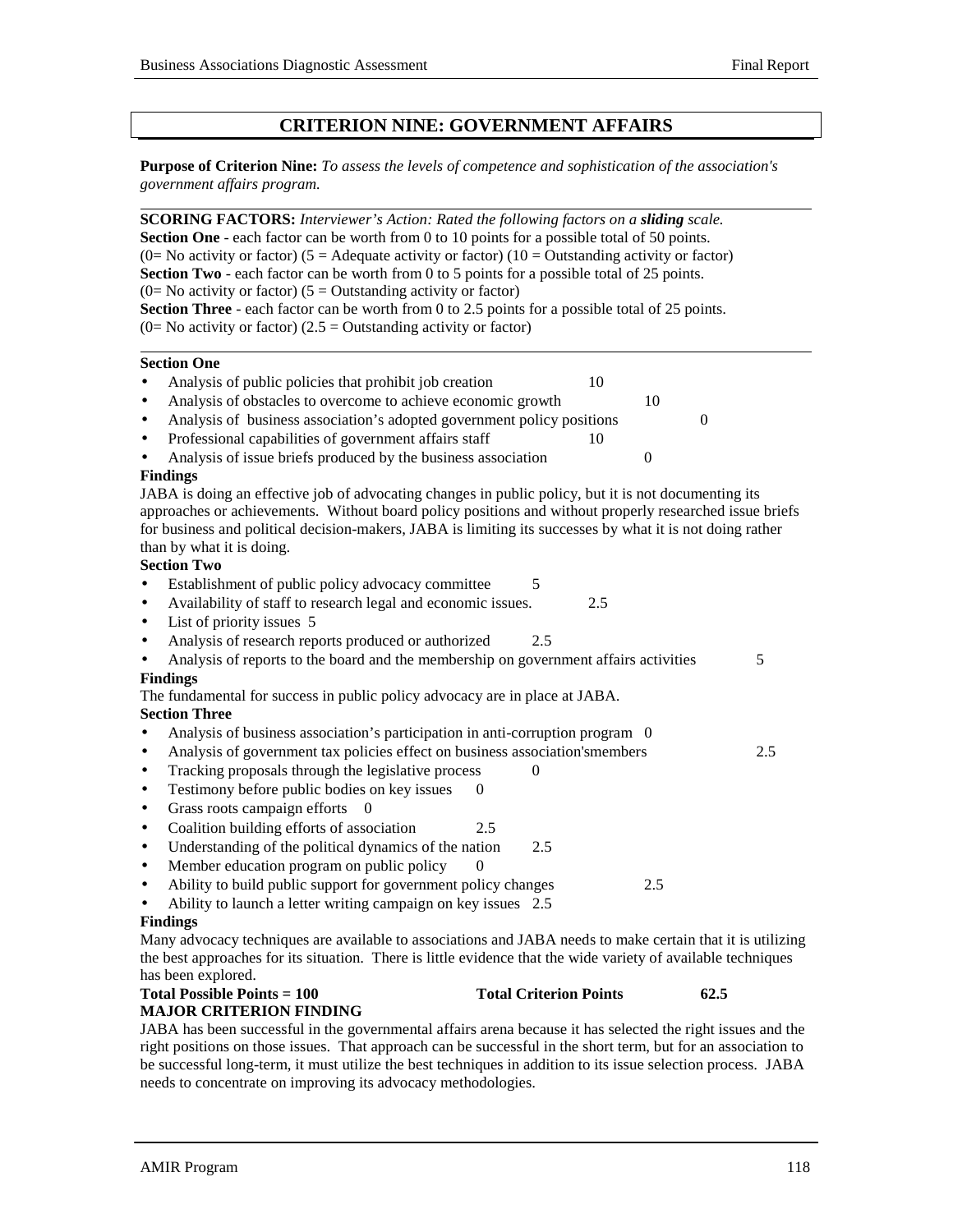## **CRITERION TEN: MANAGEMENT SYSTEMS AND USE OF INFORMATION TECHONOLOGY**

**Purpose of Criterion Ten:** *To assess the association's management systems, information technology, and hardware capacity.*

**SCORING FACTORS:** *Interviewer's Action: Rated the following factors on a sliding scale.* **Section One** - each factor can be worth from 0 to 10 points for a possible total of 50 points. (0= No activity or factor) (5 = Adequate activity or factor) (10 = Outstanding activity or factor) **Section Two** - each factor can be worth from 0 to 5 points for a possible total of 25 points.  $(0=$  No activity or factor)  $(5 =$  Outstanding activity or factor) **Section Three** - each factor can be worth from 0 to 2.5 points for a possible total of 25 points.  $(0=$  No activity or factor)  $(2.5 =$  Outstanding activity or factor)

#### **Section One**

- Analysis of overall information technology systems to streamline activities (i.e. using Microsoft Project for the work plan, using MS Outlook prompts, using MS Access for a member database to generate mailing lists, labels, etc) 10
- Executive computer and technology philosophy 10
- Staff computer efficiency and technical capabilities 10
- Operational policies  $&$  procedures manuals  $\qquad 0$
- Documentation of record-keeping activities 10

#### **Finding**

Documentation of operational policies and procedures needs to be developed at JABA in the area of technology. Standards and procedures for each technology needs to be established and documented in order to institutionalize the organization's use of one of its most expensive investments.

## **Section Two**

- Availability and utilization of database software 2.5
- Analysis of Web site $(s)$
- Analysis of forms used in accordance with Operational Policies & Procedure manual 0
- Analysis of specific system hardware 5
- Utilization of e-business capacity 5

#### **Finding**

One Web site has been completed (www.justrade.jo) and another site is under construction. Other routine technology management approaches need to be adopted.

## **Section Three**

- Study of e-mail utilization 2.5
- Analysis of written communications business letters, brochures, faxes, e-mails, etc. 2.5
- Analysis of networking capabilities 2.5
- Utilization of fax machine networks 0
- Analysis of printing capabilities 2.5
- Analysis of copying capabilities 2.5
- Analysis of scanning capabilities 2.5
- Assessment of desktop publishing capabilities 2.5
- Evidence of technology upgrade awareness 2.5
- Evidence of technology upgrade plans 2.5

#### **Findings**

JABA is a technology driven organization. Upgrades are always in order and seeking new ways to utilize existing and future technology should always be on the management's agenda.

## **Total Possible Points = 100** Total Points for Criterion 75

## **MAJOR CRITERION FINDING**

JABA has sufficient management systems, information technology, and hardware capacity in place to accomplish the mission and objectives of the organization. It needs to leverage that available capacity to its fullest extent to meet major objectives.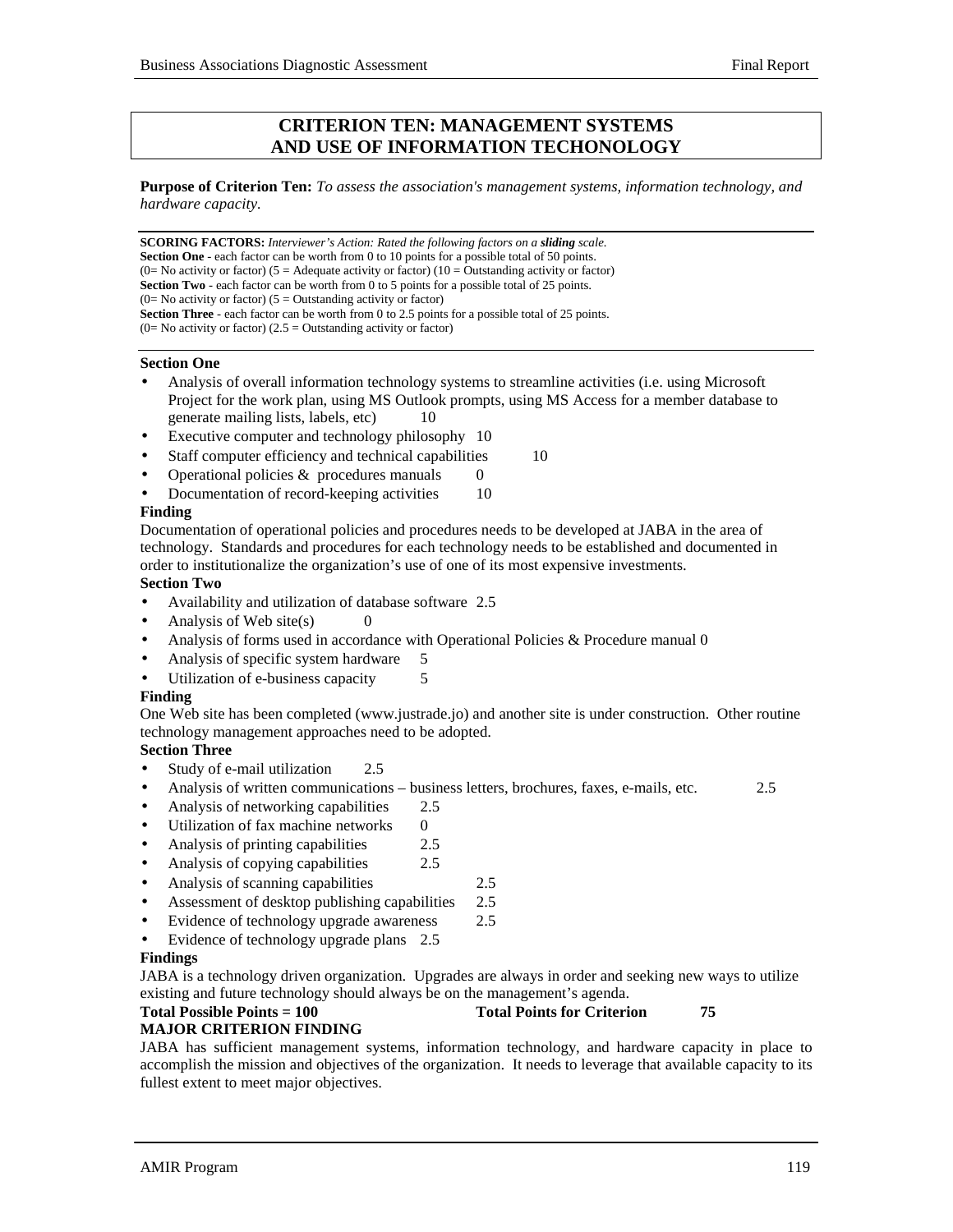## **SUMMARY SHEET FOR POINTS**

| <b>Criterion One: Mission, Objectives, and Documents</b>              | Points 81 |
|-----------------------------------------------------------------------|-----------|
| <b>Criterion Two: Governing Body, Officers, and Directors</b>         | Points 82 |
| <b>Criterion Three: Organizational Structures</b>                     | Points 90 |
| <b>Criterion Four: Programs, Services, and Activities</b>             | Points 95 |
| <b>Criterion Five: Association Staff</b>                              | Points 76 |
| <b>Criterion Six: Financial Planning and Reporting</b>                | Points 89 |
| <b>Criterion Seven: Membership Development and Recruiting</b>         | Points 71 |
| <b>Criterion Eight: Communications and Public Relations</b>           | Points 63 |
| <b>Criterion Nine: Government Affairs</b>                             | Points 63 |
| <b>Criterion Ten: Management Systems &amp; Information Technology</b> | Points75  |
| $T = 1.1 \times 1.1$                                                  | 70 F      |

# **Total Criteria Points 785**

# **FORMULA: Total Criteria Points divided by 1000 equals percentage score. 78/1000 =.785/100=79%**

# **Jordan American Business Association COMPARATIVE RATIO SCORE 79%**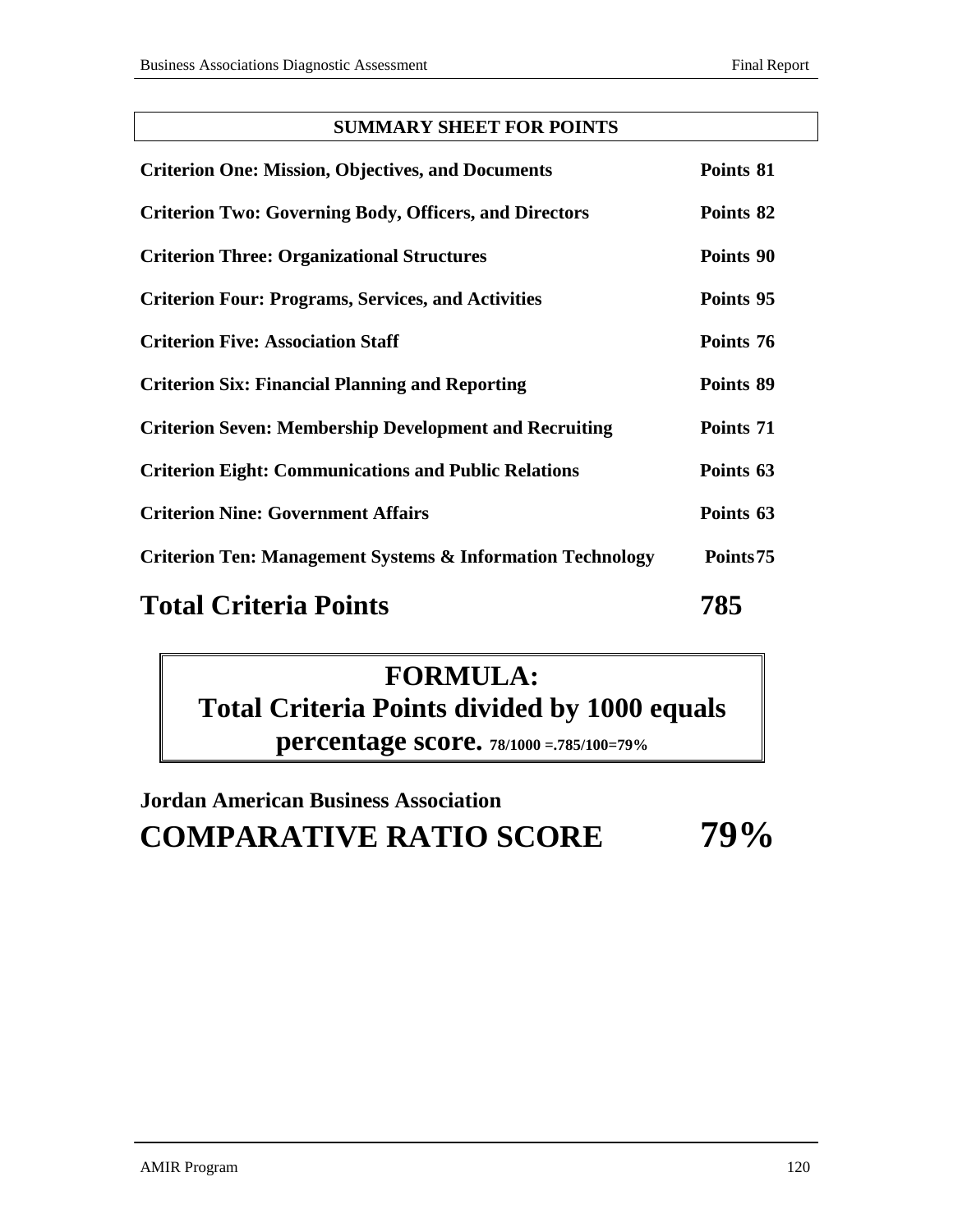# **Certification Statement**

Therefore, the Jordanian American Business Association, a business association received a 79 percentage score, which illustrates that the association has met that percentage of standards when compared to an international model association of 100 percent.

**Date of interview: 3/1/02 Name of the Interviewer: Larry Milner, CAE**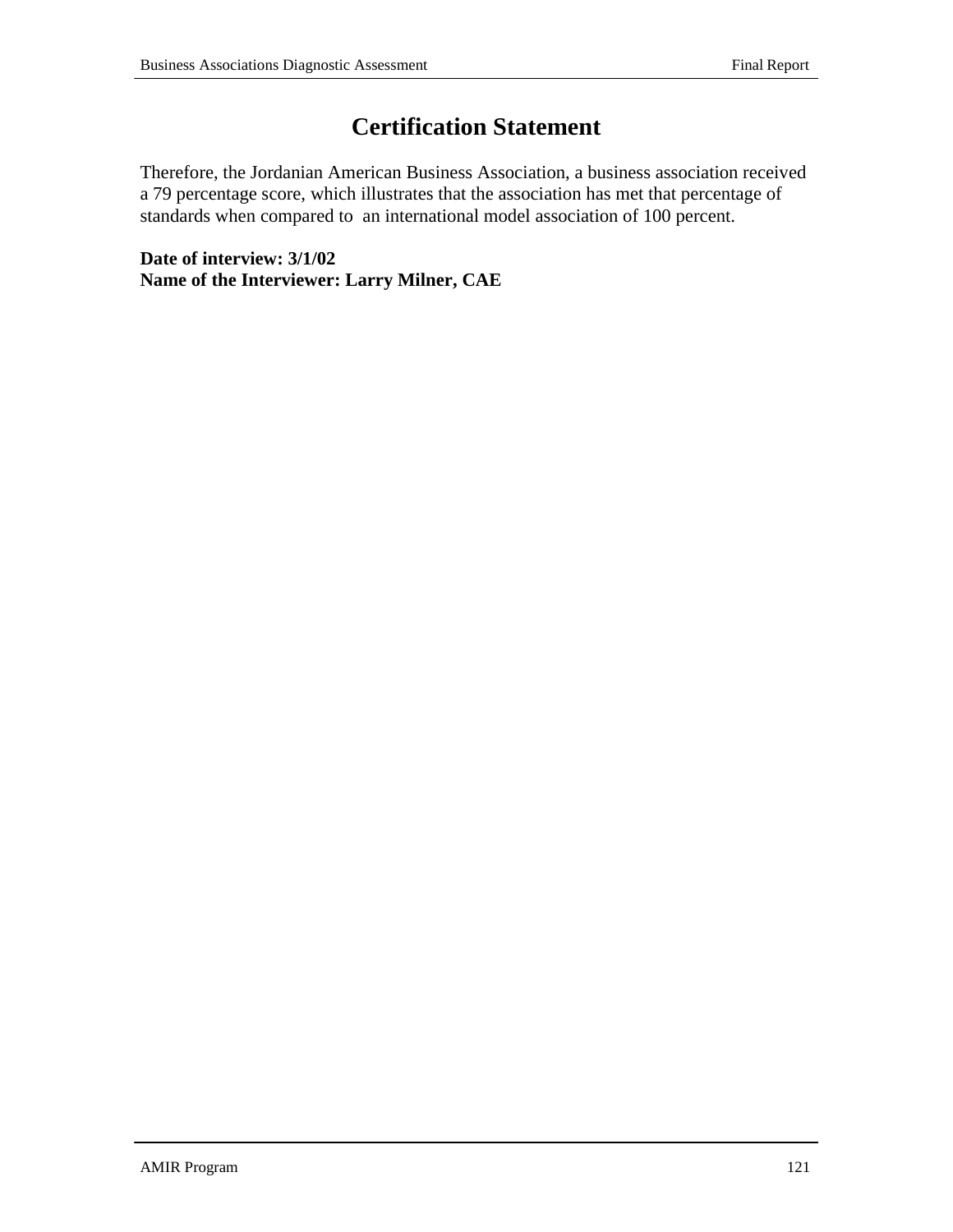## **DIAGNOSTIC ASSESSMENT OF THE INFORMATION TECHNOLOGY ASSOCIATION OF JORDAN INT@J**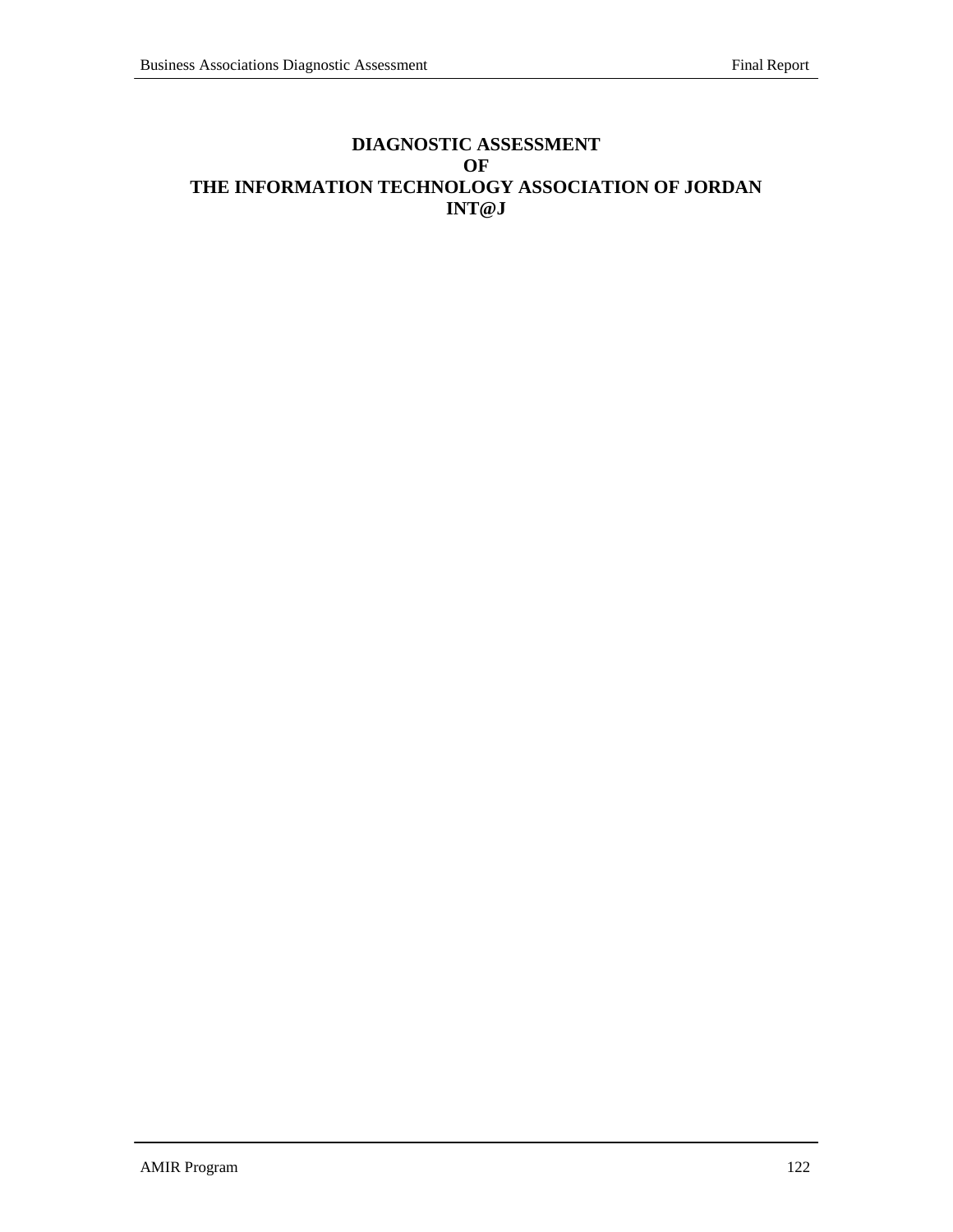## **BASIC FACTS ABOUT THE INFORMATION TECHNOLOGY ASSOCIATION-JORDAN - Int@j**

**Business Association name:** Int@j **–** Information Technology Association-Jordan

**Address**: P.O. Box 182756

**Telephone:** 962 6 593 0123

**Fax:** 962 6 593 1476

**Email:** info@intaj.net

**Web Site:** www.intaj.net

**Name of Chief Volunteer:** Karim Kawar

**Title:** Chairman

**Name of Chief Paid Executive:** Ra'ed Bilbessi

**Title:** Chief Executive Officer

**Date of Organization's Founding:** 2000

**Number of Members:** 242

**Budget Size**: 55,593 JD

**In USD:** \$78,000

.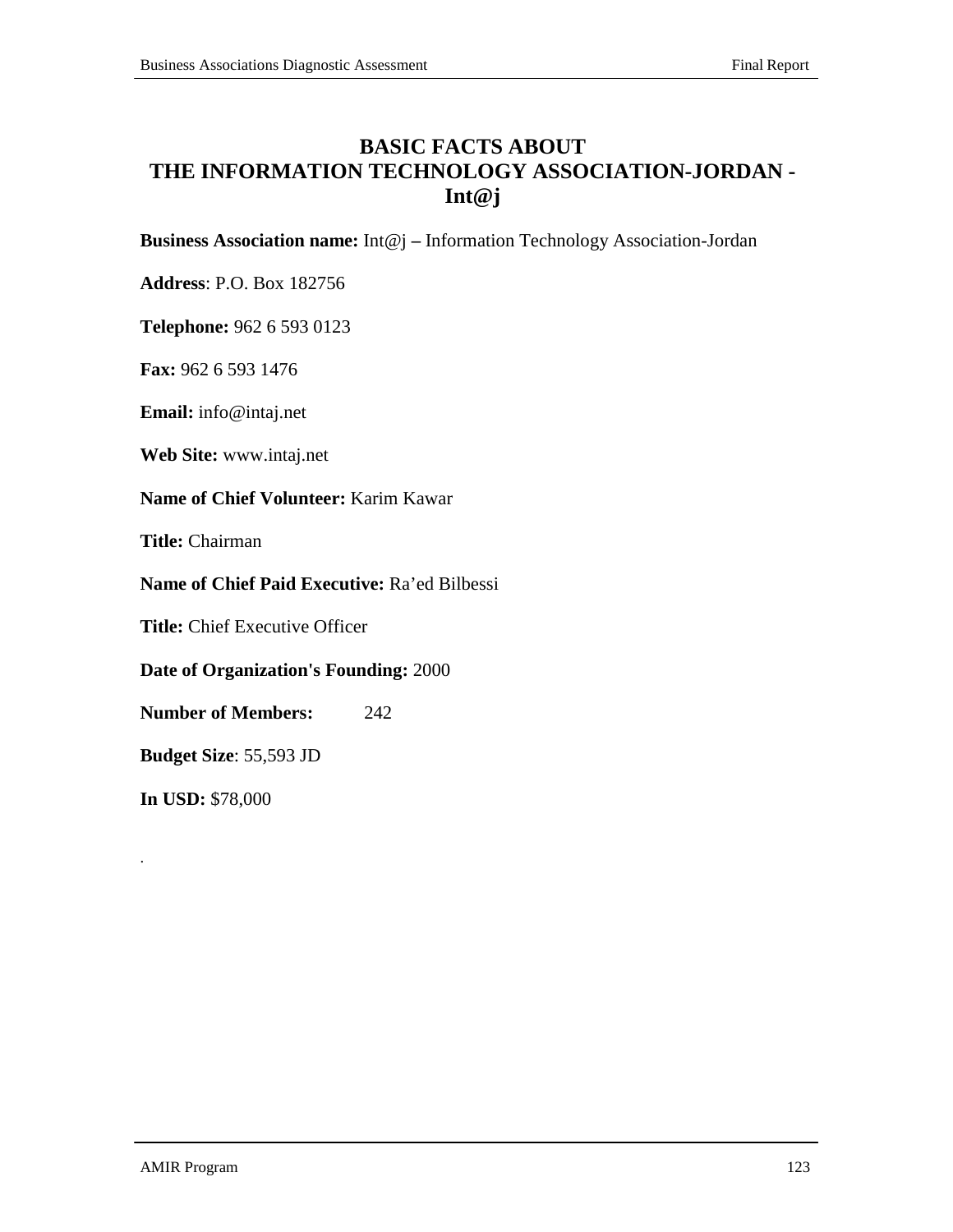## **SUMMARY OF KEY POINTS**

## **Diagnostic Score: 97% as of 3/28/2002**

The Information Technology Association of Jordan, known as Int $\omega$ j, is a voluntary non-profit, private organization whose mission is to represent, promote, and advance the software and information technology services industry in Jordan and in the global market.

Int@j's major aim is to be the information technology association that is the focal point for all Jordanian IT industry-related activities. The organization's literature declares that it is open to all value-added information technology-related, software development and support enterprises.

The association's objectives are: 1) to represent the information technology industry interests and lobby with governmental and international groups by proposing national initiatives and conducting public relations efforts; 2) to promote industry investment opportunities in Jordan by promoting Venture Capital (VC) and Initial Public Offerings (IPOs); forming relationships with local export-oriented groups; representing the industry at conferences and trade shows; setting up databases and publicize membership through Web sites, newsletters, hyperlinks, promotional materials and advertising; and 3) to provide industry research and market information; to effect standardization, certification and quality control; to support human resource development; to advance industry intellectual property rights; to form international IT industry alliances and to manage industry stakeholder relations and resolve industry conflicts.

The association has a wide variety of activities to achieve its objectives including the USAID-funded REACH Initiatives I and II. Housed in a modern office complex that also is the address of many of the major information technology firms in Jordan, Int $\omega$  is headed by a very strong board of directors and staff. Karim Kawar is an industry leader as well as the association's chairman. Ra'ed Bilbessi, the Chief Executive Officer, is an outstanding association manger with several years of experience. An enthusiastic "supersalesman" for the IT industry, Mr. Bilbessi is having a major impact on the development of Jordan.

The management of Int $\omega$  has taken advantage of the assistance from the business association specialists of AMIR, in particular the help of Mr. Zaki Ayoubi and Mr. Bob Ash. The board and the staff designed this organization using the best-practices approach, rather than the trial and error method most other Jordanian associations have used.

Areas of improvement for [Int@j](mailto:Int@j) include minor changes in (1) governance and (2) communications with a major flaw in not having a crisis management plan.

With a membership of 110 dues-paying companies, a budget of 375,000 JD, outstanding volunteer leadership, and an excellent staff of seven competent professionals, Int@j has become a model organization for Jordanian associations.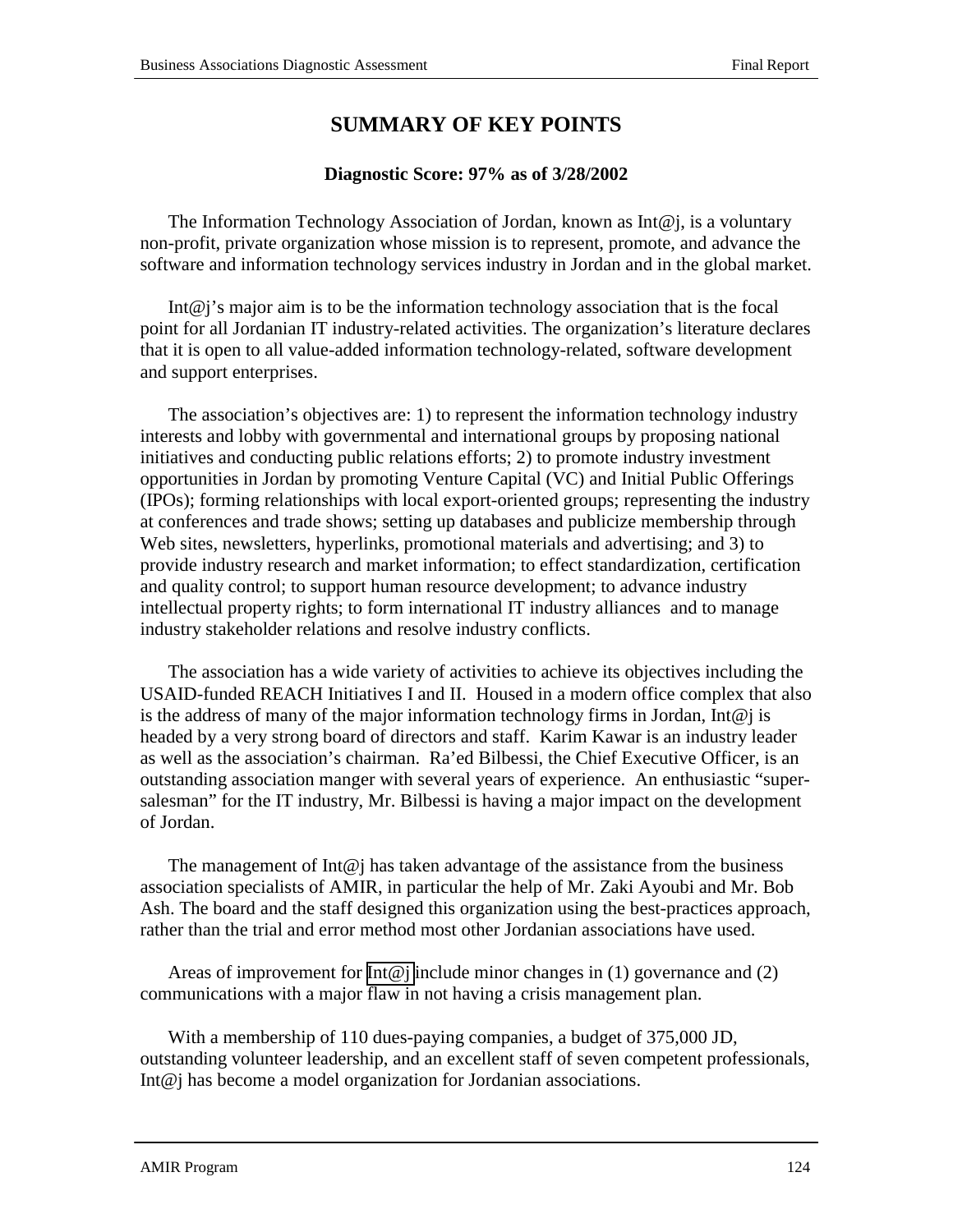## **SPECIFIC RECOMMENDATIONS FOR Int@j**

## **Organizational Leadership**

- 1. A formal agreed-upon vision statement needs to be adopted.
- 2. Attendance at board meetings should be improved.
- 3. A crisis management plan should be put into place.

## **Personnel**

4. Stress management programs and changes in the high-pressure culture of the association need to be implemented to avoid staff burnout.

## **Communication**

- 5. A copy block should be added in all publications giving the organization's name, address, and phone numbers. Also a listing of staff and directors should be in the newsletters and other publications when appropriate.
- 6. A more moderate approach to communications might be considered and found to be equally effective.

## **Organizational Structure**

7. A new association law is needed for Jordan and Int@j should lead the lobbying effort to affect that change.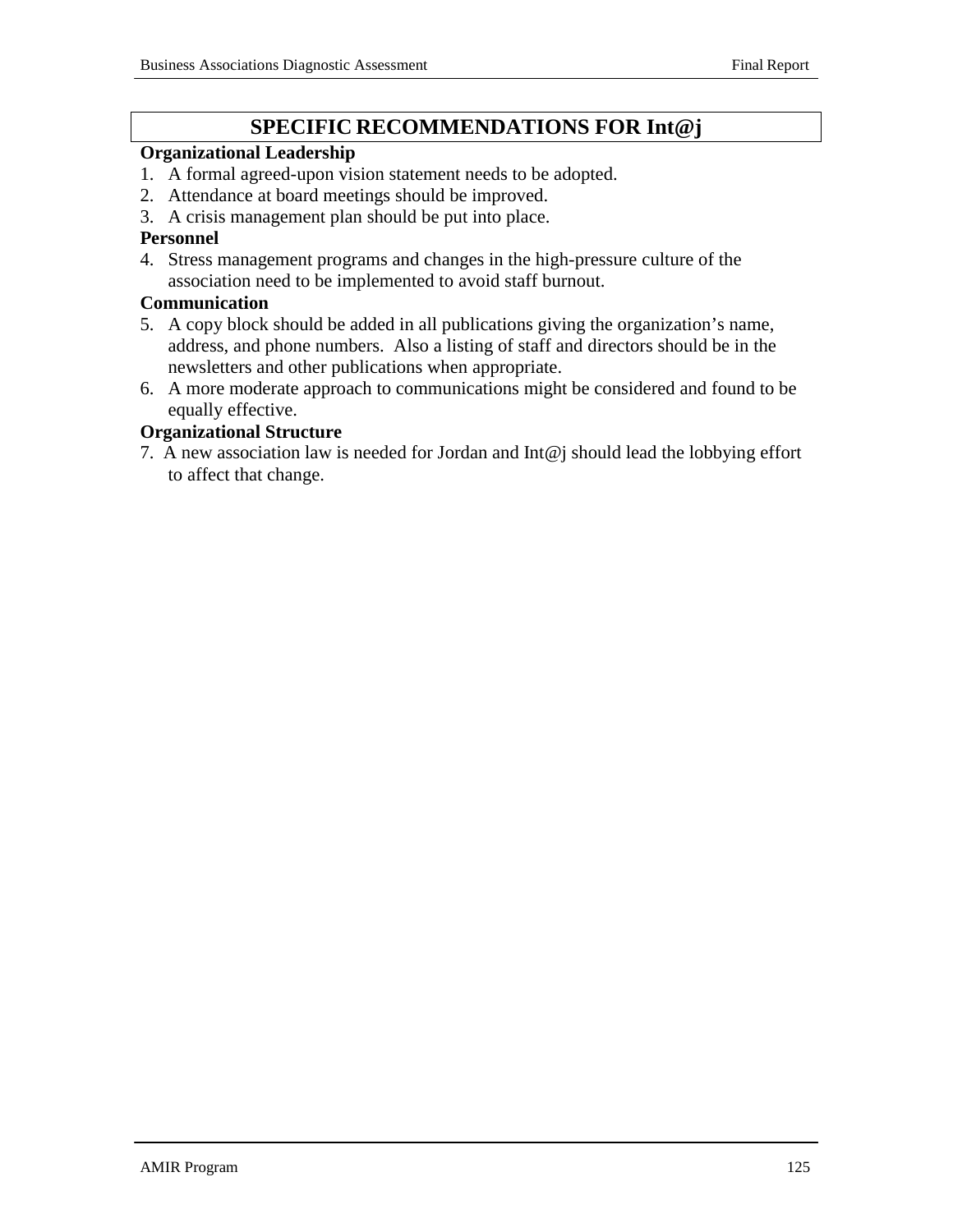## **CRITERION ONE: MISSION, OBJECTIVES AND DOCUMENTS**

**Purpose of Criterion One:** *To assess the fundamental philosophy and focus of the association from the viewpoint of the organization's volunteer and professional leaders.*

**SCORING FACTORS:** *Interviewer's Action: Rated the following factors on a sliding scale.*

**Section One** - each factor can be worth from 0 to 10 points for a possible total of 50 points. (0= No activity or factor) (5 = Adequate activity or factor) (10 = Outstanding activity or factor) **Section Two** - each factor can be worth from 0 to 5 points for a possible total of 25 points. (0= No activity or factor) ( $5 =$  Outstanding activity or factor) **Section Three** - each factor can be worth from 0 to 2.5 points for a possible total of 25 points.  $(0=$  No activity or factor)  $(2.5 =$  Outstanding activity or factor) Total possible score for this Criterion is 100 points.

#### **Section One**

- Vision Statement 5
- **Mission statement** 10
- Bylaws and charter 10
- Membership needs assessment 10
- Comprehensive strategic plan 10

## **Findings**

Int@j's leaders and staff are able to eloquently verbalize the vision for their organization's future; however, they do not have an agreed-upon written vision statement.

## **Section Two**

- Objectives 5
- Program of Work/Action Plan/Operating Plan 5
- Performance Audit
- Minutes of Board Meetings, Executive Committee Minutes, and Minutes for Committees 5
- Annual Report to Members 5

## **Section Three**

- Understanding of the macro environment of nation 2.5
- Understanding of the industry environment in nation 2.5
- Understanding of the competitive environment 2.5
- Business association's internal environment or culture 2.5
- Understanding of the strengths of the business association 2.5
- Understanding of the weaknesses of the business association 2.5
- Understanding of the opportunities of the business association 2.5
- Understanding of the threats to the business association 2.5
- Contingency planning 2.5
- Documentation of implementation of action plans 2.5

## **Findings**

There are no formal or informal contingency plans in place to cover various scenarios.

## Total Possible Points = 100 Total Points for Criterion 95

## **MAJOR CRITERION FINDING**

Int@j volunteers and staff appear to have a well-established philosophy for the association with a clear mission, objectives and operating plans to achieve the maximum effectiveness for its members.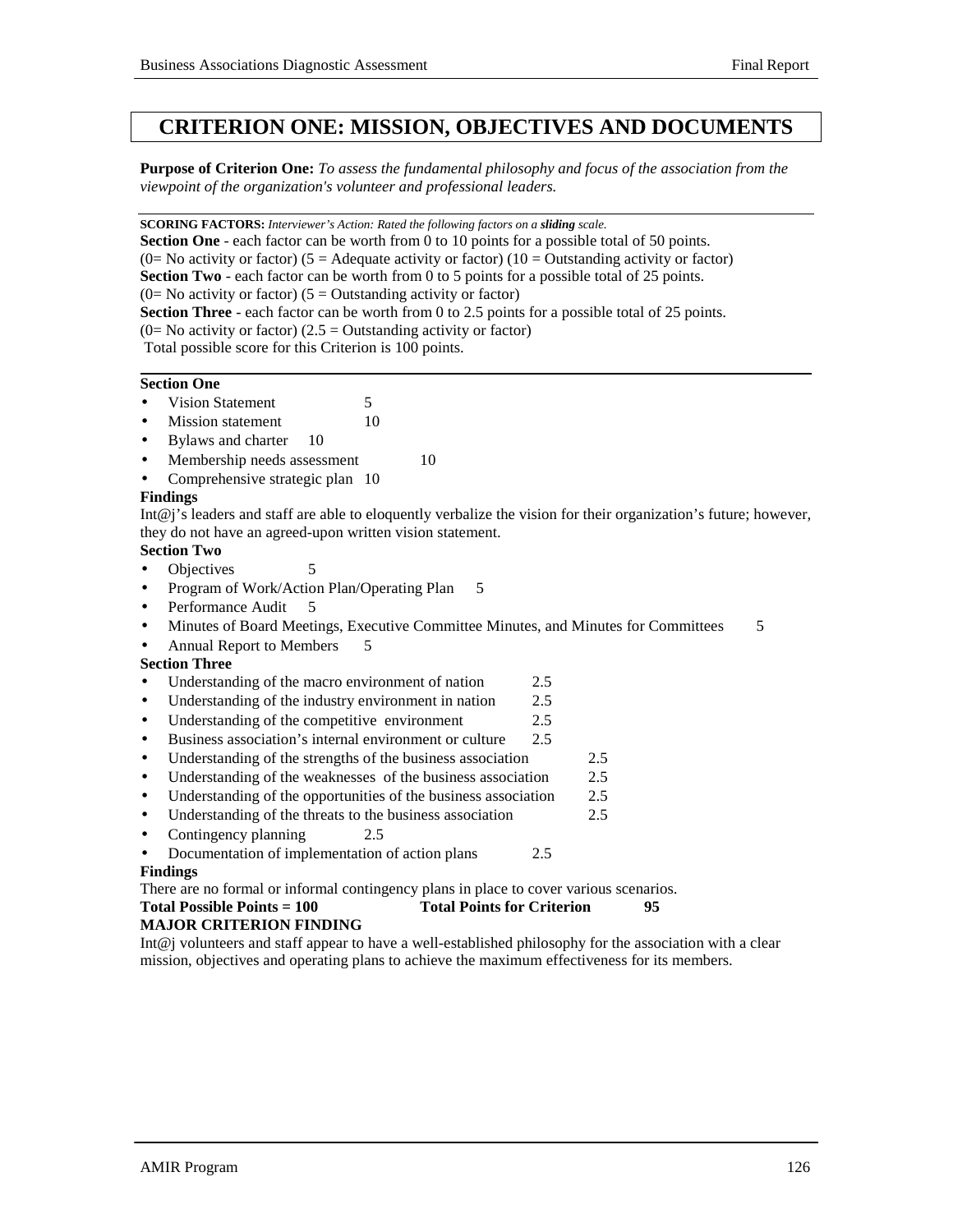## **CRITERION TWO: GOVERNING BODY, OFFICERS, AND DIRECTORS**

**Purpose of Criterion Two:** *To assess the structure and efficiency of organization's governing body.*

| <b>SCORING FACTORS:</b> Interviewer's Action: Rated the following factors on a sliding scale.<br>Section One - each factor can be worth from 0 to 10 points for a possible total of 50 points. |     |                                   |    |      |
|------------------------------------------------------------------------------------------------------------------------------------------------------------------------------------------------|-----|-----------------------------------|----|------|
| (0= No activity or factor) (5 = Adequate activity or factor) (10 = Outstanding activity or factor)                                                                                             |     |                                   |    |      |
| <b>Section Two</b> - each factor can be worth from 0 to 5 points for a possible total of 25 points.                                                                                            |     |                                   |    |      |
| (0= No activity or factor) ( $5 =$ Outstanding activity or factor)                                                                                                                             |     |                                   |    |      |
| Section Three - each factor can be worth from 0 to 2.5 points for a possible total of 25 points.                                                                                               |     |                                   |    |      |
| (0= No activity or factor) (2.5 = Outstanding activity or factor)                                                                                                                              |     |                                   |    |      |
| Total possible score for this Criterion is 100 points.                                                                                                                                         |     |                                   |    |      |
| <b>Section One</b>                                                                                                                                                                             |     |                                   |    |      |
| Effective bylaws/constitution<br>$\bullet$                                                                                                                                                     | 10  |                                   |    |      |
| Commitment of officers to association (time & resources) 10<br>$\bullet$                                                                                                                       |     |                                   |    |      |
| Decision making capabilities and willingness of board<br>$\bullet$                                                                                                                             |     | 10                                |    |      |
| Avoidance of micro-management by the board<br>$\bullet$                                                                                                                                        |     | 10                                |    |      |
| Volunteer officers' background / industry positions held by officers<br>$\bullet$                                                                                                              |     |                                   |    | 10   |
| <b>Findings</b>                                                                                                                                                                                |     |                                   |    |      |
| All the fundamentals for proper governance of an association are in place at Int $@$ j.                                                                                                        |     |                                   |    |      |
| <b>Section Two</b>                                                                                                                                                                             |     |                                   |    |      |
| Attendance at general membership meetings<br>$\bullet$                                                                                                                                         |     |                                   |    |      |
| Community position of officers & relevant education background<br>$\bullet$                                                                                                                    |     |                                   | -5 |      |
| Officer-orientation plan, training and association material<br>$\bullet$                                                                                                                       |     |                                   | 5  |      |
| Job descriptions for officers and directors<br>$\bullet$                                                                                                                                       |     | 5                                 |    |      |
| Term limits of officers<br>5<br>$\bullet$                                                                                                                                                      |     |                                   |    |      |
| <b>Section Three</b>                                                                                                                                                                           |     |                                   |    |      |
| Staggered terms for officers<br>$\mathbf{0}$<br>$\bullet$                                                                                                                                      |     |                                   |    |      |
| Board culture<br>2.5<br>$\bullet$                                                                                                                                                              |     |                                   |    |      |
| Board procedures<br>2.5<br>$\bullet$                                                                                                                                                           |     |                                   |    |      |
| Board agendas<br>2.5<br>$\bullet$                                                                                                                                                              |     |                                   |    |      |
| 2.5<br>Board reports<br>$\bullet$                                                                                                                                                              |     |                                   |    |      |
| General membership meeting<br>$\bullet$                                                                                                                                                        | 2.5 |                                   |    |      |
| Proper agendas for strategic and project planning, brainstorming, and administrative meetings<br>$\bullet$                                                                                     |     |                                   |    |      |
| 2.5                                                                                                                                                                                            |     |                                   |    |      |
| Attendance at board meetings 1.5<br>$\bullet$                                                                                                                                                  |     |                                   |    |      |
| Length of board meetings<br>2.5<br>$\bullet$                                                                                                                                                   |     |                                   |    |      |
| Participation of all directors in board meetings<br>$\bullet$                                                                                                                                  |     | 2.5                               |    |      |
| <b>Findings</b>                                                                                                                                                                                |     |                                   |    |      |
| The association does not have staggered terms for its directors and this could cause disruptive turnover in                                                                                    |     |                                   |    |      |
| leadership. A very outmoded national association law that needs to be revised causes this problem.                                                                                             |     |                                   |    |      |
| Attendance at board meetings could be better.                                                                                                                                                  |     |                                   |    |      |
| <b>Total Possible Points = 100</b>                                                                                                                                                             |     | <b>Total Points for Criterion</b> |    | 96.5 |
| <b>MAJOR CRITERION FINDING</b>                                                                                                                                                                 |     |                                   |    |      |

With a few minor exceptions, Int@j's governing body is fundamentally sound and is positioned to serve its members and the nation very well.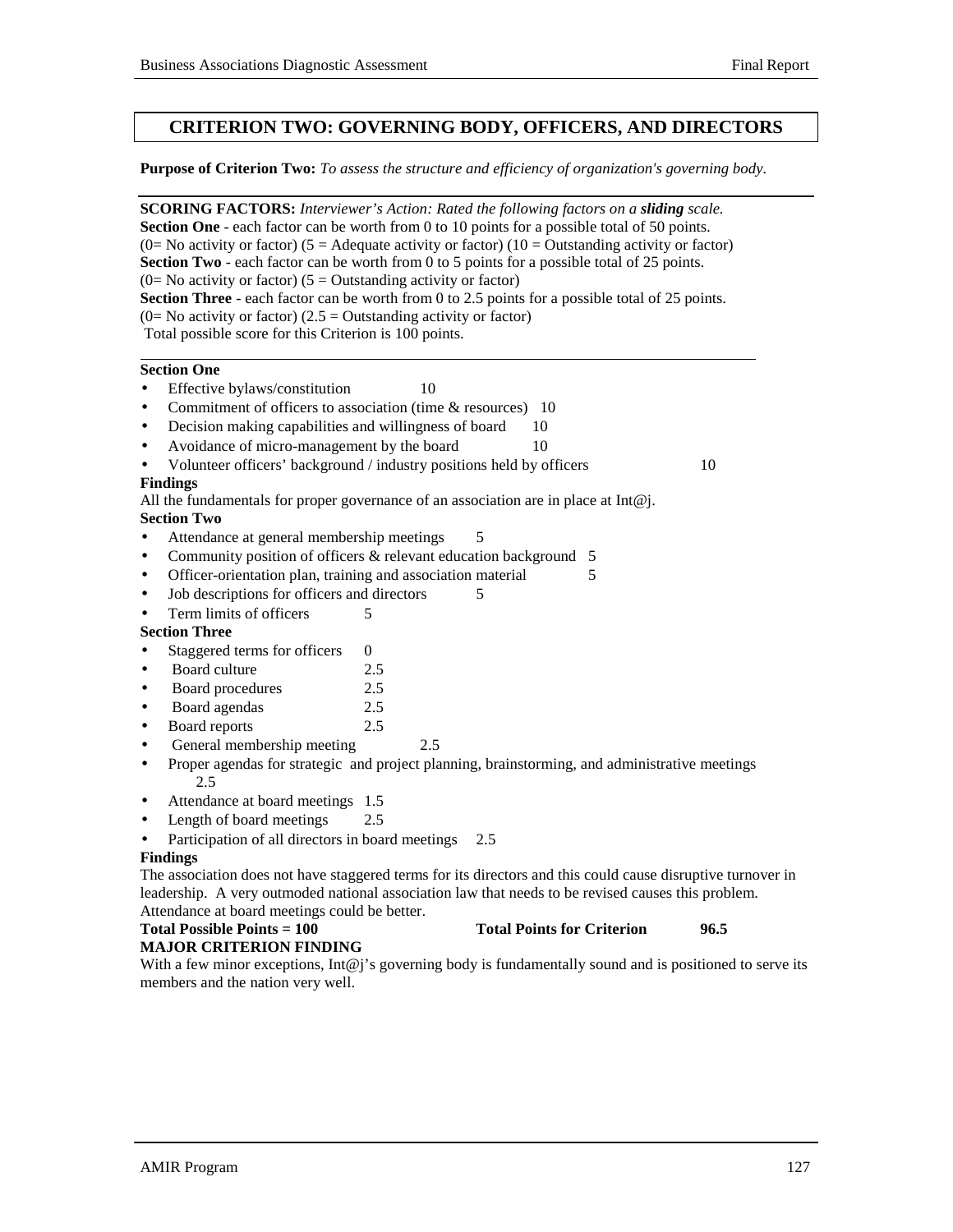## **CRITERION THREE: ORGANIZATIONAL STRUCTURE**

**Purpose of Criterion Three:** *To assess the organization's adherence to sound management principles*

|                 | <b>SCORING FACTORS:</b> Interviewer's Action: Rated the following factors on a sliding scale.<br><b>Section One</b> - each factor can be worth from 0 to 10 points for a possible total of 50 points.<br>(0= No activity or factor) (5 = Adequate activity or factor) (10 = Outstanding activity or factor)<br>Section Two - each factor can be worth from 0 to 5 points for a possible total of 25 points.<br>(0= No activity or factor) ( $5 =$ Outstanding activity or factor)<br>Section Three - each factor can be worth from 0 to 2.5 points for a possible total of 25 points.<br>$(0=$ No activity or factor) (2.5 = Outstanding activity or factor) |     |                                   |            |  |
|-----------------|--------------------------------------------------------------------------------------------------------------------------------------------------------------------------------------------------------------------------------------------------------------------------------------------------------------------------------------------------------------------------------------------------------------------------------------------------------------------------------------------------------------------------------------------------------------------------------------------------------------------------------------------------------------|-----|-----------------------------------|------------|--|
|                 | Total possible score for this Criterion is 100 points.                                                                                                                                                                                                                                                                                                                                                                                                                                                                                                                                                                                                       |     |                                   |            |  |
|                 | <b>Section One:</b>                                                                                                                                                                                                                                                                                                                                                                                                                                                                                                                                                                                                                                          |     |                                   |            |  |
| $\bullet$       | Analysis of appropriateness and effectiveness of department/division structures                                                                                                                                                                                                                                                                                                                                                                                                                                                                                                                                                                              |     |                                   | 10         |  |
| $\bullet$       | Regular board meetings                                                                                                                                                                                                                                                                                                                                                                                                                                                                                                                                                                                                                                       | 10  |                                   |            |  |
| $\bullet$       | Minutes of board meetings                                                                                                                                                                                                                                                                                                                                                                                                                                                                                                                                                                                                                                    | 10  |                                   |            |  |
| $\bullet$       | Staff understanding of and support to structure of organization                                                                                                                                                                                                                                                                                                                                                                                                                                                                                                                                                                                              |     |                                   | 10         |  |
| $\bullet$       | Well-defined decision-making process                                                                                                                                                                                                                                                                                                                                                                                                                                                                                                                                                                                                                         |     | 10                                |            |  |
| <b>Findings</b> |                                                                                                                                                                                                                                                                                                                                                                                                                                                                                                                                                                                                                                                              |     |                                   |            |  |
|                 | The association's organizational structure is fundamentally sound.                                                                                                                                                                                                                                                                                                                                                                                                                                                                                                                                                                                           |     |                                   |            |  |
|                 | <b>Section Two</b>                                                                                                                                                                                                                                                                                                                                                                                                                                                                                                                                                                                                                                           |     |                                   |            |  |
| $\bullet$       | Published organizational chart                                                                                                                                                                                                                                                                                                                                                                                                                                                                                                                                                                                                                               | 5   |                                   |            |  |
| $\bullet$       | Regular committee meetings                                                                                                                                                                                                                                                                                                                                                                                                                                                                                                                                                                                                                                   | 5   |                                   |            |  |
| $\bullet$       | Minutes of committee meetings                                                                                                                                                                                                                                                                                                                                                                                                                                                                                                                                                                                                                                |     | 5                                 |            |  |
| $\bullet$       | Relationships between board and members                                                                                                                                                                                                                                                                                                                                                                                                                                                                                                                                                                                                                      |     | 5                                 |            |  |
| $\bullet$       | Relationships between board and staff                                                                                                                                                                                                                                                                                                                                                                                                                                                                                                                                                                                                                        |     | 5                                 |            |  |
|                 | <b>Section Three</b>                                                                                                                                                                                                                                                                                                                                                                                                                                                                                                                                                                                                                                         |     |                                   |            |  |
| $\bullet$       | Number of standing committees                                                                                                                                                                                                                                                                                                                                                                                                                                                                                                                                                                                                                                | 2.5 |                                   |            |  |
| $\bullet$       | Number of special task forces, ad hoc groups, and number/description of affiliate groups 2.5                                                                                                                                                                                                                                                                                                                                                                                                                                                                                                                                                                 |     |                                   |            |  |
| $\bullet$       | Staff exposure to the board<br>2.5                                                                                                                                                                                                                                                                                                                                                                                                                                                                                                                                                                                                                           |     |                                   |            |  |
| $\bullet$       | Documentation of committee structure 2.5                                                                                                                                                                                                                                                                                                                                                                                                                                                                                                                                                                                                                     |     |                                   |            |  |
| $\bullet$       | Staff assignments to manage board functions & committees                                                                                                                                                                                                                                                                                                                                                                                                                                                                                                                                                                                                     |     |                                   | 2.5        |  |
| $\bullet$       | Committee orientation plan and materials                                                                                                                                                                                                                                                                                                                                                                                                                                                                                                                                                                                                                     |     | 2.5                               |            |  |
| $\bullet$       | Documentation of committee reports                                                                                                                                                                                                                                                                                                                                                                                                                                                                                                                                                                                                                           |     | 2.5                               |            |  |
| $\bullet$       | Analysis of committee chairs                                                                                                                                                                                                                                                                                                                                                                                                                                                                                                                                                                                                                                 | 2.5 |                                   |            |  |
| $\bullet$       | Lists of board and committee members                                                                                                                                                                                                                                                                                                                                                                                                                                                                                                                                                                                                                         |     | 2.5                               |            |  |
|                 | Committee chair and member-orientation materials                                                                                                                                                                                                                                                                                                                                                                                                                                                                                                                                                                                                             |     | 2.5                               |            |  |
|                 | <b>Total Possible Points = 100</b><br><b>MAJOR CRITERION FINDING</b>                                                                                                                                                                                                                                                                                                                                                                                                                                                                                                                                                                                         |     | <b>Total Points for Criterion</b> | <b>100</b> |  |

Int@j is adhering to and exceeding the generally accepted management principles for similar business associations in other nations.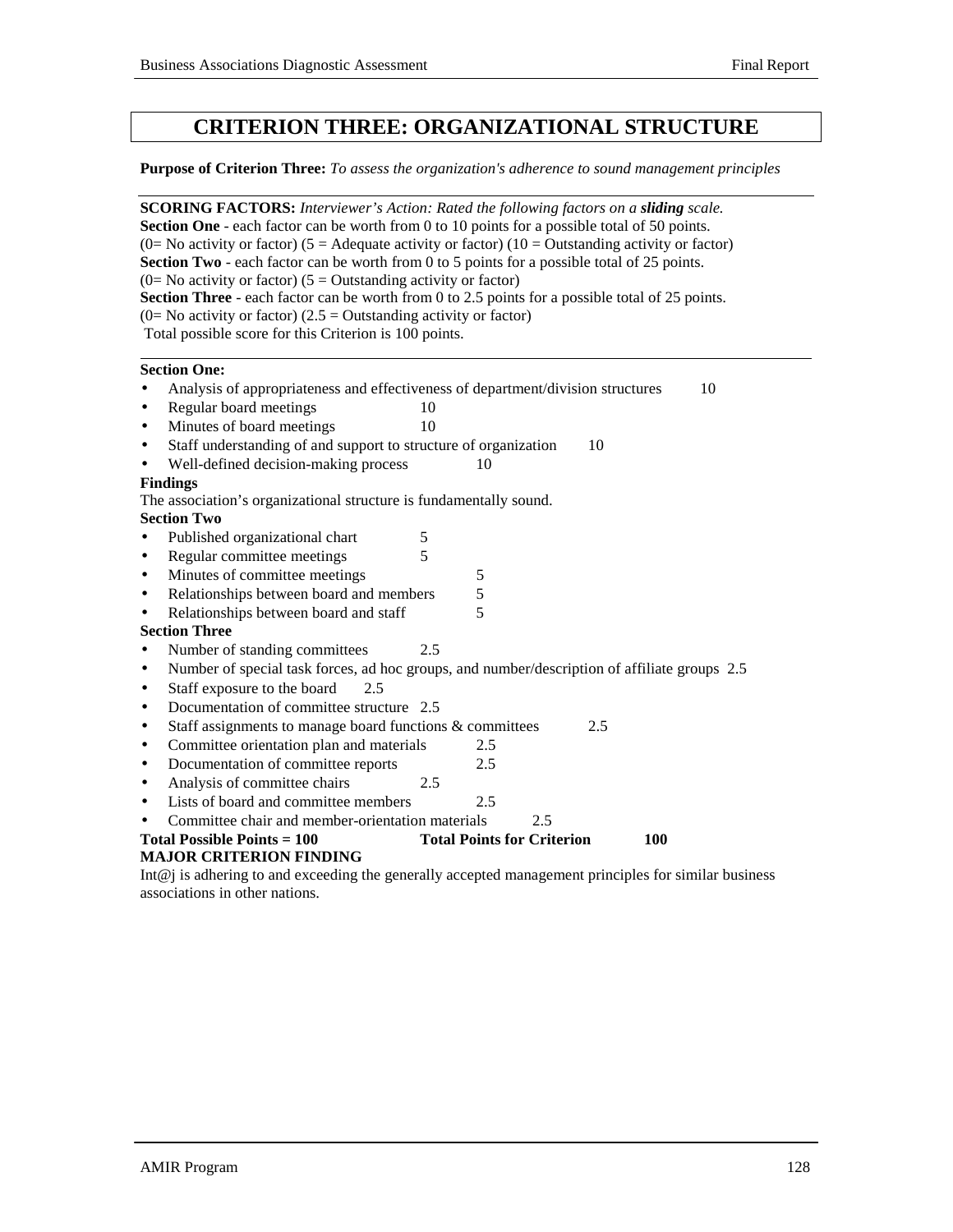## **CRITERION FOUR: PROGRAMS AND ACTIVITIES**

**Purpose of Criterion Four:** *To analyze the details of the organization's activities to determine the effectiveness of the association's programming process.*

| <b>SCORING FACTORS:</b> Interviewer's Action: Rated the following factors on a sliding scale.                                               |                                   |     |
|---------------------------------------------------------------------------------------------------------------------------------------------|-----------------------------------|-----|
| <b>Section One</b> - each factor can be worth from 0 to 10 points for a possible total of 50 points.                                        |                                   |     |
| (0= No activity or factor) (5 = Adequate activity or factor) (10 = Outstanding activity or factor)                                          |                                   |     |
| Section Two - each factor can be worth from 0 to 5 points for a possible total of 25 points.                                                |                                   |     |
| (0= No activity or factor) ( $5 =$ Outstanding activity or factor)                                                                          |                                   |     |
| Section Three - each factor can be worth from 0 to 2.5 points for a possible total of 25 points.                                            |                                   |     |
| (0= No activity or factor) (2.5 = Outstanding activity or factor)                                                                           |                                   |     |
| Total possible score for this Criterion is 100 points.                                                                                      |                                   |     |
| <b>Section One</b>                                                                                                                          |                                   |     |
| Analysis of major focus of Program of Work<br>$\bullet$                                                                                     | 10                                |     |
| Explanation of the Program of Work's super-ordinate goal<br>$\bullet$                                                                       | $\boldsymbol{0}$                  |     |
| Analysis of specific goals of Program of Work<br>$\bullet$                                                                                  | 10                                |     |
| Identification of measurements of success<br>$\bullet$                                                                                      | 10                                |     |
| Analysis of results of previous time period<br>$\bullet$                                                                                    | 10                                |     |
| <b>Findings</b>                                                                                                                             |                                   |     |
| Int $@j$ programs and services appear to be carrying out the association's mission.                                                         |                                   |     |
| <b>Section Two</b>                                                                                                                          |                                   |     |
| Achievability of stated goals<br>5<br>$\bullet$                                                                                             |                                   |     |
| Available manpower and monetary resources<br>$\bullet$                                                                                      | 5                                 |     |
| Length of time for tangible achievements $\&$ realistic deadlines for results<br>$\bullet$                                                  |                                   | 5   |
| Documentation of programs and plans in annual reports                                                                                       | 5                                 |     |
| • Commitment to planning process<br>5                                                                                                       |                                   |     |
| <b>Section Three</b>                                                                                                                        |                                   |     |
| • Measurement of involvement of stakeholders in planning process                                                                            |                                   | 2.5 |
| • Coordination between fiscal planning and program planning 2.5                                                                             |                                   |     |
| • Coordination between programming committees                                                                                               | 2.5                               |     |
| • Coordination between programming staffs                                                                                                   | 2.5                               |     |
| • Coordination and cooperation between programming and administrative staffs 2.5                                                            |                                   |     |
| • Organization culture for achievement and results                                                                                          | 2.5                               |     |
| • Documentation of programs and plans in brochures 2.5                                                                                      |                                   |     |
| • Explanation of programs in newsletters                                                                                                    | 2.5                               |     |
| • Documentation of programs in bulletins                                                                                                    | 2.5                               |     |
| • Documentation of products and services                                                                                                    | 2.5                               |     |
| <b>Findings</b>                                                                                                                             |                                   |     |
| Int@j is carrying out fundamentally sound administrative strategies that are appropriate for producing                                      |                                   |     |
| desirable results for the organization's members and for the general public.                                                                |                                   |     |
| <b>Total Possible Points = 100</b>                                                                                                          | <b>Total Points for Criterion</b> | 100 |
| <b>MAJOR CRITERION FINDING</b><br>$Int@i'$ approach to programming is "according to the book". The current activities and programs fit well |                                   |     |
|                                                                                                                                             |                                   |     |

Int@j's approach to programming is "according to the book." The current activities and programs fit well within the parameters established by the mission of the organization. This association appears to be "not only doing things right, but also doing the right things."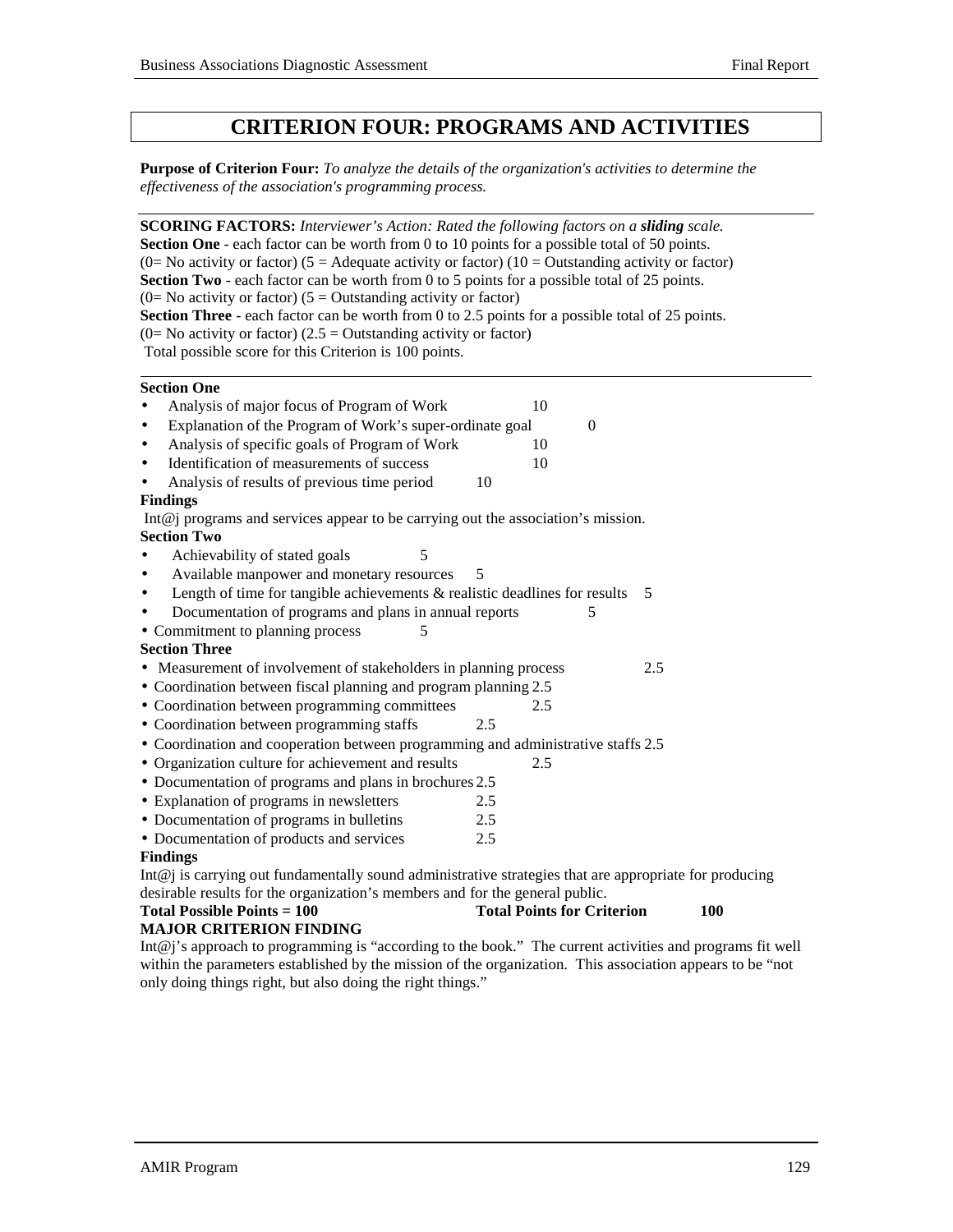## **CRITERION FIVE: ASSOCIATION STAFF**

**Purpose of Criterion Five:** *To understand the organization's mission and approach from the association's employee's viewpoints.*

| SCORING FACTORS: Interviewer's Action: Rated the following factors on a sliding scale.<br>Section One - each factor can be worth from 0 to 10 points for a possible total of 50 points.<br>(0= No activity or factor) (5 = Adequate activity or factor) (10 = Outstanding activity or factor)<br>Section Two - each factor can be worth from 0 to 5 points for a possible total of 25 points.<br>(0= No activity or factor) ( $5 =$ Outstanding activity or factor)<br>Section Three - each factor can be worth from 0 to 2.5 points for a possible total of 25 points.<br>(0= No activity or factor) (2.5 = Outstanding activity or factor)<br>Total possible score for this Criterion is 100 points. |     |     |                                   |      |     |
|--------------------------------------------------------------------------------------------------------------------------------------------------------------------------------------------------------------------------------------------------------------------------------------------------------------------------------------------------------------------------------------------------------------------------------------------------------------------------------------------------------------------------------------------------------------------------------------------------------------------------------------------------------------------------------------------------------|-----|-----|-----------------------------------|------|-----|
| <b>Section One</b>                                                                                                                                                                                                                                                                                                                                                                                                                                                                                                                                                                                                                                                                                     |     |     |                                   |      |     |
| Analysis of professional staff                                                                                                                                                                                                                                                                                                                                                                                                                                                                                                                                                                                                                                                                         | 10  |     |                                   |      |     |
| Relevant experience of executive staff<br>$\bullet$                                                                                                                                                                                                                                                                                                                                                                                                                                                                                                                                                                                                                                                    |     | 10  |                                   |      |     |
| Key staff shares vision and mission of the board of directors<br>$\bullet$                                                                                                                                                                                                                                                                                                                                                                                                                                                                                                                                                                                                                             |     |     |                                   | 10   |     |
| Relevant and useful Personnel Procedures Manual (containing a salary scale)<br>$\bullet$                                                                                                                                                                                                                                                                                                                                                                                                                                                                                                                                                                                                               |     |     |                                   | 10   |     |
| Job description of executive staff                                                                                                                                                                                                                                                                                                                                                                                                                                                                                                                                                                                                                                                                     |     | 10  |                                   |      |     |
| <b>Findings</b>                                                                                                                                                                                                                                                                                                                                                                                                                                                                                                                                                                                                                                                                                        |     |     |                                   |      |     |
| With an excellent education and background, the Int@j's CEO Ra'ed Bilbessi is a capable manager whose<br>experience, knowledge, and enthusiasm is a very valuable asset for the Kingdom of Jordan. He is a<br>technophile as well as a competent association executive. The only caution is that Mr. Bilbessi, like other<br>Jordanian association managers, are under a great deal of high-level stress and face a possible burnout<br>situation. The board of directors should attempt to create a less stressful culture in this association. Such<br>an atmosphere will cause untimely staff turnover that could damage the long-range effectiveness of the<br>organization.<br><b>Section Two</b> |     |     |                                   |      |     |
| Relevant experience of program staff                                                                                                                                                                                                                                                                                                                                                                                                                                                                                                                                                                                                                                                                   |     | 5   |                                   |      |     |
| Relevant experience of administrative staff<br>$\bullet$                                                                                                                                                                                                                                                                                                                                                                                                                                                                                                                                                                                                                                               |     |     | 5                                 |      |     |
| Analysis of performance evaluation form<br>$\bullet$                                                                                                                                                                                                                                                                                                                                                                                                                                                                                                                                                                                                                                                   |     |     | 5                                 |      |     |
| Regularity of staff meetings<br>$\bullet$                                                                                                                                                                                                                                                                                                                                                                                                                                                                                                                                                                                                                                                              | 5   |     |                                   |      |     |
| Documentation of names, positions, and résumés of the staff                                                                                                                                                                                                                                                                                                                                                                                                                                                                                                                                                                                                                                            |     |     |                                   | 5    |     |
| <b>Section Three</b>                                                                                                                                                                                                                                                                                                                                                                                                                                                                                                                                                                                                                                                                                   |     |     |                                   |      |     |
| Analysis of staff hiring & retention policies<br>$\bullet$                                                                                                                                                                                                                                                                                                                                                                                                                                                                                                                                                                                                                                             |     |     | 2.5                               |      |     |
| Regularity of staff updates of key stakeholders and members<br>$\bullet$                                                                                                                                                                                                                                                                                                                                                                                                                                                                                                                                                                                                                               |     |     |                                   | 2.5  |     |
| Analysis of job application form<br>$\bullet$                                                                                                                                                                                                                                                                                                                                                                                                                                                                                                                                                                                                                                                          |     | 2.5 |                                   |      |     |
| Employee time sheet for programming records<br>$\bullet$                                                                                                                                                                                                                                                                                                                                                                                                                                                                                                                                                                                                                                               |     |     | $\boldsymbol{0}$                  |      |     |
| Job descriptions of programming staff<br>$\bullet$                                                                                                                                                                                                                                                                                                                                                                                                                                                                                                                                                                                                                                                     |     | 2.5 |                                   |      |     |
| Job descriptions of administrative staff<br>$\bullet$                                                                                                                                                                                                                                                                                                                                                                                                                                                                                                                                                                                                                                                  |     | 2.5 |                                   |      |     |
| Comparative salary analysis<br>$\bullet$                                                                                                                                                                                                                                                                                                                                                                                                                                                                                                                                                                                                                                                               | 2.5 |     |                                   |      |     |
| Performance bonus plan<br>$\bullet$                                                                                                                                                                                                                                                                                                                                                                                                                                                                                                                                                                                                                                                                    | 2.5 |     |                                   |      |     |
| Staff retention rate<br>2.5<br>$\bullet$                                                                                                                                                                                                                                                                                                                                                                                                                                                                                                                                                                                                                                                               |     |     |                                   |      |     |
| Staff awareness of importance of programming and financial success of organization                                                                                                                                                                                                                                                                                                                                                                                                                                                                                                                                                                                                                     |     |     |                                   |      | 2.5 |
| <b>Total Possible Points = 100</b>                                                                                                                                                                                                                                                                                                                                                                                                                                                                                                                                                                                                                                                                     |     |     | <b>Total Points for Criterion</b> | 97.5 |     |
| <b>MAJOR CRITERION FINDING</b>                                                                                                                                                                                                                                                                                                                                                                                                                                                                                                                                                                                                                                                                         |     |     |                                   |      |     |

The competency of the seven staff members at the Int@j is apparent. The day-to-day operations of the association are in good hands. The board of directors should consider ways to reduce the amount of staff stress that is very apparent to a causal observer.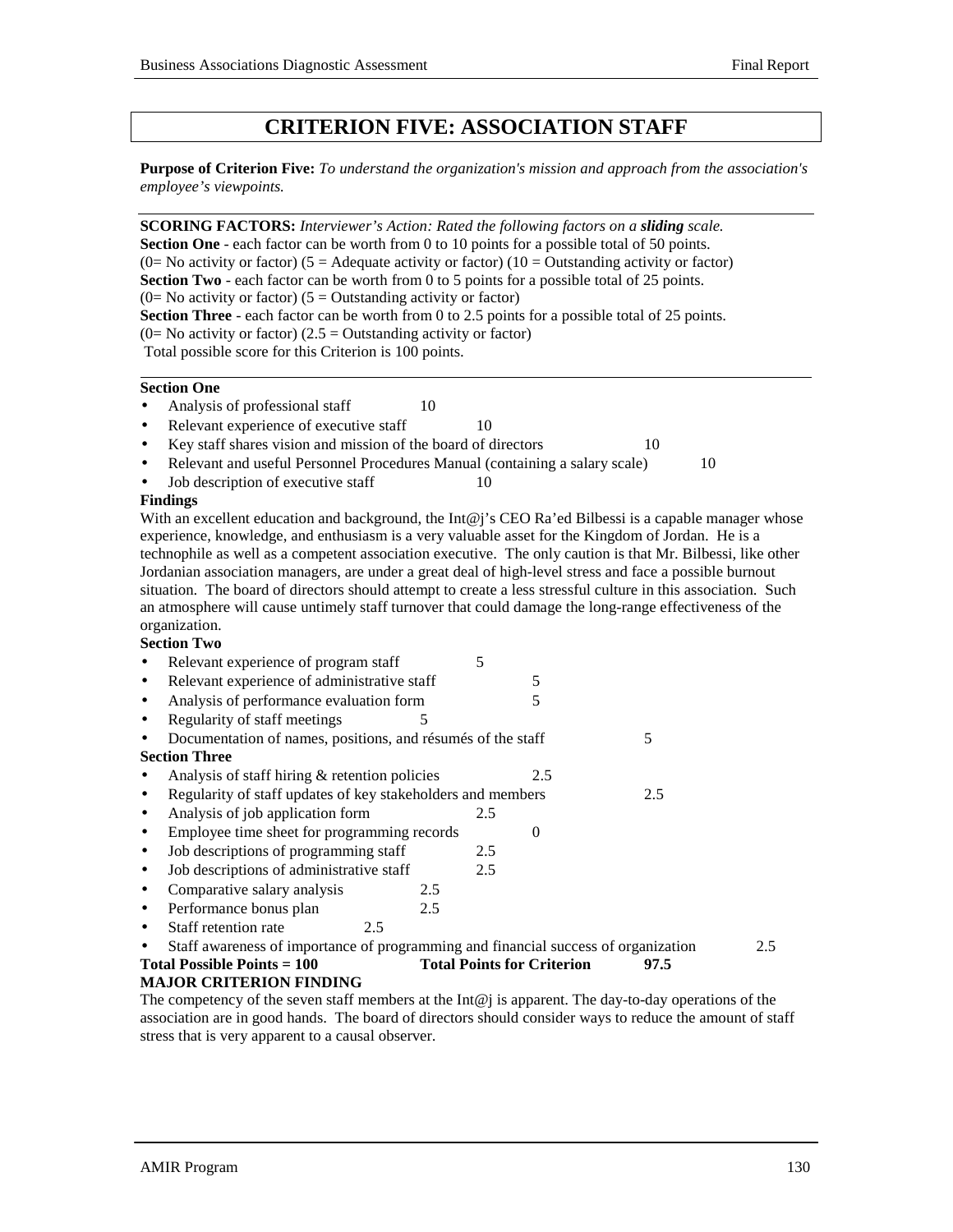## **CRITERION SIX: FINANCIAL PLANNING AND REPORTING**

**Purpose of Criterion Six:** *To assess the financial stability of the association.*

**SCORING FACTORS:** *Interviewer's Action: Rated the following factors on a sliding scale.* **Section One** - each factor can be worth from 0 to 10 points for a possible total of 50 points. (0= No activity or factor) (5 = Adequate activity or factor) (10 = Outstanding activity or factor) **Section Two** - each factor can be worth from 0 to 5 points for a possible total of 25 points.  $(0=$  No activity or factor)  $(5=$  Outstanding activity or factor) **Section Three** - each factor can be worth from 0 to 2.5 points for a possible total of 25 points.  $(0=$  No activity or factor)  $(2.5 =$  Outstanding activity or factor) Total possible score for this Criterion is 100 points. l **Section One**

- Analysis of the most recent financial reports 10
- Analysis of the current budget and link with strategic plan 10
- Analysis of most recent audit 10
- Analysis of transparency of financial transactions, policies and reports 10
- Analysis of revenue and profit growth trend 10

## **Findings**

The fundamentals of financial management have been implemented at Int $\omega$ . The proper use of the financial data for planning purposes is evident.

## **Section Two**

- Stability and diversification of level of funding (including non-dues income) 5
- Analysis of dues schedule
- Clearly written financial policies and procedures 5
- Strategy in place with specific revenue goals 5
- Overhead, personnel, and program costs are segregated 5

## **Section Three**

- Analysis of automated financial and accounting processes 2.5
- Ability to manage grant funds 2.5
- Financial reporting according to national laws, accounting conventions, organization bylaws, and donor requirements 2.5
- Board members' job description highlights fiduciary responsibility & members receive orientation in fiduciary responsibility 2.5
- Active financial audit committee at the board level 2.5
- Grant writing capability 2.5
- Number of staff assigned to help create revenue 2.5
- Staff compensated sufficiently for revenue generation activities 2.5
- Annual investment campaign conducted and goals met 2.5
- Cost of service to members calculated and utilized. 0

## **Findings**

An additional calculation would be useful to the decision making process—the calculation of the cost-ofservice for members. The key question is "What does it cost  $Int@j$  to have a member on the rolls?" The expenses of mailings, printing, staffing, etc, should be part of an overall cost-of-service estimate that will allow the executive manager to determine if each new member is adding profits to the association's revenues.

#### Total Possible Points = 100 Total Points for Criterion 97.5 **MAJOR CRITERION FINDING**

[Int@j](mailto:Int@j) is a properly financed organization with excellent accounting and operating procedures that will serve its members well in the years to come.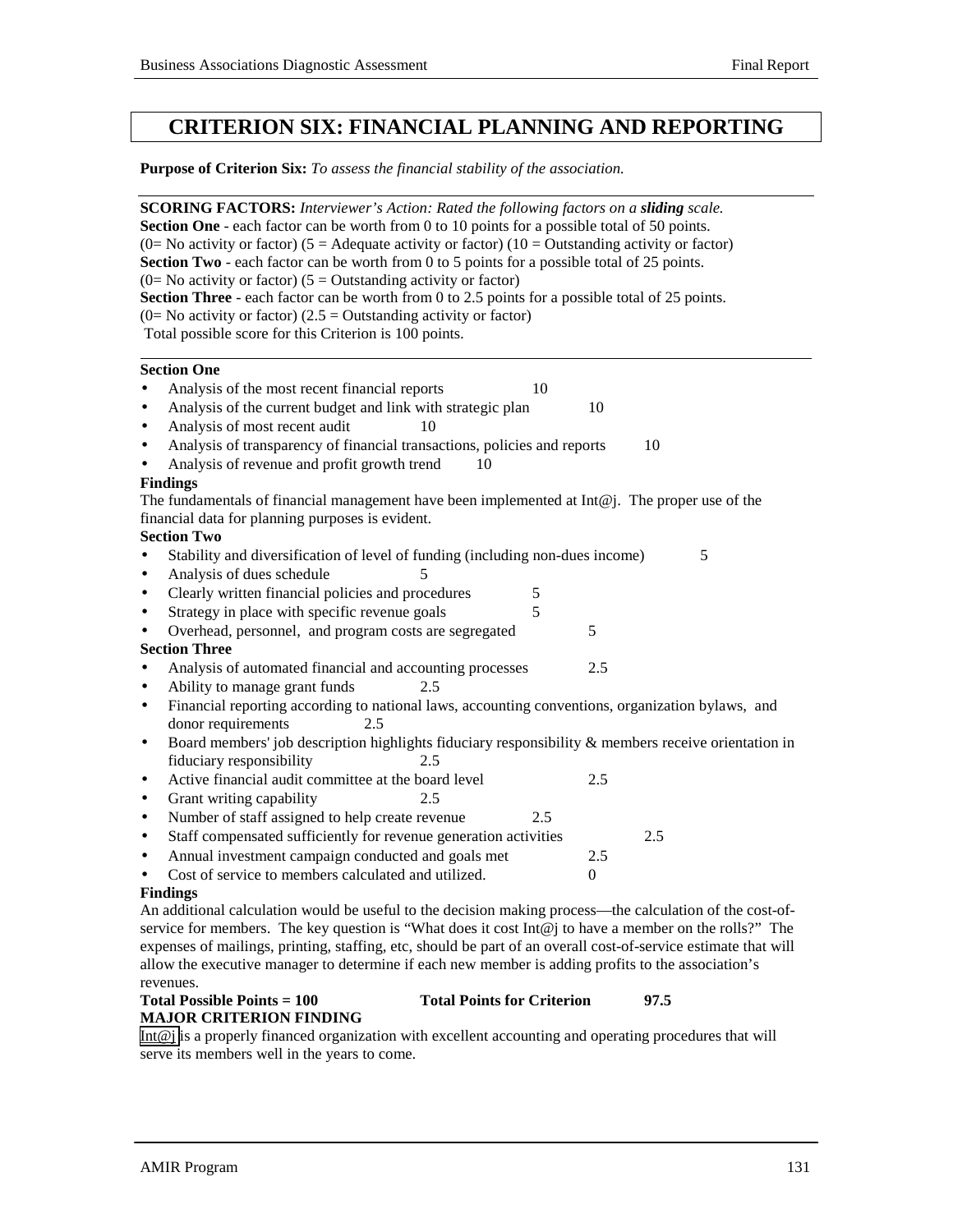## **CRITERION SEVEN: MEMBERSHIP RECRUITMENT**

**Purpose of Criterion Seven:** *To assess how the association attracts and keeps members.*

| <b>SCORING FACTORS:</b> Interviewer's Action: Rated the following factors on a sliding scale.                                      |
|------------------------------------------------------------------------------------------------------------------------------------|
| <b>Section One</b> - each factor can be worth from 0 to 10 points for a possible total of 50 points.                               |
| (0= No activity or factor) (5 = Adequate activity or factor) (10 = Outstanding activity or factor)                                 |
| <b>Section Two</b> - each factor can be worth from 0 to 5 points for a possible total of 25 points.                                |
| (0= No activity or factor) ( $5 =$ Outstanding activity or factor)                                                                 |
| Section Three - each factor can be worth from 0 to 2.5 points for a possible total of 25 points.                                   |
| (0= No activity or factor) (2.5 = Outstanding activity or factor)                                                                  |
| Total possible score for this Criterion is 100 points.                                                                             |
| <b>Section One</b>                                                                                                                 |
| Central message answering question "what's in it for me?"<br>10                                                                    |
| Documentation of membership list<br>10<br>$\bullet$                                                                                |
| Analysis of membership brochure<br>10<br>$\bullet$                                                                                 |
| Total number of current members & retention rate<br>10<br>$\bullet$                                                                |
| Membership directory<br>10<br>$\bullet$                                                                                            |
| <b>Section Two</b>                                                                                                                 |
| 5<br>Membership recruitment plan & system<br>$\bullet$                                                                             |
| Total number of new members within the past year<br>$\sqrt{5}$<br>$\bullet$                                                        |
| 5<br>Estimate of the total number of potential members<br>$\bullet$                                                                |
| Percent of total potential members that are currently actual members<br>5<br>$\bullet$                                             |
| New member orientation outline and handout material<br>5<br>$\bullet$                                                              |
| <b>Section Three</b>                                                                                                               |
| List the member benefits as opposed to listing only the programs and activities<br>2.5<br>$\bullet$                                |
| Formal orientation session for new members<br>2.5<br>$\bullet$                                                                     |
| Committee preference cards sent annually to members<br>2.5<br>$\bullet$                                                            |
| New members immediately invited to serve on a committee<br>2.5<br>$\bullet$                                                        |
| Analysis of membership application<br>2.5<br>$\bullet$                                                                             |
| Set targets for number of members to be acquired<br>2.5<br>$\bullet$                                                               |
| Non-dues sources of income & strategy to promote discounted programs, products and services to<br>$\bullet$                        |
| members 2.5<br>Orientation handout materials                                                                                       |
| 2.5<br>$\bullet$                                                                                                                   |
| 2.5<br>Certificates and awards<br>$\bullet$<br>2.5                                                                                 |
| Other volunteer recognition devices<br>$\bullet$<br><b>Total Possible Points = 100</b><br><b>Total Points for Criterion</b><br>100 |
| <b>MAJOR CRITERION FINDING</b>                                                                                                     |
| Int $@j$ is using the best techniques that have been developed by other associations and organizations for                         |

attracting new members. This effort is never-ending.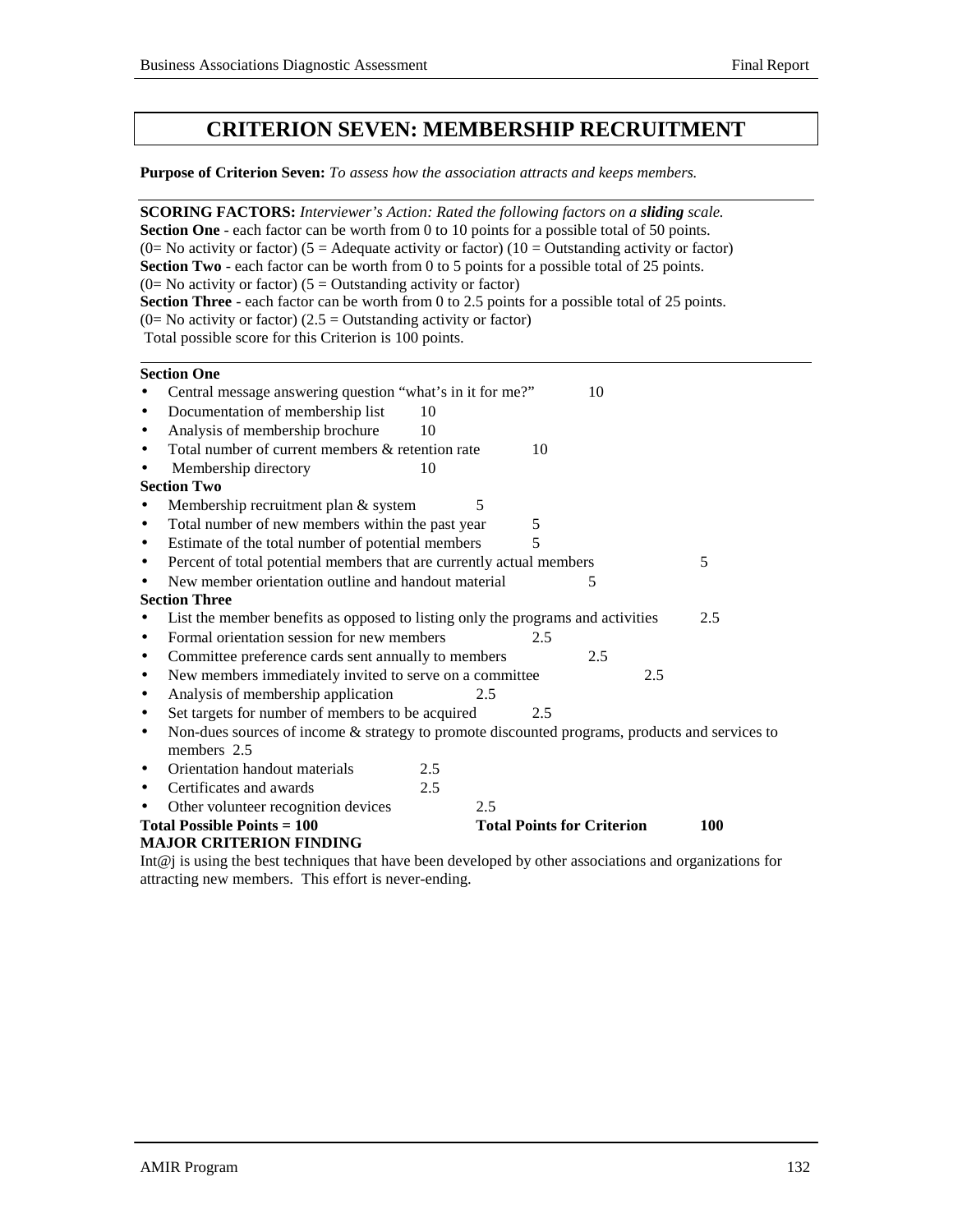## **CRITERION EIGHT: COMMUNICATION & PUBLIC RELATIONS**

**Purpose of Criterion Eight:** *To assess the association's communication and public relation capabilities.*

**SCORING FACTORS:** *Interviewer's Action: Rated the following factors on a sliding scale.* **Section One** - each factor can be worth from 0 to 10 points for a possible total of 50 points. (0= No activity or factor) (5 = Adequate activity or factor) (10 = Outstanding activity or factor) **Section Two** - each factor can be worth from 0 to 5 points for a possible total of 25 points.  $(0=$  No activity or factor)  $(5 =$  Outstanding activity or factor) **Section Three** - each factor can be worth from 0 to 2.5 points for a possible total of 25 points.  $(0=$  No activity or factor) (2.5 = Outstanding activity or factor) Total possible score for this Criterion is 100 points. l

## **Section One**

- Analysis of core communication message 10
- Comprehensiveness of the communication plan relative to the strategic plan 5
- Analysis of professional communication staff 10
- Analysis of key target audiences 10
- Analysis of communication feedback mechanisms (assessment & tracking) 10

#### **Findings**

While Int $\omega$  is doing an excellent job in overall communication, there is a believability factor that needs to be considered. When touting the achievements and the effectiveness of an organization, the literature and the verbal presentations seem to be "so good" that a certain amount of skepticism begins to creep into the mind of the audience. Perhaps a more moderate approach to communications might be more effective.

## **Section Two**

- Communications that improve the BA's image, inform the public  $\&$  increase membership 5
- Communication research with facts describing problems 5
- Analysis of writing for readership 5
- Correctly selected communication media 5
- Frequency of communication campaign 5

## **Section Three**

- Communication plan that covers all parts of strategic plan 2.5
- Analysis of newsletter 2.5
- Analysis of magazine  $0$
- Analysis of action bulletins 2.5
- Analysis of program brochures 1.5
- Analysis of news releases and media kit .2.5
- Analysis of Web site or Web sites 0
- Existence of crisis management plan 0
- Executive awareness of importance of communication efforts 2.5
- Staff awareness of importance of communication efforts 2.5

#### **Findings**

Some of Int $@i$ 's printed pieces need to have a copy block with the listing of directors, staff, and the organization's addresses including the office telephone number and the Web site URL. A crisis management plan needs to be developed.

#### **Total Possible Points = 100 Total Points for Criterion 86.5 MAJOR CRITERION FINDING**

The association has become very professional and effective in its communication efforts to "tell Int $@j$ 's story." The only caution is to guard against over-enthusiasm that can cause skepticism.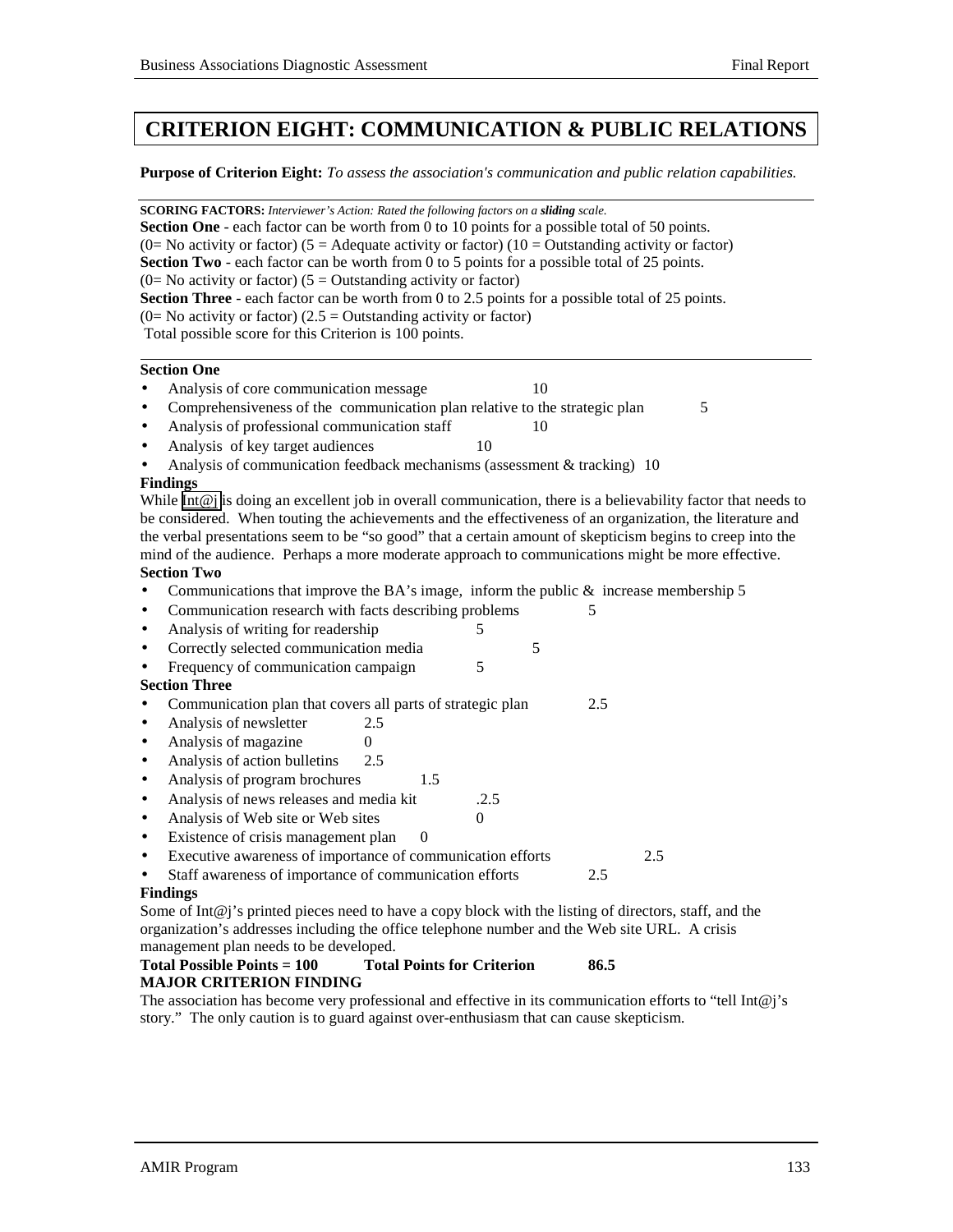## **CRITERION NINE: GOVERNMENT AFFAIRS**

**Purpose of Criterion Nine:** *To assess the levels of competence and sophistication of the association's government affairs program.*

|                                 | <b>SCORING FACTORS:</b> Interviewer's Action: Rated the following factors on a sliding scale.               |     |     |     |     |     |
|---------------------------------|-------------------------------------------------------------------------------------------------------------|-----|-----|-----|-----|-----|
|                                 | Section One - each factor can be worth from 0 to 10 points for a possible total of 50 points.               |     |     |     |     |     |
|                                 | (0= No activity or factor) (5 = Adequate activity or factor) (10 = Outstanding activity or factor)          |     |     |     |     |     |
|                                 | Section Two - each factor can be worth from 0 to 5 points for a possible total of 25 points.                |     |     |     |     |     |
|                                 | (0= No activity or factor) ( $5 =$ Outstanding activity or factor)                                          |     |     |     |     |     |
|                                 | <b>Section Three</b> - each factor can be worth from 0 to 2.5 points for a possible total of 25 points.     |     |     |     |     |     |
|                                 | (0= No activity or factor) (2.5 = Outstanding activity or factor)                                           |     |     |     |     |     |
|                                 | Total possible score for this Criterion is 100 points.                                                      |     |     |     |     |     |
| <b>Section One</b><br>$\bullet$ |                                                                                                             |     |     |     |     |     |
| $\bullet$                       | Analysis of public policies that prohibit job creation                                                      |     |     | 10  |     |     |
| $\bullet$                       | Analysis of obstacles to overcome to achieve economic growth                                                |     |     |     | 10  |     |
| $\bullet$                       | Analysis of business association's adopted government policy positions                                      |     |     |     |     | 10  |
| $\bullet$                       | Professional capabilities of government affairs staff                                                       |     |     | 10  |     |     |
| $\bullet$                       | Analysis of issue briefs produced by the business association                                               |     |     |     | 10  |     |
| <b>Findings</b>                 |                                                                                                             |     |     |     |     |     |
|                                 | INT@J's core value is public policy advocacy. It is its reason for existence.                               |     |     |     |     |     |
| <b>Section Two</b>              |                                                                                                             |     |     |     |     |     |
| $\bullet$                       | Establishment of public policy advocacy committee                                                           |     | 5   |     |     |     |
| $\bullet$                       | Availability of staff to research legal and economic issues.                                                |     |     | 5   |     |     |
| $\bullet$                       | List of priority issues 5                                                                                   |     |     |     |     |     |
| $\bullet$                       | Analysis of research reports produced or authorized                                                         |     | 5   |     |     |     |
| $\bullet$                       | Analysis of reports to the board and the membership on government affairs activities 5                      |     |     |     |     |     |
| <b>Section Three</b>            |                                                                                                             |     |     |     |     |     |
| $\bullet$                       | Analysis of business association's participation in anti-corruption program 2.5                             |     |     |     |     |     |
| $\bullet$                       | Analysis of government tax policies effect on business association's members                                |     |     |     |     | 2.5 |
| $\bullet$                       | Tracking proposals through the legislative process                                                          |     | 2.5 |     |     |     |
| $\bullet$                       | Testimony before public bodies on key issues                                                                | 2.5 |     |     |     |     |
| $\bullet$                       | Grass roots campaign efforts<br>$\Omega$                                                                    |     |     |     |     |     |
| $\bullet$                       | Coalition building efforts of association                                                                   | 2.5 |     |     |     |     |
| $\bullet$                       | Understanding of the political dynamics of the nation                                                       |     |     | 2.5 |     |     |
| $\bullet$                       | Member education program on public policy                                                                   |     | 2.5 |     |     |     |
| $\bullet$                       | Ability to build public support for government policy changes                                               |     |     |     | 2.5 |     |
| $\bullet$                       | Ability to launch a letter writing campaign on key issues                                                   |     |     | 2.5 |     |     |
| <b>Findings</b>                 |                                                                                                             |     |     |     |     |     |
|                                 | Many advocacy techniques are available to associations and $Int@j$ is taking advantage of those appropriate |     |     |     |     |     |
| for its given situation.        |                                                                                                             |     |     |     |     |     |

#### **Total Possible Points = 100 Total Points 97.5 MAJOR CRITERION FINDING**

Int@j has been successful in public policy advocacy because it has selected some key issues and has wisely used the contacts of its politically connected members. With its management of the REACH Initiatives I and II, the association has developed an excellent reputation for effectiveness in public policy advocacy.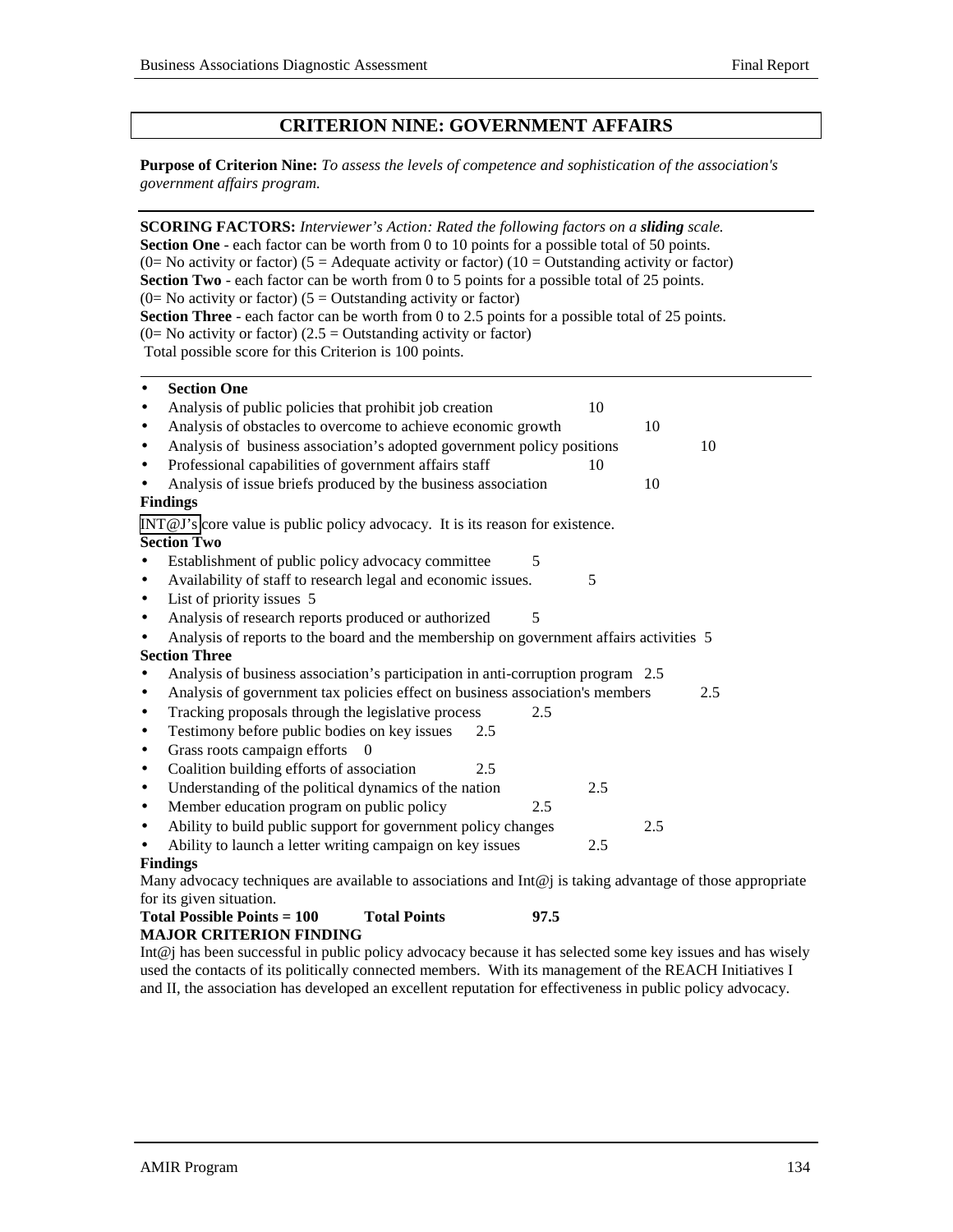## **CRITERION TEN: MANAGEMENT SYSTEMS/INFORMATION TECHNOLOGY**

**Purpose of Criterion Ten:** *To assess the management systems, information technology, and hardware capacity.*

**SCORING FACTORS:** *Interviewer's Action: Rated the following factors on a sliding scale.* **Section One** - each factor can be worth from 0 to 10 points for a possible total of 50 points. (0= No activity or factor) (5 = Adequate activity or factor) (10 = Outstanding activity or factor) **Section Two** - each factor can be worth from 0 to 5 points for a possible total of 25 points.  $(0=$  No activity or factor)  $(5 =$  Outstanding activity or factor) **Section Three** - each factor can be worth from 0 to 2.5 points for a possible total of 25 points.  $(0=$  No activity or factor) (2.5 = Outstanding activity or factor) Total possible score for this Criterion is 100 points.

#### **Section One**

l

Analysis of overall information technology systems to streamline activities (i.e. Microsoft Project for work plan, MS Outlook prompts, MS Access for database to generate mailing lists, labels, etc) 10 Executive computer and technology philosophy 10 Staff computer efficiency and technical capabilities 10 Operational policies & procedures manuals 10 Documentation of record-keeping activities 10 **Finding** Documentation of operational policies and procedures needs to be developed at  $Int@$  in the area of technology. Standards and procedures for each technology needs to be established and documented to institutionalize the organization's use of one of its most extensive investments. **Section Two** Availability and utilization of database software 5 Analysis of Web site $(s)$  5 Analysis of forms used in accordance with Operational Policies & Procedure manual 5 Analysis of specific system hardware 5 Utilization of e-business capacity 5 **Finding** The existing Web site is very good; however, a new Web site is under construction. Other routine technology management approaches including e-business need to be adopted. **Section Three** Study of e-mail utilization 2.5 Analysis of written communications – business letters, brochures, faxes, e-mails, etc. 2.5 Analysis of networking capabilities 2.5 Utilization of fax machine networks 2.5 Analysis of printing capabilities 2.5 Analysis of copying capabilities 2.5 Analysis of scanning capabilities 2.5 Assessment of desktop publishing capabilities 2.5 Evidence of technology upgrade awareness 2.5 Evidence of technology upgrade plans 2.5 **Findings** Int@j has state-of-the-art information technology. Total Possible Points = 100 Total Points for Criterion 100 **MAJOR CRITERION FINDING** Int@j has sufficient management systems, information technology, and hardware capacity in place to

accomplish the mission and objectives of the organization.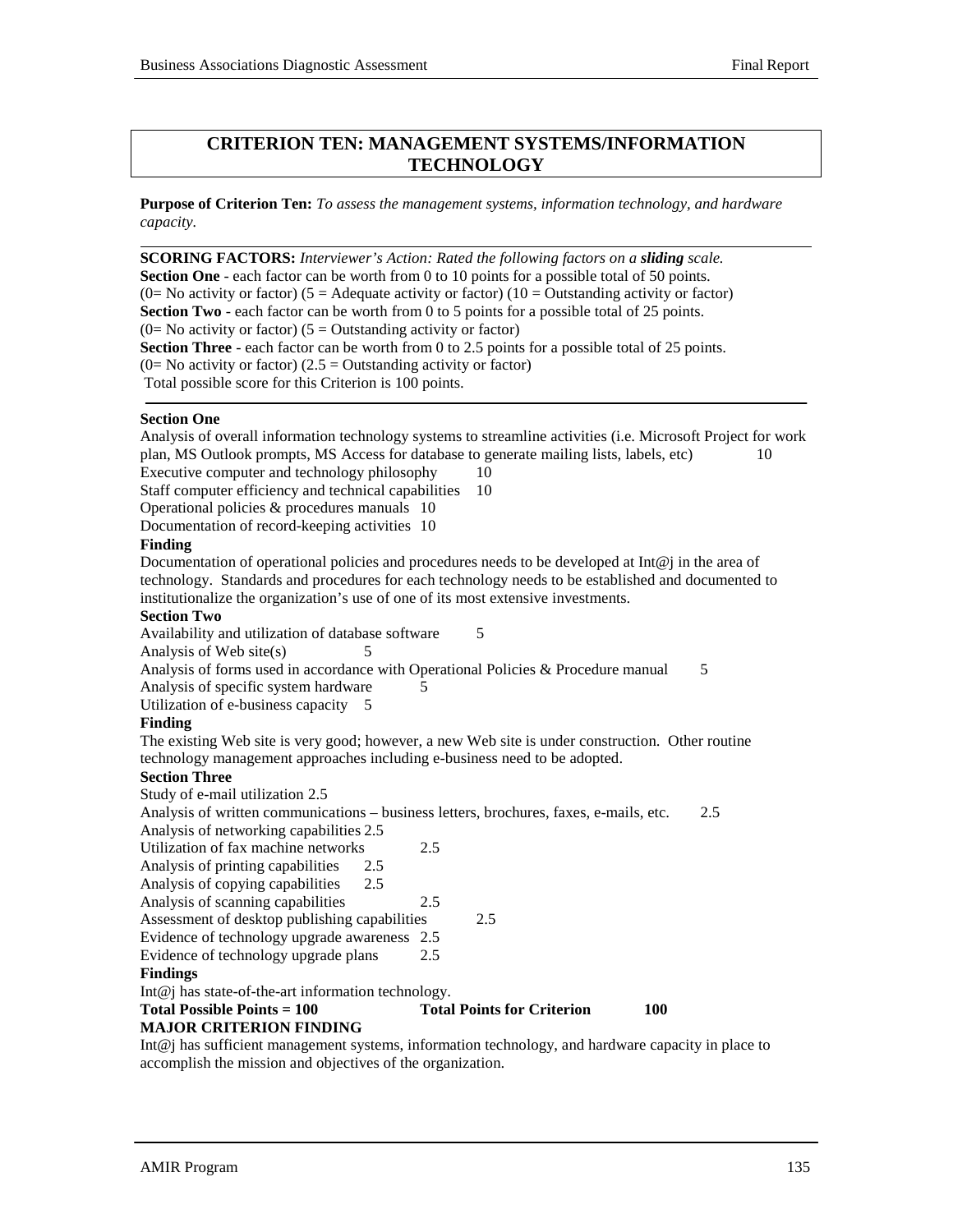## **SUMMARY SHEET FOR POINTS**

| <b>Criterion One: Mission, Objectives, and Documents</b>                                            | Points 95  |
|-----------------------------------------------------------------------------------------------------|------------|
| <b>Criterion Two: Governing Body, Officers, and Directors</b>                                       | Points 97  |
| <b>Criterion Three: Organizational Structures</b>                                                   | Points 100 |
| <b>Criterion Four: Programs, Services, and Activities</b>                                           | Points 100 |
| <b>Criterion Five: Association Staff</b>                                                            | Points 98  |
| <b>Criterion Six: Financial Planning and Reporting</b>                                              | Points 98  |
| <b>Criterion Seven: Membership Development and Recruiting</b>                                       | Points 100 |
| <b>Criterion Eight: Communications and Public Relations</b>                                         | Points 87  |
| <b>Criterion Nine: Government Affairs</b>                                                           | Point 98   |
| <b>Criterion Ten: Management Systems &amp; Information Technology</b>                               | Points 100 |
| $\mathbf{T}_{\alpha}$ and $\mathbf{C}_{\alpha}$ and $\mathbf{D}_{\alpha}$ and $\mathbf{D}_{\alpha}$ | лпл        |

# **Total Criteria Points 973**

# **FORMULA: Total Criteria Points divided by 1000 equals percentage score. 973/1000 =.973/100=97%**

# **Int@j Information Technology Association COMPARATIVE RATIO SCORE 97%**

AMIR Program 136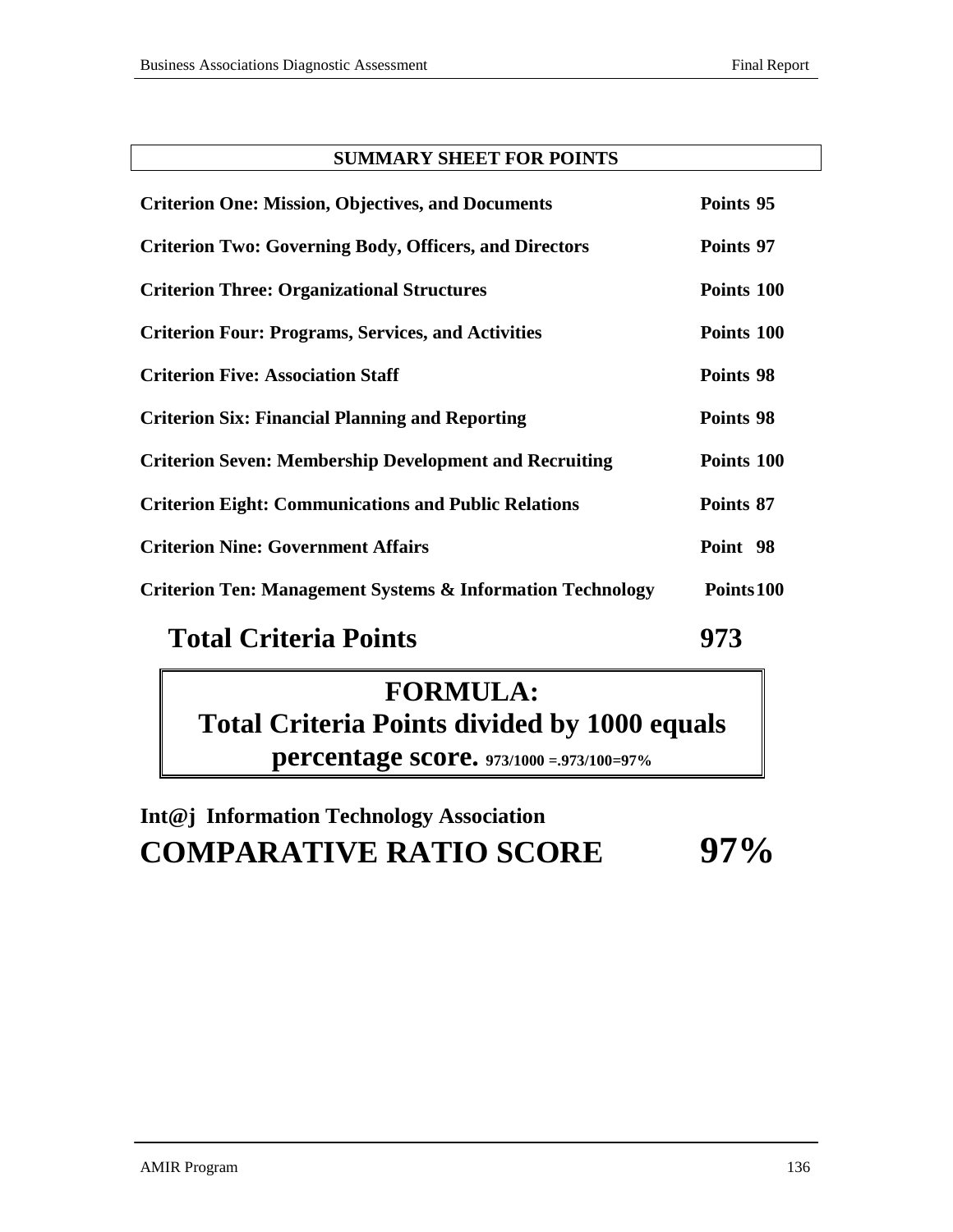# **Certification Statement**

Therefore, Information Technology Association (Int@j), a business association received a 97 percentage score, which illustrates that the association has met that percentage of standards when compared to an international model association of 100 percent.

**Date of interview: 3/28/02 Name of the Interviewer: Larry Milner, CAE**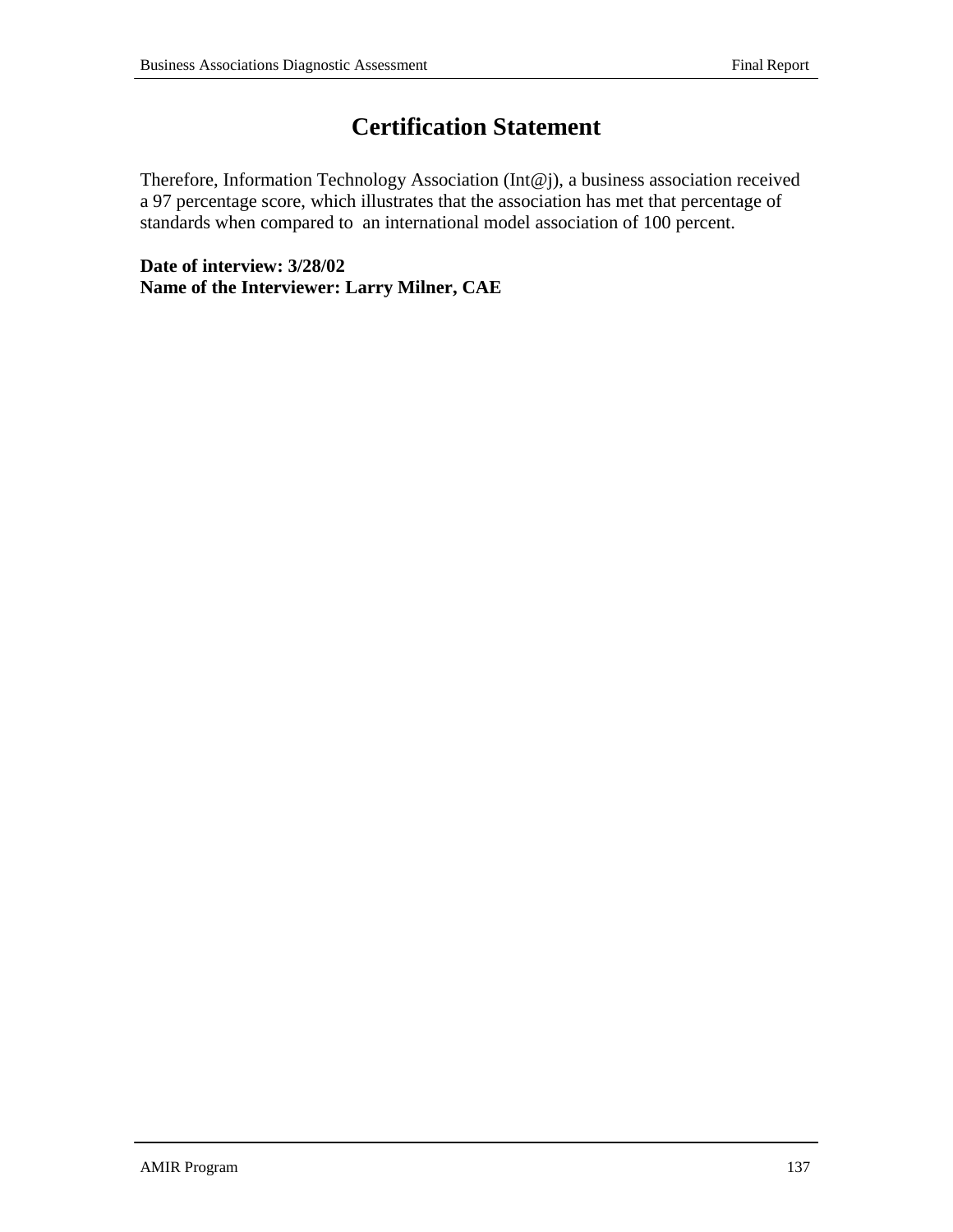## **DIAGNOSTIC ASSESSMENT OF AMMAN BUSINESS AND PROFESSIONAL WOMEN'S ASSOCIATION**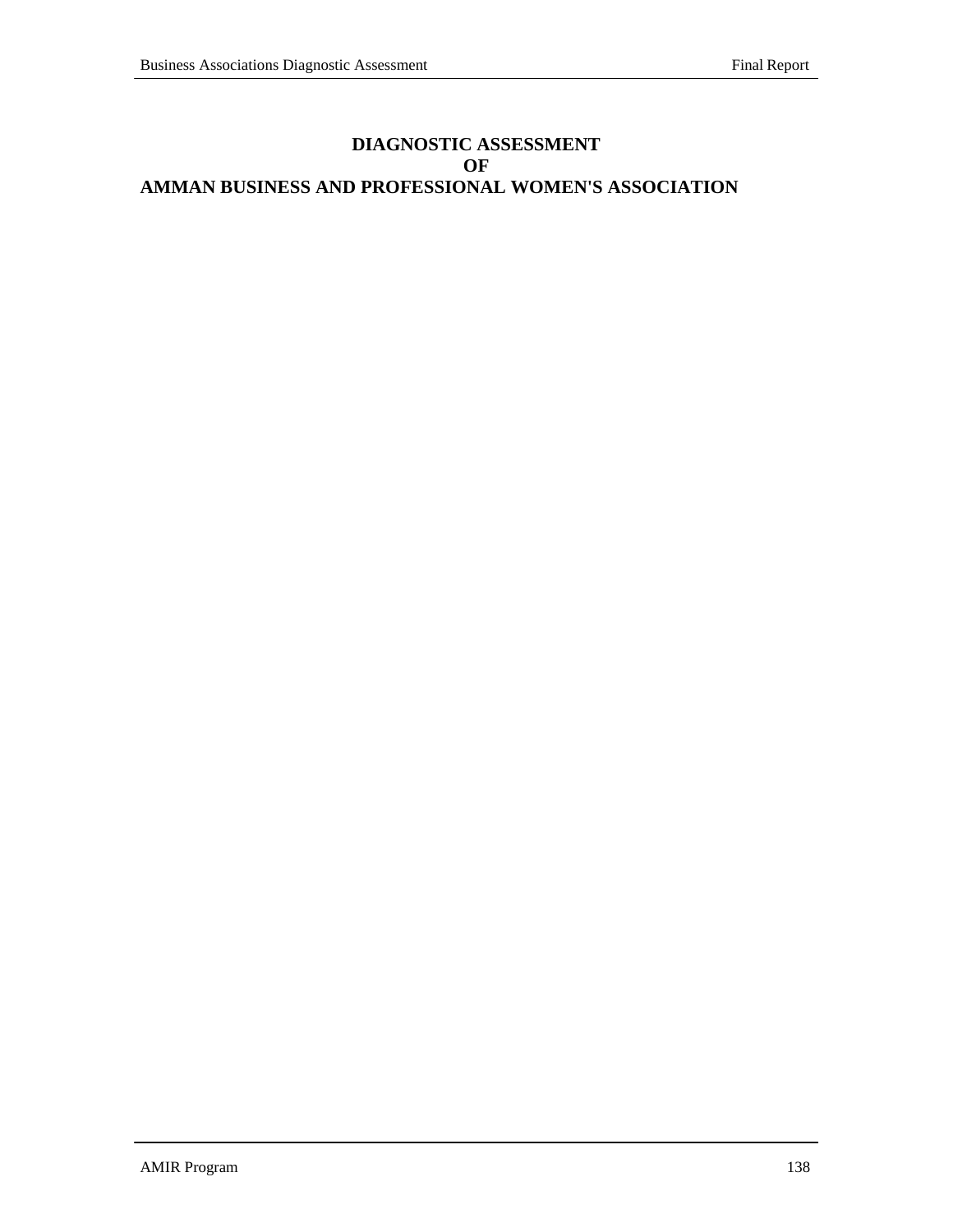## **BASIC FACTS ABOUT AMMAN BUSINESS & PROFESSIONAL WOMEN'S ASSOCIATION**

**Business Association name:** Amman Business & Professional Women's Association

**Address**: 910415

**Telephone:** 962 6 5511647

**Fax:** 962 6 5530092

**Email:** bwpa@nets.com.jo

**Web Site:** www.bpwa.org.jo

**Name of Chief Volunteer:** Wijdan Al Saket

**Title:** President

**Name of Chief Paid Executive:** Shireen Nasser

**Title:** Executive Director

**Date of Organization's Founding:** 1976

**Number of Members:** 242

**Budget Size**: 55,593 JD

**In USD:** \$78,000

.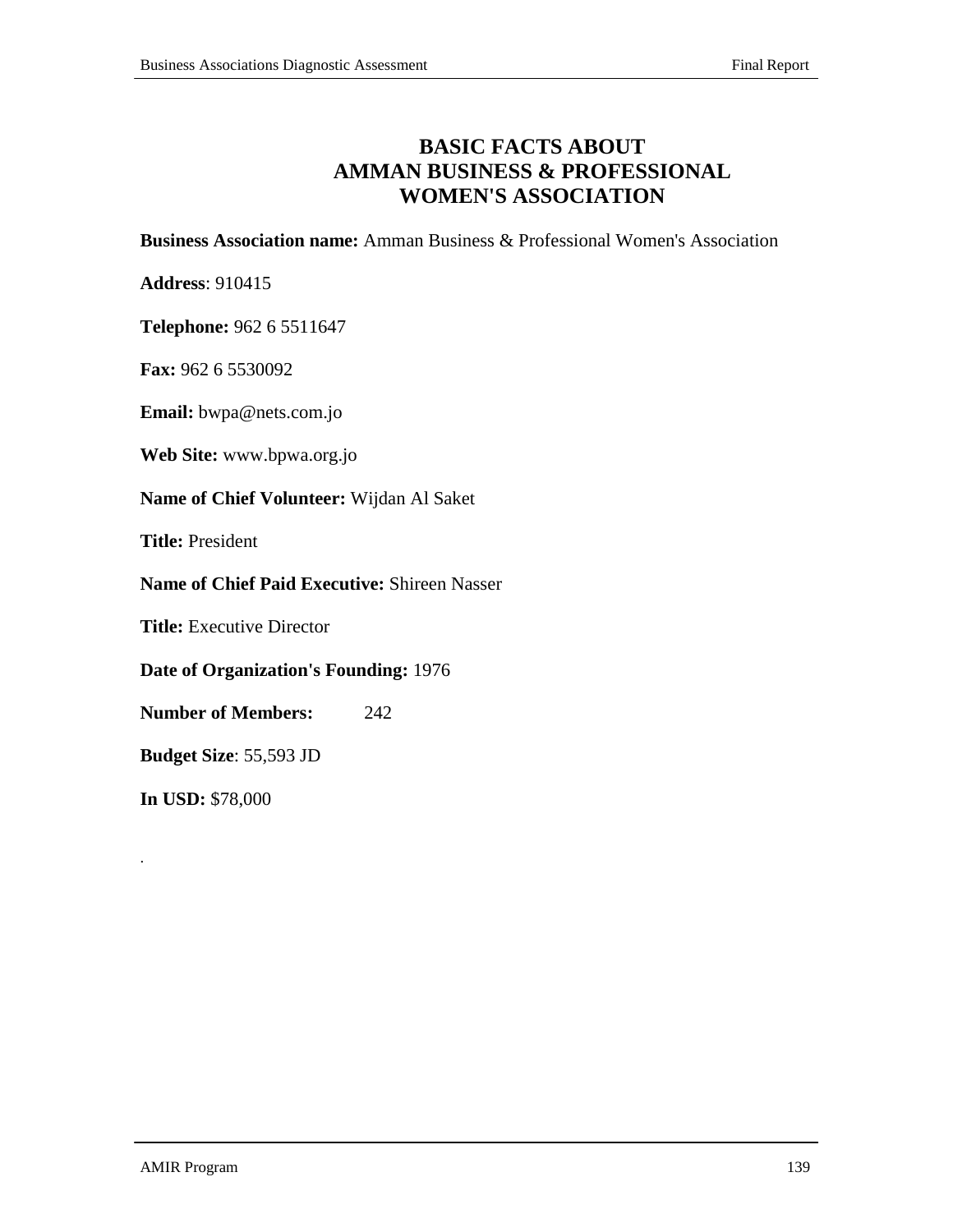## **SUMMARY OF KEY POINTS**

## **Diagnostic Score: 65% as of 3/5/2002**

The Amman Business & Professional Women's Association, formerly known as the Business and Professional Women's Club, is a not-for-profit business association whose mission is "to provide a platform for constructive dialog and action that optimizes every opportunity for women in Jordan to insure empowerment and active participation in the social, business and economic development of the country through education, advocacy, networking, training, and professional support." It is the only Jordanian women's business association.

BPWA's activities include operating the Women Enterprise Center, the Legal Counseling Center, the Information and Documentation Center and the association's Training Unit.

BPWA's objectives are:

- (1) to spread education and legal knowledge among women in order to inform them of the rights and obligations set forth in different rules and regulations and the ways to obtain their rights and perform those obligations;
- (2) to extend individual legal advice to women and to handle each case separately;
- (3) to amend the legal context available to women and their existence as mothers, wives, businesswomen and active members in the society to which they belong;
- (4) to follow and pursue the problems that affect women personally and endeavor to care for these problems; and
- (5) to achieve Gender Equity in institutions and organizations.

The leadership is dedicated to the organization's purpose and is actively attempting to improve the operations of the group. The new executive director, Shireen Nasser, appears to be very competent. She is busy learning the basics of her association, the personalities of her leaders, and the nuances of her new job. The fundamental management principles are in place for the operation of a successful association.

The association claims to have increased its membership from 260 in 1998 to 381 in 2001; however, active membership (those who have paid dues) has decreased from 257 in 1998 to 242 in 2001. The potential membership for women business people in Amman is in the thousands. Obviously, the BPWA's present membership strategies are not working.

The association's strategic plan shows that the organization has selected issues of importance to Jordan and to its members, however, the concentration on under-privileged women is keeping the organization from serving the many of the business needs of its members. While such activities in the nation are extremely important and necessary, the charity aspect of the association's activity should be separated from the business aspects.

Housed in a nice office building, the organization's staff consists of 11 people who appear to be very competent in their various fields of activities.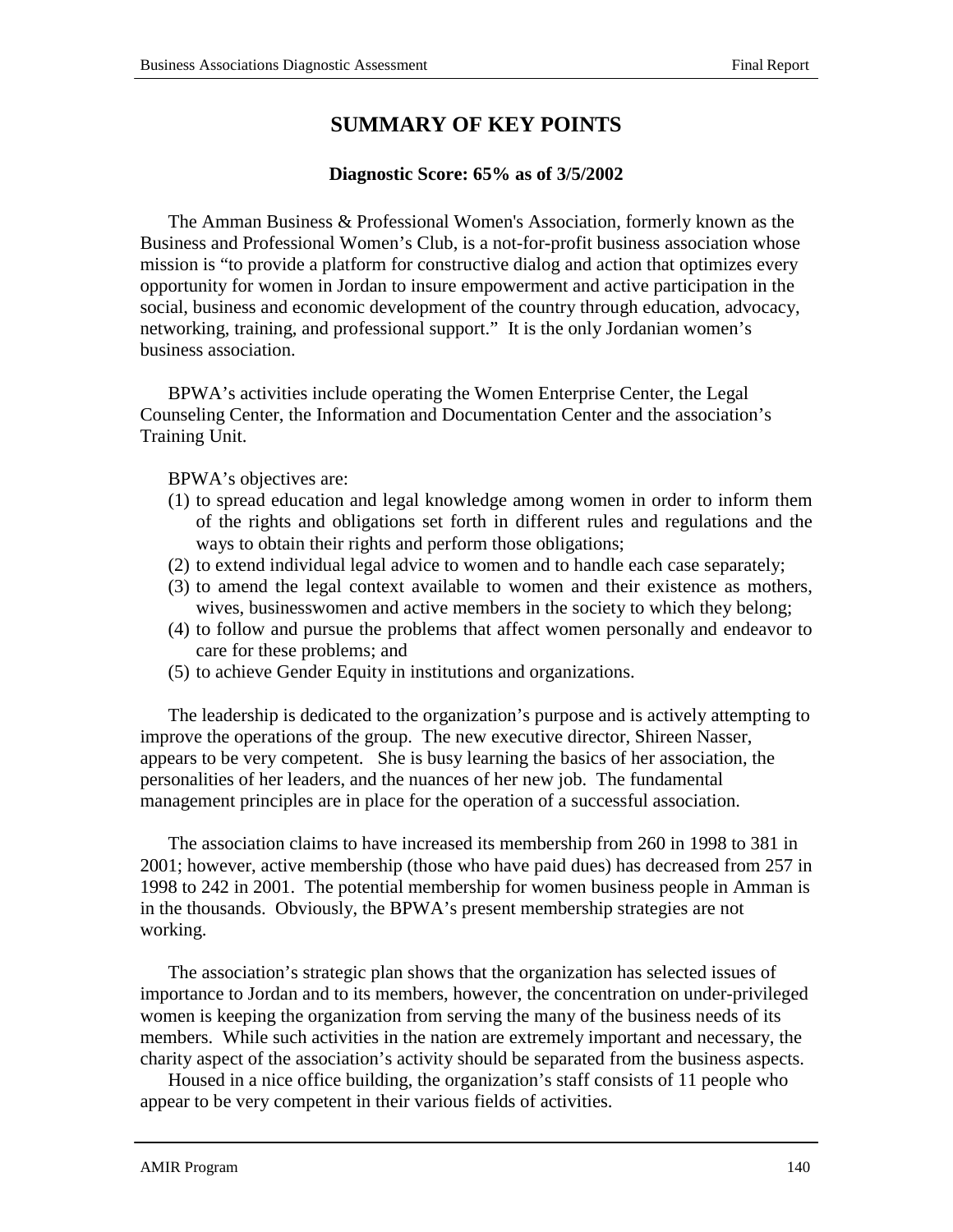Four areas of the association's activities can be improved:

- (1) The BPWA governing body needs to avoid micro-managing the staff;
- (2) The membership development program needs to be more aggressive with more services and programs of real value offered;
- (3) The communications and public relations efforts should become more sophisticated in telling the organization's story; and
- (4) The association's legal endeavors should be directed at business activities, not charity.

A major disagreement over the approach to the National Federation of Business and Professional Women should be resolved between President Al Saket and the Federation leaders Hind Al Jabbar and Senator Subhia al Maani. With a positive attitude toward cooperating with the Amman group and the National Federation, as well as other Jordanian associations, BPWA can consolidate its position of leadership within the business community.

If past animosities can be laid aside and if an appropriate strategic plan is developed and implemented, the BPWA can be a major force in the improvement of the Jordanian economy by empowering more women in business.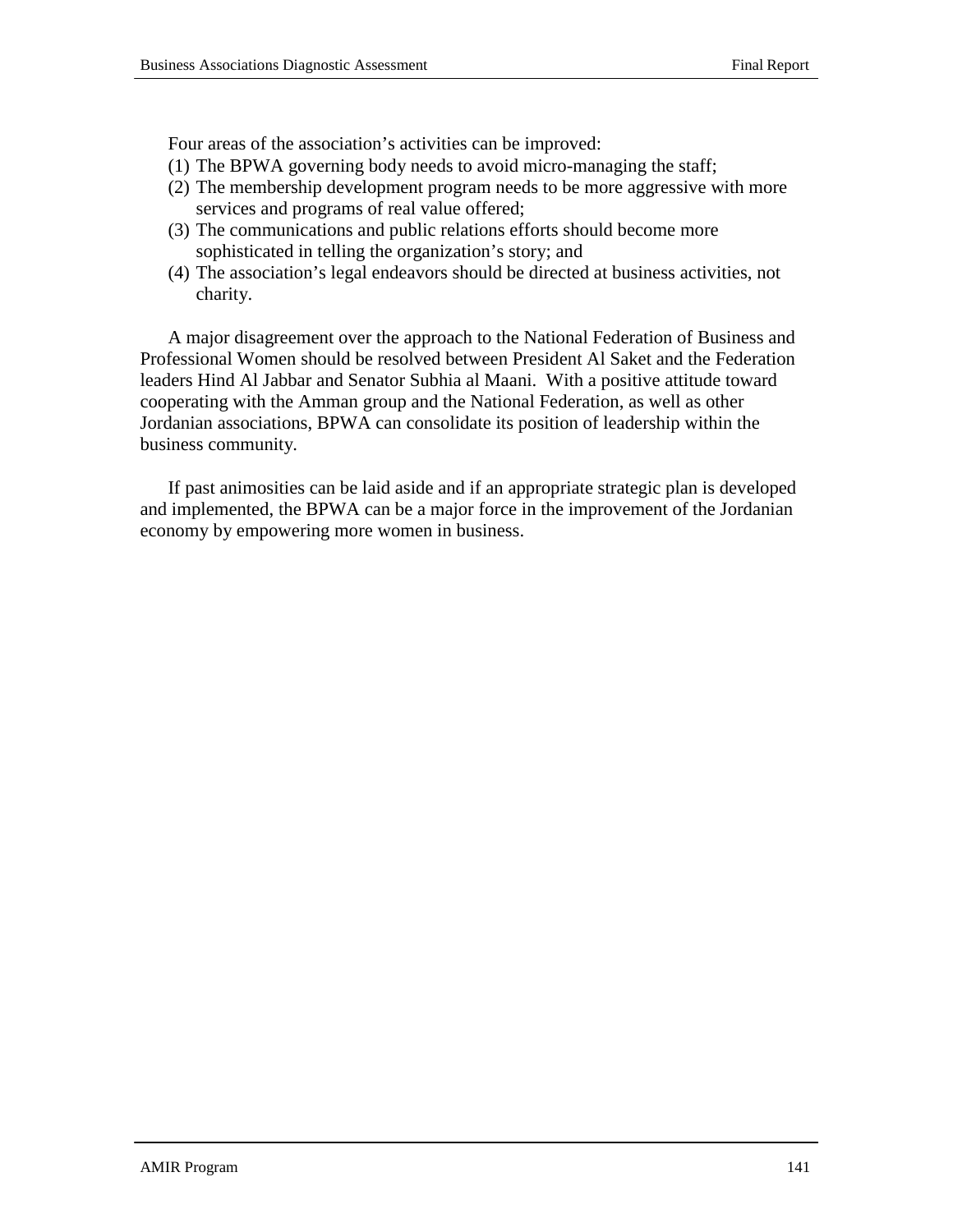# **SPECIFIC RECOMMENDATIONS FOR AMMAN BUSINESS & PROFESSIONAL WOMEN'S ASSOCIATION**

## **Organizational Leadership**

- The current mission and vision statements need to be clarified and rewritten.
- The organization needs to settle on an official name. Several variations are presently being used.
- A needs assessment for the Amman association should to be undertaken.
- A revision and clarification of the bylaws should be considered.
- The board should avoid micro-managing the staff.
- The board should restructure the organization clarifying the lines of authority and making the entire staff report to the executive director.

## **Financial**

- The board should establish an audit committee.
- The board should consider redirecting funding and emphasis on charity legal cases to business related legal cases.

## **Communications**

- Staff needs to move to the next level of communication sophistication by developing further a plan to carefully identify BPWA's target audiences and to select the appropriate media to "speak to" those audiences.
- The staff needs to develop mechanisms to "listen carefully" to its members and the general public.
- The staff should solicit professional communication assistance and possibly hire a staff expert in public relations.

## **Membership**

- The board and staff need to strengthen membership recruitment and retention plans and activities.
- Members and staff need to spend more productive time and effort on membership retention.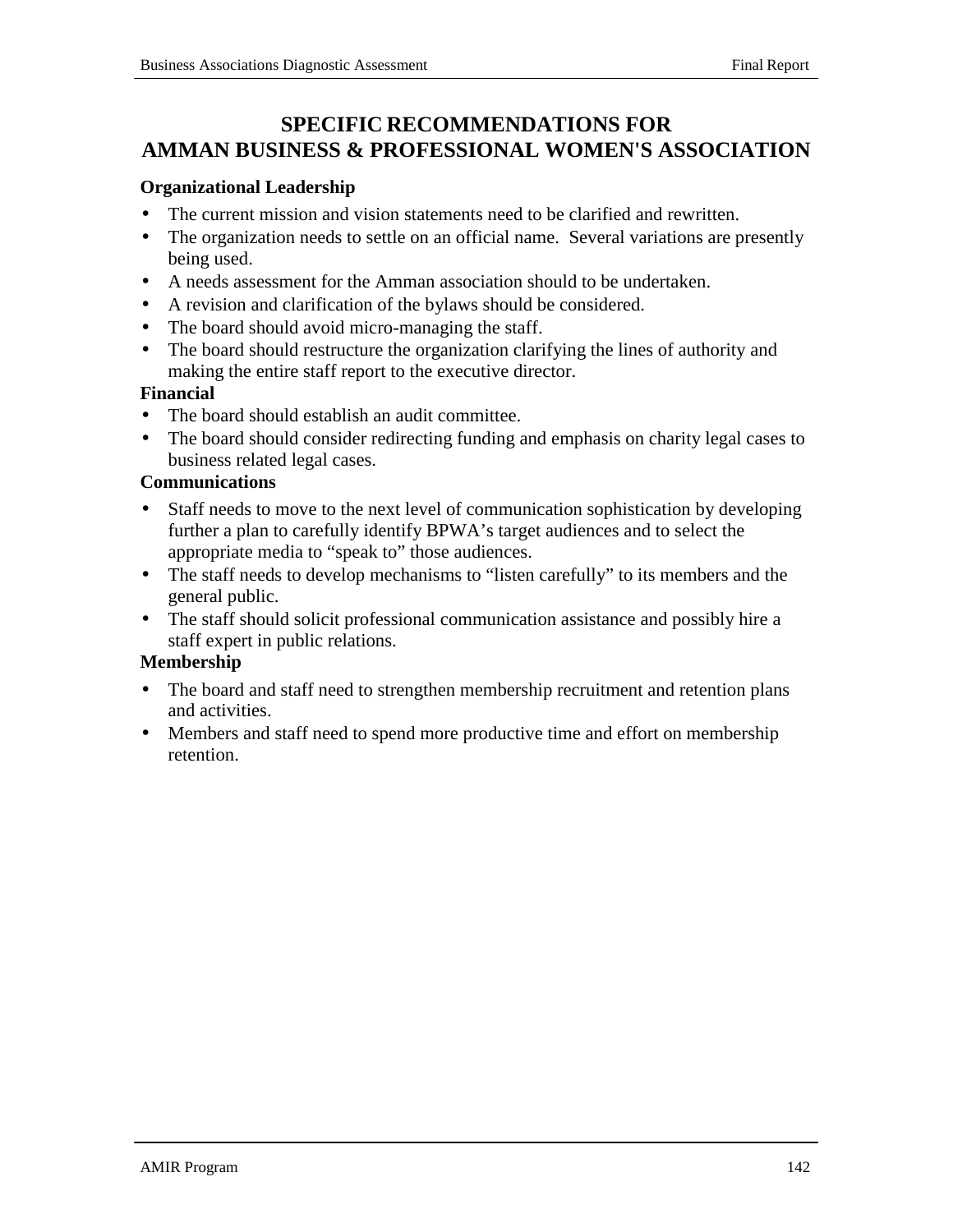# **CRITERION ONE: MISSION, OBJECTIVES AND DOCUMENTS**

**Purpose of Criterion One:** *To assess the fundamental philosophy and focus of the association from the viewpoint of the organization's volunteer and professional leaders.*

**SCORING FACTORS:** *Interviewer's Action: Rated the following factors on a sliding scale.* **Section One** - each factor can be worth from 0 to 10 points for a possible total of 50 points. (0= No activity or factor) (5 = Adequate activity or factor) (10 = Outstanding activity or factor) **Section Two** - each factor can be worth from 0 to 5 points for a possible total of 25 points.  $(0=$  No activity or factor)  $(5 =$  Outstanding activity or factor) **Section Three** - each factor can be worth from 0 to 2.5 points for a possible total of 25 points.  $(0=$  No activity or factor)  $(2.5 =$  Outstanding activity or factor)

### **Section One**

- **Vision Statement** 0
- **Mission statement** 5
- Bylaws and charter 5
- Membership needs assessment 5
- Comprehensive strategic plan 5

#### **Findings**

BPWA's vision and mission statement and objectives need to be rewritten with clarity, conciseness, and relevance to the organization's present-day operations and mission.

## **Section Two**

- Objectives 5
- Program of Work/Action Plan/Operating Plan 5
- Performance Audit 0
- Minutes of Board Meetings, Executive Committee Minutes, and Minutes for Committees 5
- Annual Report to Members 2.5

#### **Findings**

A performance audit would be useful to the management of the association.

## **Section Three**

- Understanding of the macro environment of nation 2.5
- Understanding of the industry environment in nation 2.5
- Understanding of the competitive environment 2.5
- Business association's internal environment or culture 2.5
- Understanding of the strengths of the business association 2.5
- Understanding of the weaknesses of the business association 2.5
- Understanding of the opportunities of the business association 2.5
- Understanding of the threats to the business association 2.5
- Contingency planning  $\qquad \qquad 0$
- Documentation of implementation of action plans 2.5

#### **Findings**

There are no formal or informal contingency plans in place to cover various scenarios.

| <b>Total Possible Points = 100</b> | <b>Total Points for Criterion</b> |  |
|------------------------------------|-----------------------------------|--|
|                                    |                                   |  |

## **MAJOR CRITERION FINDING**

BPWA volunteers and staff need to make certain its fundamental philosophy is articulated fully and properly. The board and the management need to keep focused on its mission of helping improve the livelihood of the business and professional women in Jordan.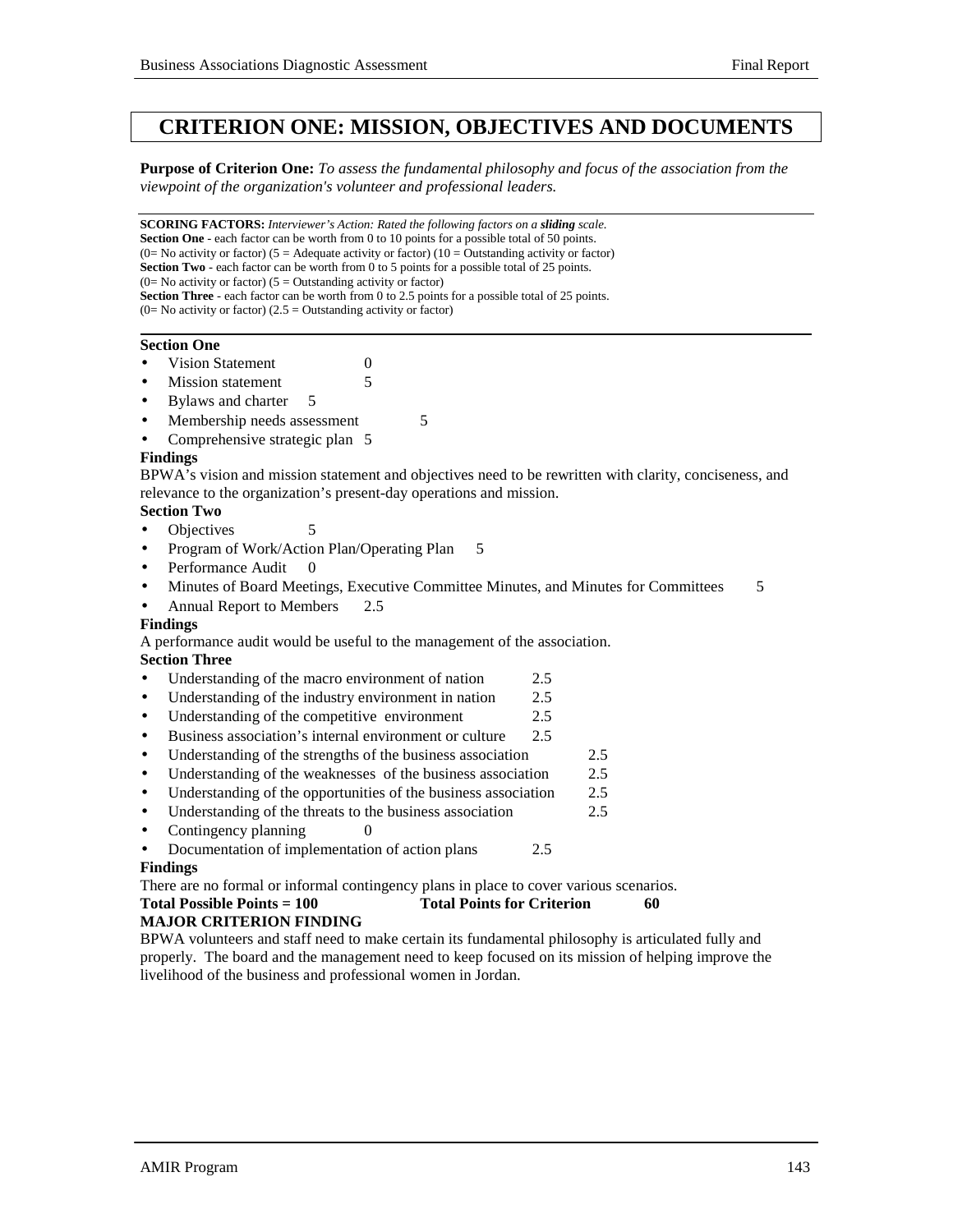## **CRITERION TWO: GOVERNING BODY, OFFICERS, AND DIRECTORS**

#### **Purpose of Criterion Two:** *To assess the structure and efficiency of organization's governing body.*

**SCORING FACTORS:** *Interviewer's Action: Rated the following factors on a sliding scale.* **Section One** - each factor can be worth from 0 to 10 points for a possible total of 50 points. (0= No activity or factor) (5 = Adequate activity or factor) (10 = Outstanding activity or factor) **Section Two** - each factor can be worth from 0 to 5 points for a possible total of 25 points.  $(0=$  No activity or factor)  $(5 =$  Outstanding activity or factor) **Section Three** - each factor can be worth from 0 to 2.5 points for a possible total of 25 points.  $(0=$  No activity or factor)  $(2.5 =$  Outstanding activity or factor) Total possible score for this Criterion is 100 points. l **Section One** • Effective bylaws/constitution 5 Commitment of officers to association (time & resources) 10 Decision making capabilities and willingness of board 5 Avoidance of micro-management by the board 0 • Volunteer officers' background / industry positions held by officers 10 **Findings** According to the executive director, there are some parts of the bylaws that she believes needs to be revised. Past history of the organization indicates that the board has a tendency to micro-manage the staff. **Section Two** Attendance at general membership meetings 5 • Community position of officers & relevant education background 5 Officer-orientation plan, training and association material 0 Job descriptions for officers and directors 5 Term limits of officers 5 **Findings** An extensive orientation program for new association members, new board members, and new staff should be developed and used. **Section Three** • Staggered terms for officers 0 **Board culture** 0 • Board procedures 2 • Board agendas 2.5 • Board reports 2.5 General membership meeting 1.5 • Proper agendas for strategic and project planning, brainstorming, and administrative meetings 2.5 • Attendance at board meetings 1.5 • Length of board meetings 2.5 Participation of all directors in board meetings 1 **Findings** Though a strong element of teamwork is present on the board, a more professional culture of being policy makers as opposed to managers might be beneficial to the association.

#### **Total Possible Points = 100** Total Points for Criterion 66 **MAJOR CRITERION FINDING**

With a few exceptions, BPWA's governing body is fundamentally sound and is positioned to serve its members and the nation very well.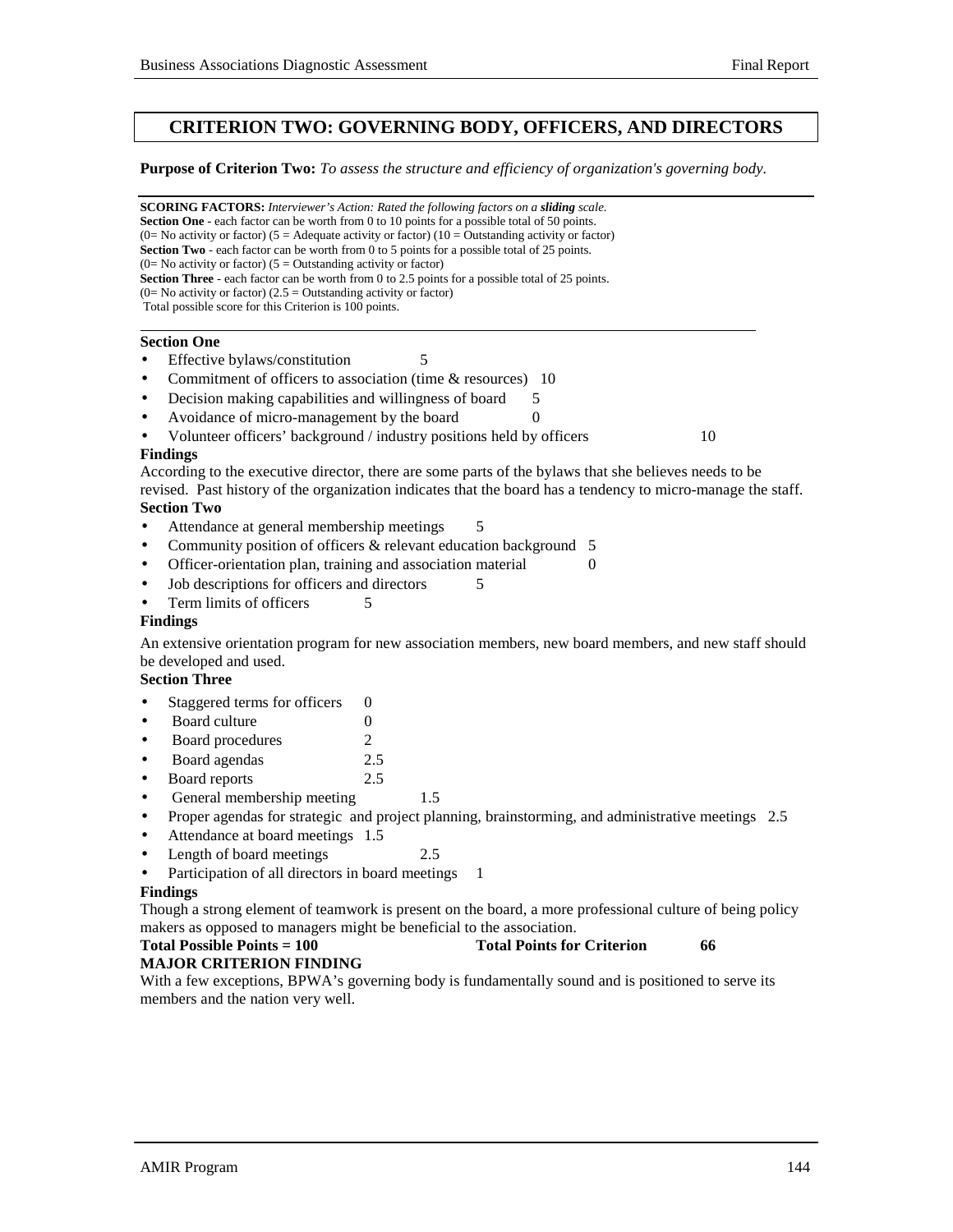# **CRITERION THREE: ORGANIZATIONAL STRUCTURE**

**Purpose of Criterion Three:** *To assess the organization's adherence to sound management principles.*

| <b>SCORING FACTORS:</b> Interviewer's Action: Rated the following factors on a sliding scale.                                                                                                              |                                   |   |                  |   |
|------------------------------------------------------------------------------------------------------------------------------------------------------------------------------------------------------------|-----------------------------------|---|------------------|---|
| <b>Section One</b> - each factor can be worth from 0 to 10 points for a possible total of 50 points.<br>(0= No activity or factor) (5 = Adequate activity or factor) (10 = Outstanding activity or factor) |                                   |   |                  |   |
| <b>Section Two</b> - each factor can be worth from 0 to 5 points for a possible total of 25 points.                                                                                                        |                                   |   |                  |   |
| $(0=$ No activity or factor) $(5=$ Outstanding activity or factor)                                                                                                                                         |                                   |   |                  |   |
| <b>Section Three</b> - each factor can be worth from 0 to 2.5 points for a possible total of 25 points.                                                                                                    |                                   |   |                  |   |
| $(0=$ No activity or factor) $(2.5=$ Outstanding activity or factor)                                                                                                                                       |                                   |   |                  |   |
| Total possible score for this Criterion is 100 points.                                                                                                                                                     |                                   |   |                  |   |
| <b>Section One:</b>                                                                                                                                                                                        |                                   |   |                  |   |
| Analysis of appropriateness and effectiveness of department/division structures<br>$\bullet$                                                                                                               |                                   |   |                  | 5 |
| Regular board meetings<br>$\bullet$<br>10                                                                                                                                                                  |                                   |   |                  |   |
| Minutes of board meetings<br>10<br>$\bullet$                                                                                                                                                               |                                   |   |                  |   |
| Staff understanding of and support to structure of organization<br>$\bullet$                                                                                                                               |                                   |   | 5                |   |
| Well-defined decision-making process                                                                                                                                                                       | 5                                 |   |                  |   |
| <b>Findings</b>                                                                                                                                                                                            |                                   |   |                  |   |
| A major organizational structure flaw is the method that certain department heads report to a board member                                                                                                 |                                   |   |                  |   |
| or a committee of directors rather than to the executive director. This flaw will cause continued turnover                                                                                                 |                                   |   |                  |   |
| and conflicts at the staff level.                                                                                                                                                                          |                                   |   |                  |   |
| <b>Section Two</b>                                                                                                                                                                                         |                                   |   |                  |   |
| 2.5<br>Published organizational chart<br>$\bullet$                                                                                                                                                         |                                   |   |                  |   |
| 5<br>Regular committee meetings<br>$\bullet$                                                                                                                                                               |                                   |   |                  |   |
| Minutes of committee meetings<br>$\bullet$                                                                                                                                                                 | 5                                 |   |                  |   |
|                                                                                                                                                                                                            |                                   |   |                  |   |
| Relationships between board and members<br>$\bullet$                                                                                                                                                       |                                   | 5 |                  |   |
| Relationships between board and staff<br>$\bullet$                                                                                                                                                         | 5                                 |   |                  |   |
| <b>Findings</b>                                                                                                                                                                                            |                                   |   |                  |   |
| While the organizational chart is drawn accurately, the structure itself is flawed from a line of authority                                                                                                |                                   |   |                  |   |
| viewpoint.                                                                                                                                                                                                 |                                   |   |                  |   |
| <b>Section Three</b>                                                                                                                                                                                       |                                   |   |                  |   |
| Number of standing committees<br>1<br>$\bullet$                                                                                                                                                            |                                   |   |                  |   |
| Number of special task forces, ad hoc groups, and number/description of affiliate groups 1<br>$\bullet$                                                                                                    |                                   |   |                  |   |
| Staff exposure to the board<br>2.5<br>$\bullet$                                                                                                                                                            |                                   |   |                  |   |
| Documentation of committee structure 2<br>$\bullet$                                                                                                                                                        |                                   |   |                  |   |
| Staff assignments to manage board functions & committees<br>$\bullet$                                                                                                                                      |                                   |   | $\boldsymbol{0}$ |   |
| Committee orientation plan and materials<br>$\bullet$                                                                                                                                                      |                                   | 0 |                  |   |
| Documentation of committee reports<br>$\bullet$                                                                                                                                                            | 1.5                               |   |                  |   |
| Analysis of committee chairs<br>1.5<br>$\bullet$                                                                                                                                                           |                                   |   |                  |   |
| Lists of board and committee members<br>$\bullet$                                                                                                                                                          | 2.5                               |   |                  |   |
| Committee chair and member orientation materials                                                                                                                                                           |                                   |   | $\theta$         |   |
| <b>Findings</b>                                                                                                                                                                                            |                                   |   |                  |   |
| There are too many committees for the size of staff and the board.                                                                                                                                         |                                   |   |                  |   |
| <b>Total Possible Points = 100</b>                                                                                                                                                                         | <b>Total Points for Criterion</b> |   | 69.5             |   |
| <b>MAJOR CRITERION FINDING</b>                                                                                                                                                                             |                                   |   |                  |   |
| With the noted exceptions, BPWA is adhering to the generally accepted management principles for similar                                                                                                    |                                   |   |                  |   |
| business associations in other nations.                                                                                                                                                                    |                                   |   |                  |   |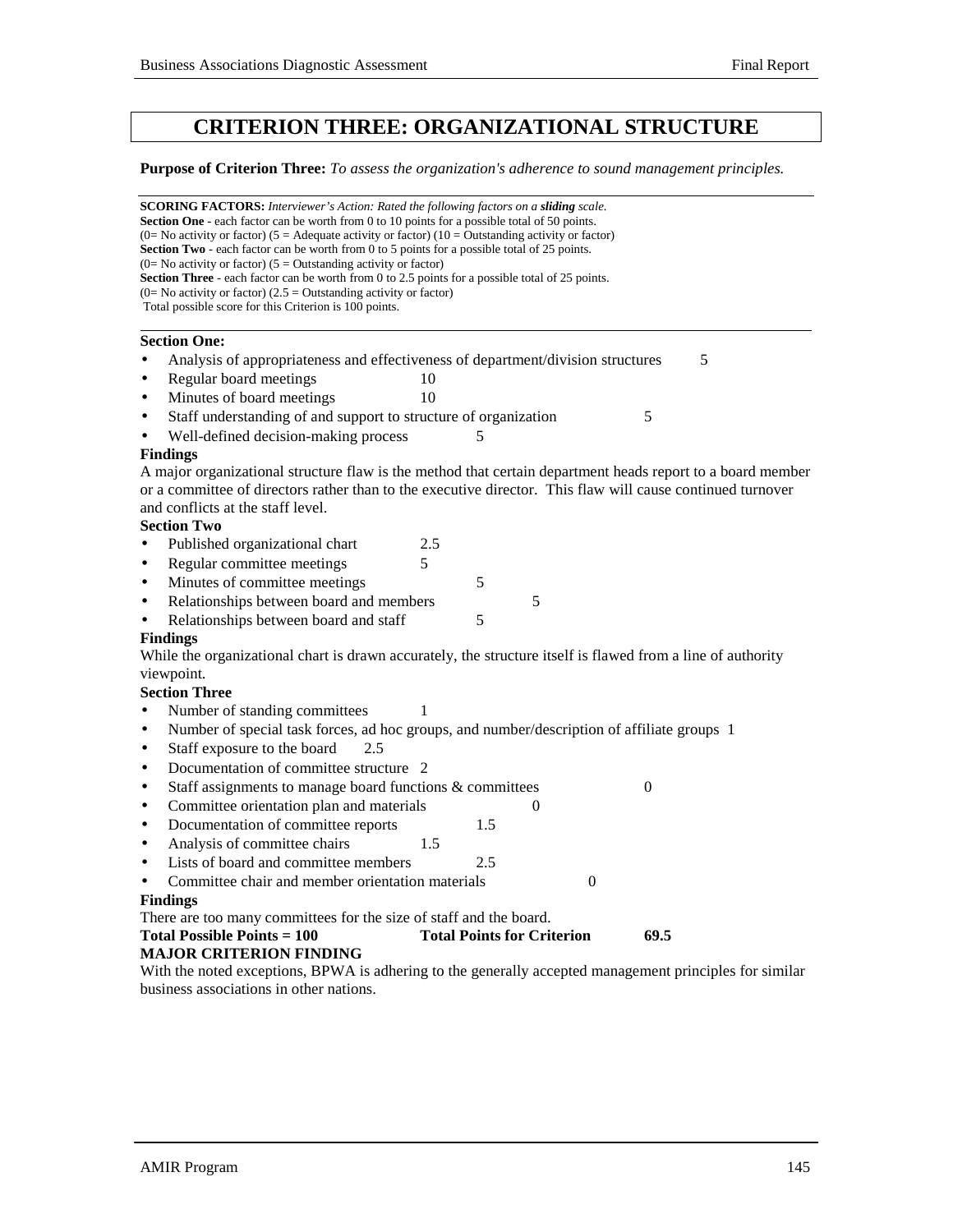# **CRITERION FOUR: PROGRAMS AND ACTIVITIES**

**Purpose of Criterion Four:** *To analyze the details of the organization's activities to determine the effectiveness of the association's programming process.*

**SCORING FACTORS:** *Interviewer's Action: Rated the following factors on a sliding scale.* **Section One** - each factor can be worth from 0 to 10 points for a possible total of 50 points. (0= No activity or factor) (5 = Adequate activity or factor) (10 = Outstanding activity or factor) **Section Two** - each factor can be worth from 0 to 5 points for a possible total of 25 points.  $(0=$  No activity or factor)  $(5 =$  Outstanding activity or factor) **Section Three** - each factor can be worth from 0 to 2.5 points for a possible total of 25 points.  $(0=$  No activity or factor)  $(2.5 =$  Outstanding activity or factor) Total possible score for this Criterion is 100 points.

## **Section One**

l

- Identification of measurements of success 5
- Analysis of results of previous time period 5

#### **Findings**

Most of the BPWA programs and services appear to be carrying out the association's mission, that of supporting the businesswomen in Amman. Its Business Information Center, its Legal Center, its advocacy programs, its new WEPIA program, and other event activities are of assistance to some women. Unfortunately, BPWA has lost its focus and needs to carefully reconsider the basic programming philosophy of the organization.

#### **Section Two**

- Achievability of stated goals 5
- Available manpower and monetary resources 2.5
- Length of time for tangible achievements  $\&$  realistic deadlines for results  $5$
- Documentation of programs and plans in annual reports 5
- Commitment to planning process 2**.**5

## **Findings**

Somewhat committed to the planning process, the board needs to go through a completely new strategic planning process to set realistic goals and objectives and to develop a program of work that is achievable and results-oriented.

#### **Section Three**

- Measurement of involvement of stakeholders in planning process 2.5
- Coordination between fiscal planning and program planning 2.5
- Coordination between programming committees 2.5
- Coordination between programming staffs 2.5
- Coordination and cooperation between programming and administrative staffs 2.5
- Organization culture for achievement and results 2.5
- Documentation of programs and plans in brochures 2.5
- Explanation of programs in newsletters 2.5
- Documentation of programs in bulletins 2.5
- Documentation of products and services 2.5

## **Findings**

BPWA is carrying out fundamentally sound administrative strategies that are appropriate for explaining the organization's programs and activities to its members and to the general public. Some improvements are needed.

| <b>Total Possible Points = 100</b> | <b>Total Points for Criterion</b> |  |
|------------------------------------|-----------------------------------|--|
| <b>MAJOR CRITERION FINDING</b>     |                                   |  |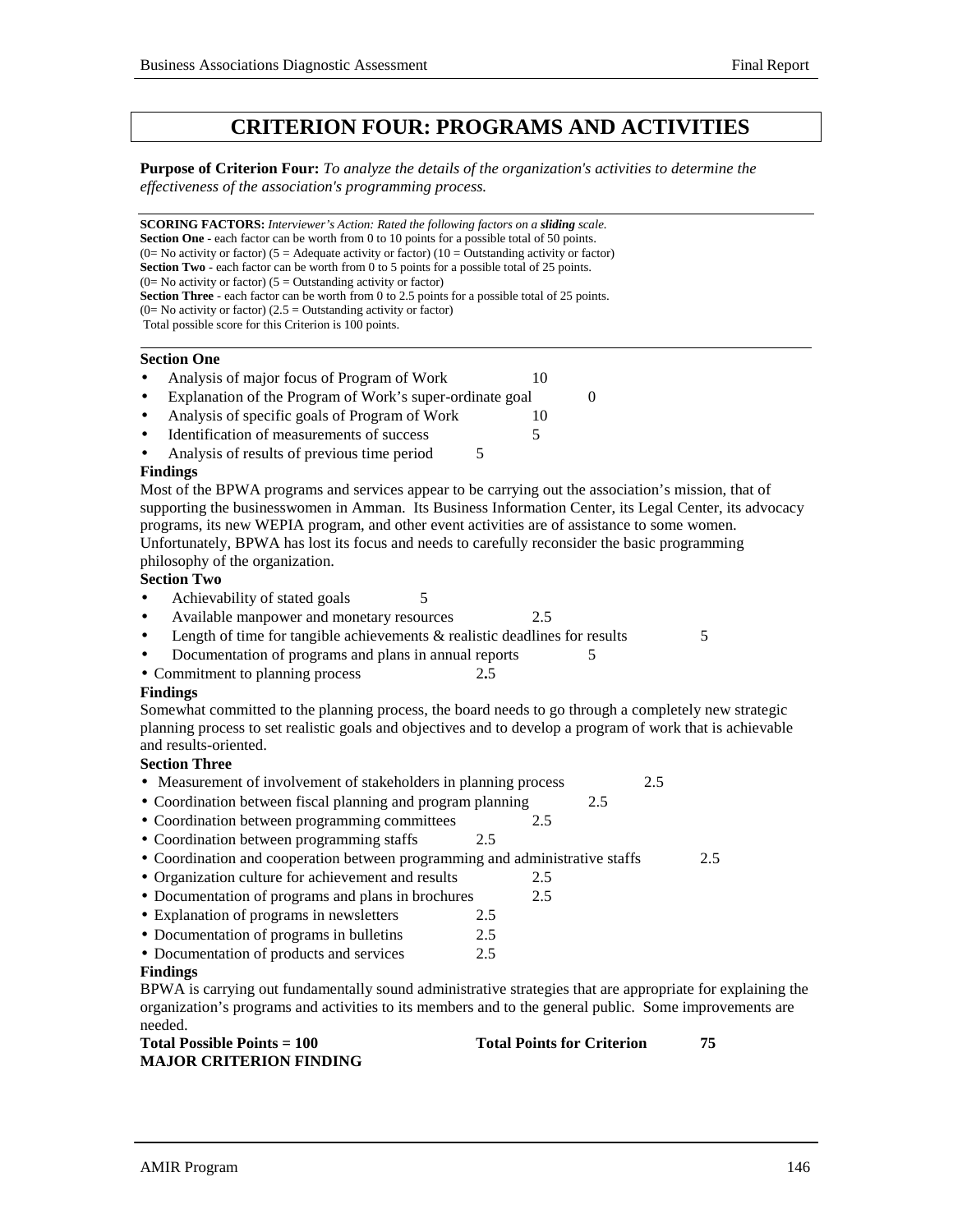BPWA's approach to programming needs to be revised. The current activities and programs fit well within the parameters established by the vision and mission of the organization, but instead of "doing things right," the board needs to determine if it is doing "the right things."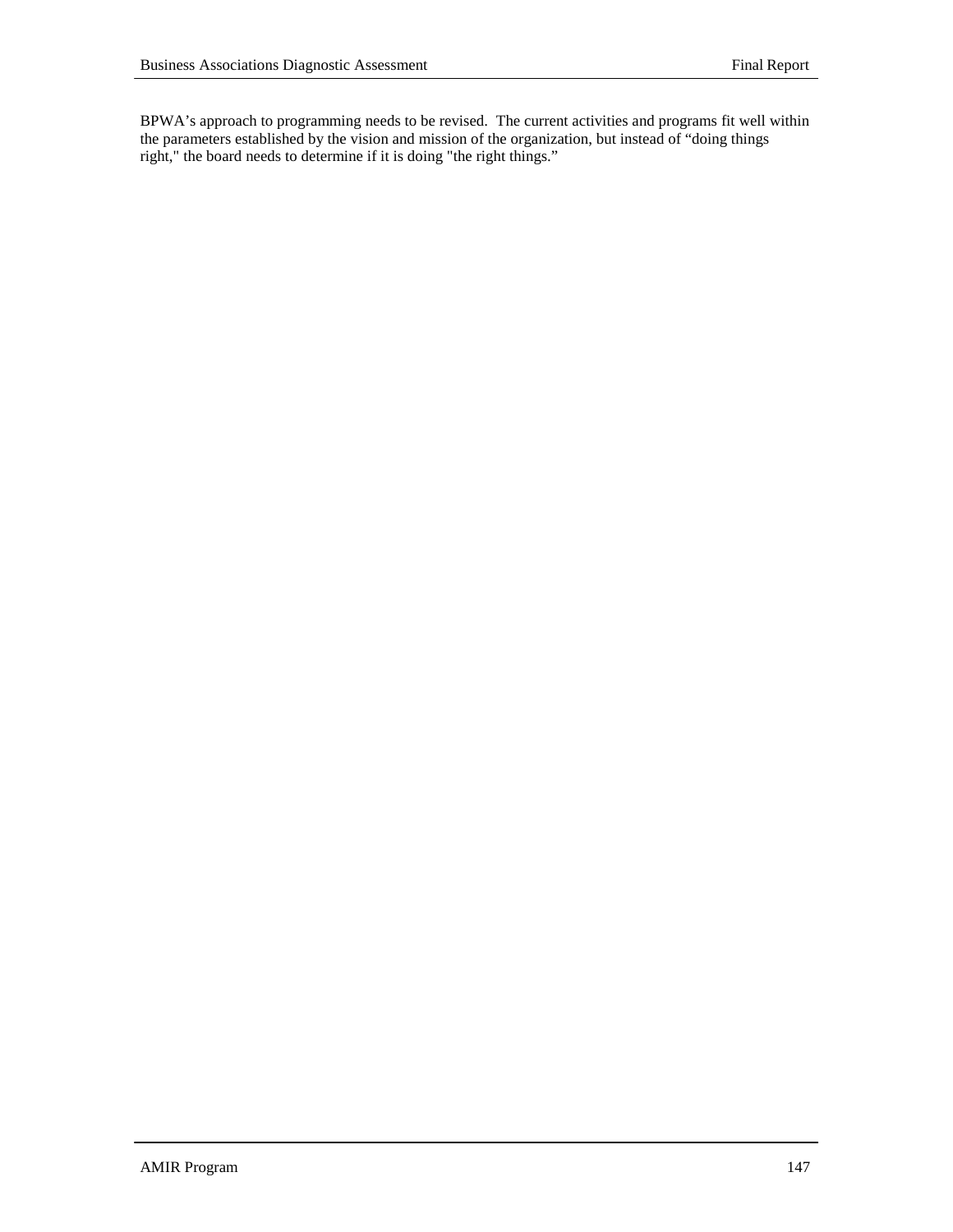# **CRITERION FIVE: ASSOCIATION STAFF**

#### **Purpose of Criterion Five:** *To understand the organization's mission and approach from the association's employee's viewpoints*

| SCORING FACTORS: Interviewer's Action: Rated the following factors on a sliding scale.                                                                                                             |     |                  |     |                |
|----------------------------------------------------------------------------------------------------------------------------------------------------------------------------------------------------|-----|------------------|-----|----------------|
| <b>Section One</b> - each factor can be worth from 0 to 10 points for a possible total of 50 points.                                                                                               |     |                  |     |                |
| (0= No activity or factor) (5 = Adequate activity or factor) (10 = Outstanding activity or factor)<br>Section Two - each factor can be worth from 0 to 5 points for a possible total of 25 points. |     |                  |     |                |
| $(0=$ No activity or factor) $(5=$ Outstanding activity or factor)                                                                                                                                 |     |                  |     |                |
| Section Three - each factor can be worth from 0 to 2.5 points for a possible total of 25 points.                                                                                                   |     |                  |     |                |
| $(0=$ No activity or factor) $(2.5 =$ Outstanding activity or factor)                                                                                                                              |     |                  |     |                |
| Total possible score for this Criterion is 100 points.                                                                                                                                             |     |                  |     |                |
| <b>Section One</b>                                                                                                                                                                                 |     |                  |     |                |
| Analysis of professional staff<br>5                                                                                                                                                                |     |                  |     |                |
| Relevant experience of executive staff<br>$\bullet$                                                                                                                                                | 10  |                  |     |                |
| Key staff shares vision and mission of the board of directors<br>$\bullet$                                                                                                                         |     |                  | 5   |                |
| Relevant and useful Personnel Procedures Manual (containing a salary scale)<br>$\bullet$                                                                                                           |     |                  |     | 10             |
| Job description of executive staff                                                                                                                                                                 | 10  |                  |     |                |
| <b>Findings</b>                                                                                                                                                                                    |     |                  |     |                |
| With an excellent education and background, the new BPWA's executive director Shireen Nassar is a                                                                                                  |     |                  |     |                |
| capable manager whose experience is very valuable to the Kingdom of Jordan. With additional training                                                                                               |     |                  |     |                |
| and experience in specific association management skills, this executive can be a top leader for many years.                                                                                       |     |                  |     |                |
| <b>Section Two</b>                                                                                                                                                                                 |     |                  |     |                |
| Relevant experience of program staff                                                                                                                                                               | 5   |                  |     |                |
| Relevant experience of administrative staff<br>$\bullet$                                                                                                                                           |     | 5                |     |                |
| Analysis of performance evaluation form<br>$\bullet$                                                                                                                                               |     | 5                |     |                |
| Regularity of staff meetings<br>5<br>$\bullet$                                                                                                                                                     |     |                  |     |                |
| Documentation of names, positions, and résumés of the staff<br>$\bullet$                                                                                                                           |     |                  | 5   |                |
| <b>Section Three</b>                                                                                                                                                                               |     |                  |     |                |
| Analysis of staff hiring & retention policies<br>$\bullet$                                                                                                                                         |     | 2.5              |     |                |
| Regularity of staff updates of key stakeholders and members<br>$\bullet$                                                                                                                           |     |                  | 2.5 |                |
| Analysis of job application form<br>$\bullet$                                                                                                                                                      | 2.5 |                  |     |                |
| Employee time sheet for programming records<br>$\bullet$                                                                                                                                           |     | $\boldsymbol{0}$ |     |                |
| Job descriptions of programming staff<br>$\bullet$                                                                                                                                                 | 2.5 |                  |     |                |
| Job descriptions of administrative staff<br>$\bullet$                                                                                                                                              | 2.5 |                  |     |                |
| Comparative salary analysis<br>$\boldsymbol{0}$<br>$\bullet$                                                                                                                                       |     |                  |     |                |
| Performance bonus plan<br>2.5<br>$\bullet$                                                                                                                                                         |     |                  |     |                |
| Staff retention rate<br>$\Omega$<br>$\bullet$                                                                                                                                                      |     |                  |     |                |
| Staff awareness of importance of programming and financial success of organization                                                                                                                 |     |                  |     | $\overline{0}$ |
| <b>Findings</b>                                                                                                                                                                                    |     |                  |     |                |
| While many normal personnel activities are conducted on a regular basis, BPWA's productivity could be                                                                                              |     |                  |     |                |
| improved with a few additional personnel techniques. Every effort should be made to lower the employee                                                                                             |     |                  |     |                |
| turnover rate. Time sheets should be implemented to make certain that staff costs are being charged to                                                                                             |     |                  |     |                |
| appropriate programming budgets.                                                                                                                                                                   |     |                  |     |                |
|                                                                                                                                                                                                    |     |                  |     |                |

## Total Possible Points = 100 Total Points for Criterion 80 **MAJOR CRITERION FINDING**

The competency of the personnel at the BPWA is not the problem at this organization. The clear problem is the lack of philosophical clarity at the board level and too much involvement in the day-to-day operations of the association by directors.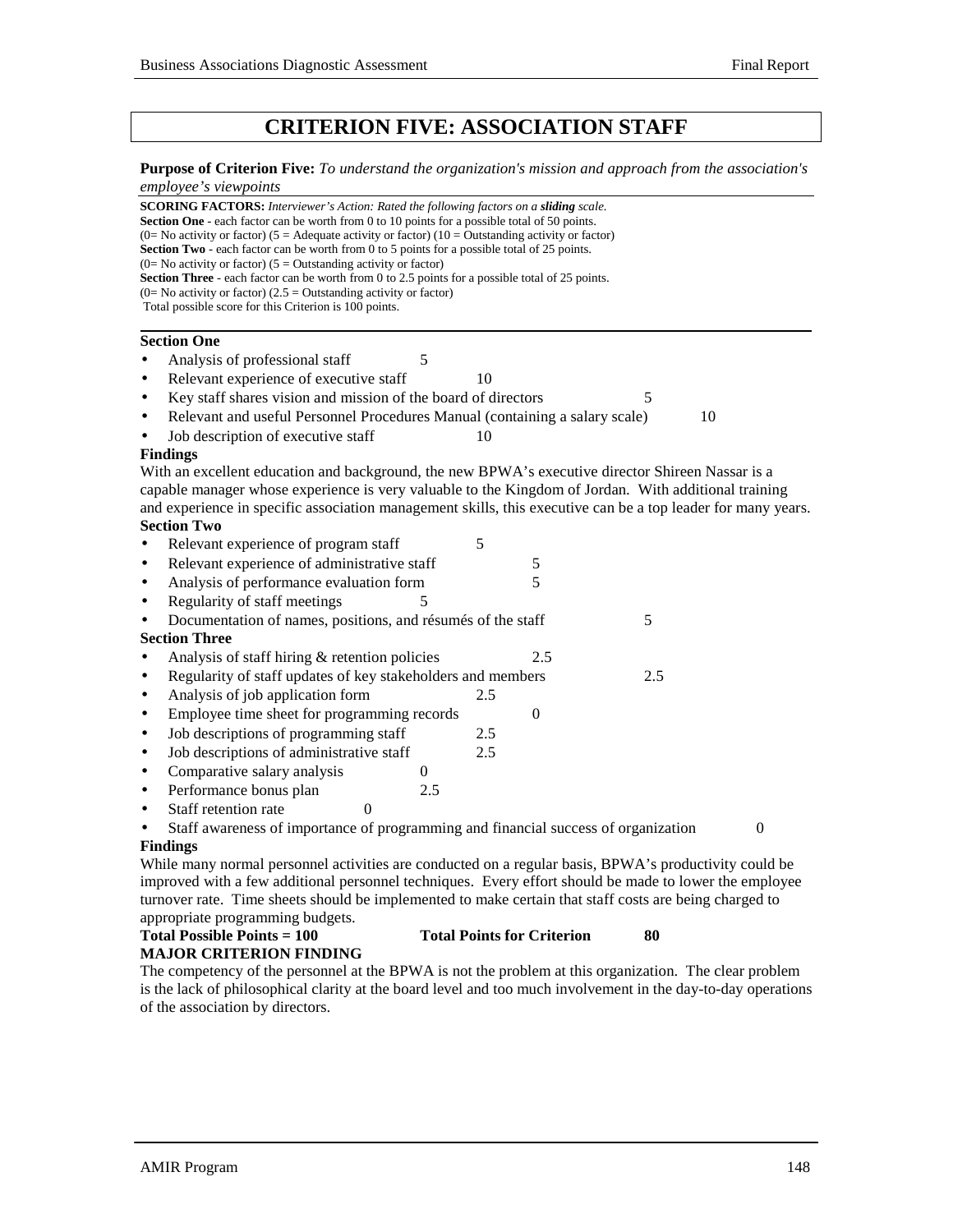# **CRITERION SIX: FINANCIAL PLANNING AND REPORTING**

#### **Purpose of Criterion Six:** *To assess the financial stability of the association.*

| <b>SCORING FACTORS:</b> Interviewer's Action: Rated the following factors on a <b>sliding</b> scale.<br><b>Section One</b> - each factor can be worth from 0 to 10 points for a possible total of 50 points. |  |  |  |  |
|--------------------------------------------------------------------------------------------------------------------------------------------------------------------------------------------------------------|--|--|--|--|
| (0= No activity or factor) (5 = Adequate activity or factor) (10 = Outstanding activity or factor)<br><b>Section Two</b> - each factor can be worth from 0 to 5 points for a possible total of 25 points.    |  |  |  |  |
| $(0=$ No activity or factor) $(5 =$ Outstanding activity or factor)                                                                                                                                          |  |  |  |  |
| Section Three - each factor can be worth from 0 to 2.5 points for a possible total of 25 points.                                                                                                             |  |  |  |  |
| $(0=$ No activity or factor) $(2.5 =$ Outstanding activity or factor)<br>Total possible score for this Criterion is 100 points.                                                                              |  |  |  |  |
|                                                                                                                                                                                                              |  |  |  |  |
| <b>Section One</b>                                                                                                                                                                                           |  |  |  |  |
| Analysis of the most recent financial reports<br>5                                                                                                                                                           |  |  |  |  |
| Analysis of the current budget and link with strategic plan<br>5<br>$\bullet$                                                                                                                                |  |  |  |  |
| Analysis of most recent audit<br>10                                                                                                                                                                          |  |  |  |  |
| Analysis of transparency of financial transactions, policies and reports<br>10<br>$\bullet$                                                                                                                  |  |  |  |  |
| Analysis of revenue and profit growth trend<br>5                                                                                                                                                             |  |  |  |  |
| <b>Findings</b>                                                                                                                                                                                              |  |  |  |  |
| The fundamentals of financial management have been implemented at BPWA. The proper use of the                                                                                                                |  |  |  |  |
| financial data for planning purposes seems to be lacking.                                                                                                                                                    |  |  |  |  |
| <b>Section Two</b>                                                                                                                                                                                           |  |  |  |  |
| Stability and diversification of level of funding (including non-dues income)<br>2.5                                                                                                                         |  |  |  |  |
| Analysis of dues schedule<br>2.5<br>$\bullet$                                                                                                                                                                |  |  |  |  |
| Clearly written financial policies and procedures<br>5<br>$\bullet$                                                                                                                                          |  |  |  |  |
| 5<br>Strategy in place with specific revenue goals<br>$\bullet$                                                                                                                                              |  |  |  |  |
| Overhead, personnel, and program costs are segregated<br>$\boldsymbol{0}$                                                                                                                                    |  |  |  |  |
| <b>Findings</b>                                                                                                                                                                                              |  |  |  |  |
| The entire financial philosophy of the organization needs to be reconsidered. Dues are extremely low and                                                                                                     |  |  |  |  |
| the lack of an aggressive approach to membership has caused under-funding for such an important group.                                                                                                       |  |  |  |  |
| <b>Section Three</b>                                                                                                                                                                                         |  |  |  |  |
| 2.5<br>Analysis of automated financial and accounting processes                                                                                                                                              |  |  |  |  |
| Ability to manage grant funds<br>2.5<br>$\bullet$                                                                                                                                                            |  |  |  |  |
| Financial reporting according to national laws, accounting conventions, organization bylaws, and<br>$\bullet$                                                                                                |  |  |  |  |
| donor requirements<br>2.5                                                                                                                                                                                    |  |  |  |  |
| Board members' job description highlights fiduciary responsibility & members receive orientation in<br>$\bullet$                                                                                             |  |  |  |  |
| fiduciary responsibility<br>2.5                                                                                                                                                                              |  |  |  |  |
| Active financial audit committee at the board level<br>2.5<br>$\bullet$                                                                                                                                      |  |  |  |  |
| Grant writing capability<br>2.5<br>$\bullet$                                                                                                                                                                 |  |  |  |  |
| Number of staff assigned to help create revenue<br>1.5<br>$\bullet$                                                                                                                                          |  |  |  |  |
| Staff compensated sufficiently for revenue generation activities<br>1.5<br>$\bullet$                                                                                                                         |  |  |  |  |
| Annual investment campaign conducted and goals met<br>2<br>$\bullet$                                                                                                                                         |  |  |  |  |
| Cost of service to members calculated and utilized.<br>$\boldsymbol{0}$                                                                                                                                      |  |  |  |  |
| <b>Findings</b>                                                                                                                                                                                              |  |  |  |  |
| An additional calculation would be useful to the decision making process—the calculation of the cost-of-                                                                                                     |  |  |  |  |
| service for members. The key question is "What does it cost BPWA to have a member on the rolls?" The                                                                                                         |  |  |  |  |
| expenses of mailings, printing, staffing, etc, should be part of an overall cost-of-service estimate that will                                                                                               |  |  |  |  |
| allow the executive manager to determine if each new member is adding profits to the revenues.                                                                                                               |  |  |  |  |

## Total Possible Points = 100 Total Points for Criterion 60

## **MAJOR CRITERION FINDING**

Its members under fund BPWA. Ninety four percent of the budget comes from donors and events. A more appropriate balance between dues and non-dues income should be achieved. While proper accounting practices have been institutionalized and reports and financial safeguards seem to be in place, these basic accounting tasks have not led to proper financial management. BPWA appears to have a sound accounting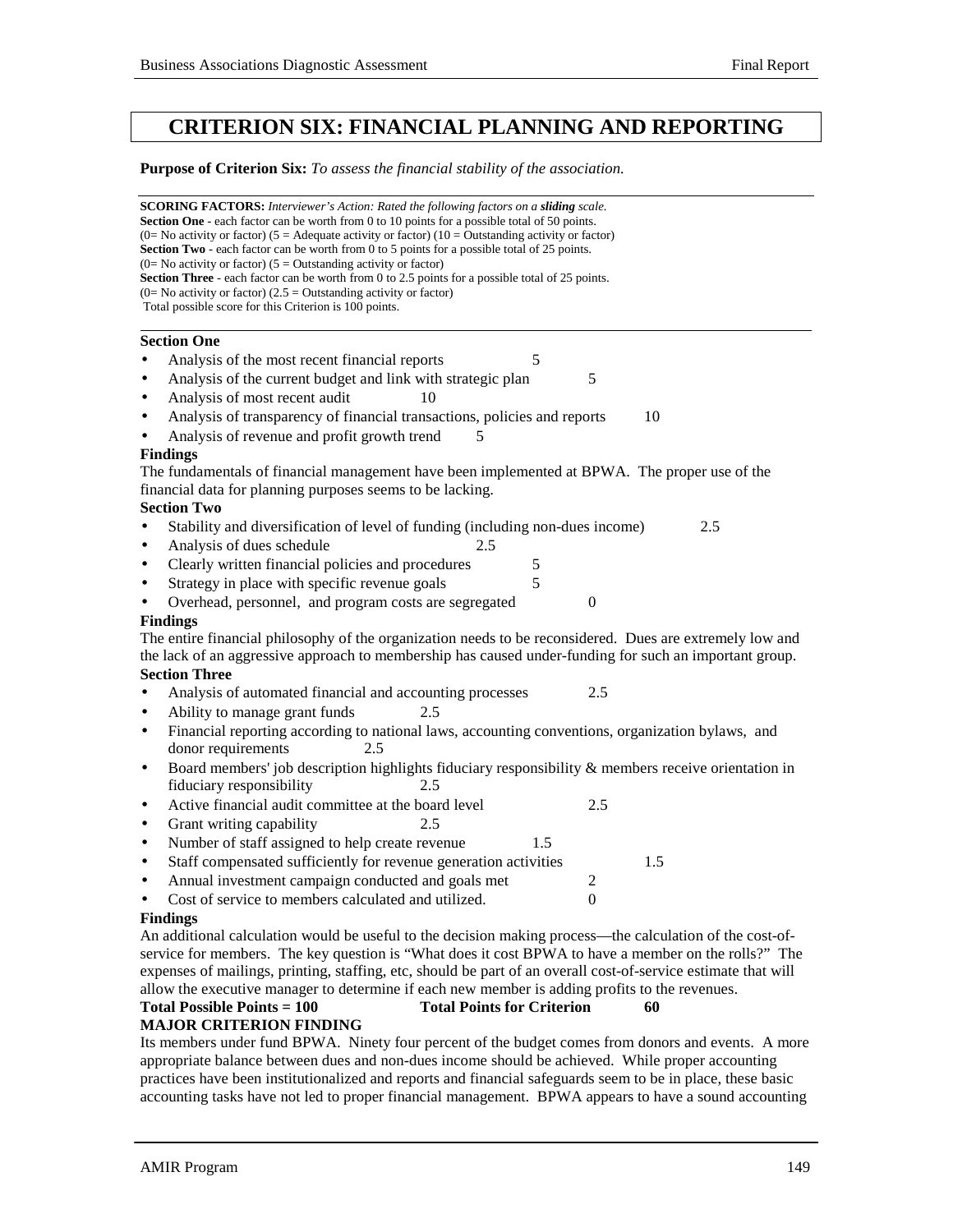system, however, it is questionable whether the board is properly using that accounting information to analyze the programs and services of the organization.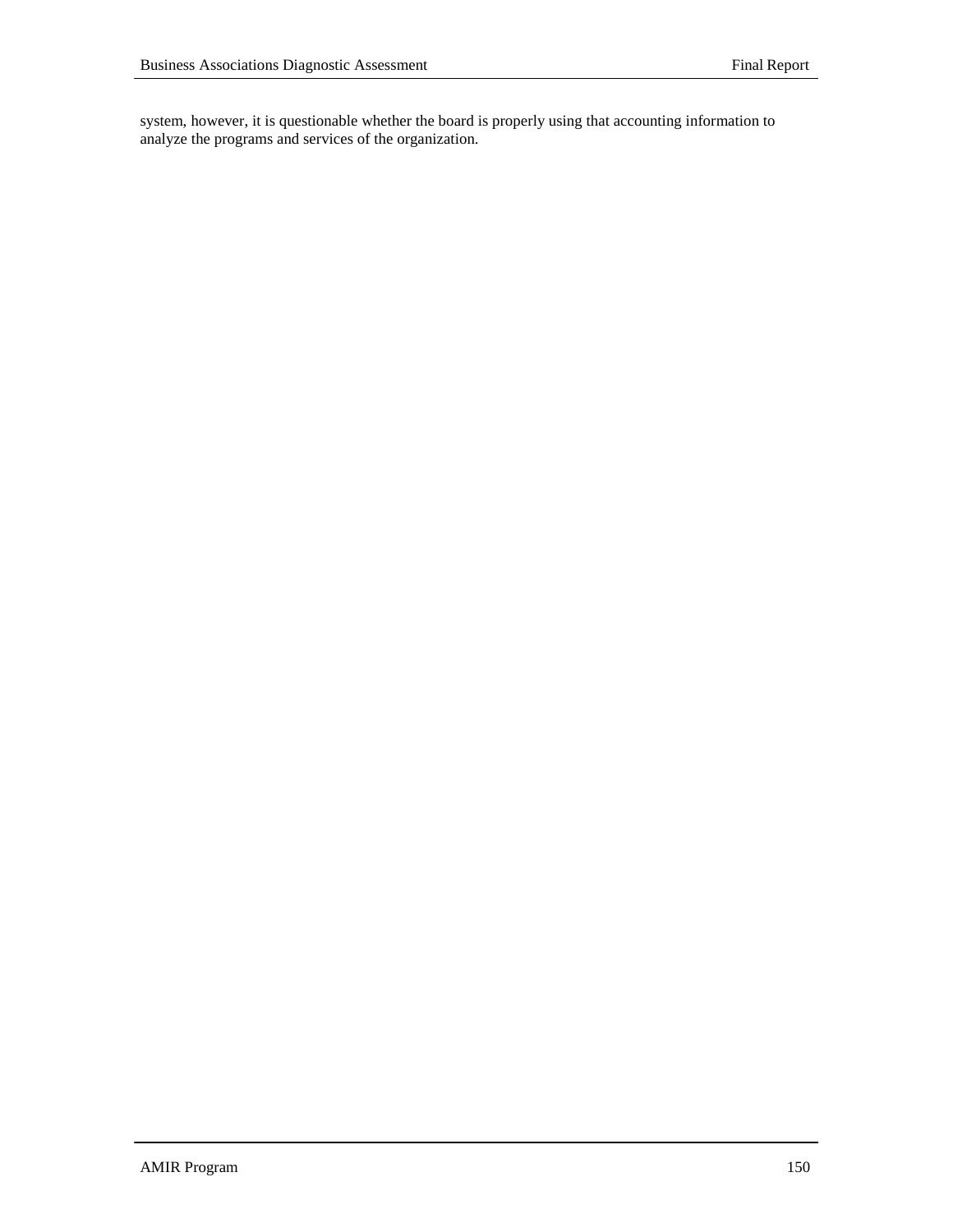# **CRITERION SEVEN: MEMBERSHIP RECRUITMENT**

**Purpose of Criterion Seven:** *To assess how the association attracts and keeps members.*

**SCORING FACTORS:** *Interviewer's Action: Rated the following factors on a sliding scale.* **Section One** - each factor can be worth from 0 to 10 points for a possible total of 50 points. (0= No activity or factor) (5 = Adequate activity or factor) (10 = Outstanding activity or factor) **Section Two** - each factor can be worth from 0 to 5 points for a possible total of 25 points.  $(0=$  No activity or factor)  $(5 =$  Outstanding activity or factor) **Section Three** - each factor can be worth from 0 to 2.5 points for a possible total of 25 points.  $(0=$  No activity or factor)  $(2.5 =$  Outstanding activity or factor) Total possible score for this Criterion is 100 points. l **Section One** • Central message answering question "what's in it for me?" 0 Documentation of membership list 10 Analysis of membership brochure 10 Total number of current members & retention rate 5 Membership directory 5 **Findings** While BPWA has been able to attract some new members and retain some existing members, a betterorganized effort along with a change in strategic planning and an updating of the organization's philosophy should be undertaken to reach maximum market penetration. **Section Two** Membership recruitment plan & system 2.5 • Total number of new members within the past year 2.5 Estimate of the total number of potential members 0 Percent of total potential members that are currently actual members 0 New member orientation outline and handout material 0 **Findings** BPWA is not offering its services and programs in an appealing form that the vast majority of Amman businesswomen find valuable. Changes need to be made. **Section Three** • List the member benefits as opposed to listing only the programs and activities 2.5 • Formal orientation session for new members 2.5 • Committee preference cards sent annually to members 0 New members immediately invited to serve on a committee 2.5 • Analysis of membership application 2.5 • Set targets for number of members to be acquired 2.5 Non-dues sources of income  $&$  strategy to promote discounts to members  $0$ • Orientation handout materials 0 • Certificates and awards 2.5 Other volunteer recognition devices 2.5 **Findings** While some fundamental membership devices are in place and the organization's underlying philosophy is revised, BPWA could improve its recruitment and retention rate considerably by utilizing more professional techniques that have proven to work elsewhere. **Total Possible Points = 100 Total Points for Criterion 52.5 MAJOR CRITERION FINDING** BPWA needs to become more sophisticated in the membership recruitment and retention arena. The staff

should research, plan, adopt, and use the best techniques that have been developed by other associations and organizations.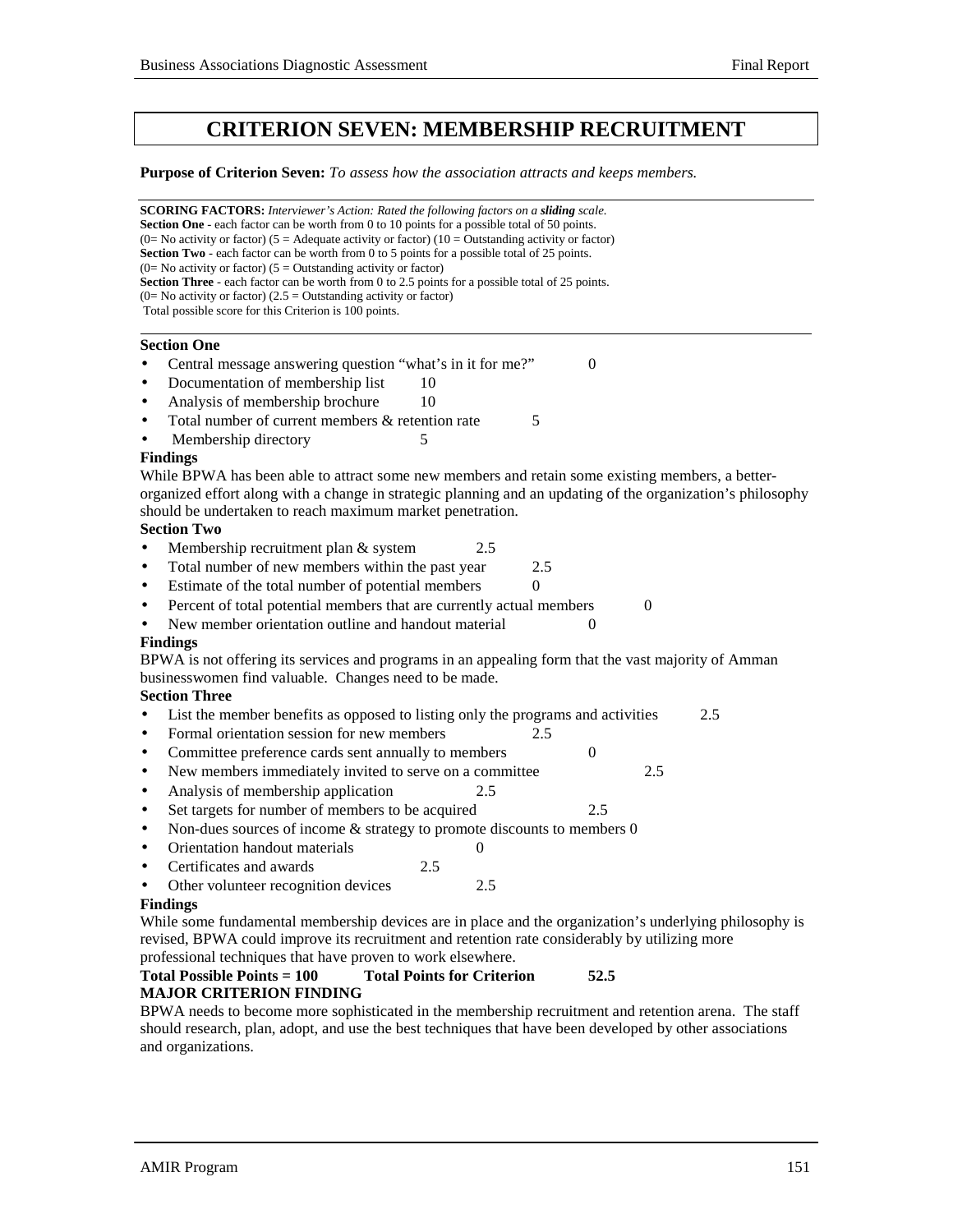# **CRITERION EIGHT: COMMUNICATION & PUBLIC RELATIONS**

**Purpose of Criterion Eight:** *To assess the association's communication and public relation capabilities.*

**SCORING FACTORS:** *Interviewer's Action: Rated the following factors on a sliding scale.* **Section One** - each factor can be worth from 0 to 10 points for a possible total of 50 points. (0= No activity or factor) (5 = Adequate activity or factor) (10 = Outstanding activity or factor) **Section Two** - each factor can be worth from 0 to 5 points for a possible total of 25 points.  $(0=$  No activity or factor)  $(5 =$  Outstanding activity or factor) **Section Three** - each factor can be worth from 0 to 2.5 points for a possible total of 25 points.  $(0=$  No activity or factor)  $(2.5 =$  Outstanding activity or factor) Total possible score for this Criterion is 100 points. l **Section One** Analysis of core communication message 10 • Comprehensiveness of the communication plan relative to the strategic plan 5 Analysis of professional communication staff 0 Analysis of key target audiences • Analysis of communication feedback mechanisms (assessment & tracking) 0 **Findings** BPWA's core message needs to be developed and a strong communication program needs to be put into place. **Section Two** Communications that improve the BA's image, inform the public  $&$  increase membership 5 • Communication research with facts describing problems 5 • Analysis of writing for readership 5 Correctly selected communication media 0 Frequency of communication campaign 0 **Findings** In addition to techniques and skills, sufficient communication research using surveys, focus groups, and feedback mechanisms need to be employed. **Section Three** • Communication plan that covers all parts of strategic plan 0 Analysis of newsletter 2.5 Analysis of magazine 0 • Analysis of action bulletins 2.5 Analysis of program brochures 2.5 Analysis of news releases and media kit .2.5 • Analysis of Web site or Web sites 2.5 Existence of crisis management plan 0 • Executive awareness of importance of communication efforts 2.5 Staff awareness of importance of communication efforts 2.5 **Findings** Though some communication media are being used, there does not seem to be an underlying logic or approach to selecting target audiences, developing specific messages, and matching communication

channels to reach those audiences. A well thought out approach using the proper media for each selected targeted audience needs to be implemented.

#### **Total Possible Points = 100 Total Points for Criterion 47.5 MAJOR CRITERION FINDING**

Membership development and communications are the weak links in the organizational activities for BPWA. More time, money, staff time, and brainpower should be used in concentrating on what is the best way to "tell BPWA's story."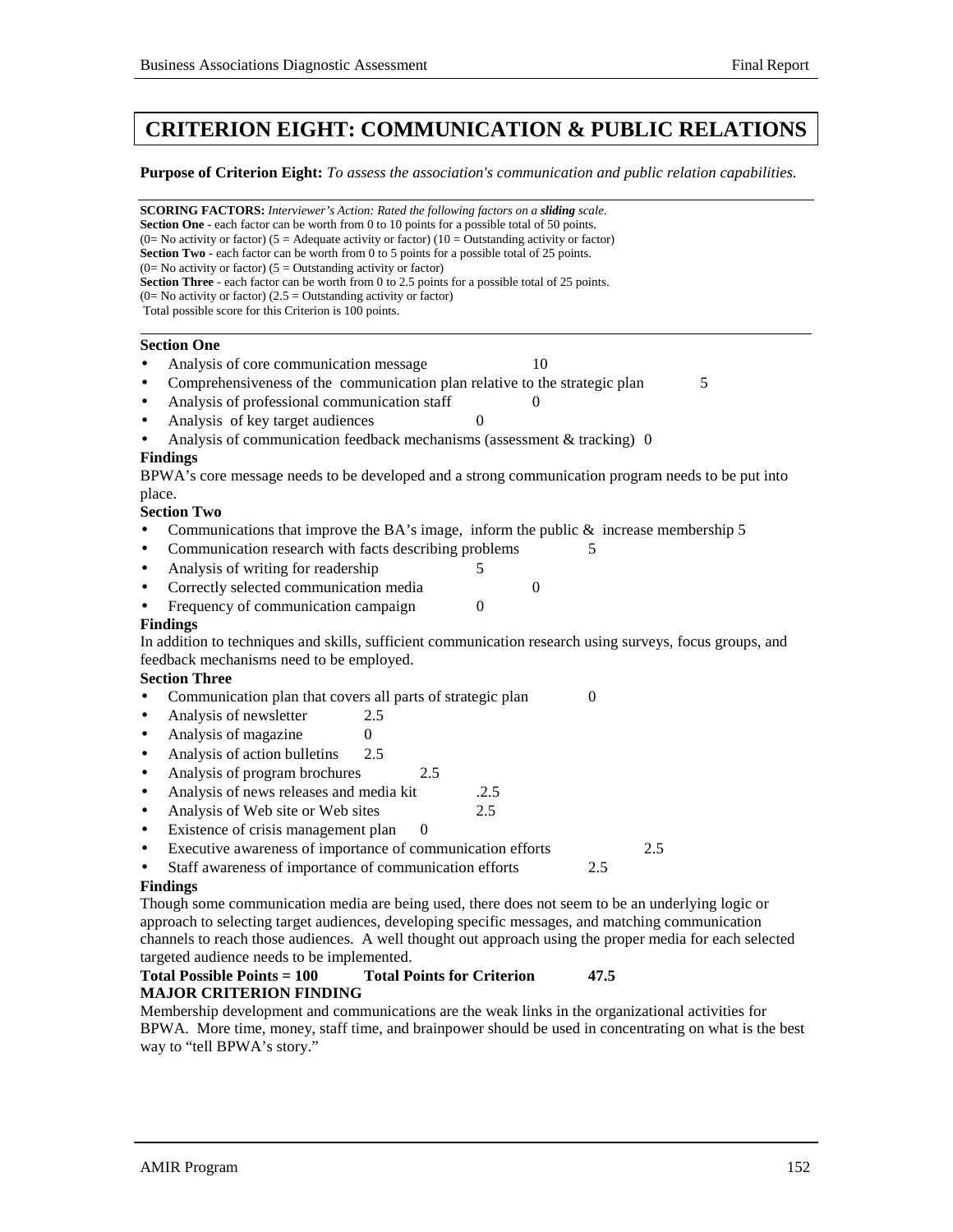## **CRITERION NINE: GOVERNMENT AFFAIRS**

**Purpose of Criterion Nine:** *To assess the levels of competence and sophistication of the association's government affairs program.*

| <b>SCORING FACTORS:</b> Interviewer's Action: Rated the following factors on a sliding scale.<br>Section One - each factor can be worth from 0 to 10 points for a possible total of 50 points.<br>(0= No activity or factor) (5 = Adequate activity or factor) (10 = Outstanding activity or factor)<br>Section Two - each factor can be worth from 0 to 5 points for a possible total of 25 points.<br>$(0=$ No activity or factor) $(5 =$ Outstanding activity or factor)<br><b>Section Three</b> - each factor can be worth from 0 to 2.5 points for a possible total of 25 points.<br>(0= No activity or factor) (2.5 = Outstanding activity or factor)<br>Total possible score for this Criterion is 100 points. |
|-----------------------------------------------------------------------------------------------------------------------------------------------------------------------------------------------------------------------------------------------------------------------------------------------------------------------------------------------------------------------------------------------------------------------------------------------------------------------------------------------------------------------------------------------------------------------------------------------------------------------------------------------------------------------------------------------------------------------|
| <b>Section One</b>                                                                                                                                                                                                                                                                                                                                                                                                                                                                                                                                                                                                                                                                                                    |
| Analysis of public policies that prohibit job creation<br>10                                                                                                                                                                                                                                                                                                                                                                                                                                                                                                                                                                                                                                                          |
| Analysis of obstacles to overcome to achieve economic growth<br>10<br>$\bullet$                                                                                                                                                                                                                                                                                                                                                                                                                                                                                                                                                                                                                                       |
| Analysis of business association's adopted government policy positions<br>5<br>$\bullet$                                                                                                                                                                                                                                                                                                                                                                                                                                                                                                                                                                                                                              |
| Professional capabilities of government affairs staff<br>5<br>٠                                                                                                                                                                                                                                                                                                                                                                                                                                                                                                                                                                                                                                                       |
| Analysis of issue briefs produced by the business association<br>5                                                                                                                                                                                                                                                                                                                                                                                                                                                                                                                                                                                                                                                    |
| <b>Findings</b>                                                                                                                                                                                                                                                                                                                                                                                                                                                                                                                                                                                                                                                                                                       |
| BPWA has for many years attempted to have an influence on public policy. It has had some degree of<br>success; however, the association needs to institutionalize its governmental affairs program by<br>documenting its board's policies and utilizing issue briefs to educate its members.<br><b>Section Two</b>                                                                                                                                                                                                                                                                                                                                                                                                    |
| Establishment of public policy advocacy committee<br>5                                                                                                                                                                                                                                                                                                                                                                                                                                                                                                                                                                                                                                                                |
| Availability of staff to research legal and economic issues.<br>$\Omega$<br>$\bullet$                                                                                                                                                                                                                                                                                                                                                                                                                                                                                                                                                                                                                                 |
| List of priority issues 5<br>$\bullet$                                                                                                                                                                                                                                                                                                                                                                                                                                                                                                                                                                                                                                                                                |
| Analysis of research reports produced or authorized<br>2.5                                                                                                                                                                                                                                                                                                                                                                                                                                                                                                                                                                                                                                                            |
| Analysis of reports to the board and the membership on government affairs activities<br>$\boldsymbol{0}$                                                                                                                                                                                                                                                                                                                                                                                                                                                                                                                                                                                                              |
| <b>Findings</b>                                                                                                                                                                                                                                                                                                                                                                                                                                                                                                                                                                                                                                                                                                       |
| The board needs to add professional staff in governmental affairs.                                                                                                                                                                                                                                                                                                                                                                                                                                                                                                                                                                                                                                                    |
| <b>Section Three</b>                                                                                                                                                                                                                                                                                                                                                                                                                                                                                                                                                                                                                                                                                                  |
| Analysis of business association's participation in anti-corruption program 0                                                                                                                                                                                                                                                                                                                                                                                                                                                                                                                                                                                                                                         |
| Analysis of government tax policies effect on business association's members<br>$\theta$<br>$\bullet$                                                                                                                                                                                                                                                                                                                                                                                                                                                                                                                                                                                                                 |
| Tracking proposals through the legislative process<br>$\Omega$<br>$\bullet$                                                                                                                                                                                                                                                                                                                                                                                                                                                                                                                                                                                                                                           |
| Testimony before public bodies on key issues<br>$\theta$<br>$\bullet$                                                                                                                                                                                                                                                                                                                                                                                                                                                                                                                                                                                                                                                 |
| Grass roots campaign efforts<br>$\bullet$                                                                                                                                                                                                                                                                                                                                                                                                                                                                                                                                                                                                                                                                             |
| Coalition building efforts of association<br>2.5<br>$\bullet$                                                                                                                                                                                                                                                                                                                                                                                                                                                                                                                                                                                                                                                         |
| Understanding of the political dynamics of the nation<br>2.5<br>$\bullet$                                                                                                                                                                                                                                                                                                                                                                                                                                                                                                                                                                                                                                             |
| Member education program on public policy<br>2.5<br>$\bullet$                                                                                                                                                                                                                                                                                                                                                                                                                                                                                                                                                                                                                                                         |
| Ability to build public support for government policy changes<br>$\overline{0}$<br>$\bullet$                                                                                                                                                                                                                                                                                                                                                                                                                                                                                                                                                                                                                          |
| Ability to launch a letter writing campaign on key issues<br>$\theta$                                                                                                                                                                                                                                                                                                                                                                                                                                                                                                                                                                                                                                                 |
| <b>Findings</b>                                                                                                                                                                                                                                                                                                                                                                                                                                                                                                                                                                                                                                                                                                       |
| Many advocacy techniques are available to associations. BPWA needs to make certain that it is utilizing                                                                                                                                                                                                                                                                                                                                                                                                                                                                                                                                                                                                               |

the best approaches for its national situation to advocate its members' needs. There is little evidence that the wide variety of available techniques have been explored.

## **Total Possible Points = 100 Total Points 55**

## **MAJOR CRITERION FINDING**

BPWA has been relatively successful in public policy advocacy because it has selected some key issues and has wisely used the contacts of its politically connected members. That approach can be successful in the short term, but for an association to be successful long-term, it must utilize the best advocacy techniques in addition to politics of personal influence.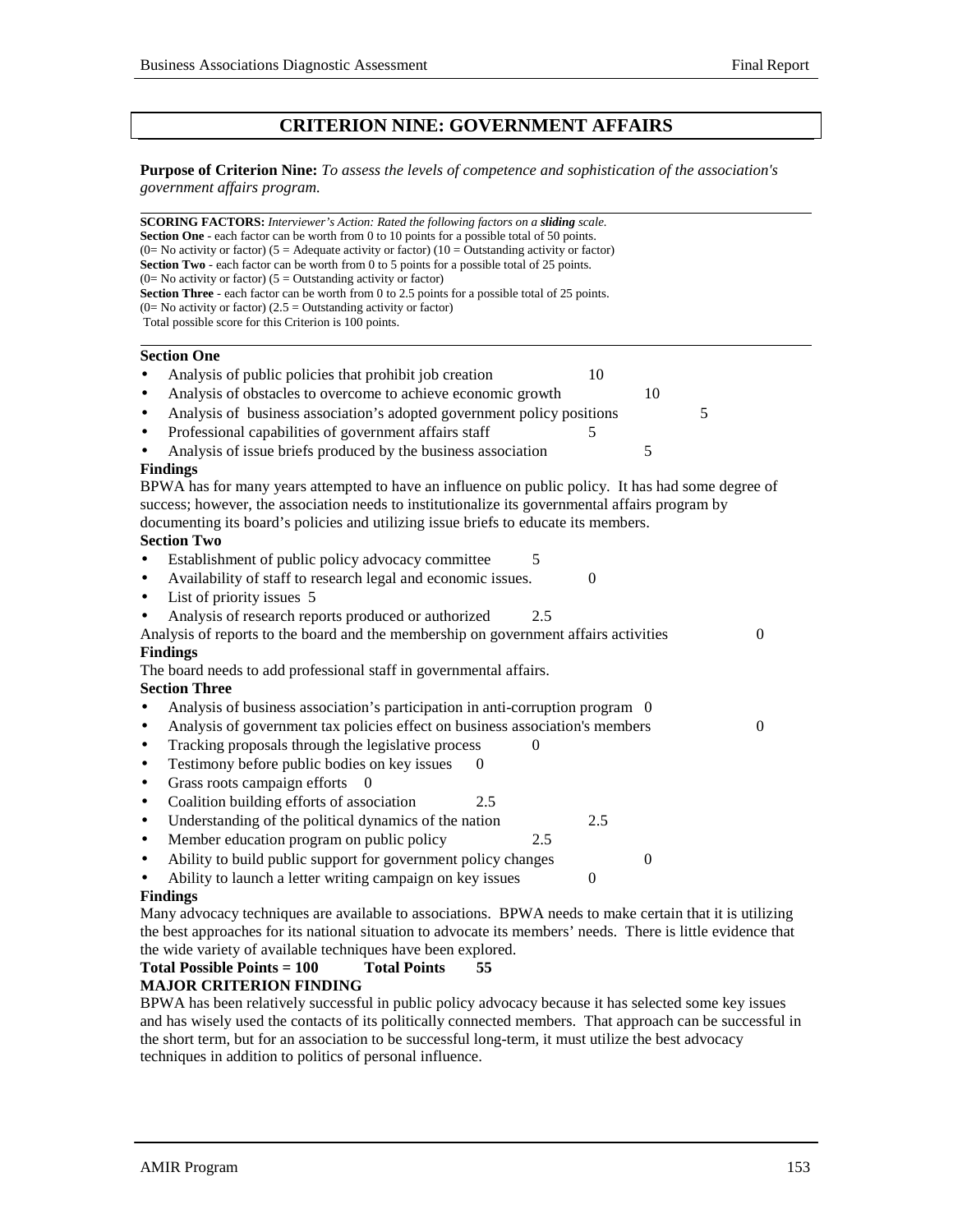## **CRITERION TEN: MANAGEMENT SYSTEMS/INFORMATION TECHNOLOGY**

**Purpose of Criterion Ten:** *To assess the management systems, information technology, and hardware capacity.*

l **SCORING FACTORS:** *Interviewer's Action: Rated the following factors on a sliding scale.* **Section One** - each factor can be worth from 0 to 10 points for a possible total of 50 points.  $(0=$  No activity or factor)  $(5 =$  Adequate activity or factor)  $(10 =$  Outstanding activity or factor) **Section Two** - each factor can be worth from 0 to 5 points for a possible total of 25 points.  $(0=$  No activity or factor)  $(5 =$  Outstanding activity or factor) **Section Three** - each factor can be worth from 0 to 2.5 points for a possible total of 25 points.  $(0=$  No activity or factor)  $(2.5 =$  Outstanding activity or factor) Total possible score for this Criterion is 100 points.

## **Section One**

- Analysis of overall information technology systems to streamline activities (i.e. Microsoft Project for work plan, MS Outlook prompts, MS Access for database to generate mailing lists, labels, etc) 5
- Executive computer and technology philosophy 10
- Staff computer efficiency and technical capabilities 5
- Operational policies  $&$  procedures manuals 10
- Documentation of record-keeping activities 10

## **Finding**

Documentation of operational policies and procedures needs to be developed at BPWA in the area of technology. Standards and procedures for each technology needs to be established and documented to institutionalize the organization's use of one of its most extensive investments.

## **Section Two**

- Availability and utilization of database software 5
- Analysis of Web site(s)  $10$
- Analysis of forms used in accordance with Operational Policies & Procedure manual 0
	-

- Analysis of specific system hardware 0
- Utilization of e-business capacity 0

## **Finding**

The existing Web site is very good; however, a new Web site is under construction. Other routine technology management approaches including e-business need to be adopted.

## **Section Three**

- Study of e-mail utilization 2.5
- Analysis of written communications business letters, brochures, faxes, e-mails, etc. 2.5
- Analysis of networking capabilities  $\qquad 0$
- Utilization of fax machine networks 2.5
- Analysis of printing capabilities 2.5
- Analysis of copying capabilities 2.5
- Analysis of scanning capabilities 2.5
- Assessment of desktop publishing capabilities  $\qquad 0$
- Evidence of technology upgrade awareness 2.5
- Evidence of technology upgrade plans 2.5

#### **Findings**

BPWA has the basic information technology, however, upgrades are in order and seeking new ways to utilize existing and future technology should be on the management's agenda.

## **Total Possible Points = 100 Total Points for Criterion 80**

## **MAJOR CRITERION FINDING**

BPWA has sufficient management systems, information technology, and hardware capacity in place to accomplish the mission and objectives of the organization, but additional technology capacity would be very useful and helpful in making the organization's staff more efficient.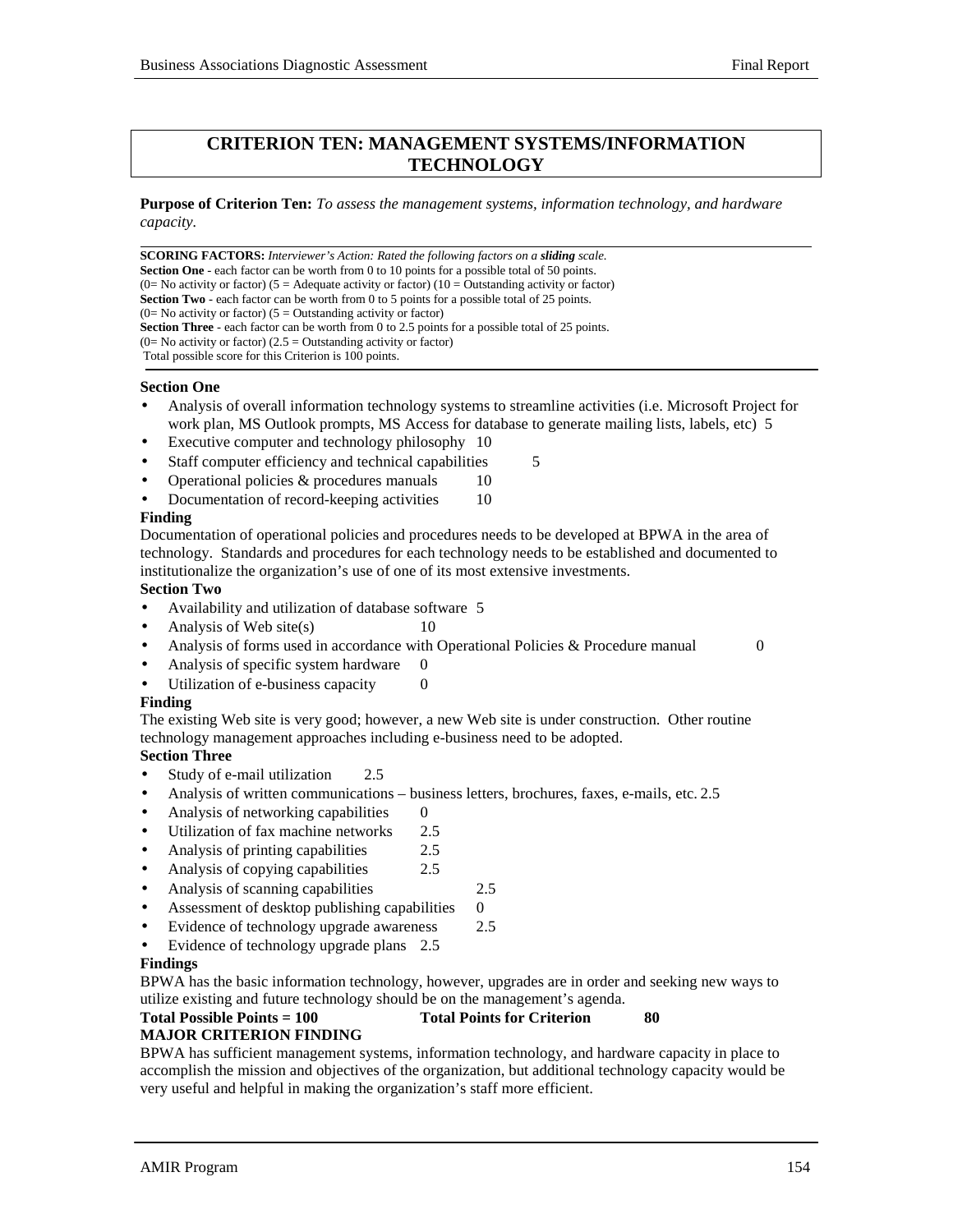## **SUMMARY SHEET FOR POINTS**

| <b>Total Criteria Points</b>                                          |           |
|-----------------------------------------------------------------------|-----------|
| <b>Criterion Ten: Management Systems &amp; Information Technology</b> | Points 80 |
| <b>Criterion Nine: Government Affairs</b>                             | Point 55  |
| <b>Criterion Eight: Communications and Public Relations</b>           | Points 48 |
| <b>Criterion Seven: Membership Development and Recruiting</b>         | Points 53 |
| <b>Criterion Six: Financial Planning and Reporting</b>                | Points 60 |
| <b>Criterion Five: Association Staff</b>                              | Points 80 |
| <b>Criterion Four: Programs, Services, and Activities</b>             | Points 75 |
| <b>Criterion Three: Organizational Structures</b>                     | Points 70 |
| <b>Criterion Two: Governing Body, Officers, and Directors</b>         | Points 66 |
| <b>Criterion One: Mission, Objectives, and Documents</b>              | Points 60 |

# **FORMULA:**

**Total Criteria Points divided by 1000 equals percentage score. 647/1000 =.647/100=65%**

**Amman Business and Professional Women's Association COMPARATIVE RATIO SCORE 65%**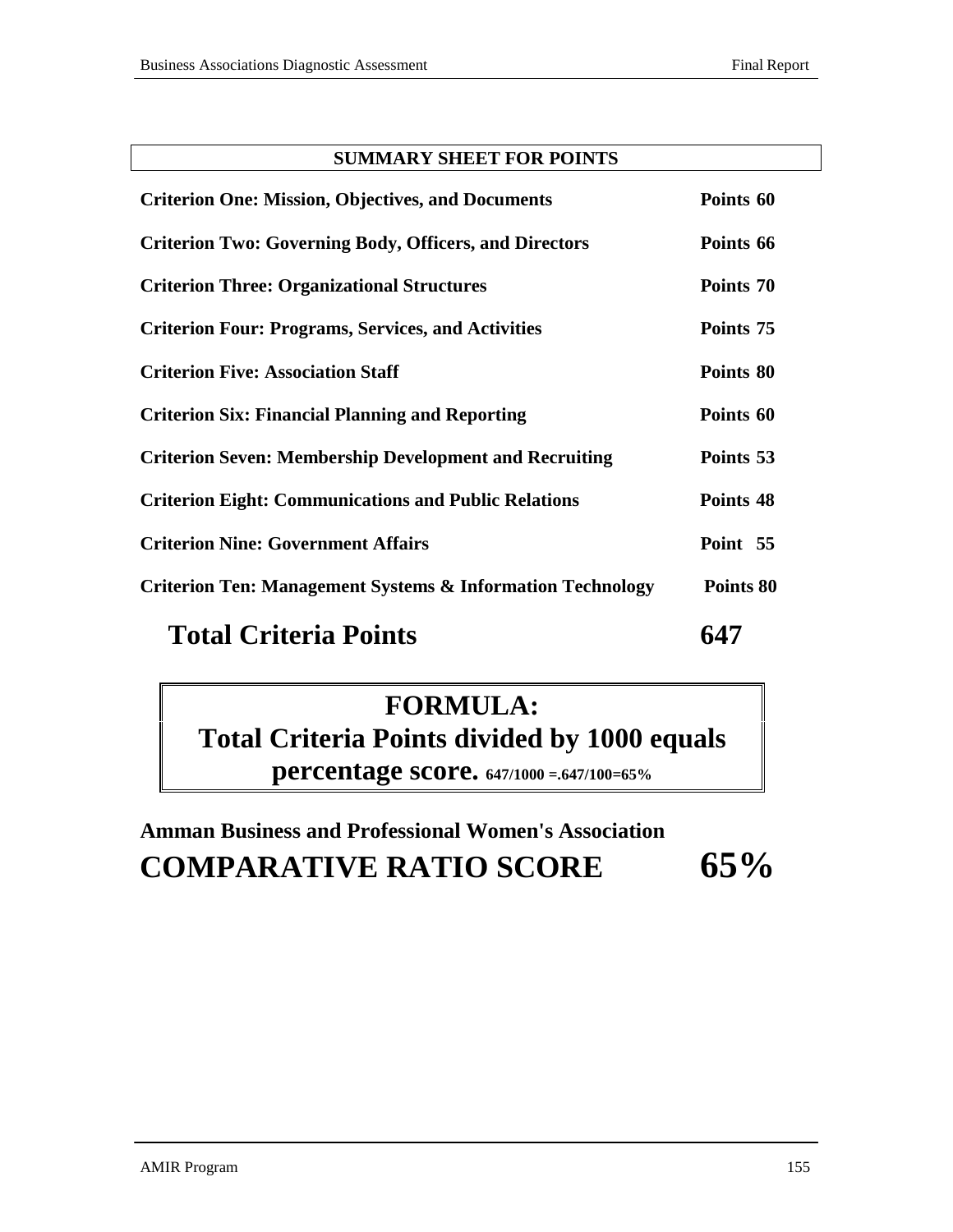# **Certification Statement**

Therefore, the Amman Business & Professional Women's Association, a business association received a 65 percentage score, which illustrates that the association has met that percentage of standards when compared to an international model association of 100 percent.

**Date of interview: 3/28/02 Name of the Interviewer: Larry Milner, CAE**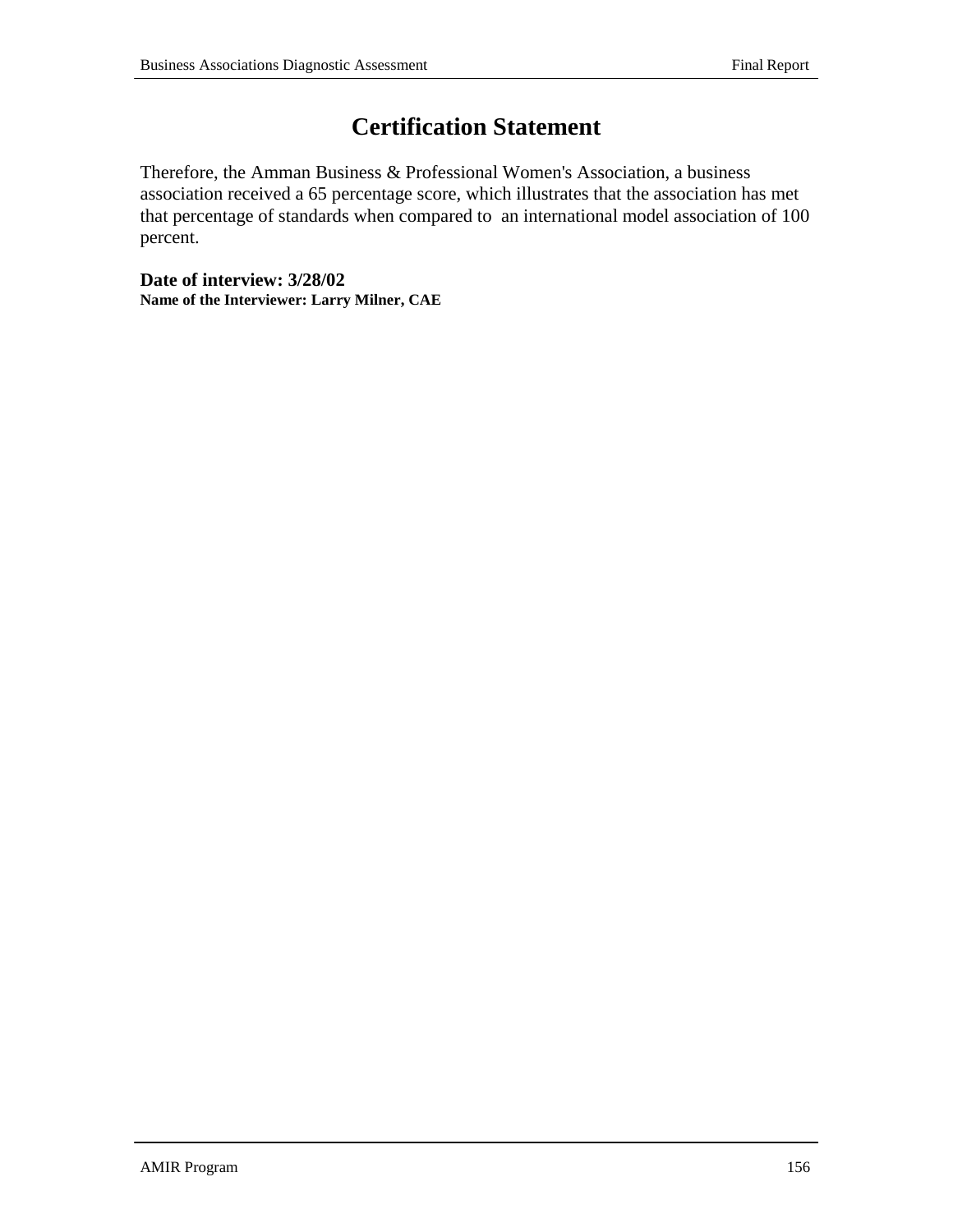## **DIAGNOSTIC ASSESSMENT OF YOUNG ENTREPRENEURS ASSOCIATION**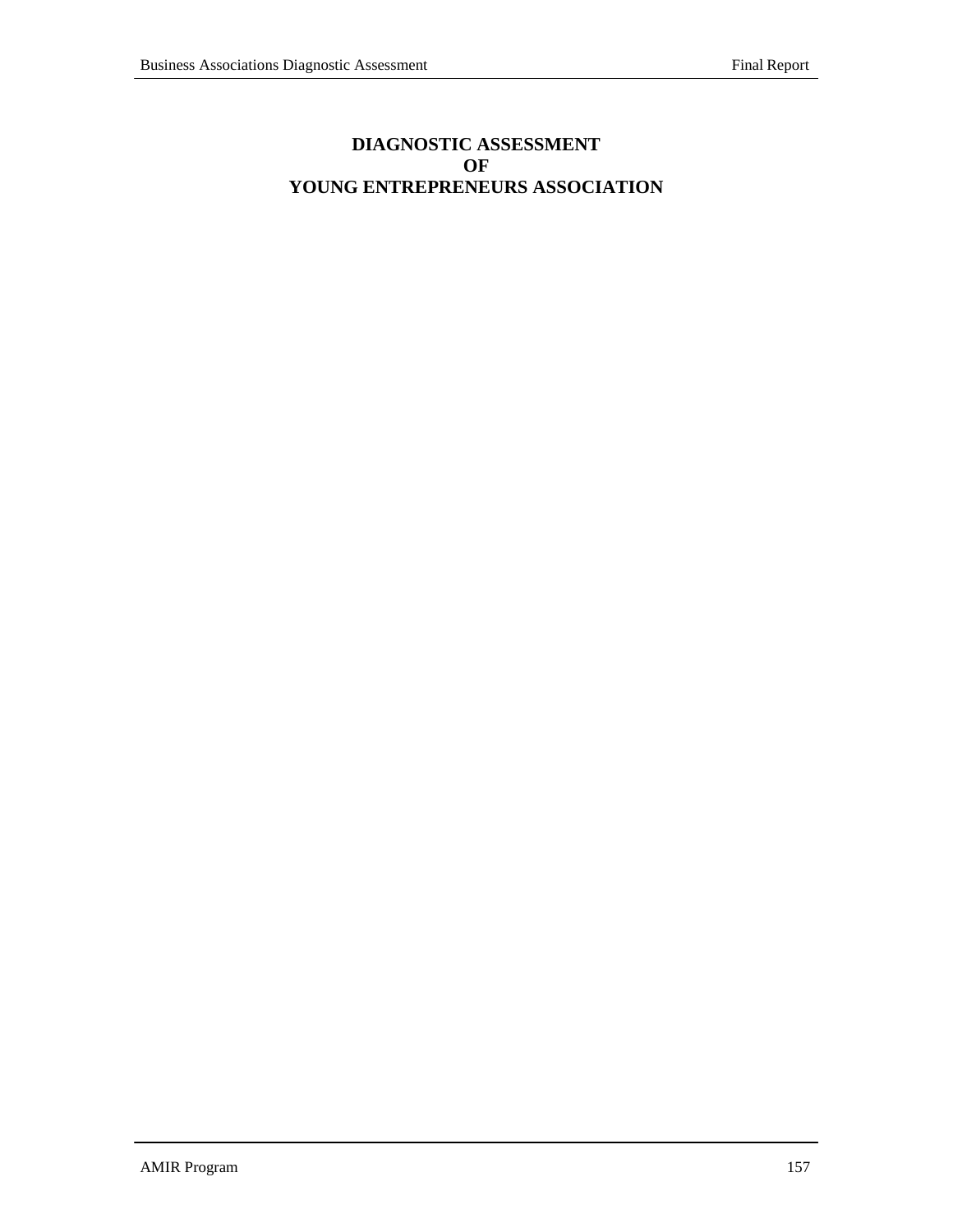# **BASIC FACTS ABOUT THE YOUNG ENTREPRENEURS ASSOCIATION**

## **Business Association name:** Young Entrepreneurs Association

 **Address**: P.O. Box 1652

**Telephone:** 962 6 565 2151

**Fax:** 962 6 565 2159

**Email:**yea@nol.com.jo

## **Name of Chief Volunteer:** Laith Al Qasem

**Title:** Chairman/President

**Name of Chief Paid Executive:** Dina Dunkqan

**Title:** Executive Director

**Date of Organization's Founding:** 1998

**Number of Members**: 172

**Budget Size**: 100,000 JD

**In USD:** \$141,000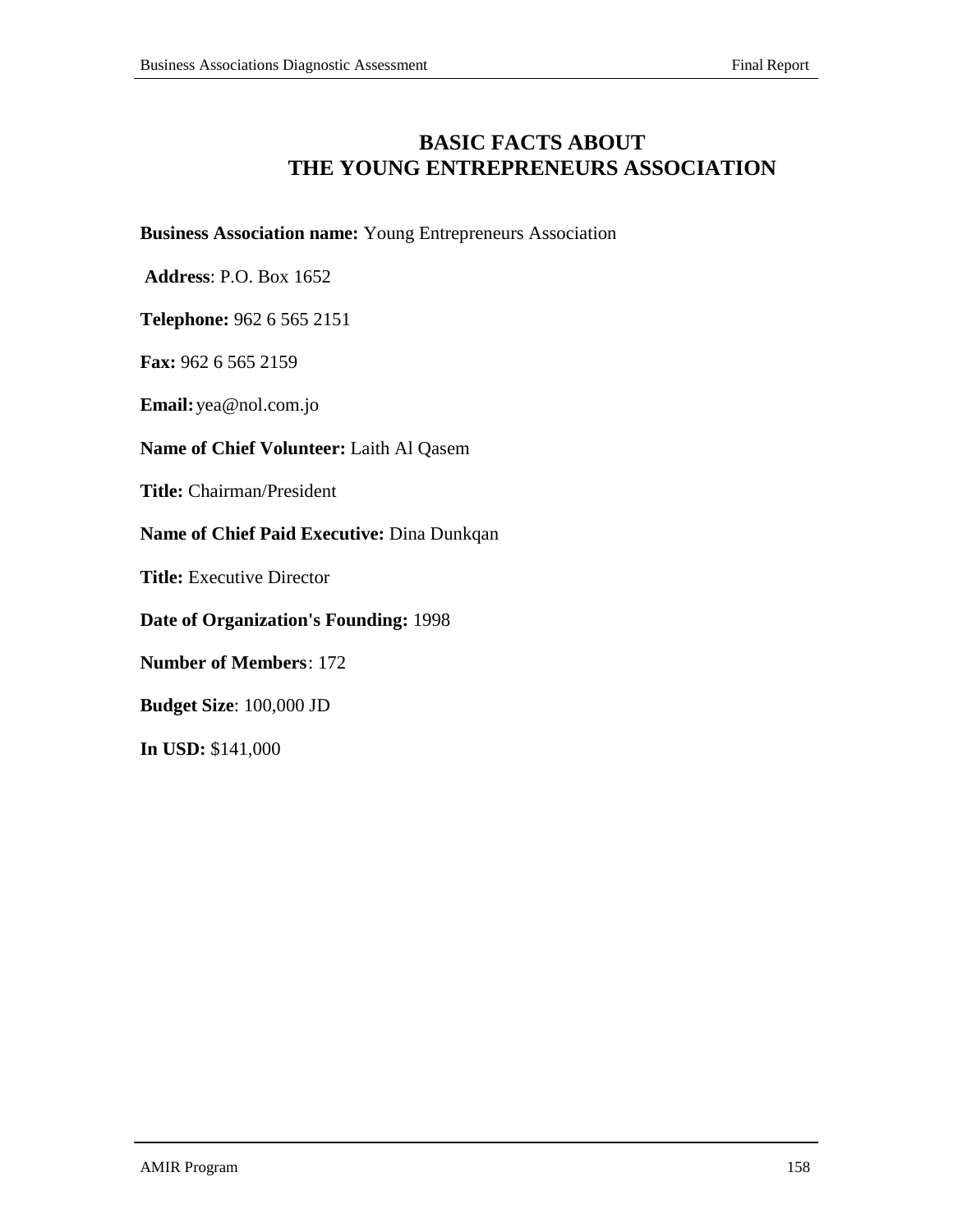# **SUMMARY OF KEY POINTS**

## **Diagnostic Score: 82% as of 3/15/2002**

The Young Entrepreneurs Association, a non-profit, membership-based business association, was established to encourage the creation of young entrepreneurs through idea exchanges, education, training and advocacy to improve skills that will help the participants to become competitive in the global market.

Over the past four years, YEA has hosted international speakers and numerous training courses, seminars, and workshops. The association's staff has participated fully in the AMIR business association capacity building efforts. YEA members have represented the association in conferences and training seminars in Europe, North Africa and the Middle East. Building partnerships and coalitions with other Jordanian business associations, YEA helped launch the Jordan Vision 2020, an economic initiative to develop a private sector economic strategy that will guide the nation's growth during the first twenty years of the  $21<sup>st</sup>$  Century.

The association's leaders have a vision to create an entrepreneurial and leadership culture as the cornerstone of national economic development. To achieve this vision, the following objectives have been adopted:

- 1. To identify and organize entrepreneurs in Jordan;
- 2. To change mindset through the promotion of innovation and creativity;
- 3. To affect public policy to improve the business environment;
- 4. To facilitate success of entrepreneurial ideas through provision of relevant training and education;
- 5. To develop a forum for networking among members and the global business community; and
- 6. To promote best ethical business practices.

YEA has had very strong capable board and staff leadership. Headed by one of Jordan's outstanding young entrepreneurs, Mr. Laith Al Qasem, the nine-member board is active and dedicated to accomplishing the vision by following the mission of the organization. There are 172 members of YEA. The organization's staff is housed in a very nice office complex that has all the basic technological equipment needed in today's competitive world.

The chief staff officer is Dina Dunkqan, who appears to be extremely capable and also dedicated to achieve the objectives of the association. Assisting her are a total of 8 staff members including Rami Takrouri, the executive director of the Jordan Vision 2020 program. Mr. Takrouri is an outstanding young association executive who is working hard to build the coalition of various entities needed to carry out this long-range program.

A member said, "YEA has a good reputation, is helpful to its members, and adds value to the investment that we make in the association; however, the association needs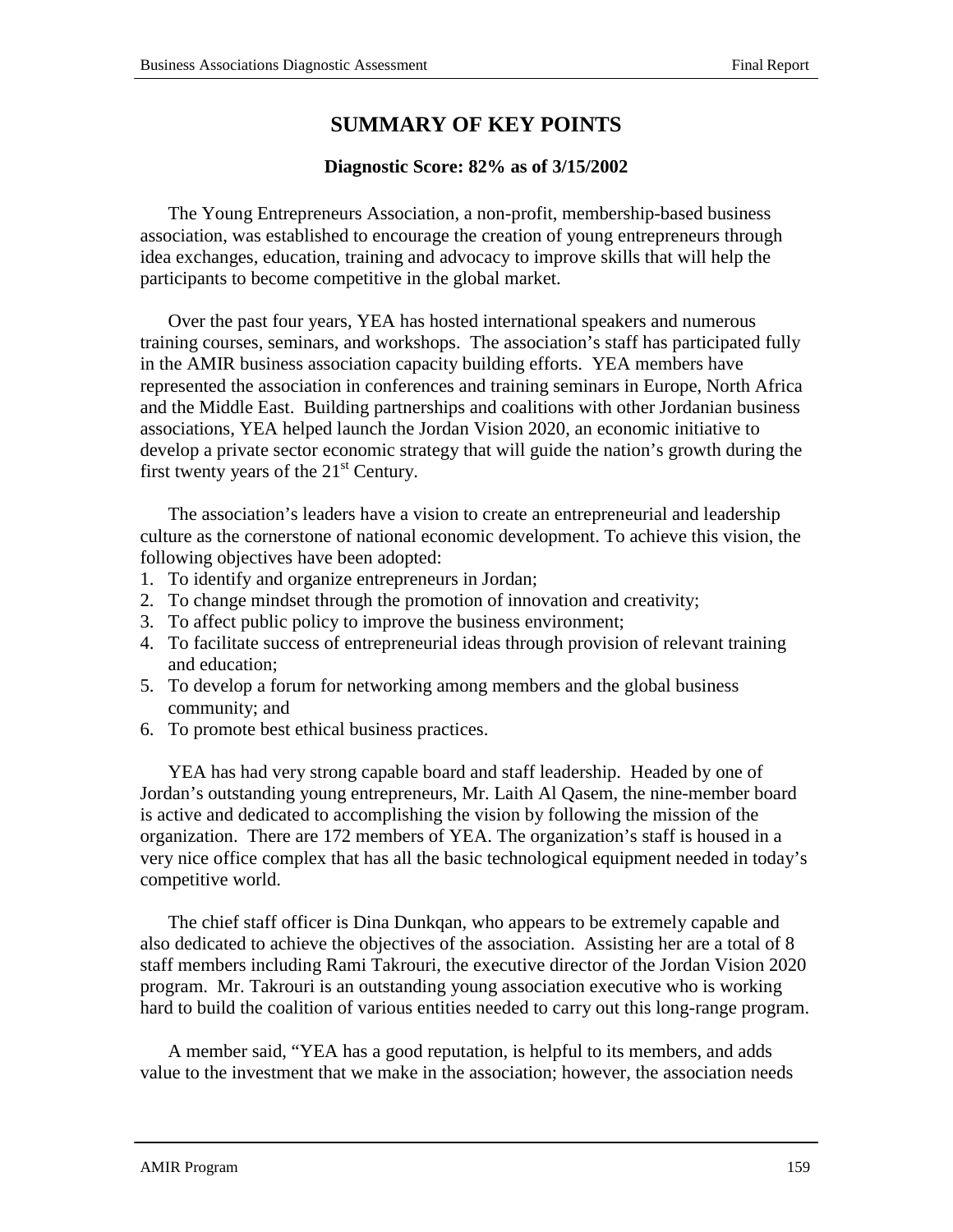to move beyond event management and begin educational programs to create more entrepreneurs."

The diagnostic assessment shows that YEA could (1) strengthen its membership recruitment efforts; (2) improve their public relations and communications program; (3) add networking opportunities for its members; (4) clarify the definition of entrepreneur; and (4) further develop their ability to advocate change in public policy.

Overall YEA is an effective business association that is attracting the key entrepreneurs of Jordan who will be major assets for the nation and strong leaders for the future.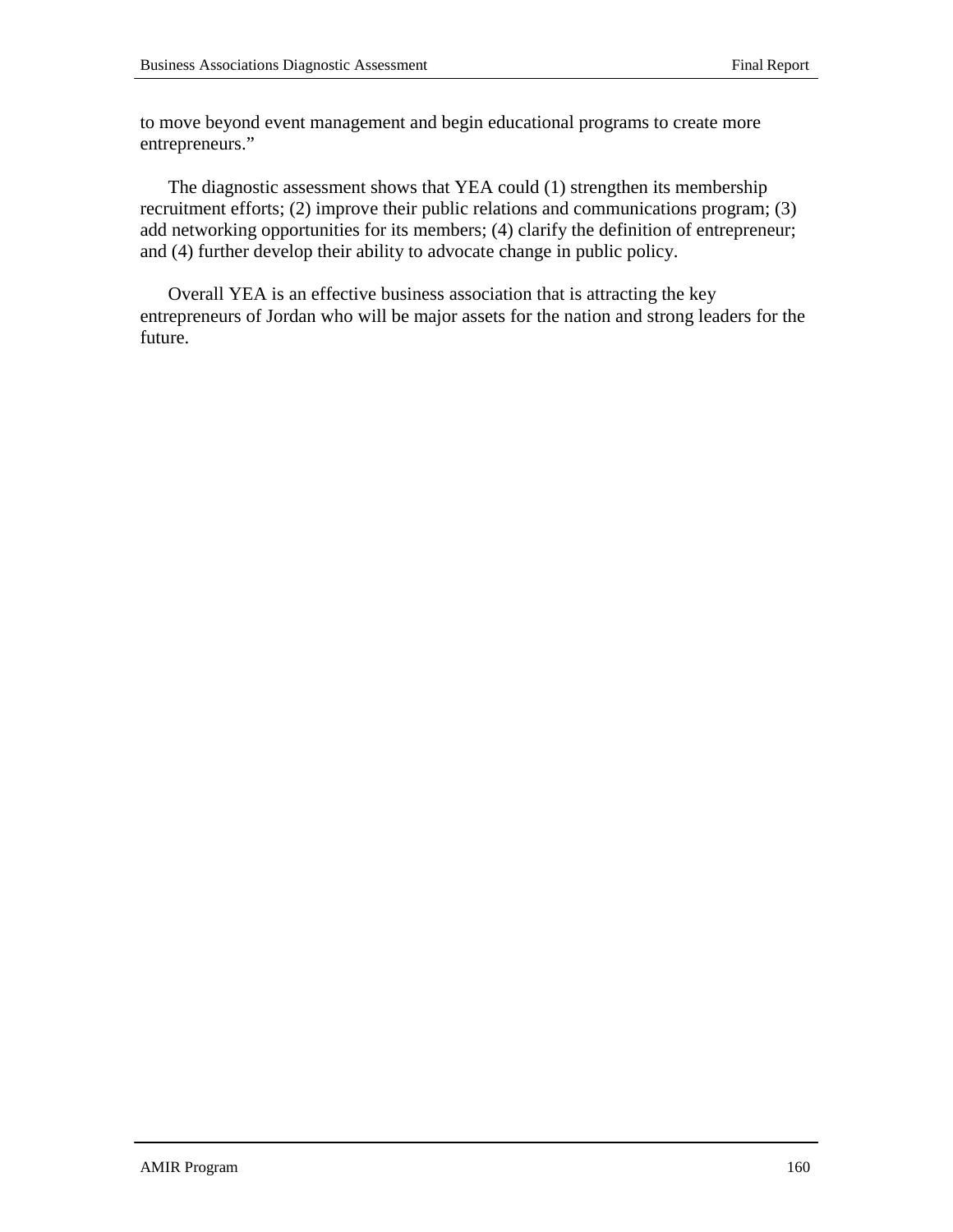# **SPECIFIC RECOMMENDATIONS FOR THE YOUNG ENTREPRENEURS ASSOCIATION**

## **Organizational Leadership**

- 1. The YEA board and staff need to clarify its definition of "entrepreneur."
- 2. The YEA board and staff should establish a crisis management plan.
- 3. Chairman along with the executive director needs to develop a formal orientation plan and materials for board, committee chair, new members, and the staff.
- 4. A few of the directors should move YEA higher on their priority list to spend the necessary time and energy to properly participate and to carry out the fiduciary and leadership duties of the position of director.

## **Communications**

- 5. More time, money, manpower, and brainpower should be used in concentrating on how best to "tell YEA's story."
- 6. Staff needs to move to the next level of communication sophistication by developing further a plan to carefully identify YEA's target audiences and to select the appropriate media to "speak to" those audiences.
- 7. Staff needs to develop mechanism to "listen carefully" to its members and the general public.
- 8. YEA should solicit professional communication assistance from donor groups.

## **Government Affairs**

9. At some point in the future, YEA needs to increase its intensity in attempting to change public policy on behalf of its members by increasing its research capabilities and by adding more professional governmental affairs specialists to its staff.

## **Membership**

10. Board and staff need to strengthen membership recruitment and retention plans and activities.

## **Personnel**

- 11. The executive director needs to work on interpersonal relationship skills and on stress management techniques in order to prevent early burn out.
- 12. The executive director needs to work toward establishment of a Jordanian association executives association to establish a higher level of professional availability for personnel.

## **Information Technology**

13. The association needs to upgrade its computer and information technology capacity to meet its major objectives.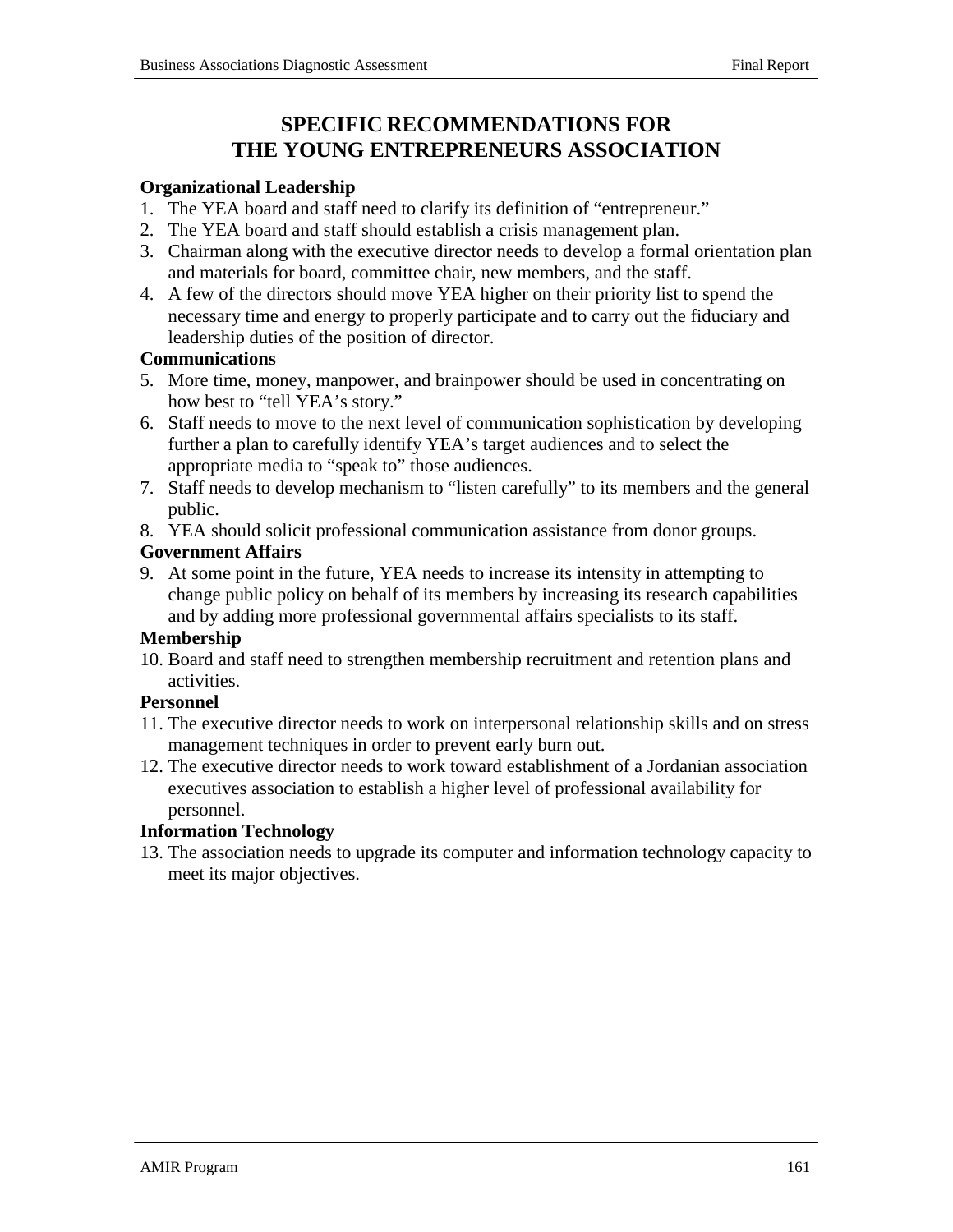## **CRITERION ONE: MISSION, OBJECTIVES AND DOCUMENTS**

**Purpose of Criterion One:** *To assess the fundamental philosophy and focus of the association from the viewpoint of the organization's volunteer and professional leaders.*

**SCORING FACTORS:** *Interviewer's Action: Rated the following factors on a sliding scale.* **Section One** - each factor can be worth from 0 to 10 points for a possible total of 50 points. (0= No activity or factor) (5 = Adequate activity or factor) (10 = Outstanding activity or factor) **Section Two** - each factor can be worth from 0 to 5 points for a possible total of 25 points.  $(0=$  No activity or factor)  $(5=$  Outstanding activity or factor) **Section Three** - each factor can be worth from 0 to 2.5 points for a possible total of 25 points.  $(0=$  No activity or factor)  $(2.5 =$  Outstanding activity or factor) Total possible score for this Criterion is 100 points. 

## **Section One**

- Vision Statement 10
- **Mission statement** 5
- Bylaws and charter 10
- Membership needs assessment 5
- Comprehensive strategic plan 10

#### **Findings**

YEA has worked closely with AMIR consultants to establish the basic fundamentals of organizational management. The staff and the board are carrying out the foundational elements for an outstanding association. Still, the definition of "entrepreneur" and "entrepreneurship" is left to the imagination of the members. A specific understanding of the terminology is needed, according to some members. **Section Two**

- Objectives 5
- Integrated Action Plan 5
- 
- Performance Audit 5
- Minutes of Board Meetings, Executive Committee Minutes, and Minutes for Committees 5
- Annual Report to Members on Results of Action Plans 5

#### **Findings**

Documentation for each of the recommended functions was displayed and perused. **Section Three**

- Understanding of the macro environment of nation 2.5
- Understanding of the industry environment in nation 2.5
- Understanding of the competitive environment 2.5
- Business association's internal environment or culture 2.5
- Understanding of the strengths of the business association 2.5
- Understanding of the weaknesses of the business association 2.5
- Understanding of the opportunities of the business association 2.5
- Understanding of the threats to the business association 2.5
- Contingency planning 2.5
	- Documentation of implementation of action plans 2.5

| <b>Total Possible Points = 100</b> | <b>Total Points for Criterion</b> | 90 |  |
|------------------------------------|-----------------------------------|----|--|
| <b>CRITERION MAJOR FINDING</b>     |                                   |    |  |

YEA's leadership has established all the recommended functions and activities for their association; however, a clearer definition of "entrepreneur" and "entrepreneurship" is needed.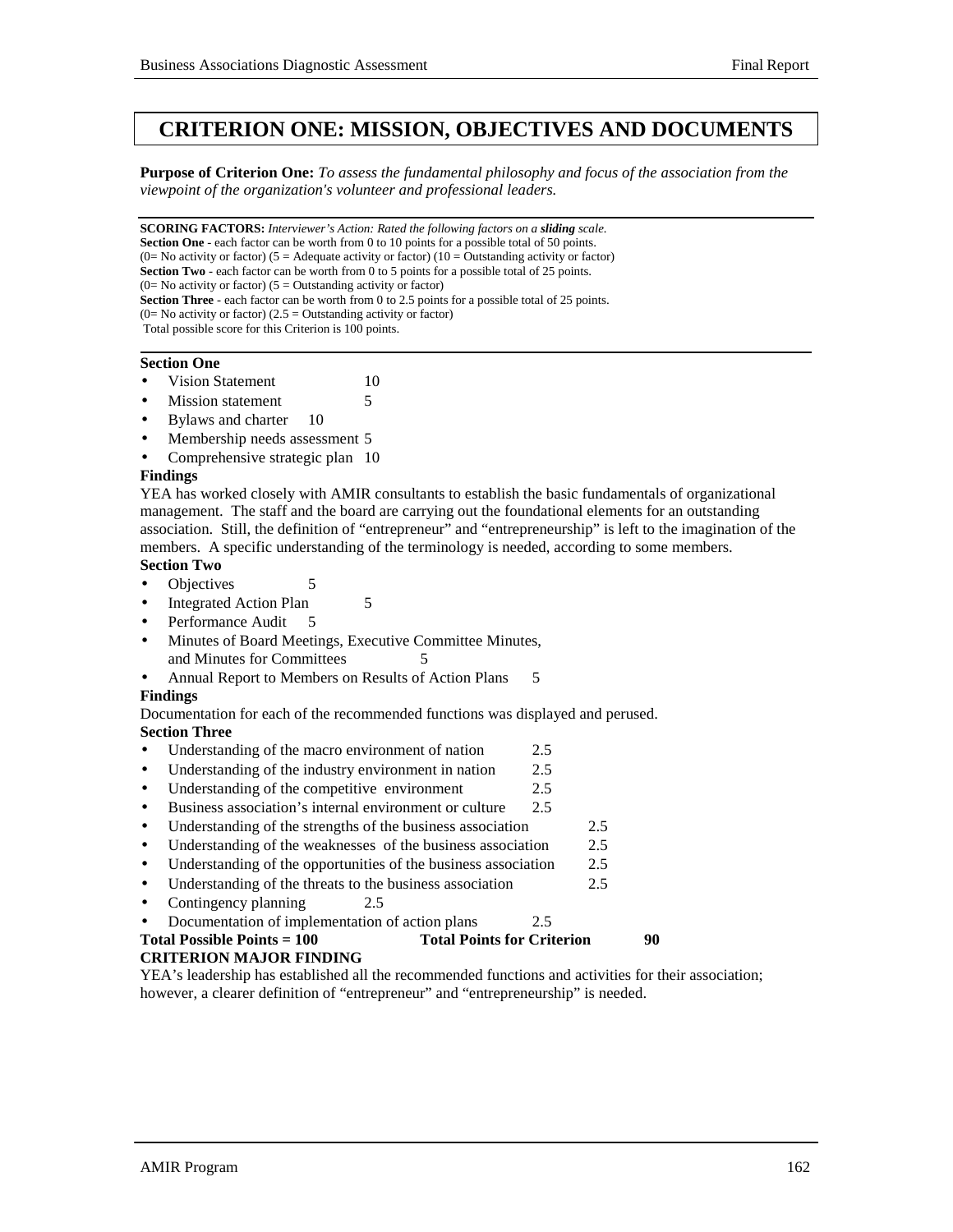## **CRITERION TWO: GOVERNING BODY, OFFICERS, AND DIRECTORS**

#### **Purpose of Criterion Two:** *To assess the structure and efficiency of organization's governing body.*

**SCORING FACTORS:** *Interviewer's Action: Rated the following factors on a sliding scale.* **Section One** - each factor can be worth from 0 to 10 points for a possible total of 50 points. (0= No activity or factor) (5 = Adequate activity or factor) (10 = Outstanding activity or factor) **Section Two** - each factor can be worth from 0 to 5 points for a possible total of 25 points. (0= No activity or factor) ( $5 =$  Outstanding activity or factor) **Section Three** - each factor can be worth from 0 to 2.5 points for a possible total of 25 points.  $(0=$  No activity or factor)  $(2.5 =$  Outstanding activity or factor) Total possible score for this Criterion is 100 points. l **Section One** • Effective bylaws/constitution 10 Commitment of officers to association (time & resources) 10 Decision making capabilities and willingness of board 10 Avoidance of micro-management by the board 10 Volunteer officers' background / industry positions held by officers 10 **Findings** The current bylaws and constitution are serving YEA very well. In most organizations, some directors are more committed than others and YEA is no exception. While most of the board members spend the necessary time and resources to serve, a few apparently are not willing or are not able to commit the time to be really effective directors. **Section Two** • Attendance at general membership meetings 5 • Community position of officers & relevant educational background 5 • Officer-orientation plan, training and association material 0 Job descriptions for officers and directors 5 From limits of officers 5 **Findings** A notable exception to the excellent organizational efforts is the lack of a formal orientation program for the officers, directors, and the staff of the association. Such a program can cut short the time to bring the

#### participating parties up to speed on the efforts of the organization and make the participation in YEA much more satisfying.

## **Section Three**

- Staggered terms for officers 2.5
- Board culture 2.5
- Board procedures 2.5
- Board agendas 2.5
- Board reports 2.5
- General membership meeting 2.5
- Proper agendas for strategic planning, brainstorming, administrative, and project planning meetings 2.5
- Attendance at board meetings 1
- Length of board meetings 2.5
- Participation of all directors in board meetings 1

#### **Findings**

Director attendance has been less than perfect, thereby limiting broad representation. With half of the board to be replaced in a few months, formalized orientation program outlining the expectations for the directors could prove to be a valuable undertaking.

## **Total Possible Point**s = 100 **Total Points for Criterion 92 CRITERION MAJOR FINDING**

With the exceptions noted above in Findings, YEA's governing body is fundamentally sound and should serve the membership and the nation very well in the coming years.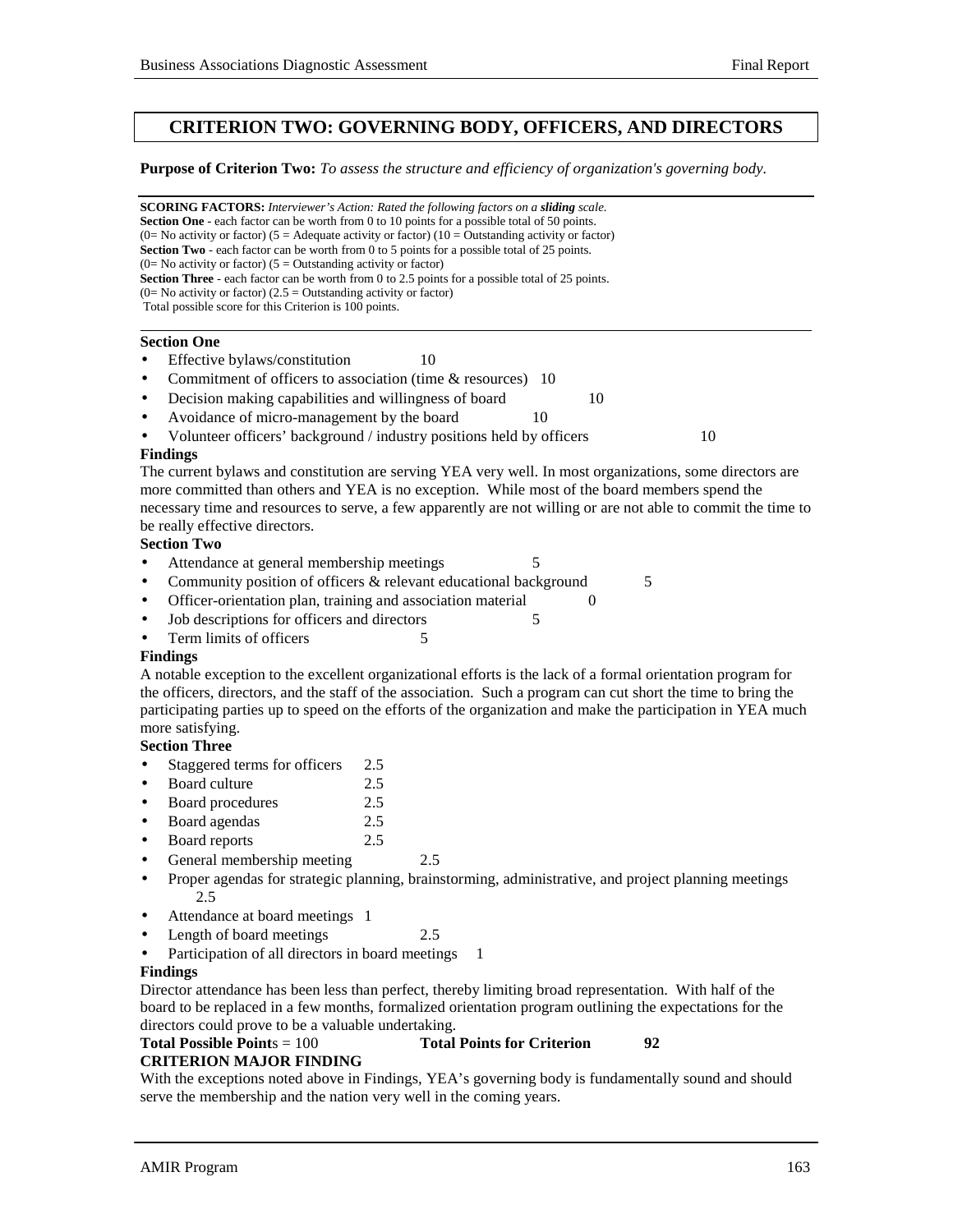# **CRITERION THREE: ORGANIZATIONAL STRUCTURE**

**Purpose of Criterion Three:** *To assess the organization's adherence to sound management principles.*

| <b>SCORING FACTORS:</b> Interviewer's Action: Rated the following factors on a <b>sliding</b> scale.<br><b>Section One</b> - each factor can be worth from 0 to 10 points for a possible total of 50 points.<br>(0= No activity or factor) (5 = Adequate activity or factor) (10 = Outstanding activity or factor)<br><b>Section Two</b> - each factor can be worth from 0 to 5 points for a possible total of 25 points. |  |
|---------------------------------------------------------------------------------------------------------------------------------------------------------------------------------------------------------------------------------------------------------------------------------------------------------------------------------------------------------------------------------------------------------------------------|--|
| $(0=$ No activity or factor) $(5=$ Outstanding activity or factor)                                                                                                                                                                                                                                                                                                                                                        |  |
| <b>Section Three</b> - each factor can be worth from 0 to 2.5 points for a possible total of 25 points.<br>$(0=$ No activity or factor) $(2.5 =$ Outstanding activity or factor)                                                                                                                                                                                                                                          |  |
| Total possible score for this Criterion is 100 points.                                                                                                                                                                                                                                                                                                                                                                    |  |
|                                                                                                                                                                                                                                                                                                                                                                                                                           |  |
| <b>Section One:</b>                                                                                                                                                                                                                                                                                                                                                                                                       |  |
| 10<br>Analysis of appropriateness and effectiveness of department/division structures<br>$\bullet$                                                                                                                                                                                                                                                                                                                        |  |
| Regular board meetings<br>10<br>$\bullet$                                                                                                                                                                                                                                                                                                                                                                                 |  |
| Minutes of board meetings<br>10<br>$\bullet$                                                                                                                                                                                                                                                                                                                                                                              |  |
| Staff understanding of and support to structure of organization<br>10<br>$\bullet$                                                                                                                                                                                                                                                                                                                                        |  |
| Well-defined decision-making process<br>$\bullet$<br>10                                                                                                                                                                                                                                                                                                                                                                   |  |
| <b>Findings</b>                                                                                                                                                                                                                                                                                                                                                                                                           |  |
| Without question, YEA has developed a fundamentally correct organizational structure.                                                                                                                                                                                                                                                                                                                                     |  |
| <b>Section Two</b>                                                                                                                                                                                                                                                                                                                                                                                                        |  |
| Published organizational chart<br>5<br>$\bullet$                                                                                                                                                                                                                                                                                                                                                                          |  |
| 5<br>Regular committee meetings<br>$\bullet$                                                                                                                                                                                                                                                                                                                                                                              |  |
| 5<br>Minutes of committee meetings<br>$\bullet$                                                                                                                                                                                                                                                                                                                                                                           |  |
| Relationships between board and members<br>5<br>$\bullet$                                                                                                                                                                                                                                                                                                                                                                 |  |
| Relationships between board and staff<br>5<br>$\bullet$                                                                                                                                                                                                                                                                                                                                                                   |  |
| <b>Findings</b>                                                                                                                                                                                                                                                                                                                                                                                                           |  |
| YEA has established basic documents and the appropriate relationships in all areas of organizational                                                                                                                                                                                                                                                                                                                      |  |
| endeavor.                                                                                                                                                                                                                                                                                                                                                                                                                 |  |
| <b>Section Three</b>                                                                                                                                                                                                                                                                                                                                                                                                      |  |
| Number of standing committees<br>2.5<br>$\bullet$                                                                                                                                                                                                                                                                                                                                                                         |  |
| Number of special task forces, ad hoc groups, and number/description of affiliate groups 2.5<br>$\bullet$                                                                                                                                                                                                                                                                                                                 |  |
| Staff exposure to the board<br>2.5<br>$\bullet$                                                                                                                                                                                                                                                                                                                                                                           |  |
| Documentation of committee structure 2.5<br>$\bullet$                                                                                                                                                                                                                                                                                                                                                                     |  |
| Staff assignments to manage board functions & committees<br>2.5<br>$\bullet$                                                                                                                                                                                                                                                                                                                                              |  |
| Committee orientation plan and materials<br>2.5<br>$\bullet$                                                                                                                                                                                                                                                                                                                                                              |  |
| Documentation of committee reports<br>2.5<br>$\bullet$                                                                                                                                                                                                                                                                                                                                                                    |  |
| Analysis of committee chairs<br>2.5<br>$\bullet$                                                                                                                                                                                                                                                                                                                                                                          |  |
| Lists of board and committee members<br>2.5<br>$\bullet$                                                                                                                                                                                                                                                                                                                                                                  |  |
| Committee chair and member orientation materials<br>2.5<br>$\bullet$                                                                                                                                                                                                                                                                                                                                                      |  |
| <b>Findings</b>                                                                                                                                                                                                                                                                                                                                                                                                           |  |
| YEA has four standing committees including Education and Training, Membership Services, Public                                                                                                                                                                                                                                                                                                                            |  |
| Relations and Communications, and Public Policy Advocacy. According to the executive director, a fifth                                                                                                                                                                                                                                                                                                                    |  |
| committee is to be established: the Networking Committee.                                                                                                                                                                                                                                                                                                                                                                 |  |
| 100.                                                                                                                                                                                                                                                                                                                                                                                                                      |  |

## **Total Possible Points = 100 Total Points for Criterion 100 CRITERION MAJOR FINDING**

On the whole, YEA is adhering to or exceeding the generally accepted management principles for similar business associations in other nations.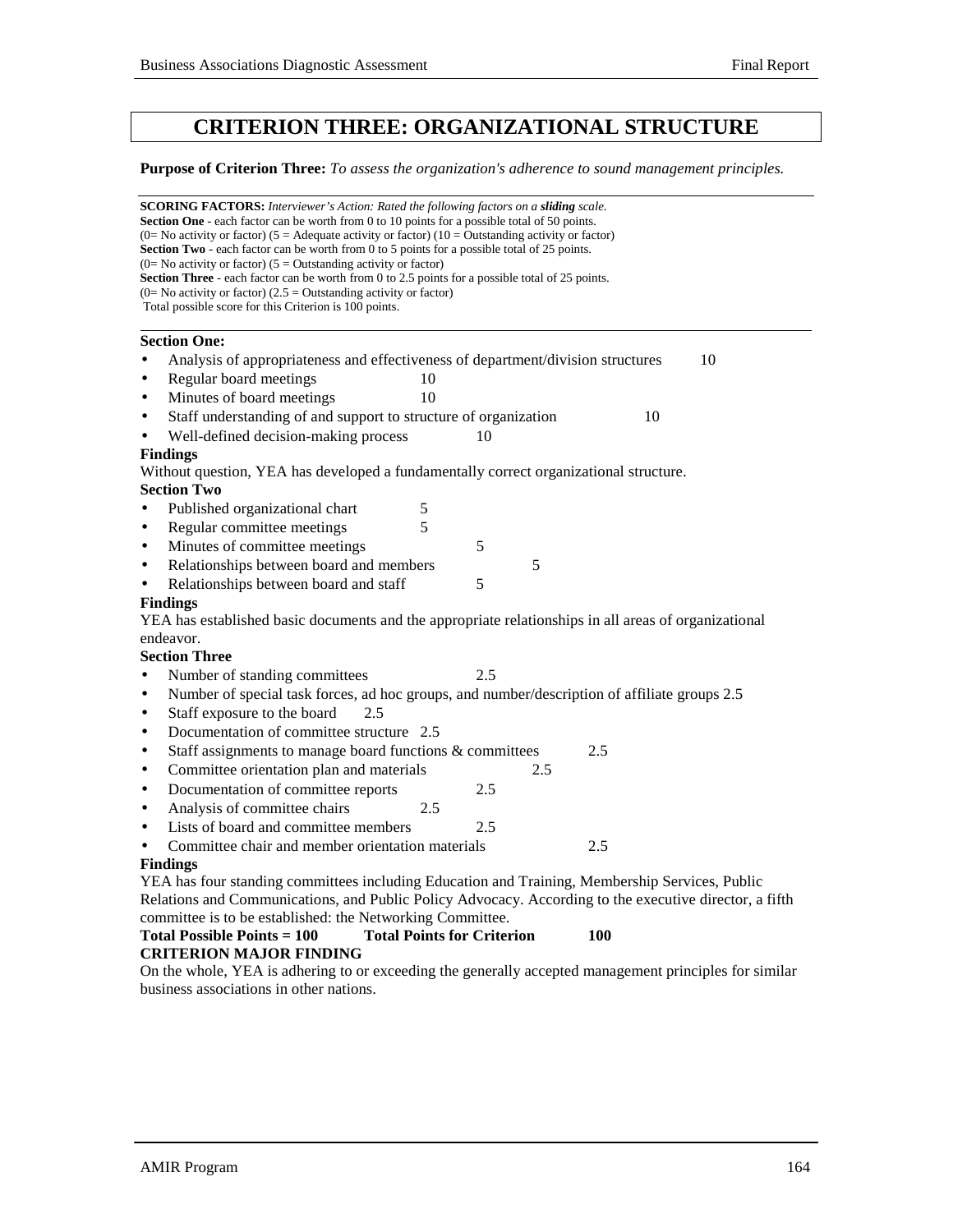# **CRITERION FOUR: PROGRAMS AND ACTIVITIES**

**Purpose of Criterion Four:** *To analyze the details of the organization's activities to determine the effectiveness of the association's programming process.*

| <b>SCORING FACTORS:</b> Interviewer's Action: Rated the following factors on a sliding scale.             |     |    |     |
|-----------------------------------------------------------------------------------------------------------|-----|----|-----|
| <b>Section One</b> - each factor can be worth from 0 to 10 points for a possible total of 50 points.      |     |    |     |
| (0= No activity or factor) (5 = Adequate activity or factor) (10 = Outstanding activity or factor)        |     |    |     |
| Section Two - each factor can be worth from 0 to 5 points for a possible total of 25 points.              |     |    |     |
| $(0=$ No activity or factor) $(5 =$ Outstanding activity or factor)                                       |     |    |     |
| <b>Section Three</b> - each factor can be worth from $0$ to 2.5 points for a possible total of 25 points. |     |    |     |
| $(0=$ No activity or factor) (2.5 = Outstanding activity or factor)                                       |     |    |     |
| Total possible score for this Criterion is 100 points.                                                    |     |    |     |
| <b>Section One</b>                                                                                        |     |    |     |
| Analysis of major focus of Program of Work<br>$\bullet$                                                   | 10  |    |     |
| Explanation of the Program of Work's super-ordinate goal<br>$\bullet$                                     |     | 10 |     |
| Analysis of specific goals of Program of Work<br>$\bullet$                                                | 5   |    |     |
| Identification of measurements of success<br>$\bullet$                                                    | 10  |    |     |
| Analysis of results of previous time period<br>$\bullet$                                                  | 10  |    |     |
| <b>Findings</b>                                                                                           |     |    |     |
| YEA has impressive programs and services that are targeted to carry out the association's mission.        |     |    |     |
| Additional programs to help create entrepreneurship and to provide more direct services to entrepreneurs  |     |    |     |
| are needed, according to members of YEA.                                                                  |     |    |     |
| <b>Section Two</b>                                                                                        |     |    |     |
| 5<br>Achievability of stated goals<br>$\bullet$                                                           |     |    |     |
| Available manpower and monetary resources<br>$\bullet$                                                    | 5   |    |     |
| Length of time for tangible achievements $\&$ realistic deadlines for results<br>$\bullet$                |     |    | 5   |
| Documentation of programs and plans in annual reports<br>$\bullet$                                        |     | 5  |     |
| • Commitment to planning process                                                                          | 5   |    |     |
| <b>Findings</b>                                                                                           |     |    |     |
| Committed fully to the planning process, YEA has strategic and operational plans.                         |     |    |     |
| <b>Section Three</b>                                                                                      |     |    |     |
| Measurement of involvement of stakeholders in planning process<br>$\bullet$                               |     |    | 2.5 |
| Coordination between fiscal planning and program planning<br>$\bullet$                                    |     |    | 2.5 |
| Coordination between programming committees<br>$\bullet$                                                  | 2.5 |    |     |
| Coordination between programming staffs<br>$\bullet$                                                      | 2.5 |    |     |
| Coordination and cooperation between programming and administrative staffs<br>$\bullet$                   |     |    | 2.5 |
| Organization culture for achievement and results<br>$\bullet$                                             | 2.5 |    |     |
| Documentation of programs and plans in brochures<br>$\bullet$                                             | 2.5 |    |     |
| Explanation of programs in newsletters<br>$\bullet$                                                       | 2.5 |    |     |
| Documentation of programs in bulletins<br>$\bullet$                                                       | 2.5 |    |     |
| Documentation of products and services<br>$\bullet$                                                       | 2.5 |    |     |
| <b>Findings</b>                                                                                           |     |    |     |
| YEA is doing the activities and the programming that both members and donor organizations have            |     |    |     |
| requested. Moving into the arena of member discount cards should further enhance the value of belonging   |     |    |     |

# to YEA. **CRITERION MAJOR FINDING**

**Total Possible Points = 100** Total Points for Criterion 95

YEA's approach to programming is fundamentally sound. While there is always room for improvement, the current activities and programs fit well within the parameters established by the vision and mission of the organization. All activities and programs seem to be directed at promoting the basic organizational philosophy and goals. Additional networking opportunities for its members would improve the overall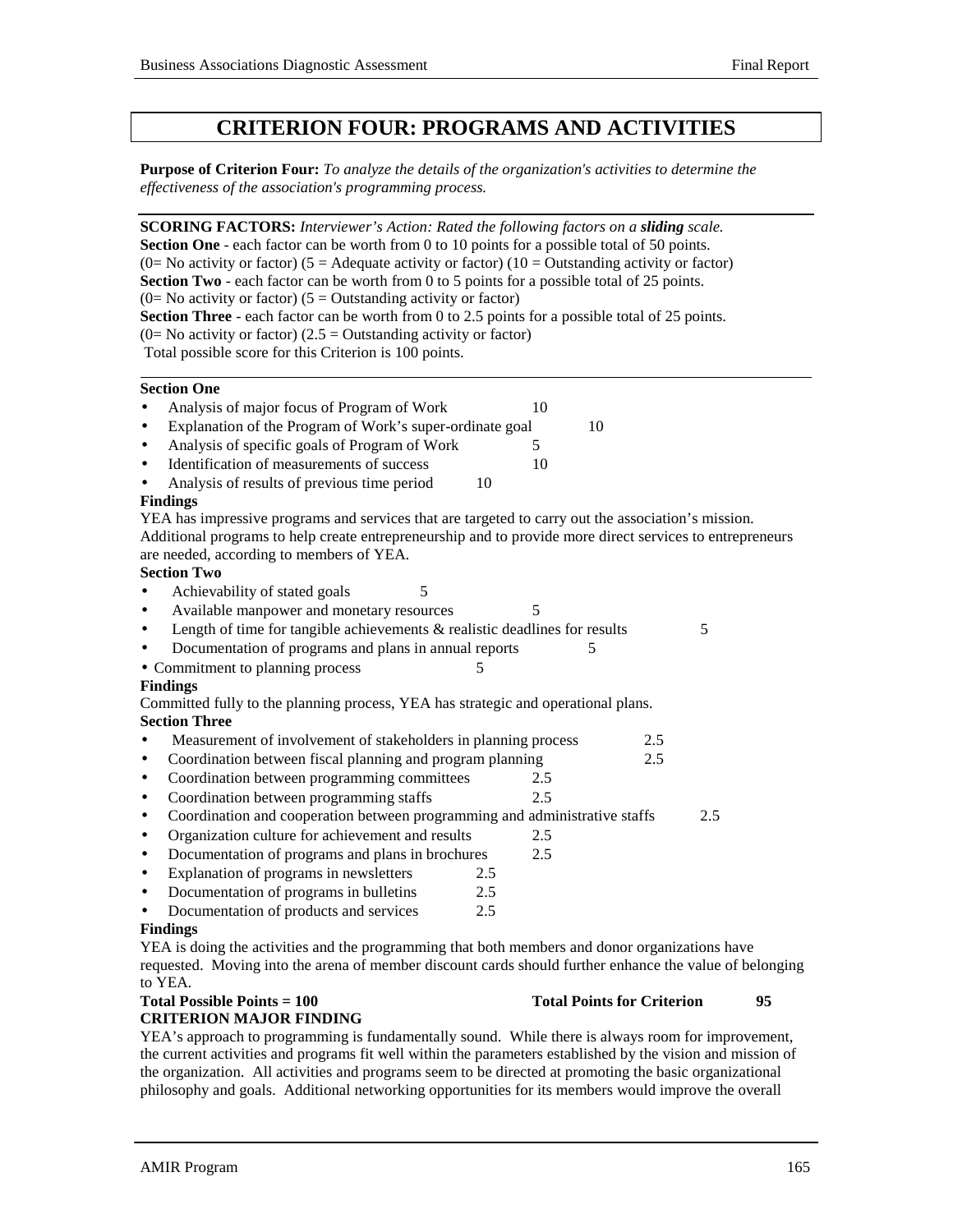membership satisfaction rate. Also additional programs and direct services to entrepreneurs would add value to the YEA membership investment.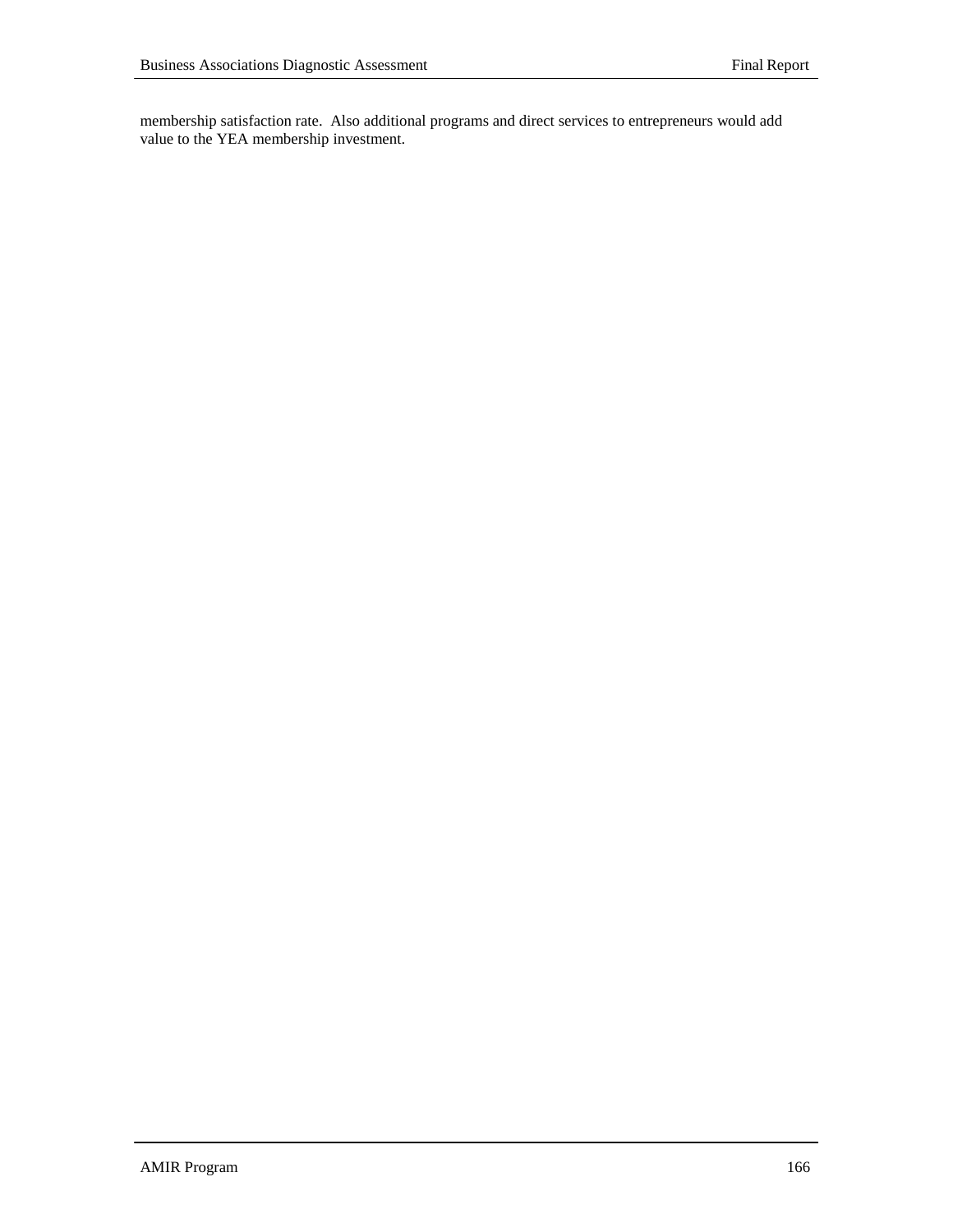# **CRITERION FIVE: ASSOCIATION STAFF**

**Purpose of Criterion Five:** *To understand the organization's mission and approach from the association's employee's viewpoints.*

**SCORING FACTORS:** *Interviewer's Action: Rated the following factors on a sliding scale.* **Section One** - each factor can be worth from 0 to 10 points for a possible total of 50 points. (0= No activity or factor) (5 = Adequate activity or factor) (10 = Outstanding activity or factor) **Section Two** - each factor can be worth from 0 to 5 points for a possible total of 25 points.  $(0=$  No activity or factor)  $(5 =$  Outstanding activity or factor) **Section Three** - each factor can be worth from 0 to 2.5 points for a possible total of 25 points.  $(0=$  No activity or factor)  $(2.5 =$  Outstanding activity or factor) Total possible score for this Criterion is 100 points.

#### **Section One**

- Analysis of professional staff 5
- Relevant experience of executive staff 10
- Key staff shares vision and mission of the board of directors 10
- Relevant and useful Personnel Procedures Manual (containing a salary scale) 10
- Job description of executive staff 10

## **Findings**

The executive director of YEA is a very competent and intelligent executive who is managing the organization according to the normally accepted association management principles. Unfortunately, she appears to be under an extreme amount of stress brought about by the day-to-day pressures of being a chief staff officer. She needs to undertake a program of stress management in order to avoid early burn out. She also should attempt to build more amiable relations with other fellow-association executives.

## **Section Two**

- Relevant experience of program staff 2.5
- Relevant experience of administrative staff 2.5
- Analysis of performance evaluation form 5
- Regularity of staff meetings 5
- Documentation of names, positions, and résumés of the staff 5

#### **Findings**

Because of a limited pool of available job seekers, like the other business associations YEA has been hampered by the lack of experience of its personnel in the normal skills needed. On-the-job training has been a necessity.

## **Section Three**

- Analysis of staff hiring & retention policies 2.5
- Regularity of staff updates of key stakeholders and members 2.5
- Analysis of job application form 2.5
- Employee time sheet for programming records 2.5
- Job descriptions of programming staff 2.5
- Job descriptions of administrative staff 2.5
- Comparative salary analysis 2.5
- Performance bonus plan 2.5
- Staff retention rate 2.5

• Staff awareness of importance of programming and financial success of organization 2.5

## **Findings**

YEA should judiciously invest in its people, providing training, motivation, and compensation that will encourage long-term employment.

## **Total Possible Points = 100 Total Points for Criterion 90**

## **CRITERION MAJOR FINDING**

While competent and well-motivated people have been hired, the lack of previous experience in association operations has caused some delays in achieving the type of results that could have been achieved had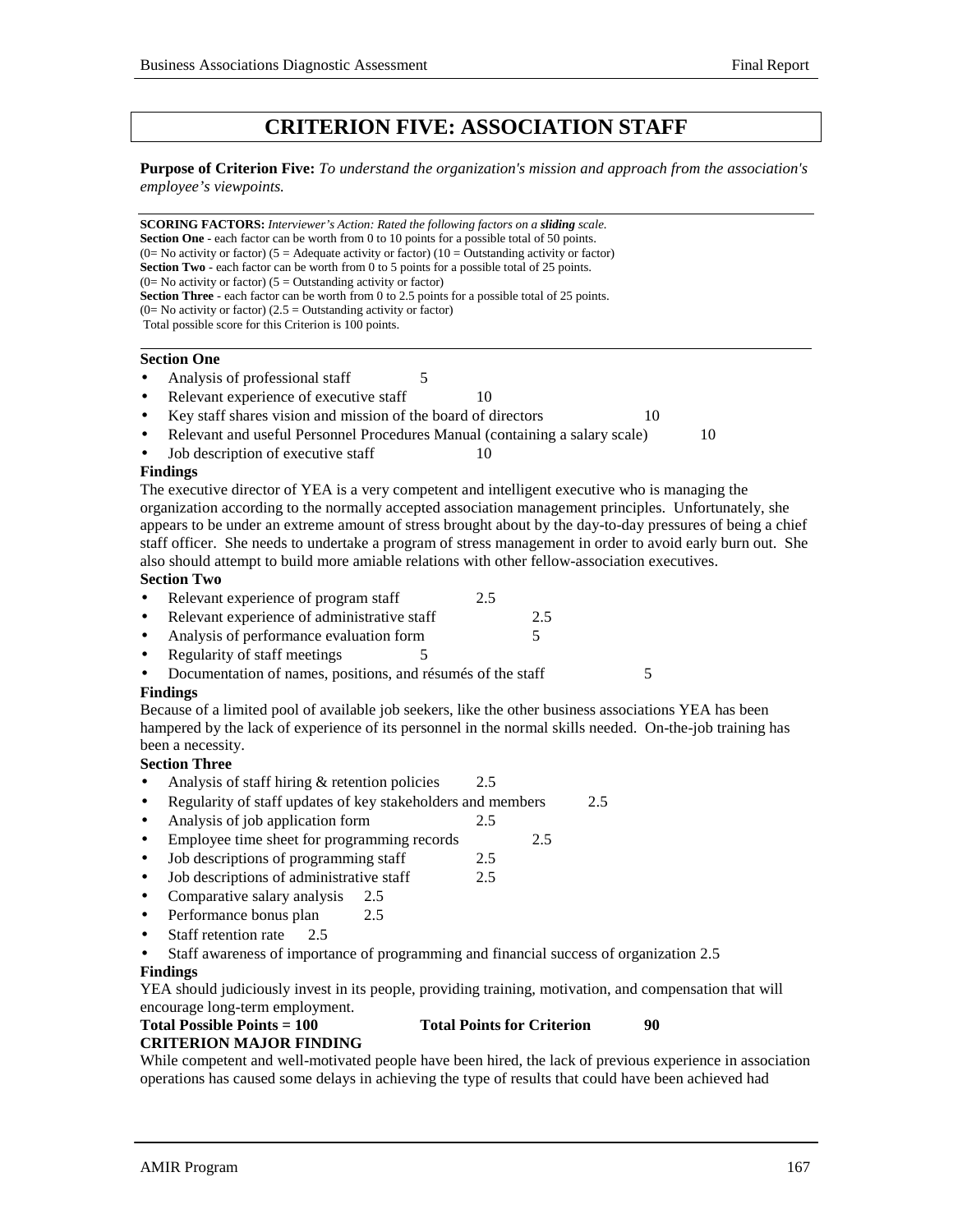experienced personnel been available. Additional training in fundamental skills is a continuing challenge that the executive director is attempting to meet.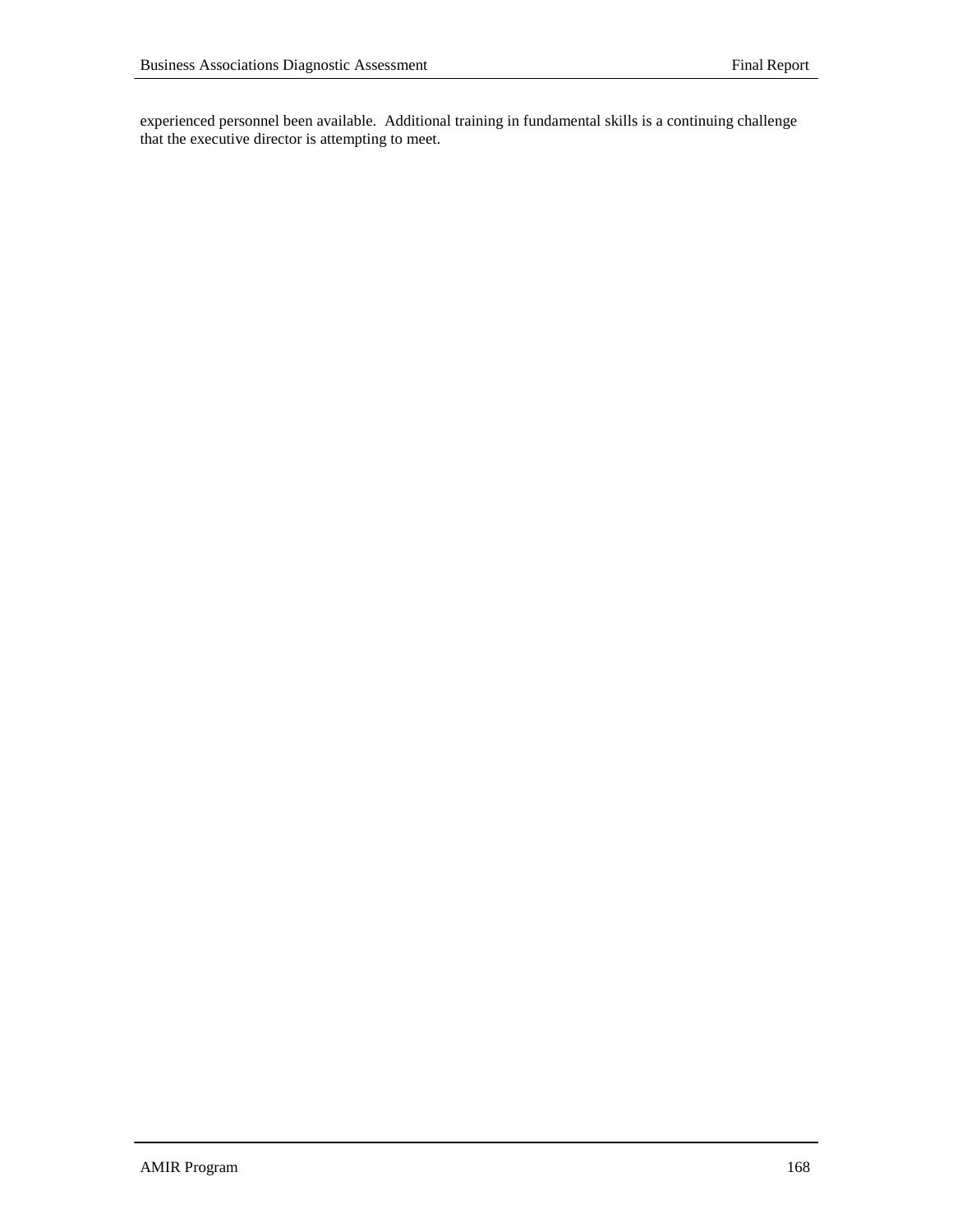# **CRITERION SIX: FINANCIAL PLANNING AND REPORTING**

**Purpose of Criterion Six:** *To assess the financial stability of the association.*

| <b>SCORING FACTORS:</b> Interviewer's Action: Rated the following factors on a sliding scale.<br><b>Section One</b> - each factor can be worth from 0 to 10 points for a possible total of 50 points.<br>(0= No activity or factor) (5 = Adequate activity or factor) (10 = Outstanding activity or factor)<br><b>Section Two</b> - each factor can be worth from 0 to 5 points for a possible total of 25 points.<br>$(0=$ No activity or factor) $(5 =$ Outstanding activity or factor)<br>Section Three - each factor can be worth from 0 to 2.5 points for a possible total of 25 points.<br>$(0=$ No activity or factor) $(2.5 =$ Outstanding activity or factor)<br>Total possible score for this Criterion is 100 points. |                  |
|----------------------------------------------------------------------------------------------------------------------------------------------------------------------------------------------------------------------------------------------------------------------------------------------------------------------------------------------------------------------------------------------------------------------------------------------------------------------------------------------------------------------------------------------------------------------------------------------------------------------------------------------------------------------------------------------------------------------------------|------------------|
|                                                                                                                                                                                                                                                                                                                                                                                                                                                                                                                                                                                                                                                                                                                                  |                  |
| <b>Section One</b>                                                                                                                                                                                                                                                                                                                                                                                                                                                                                                                                                                                                                                                                                                               |                  |
| Analysis of the most recent financial reports<br>10                                                                                                                                                                                                                                                                                                                                                                                                                                                                                                                                                                                                                                                                              |                  |
| Analysis of the current budget and link with strategic plan<br>$\bullet$                                                                                                                                                                                                                                                                                                                                                                                                                                                                                                                                                                                                                                                         | 10               |
| Analysis of most recent audit<br>10<br>$\bullet$                                                                                                                                                                                                                                                                                                                                                                                                                                                                                                                                                                                                                                                                                 |                  |
| Analysis of transparency of financial transactions, policies and reports<br>$\bullet$                                                                                                                                                                                                                                                                                                                                                                                                                                                                                                                                                                                                                                            | 10               |
| Analysis of revenue and profit growth trend<br>10<br>$\bullet$                                                                                                                                                                                                                                                                                                                                                                                                                                                                                                                                                                                                                                                                   |                  |
| <b>Findings</b>                                                                                                                                                                                                                                                                                                                                                                                                                                                                                                                                                                                                                                                                                                                  |                  |
| The fundamental processes of financial management are evident in the day-to-day operations of YEA.                                                                                                                                                                                                                                                                                                                                                                                                                                                                                                                                                                                                                               |                  |
| Transparency and efficiency seem to be the watchword for the executive director's approach to the                                                                                                                                                                                                                                                                                                                                                                                                                                                                                                                                                                                                                                |                  |
| accounting practices of the association. A former financial manager, Dina Dunkqan brings years of                                                                                                                                                                                                                                                                                                                                                                                                                                                                                                                                                                                                                                |                  |
| experience to YEA.                                                                                                                                                                                                                                                                                                                                                                                                                                                                                                                                                                                                                                                                                                               |                  |
| <b>Section Two</b>                                                                                                                                                                                                                                                                                                                                                                                                                                                                                                                                                                                                                                                                                                               |                  |
| Stability and diversification of level of funding (including non-dues income)                                                                                                                                                                                                                                                                                                                                                                                                                                                                                                                                                                                                                                                    | $\boldsymbol{0}$ |
| Analysis of dues schedule<br>5<br>$\bullet$                                                                                                                                                                                                                                                                                                                                                                                                                                                                                                                                                                                                                                                                                      |                  |
| Clearly written financial policies and procedures<br>5<br>$\bullet$                                                                                                                                                                                                                                                                                                                                                                                                                                                                                                                                                                                                                                                              |                  |
| 5<br>Strategy in place with specific revenue goals<br>$\bullet$                                                                                                                                                                                                                                                                                                                                                                                                                                                                                                                                                                                                                                                                  |                  |
| Overhead, personnel, and program costs are segregated                                                                                                                                                                                                                                                                                                                                                                                                                                                                                                                                                                                                                                                                            | 5                |
| <b>Findings</b>                                                                                                                                                                                                                                                                                                                                                                                                                                                                                                                                                                                                                                                                                                                  |                  |
| The financial management fundamentals appear to be in place and practiced by the staff and board of YEA;                                                                                                                                                                                                                                                                                                                                                                                                                                                                                                                                                                                                                         |                  |
| however, additional non-dues income and non-donor income need to be found.                                                                                                                                                                                                                                                                                                                                                                                                                                                                                                                                                                                                                                                       |                  |
| <b>Section Three</b>                                                                                                                                                                                                                                                                                                                                                                                                                                                                                                                                                                                                                                                                                                             |                  |
| Analysis of automated financial and accounting processes<br>$\bullet$                                                                                                                                                                                                                                                                                                                                                                                                                                                                                                                                                                                                                                                            | 2.5              |
| Ability to manage grant funds<br>2.5<br>$\bullet$                                                                                                                                                                                                                                                                                                                                                                                                                                                                                                                                                                                                                                                                                |                  |
| Financial reporting according to national laws, accounting conventions, organization bylaws, and<br>$\bullet$                                                                                                                                                                                                                                                                                                                                                                                                                                                                                                                                                                                                                    |                  |
| donor requirements<br>2.5                                                                                                                                                                                                                                                                                                                                                                                                                                                                                                                                                                                                                                                                                                        |                  |
| Board members' job description highlights fiduciary responsibility & members receive orientation in<br>$\bullet$<br>fiduciary responsibility<br>2.5                                                                                                                                                                                                                                                                                                                                                                                                                                                                                                                                                                              |                  |
| Active financial audit committee at the board level<br>$\bullet$                                                                                                                                                                                                                                                                                                                                                                                                                                                                                                                                                                                                                                                                 | 2.5              |
| Grant writing capability<br>2.5<br>$\bullet$                                                                                                                                                                                                                                                                                                                                                                                                                                                                                                                                                                                                                                                                                     |                  |
| Number of staff assigned to help create revenue<br>2.5<br>$\bullet$                                                                                                                                                                                                                                                                                                                                                                                                                                                                                                                                                                                                                                                              |                  |
| Staff compensated sufficiently for revenue generation activities                                                                                                                                                                                                                                                                                                                                                                                                                                                                                                                                                                                                                                                                 | 2.5              |
| Annual investment campaign conducted and goals met                                                                                                                                                                                                                                                                                                                                                                                                                                                                                                                                                                                                                                                                               | 2.5              |
| Cost of service to members calculated and utilized.<br>$\bullet$                                                                                                                                                                                                                                                                                                                                                                                                                                                                                                                                                                                                                                                                 | $\mathbf{0}$     |
| <b>Findings</b>                                                                                                                                                                                                                                                                                                                                                                                                                                                                                                                                                                                                                                                                                                                  |                  |
| One additional calculation would be useful to the decision-making process. That is the calculation of the                                                                                                                                                                                                                                                                                                                                                                                                                                                                                                                                                                                                                        |                  |
| costs of service for members. The key question is, "What does it cost YEA to have a member on the rolls."                                                                                                                                                                                                                                                                                                                                                                                                                                                                                                                                                                                                                        |                  |
| Mailing and printing costs, staffing costs, etc., should be figured into an overall cost of service number that                                                                                                                                                                                                                                                                                                                                                                                                                                                                                                                                                                                                                  |                  |
| will allow the executive director to determine the breakeven cost for a new member.                                                                                                                                                                                                                                                                                                                                                                                                                                                                                                                                                                                                                                              |                  |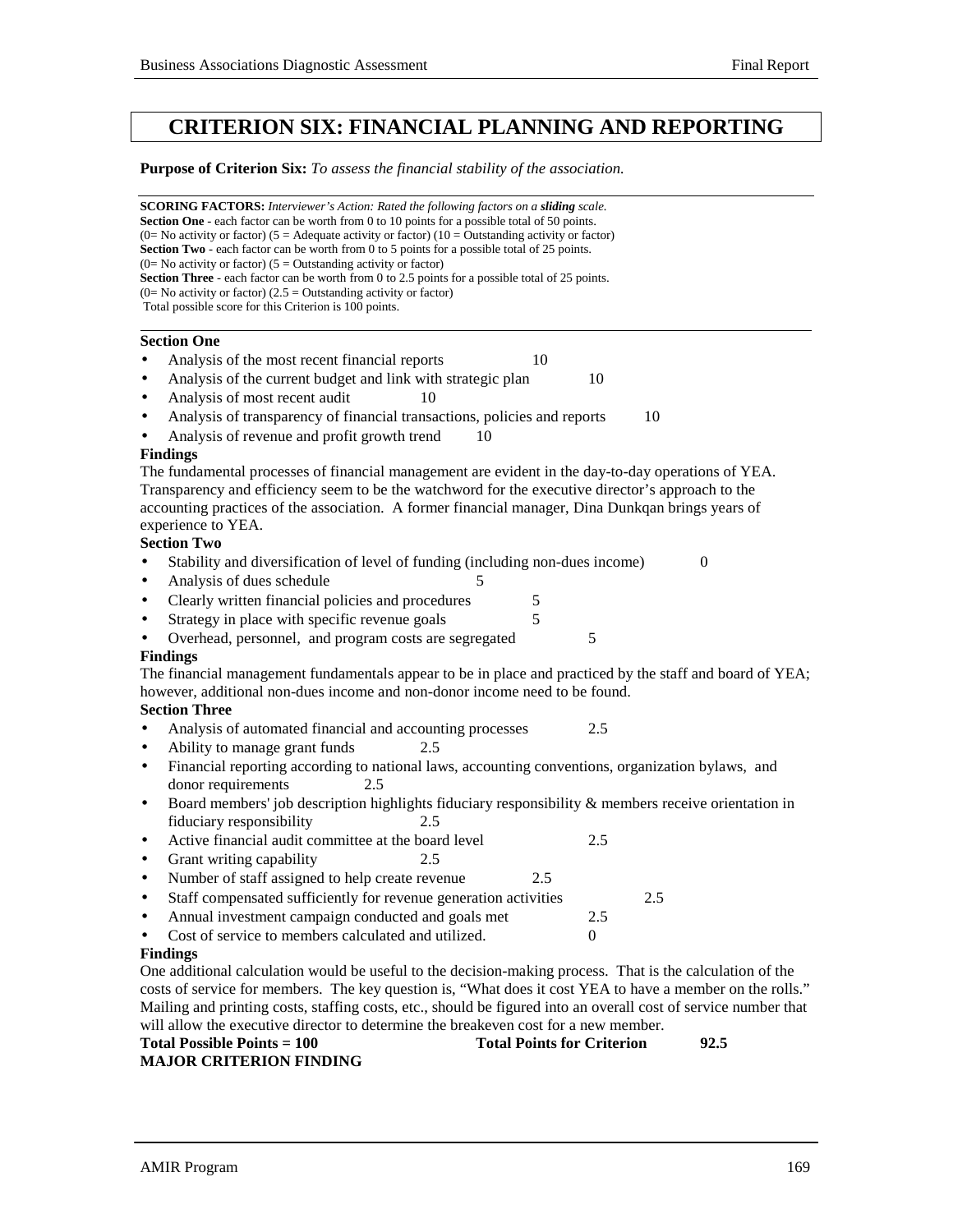Proper accounting practices have been institutionalized at YEA. Reports and financial safeguards seem to be in place and transparency of financial transactions is common practice. Regular external audits are conducted. YEA appears to be on a sound financial footing.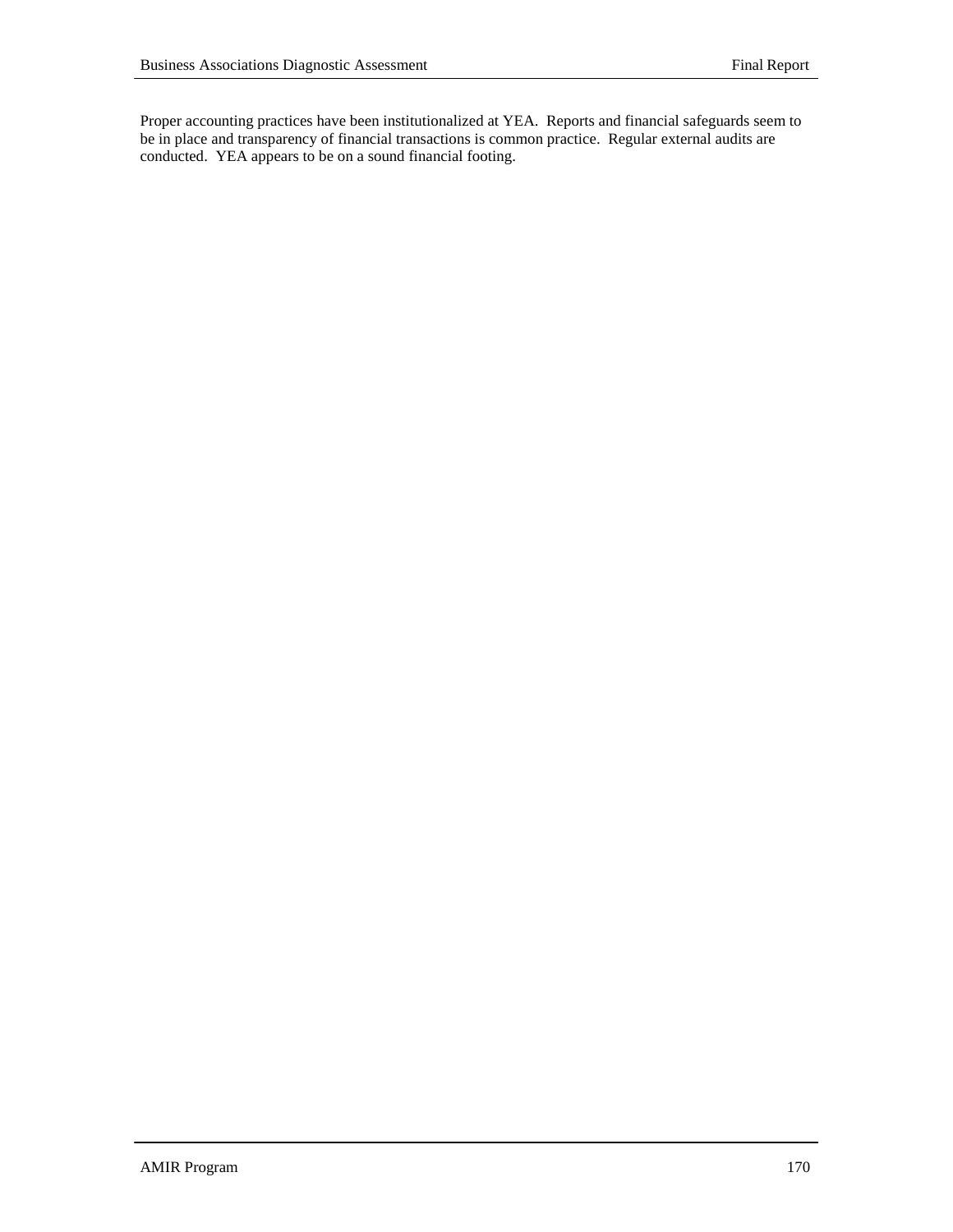# **CRITERION SEVEN: MEMBERSHIP RECRUITMENT**

**Purpose of Criterion Seven:** *To assess how the association attracts and keeps members.*

**SCORING FACTORS:** *Interviewer's Action: Rated the following factors on a sliding scale.* **Section One** - each factor can be worth from 0 to 10 points for a possible total of 50 points. (0= No activity or factor) (5 = Adequate activity or factor) (10 = Outstanding activity or factor) **Section Two** - each factor can be worth from 0 to 5 points for a possible total of 25 points.  $(0=$  No activity or factor)  $(5 =$  Outstanding activity or factor) Section Three - each factor can be worth from 0 to 2.5 points for a possible total of 25 points.  $(0=$  No activity or factor)  $(2.5 =$  Outstanding activity or factor) Total possible score for this Criterion is 100 points. l **Section One** • Central message answering question "what's in it for me?" 5 Documentation of membership list 10 Analysis of membership brochure 10 Total number of current members & retention rate 5 Membership directory 5 **Findings** YEA has been able to attract new and retain existing members; however, a better-organized effort should be undertaken to reach maximum market penetration. The central membership message should focus on explaining to prospects the benefit, rather than emphasizing the services or activities of belonging. **Section Two** • Membership recruitment plan & system 5 • Total number of new members within the past year 5 Estimate of the total number of potential members 5 Percent of total potential members that are currently actual members 5 New member orientation outline and handout material 5 **Findings** YEA has carefully laid out its plan of action for membership and has developed the marketing tools and data necessary for successful recruiting. **Section Three** • List the benefits of becoming a member of the association as opposed to listing only the programs and activities 2.5 • Formal orientation session for new members 1.5 Committee preference cards sent annually to members 1.5 • New members immediately invited to serve on a committee 2.5 Analysis of membership application 2.5 • Set targets for number of members to be acquired 2 • Non-dues income  $&$  strategy to promote member discounts 2.5 • Orientation handout materials 2.5 • Certificates and awards 2.5 Other volunteer recognition devices 0 **Findings** Because of her lack of long-term experience with business associations, the executive director sees little

need for devices of appreciation for volunteer work. The best associations to encourage participation and loyalty successfully use such recognition tools.

## **Total Possible Points = 100 Total Points for Criterion 80 MAJOR CRITERION FINDING**

YEA needs to study carefully what it is communicating to its potential and existing members. Simply telling them how hard the board and the staff is working is not enough, nor is listing the activities and services sufficient to spark interest. YEA's staff and board need to concentrate on the benefits of members. They must be able to answer the question "what's in it for me?" in precise language that will cause people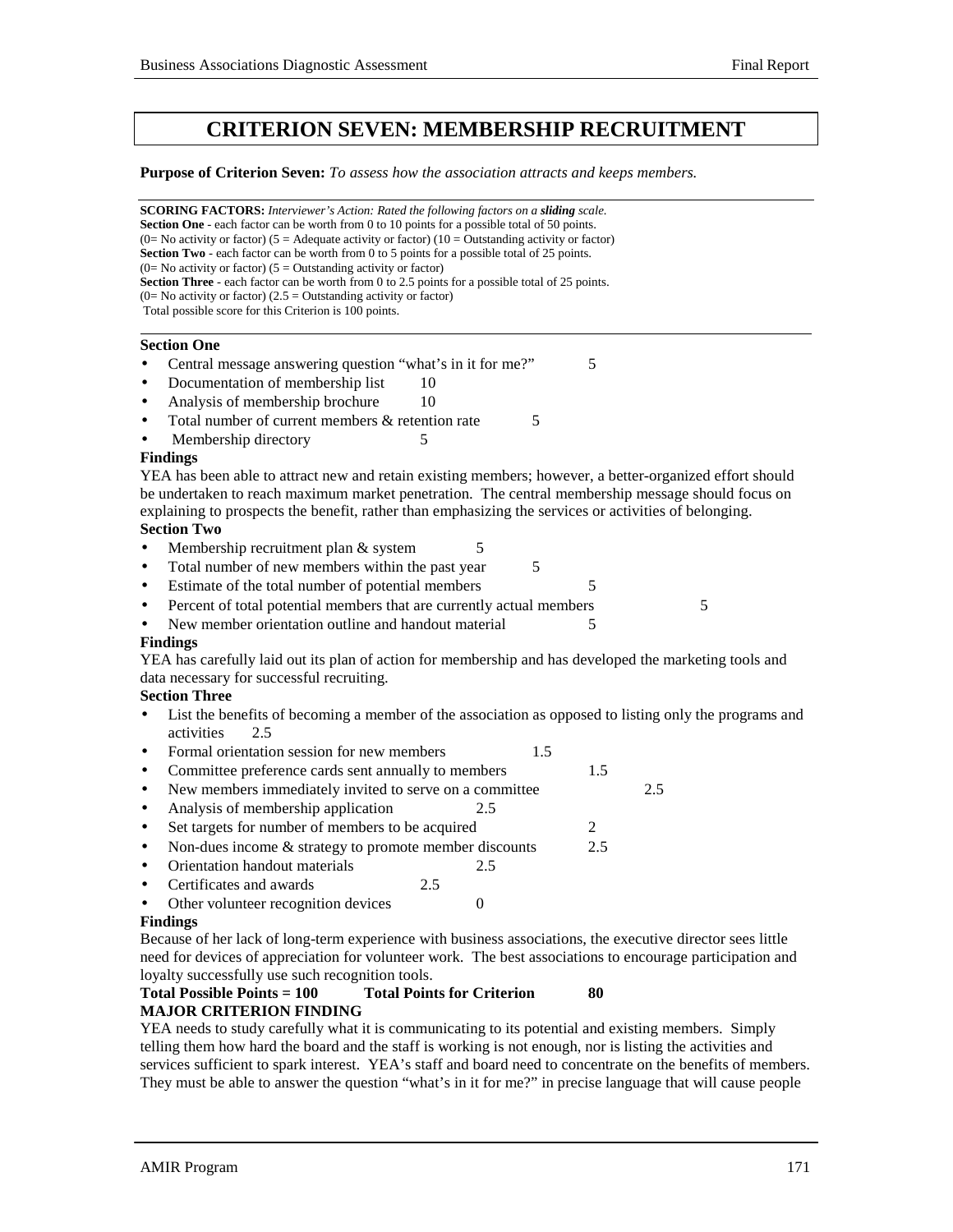to come to the conclusion on their own that the money paid to YEA is a good investment in their own future.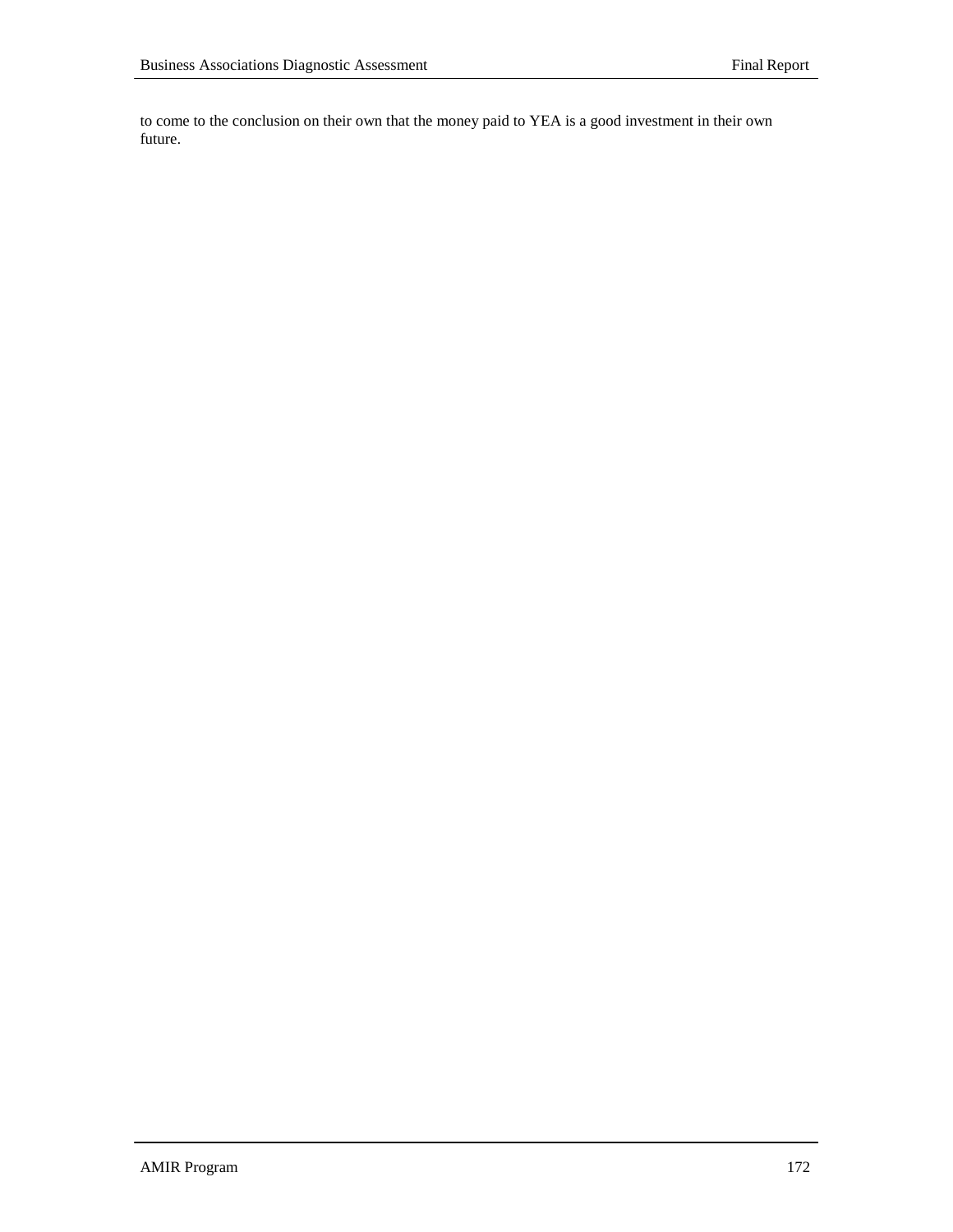# **CRITERION EIGHT: COMMUNICATION & PUBLIC RELATIONS**

**Purpose of Criterion Eight:** *To assess the association's communication and public relation capabilities.*

**SCORING FACTORS:** *Interviewer's Action: Rated the following factors on a sliding scale.* **Section One** - each factor can be worth from 0 to 10 points for a possible total of 50 points. (0= No activity or factor) (5 = Adequate activity or factor) (10 = Outstanding activity or factor) **Section Two** - each factor can be worth from 0 to 5 points for a possible total of 25 points.  $(0=$  No activity or factor)  $(5 =$  Outstanding activity or factor) **Section Three** - each factor can be worth from 0 to 2.5 points for a possible total of 25 points.  $(0=$  No activity or factor)  $(2.5 =$  Outstanding activity or factor) Total possible score for this Criterion is 100 points. l **Section One** Analysis of core communication message 5 • Comprehensiveness of the communication plan relative to the strategic plan 0 Analysis of professional communication staff 5 Analysis of key target audiences • Analysis of communication feedback mechanisms (assessment & tracking) 5 **Findings** YEA's message has apparently been heard; however, it could have been much more effective by several magnitudes had more sophisticated communication techniques been employed. This is the major weakness of the organization and improvements can be easily attainted if this function of the association is prioritized

and highly regarded by the leadership and sufficient funds are spent. A comprehensive communication plan is needed with target audiences identified, and feedback mechanism put into use.

- **Section Two**
- Communications that improve the BA's image, inform the public  $\&$  increase membership 5
- Communication research with facts describing problems 5
- Analysis of writing for readership 5
- Correctly selected communication media 0
- Frequency of communication campaign 0

#### **Findings**

While YEA has the rudimentary elements of proper association public relations programs in place, it is time to move to the next level of sophistication with proper media and frequency in order to re-enforce the association's core message.

## **Section Three**

- Communication plan that covers all parts of strategic plan 0
- Analysis of newsletter 2.5
- Analysis of magazine 0
- Analysis of action bulletins 2.5
- Analysis of program brochures 2.5
- Analysis of news releases and media kit .2.5
- Analysis of Web site or Web sites 2.5
- Existence of crisis management plan 0
- Executive awareness of importance of communication efforts 2.5
- Staff awareness of importance of communication efforts 2.5

#### **Findings**

A well thought out approach using the proper media for each selected targeted audience needs to be implemented.

#### **Total Possible Points = 100 Total Points for Criterion 47.5 MAJOR CRITERION FINDING**

Membership development and communications are the weak links in the organizational structure for YEA. More time, money, manpower, and brainpower should be used in concentrating on how best to "tell YEA's" story."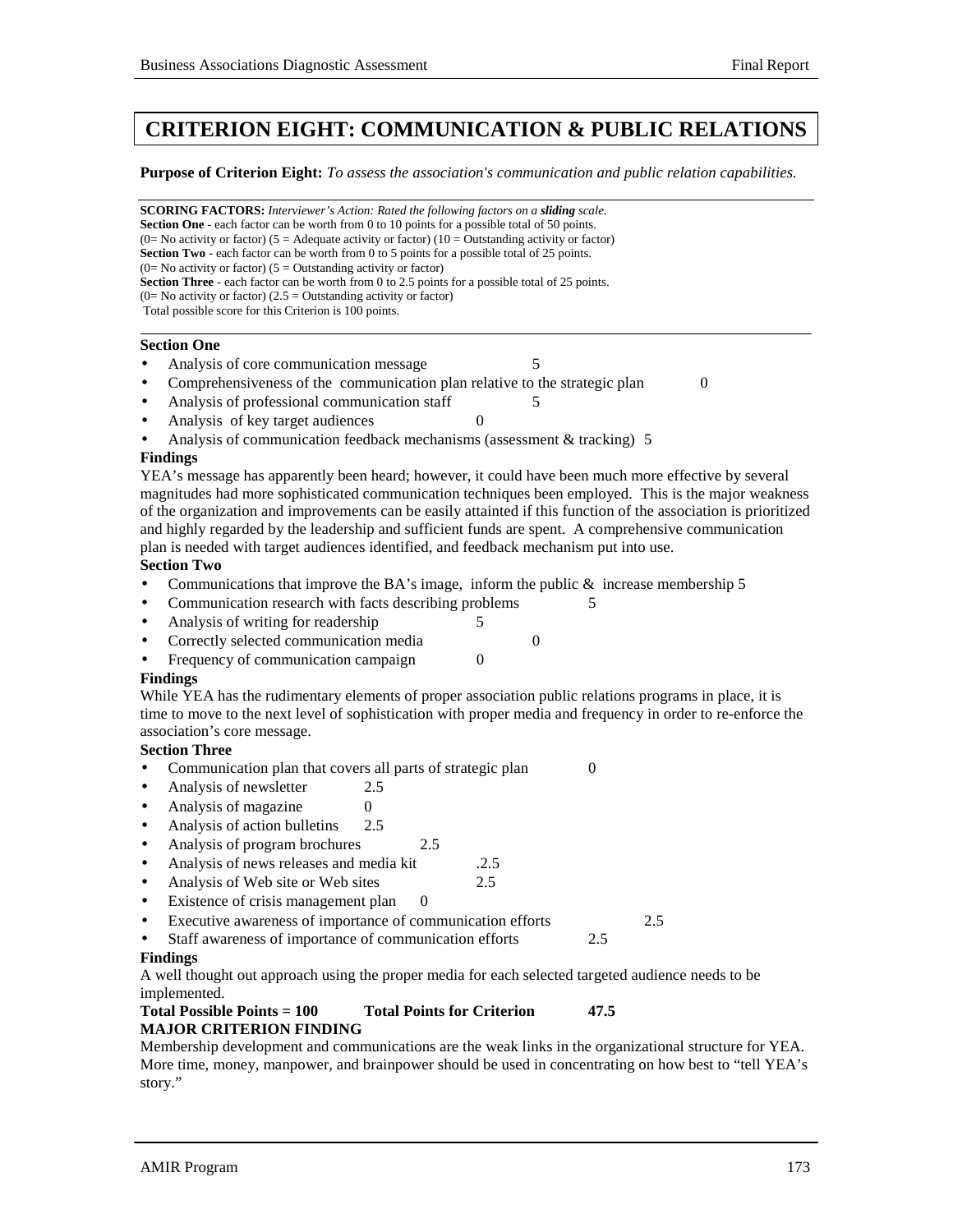$\mathcal{L}_{\mathcal{A}}$ 

## **CRITERION NINE: GOVERNMENT AFFAIRS**

## **Purpose of Criterion Nine:** *To assess the levels of competence and sophistication of the association's government affairs program.*

| <b>SCORING FACTORS:</b> Interviewer's Action: Rated the following factors on a sliding scale.<br><b>Section One</b> - each factor can be worth from 0 to 10 points for a possible total of 50 points.<br>(0= No activity or factor) (5 = Adequate activity or factor) (10 = Outstanding activity or factor)<br>Section Two - each factor can be worth from 0 to 5 points for a possible total of 25 points.<br>(0= No activity or factor) ( $5 =$ Outstanding activity or factor)<br><b>Section Three</b> - each factor can be worth from 0 to 2.5 points for a possible total of 25 points. |                  |
|----------------------------------------------------------------------------------------------------------------------------------------------------------------------------------------------------------------------------------------------------------------------------------------------------------------------------------------------------------------------------------------------------------------------------------------------------------------------------------------------------------------------------------------------------------------------------------------------|------------------|
| $(0=$ No activity or factor) $(2.5 =$ Outstanding activity or factor)                                                                                                                                                                                                                                                                                                                                                                                                                                                                                                                        |                  |
| Total possible score for this Criterion is 100 points.                                                                                                                                                                                                                                                                                                                                                                                                                                                                                                                                       |                  |
| <b>Section One</b>                                                                                                                                                                                                                                                                                                                                                                                                                                                                                                                                                                           |                  |
| Analysis of public policies that prohibit job creation<br>10                                                                                                                                                                                                                                                                                                                                                                                                                                                                                                                                 |                  |
| Analysis of obstacles to overcome to achieve economic growth<br>٠                                                                                                                                                                                                                                                                                                                                                                                                                                                                                                                            | 10               |
| Analysis of business association's adopted government policy positions<br>$\bullet$                                                                                                                                                                                                                                                                                                                                                                                                                                                                                                          | 10               |
| Professional capabilities of government affairs staff<br>5<br>$\bullet$                                                                                                                                                                                                                                                                                                                                                                                                                                                                                                                      |                  |
| Analysis of issue briefs produced by the business association                                                                                                                                                                                                                                                                                                                                                                                                                                                                                                                                | $\boldsymbol{0}$ |
| <b>Findings</b>                                                                                                                                                                                                                                                                                                                                                                                                                                                                                                                                                                              |                  |
| YEA's major governmental affairs program has been the Jordan Vision 2020. The very successful                                                                                                                                                                                                                                                                                                                                                                                                                                                                                                |                  |
| initiative has gained the cooperation of 28 business associations as well as the Jordanian public sector.                                                                                                                                                                                                                                                                                                                                                                                                                                                                                    |                  |
| This endeavor is to develop a national economic strategy that will guide Jordan's development and growth                                                                                                                                                                                                                                                                                                                                                                                                                                                                                     |                  |
| during the 21 <sup>st</sup> Century. While that overall program has been successful, the issues relating to economic                                                                                                                                                                                                                                                                                                                                                                                                                                                                         |                  |
| barriers should be extensively researched with the aim of compiling issue briefs to be used to successfully                                                                                                                                                                                                                                                                                                                                                                                                                                                                                  |                  |
| "lobby" needed public policy changes.                                                                                                                                                                                                                                                                                                                                                                                                                                                                                                                                                        |                  |
| <b>Section Two</b>                                                                                                                                                                                                                                                                                                                                                                                                                                                                                                                                                                           |                  |
| Establishment of public policy advocacy committee<br>2.5                                                                                                                                                                                                                                                                                                                                                                                                                                                                                                                                     |                  |
| Availability of staff to research legal and economic issues.<br>2.5<br>$\bullet$                                                                                                                                                                                                                                                                                                                                                                                                                                                                                                             |                  |
| List of priority issues<br>5<br>$\bullet$                                                                                                                                                                                                                                                                                                                                                                                                                                                                                                                                                    |                  |
| Analysis of research reports produced or authorized<br>2.5<br>$\bullet$                                                                                                                                                                                                                                                                                                                                                                                                                                                                                                                      |                  |
| Analysis of reports to the board and the membership on government affairs activities                                                                                                                                                                                                                                                                                                                                                                                                                                                                                                         | 5                |
| <b>Findings</b>                                                                                                                                                                                                                                                                                                                                                                                                                                                                                                                                                                              |                  |
| The fundamentals for success in public policy advocacy are in place at YEA.                                                                                                                                                                                                                                                                                                                                                                                                                                                                                                                  |                  |
| <b>Section Three</b>                                                                                                                                                                                                                                                                                                                                                                                                                                                                                                                                                                         |                  |
| Analysis of business association's participation in anti-corruption program 0<br>$\bullet$                                                                                                                                                                                                                                                                                                                                                                                                                                                                                                   |                  |
| Analysis of government tax policies effect on business association's members<br>$\bullet$                                                                                                                                                                                                                                                                                                                                                                                                                                                                                                    | 2.5              |
| Tracking proposals through the legislative process<br>$\Omega$<br>$\bullet$                                                                                                                                                                                                                                                                                                                                                                                                                                                                                                                  |                  |
| Testimony before public bodies on key issues<br>$\Omega$<br>$\bullet$                                                                                                                                                                                                                                                                                                                                                                                                                                                                                                                        |                  |
| Grass roots campaign efforts<br>- 0<br>$\bullet$                                                                                                                                                                                                                                                                                                                                                                                                                                                                                                                                             |                  |
| Coalition building efforts of association<br>2.5<br>$\bullet$                                                                                                                                                                                                                                                                                                                                                                                                                                                                                                                                |                  |
| Understanding of the political dynamics of the nation<br>$\boldsymbol{0}$<br>$\bullet$                                                                                                                                                                                                                                                                                                                                                                                                                                                                                                       |                  |
| Member education program on public policy                                                                                                                                                                                                                                                                                                                                                                                                                                                                                                                                                    |                  |
| Ability to build public support for government policy changes<br>2.5<br>$\bullet$                                                                                                                                                                                                                                                                                                                                                                                                                                                                                                            |                  |
| Ability to launch a letter writing campaign on key issues<br>$\theta$                                                                                                                                                                                                                                                                                                                                                                                                                                                                                                                        |                  |
| <b>Findings</b>                                                                                                                                                                                                                                                                                                                                                                                                                                                                                                                                                                              |                  |
| To have a well-rounded governmental affairs program, YEA needs to use different governmental affairs                                                                                                                                                                                                                                                                                                                                                                                                                                                                                         |                  |
| techniques as listed above.                                                                                                                                                                                                                                                                                                                                                                                                                                                                                                                                                                  |                  |
| <b>Total Possible Points = 100</b><br><b>Total Criterion Points</b><br>62.5                                                                                                                                                                                                                                                                                                                                                                                                                                                                                                                  |                  |
| <b>MAJOR CRITERION FINDING</b>                                                                                                                                                                                                                                                                                                                                                                                                                                                                                                                                                               |                  |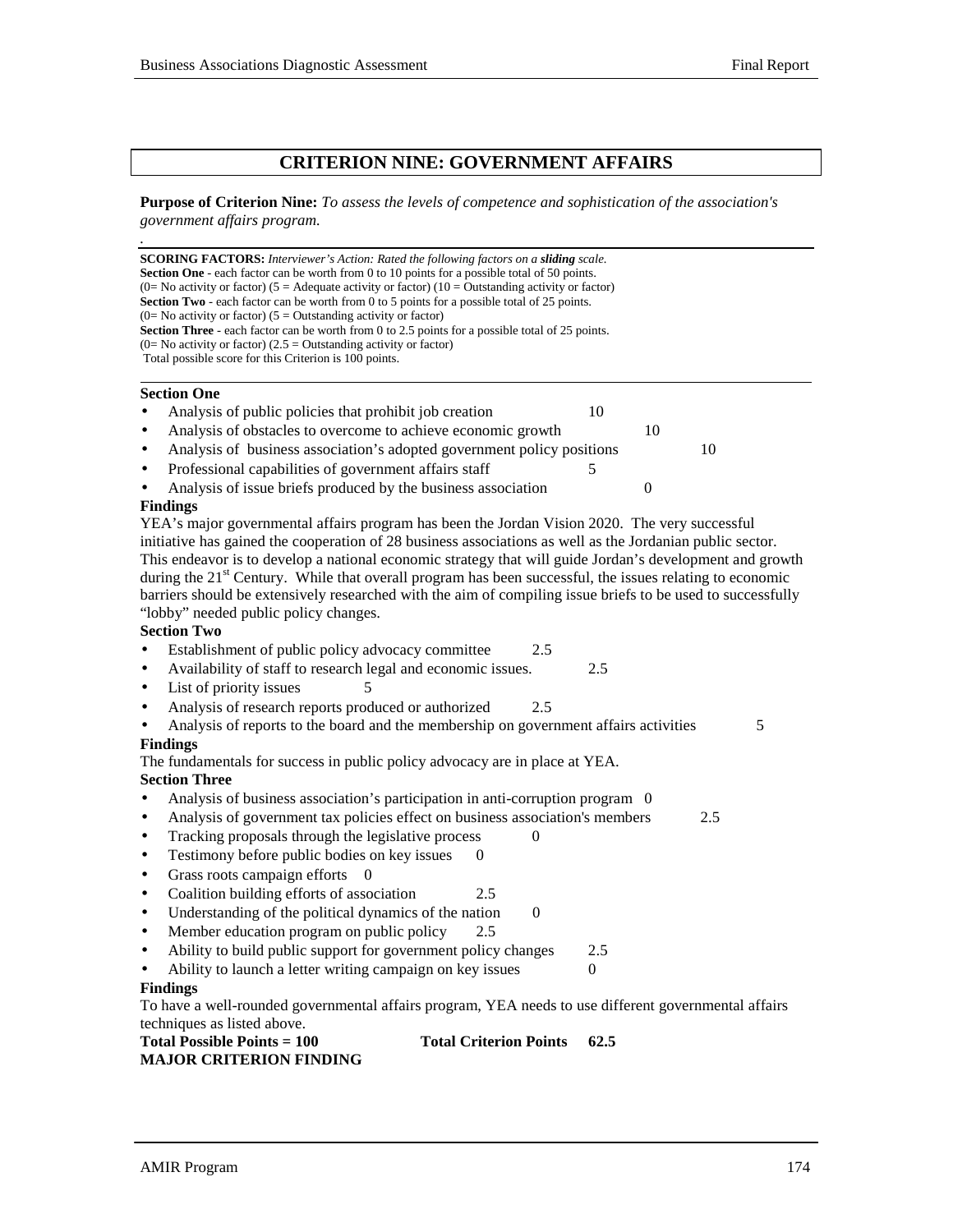YEA has been successful in the governmental affairs arena because it has been able to build a strong coalition on an important national issue with other associations. It now needs to select key public policy issues and set about to effect changes that will create a better business atmosphere for entrepreneurship.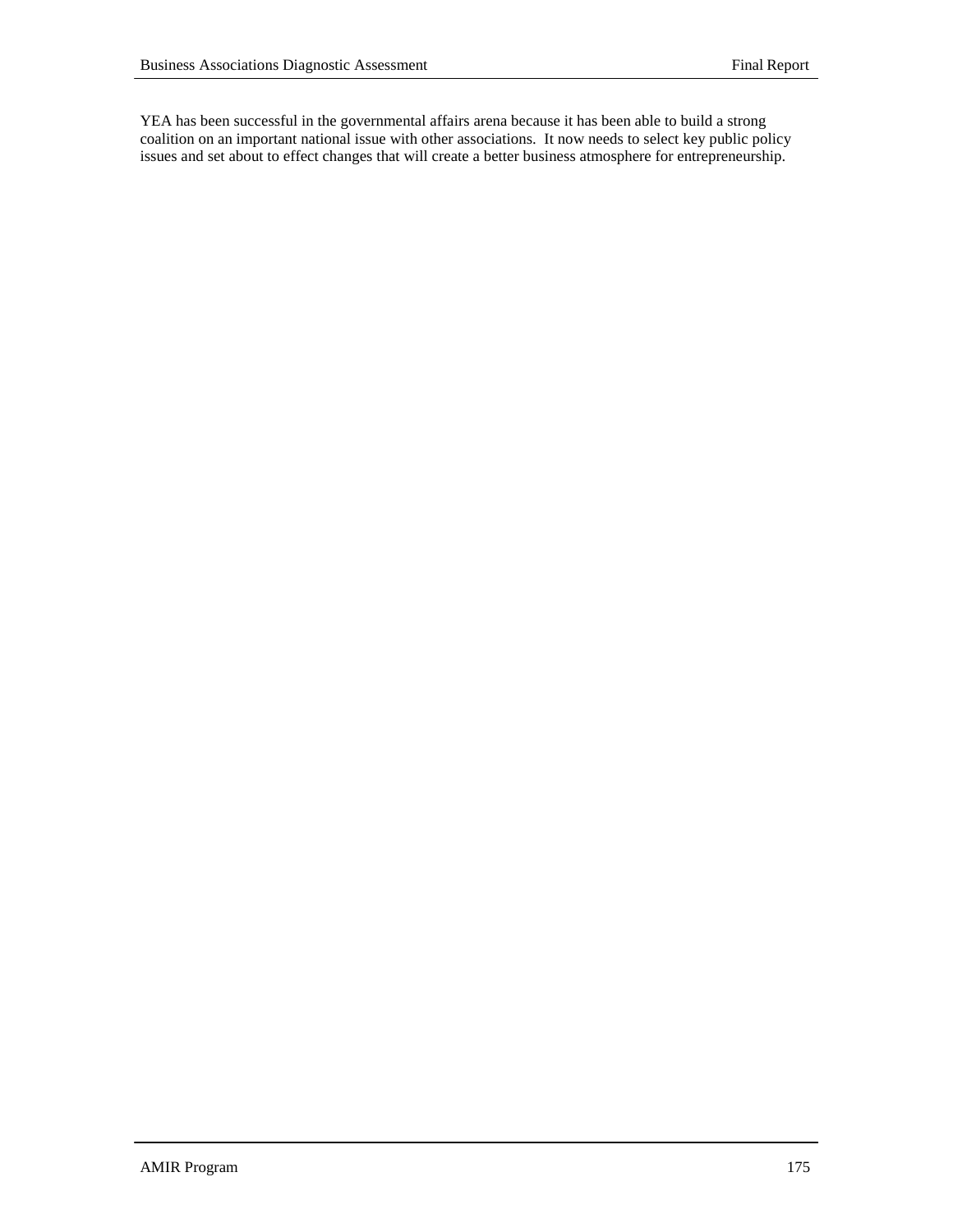## **CRITERION TEN: MANAGEMENT SYSTEMS AND USE OF INFORMATION TECHONOLOGY**

**Purpose of Criterion Ten:** *To assess the association's management systems, information technology, and hardware capacity.*

**SCORING FACTORS:** *Interviewer's Action: Rated the following factors on a sliding scale.* **Section One** - each factor can be worth from 0 to 10 points for a possible total of 50 points.  $(0=$  No activity or factor)  $(5 =$  Adequate activity or factor)  $(10 =$  Outstanding activity or factor) **Section Two** - each factor can be worth from 0 to 5 points for a possible total of 25 points.  $(0=$  No activity or factor)  $(5 =$  Outstanding activity or factor) **Section Three** - each factor can be worth from 0 to 2.5 points for a possible total of 25 points.  $(0=$  No activity or factor)  $(2.5 =$  Outstanding activity or factor) Total possible score for this Criterion is 100 points.

## **Section One**

- Analysis of overall information technology systems to streamline activities (i.e. Microsoft Project for work plans, MS Outlook prompts, MS Access for databases to generate mailing lists, labels, etc) 5
- Executive computer and technology philosophy 10
- Staff computer efficiency and technical capabilities 5
- Operational policies  $&$  procedures manuals 10
- Documentation of record-keeping activities 10

## **Finding**

Given the current IT system now in place, the staff is operating at a high level of efficiency. Updated hardware and software are being considered and should be incorporated as budgetary constraints allow. **Section Two**

- Availability and utilization of database software 5
- Analysis of Web site(s)  $5$
- Analysis of forms used in accordance with Operational Policies & Procedure manual 5
- Analysis of specific system hardware 5
- Utilization of e-business capacity 2.5

#### **Finding**

E-business, the wave of the association future, is being adopted and will be in place at YEA by year's end. With membership cards for various discounts and a Web site that provides products and services for entrepreneurs, YEA should be in the forefront of high technology as the  $21<sup>st</sup>$  Century moves forward. **Section Three**

- Study of e-mail utilization 2.5
- Analysis of written communications business letters, brochures, faxes, e-mails, etc. 2.5
- Analysis of networking capabilities 2.5
- Utilization of fax machine networks 2.5
- Analysis of printing capabilities 2.5
- Analysis of copying capabilities 2.5
- Analysis of scanning capabilities 2.5
- Assessment of desktop publishing capabilities 0
- Evidence of technology upgrade awareness 2.5
- Evidence of technology upgrade plans 2.5

## **Findings**

YEA is a technology driven organization. Upgrades are always in order and seeking new ways to utilize existing and future technology is on the management's agenda.

#### **Total Possible Points = 100 Total Points for Criterion 85 MAJOR CRITERION FINDING**

YEA has sufficient management systems, information technology, and hardware capacity in place to accomplish the mission and objectives of the organization. It needs to upgrade its capacity to meet its major objectives.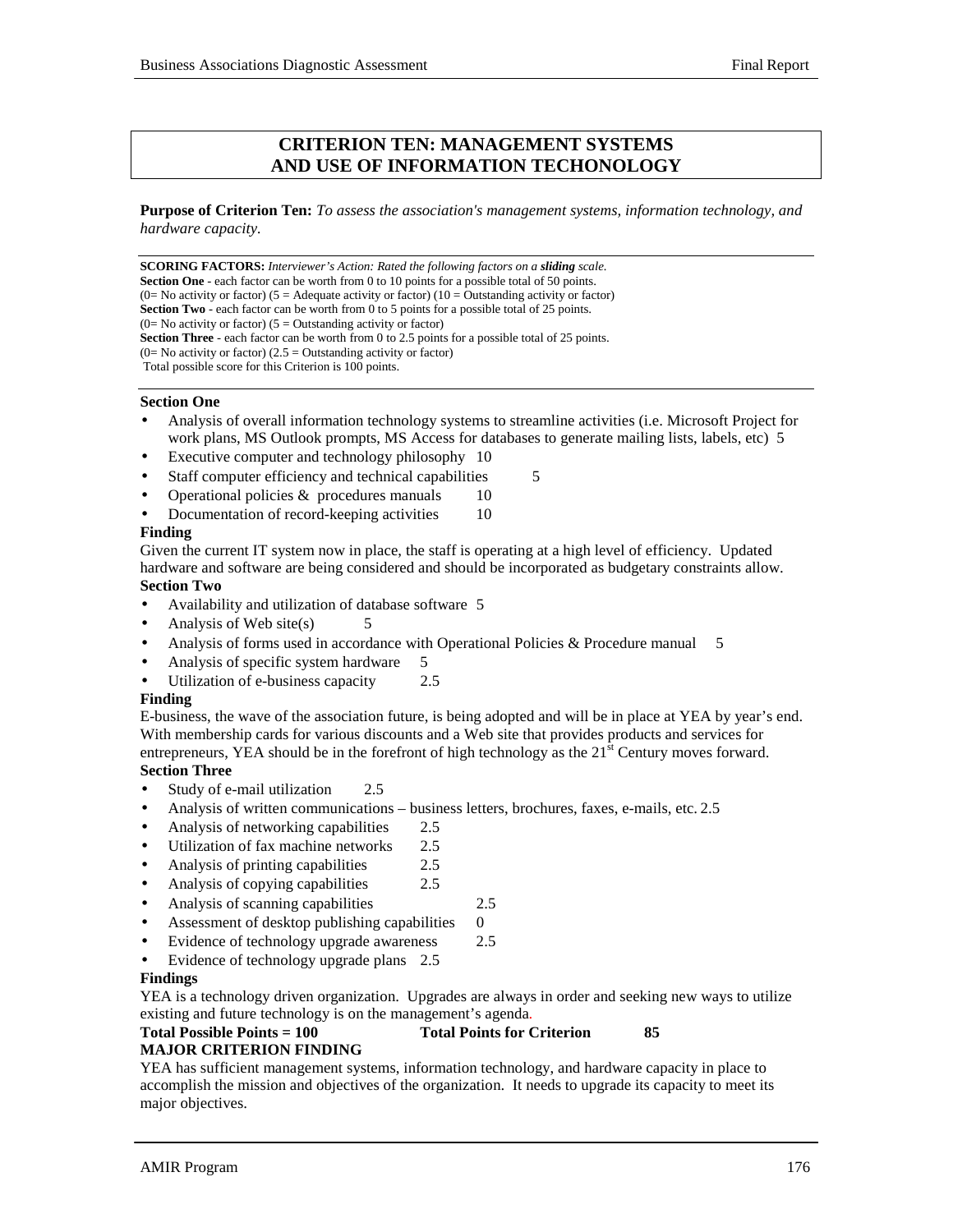## **SUMMARY SHEET FOR POINTS**

| <b>Criterion One: Mission, Objectives, and Documents</b>              | Points 90  |
|-----------------------------------------------------------------------|------------|
| <b>Criterion Two: Governing Body, Officers, and Directors</b>         | Points 92  |
| <b>Criterion Three: Organizational Structures</b>                     | Points 100 |
| <b>Criterion Four: Programs, Services, and Activities</b>             | Points 95  |
| <b>Criterion Five: Association Staff</b>                              | Points 90  |
| <b>Criterion Six: Financial Planning and Reporting</b>                | Points 93  |
| <b>Criterion Seven: Membership Development and Recruiting</b>         | Points 80  |
| <b>Criterion Eight: Communications and Public Relations</b>           | Points 48  |
| <b>Criterion Nine: Government Affairs</b>                             | Points 68  |
| <b>Criterion Ten: Management Systems &amp; Information Technology</b> | Points 63  |

# **Total Criteria Points** 819

# **FORMULA: Total Criteria Points divided by 1000 equals percentage score. 819/1000 =.819/100=82%**

# **Young Entrepreneurs Association COMPARATIVE RATIO SCORE 82%**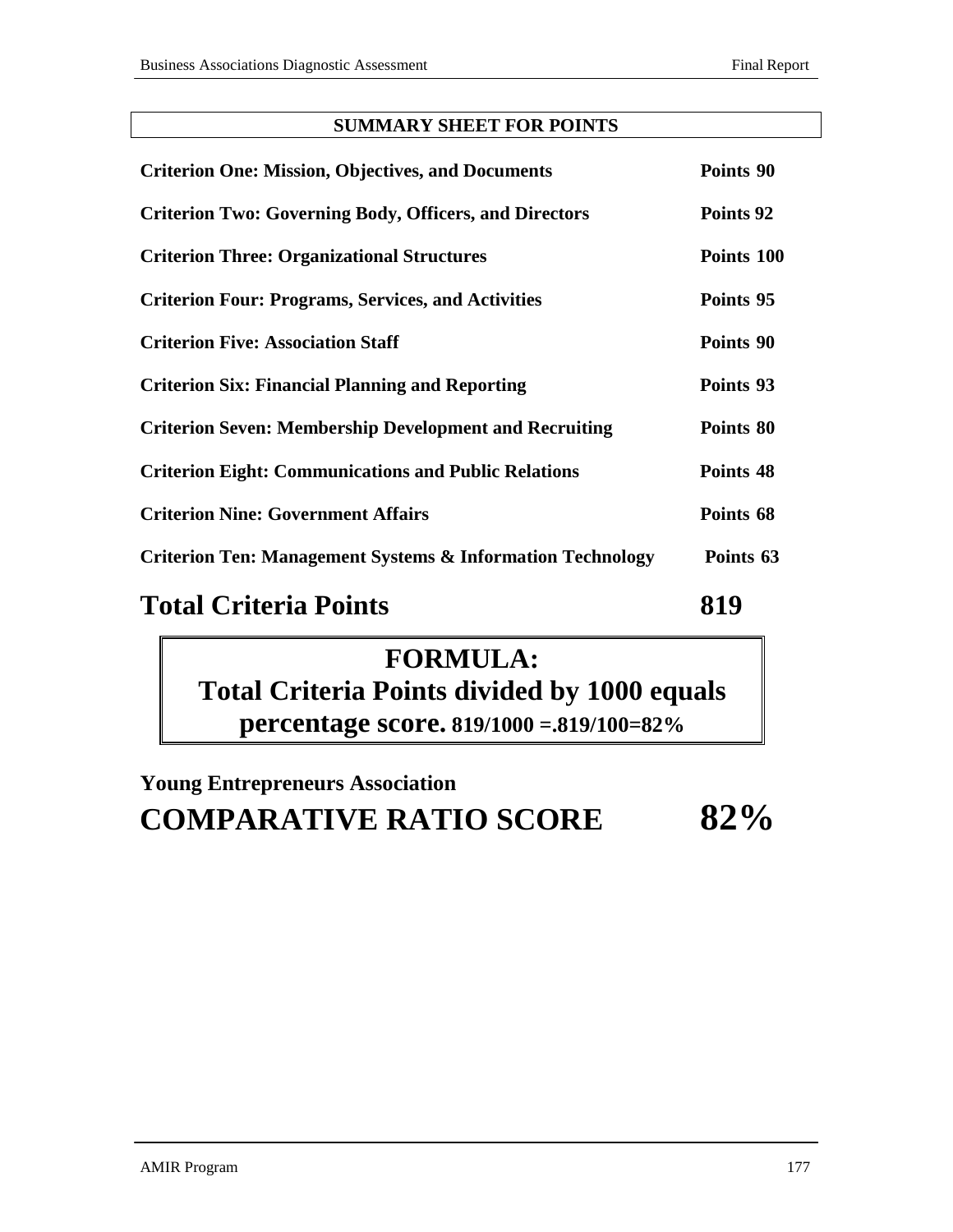## **Certification Statement**

Therefore, the Young Entrepreneurs Association, a business association, received a 82 percentage score, which illustrates that the association has met that percentage of standards when compared to an international model association of 100 percent.

**Date of interview: 3/9/02 Name of the Interviewer: Larry Milner, CAE**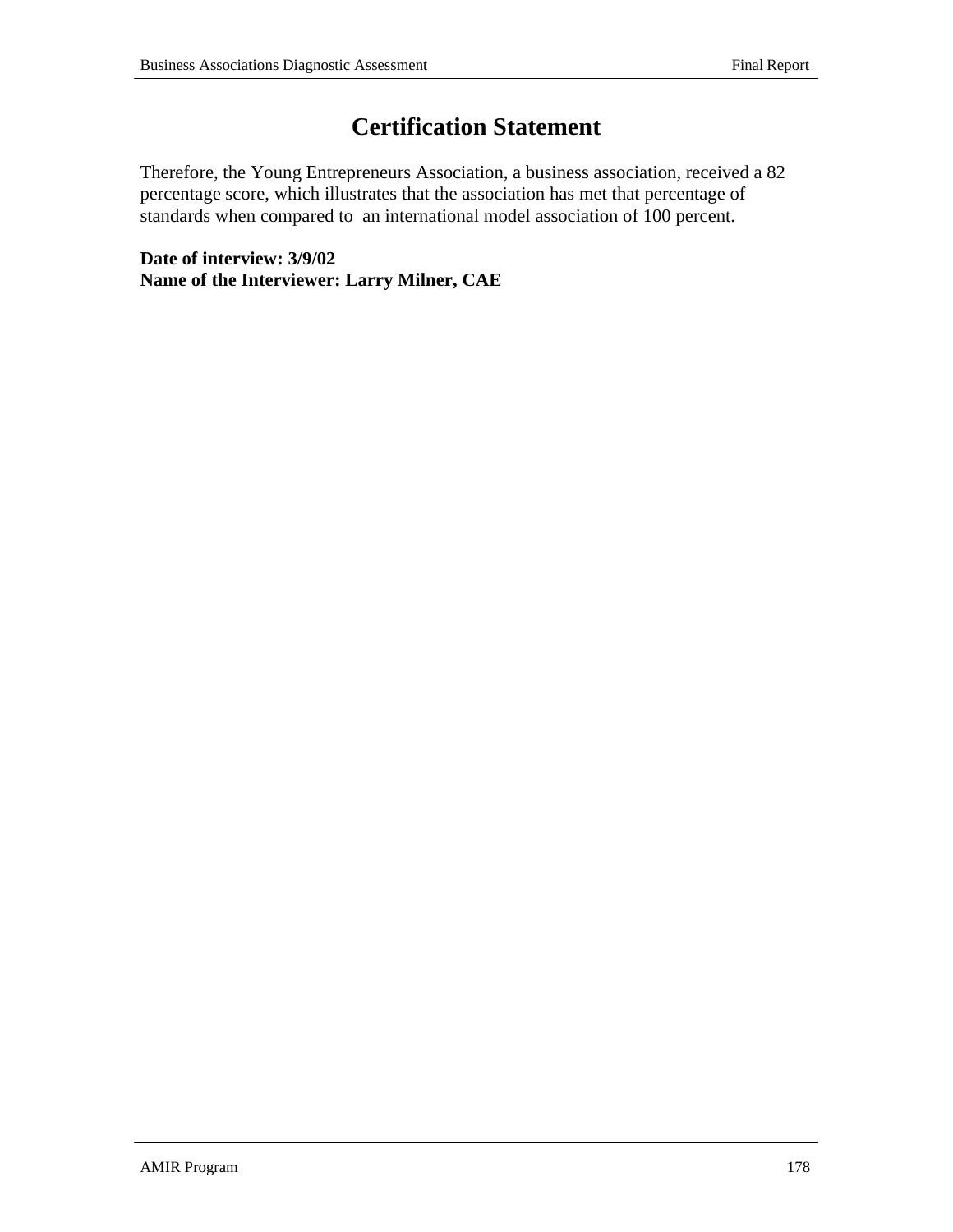### **DIAGNOSTIC ASSESSMENT OF JORDAN SOCIETY OF TOURISTS AND TRAVEL AGENTS**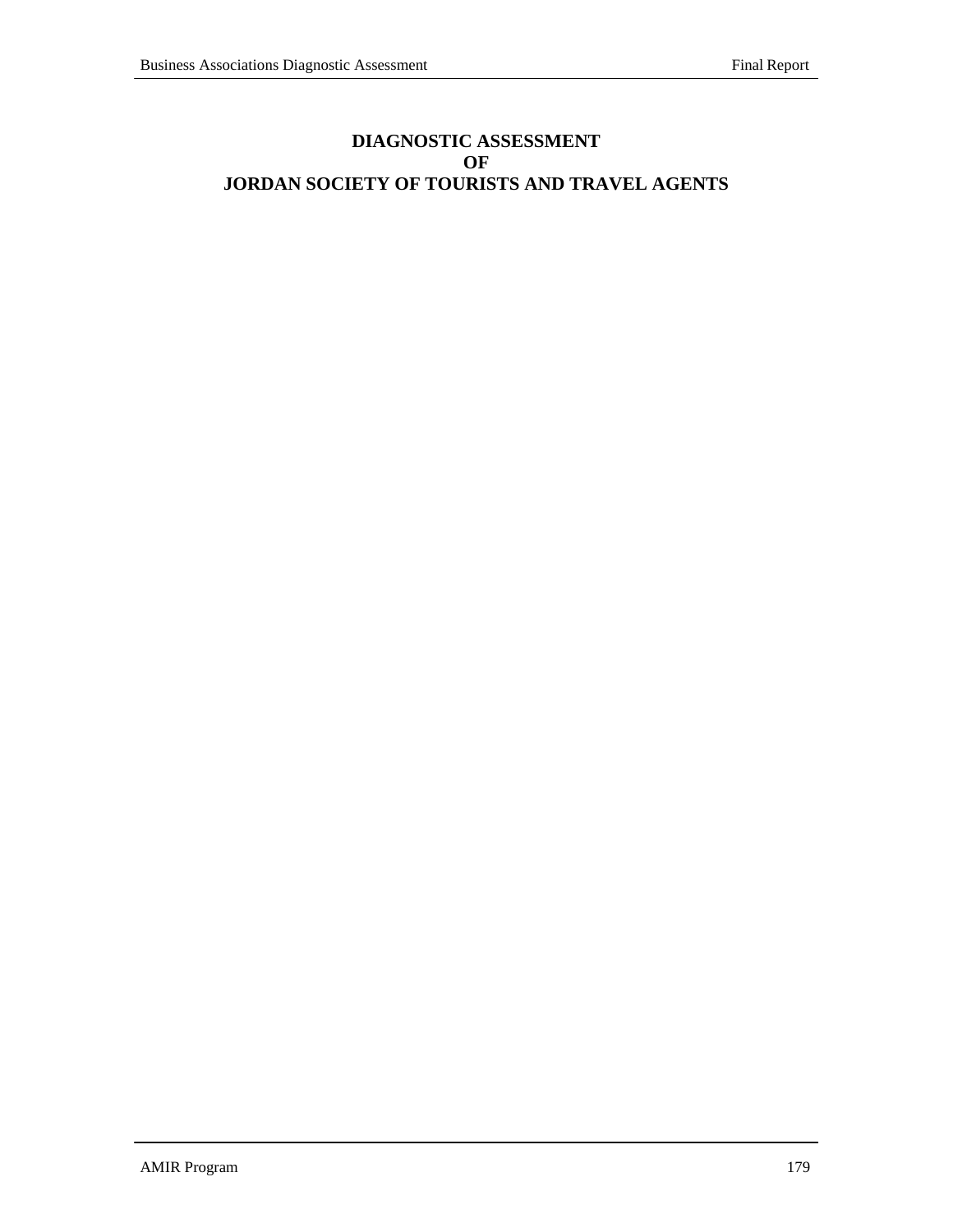### **BASIC FACTS ABOUT THE JORDAN SOCIETY OF TOURISTS & TRAVEL AGENTS**

**Business Association name:** Jordan Society of Tourists & Travel Agents

**Address**: P.O. Box 7090

**Telephone:** 962 6 4638599

**Fax:** 962 6 4611302

**Email:** info@jsta.org

**Web Site:** www.jsta@org.jo

**Name of Chief Volunteer:** Bishara Sawalha

**Title:** Chairman of the Board

**Name of Chief Paid Executive:** Yousef A. Mowaswas

**Title:** Manager

**Number of Members:** 350

**Date of Organization's Founding:** 1960

**Budget Size**: 35,000 JD

**In USD:** \$49,350

.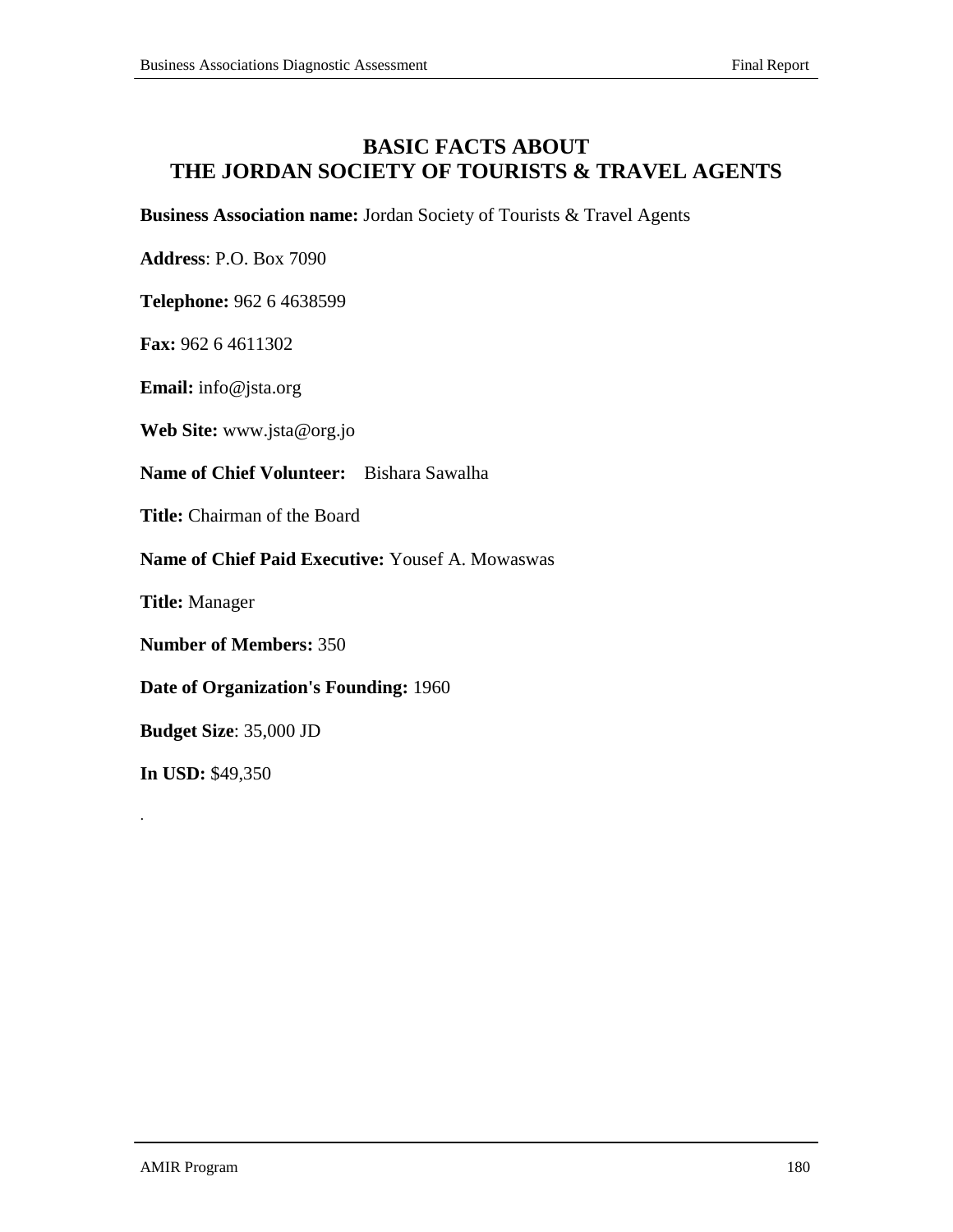### **SUMMARY OF KEY POINTS**

### **Diagnostic Score: 44% as of 3/12/2002**

The Jordan Society of Tourist & Travel Agents (JSTA) is a not-for-profit business association whose mission is to represent the 350 travel agency professionals in Jordan. JSTA was founded in Jerusalem by a small number of travel agents, then moved to Jordan after the 1967 war. The association itself is a member of many international travel federations.

Its major program is training employees of travel agencies on how to utilize the international networks for the traveling public. The association has compulsory membership with entries to the travel agency business required to receive permits from JSTA, as well as the Ministry of Tourism. JSTA is attempting to ensure the maximum development and protection of the economic, judicial and social spheres for the travel agency profession. Its major activity is training the employees of its members in using the international travel information systems that have been established by the airlines, hotels, and tourist attractions. It also has three director seats on the Jordan Tourist Board, the official tourist-promotion-government agency.

According to the JSTA's Web site, its verbatim mission statement reads as follows: "JSTA real concept about industry of tourism means many things the most important of which are (a) Unite and reinforce of national travel agents; to act as a sole representative of the travel agency professions at local, international and world wide levels; (b) to ensure the maximum possible cohesion, jurdical(sic) and social spheres for the travel agency profession; (c) to enable the profession to take its rightful place in the tourist trade economy; (d) to represent the interests of the travel agents on a permanent basis through its direct access to international associations or principal; (e) deals with all problems in relation to the travel and tourist industry developing, recommending to its members new or important professional techniques; (f) cooperates with governmental and non governmented (sic) bodies, in the preparation of elaboration of conventions, exhibitions governing travel agency, relations with part involved with tourist trade."

With five full time employees, JSTA has 350 corporate members and 428 individual and other members. It has annual revenues of JD52, 000, an extremely small budget for such an important association. It is located in a modest office building with very limited space. Its training room is well equipped, but very crowded. It has little documentation of its policies and activities and needs to institutionalize many known fundamentals of association management.

JSTA needs to make several administrative and policy changes to make it a modern, successful association. There has been very little or no forethought given to crisis management communication. In today's volatile world, it can be very hazardous for organizations not to be prepared to handle the impact of sudden events that can effect images and programs in the future.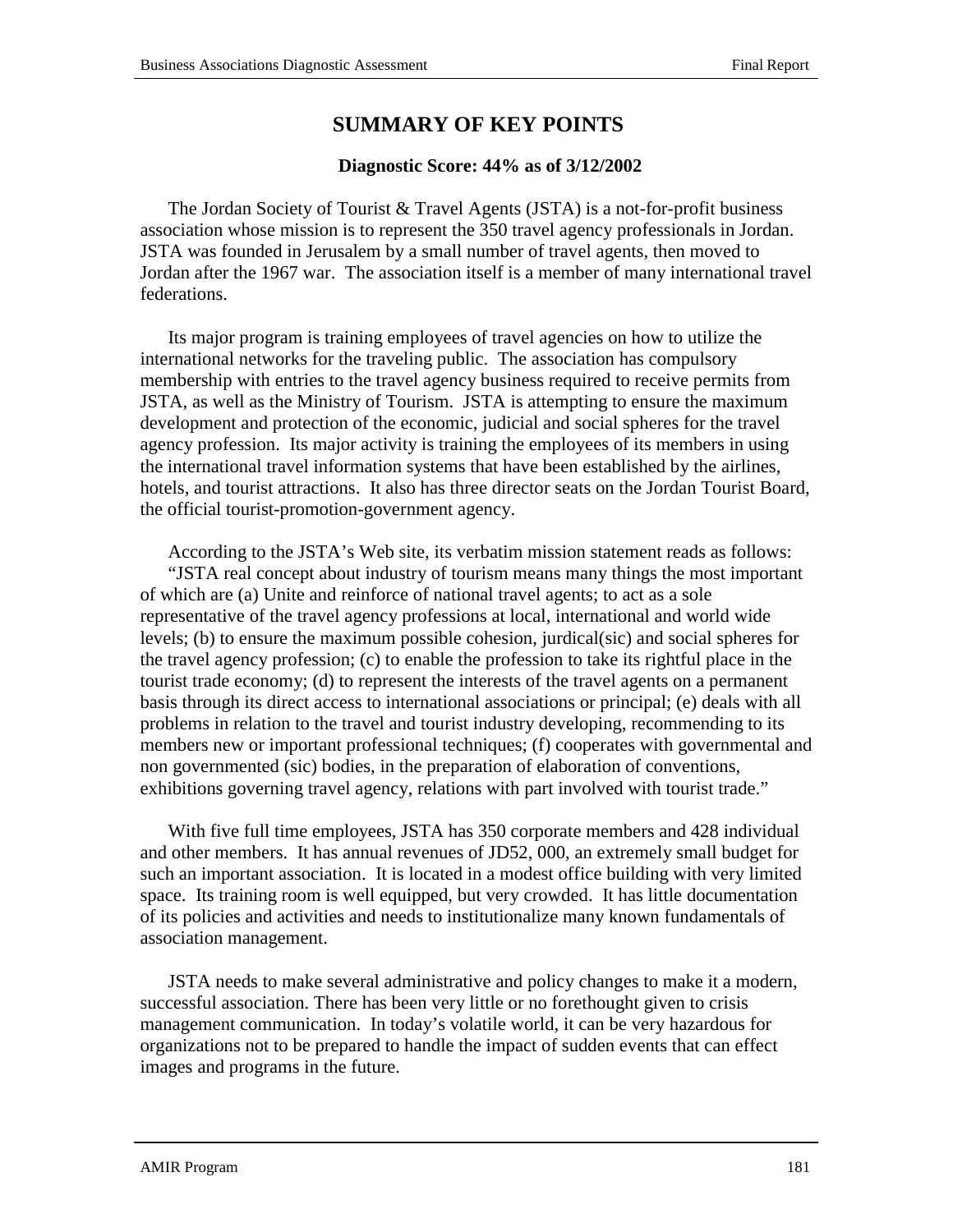The association's seasoned executive director, Yousef Mowaswas, and enthusiastic President, Bishara Sawalha, are interested in rethinking the overall objectives of the association to include a more active role in attracting tourists to Jordan. A great deal of patience and assistance from AMIR will be needed to accomplish a conversion of JSTA to a tourist promotion group. Mr. Mowaswas is a recognized expert in the tourist industry who gives lectures at universities and at official gatherings and Mr. Sawalha is a successful travel agent who had a thriving business prior to the September  $11<sup>th</sup>$  attack on the USA.

JSTA's basic philosophy and objectives are outdated and poorly stated. Overall, JSTA is an organization whose mission should be reconsidered and revamped to serve the needs of the tourist industry in the  $21<sup>st</sup>$  Century.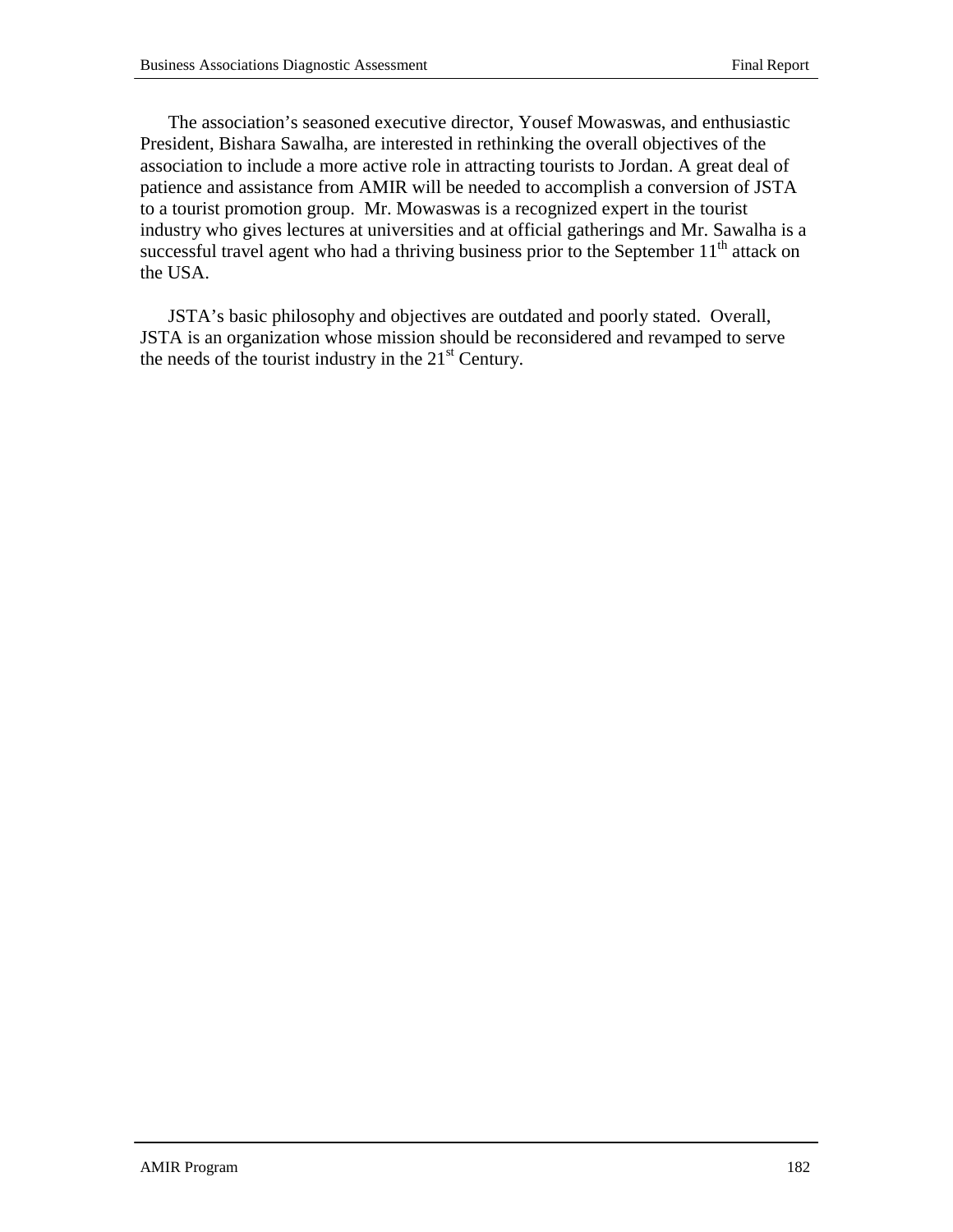### **SPECIFIC RECOMMENDATIONS FOR THE JORDAN SOCIETY OF TOURISTS AND TRAVEL AGENTS**

### **Organizational Philosophy**

1. The board and the staff need to undertake complete reassessments of JSTA's vision, mission, objectives and programs. The association is missing major opportunities to be in the forefront of developing modern and effective tourist development programs for the nation.

#### **Government Affairs**

2. In addition to the organization's philosophy, its governmental affairs efforts need to be modernized and updated to fit the times.

#### **Membership**

3. Until mandatory membership is eliminated, JSTA will not reach its full potential as a powerful force for change in the tourist industry of the nation and the region.

#### **Finances**

4. The board needs to secure proper financing for the organization.

#### **Technology**

5. Staff needs to upgrade its technology and in particular its Web site.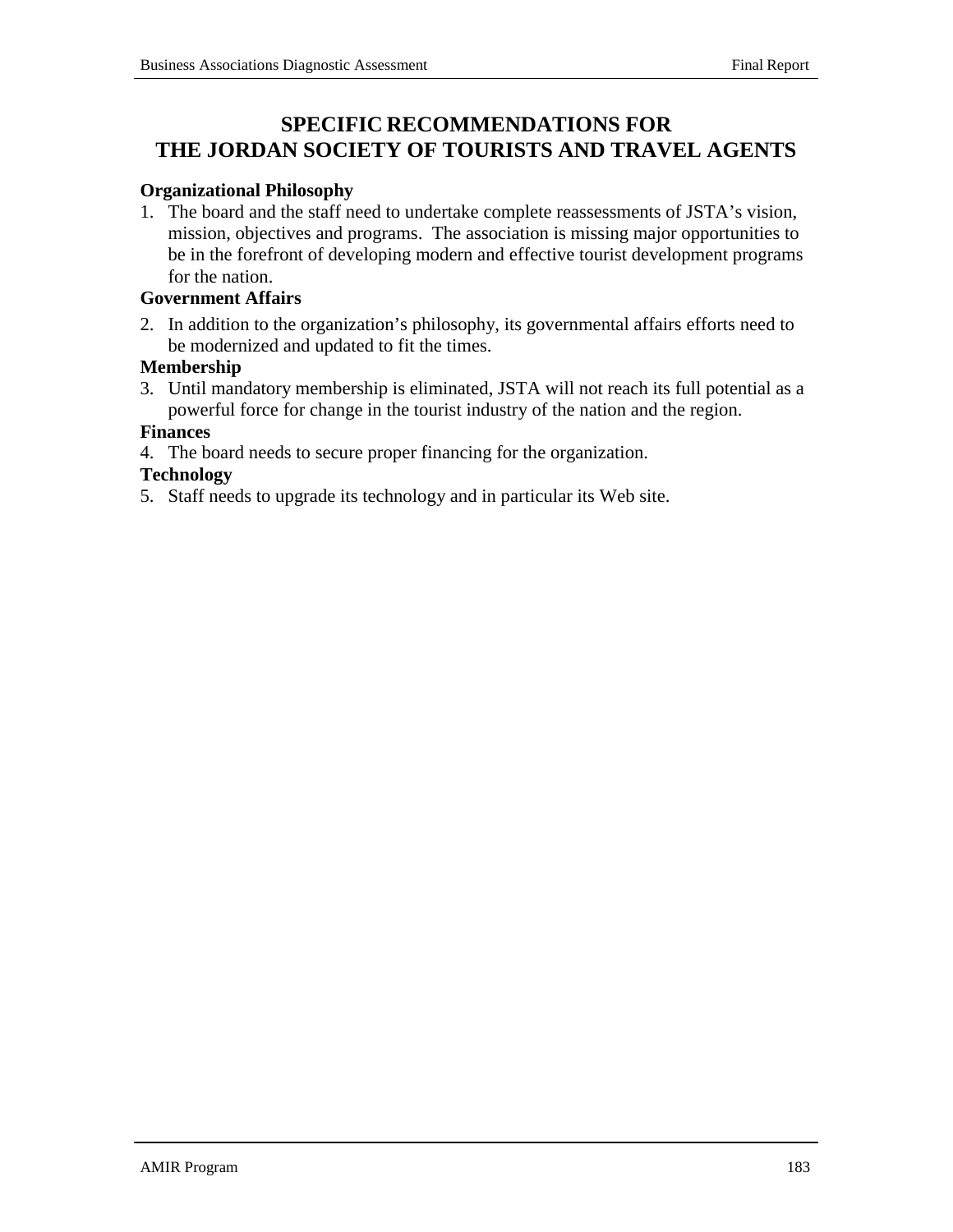### **CRITERION ONE: MISSION, OBJECTIVES AND DOCUMENTS**

**Purpose of Criterion One:** *To assess the fundamental philosophy and focus of the association from the viewpoint of the organization's volunteer and professional leaders*

**SCORING FACTORS:** *Interviewer's Action: Rated the following factors on a sliding scale.* **Section One** - each factor can be worth from 0 to 10 points for a possible total of 50 points. (0= No activity or factor) (5 = Adequate activity or factor) (10 = Outstanding activity or factor) **Section Two** - each factor can be worth from 0 to 5 points for a possible total of 25 points.  $(0=$  No activity or factor)  $(5 =$  Outstanding activity or factor) **Section Three** - each factor can be worth from 0 to 2.5 points for a possible total of 25 points.  $(0=$  No activity or factor)  $(2.5 =$  Outstanding activity or factor)

#### **Section One**

*.*

- **Vision Statement** 0
- **Mission statement** 5
- Bylaws and charter 10
- Membership needs assessment 0
- Comprehensive strategic plan 5

#### **Findings**

 JSTA does not have a well-designed comprehensive strategic plan with vision and mission statements built on a membership needs assessment. The society's major focus is training employees for its members. **Section Two**

### Objectives 5

- Program of Work 0
- Performance Audit 0
- Minutes of Board Meetings, Executive Committee Minutes, and Minutes for Committees 5
- Annual Report to Members on Results of Action Plans 5

#### **Findings**

More sophisticated planning methodologies need to be employed.

#### **Section Three**

- Understanding of the macro environment of nation 2.5
- Understanding of the industry environment in nation 2.5
- Understanding of the competitive environment 0
- Business association's internal environment or culture 0
- Understanding of the strengths of the business association  $\qquad \qquad 0$
- Understanding of the weaknesses of the business association 2.5
- Understanding of the opportunities of the business association  $\qquad 0$
- Understanding of the threats to the business association 2.5
- Contingency planning  $\qquad \qquad 0$
- Documentation of implementation of action plans

#### **Findings**

 While the leadership has verbalized a few organizational accomplishments and plans, there is no formal or institutionalized planning process in place.

#### Total Possible Points = 100 Total Criterion Points 45

#### **CRITERION MAJOR FINDING**

Because JSTA is has a mandatory membership base and the management views its major task as training employees for its members, the basic philosophy of the organization is rudimentary in depth and no creative planning for future development is presently underway.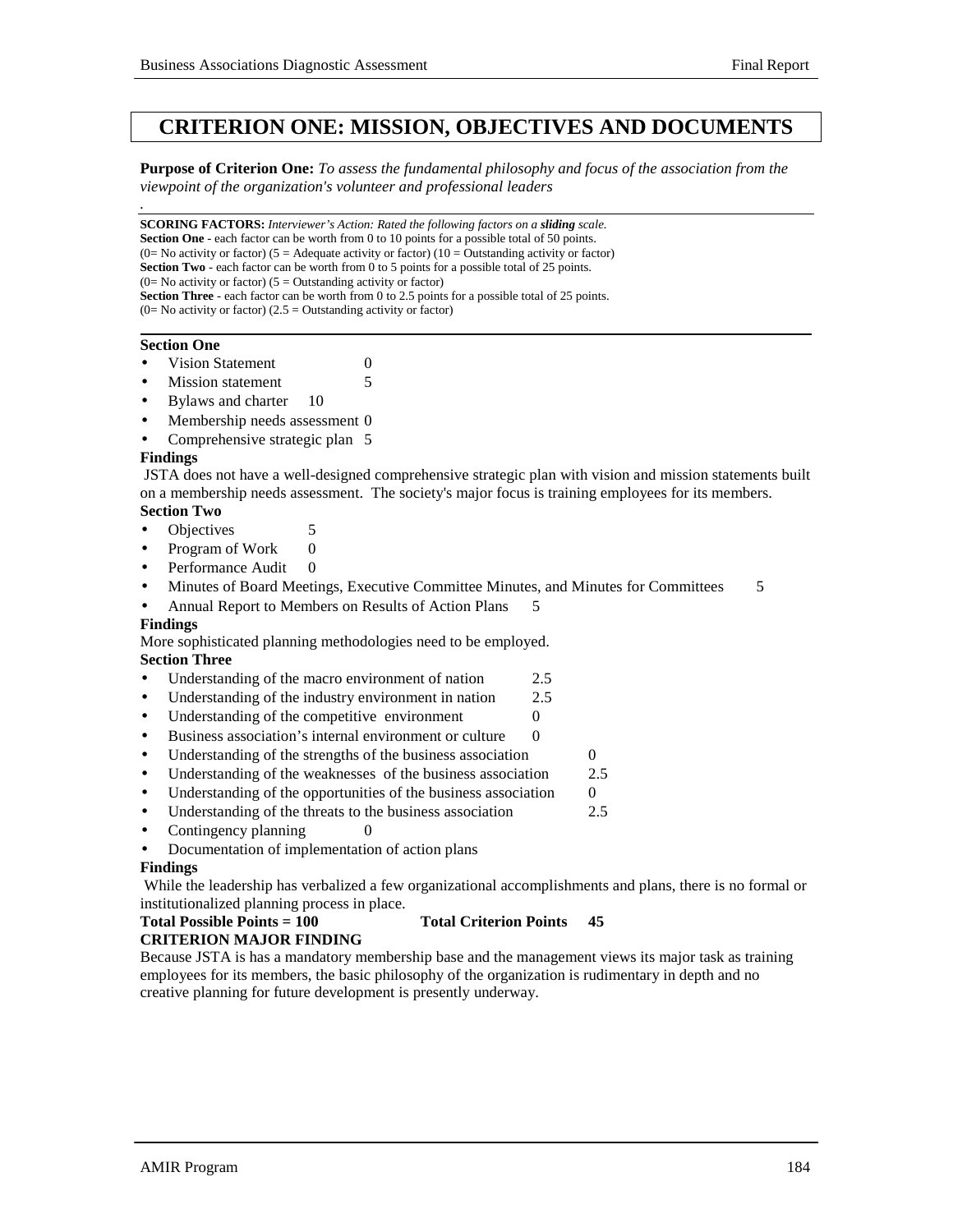*.*

#### **CRITERION TWO: GOVERNING BODY, OFFICERS, & DIRECTORS**

#### **Purpose of Criterion Two:** *To assess the structure and efficiency of organization's governing body*

**SCORING FACTORS:** *Interviewer's Action: Rated the following factors on a sliding scale.* **Section One** - each factor can be worth from 0 to 10 points for a possible total of 50 points. (0= No activity or factor) (5 = Adequate activity or factor) (10 = Outstanding activity or factor) **Section Two** - each factor can be worth from 0 to 5 points for a possible total of 25 points.  $(0=$  No activity or factor)  $(5 =$  Outstanding activity or factor) **Section Three** - each factor can be worth from 0 to 2.5 points for a possible total of 25 points.  $(0=$  No activity or factor)  $(2.5 =$  Outstanding activity or factor) l **Section One** • Effective bylaws/constitution 5 Commitment of officers to association (time & resources) 5 Decision making capabilities and willingness of board 10 Avoidance of micro-management by the board 5 Volunteer officers' background / industry positions held by officers 10 **Findings** The current bylaws and constitution have served JSTA for many years. Consideration should be given to expanding the role of JSTA by adding a more aggressive tourist-marketing program. **Section Two** Attendance at general membership meetings Community position of officers  $&$  relevant educational background  $5$ Officer-orientation plan, training and association material 0 Job descriptions for officers and directors 5 Term limits of officers 2.5 **Section Three** • Staggered terms for officers 0 • Board culture 2.5 • Board procedures 2.5 • Board agendas 2.5 • Board reports 2.5 General membership meeting 2.5 • Proper agendas for strategic planning, brainstorming, administrative, and project planning meetings 2.5 • Attendance at board meetings 1.5 Length of board meetings 2.5 Participation of all directors in board meetings Total Possible Points = 100 Total Points for Criterion 73 **CRITERION MAJOR FINDING** JSTA would benefit greatly from a complete revision of its bylaws and programs to better serve the needs of its members and the needs of the Jordan tourist industry.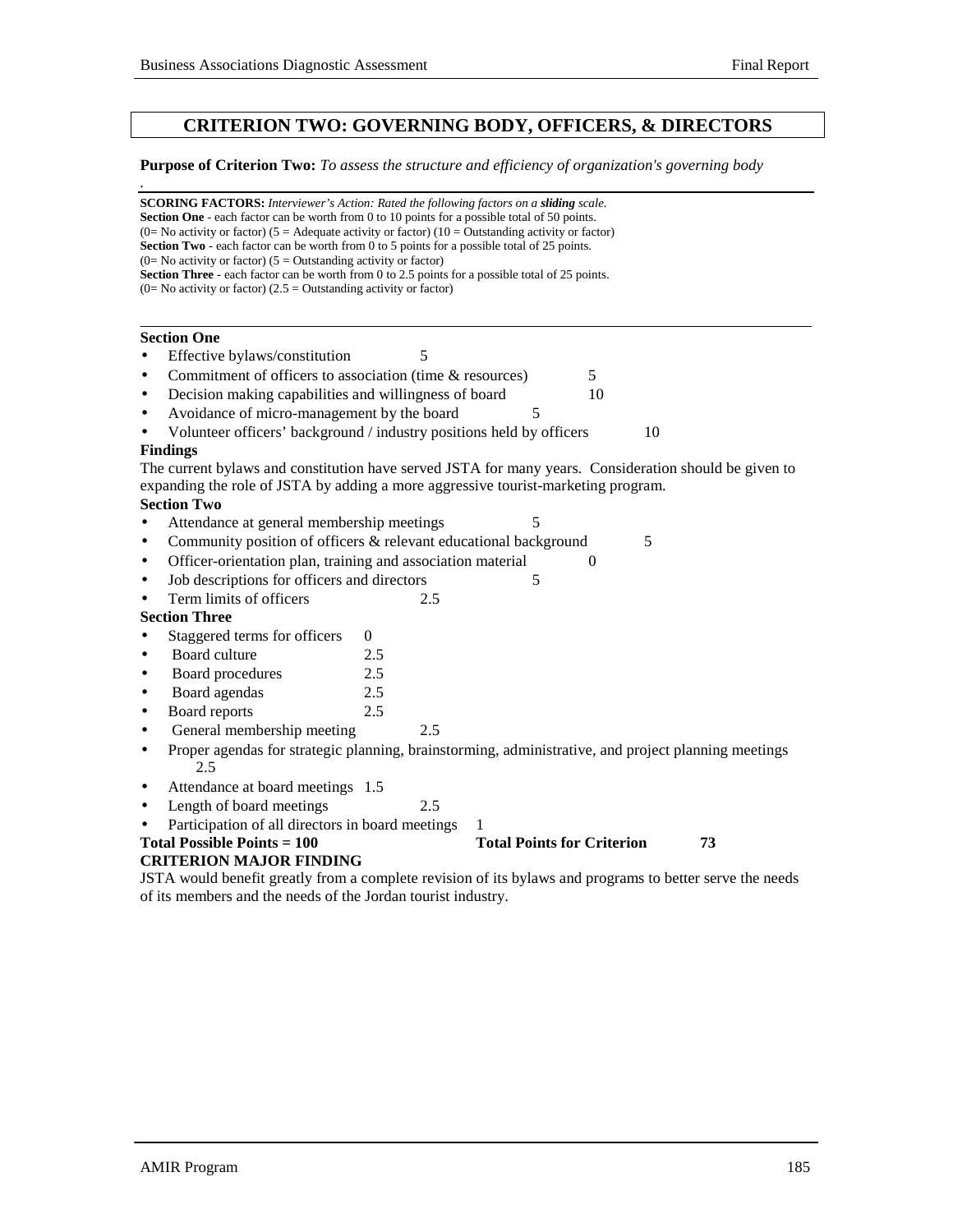### **CRITERION THREE: ORGANIZATIONAL STRUCTURE**

**Purpose of Criterion Three:** *To assess the organization's adherence to sound management principles.*

| <b>SCORING FACTORS:</b> Interviewer's Action: Rated the following factors on a <b>sliding</b> scale.                                                                      |                                           |  |  |  |  |
|---------------------------------------------------------------------------------------------------------------------------------------------------------------------------|-------------------------------------------|--|--|--|--|
| <b>Section One</b> - each factor can be worth from 0 to 10 points for a possible total of 50 points.                                                                      |                                           |  |  |  |  |
| (0= No activity or factor) (5 = Adequate activity or factor) (10 = Outstanding activity or factor)                                                                        |                                           |  |  |  |  |
| <b>Section Two</b> - each factor can be worth from 0 to 5 points for a possible total of 25 points.<br>(0= No activity or factor) ( $5 =$ Outstanding activity or factor) |                                           |  |  |  |  |
| <b>Section Three</b> - each factor can be worth from 0 to 2.5 points for a possible total of 25 points.                                                                   |                                           |  |  |  |  |
| $(0=$ No activity or factor) $(2.5 =$ Outstanding activity or factor)                                                                                                     |                                           |  |  |  |  |
|                                                                                                                                                                           |                                           |  |  |  |  |
| <b>Section One:</b>                                                                                                                                                       |                                           |  |  |  |  |
| Analysis of appropriateness and effectiveness of department/division structures                                                                                           | $\boldsymbol{0}$                          |  |  |  |  |
| Regular board meetings<br>10<br>$\bullet$                                                                                                                                 |                                           |  |  |  |  |
| Minutes of board meetings<br>10<br>$\bullet$                                                                                                                              |                                           |  |  |  |  |
| Staff understanding of and support to structure of organization<br>$\bullet$                                                                                              | 5                                         |  |  |  |  |
| Well-defined decision-making process                                                                                                                                      | 5                                         |  |  |  |  |
| <b>Findings</b>                                                                                                                                                           |                                           |  |  |  |  |
| JSTA has established an organizational structure to meet its present needs and aspirations. Those needs                                                                   |                                           |  |  |  |  |
| and aspirations should be expanded.                                                                                                                                       |                                           |  |  |  |  |
| <b>Section Two</b>                                                                                                                                                        |                                           |  |  |  |  |
| Published organizational chart<br>$\boldsymbol{0}$                                                                                                                        |                                           |  |  |  |  |
| 5<br>Regular committee meetings<br>$\bullet$                                                                                                                              |                                           |  |  |  |  |
| Minutes of committee meetings<br>$\bullet$                                                                                                                                | 5                                         |  |  |  |  |
| Relationships between board and members<br>$\bullet$                                                                                                                      | 5                                         |  |  |  |  |
| Relationships between board and staff<br>$\bullet$                                                                                                                        | 5                                         |  |  |  |  |
| <b>Findings</b>                                                                                                                                                           |                                           |  |  |  |  |
| JSTA is carrying out the minimal functions of a society that has the status quo as its highest value.                                                                     |                                           |  |  |  |  |
| <b>Section Three</b>                                                                                                                                                      |                                           |  |  |  |  |
| Number of standing committees<br>$\bullet$                                                                                                                                | 2.5                                       |  |  |  |  |
| Number of special task forces, ad hoc groups, and number/description of affiliate groups 0<br>$\bullet$                                                                   |                                           |  |  |  |  |
| Staff exposure to the board<br>$\Omega$<br>$\bullet$                                                                                                                      |                                           |  |  |  |  |
| Documentation of committee structure 0<br>$\bullet$                                                                                                                       |                                           |  |  |  |  |
| Staff assignments to manage board functions & committees<br>$\bullet$                                                                                                     | 2.5                                       |  |  |  |  |
| Committee orientation plan and materials<br>$\bullet$                                                                                                                     | 0                                         |  |  |  |  |
| Documentation of committee reports<br>$\bullet$                                                                                                                           | 2.5                                       |  |  |  |  |
| Analysis of committee chairs<br>2.5<br>$\bullet$                                                                                                                          |                                           |  |  |  |  |
| Lists of board and committee members<br>$\bullet$                                                                                                                         | 2.5                                       |  |  |  |  |
| Committee chair and member orientation materials                                                                                                                          | 0                                         |  |  |  |  |
| Total Possible Points $= 100$                                                                                                                                             | <b>Total Points for Criterion</b><br>62.5 |  |  |  |  |
| <b>CRITERION MAJOR FINDING</b>                                                                                                                                            |                                           |  |  |  |  |
| On the whole, JSTA's management is adhering to the directives of its board of directors.                                                                                  |                                           |  |  |  |  |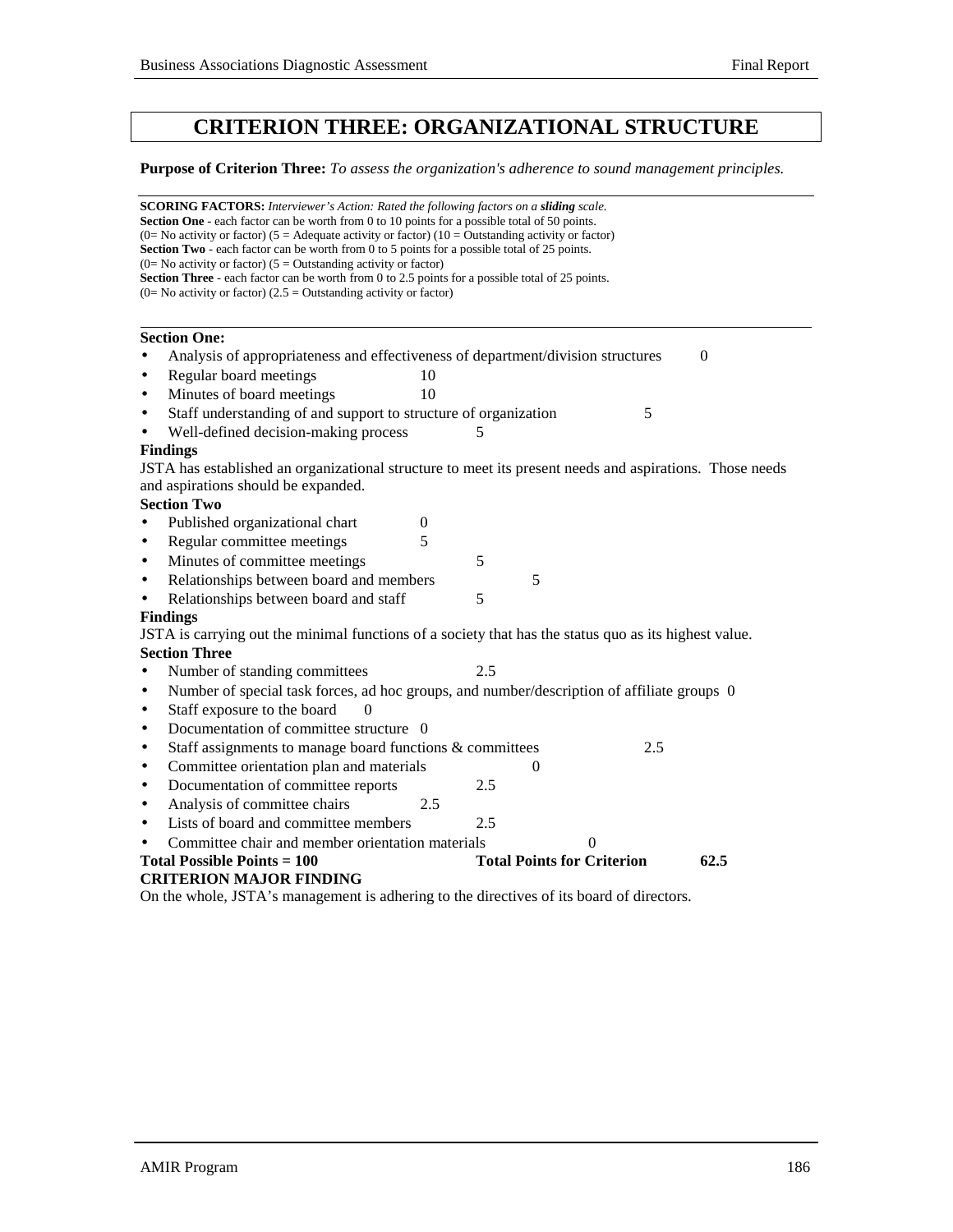### **CRITERION FOUR: PROGRAMS AND ACTIVITIES**

**Purpose of Criterion Four:** *To analyze the details of the organization's activities to determine the effectiveness of the association's programming process.*

| <b>SCORING FACTORS:</b> Interviewer's Action: Rated the following factors on a sliding scale.                                                                                                              |                |                                   |          |
|------------------------------------------------------------------------------------------------------------------------------------------------------------------------------------------------------------|----------------|-----------------------------------|----------|
| <b>Section One</b> - each factor can be worth from 0 to 10 points for a possible total of 50 points.<br>(0= No activity or factor) (5 = Adequate activity or factor) (10 = Outstanding activity or factor) |                |                                   |          |
| <b>Section Two</b> - each factor can be worth from 0 to 5 points for a possible total of 25 points.                                                                                                        |                |                                   |          |
| (0= No activity or factor) ( $5 =$ Outstanding activity or factor)<br><b>Section Three</b> - each factor can be worth from 0 to 2.5 points for a possible total of 25 points.                              |                |                                   |          |
| (0= No activity or factor) (2.5 = Outstanding activity or factor)                                                                                                                                          |                |                                   |          |
|                                                                                                                                                                                                            |                |                                   |          |
| <b>Section One</b>                                                                                                                                                                                         |                |                                   |          |
| Analysis of major focus of Program of Work                                                                                                                                                                 | 10             |                                   |          |
| Explanation of the Program of Work's super-ordinate goal                                                                                                                                                   |                | 5                                 |          |
| Analysis of specific goals of Program of Work                                                                                                                                                              | 5              |                                   |          |
| Identification of measurements of success                                                                                                                                                                  | 5              |                                   |          |
| Analysis of results of previous time period                                                                                                                                                                | 5              |                                   |          |
| <b>Findings</b>                                                                                                                                                                                            |                |                                   |          |
| TSTA has an impressive program of training the employees of its members. The training is provided free                                                                                                     |                |                                   |          |
| to member agencies.<br><b>Section Two</b>                                                                                                                                                                  |                |                                   |          |
| Achievability of stated goals<br>2.5                                                                                                                                                                       |                |                                   |          |
| Available manpower and monetary resources                                                                                                                                                                  | 0              |                                   |          |
| Length of time for tangible achievements $\&$ realistic deadlines for results                                                                                                                              |                |                                   | $\theta$ |
| Documentation of programs and plans in annual reports                                                                                                                                                      |                | 2.5                               |          |
|                                                                                                                                                                                                            | 0              |                                   |          |
| • Commitment to planning process<br><b>Section Three</b>                                                                                                                                                   |                |                                   |          |
| • Measurement of involvement of stakeholders in planning process                                                                                                                                           |                |                                   | 2.5      |
| • Coordination between fiscal planning and program planning                                                                                                                                                |                | $\theta$                          |          |
| • Coordination between programming committees                                                                                                                                                              | 0              |                                   |          |
| • Coordination between programming staffs                                                                                                                                                                  | $\Omega$       |                                   |          |
| • Coordination and cooperation between programming and administrative staffs 0                                                                                                                             |                |                                   |          |
| • Organization culture for achievement and results                                                                                                                                                         | $\theta$       |                                   |          |
| • Documentation of programs and plans in brochures                                                                                                                                                         | $\overline{0}$ |                                   |          |
| • Explanation of programs in newsletters                                                                                                                                                                   | 2.5            |                                   |          |
| • Documentation of programs in bulletins                                                                                                                                                                   | 2.5            |                                   |          |
| • Documentation of products and services                                                                                                                                                                   | $\theta$       |                                   |          |
| Total Possible Points $= 100$                                                                                                                                                                              |                | <b>Total Points for Criterion</b> | 42.5     |
| <b>CRITERION MAJOR FINDING</b>                                                                                                                                                                             |                |                                   |          |
| JSTA's approach to programming has suited its members over the past 30 years. While there is room for                                                                                                      |                |                                   |          |

improvement, the current activities and programs fit well within the parameters of the philosophy of the board of directors. All activities and programs seem to be directed at improving the caliber of personnel for JSTA's member agents.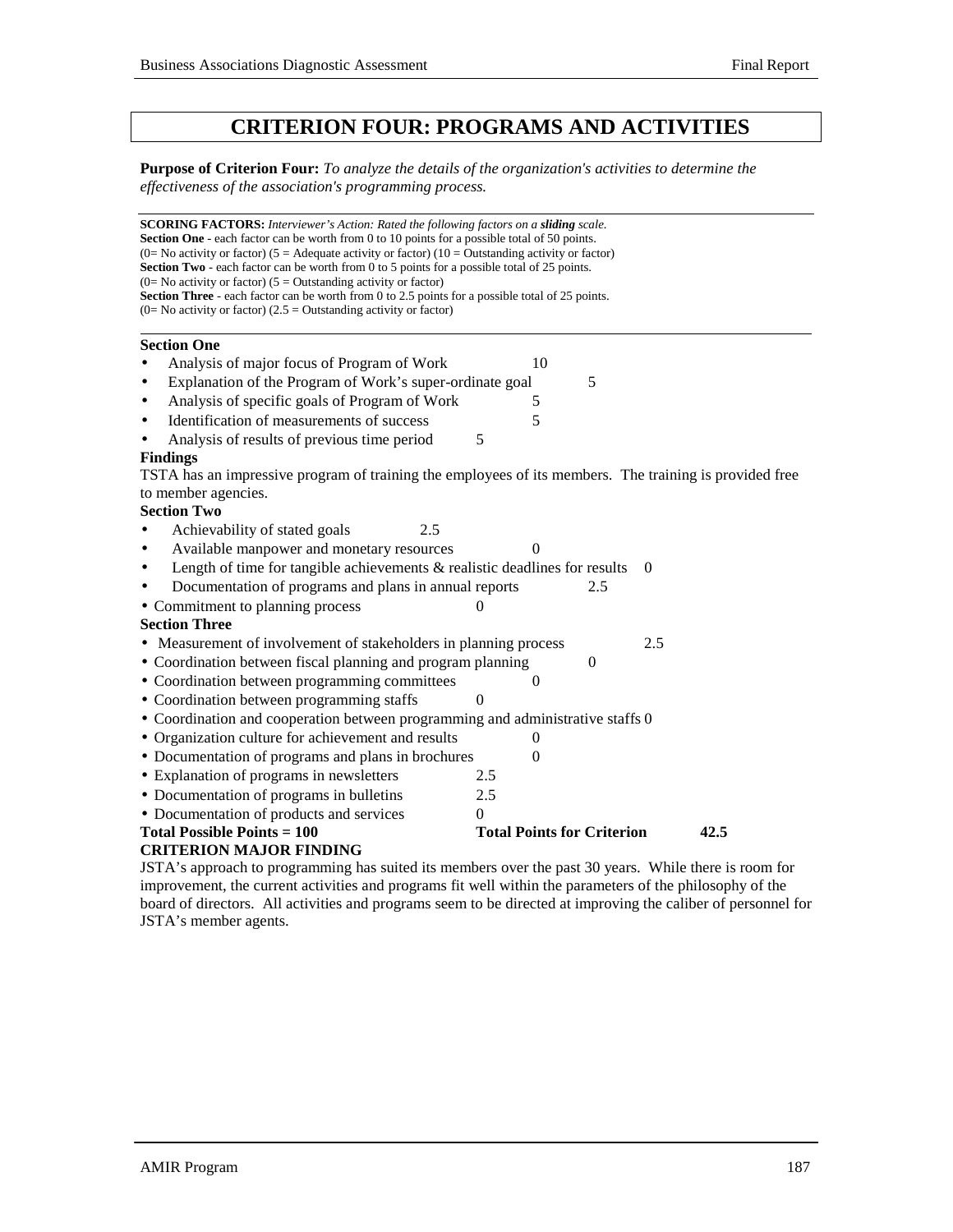### **CRITERION FIVE: ASSOCIATION STAFF**

**Purpose of Criterion Five:** *To understand the organization's mission and approach from the association's employee's viewpoints.*

**SCORING FACTORS:** *Interviewer's Action: Rated the following factors on a sliding scale.* **Section One** - each factor can be worth from 0 to 10 points for a possible total of 50 points. (0= No activity or factor) (5 = Adequate activity or factor) (10 = Outstanding activity or factor) **Section Two** - each factor can be worth from 0 to 5 points for a possible total of 25 points.  $(0=$  No activity or factor)  $(5 =$  Outstanding activity or factor) **Section Three** - each factor can be worth from 0 to 2.5 points for a possible total of 25 points.  $(0=$  No activity or factor)  $(2.5 =$  Outstanding activity or factor)

#### **Section One**

- Analysis of professional staff 5
- Relevant experience of executive staff 10
- Key staff shares vision and mission of the board of directors 5

• Relevant and useful Personnel Procedures Manual (containing a salary scale) 0

Job description of executive staff 5

#### **Findings**

The executive director is a very likable executive with years of experience and a wide range of knowledge about the tourist industry. He has not, unfortunately, updated himself on the basic principles of association management that is being used in 2002. He is, however, definitely carrying out the directives from his employers.

#### **Section Two**

|           | Relevant experience of program staff                                                 | 2.5 |          |                                   |      |
|-----------|--------------------------------------------------------------------------------------|-----|----------|-----------------------------------|------|
| $\bullet$ | Relevant experience of administrative staff                                          |     | 2.5      |                                   |      |
| $\bullet$ | Analysis of performance evaluation form                                              |     | $^{(1)}$ |                                   |      |
| $\bullet$ | Regularity of staff meetings                                                         |     |          |                                   |      |
|           | Documentation of names, positions, and résumés of the staff                          |     |          |                                   | 2.5  |
|           | <b>Section Three</b>                                                                 |     |          |                                   |      |
|           | Analysis of staff hiring & retention policies                                        |     |          |                                   |      |
| ٠         | Regularity of staff updates of key stakeholders and members                          |     |          | 2.5                               |      |
| $\bullet$ | Analysis of job application form                                                     | 2.5 |          |                                   |      |
| $\bullet$ | Employee time sheet for programming records                                          |     | $\Omega$ |                                   |      |
| $\bullet$ | Job descriptions of programming staff                                                | 2.5 |          |                                   |      |
| $\bullet$ | Job descriptions of administrative staff                                             | 2.5 |          |                                   |      |
| $\bullet$ | Comparative salary analysis                                                          |     |          |                                   |      |
| $\bullet$ | Performance bonus plan                                                               |     |          |                                   |      |
| $\bullet$ | Staff retention rate                                                                 |     |          |                                   |      |
|           | Staff awareness of importance of programming and financial success of organization 0 |     |          |                                   |      |
|           | Total Possible Points $= 100$                                                        |     |          | <b>Total Points for Criterion</b> | 42.5 |
|           | <b>MAJOR CRITERION FINDING</b>                                                       |     |          |                                   |      |

The board and members of JSTA should judiciously invest in its people, providing training, motivation, and compensation that will encourage a more professional and modern association management philosophy and operation.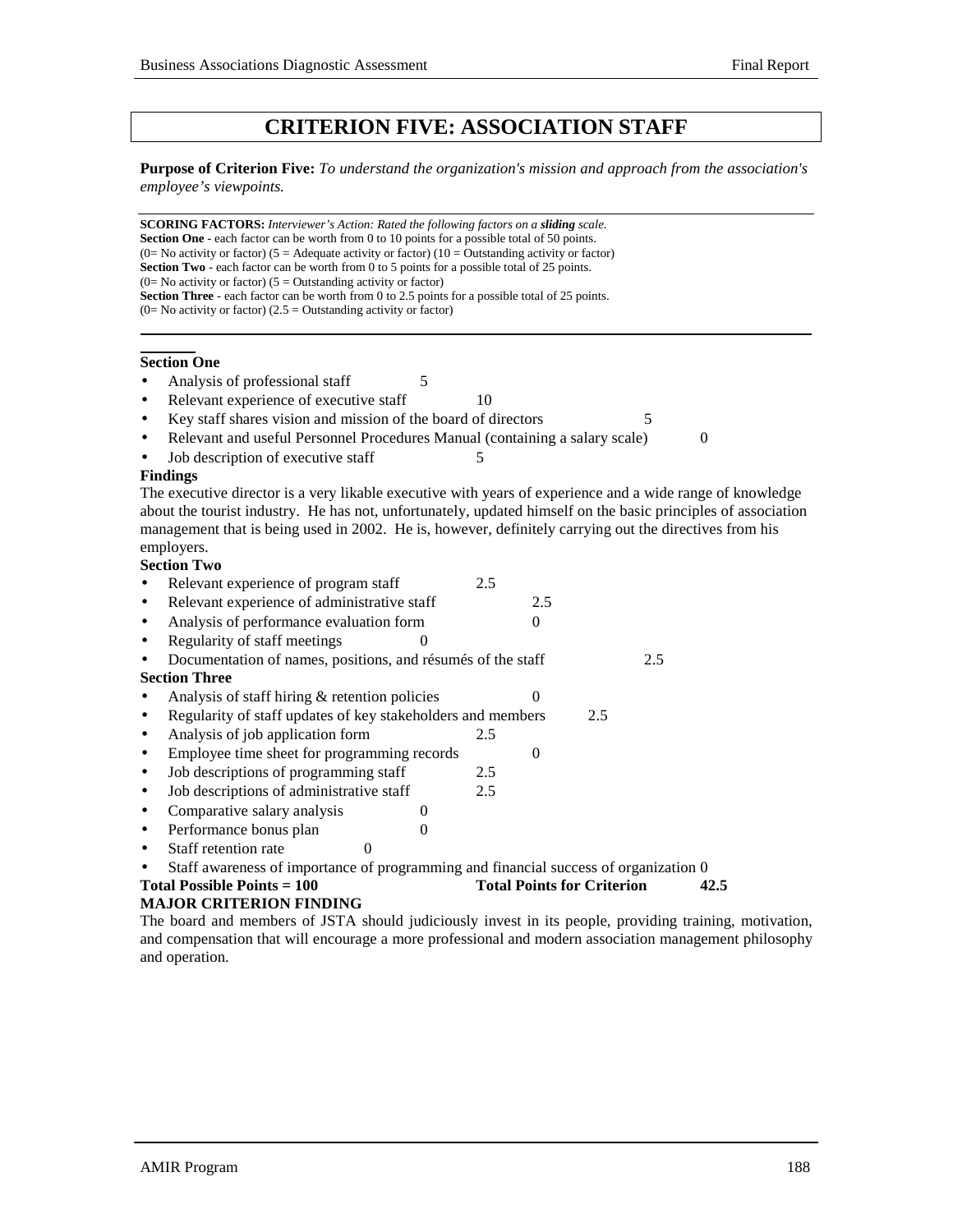### **CRITERION SIX: FINANCIAL PLANNING AND REPORTING**

#### **Purpose of Criterion Six:** *To assess the financial stability of the association.*

**SCORING FACTORS:** *Interviewer's Action: Rated the following factors on a sliding scale.* **Section One** - each factor can be worth from 0 to 10 points for a possible total of 50 points. (0= No activity or factor) (5 = Adequate activity or factor) (10 = Outstanding activity or factor) **Section Two** - each factor can be worth from 0 to 5 points for a possible total of 25 points.  $(0=$  No activity or factor)  $(5 =$  Outstanding activity or factor) Section Three - each factor can be worth from 0 to 2.5 points for a possible total of 25 points.  $(0=$  No activity or factor)  $(2.5 =$  Outstanding activity or factor)  $\overline{a}$ **Section One** Analysis of the most recent financial reports 0 Analysis of the current budget and link with strategic plan 0 Analysis of most recent audit 10 Analysis of transparency of financial transactions, policies and reports 10 Analysis of revenue and profit growth trend  $\qquad 0$ **Findings** Funding of JSTA is a major problem area. The lack of proper pricing of dues, fees for training, and nondues revenue sources is because of philosophical problems. The board has not established the proper philosophy or progressive policies to accomplish sufficient revenue objectives. **Section Two** • Stability and diversification of level of funding (including non-dues income) 0 Analysis of dues schedule • Clearly written financial policies and procedures 0 Strategy in place with specific revenue goals  $\qquad \qquad 0$ Overhead, personnel, and program costs are segregated 0 **Section Three** • Analysis of automated financial and accounting processes 2.5 Ability to manage grant funds 0 • Financial reporting according to national laws, accounting conventions, organization bylaws, and donor requirements 2.5 • Board members' job description highlights fiduciary responsibility & members receive orientation in fiduciary responsibility 2.5 Active financial audit committee at the board level 2.5 • Grant writing capability Number of staff assigned to help create revenue 0 • Staff compensated sufficiently for revenue generation activities 0 • Annual investment campaign conducted and goals met 0 Cost of service to members calculated and utilized.  $\qquad \qquad 0$ **Findings** The fundamentals for proper financial management are in place. An additional calculation would be useful

#### to the decision making process: the calculation the calculation of the costs of service for members. The costs of mailings, the costs of printing, the costs of staffing, etc, should be part of an overall cost of service figure that will allow the executive director to determine if each new member is making or costing the organization money.

#### **Total Possible Points = 100 Total Points for Criterion 30 MAJOR CRITERION FINDING**

Proper accounting practices have been institutionalized at JSTA. Reports and financial safeguards seem to be in place and transparency of financial transactions is common practice. Regular external audits are conducted. The problem is the lack of aggressiveness in developing revenues to meet the association's potential aspirations.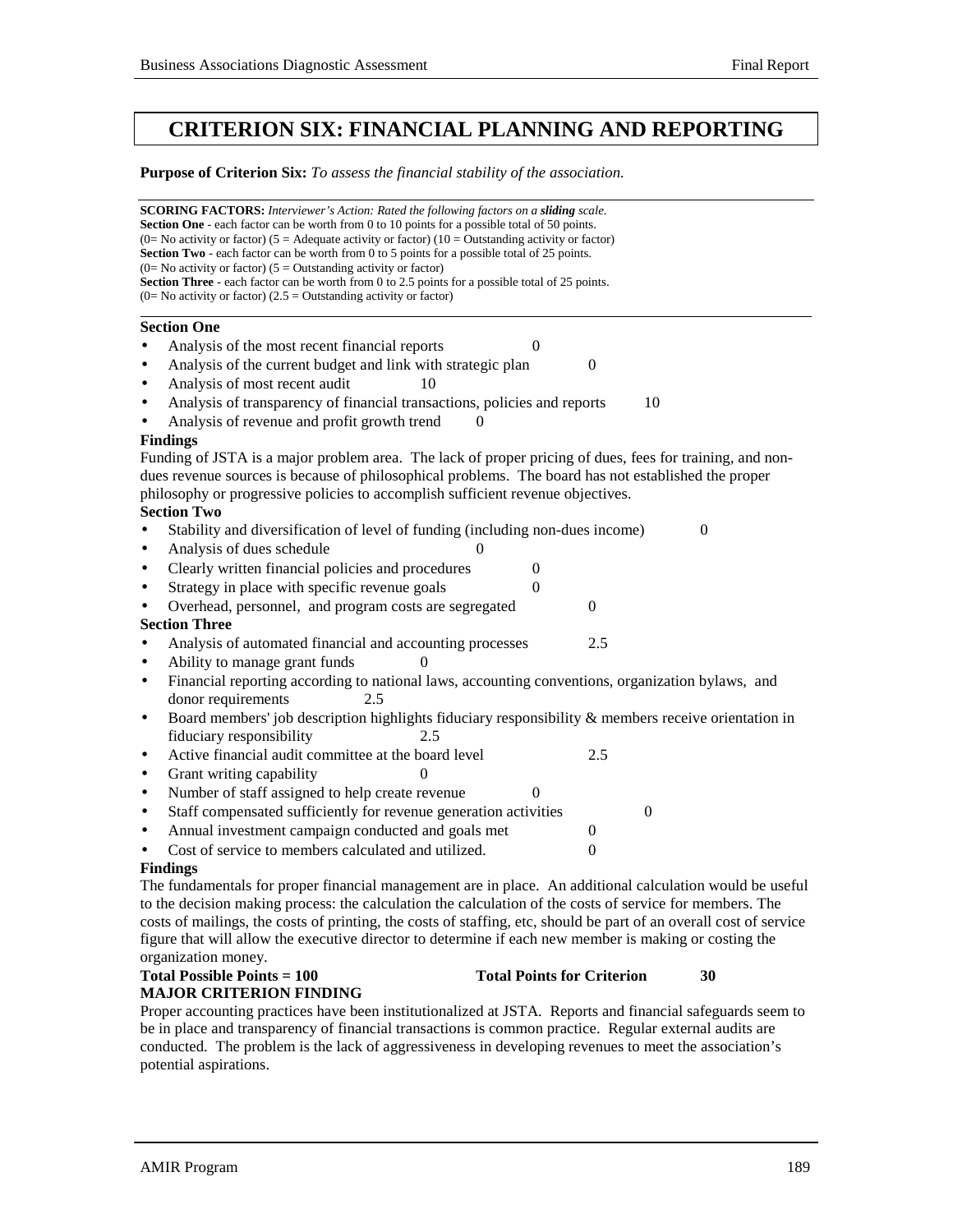### **CRITERION SEVEN: MEMBERSHIP RECRUITMENT**

**Purpose of Criterion Seven:** *To assess how the association attracts and keeps members.*

**SCORING FACTORS:** *Interviewer's Action: Rated the following factors on a sliding scale.* **Section One** - each factor can be worth from 0 to 10 points for a possible total of 50 points. (0= No activity or factor) (5 = Adequate activity or factor) (10 = Outstanding activity or factor) **Section Two** - each factor can be worth from 0 to 5 points for a possible total of 25 points.  $(0=$  No activity or factor)  $(5 =$  Outstanding activity or factor) Section Three - each factor can be worth from 0 to 2.5 points for a possible total of 25 points.  $(0=$  No activity or factor)  $(2.5 =$  Outstanding activity or factor)  $\overline{a}$ **Section One** Central message answering question "what's in it for me?" 5 Documentation of membership list 10 Analysis of membership brochure 10 Total number of current members & retention rate 10 Membership directory 10 **Findings** With a compulsory membership for Jordanian travel agents, an aggressive membership effort is unnecessary. Basic documentation has been developed, but very little marketing is underway at the present time. **Section Two** • Membership recruitment plan & system 5 Total number of new members within the past year 2.5 • Estimate of the total number of potential members 5 Percent of total potential members that are currently actual members  $\qquad 5$ New member orientation outline and handout material **Section Three** • List benefits of membership as opposed to listing only the programs and activities 2.5 • Formal orientation session for new members • Committee preference cards sent annually to members 0 • New members immediately invited to serve on a committee 0 • Analysis of membership application 2.5 • Set targets for number of members to be acquired  $\qquad \qquad 0$ • Non-dues income  $&$  strategy to promote member discounts  $0$ **• Orientation handout materials** 0 • Certificates and awards 2.5 Other volunteer recognition devices 2.5 **Findings** While some fundamental membership devices are in place, JSTA could improve its approach considerably by utilizing more professional techniques that have proved to work elsewhere. **Total Possible Points = 100 Total Points for Criterion 72.5 MAJOR CRITERION FINDING**

Compulsory membership should be eliminated and JSTA should become a market-driven association that is forced to provide needed services and promote tourism in Jordan.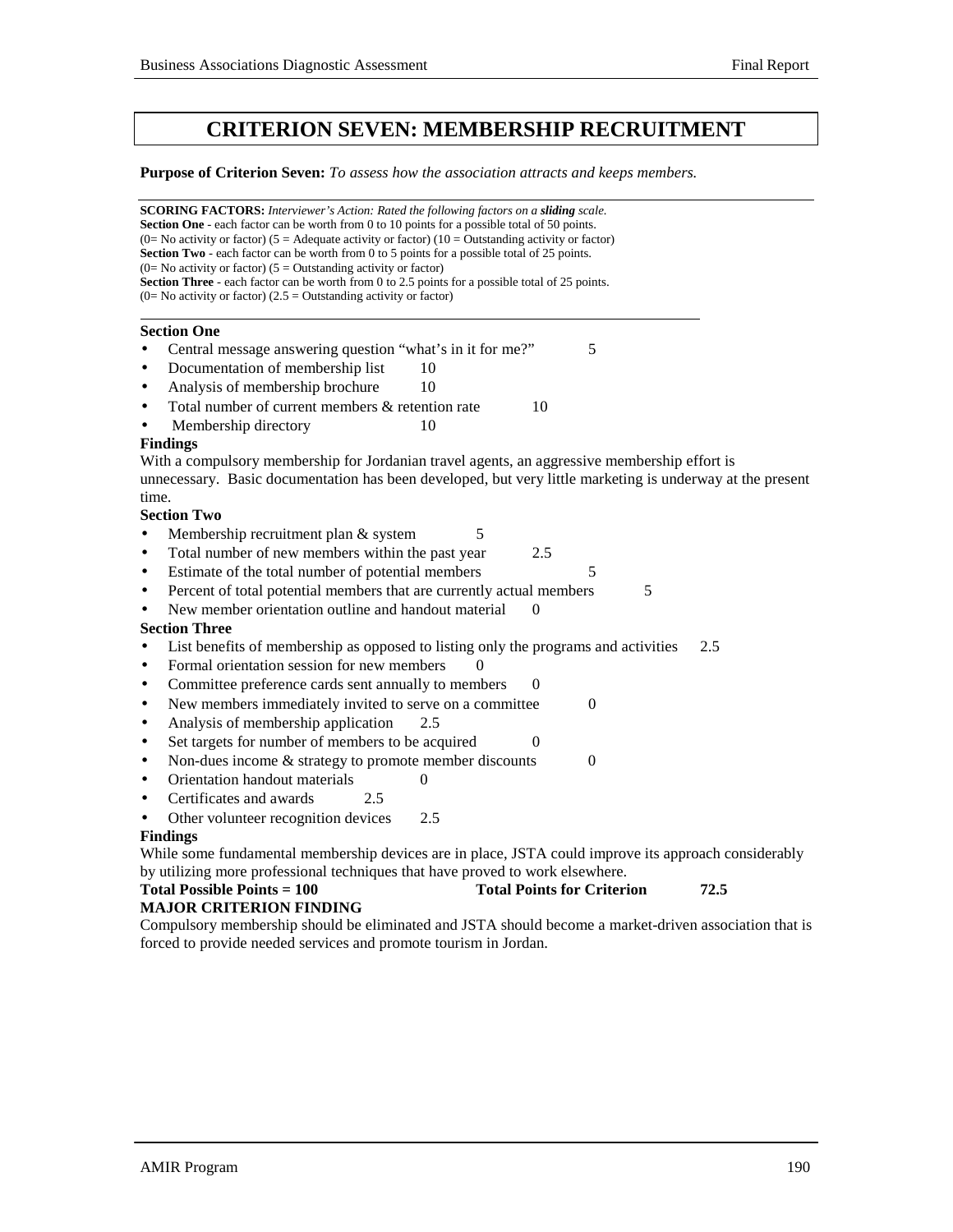### **CRITERION EIGHT: COMMUNICATION & PUBLIC RELATIONS**

#### **Purpose of Criterion Eight:** *To assess the association's communication and public relation capabilities.*

| <b>SCORING FACTORS:</b> Interviewer's Action: Rated the following factors on a sliding scale.<br>Section One - each factor can be worth from 0 to 10 points for a possible total of 50 points. |                                         |
|------------------------------------------------------------------------------------------------------------------------------------------------------------------------------------------------|-----------------------------------------|
| (0= No activity or factor) (5 = Adequate activity or factor) (10 = Outstanding activity or factor)                                                                                             |                                         |
| Section Two - each factor can be worth from 0 to 5 points for a possible total of 25 points.                                                                                                   |                                         |
| (0= No activity or factor) ( $5 =$ Outstanding activity or factor)                                                                                                                             |                                         |
| Section Three - each factor can be worth from 0 to 2.5 points for a possible total of 25 points.<br>$(0=$ No activity or factor) (2.5 = Outstanding activity or factor)                        |                                         |
|                                                                                                                                                                                                |                                         |
| <b>Section One</b>                                                                                                                                                                             |                                         |
| Analysis of core communication message                                                                                                                                                         | $\Omega$                                |
| Comprehensiveness of the communication plan relative to the strategic plan<br>$\bullet$                                                                                                        | $\theta$                                |
| Analysis of professional communication staff<br>$\bullet$                                                                                                                                      | $\Omega$                                |
| Analysis of key target audiences<br>$\bullet$                                                                                                                                                  |                                         |
| Analysis of communication feedback mechanisms (assessment & tracking) 0<br>$\bullet$                                                                                                           |                                         |
| <b>Section Two</b>                                                                                                                                                                             |                                         |
| Communications that improve the BA's image, inform the public $\&$ increase membership 2.5<br>$\bullet$                                                                                        |                                         |
| Communication research with facts describing problems<br>$\bullet$                                                                                                                             | 2.5                                     |
| Analysis of writing for readership<br>$\bullet$                                                                                                                                                | $\overline{0}$                          |
| Correctly selected communication media<br>$\bullet$                                                                                                                                            | 2.5                                     |
| Frequency of communication campaign<br>$\bullet$                                                                                                                                               | 2.5                                     |
| <b>Section Three</b>                                                                                                                                                                           |                                         |
| Communication plan that covers all parts of strategic plan<br>$\bullet$                                                                                                                        | $\boldsymbol{0}$                        |
| Analysis of newsletter<br>0<br>$\bullet$                                                                                                                                                       |                                         |
| Analysis of magazine<br>0<br>٠                                                                                                                                                                 |                                         |
| Analysis of action bulletins<br>$\Omega$<br>$\bullet$                                                                                                                                          |                                         |
| Analysis of program brochures<br>$\theta$<br>$\bullet$                                                                                                                                         |                                         |
| Analysis of news releases and media kit<br>$\bullet$                                                                                                                                           | $\theta$                                |
| Analysis of Web site or Web sites<br>$\bullet$                                                                                                                                                 | 1                                       |
| Existence of crisis management plan<br>$\theta$<br>$\bullet$                                                                                                                                   |                                         |
| Executive awareness of importance of communication efforts<br>$\bullet$                                                                                                                        | $\boldsymbol{0}$                        |
| Staff awareness of importance of communication efforts                                                                                                                                         | $\theta$                                |
| <b>Total Possible Points = 100</b>                                                                                                                                                             | <b>Total Points for Criterion</b><br>11 |
| <b>MAJOR CRITERION FINDING</b>                                                                                                                                                                 |                                         |
| Organizational philosophy, membership development, and communications are the weak links for JSTA.                                                                                             |                                         |
| More time, money, manpower, and brainpower should be used in concentrating on how best to "tell                                                                                                |                                         |

Jordan's story to the world."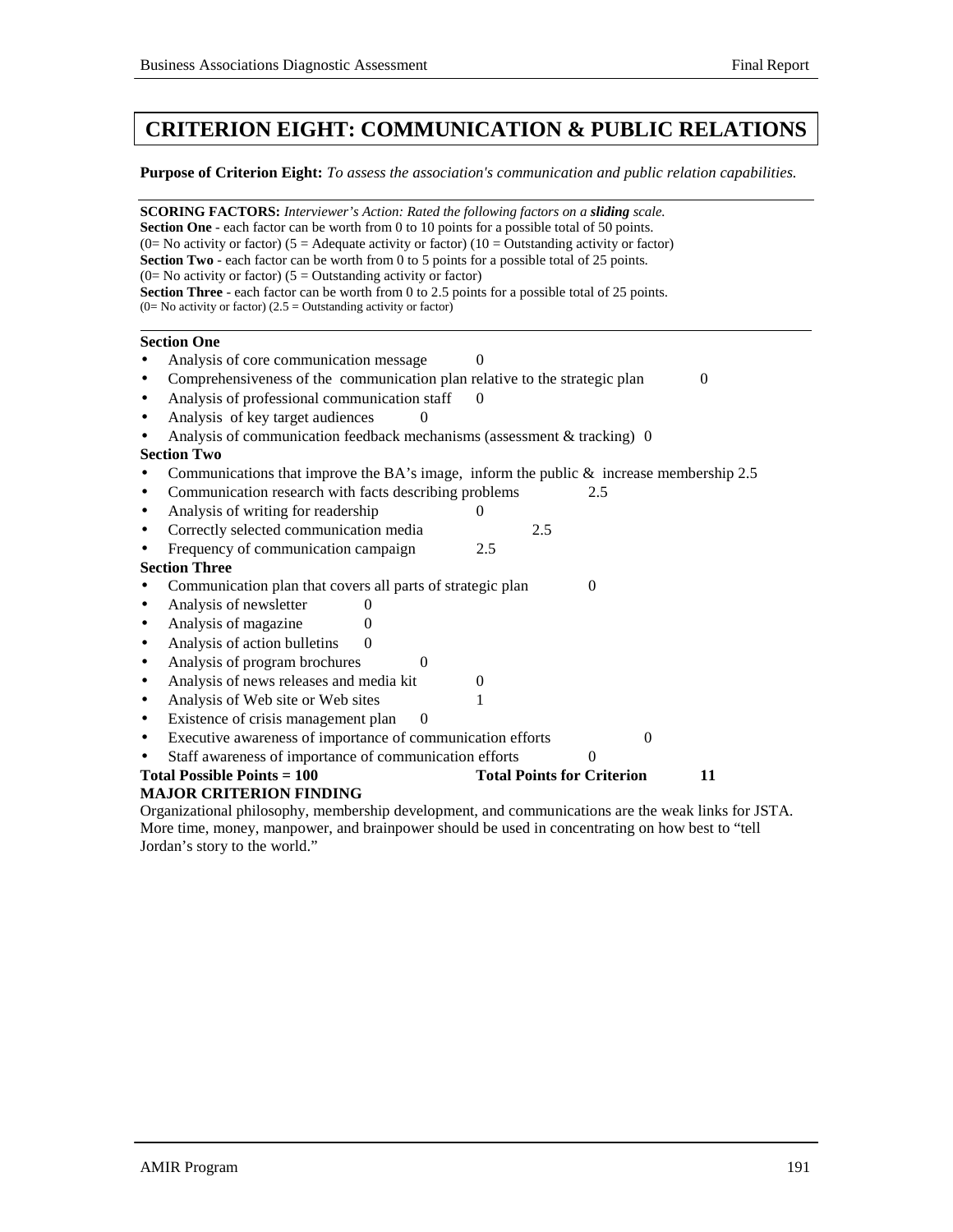### **CRITERION NINE: GOVERNMENT AFFAIRS**

**Purpose of Criterion Nine:** *To assess the levels of competence and sophistication of the association's government affairs program.*

| <b>SCORING FACTORS:</b> Interviewer's Action: Rated the following factors on a sliding scale.                         |
|-----------------------------------------------------------------------------------------------------------------------|
| <b>Section One</b> - each factor can be worth from 0 to 10 points for a possible total of 50 points.                  |
| (0= No activity or factor) (5 = Adequate activity or factor) (10 = Outstanding activity or factor)                    |
| <b>Section Two</b> - each factor can be worth from 0 to 5 points for a possible total of 25 points.                   |
| (0= No activity or factor) ( $5 =$ Outstanding activity or factor)                                                    |
| <b>Section Three</b> - each factor can be worth from 0 to 2.5 points for a possible total of 25 points.               |
| (0= No activity or factor) (2.5 = Outstanding activity or factor)                                                     |
| <b>Section One</b>                                                                                                    |
| Analysis of public policies that prohibit job creation<br>$\bullet$<br>5                                              |
| Analysis of obstacles to overcome to achieve economic growth<br>$\bullet$<br>5                                        |
| Analysis of business association's adopted government policy positions<br>5<br>$\bullet$                              |
| Professional capabilities of government affairs staff<br>0<br>$\bullet$                                               |
| Analysis of issue briefs produced by the business association<br>$\mathbf{0}$<br>$\bullet$                            |
| <b>Findings</b>                                                                                                       |
| JSTA may be doing an effective job of advocating some changes in public policy that will help its                     |
| members, but is not documenting its approaches or achievements.                                                       |
| <b>Section Two</b>                                                                                                    |
| Establishment of public policy advocacy committee<br>5<br>$\bullet$                                                   |
| Availability of staff to research legal and economic issues 0<br>$\bullet$                                            |
| List of priority issues<br>$\bullet$<br>$\mathbf{\Omega}$                                                             |
| Analysis of research reports produced or authorized<br>$\theta$<br>$\bullet$                                          |
| Analysis of reports to the board and the membership on government affairs activities<br>$\boldsymbol{0}$<br>$\bullet$ |
| <b>Section Three</b>                                                                                                  |
| Analysis of business association's participation in anti-corruption program 0<br>$\bullet$                            |
| Analysis of government tax policies effect on business association's members<br>$\boldsymbol{0}$<br>$\bullet$         |
| Tracking proposals through the legislative process<br>0<br>$\bullet$                                                  |
| Testimony before public bodies on key issues<br>2.5<br>$\bullet$                                                      |
| Grass roots campaign efforts<br>0<br>$\bullet$                                                                        |
| Coalition building efforts of association<br>2.5<br>$\bullet$                                                         |
| Understanding of the political dynamics of the nation<br>2.5<br>$\bullet$                                             |
| Member education program on public policy<br>2.5<br>$\bullet$                                                         |
| Ability to build public support for government policy changes<br>$\mathbf{0}$<br>$\bullet$                            |
| Ability to launch a letter writing campaign on key issues<br>$\boldsymbol{0}$<br>$\bullet$                            |
| <b>Findings</b>                                                                                                       |
| There is little evidence that the wide variety of available advocacy techniques have been explored or                 |
| utilized.                                                                                                             |
| <b>Total Possible Points = 100</b><br><b>Total Criterion Points</b><br>30                                             |

### **MAJOR CRITERION FINDING**

In all fairness, JSTA has been a sounding board for the government and over the years has made several recommendations that have been adopted by the Ministry of Tourism. The time, however, has come to completely rethink JSTA's approach to influencing public policy.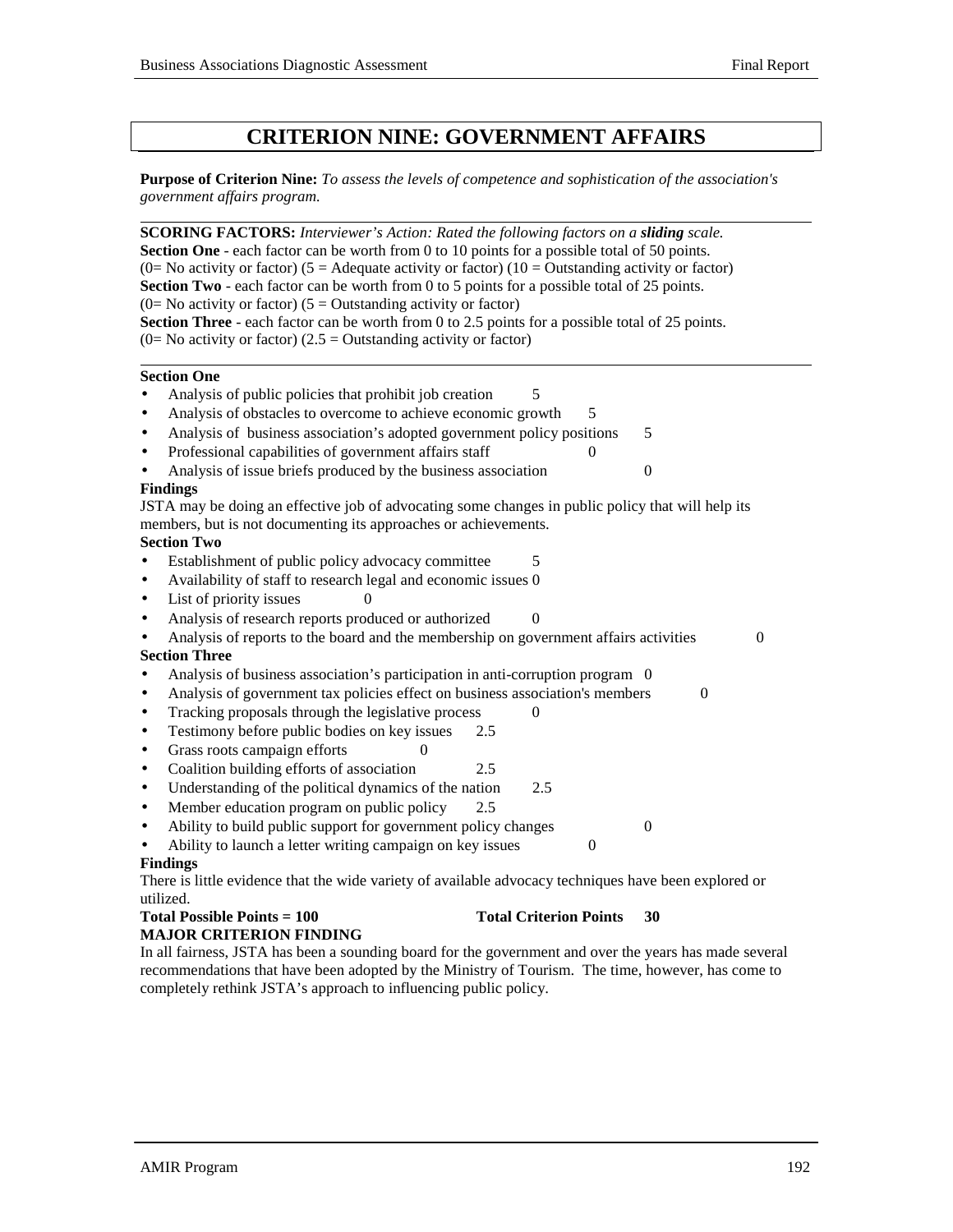#### **CRITERION TEN: MANAGEMENT SYSTEMS AND USE OF INFORMATION TECHONOLOGY**

**Purpose of Criterion Ten:** *To assess the association's management systems, information technology, and hardware capacity.*

**SCORING FACTORS:** *Interviewer's Action: Rated the following factors on a sliding scale.* **Section One** - each factor can be worth from 0 to 10 points for a possible total of 50 points. (0= No activity or factor) (5 = Adequate activity or factor) (10 = Outstanding activity or factor) **Section Two** - each factor can be worth from 0 to 5 points for a possible total of 25 points.  $(0=$  No activity or factor) (5 = Outstanding activity or factor) **Section Three** - each factor can be worth from 0 to 2.5 points for a possible total of 25 points.  $(0=$  No activity or factor)  $(2.5 =$  Outstanding activity or factor) **Section One** • Analysis of overall information technology systems to streamline activities (i.e. Microsoft Project for planning, MS Outlook prompts, MS Access for databases to generate mailing lists, labels, etc) 0 Executive computer and technology philosophy 5 Staff computer efficiency and technical capabilities 5 Operational policies  $\&$  procedures manuals  $\qquad$  0 Documentation of record-keeping activities 5 **Section Two** Availability and utilization of database software 0 Analysis of Web site(s)  $2.5$ • Analysis of forms used in accordance with Operational Policies & Procedure manual 0 Analysis of specific system hardware 2.5 Utilization of e-business capacity 0 **Finding** A Web site with very minimal information has been installed on the Internet. **Section Three** Study of e-mail utilization 0 • Analysis of written communications – business letters brochures, faxes, e-mails, etc. 2.5 Analysis of networking capabilities  $\qquad 0$ Utilization of fax machine networks 2.5 • Analysis of printing capabilities 2.5 • Analysis of copying capabilities 2.5 • Analysis of scanning capabilities 0 Assessment of desktop publishing capabilities 0 Evidence of technology upgrade awareness  $\qquad 0$ Evidence of technology upgrade plans 0 **Findings** Though JSTA is a technology driven organization in its training program, it has not carried that technology over into its programming. Upgrades are in order and seeking new ways to utilize existing and future technology should be on the management's agenda. **Total Possible Points = 100 Total Points for Criterion 30**

### **MAJOR CRITERION FINDING**

JSTA has insufficient management systems, information technology, and hardware capacity in place to accomplish its existing mission and objectives.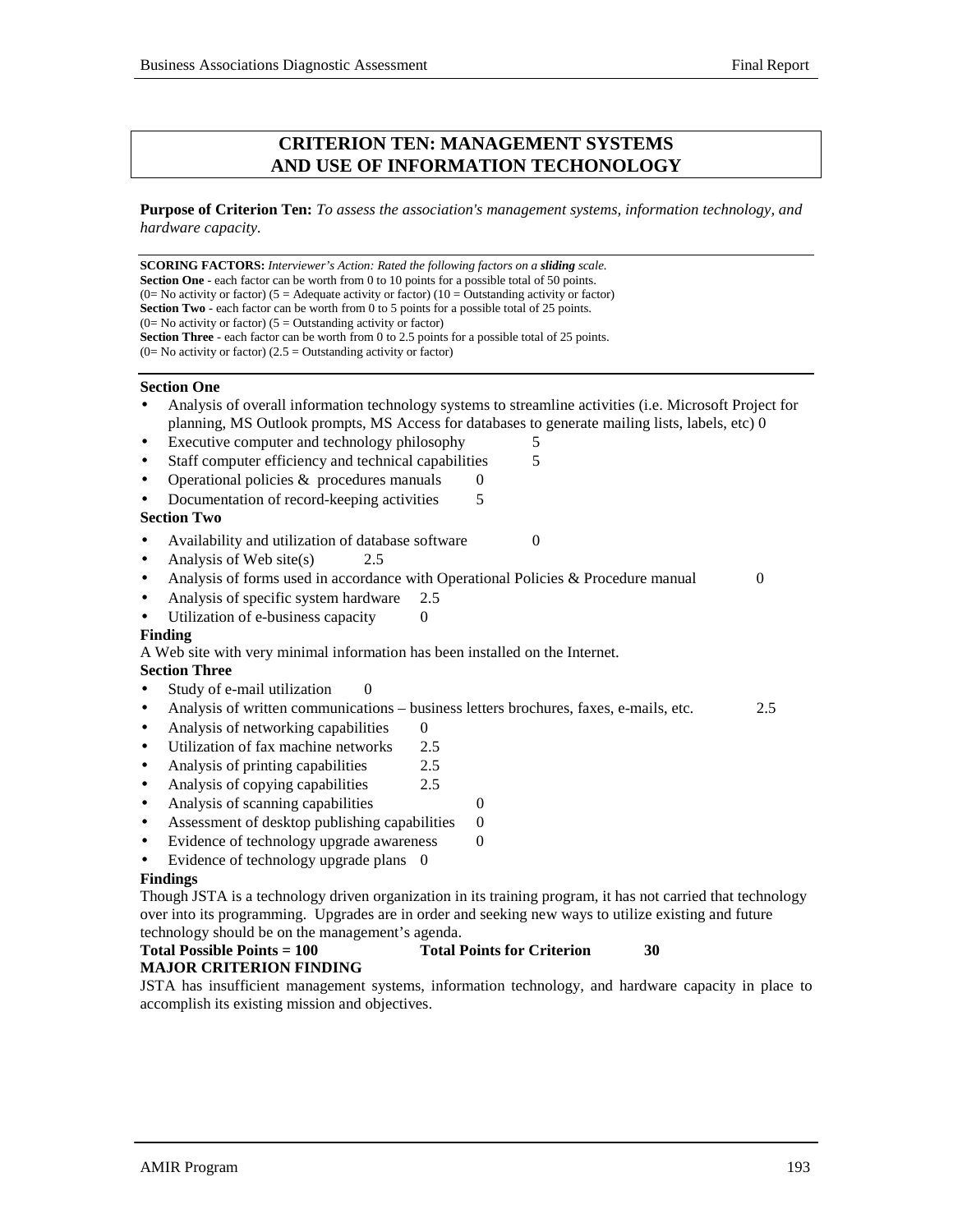### **SUMMARY SHEET FOR POINTS**

| <b>Criterion One: Mission, Objectives, and Documents</b>              | Points 45 |
|-----------------------------------------------------------------------|-----------|
| <b>Criterion Two: Governing Body, Officers, and Directors</b>         | Points 73 |
| <b>Criterion Three: Organizational Structures</b>                     | Points 63 |
| <b>Criterion Four: Programs, Services, and Activities</b>             | Points 43 |
| <b>Criterion Five: Association Staff</b>                              | Points 43 |
| <b>Criterion Six: Financial Planning and Reporting</b>                | Points 30 |
| <b>Criterion Seven: Membership Development and Recruiting</b>         | Points 73 |
| <b>Criterion Eight: Communications and Public Relations</b>           | Points 11 |
| <b>Criterion Nine: Government Affairs</b>                             | Points 30 |
| <b>Criterion Ten: Management Systems &amp; Information Technology</b> | Points 30 |

## **Total Criteria Points 441**

## **FORMULA: Total Criteria Points divided by 1000 equals percentage score. 441/1000 =.441/100=44%**

## **Jordan Society of Tourists & Travel Agents COMPARATIVE RATIO SCORE 44%**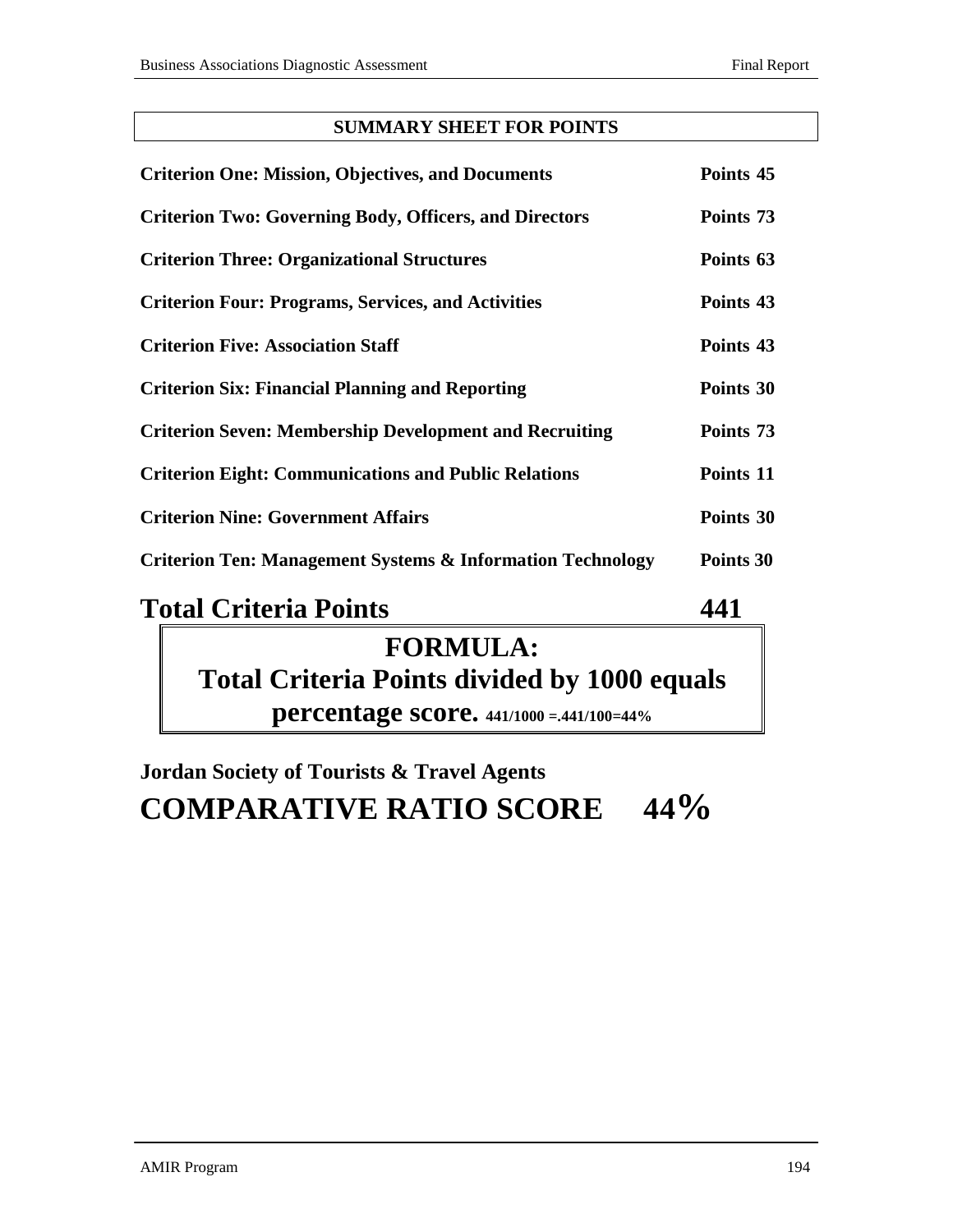## **Certification Statement**

Therefore, the Jordan Society of Tourists & Travel Agents, a business association received a 44 percentage score, which illustrates that the association has met that percentage of standards when compared to an international model association of 100 percent.

**Date of interview: 3/12/02 Name of the Interviewer: Larry Milner, CAE**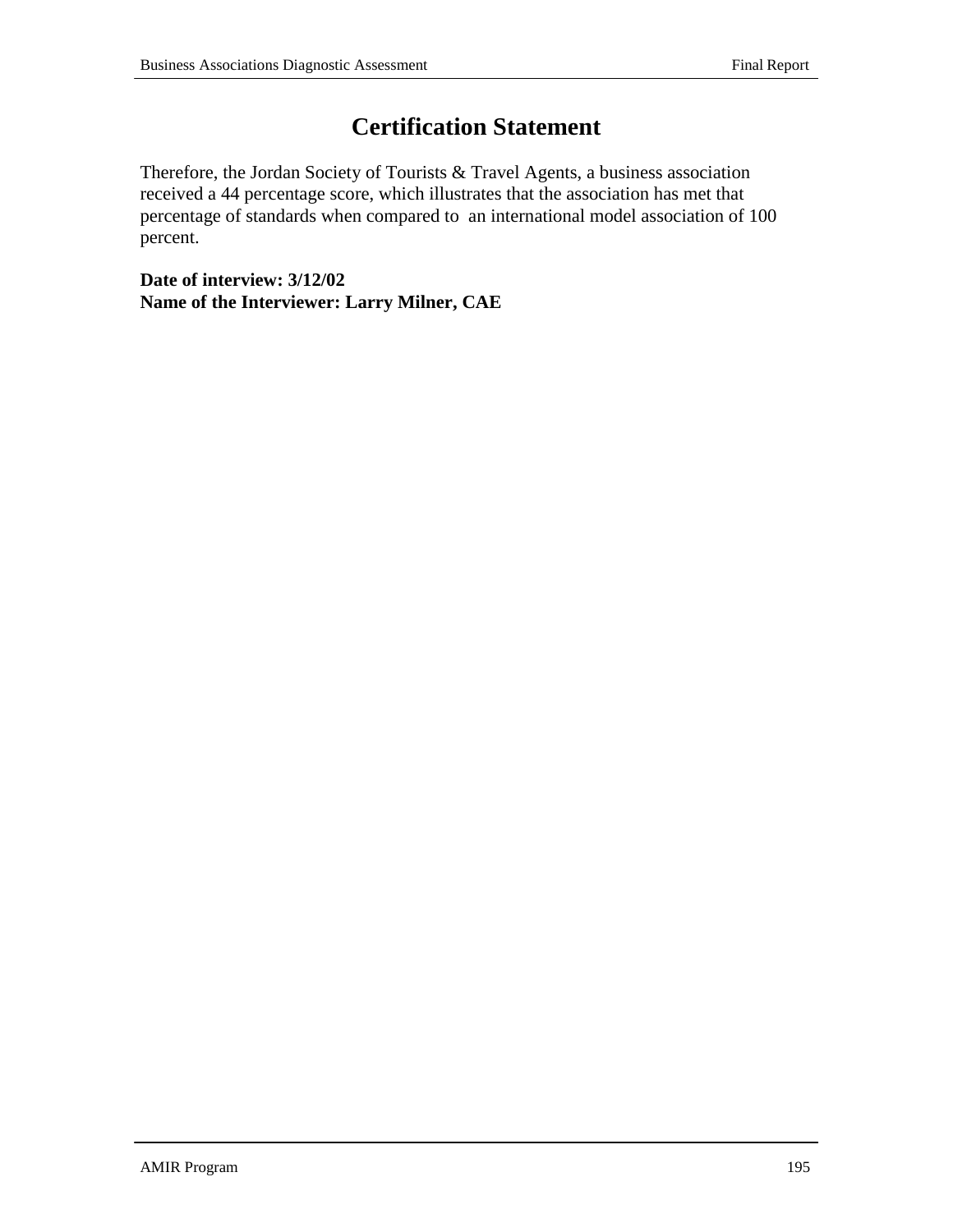### **APPENDIX ONE BUSINESS ASSOCIATION DIAGNOSTIC GUIDELINE STRATEGY AND METHODOLOGY**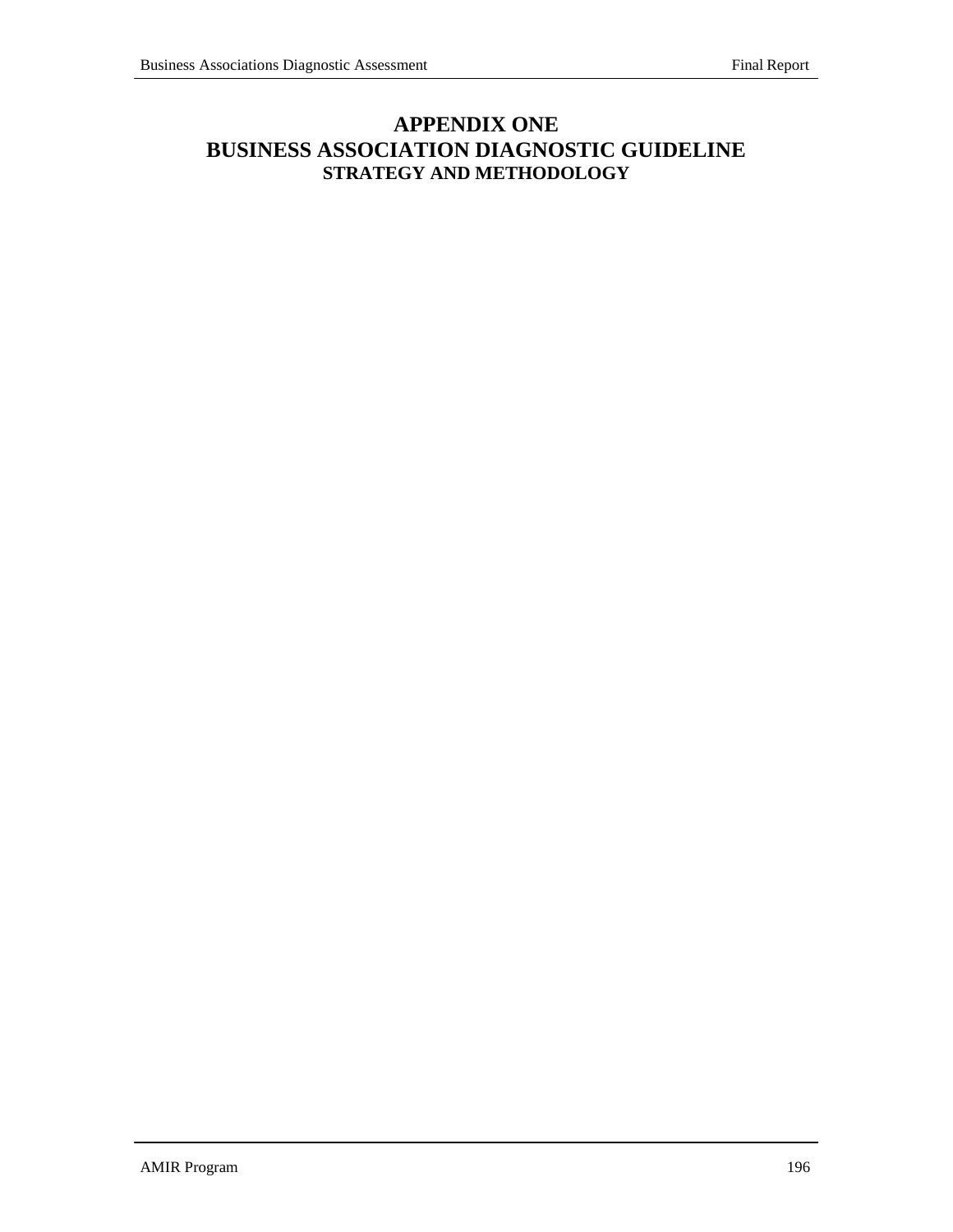### **BUSINESS ASSOCIATION DIAGNOSTIC GUIDELINE STRATEGY AND METHODOLOGY**

Business associations will be diagnosed based on their primary mission of (a) advocating improvement of public policies; (b) developing industry standards or codes of conduct for their members; and/or (c) promoting members' economic expansion. This diagnostic tool uses ten criteria for organizational success. Each criterion will compare an association to an international model to determine if it meets standards set by the model. The term association in this document includes business associations, chambers of commerce, professional societies, nonprofit and nongovernmental organizations. Though some of the model's management principles have been developed over many decades from efforts

of the U.S. Chamber of Commerce<sup>3</sup> and the American Society of Association Executives<sup>4</sup>, this international model has been designed to apply to organizations throughout the world.

> **BUSINESS ASSOCIATION ORGANIZATIONAL CRITERIA Criterion One: Mission, objectives, and documentation Criterion Two: Governing body, officers, and directors Criterion Three: Organizational structures and documents Criterion Four: Programs and services Criterion Five: Association staff Criterion Six: Financial planning and reporting Criterion Seven: Membership development and retention Criterion Eight: Communications and public relations Criterion Nine: Government affairs Criterion Ten: Management systems and use of information technology**

### **CRITERIA INDICATORS**

To determine if an association meets the model's standards, certain organizational FACTORS for each criterion will be measured. The FACTORS are based on (1) documentation of fundamental functions; (2) answers to key structural and operational questions; and (3) descriptions of major activities. Each FACTOR has been given a numerical value. The scoring of the FACTOR will be based on achieving standard management criteria.

### **RATINGS**

Each of the ten **BUSINESS ASSOCIATION ORGANIZATIONAL CRITERION** listed above is divided into three sections. Each section is prioritized and weighted in order *of importance to the success* of the organization being studied. The ratings in Section One of each Criterion are based on a **SLIDING SCALE OF 0 TO 10** (0 = non-existent or lowest rating and  $10$  = excellent or highest rating). The ratings in Section Two of each Criterion are based on a **SLIDING SCALE OF 0 TO 5** (0 = non-existent or lowest rating and  $5$  = excellent or highest rating). The ratings in Section Three of each Criterion are based on a **SLIDING SCALE OF 0 TO 2.5** ( $0 =$  non-existent or lowest rating and  $2.5 =$  excellent or highest rating).

l

<sup>3</sup> The Accreditation Program of the U.S. Chamber of Commerce: A Guide to Organization Analysis and Evaluation, U.S. Chamber of Commerce, 1998.

<sup>4</sup> Peer Review Program, American Society of Association Executives Association, 1998.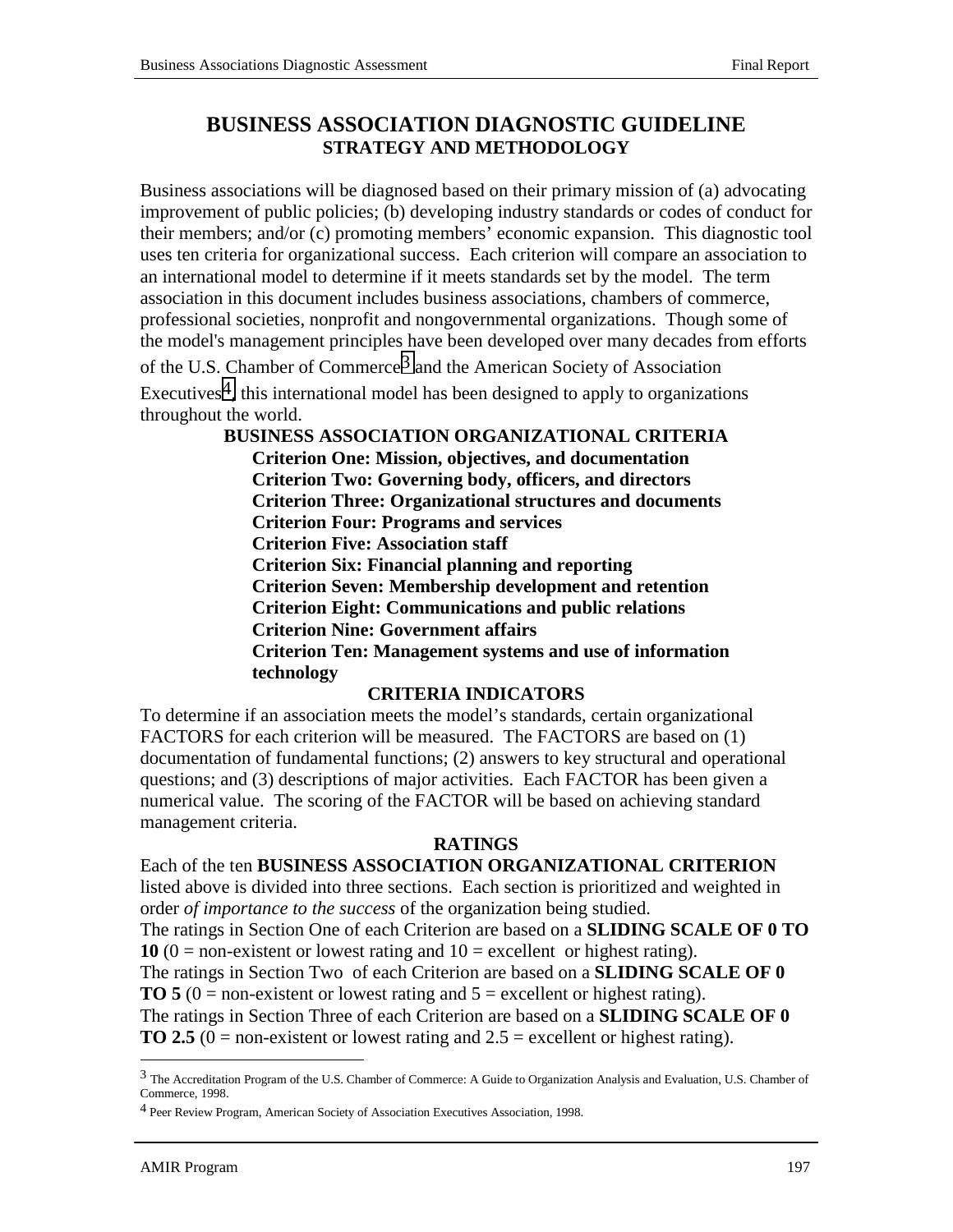Judgments for ratings on these scales will be based on these values—qualities, quantities, results, membership acceptance, refinements, completeness, and/or value to the overall mission of the organization.

### **COMPARATIVE RATIO SCORE**

The final comparative ratio is an indication of the strength of an association compared to the ideal international model. The assessment points will be added, then divided by 1000—the total number of possible points—to arrive at a percentage score. For example: an association may have criteria ratings adding to 780 points out of a possible 1000. Using the Summary Sheet formula such a rating illustrates that the association has met 78 percent of the ideal standards when compared to the international model association of 100 percent.

### **IMPORTANT NOTE TO INTERVIEWER**

Instead of constantly repeating verbiage, please add "action verbs" and details where appropriate to each factor. For example: "Vision Statement" is the first factor in Criterion One, Section One. The interviewer should "Analyze the vision statement for clarity and quality," Therefore, the interviewers should "*study, analyze, determine, assess, explore, understand, and/or identify*" each of the factors.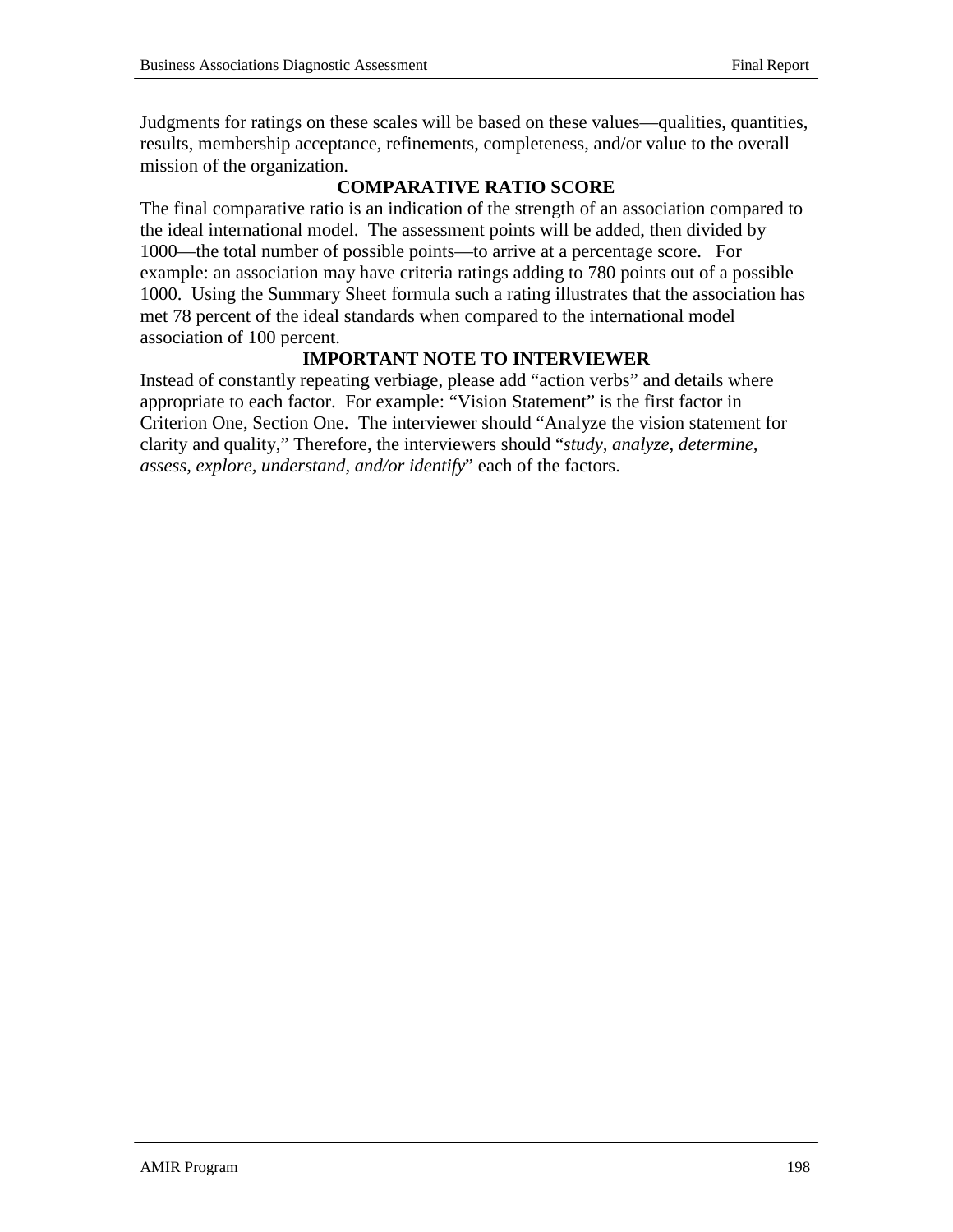### **APPENDIX TWO**

### **BUSINESS ASSOCIATION DIAGNOSTIC GUIDELINE BLANK QUESTIONNAIRE**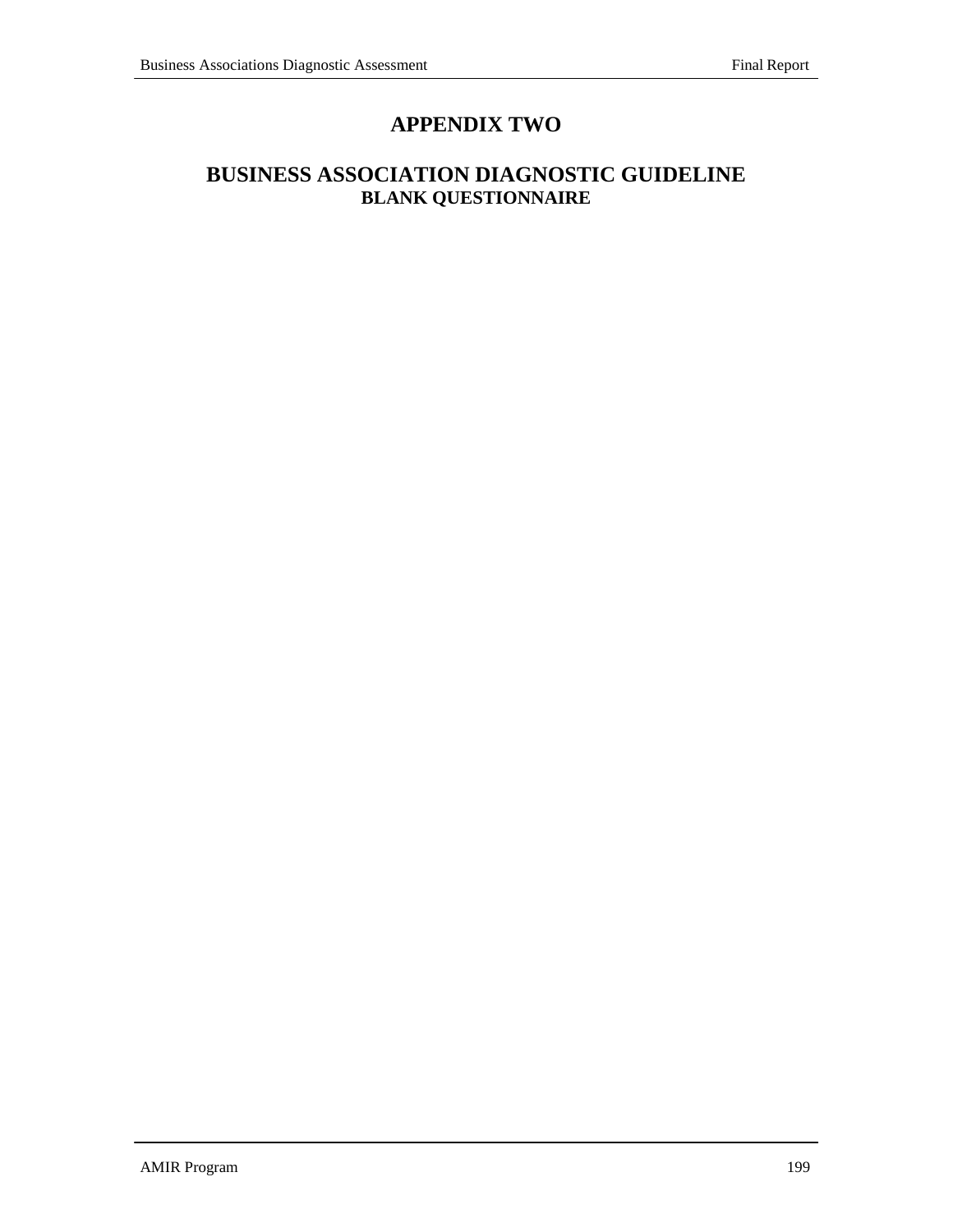## **Report For Business Association**

### LOE/F/Diagnostic Assessment Phase 1 Developed For Ibrahim Osta, BAI Leader for The AMIR-Jordan Project of Chemonics International and The Center for International Private Enterprise

By Larry S. Milner, CAE AMIR II Consultant Amman, Jordan

**March 2002**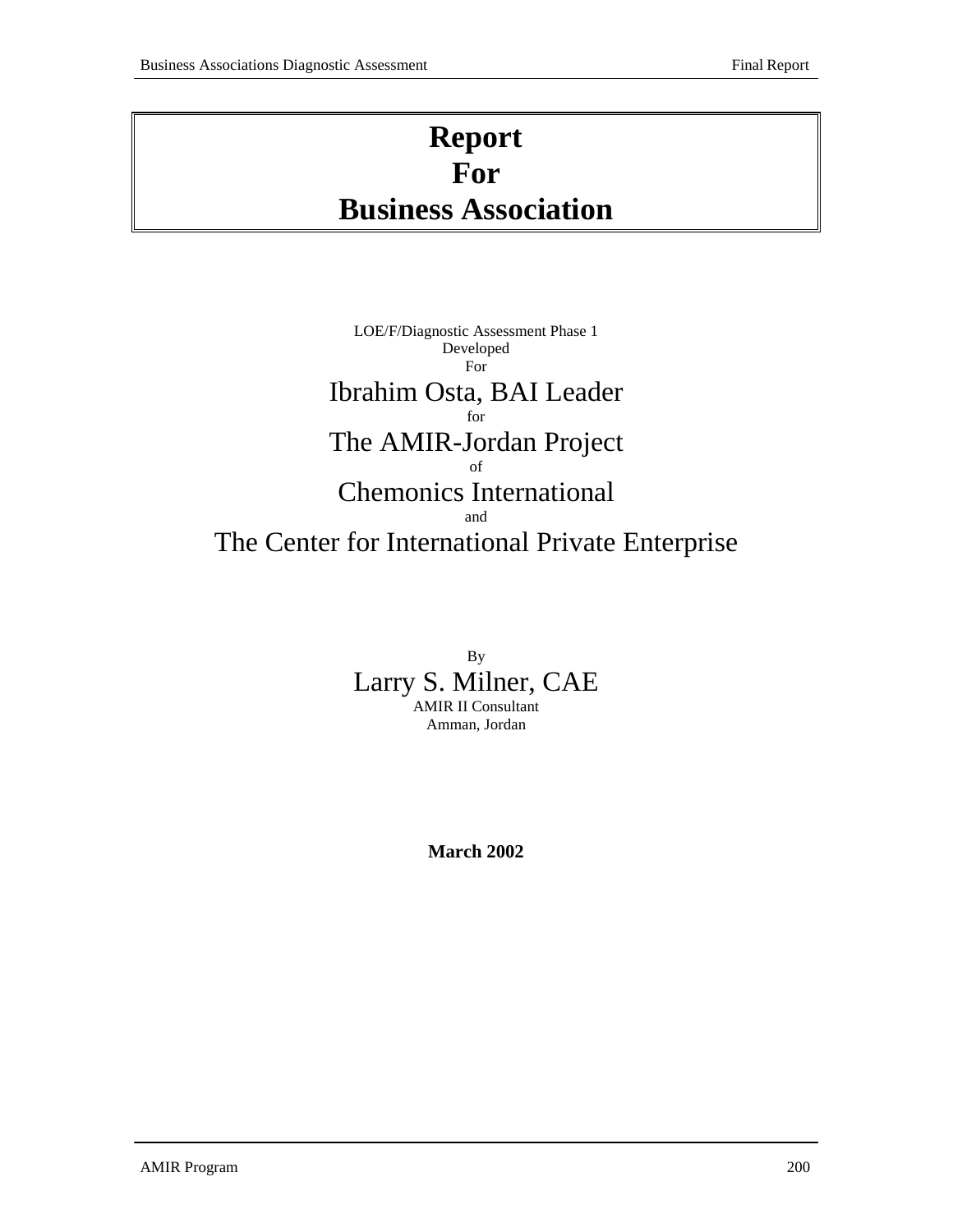### **INFORMATION ON THE BUSINESS ASSOCIATION**

Business Association name: Address: Telephone: Fax: Email: Name of Chief Volunteer: Title: Name of Chief Paid Executive: Title: Date of Organization's Founding: Budget Size: Budget In USD:

- 1. Describe the extent to which your association actively conducts programs or activities aimed at advocating changes in national, regional, and local public policies.
- 2. Describe the extent to which your association actively develops industry standards or codes of conduct for association members,
- 3. Does your organization conduct programs directly benefiting your members (seminars, trade leads, legal advice, etc.)?
- 4. Additional comments and observations by interviewer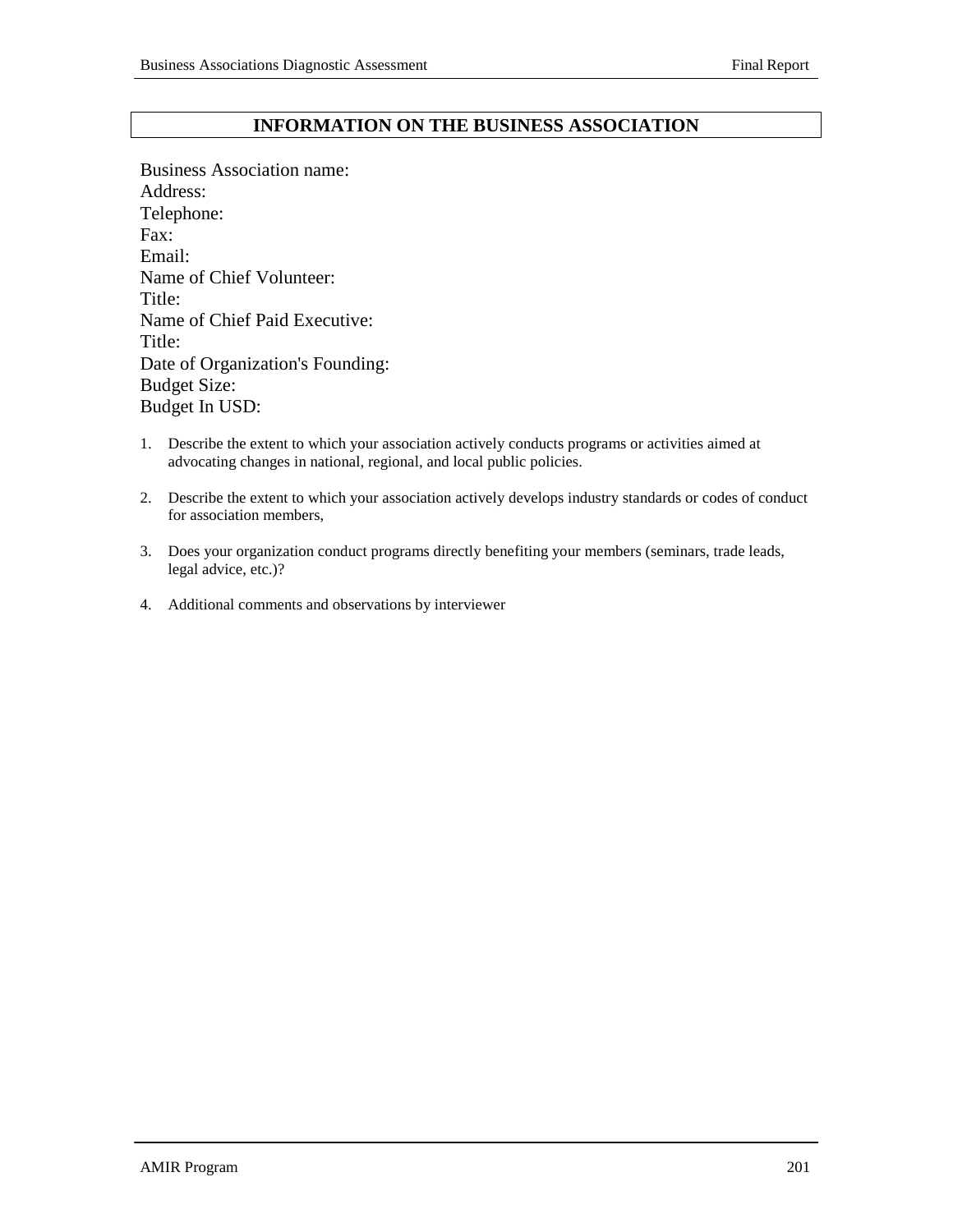### **CRITERION ONE: MISSION, OBJECTIVES AND DOCUMENTS**

**Purpose of Criterion One:** *To assess the fundamental philosophy and focus of the association from the viewpoint of the organization's volunteer and professional leaders.*

**SCORING FACTORS:** *Interviewer's Action: Rate the following factors on a sliding scale.* Section One - each factor can be worth from 0 to 10 points for a possible total of 50 points. Section Two - each factor can be worth from 0 to 5 points for a possible total of 25 points. Section Three - each factor can be worth from 0 to 2.5 points for a possible total of 25 points. The total possible score for Criterion One is 100 points

#### **Section One**

- 1. Vision Statement
- 2. Mission statement
- 3. Bylaws and charter
- 4. Membership needs assessment
- 5. Comprehensive strategic plan

#### **Section Two**

- 6. Objectives
- 7. Integrated Action Plans
- 8. Performance Audit
- 9. Minutes of Board Meetings, Executive Committee Minutes, and Minutes for Committees
- 10. Annual Report to Members on Results of Action Plans

#### **Section Three**

- 11. Understanding of the macro environment of nation
- 12. Understanding of the industry environment in nation
- 13. Understanding of the competitive environment
- 14. Business association's internal environment or culture
- 15. Understanding of the strengths of the business association
- 16. Understanding of the weaknesses of the business association
- 17. Understanding of the opportunities of the business association
- 18. Understanding of the threats to the business association
- 19. Contingency planning
- 20. Documentation of implementation of action plans

#### **ADD YOUR TOTAL POINTS Total Possible Points = 100**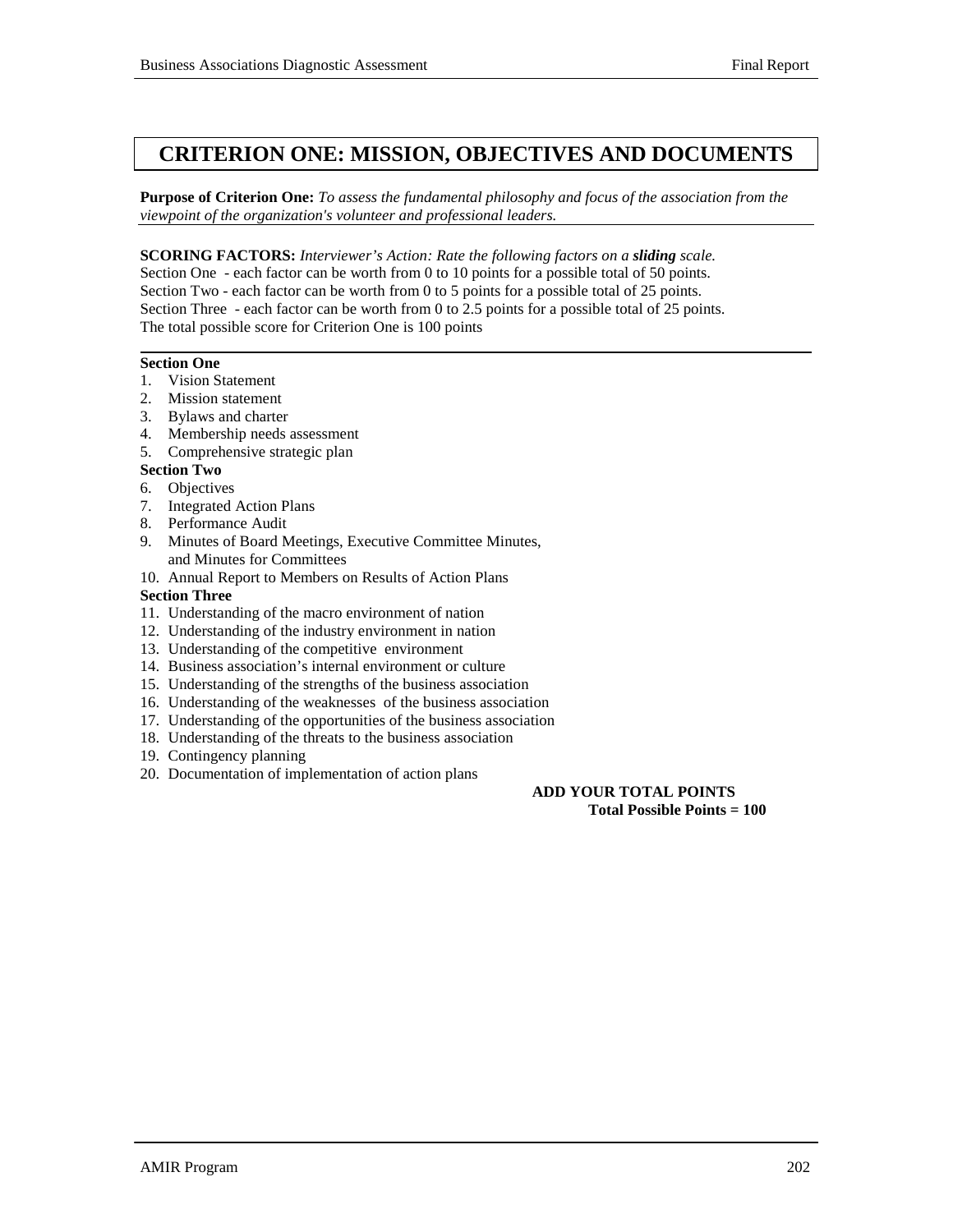### **CRITERION TWO: GOVERNING BODY, OFFICERS, AND DIRECTORS**

**Purpose of Criterion Two:** *To assess the structure and efficiency of organization's governing body.*

**SCORING FACTORS:** *Interviewer's Action: Rate the following factors on a sliding scale.* Section One - each factor can be worth from 0 to 10 points for a possible total of 50 points. Section Two - each factor can be worth from 0 to 5 points for a possible total of 25 points. Section Three - each factor can be worth from 0 to 2.5 points for a possible total of 25 points.

The total possible score for Criterion Two is 100 points

#### **Section One**

l

- 1. Effective bylaws/constitution
- 2. Commitment of officers to association (time & resources)
- 3. Decision making capabilities and willingness of board
- 4. Avoidance of micromanagement by the board
- 5. Volunteer officers' background / industry positions held by officers

#### **Section Two**

- 6. Attendance at general membership meetings
- 7. Community position of officers & relevant educational background
- 8. Officer-orientation plan, training and association material
- 9. Job descriptions for officers and directors
- 10. Term limits of officers

#### **Section Three**

- 11. Staggered terms for officers
- 12. Board culture
- 13. Board procedures
- 14. Board agendas
- 15. Board reports
- 16. General membership meeting
- 17. Proper agendas for strategic planning, brainstorming, administrative, and project planning meetings
- 18. Attendance at board meetings
- 19. Length of board meetings
- 20. Participation of all directors in board meetings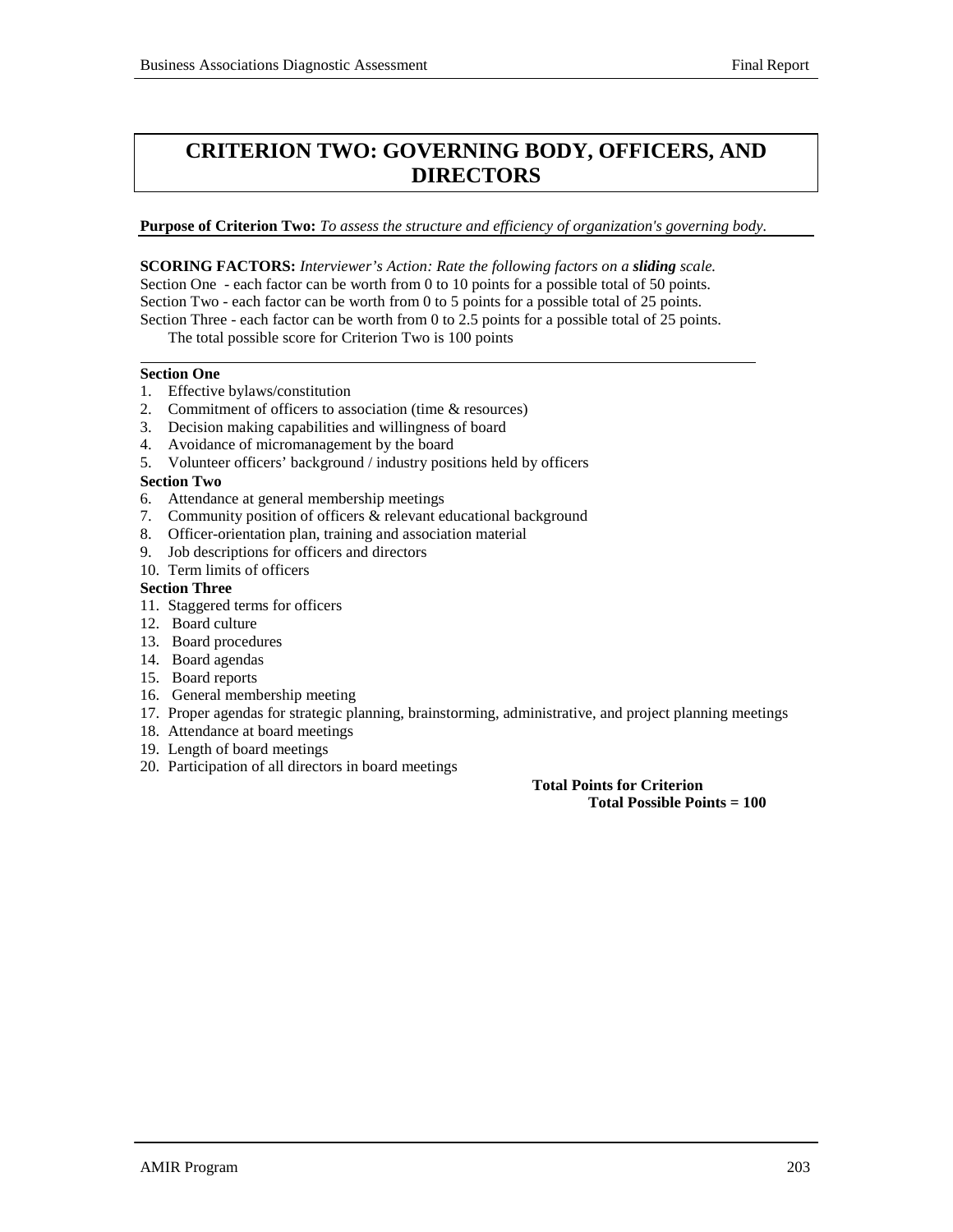### **CRITERION THREE: ORGANIZATIONAL STRUCTURE**

#### **Purpose of Criterion Three:** *To assess the organization's adherence to sound management principles.*

**SCORING FACTORS:** *Interviewer's Action: Rate the following factors on a sliding scale.* Section One - each factor can be worth from 0 to 10 points for a possible total of 50 points. Section Two - each factor can be worth from 0 to 5 points for a possible total of 25 points. Section Three - each factor can be worth from 0 to 2.5 points for a possible total of 25 points. The total possible score for Criterion Three is 100 points

#### **Section One:**

l

- 1. Analysis of appropriateness and effectiveness of department/division structures
- 2. Regular board meetings
- 3. Minutes of board meetings
- 4. Staff understanding of and support to structure of organization
- 5. Well-defined decision-making process

#### **Section Two**

- 6. Published organizational chart
- 7. Regular committee meetings
- 8. Minutes of committee meetings
- 9. Relationships between board and members
- 10. Relationships between board and staff

#### **Section Three**

- 11. Number of standing committees
- 12. Number of special task forces, ad hoc groups, and number/description of affiliate groups
- 13. Staff exposure to the board
- 14. Documentation of committee structure
- 15. Staff assignments to manage board functions & committees
- 16. Committee orientation plan and materials
- 17. Documentation of committee reports
- 18. Analysis of committee chairs
- 19. Lists of board and committee members .
- 20. Committee chair and member orientation materials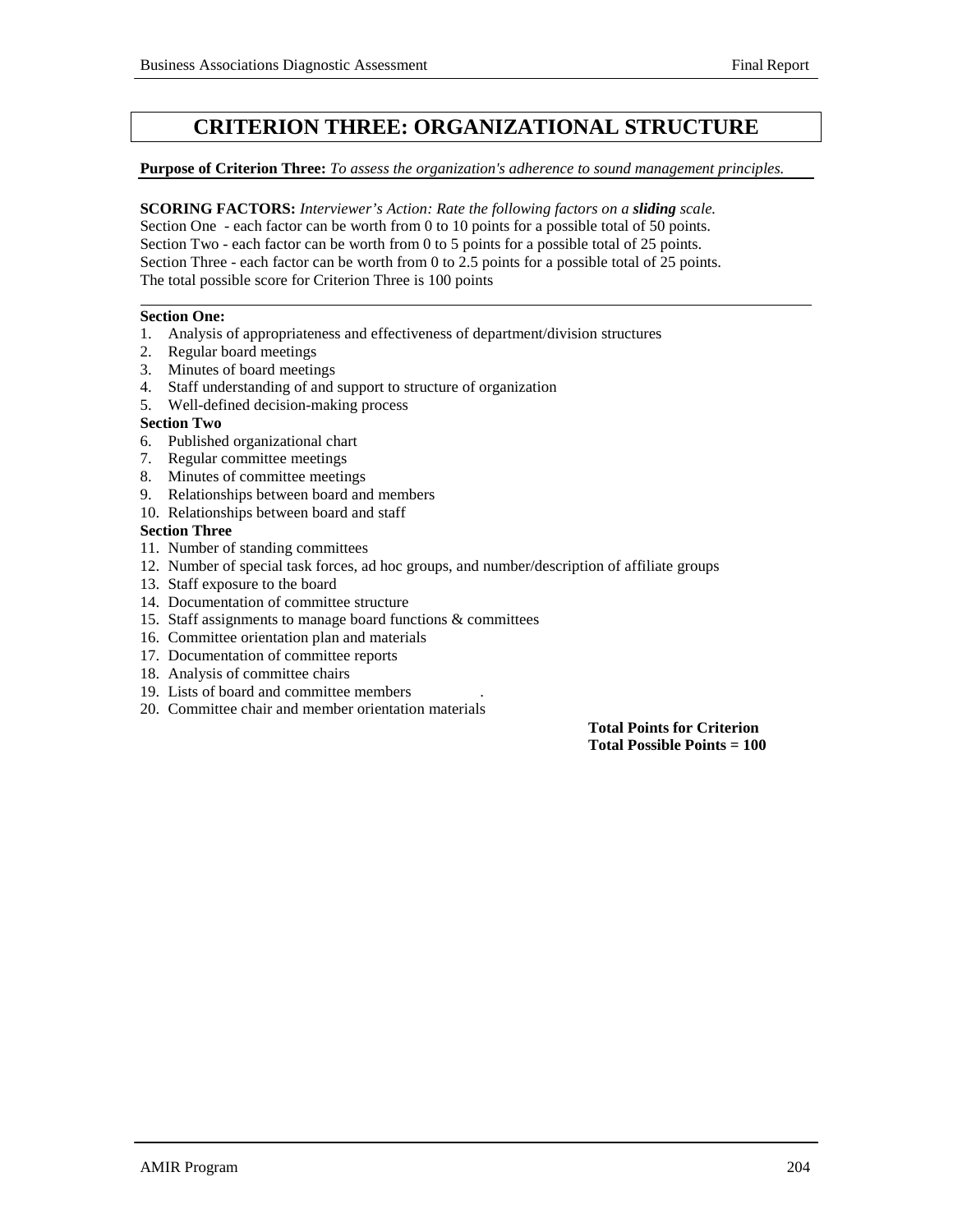### **CRITERION FOUR: PROGRAMS AND ACTIVITIES**

**Purpose of Criterion Four:** *To analyze the details of the organization's programs and activities to determine the effectiveness of the association's planning and programming process.*

**SCORING FACTORS:** *Interviewer's Action: Rate the following factors on a sliding scale* Section One - each factor can be worth from 0 to 10 points for a possible total of 50 points. Section Two - each factor can be worth from 0 to 5 points for a possible total of 25 points. Section Three - each factor can be worth from 0 to 2.5 points for a possible total of 25 points. The total possible score for Criterion Four is 100 points

#### **Section One**

l

- 1. Analysis of major focus of Program of Work
- 2. Explanation of the Program of Work's superordinate goal
- 3. Analysis of specific goals of Program of Work
- 4. Identification of measurements of success
- 5. Analysis of results of previous time period

#### **Section Two**

- 6. Achievability of stated goals
- 7. Available manpower and monetary resources
- 8. Length of time for tangible achievements & realistic deadlines for results
- 9. Documentation of programs and plans in annual reports
- 10. Commitment to planning process

#### **Section Three**

- 11. Measurement of involvement of stakeholders in planning process
- 12.Coordination between fiscal planning and program planning
- 13.Coordination between programming committees
- 14.Coordination between programming staffs
- 15.Coordination and cooperation between programming and administrative staffs
- 16.Organization culture for achievement and results
- 17.Documentation of programs and plans in brochures
- 18.Explanation of programs in newsletters
- 19.Documentation of programs in bulletins
- 20.Documentation of products and services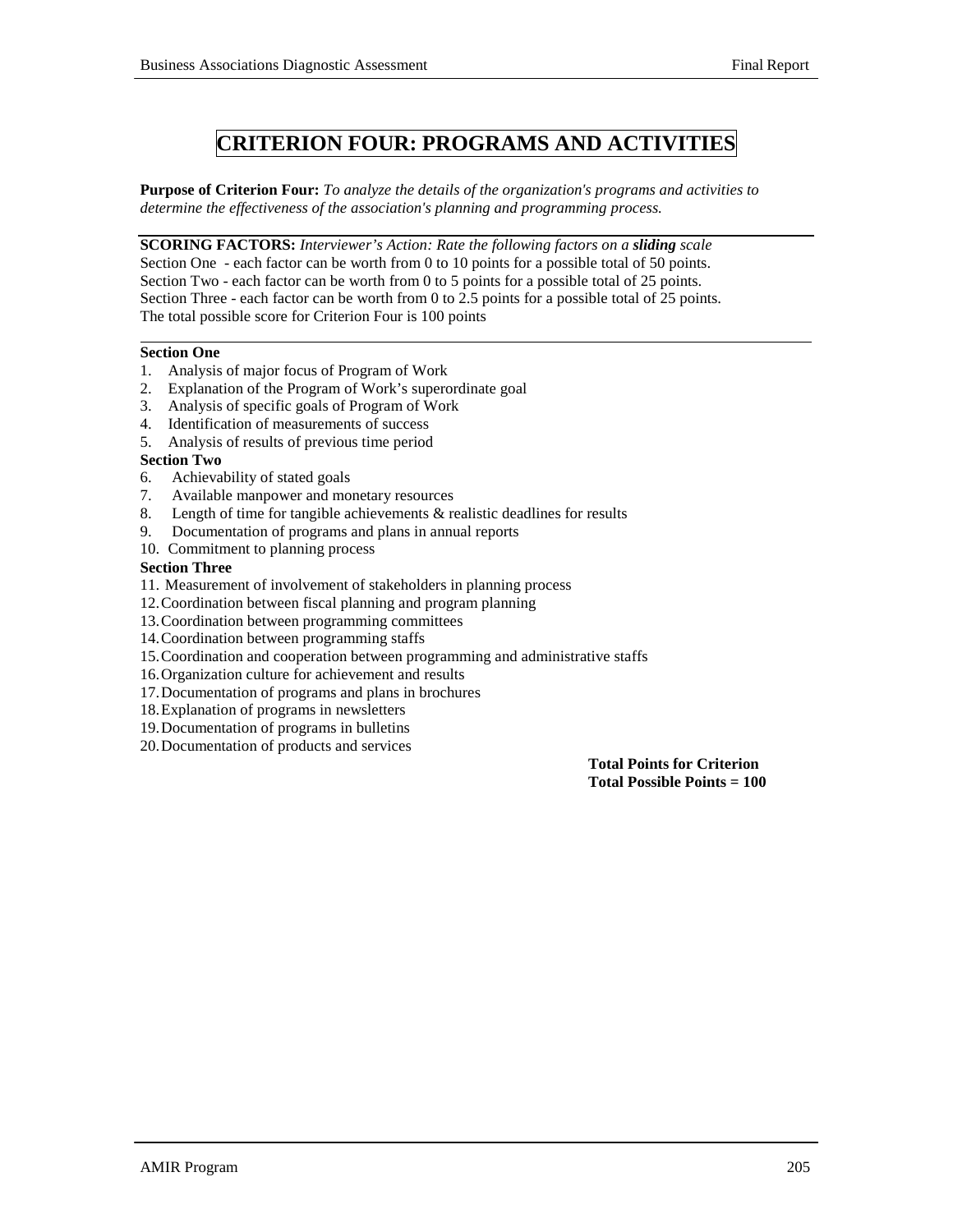### **CRITERION FIVE: ASSOCIATION STAFF**

**Purpose of Criterion Five:** *To understand the organization's mission and approach from the association's employee's viewpoints:*

**SCORING FACTORS:** *Interviewer's Action: Rate the following factors on a sliding scale.* Section One - each factor can be worth from 0 to 10 points for a possible total of 50 points. Section Two - each factor can be worth from 0 to 5 points for a possible total of 25 points. Section Three - each factor can be worth from 0 to 2.5 points for a possible total of 25 points. The total possible score for Criterion Five is 100 points*.*

#### **Section One**

- 1. Analysis of professional staff
- 2. Relevant experience of executive staff
- 3. Key staff shares vision and mission of the board of directors
- 4. Relevant and useful Personnel Procedures Manual (containing a salary scale)
- 5. Job description of executive staff

#### **Section Two**

- 6. Relevant experience of program staff
- 7. Relevant experience of administrative staff
- 8. Analysis of performance evaluation form
- 9. Regularity of staff meetings
- 10. Documentation of names, positions, and résumés of the staff

#### **Section Three**

- 11. Analysis of staff hiring & retention policies
- 12. Regularity of staff updates of key stakeholders and members
- 13. Analysis of job application form
- 14. Employee time sheet for programming records
- 15. Job descriptions of programming staff
- 16. Job descriptions of administrative staff
- 17. Comparative salary analysis
- 18. Performance bonus plan
- 19. Staff retention rate
- 20. Staff awareness of importance of programming and financial success of organization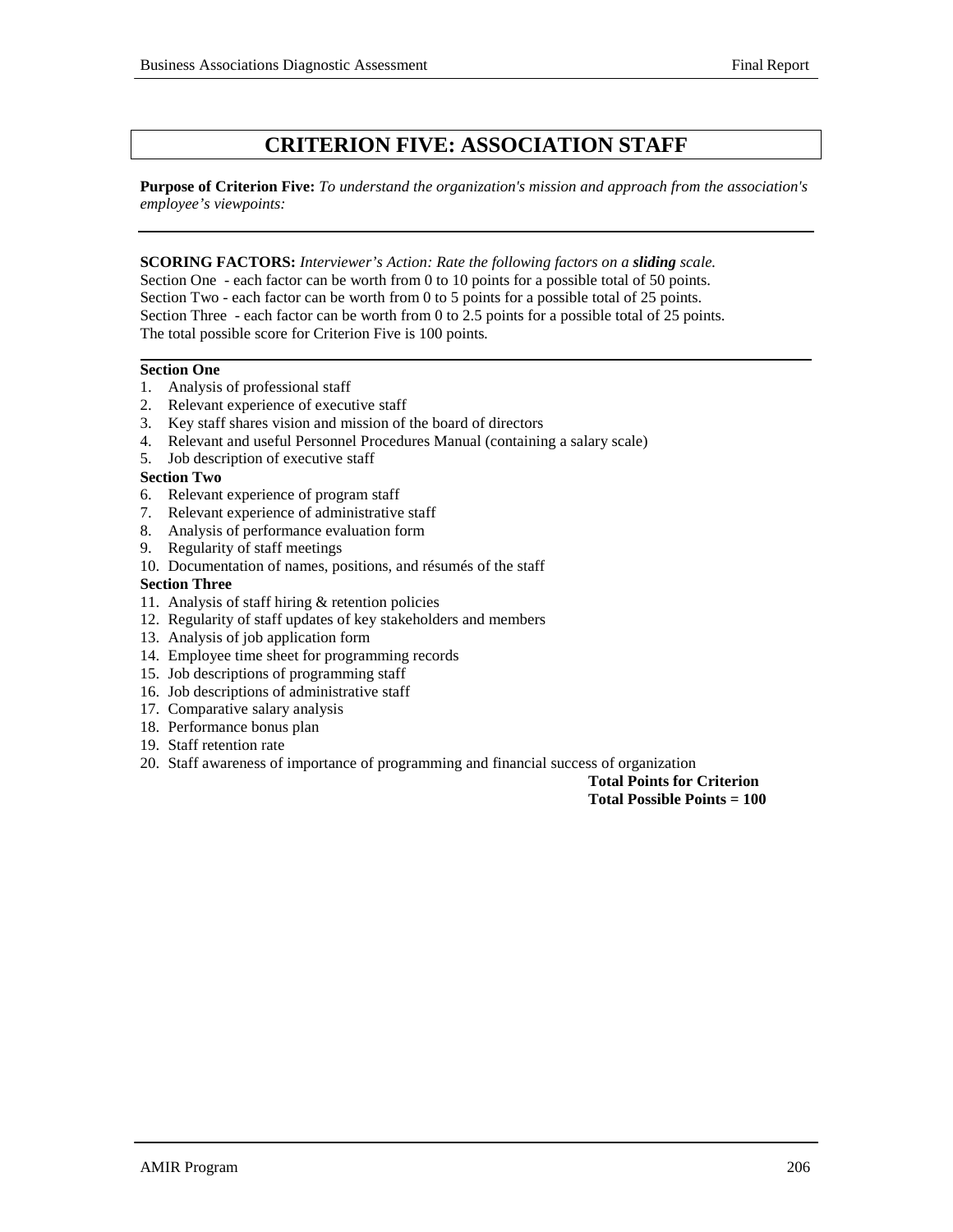### **CRITERION SIX: FINANCIAL PLANNING AND REPORTING**

#### **Purpose of Criterion Six:** *To assess the financial stability of the association.*

**SCORING FACTORS:** *Interviewer's Action: Rate the following factors on a sliding scale.* Section One - each factor can be worth from 0 to 10 points for a possible total of 50 points. Section Two - each factor can be worth from 0 to 5 points for a possible total of 25 points. Section Three - each factor can be worth from 0 to 2.5 points for a possible total of 25 points. The total possible score for Criterion Six is 100 points

#### **Section One**

l

- 1. Analysis of the most recent financial reports
- 2. Analysis of the current budget and link with strategic plan
- 3. Analysis of most recent audit
- 4. Analysis of transparency of financial transactions, policies and reports
- 5. Analysis of revenue and profit growth trend

#### **Section Two**

- 6. Stability and diversification of level of funding (including non-dues income)
- 7. Analysis of dues schedule
- 8. Clearly written financial policies and procedures
- 9. Strategy in place with specific revenue goals
- 10. Overhead and program costs are segregated

#### **Section Three**

- 11. Analysis of automated financial and accounting processes
- 12. Ability to manage grant funds
- 13. Financial reporting according to national laws, accounting conventions, organization bylaws, and donor requirements
- 14. Board members' job description highlights fiduciary responsibility & members receive orientation in fiduciary responsibility
- 15. Active financial audit committee at the board level
- 16. Grant writing capability
- 17. Number of staff assigned to help create revenue
- 18. Staff compensated sufficiently for revenue generation activities
- 19. Annual investment campaign conducted and goals met
- 20. Cost of service to members calculated and utilized.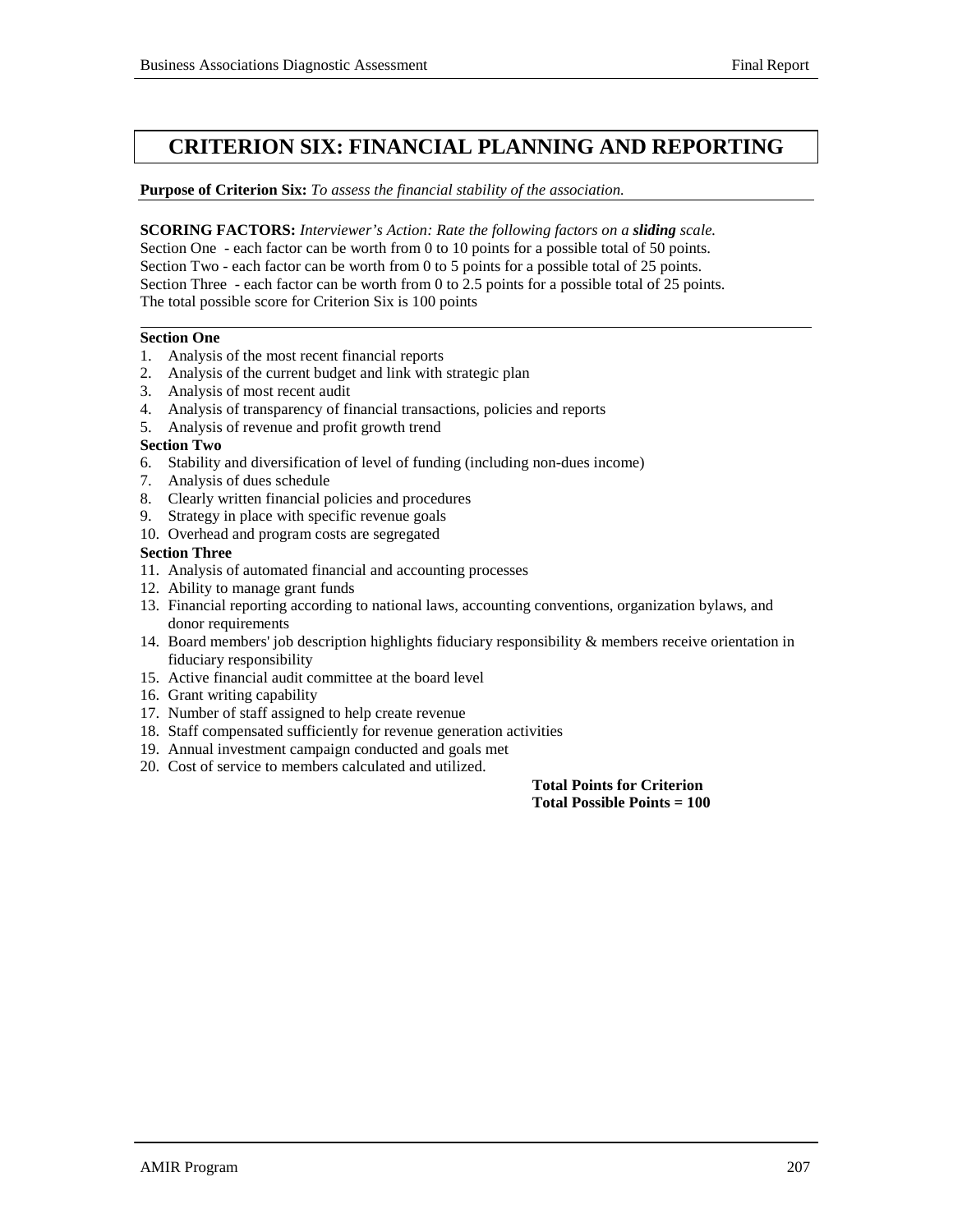### **CRITERION SEVEN: MEMBERSHIP RECRUITMENT**

#### **Purpose of Criterion Seven:** *To assess how the association attracts and keeps members.*

**SCORING FACTORS:** *Interviewer's Action: Rate the following factors on a sliding scale.* Section One - each factor can be worth from 0 to 10 points for a possible total of 50 points. Section Two - each factor can be worth from 0 to 5 points for a possible total of 25 points. Section Three - each factor can be worth from 0 to 2.5 points for a possible total of 25 points. The total possible score for Criterion Seven is 100 points

#### **Section One**

l

- 1. Central message answering question "what's in it for me?"
- 2. Documentation of membership list
- 3. Analysis of membership brochure
- 4. Total number of current members & retention rate
- 5. Membership directory

#### **Section Two**

- 6. Membership recruitment plan & system
- 7. Total number of new members within the past year
- 8. Estimate of the total number of potential members
- 9. Percent of total potential members that are currently actual members
- 10. New member orientation outline and handout material

#### **Section Three**

- 11. List the benefits of becoming a member of the association as opposed to listing only the programs and activities
- 12. Formal orientation session for new members
- 13. Committee preference cards sent annually to members
- 14. New members immediately invited to serve on a committee
- 15. Analysis of membership application
- 16. Set targets for number of members to be acquired
- 17. Non-dues sources of income & strategy to promote programs, products and services to members for discounts
- 18. Orientation handout materials
- 19. Certificates and awards
- 20. Other volunteer recognition devices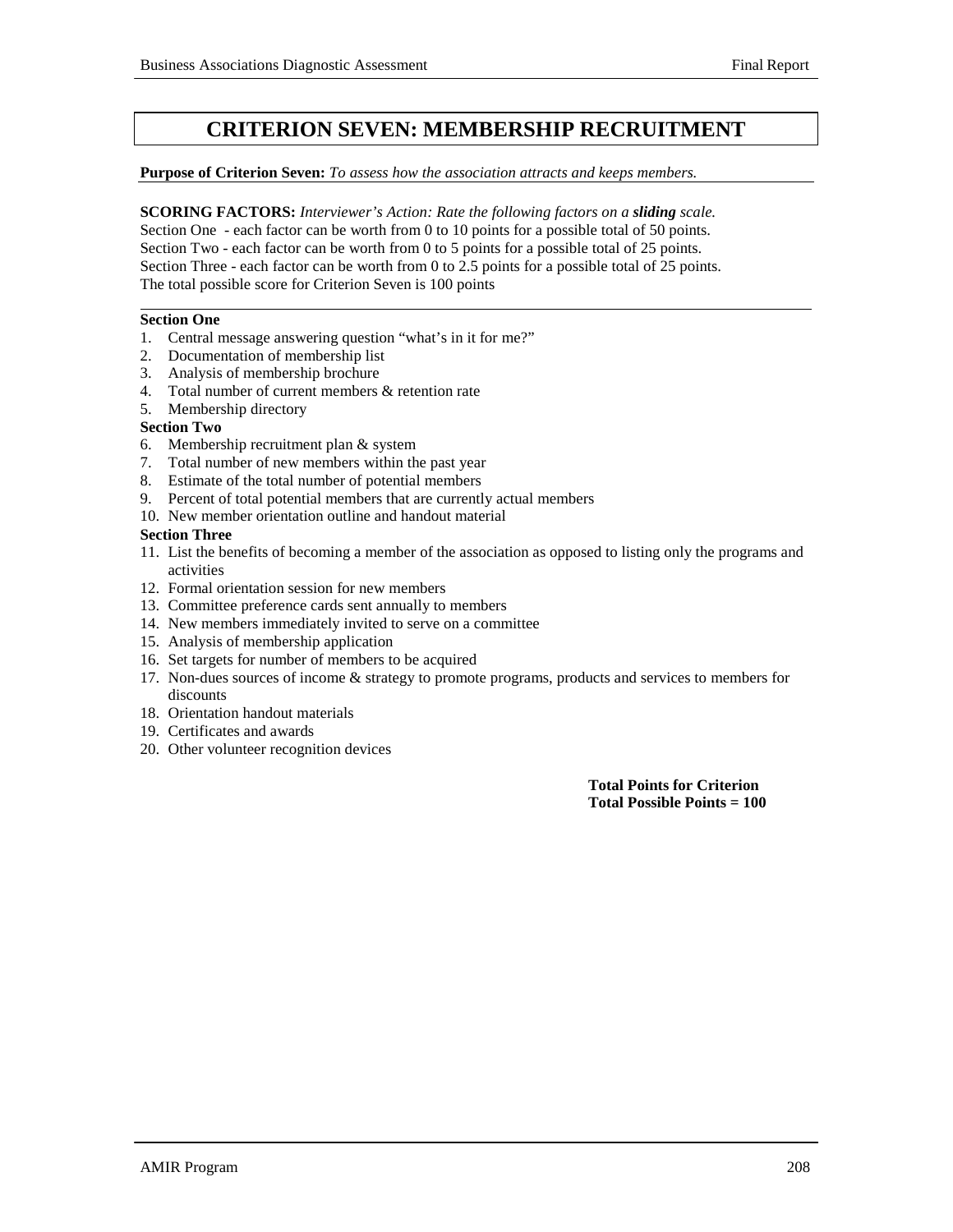### **CRITERION EIGHT: COMMUNICATION & PUBLIC RELATIONS**

**Purpose of Criterion Eight:** *To assess the association's communication and public relation capabilities.*

**SCORING FACTORS:** *Interviewer's Action: Rate the following factors on a sliding scale.* Section One - each factor can be worth from 0 to 10 points for a possible total of 50 points. Section Two - each factor can be worth from 0 to 5 points for a possible total of 25 points. Section Three - each factor can be worth from 0 to 2.5 points for a possible total of 25 points. The total possible score for Criterion Eight is 100 points

#### **Section One**

l

- 1. Analysis of core communication message
- 2. Comprehensiveness of the communication plan relative to the strategic plan
- 3. Analysis of professional communication staff
- 4. Analysis of key target audiences
- 5. Analysis of communication feedback mechanisms (assessment & tracking)

#### **Section Two**

- 6. Communications that improve the BA's image, inform the public  $\&$  increase membership
- 7. Communication research with facts describing problems
- 8. Analysis of writing for readership
- 9. Correctly selected communication media
- 10. Frequency of communication campaign

#### **Section Three**

- 11. Communication plan that covers all parts of strategic plan
- 12. Analysis of newsletter
- 13. Analysis of magazine
- 14. Analysis of action bulletins
- 15. Analysis of program brochures
- 16. Analysis of news releases and media kit
- 17. Analysis of Web site or Web sites
- 18. Existence of crisis management plan
- 19. Executive awareness of importance of communication efforts
- 20. Staff awareness of importance of communication efforts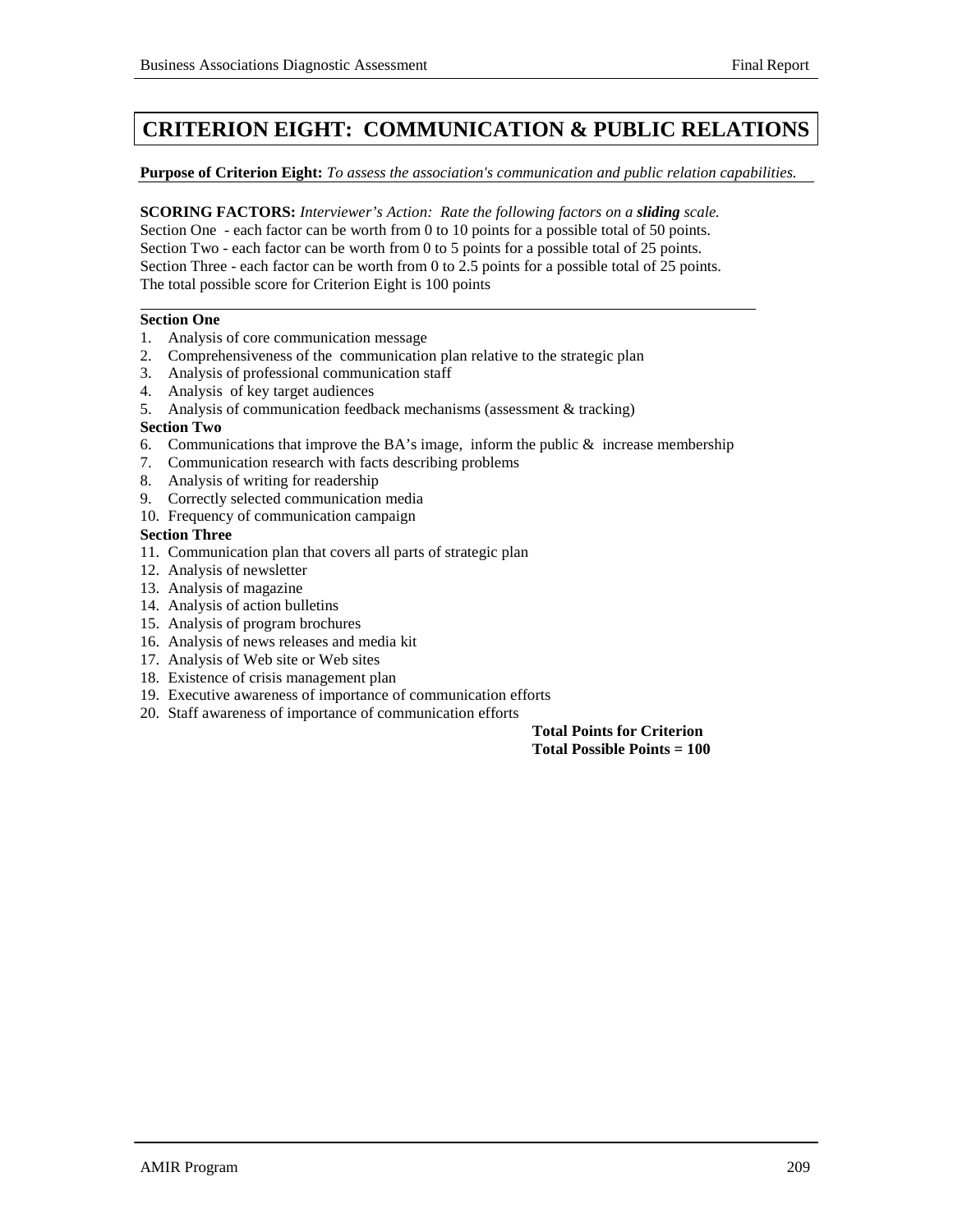#### **CRITERION NINE: GOVERNMENT AFFAIRS**

**Purpose of Criterion Nine:** *To assess the levels of competence and sophistication of the association's government affairs program.*

**SCORING FACTORS:** *Interviewer's Action: Rate the following factors on a sliding scale.* Section One - each factor can be worth from 0 to 10 points for a possible total of 50 points. Section Two - each factor can be worth from 0 to 5 points for a possible total of 25 points. Section Three - each factor can be worth from 0 to 2.5 points for a possible total of 25 points. The total possible score for Criterion Nine is 100 points*.*

#### l **Section One**

l

- 1. Analysis of public policies that prohibit job creation
- 2. Analysis of obstacles to overcome to achieve economic growth
- 3. Analysis of business association's adopted government policy positions
- 4. Professional capabilities of government affairs staff
- 5. Analysis of issue briefs produced by the business association

#### **Section Two**

- 6. Establishment of public policy advocacy committee
- 7. Availability of staff to research legal and economic issues
- 8. List of priority issues
- 9. Analysis of research reports produced or authorized
- 10. Analysis of reports to the board and the membership on government affairs activities

#### **Section Three**

- 11. Analysis of business association's participation in anti-corruption program
- 12. Analysis of government tax policies effect on business association's members
- 13. Tracking proposals through the legislative process
- 14. Testimony before public bodies on key issues
- 15. Grass roots campaign efforts
- 16. Coalition building efforts of association
- 17. Understanding of the political dynamics of the nation
- 18. Member education program on public policy
- 19. Ability to build public support for government policy changes
- 20. Ability to launch a letter writing campaign on key issues

**TOTAL POINTS Total Possible Points = 100**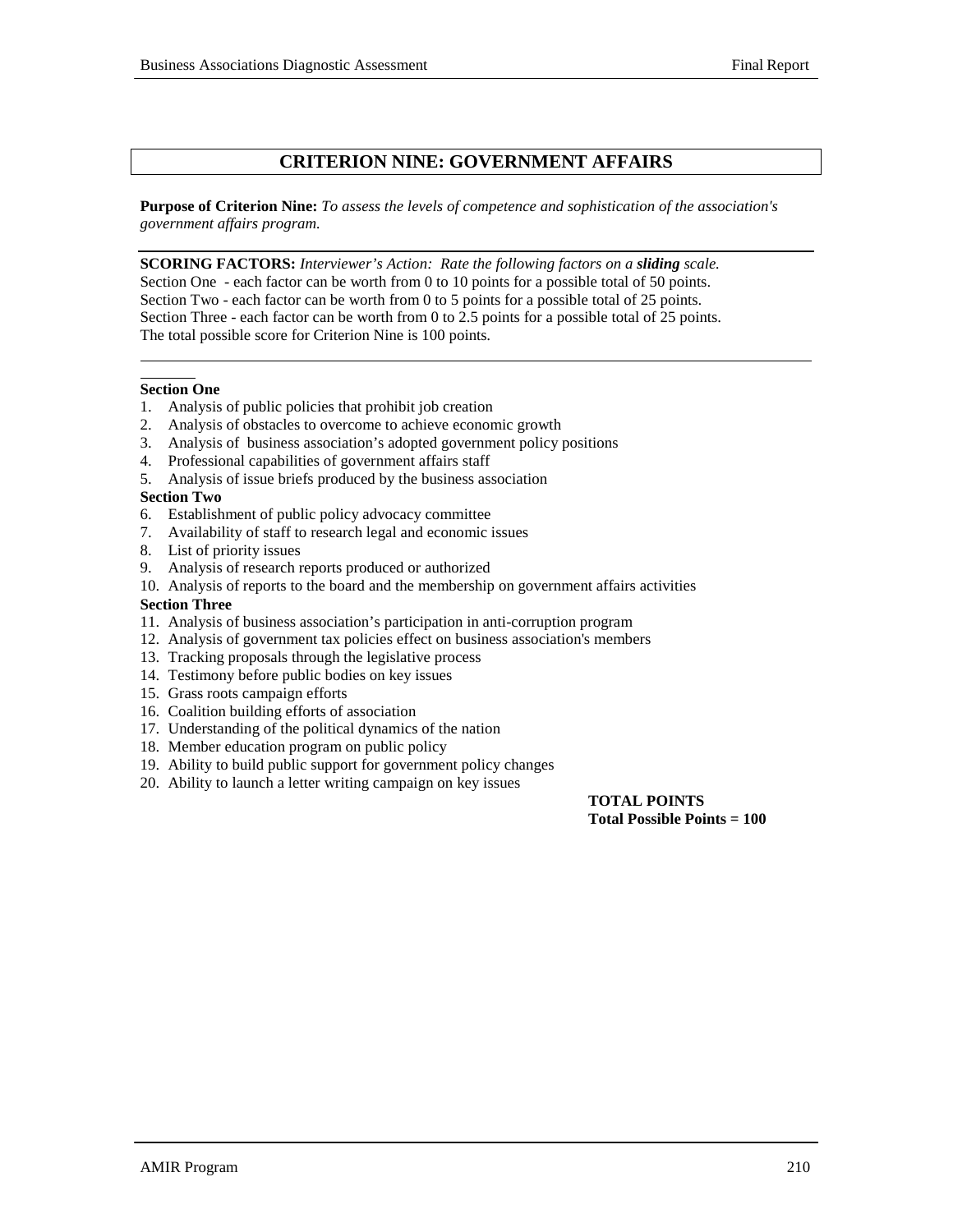#### **CRITERION TEN: MANAGEMENT SYSTEMS AND USE OF INFORMATION TECHONOLOGY**

**Purpose of Criterion Ten:** *To assess the association's management systems, information technology, and hardware capacity.*

**SCORING FACTORS:** *Interviewer's Action: Rate the following factors on a sliding scale.* Section One - each factor can be worth from 0 to 10 points for a possible total of 50 points. Section Two - each factor can be worth from 0 to 5 points for a possible total of 25 points. Section Three - each factor can be worth from 0 to 2.5 points for a possible total of 25 points. The total possible score for Criterion Ten is 100 points

#### **Section One**

- 1. Analysis of overall information technology systems to streamline activities (i.e. using Microsoft Project for the work plan, using MS Outlook prompts, using MS Access for a member database to generate mailing lists, labels, etc)
- 2. Executive computer and technology philosophy
- 3. Staff computer efficiency and technical capabilities
- 4. Operational policies  $&$  procedures manuals
- 5. Documentation of record-keeping activities

#### **Section Two**

- 5. Availability and utilization of database software
- 6. Analysis of Web site(s)
- 7. Analysis of forms used in accordance with Operational Policies & Procedure manual
- 8. Analysis of specific system hardware
- 9. Utilization of e-business capacity

#### **Section Three**

- 10. Study of e-mail utilization
- 11. Analysis of written communications business letters, brochures, faxes, e-mails, etc.
- 12. Analysis of networking capabilities
- 13. Utilization of fax machine networks
- 14. Analysis of printing capabilities
- 15. Analysis of copying capabilities
- 16. Analysis of scanning capabilities
- 17. Assessment of desktop publishing capabilities
- 18. Evidence of technology upgrade awareness
- 19. Evidence of technology upgrade plans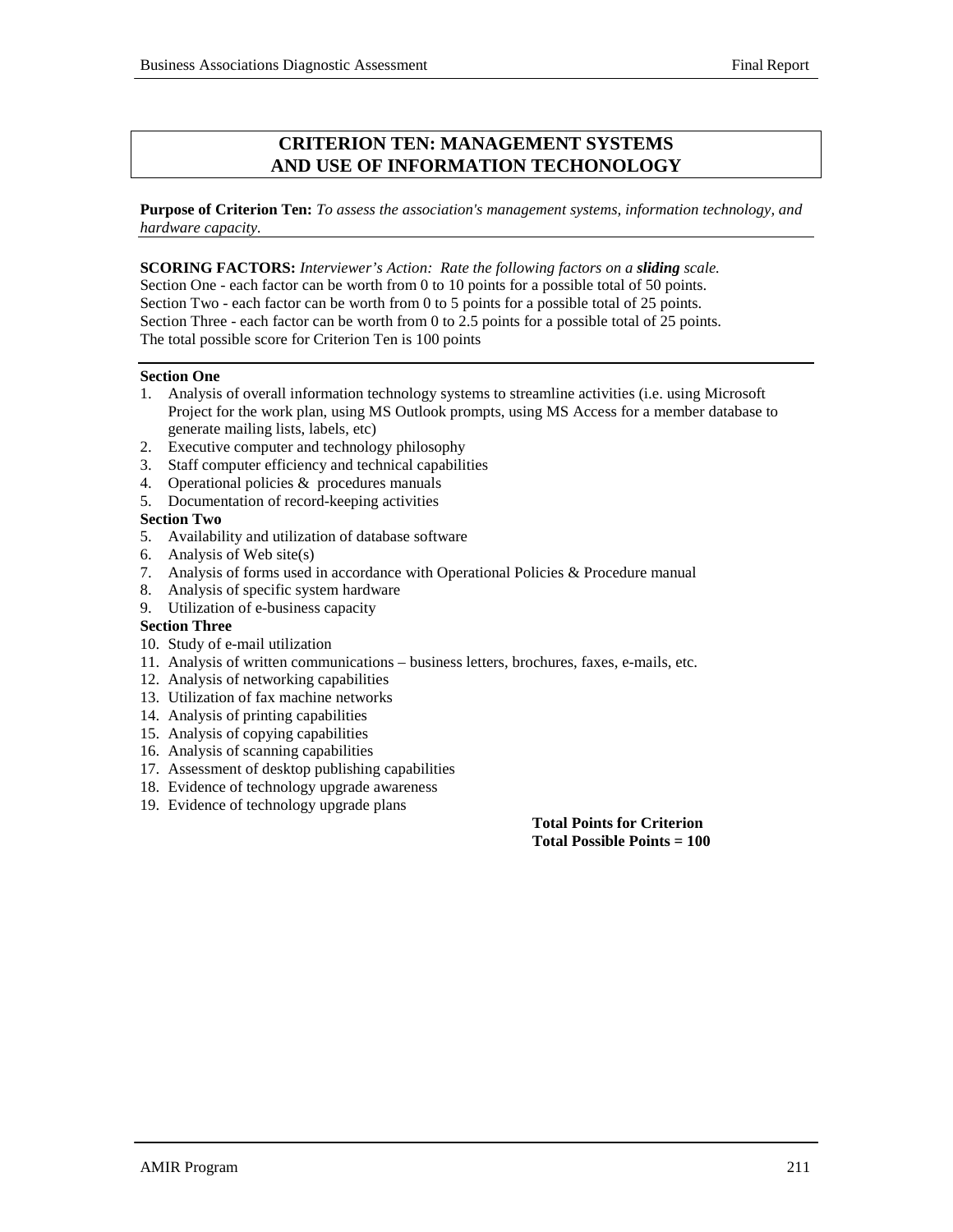## **SUMMARY SHEET FOR POINTS**

| <b>Criterion One: Mission, Objectives, and Documents</b>              | <b>Points</b> |
|-----------------------------------------------------------------------|---------------|
| <b>Criterion Two: Governing body, Officers, and Directors</b>         | <b>Points</b> |
| <b>Criterion Three: Organizational Structures</b>                     | <b>Points</b> |
| <b>Criterion Four: Programs, Services, and Activities</b>             | <b>Points</b> |
| <b>Criterion Five: Association Staff</b>                              | <b>Points</b> |
| <b>Criterion Six: Financial Planning and Reporting</b>                | <b>Points</b> |
| <b>Criterion Seven: Membership Development and Recruiting</b>         | <b>Points</b> |
| <b>Criterion Eight: Communications and Public Relations</b>           | <b>Points</b> |
| <b>Criterion Nine: Government Affairs</b>                             | <b>Points</b> |
| <b>Criterion Ten: Management Systems &amp; Information Technology</b> | <b>Points</b> |

## **Total Criteria Points**

## **FORMULA: Total Criteria Points divided by 1000 equals percentage score. /1000 =/100=%**

# **COMPARATIVE RATIO SCORE %**